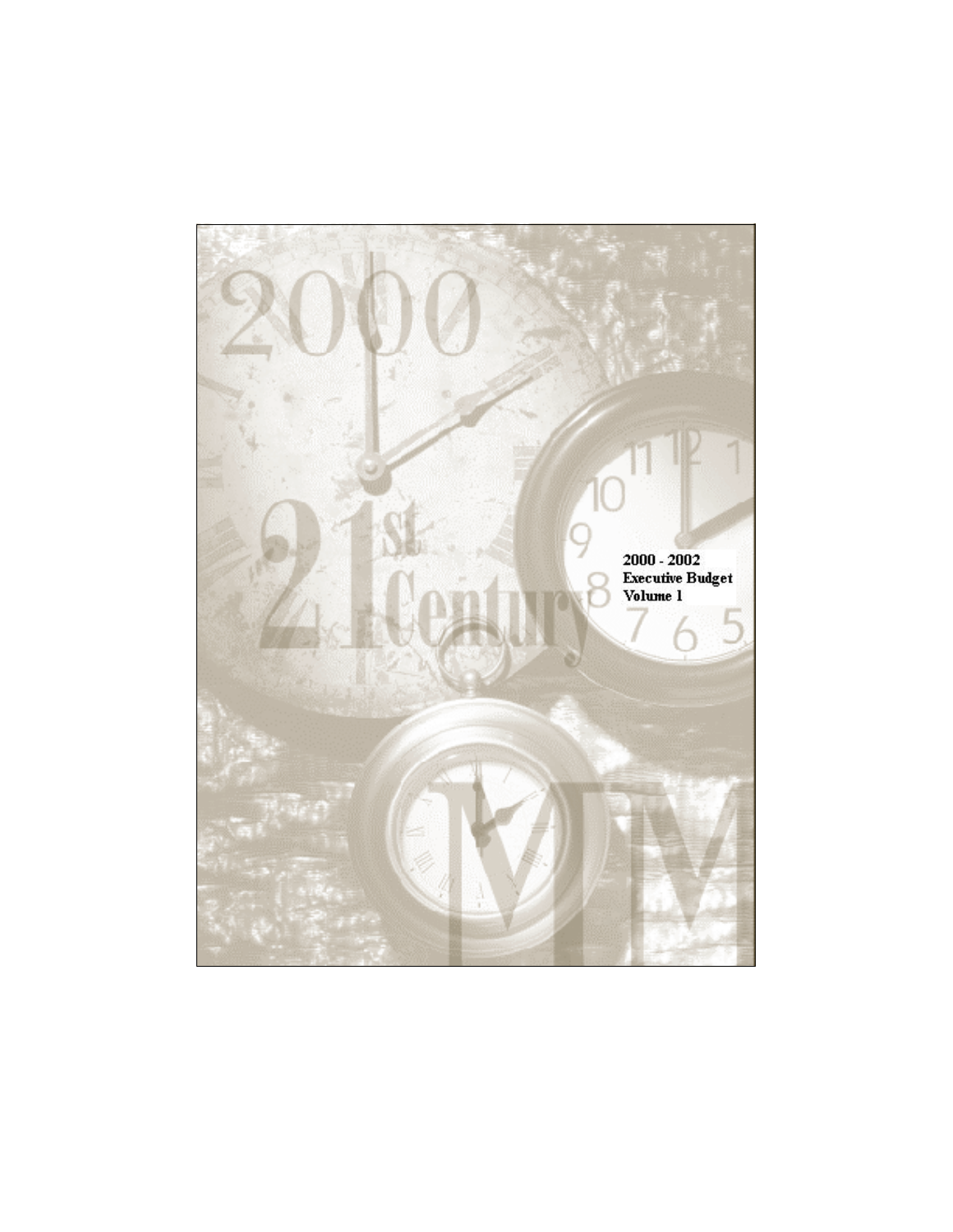## **Government Operations Executive Office of the Governor**

|                                    | <b>Revised</b><br>FY 2000 | Requested<br>FY 2001 | <b>Requested</b><br>FY 2002 | Recommended<br>FY 2001 | Recommended<br>FY 2002 |
|------------------------------------|---------------------------|----------------------|-----------------------------|------------------------|------------------------|
| <b>SOURCE OF FUNDS</b>             |                           |                      |                             |                        |                        |
| <b>General Fund</b>                |                           |                      |                             |                        |                        |
| Regular Appropriation              | 12,263,000                | 12,556,400           | 13,179,000                  | 12,284,800             | 12,885,000             |
| Tobacco Settlement - I             |                           |                      |                             | 121,318,800            | 62,731,900             |
| <b>Current Year Appropriation</b>  | 200,000                   |                      |                             |                        |                        |
| Reorganization Adjustments         | $-300,000$                |                      |                             |                        |                        |
| <b>Total General Fund</b>          | 12,163,000                | 12,556,400           | 13,179,000                  | 133,603,600            | 75,616,900             |
| <b>Restricted Funds</b>            |                           |                      |                             |                        |                        |
| <b>Balance Forward</b>             | 1,120,200                 | 1,080,200            | 780,200                     | 1,080,200              | 780,200                |
| Non-Revenue Receipts               | 1,149,000                 | 1,284,000            | 1,323,000                   | 1,821,600              | 1,873,000              |
| <b>Total Restricted Funds</b>      | 2,269,200                 | 2,364,200            | 2,103,200                   | 2,901,800              | 2,653,200              |
| <b>Federal Funds</b>               |                           |                      |                             |                        |                        |
| <b>Balance Forward</b>             | 3,200                     | 3,200                | 3,200                       | 3,200                  | 3,200                  |
| <b>Current Receipts</b>            | 105,500                   | 223,400              | 111,700                     | 373,400                | 261,700                |
| <b>Total Federal Funds</b>         | 108,700                   | 226,600              | 114,900                     | 376,600                | 264,900                |
| <b>TOTAL SOURCE OF FUNDS</b>       | 14,540,900                | 15,147,200           | 15,397,100                  | 136,882,000            | 78,535,000             |
| <b>EXPENDITURES BY CLASS</b>       |                           |                      |                             |                        |                        |
| Personnel Cost                     | 9,457,100                 | 10,448,200           | 11,047,600                  | 11,134,700             | 11,677,100             |
| <b>Operating Expenses</b>          | 2,851,900                 | 2,767,600            | 2,719,100                   | 3,415,900              | 3,357,500              |
| Grants, Loans or Benefits          | 1,128,500                 | 1,148,000            | 887,000                     | 121,548,000            | 62,757,000             |
| Capital Outlay                     | 20,000                    |                      |                             |                        |                        |
| <b>TOTAL EXPENDITURES</b>          | 13,457,500                | 14,363,800           | 14,653,700                  | 136,098,600            | 77,791,600             |
| <b>EXPENDITURES BY FUND SOURCE</b> |                           |                      |                             |                        |                        |
| <b>General Fund</b>                | 12,163,000                | 12,556,400           | 13,179,000                  | 133,603,600            | 75,616,900             |
| <b>Restricted Funds</b>            | 1,189,000                 | 1,584,000            | 1,363,000                   | 2,121,600              | 1,913,000              |
| <b>Federal Funds</b>               | 105,500                   | 223,400              | 111,700                     | 373,400                | 261,700                |
| <b>TOTAL EXPENDITURES</b>          | 13,457,500                | 14,363,800           | 14,653,700                  | 136,098,600            | 77,791,600             |
| <b>EXPENDITURES BY UNIT</b>        |                           |                      |                             |                        |                        |
| Office of the Governor             | 8,910,500                 | 9,519,800            | 9,542,700                   | 131,028,600            | 72,464,600             |
| Office of State Budget Director    | 4,047,000                 | 4,344,000            | 4,611,000                   | 4,570,000              | 4,827,000              |
| State Planning Fund                | 500,000                   | 500,000              | 500,000                     | 500,000                | 500,000                |
| <b>TOTAL EXPENDITURES</b>          | 13,457,500                | 14,363,800           | 14,653,700                  | 136,098,600            | 77,791,600             |

The Governor serves as the chief administrator of the state and, in addition to other powers and duties, acts as Commanderin-Chief of all state military forces, makes appointments for vacancies of executive offices and memberships on boards and commissions authorized by statute, and has the power to grant pardons and commutations. As chief administrator of Kentucky, the Governor ensures that state government provides needed services to the citizens of the Commonwealth at minimum cost to the taxpayer.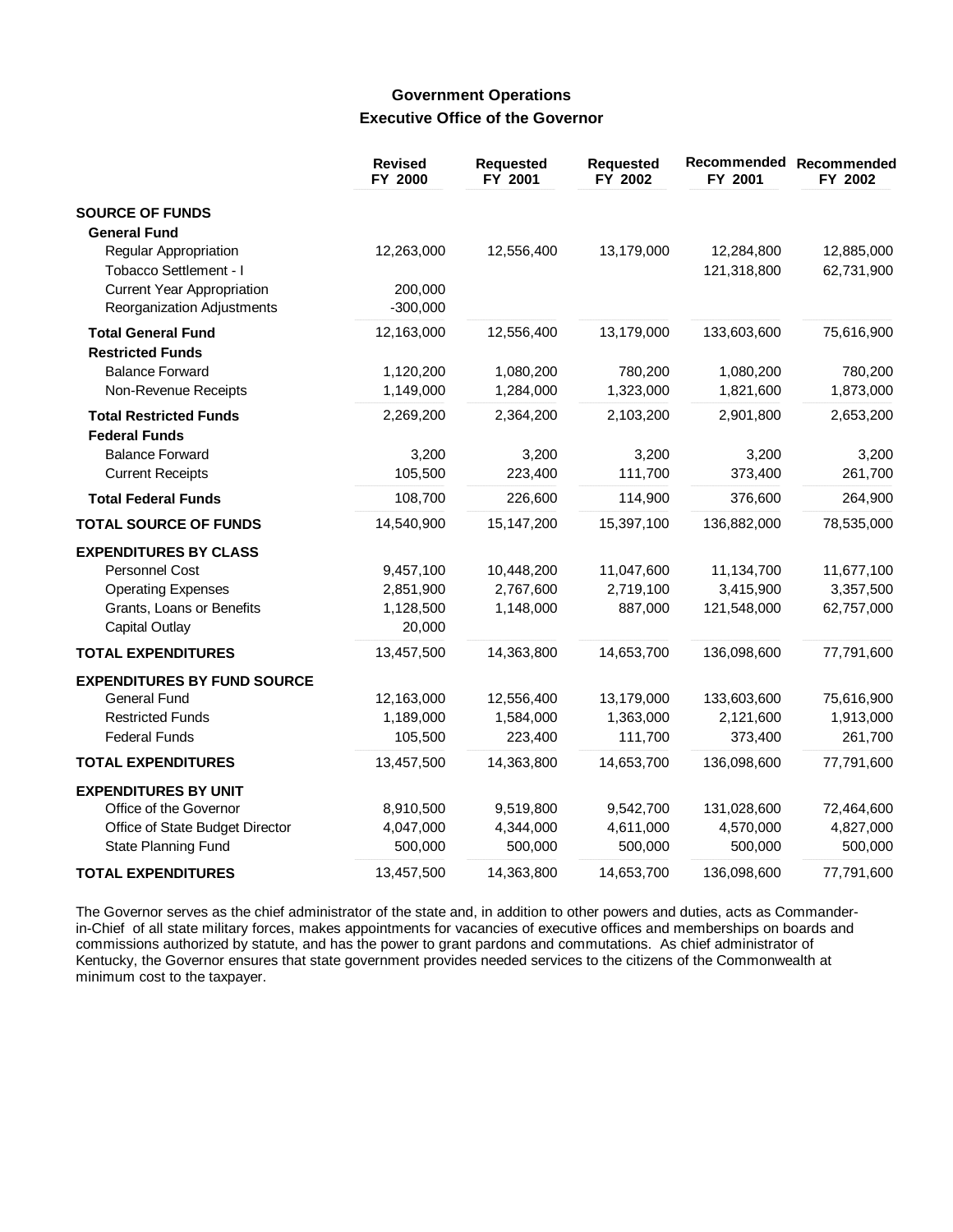# **Government Operations** Office of the Governor

|                                                                                | <b>Revised</b><br>FY 2000 | <b>Requested</b><br>FY 2001 | <b>Requested</b><br>FY 2002 | Recommended<br>FY 2001   | Recommended<br>FY 2002  |
|--------------------------------------------------------------------------------|---------------------------|-----------------------------|-----------------------------|--------------------------|-------------------------|
| <b>SOURCE OF FUNDS</b><br><b>General Fund</b>                                  |                           |                             |                             |                          |                         |
| Regular Appropriation<br>Tobacco Settlement - I                                | 8,705,000                 | 8,636,400                   | 9,031,000                   | 8,138,800<br>121,318,800 | 8,521,000<br>62,731,900 |
| Reorganization Adjustments                                                     | $-300,000$                |                             |                             |                          |                         |
| <b>Total General Fund</b><br><b>Restricted Funds</b>                           | 8,405,000                 | 8,636,400                   | 9,031,000                   | 129,457,600              | 71,252,900              |
| <b>Balance Forward</b><br>Non-Revenue Receipts                                 | 959,500<br>400,000        | 959,500<br>400,000          | 699,500<br>400,000          | 959,500<br>937,600       | 699,500<br>950,000      |
| <b>Total Restricted Funds</b><br><b>Federal Funds</b>                          | 1,359,500                 | 1,359,500                   | 1,099,500                   | 1,897,100                | 1,649,500               |
| <b>Balance Forward</b><br><b>Current Receipts</b>                              | 3,200<br>105,500          | 3,200<br>223,400            | 3,200<br>111,700            | 3,200<br>373,400         | 3,200<br>261,700        |
| <b>Total Federal Funds</b>                                                     | 108,700                   | 226,600                     | 114,900                     | 376,600                  | 264,900                 |
| <b>TOTAL SOURCE OF FUNDS</b>                                                   | 9,873,200                 | 10,222,500                  | 10,245,400                  | 131,731,300              | 73,167,300              |
| <b>EXPENDITURES BY CLASS</b>                                                   |                           |                             |                             |                          |                         |
| <b>Personnel Cost</b>                                                          | 6,506,200                 | 7,208,000                   | 7,512,500                   | 7,668,700                | 7,926,100               |
| <b>Operating Expenses</b><br>Grants, Loans or Benefits                         | 1,775,800<br>628,500      | 1,663,800<br>648,000        | 1,643,200<br>387,000        | 2,311,900<br>121,048,000 | 2,281,500<br>62,257,000 |
| <b>TOTAL EXPENDITURES</b>                                                      | 8,910,500                 | 9,519,800                   | 9,542,700                   | 131,028,600              | 72,464,600              |
| <b>EXPENDITURES BY FUND SOURCE</b>                                             |                           |                             |                             |                          |                         |
| <b>General Fund</b>                                                            | 8,405,000                 | 8,636,400                   | 9,031,000                   | 129,457,600              | 71,252,900              |
| <b>Restricted Funds</b>                                                        | 400,000                   | 660,000                     | 400,000                     | 1,197,600                | 950,000                 |
| <b>Federal Funds</b>                                                           | 105,500                   | 223,400                     | 111,700                     | 373,400                  | 261,700                 |
| <b>TOTAL EXPENDITURES</b>                                                      | 8,910,500                 | 9,519,800                   | 9,542,700                   | 131,028,600              | 72,464,600              |
| <b>EXPENDITURES BY UNIT</b>                                                    |                           |                             |                             |                          |                         |
| Governor                                                                       | 4,742,800                 | 5,086,800                   | 5,328,500                   | 5,086,800                | 5,328,500               |
| Governor's Office Expense<br>Allowance                                         | 21,000                    | 21,000                      | 21,000                      | 21,000                   | 21,000                  |
| Lieutenant Governor                                                            | 450,500                   | 493,400                     | 518,700                     | 493,400                  | 518,700                 |
| Lieutenant Governor's Expense<br>Allowance                                     | 11,500                    | 11,500                      | 11,500                      | 11,500                   | 11,500                  |
| Secretary of the Cabinet                                                       | 876,400                   | 722,000                     | 756,700                     | 722,000                  | 756,700                 |
| <b>EMPOWER Kentucky</b>                                                        | 534,000                   | 580,400                     | 604,000                     | 580,400                  | 604,000                 |
| <b>Champions Against Drugs</b><br>Kentucky Commission on Military              | 294,600<br>543,500        | 421,700<br>313,600          | 319,000<br>324,900          | 421,700<br>313,600       | 319,000<br>324,900      |
| Affairs                                                                        |                           |                             |                             |                          |                         |
| Coal Marketing and Export Council                                              | 838,500                   | 865,200                     | 885,900                     | 865,200                  | 885,900                 |
| Sexual and Domestic Violence<br>Services                                       | 173,000                   | 179,600                     | 188,600                     | 179,600                  | 188,600                 |
| Early Childhood Development                                                    | 144,200                   | 210,900                     | 217,900                     | 2,269,700                | 2,339,800               |
| Kentucky Appalachian Commission<br>Governor's Office of Agricultural<br>Policy | 280,500                   | 613,700                     | 366,000                     | 613,700<br>119,450,000   | 366,000<br>60,800,000   |
| <b>TOTAL EXPENDITURES</b>                                                      | 8,910,500                 | 9,519,800                   | 9,542,700                   | 131,028,600              | 72,464,600              |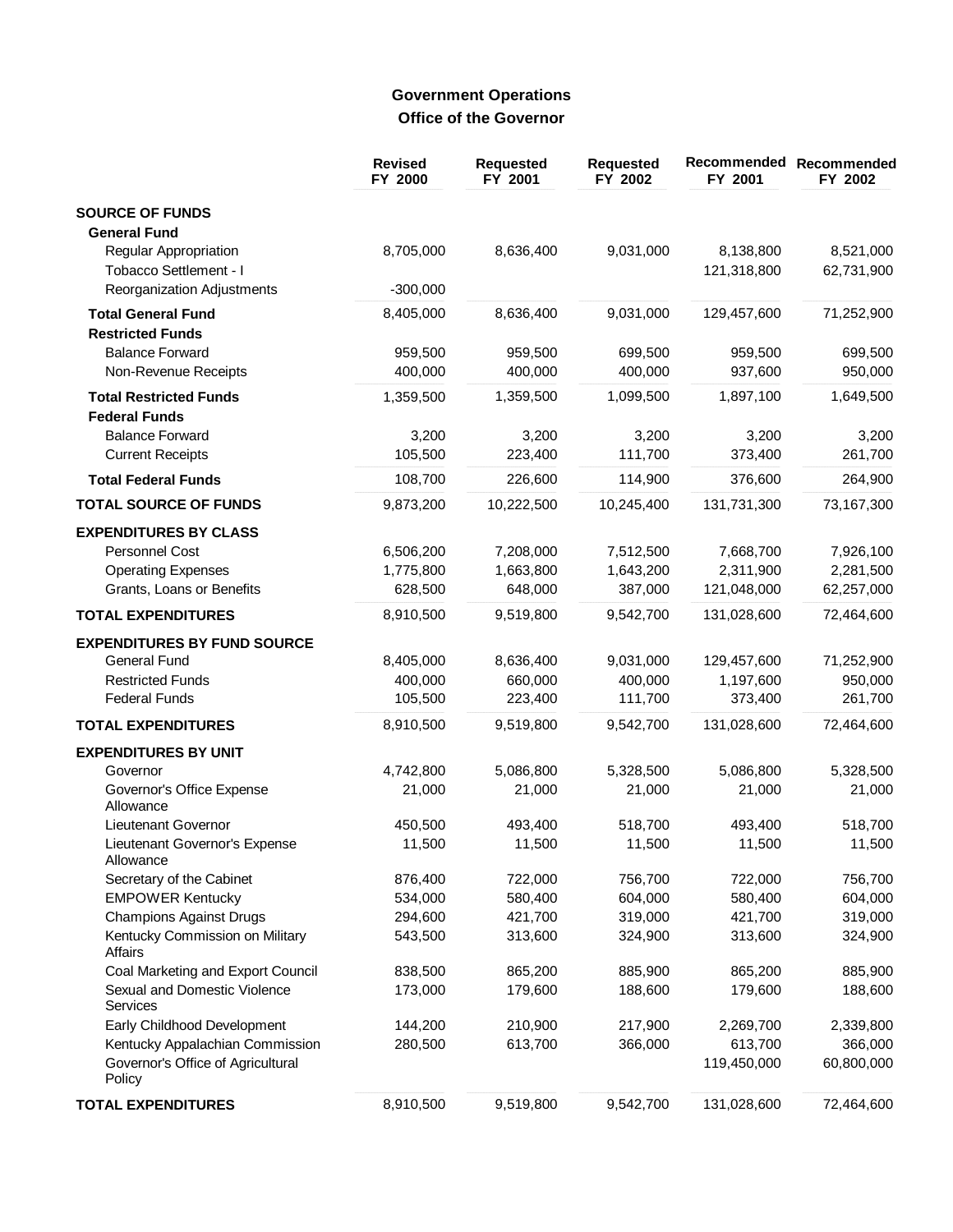The Governor serves as the chief administrator of the Commonwealth and, in addition to other powers and duties, acts as Commander-in-Chief of all state military forces, makes appointments for vacancies to executive offices and memberships on boards and commissions authorized by statute, and has the power to grant pardons and commutations. As chief administrator of Kentucky, the Governor ensures that state government provides needed services to the citizens of the Commonwealth at minimum cost to the taxpayer.

The Lieutenant Governor is a constitutional officer elected for a term of four years and is eligible for election to the next succeeding term. Among the duties assigned, the Lieutenant Governor is to assume the duties and responsibilities of the Office of the Governor should the Governor be impeached or removed from Office, die, fail to qualify, resign, or be unable to discharge the duties of that office. KRS 11.400 describes additional duties and responsibilities for the Lieutenant Governor including serving on various boards and commissions, serving on Kentucky delegations to several interstate compact commissions, and appointing members to various boards. The Kentucky Constitution was amended effective November 1992, mandating that the Governor and the Lieutenant Governor be elected jointly. As a result, the appropriations for these two offices are combined.

The Secretary of the Executive Cabinet develops and implements the major program decisions for the Executive Branch of government. As part of these duties, the Secretary of the Cabinet oversees the administration of the various cabinets and agencies of state government. This role promotes cooperation and coordination among all agencies and programs of state government.

The Kentucky Council on Domestic Violence was created by Executive Order in January 1996. As an extension of the Council, the Governor's Office of Child Abuse and Domestic Violence Services was created by the 1998 General Assembly and codified in KRS 12.350. This office is responsible for planning, implementation and direction of legal and human services systems of community support and services related to domestic violence. The office was established to address the need to increase the efficiency and accountability of state and community systems responsible for the provision of services to victims of child abuse, domestic violence, and rape or sexual assault.

Also attached to the Governor's Office is the Kentucky Appalachian Commission (KAC). This commission, originally created by Executive Order in October 1995 and codified by the 1998 General Assembly in KRS 11.180, exists for the purpose of developing a comprehensive plan for the Appalachian Region of Kentucky in the context of development planning for the Commonwealth as a whole. The goal of the commission is the unification of resources from both public and private sectors to achieve sustainable economic development and an improved quality of life in the region.

Upon recommendation of the Governor, the 1998 General Assembly appropriated funds in House Bill 321 for the establishment of an Office for Early Childhood Development. The purpose of this office is to provide support and policy recommendations to the Governor and General Assembly for programs serving children ages zero to five years. Based on recommendations of the Early Childhood Task Force, a major initiative related to service expansions of program to benefit young children is proposed in the recommended budget. The Office for Early Childhood Development will serve as the lead agency in promoting interagency collaboration and coordination of services and policies related to early childhood programs.

The Military Affairs Commission (KRS 154.12-203) has been a part of the Office of the Governor since 1996. The commission serves in an advisory capacity to the Governor, the General Assembly, the Kentucky Congressional Delegation and other appropriate government officials. This commission is designed to continue state government's support of the U.S. Military's widespread presence in Kentucky and to recognize its contribution to the economy and well being of the Commonwealth. Among the installations and operations eligible for support are: Fort Knox, Fort Campbell, Bluegrass Station in Lexington, National Guard and Reserve operations throughout the state, and Bluegrass Army Depot in Richmond.

Attached to the Governor's Office is the Coal Marketing and Export Council (KRS 154.12-250). The Council provides direction to the Governor in marketing efforts targeted to increasing opportunities for Kentucky coal. KRS 132.020(9) directs that \$400,000 each year from the property tax on unmined coal be paid to the Council for the purpose of public education of coal related issues.

The Governor's Office for a Drug-Free Kentucky is responsible for coordinating alcohol awareness and other drug abuse awareness efforts statewide.

#### **Policy**

The Governor's recommended budget includes Phase I Tobacco Settlement funds of \$137,800,000 in fiscal year 2000 to be appropriated on a percentage basis. Fifty percent is to be appropriated to the Kentucky Agricultural Development Fund for one-time agricultural development expenditures. Fifty percent is to be appropriated to the General Fund Surplus Account, five-sixths of which is to be dedicated to the Endowment program of the Research Challenge Trust Fund of the Council on Postsecondary Education, and one-sixth of which is to be dedicated to the Endowment program at the Regional University Excellence Trust Fund of the Council on Postsecondary Education. All Phase I Tobacco Settlement appropriations are subject to actual receipts.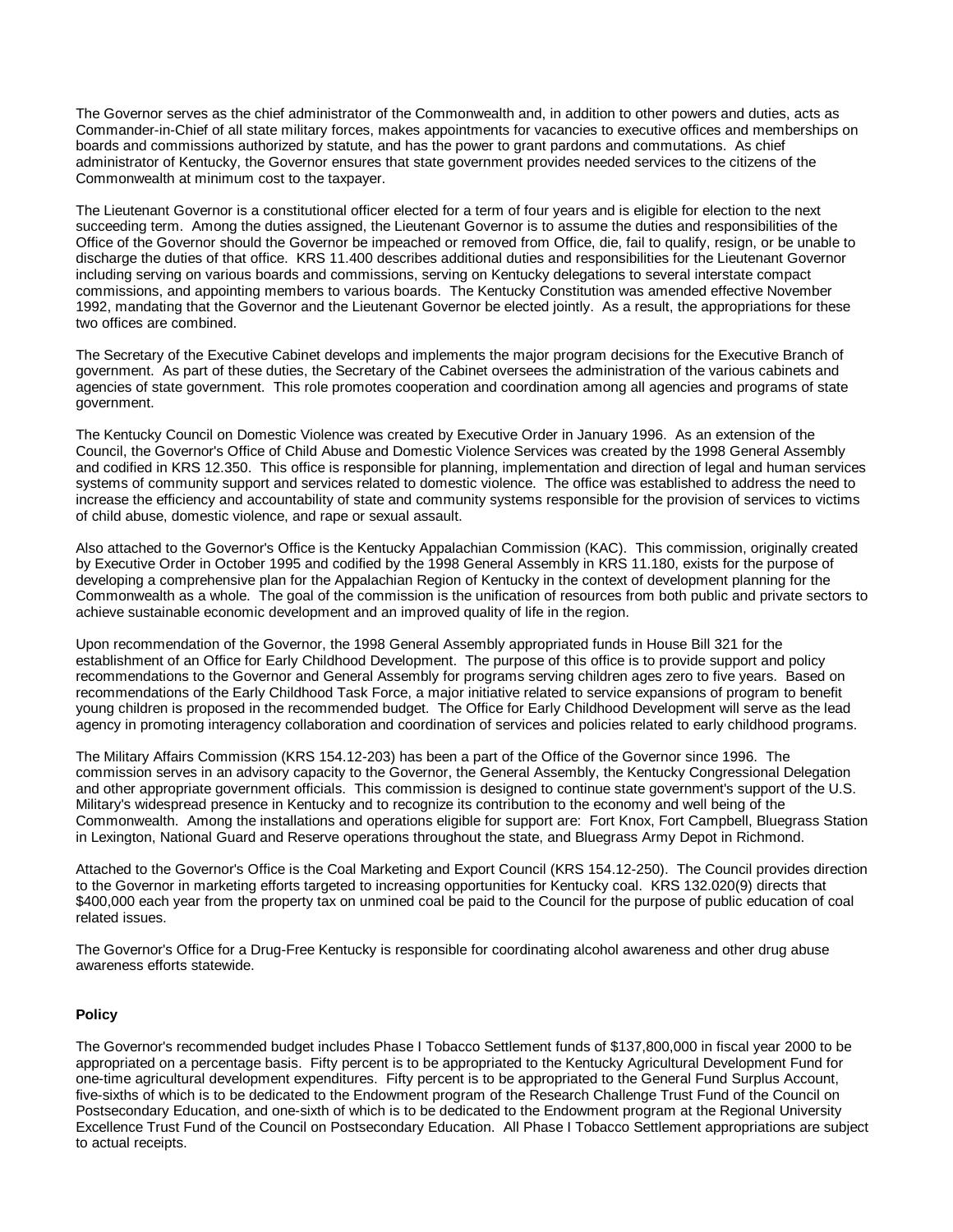The Governor's recommended budget includes Phase I Tobacco Settlement funds of \$25,275,000 in fiscal year 2001 and \$30,400,000 in fiscal year 2002 for early childhood initiatives. This represents 25 percent of the estimated Phase I Tobacco Settlement dollars in each fiscal year. The funds will be deposited to the Early Childhood Development Fund. That fund will be administered by a board which will consolidate several existing early childhood councils attached to various state agencies in addition to administering to the Early Childhood Development Fund. Initiatives recommended to be funded include an improved quality day care licensing system, funds to increase the number of low income families who are eligible for day care subsidies, incentives for centers that achieve increases in quality, a scholarship program for day care workers, a home visitation program for first time at-risk mothers, a folic acid supplement program to reduce birth defects (particularly spina bifida), funds to be awarded to local early childhood partnerships and increased vaccine coverage.

Those initiatives recommended to be implemented directly by the Office for Early Childhood Development include: partnerships (\$1,000,000 in fiscal year 2001 and \$1,120,000 in fiscal year 2002); partnership staffing and operating (\$227,800 in fiscal year 2001 and \$213,500 in fiscal year 2002); a business council to encourage businesses to develop and support family friendly business practices (\$50,000 each year); a professional development council to develop standards and a "seamless" continuum and professional career ladder for child care workers, so that each educational/credentialling achievement can be used as a foundation toward more advanced training/credentials and/or degrees (\$157,000 in fiscal year 2001; \$110,000 in fiscal year 2002) and the board (\$180,000 in fiscal year 2001 and \$188,400 in fiscal year 2002) which will administer the Early Childhood Development Fund. Finally, provisions will be made for developing baseline measures and outcomes in order to evaluate the various initiatives (\$250,000 each year). Also included in the Governor's recommended budget is additional General Fund in the amount of \$60,000 in fiscal year 2001 and \$60,000 in fiscal year 2002 to support one additional employee for the Office for Early Childhood Development. Funds for the existing Headstart Collaborative will be reallocated from the Department of Education (\$40,000 General Fund; \$150,000 federal funds to the Governor's Office for Early Childhood Development) beginning in fiscal year 2001. All Phase I Tobacco Settlement appropriations are subject to actual receipts as allocated by the board.

The Governor's recommended budget includes Phase I Tobacco Settlement funds of \$50,550,000 in fiscal year 2001 and \$60,800,000 in fiscal year 2002 for agricultural development initiatives. This represents 50 percent of the estimated Phase I Tobacco Settlement dollars in each fiscal year. The funds will be deposited to the Kentucky Agricultural Development Fund. This fund will be administered by a board. The fund shall exist for the purpose of receipt and expenditure of funds to improve and promote agricultural development in Kentucky. All Phase I Tobacco Settlement appropriations are subject to actual receipts as allocated by the board.

The Governor's recommended budget includes Phase I Tobacco Settlement funds in the amount of \$300,000 in fiscal year 2001 and \$300,000 in fiscal year 2002 from the Kentucky Agricultural Development Fund for the newly created Governor's Office of Agricultural Policy. This office will advise the Governor on issues directly affecting the agricultural industry in Kentucky. The office functions as a conduit of information from the Governor to the agricultural community and vice-versa. It serves as the administrative support arm for the following organizations: the Kentucky Tobacco Settlement Trust Corporation, the state entity in the National Tobacco Growers Settlement Trust, the \$5.15 billion fund established to offset income loss incurred by tobacco farmers as demand for their product decreases; the Governor's Commission on Family Farms, a group established to advise the Governor, the legislature and the public on issues and concerns unique to Kentucky's farm families; and the Kentucky Agricultural Resource Development Authority, the body designated by statute to advise policy makers on issues of importance to the Kentucky agricultural economy. The Office of Agricultural Policy will serve as administrative support for an oversight board to be established to supervise the use of Master Settlement Agreement funds for state rural and agricultural development efforts.

The Governor's recommended budget includes Phase I Tobacco Settlement funds of \$25,275,000 in fiscal year 2001 and \$30,400,000 in fiscal year 2002 for healthcare improvement initiatives. This represents 25 percent of the estimated Phase I Tobacco Settlement dollars in each fiscal year. The funds will be deposited to the Kentucky Health Care Improvement Fund. That fund will be administered by a board. The Fund shall exist for the purpose of the receipt and expenditure of funds to improve health care and access to health insurance. Dollars are allocated for smoking cessation; the Kentucky Access Insurance program; and for lung cancer research. Those dollars are reflected in the recommended appropriations of the Department for Public Health, the Department of Insurance, and the Council on Postsecondary Education. All Phase I Tobacco Settlement appropriations are subject to actual receipts as allocated by the board.

Included in the Governor's recommended budget are additional General Funds in the amount of \$59,100 in fiscal year 2001 and \$57,800 in fiscal year 2002 for one additional staff for the Kentucky Appalachian Commission.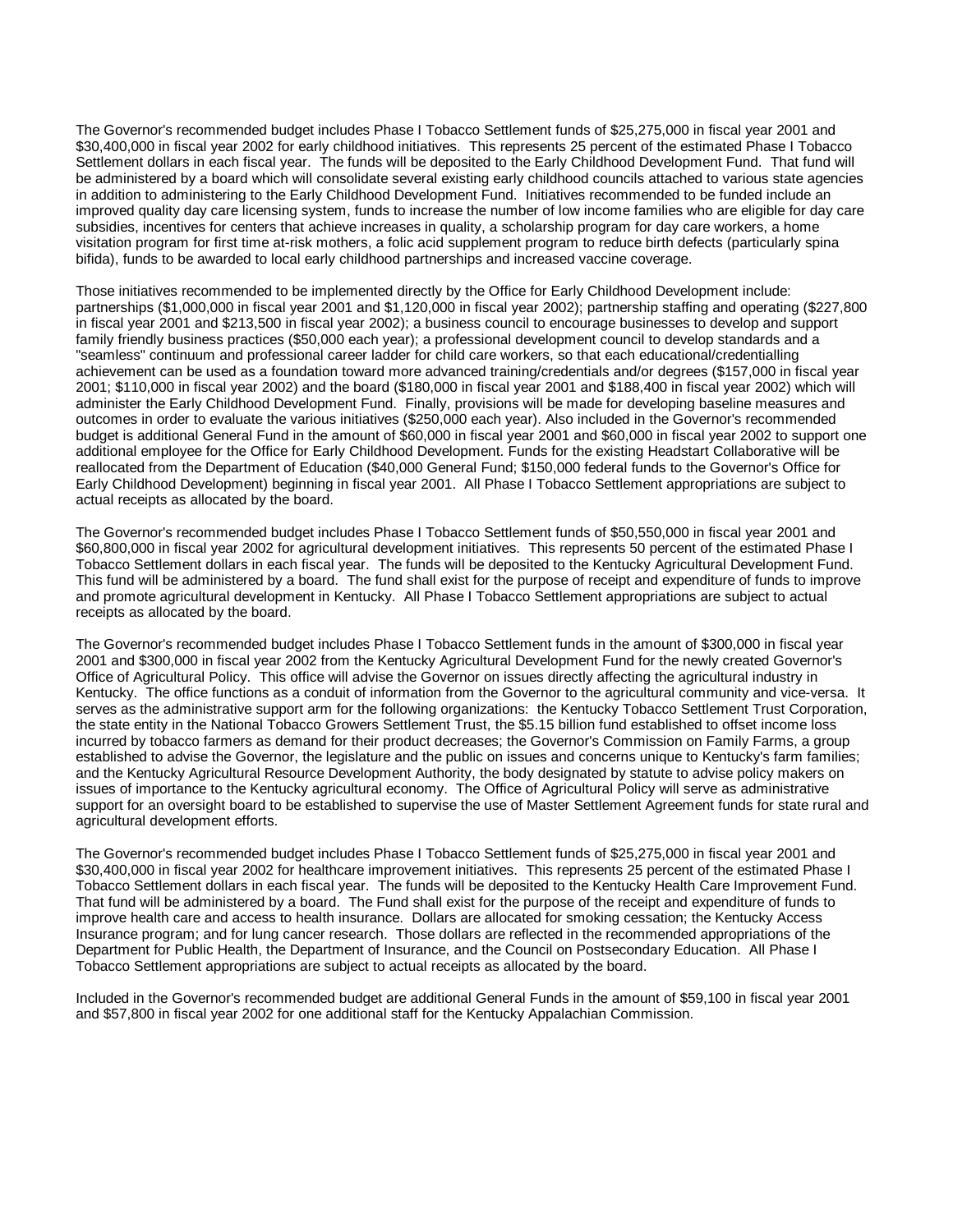## **Government Operations Office of State Budget Director**

|                                                                                                      | <b>Revised</b><br>FY 2000        | <b>Requested</b><br>FY 2001 | <b>Requested</b><br>FY 2002 | Recommended<br>FY 2001 | Recommended<br>FY 2002 |
|------------------------------------------------------------------------------------------------------|----------------------------------|-----------------------------|-----------------------------|------------------------|------------------------|
| <b>SOURCE OF FUNDS</b>                                                                               |                                  |                             |                             |                        |                        |
| <b>General Fund</b><br>Regular Appropriation<br><b>Current Year Appropriation</b>                    | 3,058,000<br>200,000             | 3,420,000                   | 3,648,000                   | 3,646,000              | 3,864,000              |
| <b>Total General Fund</b><br><b>Restricted Funds</b>                                                 | 3,258,000                        | 3,420,000                   | 3,648,000                   | 3,646,000              | 3,864,000              |
| <b>Balance Forward</b><br>Non-Revenue Receipts                                                       | 160,700<br>749,000               | 120,700<br>884,000          | 80,700<br>923,000           | 120,700<br>884,000     | 80,700<br>923,000      |
| <b>Total Restricted Funds</b>                                                                        | 909,700                          | 1,004,700                   | 1,003,700                   | 1,004,700              | 1,003,700              |
| <b>TOTAL SOURCE OF FUNDS</b>                                                                         | 4,167,700                        | 4,424,700                   | 4,651,700                   | 4,650,700              | 4,867,700              |
| <b>EXPENDITURES BY CLASS</b><br><b>Personnel Cost</b><br><b>Operating Expenses</b><br>Capital Outlay | 2,950,900<br>1,076,100<br>20,000 | 3,240,200<br>1,103,800      | 3,535,100<br>1,075,900      | 3,466,000<br>1,104,000 | 3,751,000<br>1,076,000 |
| <b>TOTAL EXPENDITURES</b>                                                                            | 4,047,000                        | 4,344,000                   | 4,611,000                   | 4,570,000              | 4,827,000              |
| <b>EXPENDITURES BY FUND SOURCE</b><br><b>General Fund</b><br><b>Restricted Funds</b>                 | 3,258,000<br>789,000             | 3,420,000<br>924,000        | 3,648,000<br>963,000        | 3,646,000<br>924,000   | 3,864,000<br>963,000   |
| <b>TOTAL EXPENDITURES</b>                                                                            | 4,047,000                        | 4,344,000                   | 4,611,000                   | 4,570,000              | 4,827,000              |
| <b>EXPENDITURES BY UNIT</b><br>Office of State Budget Director<br><b>Wage Equity</b>                 | 4,047,000                        | 4,344,000                   | 4,611,000                   | 4,545,000<br>25,000    | 4,812,000<br>15,000    |
| <b>TOTAL EXPENDITURES</b>                                                                            | 4,047,000                        | 4.344.000                   | 4,611,000                   | 4,570,000              | 4,827,000              |

The Office of State Budget Director, in accordance with KRS 11.068, is headed by the State Budget Director and includes the Governor's Office for Policy and Management. The primary responsibility of the Governor's Office for Policy and Management (GOPM) is to assist the Governor, the State Budget Director, and the Executive Cabinet by providing analysis and coordination for policy formulation, state management, budget preparation and execution, and a variety of related financial processes. The Office provides this assistance by serving as staff to the Governor, the State Budget Director, the Secretary of the Cabinet, and the Secretary of the Finance and Administration Cabinet. The Governor's Office for Policy and Management assists the Governor in the development of the "Executive Budget," the overall financial plan for state government, for submission, review, modification, and approval by the General Assembly. The preparation of the budget includes the transmittal of information and necessary forms to state agencies, assisting those agencies in the preparation of their budget requests, analyzing the requests, and making recommendations to the Governor. Following the approval of the state's financial plan and its enactment into law by the General Assembly in the form of an appropriations act, the Governor and all Executive Branch agencies are assisted in the execution of the plan through the implementation of appropriations, monitoring of agency expenditures, review of program activities, and monitoring of program performance.

Executive Order 99-1439 created the Governor's Office for Policy Research (GOPR). This Office was created to assist the State Budget Director in providing policy research, information and analysis to the Governor on public policy issues which impact the Commonwealth. The State Budget Director identifies and directs the research to be completed and provided by this Office. The Office performs and facilitates policy and economic analysis and research on national and state-specific issues, which may include but are not limited to health care, retirement, criminal justice, tax policy, social services, public protection, economic development, tourism, education, environmental, workforce, labor, and transportation issues.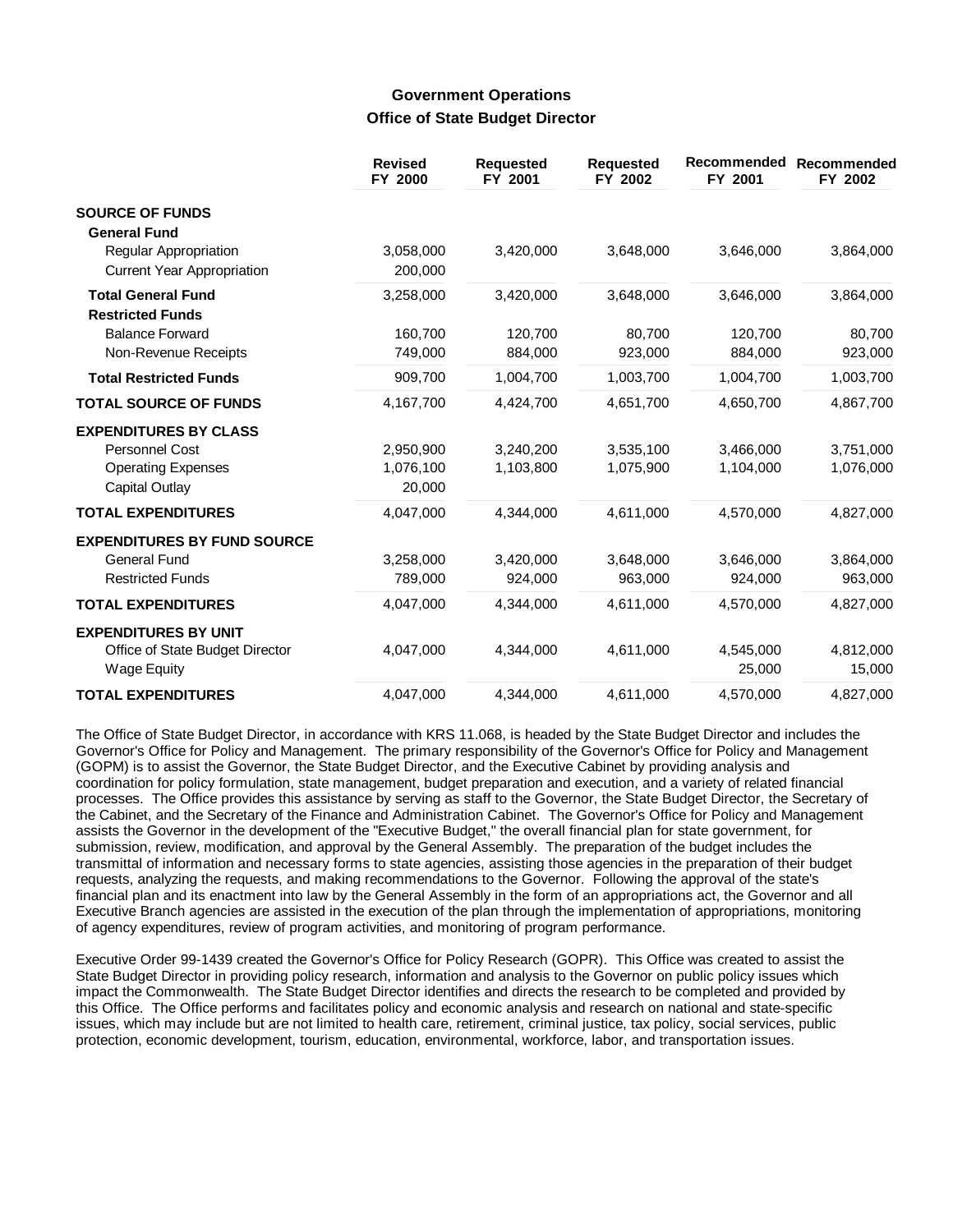## **Government Operations State Planning Fund**

|                                    | <b>Revised</b><br>FY 2000 | <b>Requested</b><br>FY 2001 | <b>Requested</b><br>FY 2002 | Recommended<br>FY 2001 | Recommended<br>FY 2002 |
|------------------------------------|---------------------------|-----------------------------|-----------------------------|------------------------|------------------------|
| <b>SOURCE OF FUNDS</b>             |                           |                             |                             |                        |                        |
| <b>General Fund</b>                |                           |                             |                             |                        |                        |
| Regular Appropriation              | 500,000                   | 500,000                     | 500,000                     | 500,000                | 500,000                |
| <b>Total General Fund</b>          | 500,000                   | 500.000                     | 500,000                     | 500,000                | 500,000                |
| <b>TOTAL SOURCE OF FUNDS</b>       | 500,000                   | 500,000                     | 500,000                     | 500,000                | 500,000                |
| <b>EXPENDITURES BY CLASS</b>       |                           |                             |                             |                        |                        |
| Grants, Loans or Benefits          | 500,000                   | 500,000                     | 500,000                     | 500,000                | 500,000                |
| <b>TOTAL EXPENDITURES</b>          | 500.000                   | 500.000                     | 500.000                     | 500.000                | 500,000                |
| <b>EXPENDITURES BY FUND SOURCE</b> |                           |                             |                             |                        |                        |
| General Fund                       | 500,000                   | 500,000                     | 500,000                     | 500,000                | 500,000                |
| <b>TOTAL EXPENDITURES</b>          | 500,000                   | 500.000                     | 500,000                     | 500,000                | 500.000                |

The State Planning Fund is a central source of funds available to provide support for statewide planning projects designed to improve the delivery of government services. Under Chapter 147 of the Kentucky Revised Statutes, overall planning and development functions are a responsibility of the Governor's Cabinet. KRS 147.075 delegated these functions to a Cabinet committee, designated as the State Planning Committee, which fulfills this responsibility through its management of the State Planning Fund. The State Planning Committee includes the Governor, representatives from the various program cabinets, and the State Budget Director. The Governor serves as the Chairman of the Committee and the State Budget Director serves as its Secretary. In addition to the State Budget Director serving as Secretary, the Governor's Office for Policy and Management has the responsibility to review proposed planning projects, to make recommendations for funding to the Governor and the other members of the State Planning Committee, and to provide staff support to the Committee.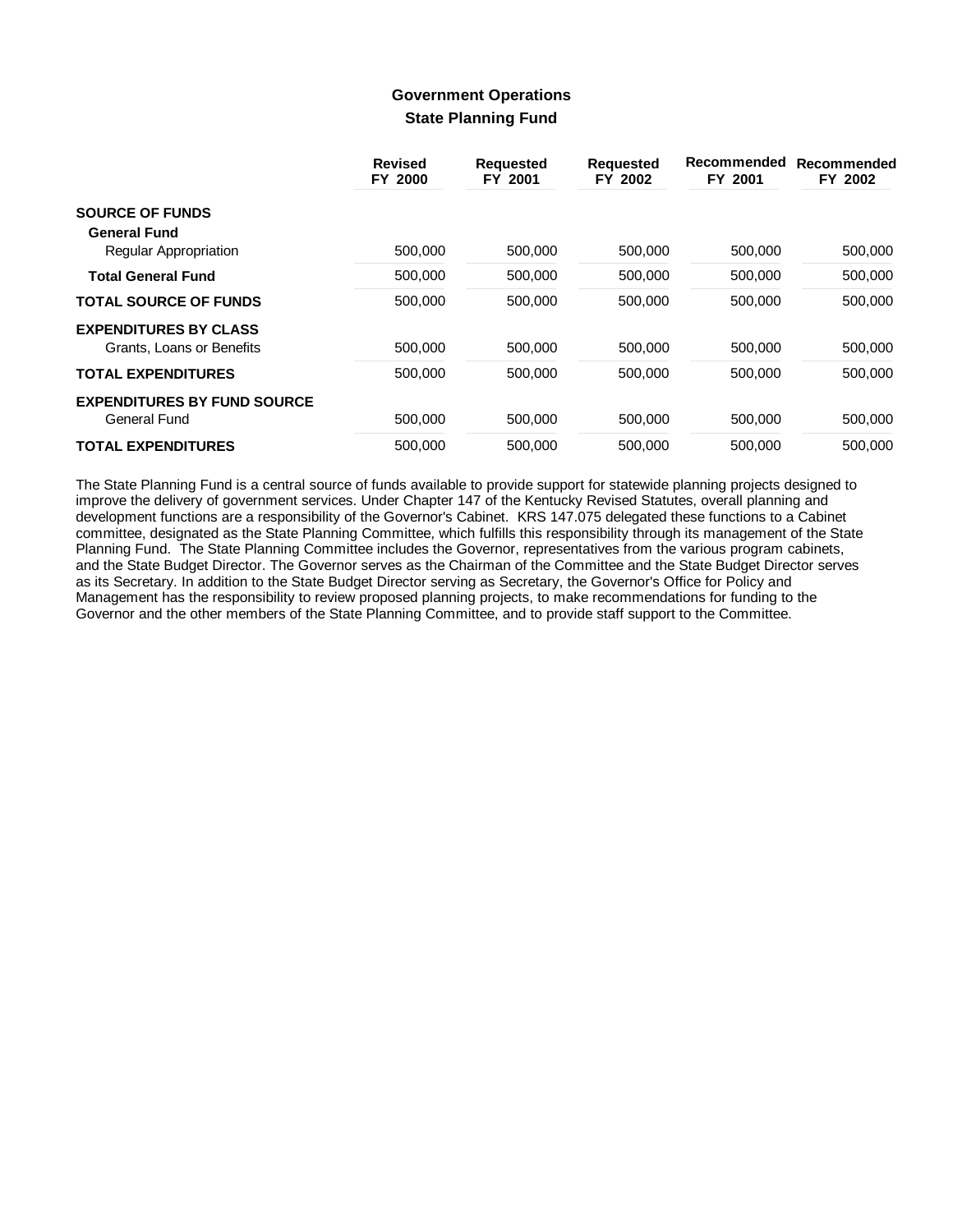## **Government Operations Veterans' Affairs**

|                                    | <b>Revised</b><br>FY 2000 | <b>Requested</b><br>FY 2001 | <b>Requested</b><br>FY 2002 | Recommended<br>FY 2001 | Recommended<br>FY 2002 |
|------------------------------------|---------------------------|-----------------------------|-----------------------------|------------------------|------------------------|
| <b>SOURCE OF FUNDS</b>             |                           |                             |                             |                        |                        |
| <b>General Fund</b>                |                           |                             |                             |                        |                        |
| Regular Appropriation              | 6,744,400                 | 9,041,700                   | 14,282,600                  | 7,141,300              | 14,042,800             |
| <b>Total General Fund</b>          | 6,744,400                 | 9,041,700                   | 14,282,600                  | 7,141,300              | 14,042,800             |
| <b>Restricted Funds</b>            |                           |                             |                             |                        |                        |
| <b>Balance Forward</b>             | 3,736,300                 | 3,158,800                   | 2,079,100                   | 3,158,800              | 1,904,100              |
| <b>Current Receipts</b>            | 10,727,000                | 11,027,000                  | 15,594,000                  | 11,202,000             | 14,469,000             |
| <b>Total Restricted Funds</b>      | 14,463,300                | 14,185,800                  | 17,673,100                  | 14,360,800             | 16,373,100             |
| <b>TOTAL SOURCE OF FUNDS</b>       | 21,207,700                | 23,227,500                  | 31,955,700                  | 21,502,100             | 30,415,900             |
| <b>EXPENDITURES BY CLASS</b>       |                           |                             |                             |                        |                        |
| <b>Personnel Cost</b>              | 14,719,400                | 16,843,700                  | 25,316,100                  | 16,082,100             | 24,254,900             |
| <b>Operating Expenses</b>          | 3,065,200                 | 3,855,400                   | 5,874,800                   | 3,291,600              | 5,761,200              |
| Grants, Loans or Benefits          | 69,300                    | 69,300                      | 69,300                      | 69,300                 | 69,300                 |
| Capital Outlay                     | 195,000                   | 380,000                     | 330,000                     | 155,000                | 315,000                |
| <b>TOTAL EXPENDITURES</b>          | 18,048,900                | 21,148,400                  | 31,590,200                  | 19,598,000             | 30,400,400             |
| <b>EXPENDITURES BY FUND SOURCE</b> |                           |                             |                             |                        |                        |
| <b>General Fund</b>                | 6.744.400                 | 9.041.700                   | 14,282,600                  | 7,141,300              | 14,042,800             |
| <b>Restricted Funds</b>            | 11,304,500                | 12,106,700                  | 17,307,600                  | 12,456,700             | 16,357,600             |
| <b>TOTAL EXPENDITURES</b>          | 18,048,900                | 21,148,400                  | 31,590,200                  | 19,598,000             | 30,400,400             |
| <b>EXPENDITURES BY UNIT</b>        |                           |                             |                             |                        |                        |
| Veterans' Affairs                  | 835,000                   | 1,387,800                   | 1,596,500                   | 1,198,300              | 1,425,000              |
| Kentucky Veterans' Centers         | 17,213,900                | 19,760,600                  | 29,993,700                  | 18,399,700             | 28,975,400             |
| <b>TOTAL EXPENDITURES</b>          | 18,048,900                | 21,148,400                  | 31,590,200                  | 19,598,000             | 30,400,400             |

The Kentucky Department of Veterans' Affairs (KDVA), established by KRS 36.300, was created to assist over 350,000 Kentucky veterans and their families in applying for federal, state and local veteran's benefits in accordance with KRS 36.330 and 36.350 to 370. Services include benefits counseling and claims processing regarding the existence or availability of educational, training, and retraining facilities; health, medical rehabilitation, and housing services and facilities; employment and reemployment services; and provisions of federal, state, and local laws affording rights, privileges, and benefits to eligible veterans and their dependents. These services are supported by a cooperative network of Veterans' Benefits Field Representatives, volunteers, and personal service contracts with numerous major veterans' organizations.

House Bill 90, passed by the 1996 General Assembly, established the KDVA and attached the new department to the Office of the Governor. This bill eliminated the Kentucky Center for Veterans' Affairs, which was then a division in the Department of Military Affairs. During the 1998 Regular Session of the General Assembly, House Bill 360, affirming Executive Order 97-733, established the Office of the Commissioner in the Department of Veterans' Affairs. On October 1, 1998 the KDVA Commissioner was appointed. Senate Bill 22 also required the KDVA to establish and maintain Kentucky state veterans' cemeteries.

Executive Order 98-1594 created the Office of Kentucky Veterans' Centers within the KDVA to manage the Kentucky state veterans' nursing homes which serve the long term nursing care needs of Kentucky's elderly veteran population – approximately 110,000 of Kentucky's 355,000 plus veterans. The Executive Order transferred additional responsibility of operating Kentucky state veterans' nursing homes from the Finance and Administration Cabinet to the KDVA.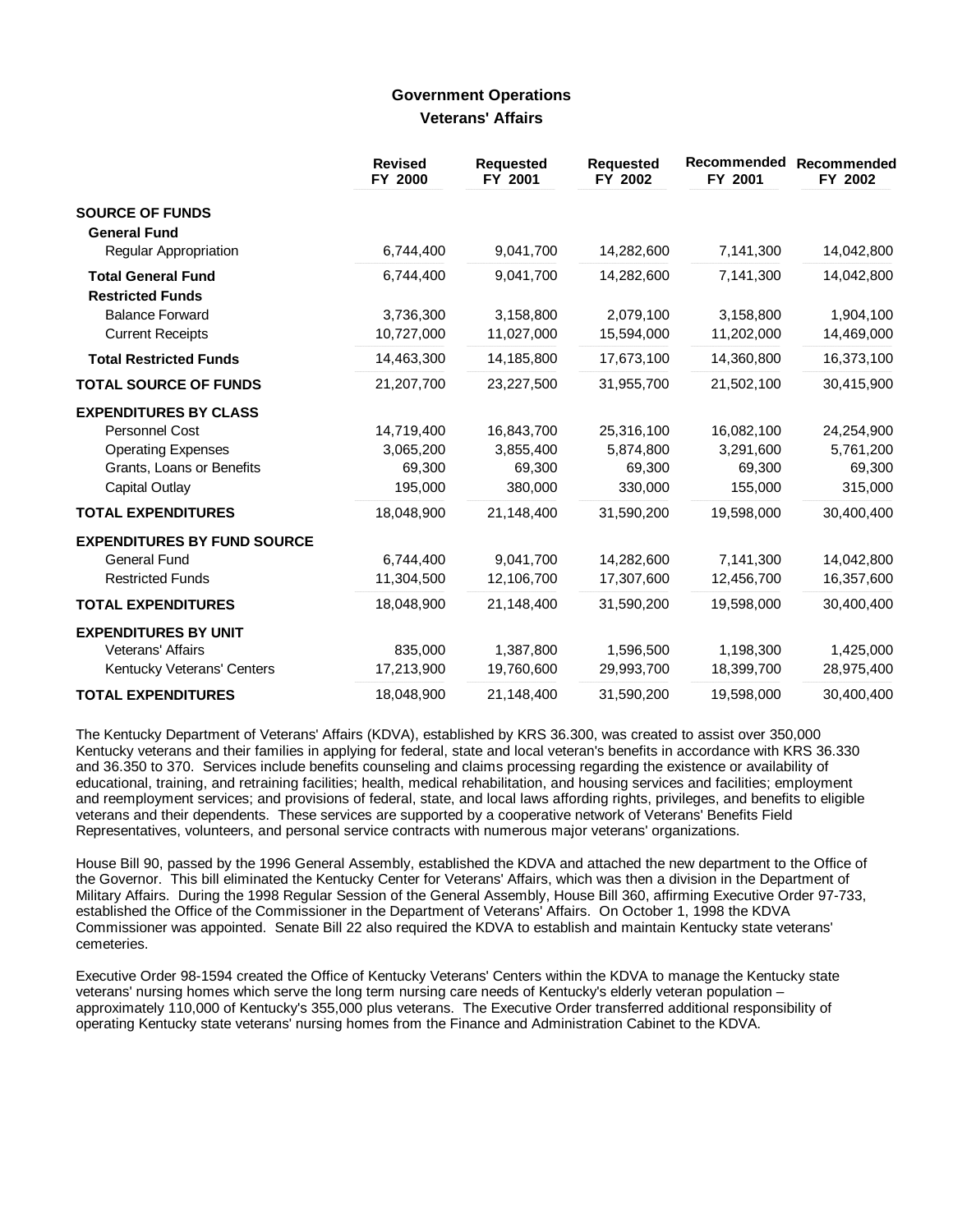The Thomson-Hood Veterans' Center is currently the only operating state veterans' nursing home in Kentucky. The facility, located in Wilmore in Jessamine County, is a 300-bed long-term nursing care facility specifically for Kentucky's elderly veteran population. There are two in-house physicians, two in-house nurse practitioners, a nursing staff numbering in excess of 200 employees, an in-house pharmacy, rehab therapy department, barber shop, library, gift shop, laundry facility, a dietar department, and an employee child care facility, all of which operate seven days per week. The facility officially opened in July 1991 and began accepting residents soon after. Since September 1995, the facility has been operating at full capacity of 290.

Pursuant to House Bill 51 and House Bill 321, the 1998 Regular Session of the General Assembly also authorized th construction of two new state veterans' nursing homes. One home, located in Perry County, will serve Eastern Kentucky. The other, located in Hopkins County, will serve Western Kentucky. Each of the new facilities are currently under construction with completion and resident occupancy expected to occur in August 2001 and full occupancy by April 2002. Each facility will employ approximately 156 full time employees including a physician, a nurse practitioner, a nursing staff numbering nearly 100, and staffing for an in-house pharmacy, rehab therapy department, barber shop, library, gift shop, laundry facility, a dietar department, and an employee child care facility.

#### **Policy**

Included in the above General Fund appropriation is \$203,400 in fiscal year 2001 and \$3,527,300 in fiscal year 2002 for personnel and operating costs for the Eastern Kentucky Veterans' Center; \$203,400 in fiscal year 2001 and \$3,445,900 in fiscal year 2002 for personnel and operating costs for the Western Kentucky Veterans' Center; \$350,000 in each fiscal year for additional staffing for the Commissioner's Office and Field Services; and \$206,000 in fiscal year 2002 for personnel and operating costs for the Western Kentucky Veterans Cemetery.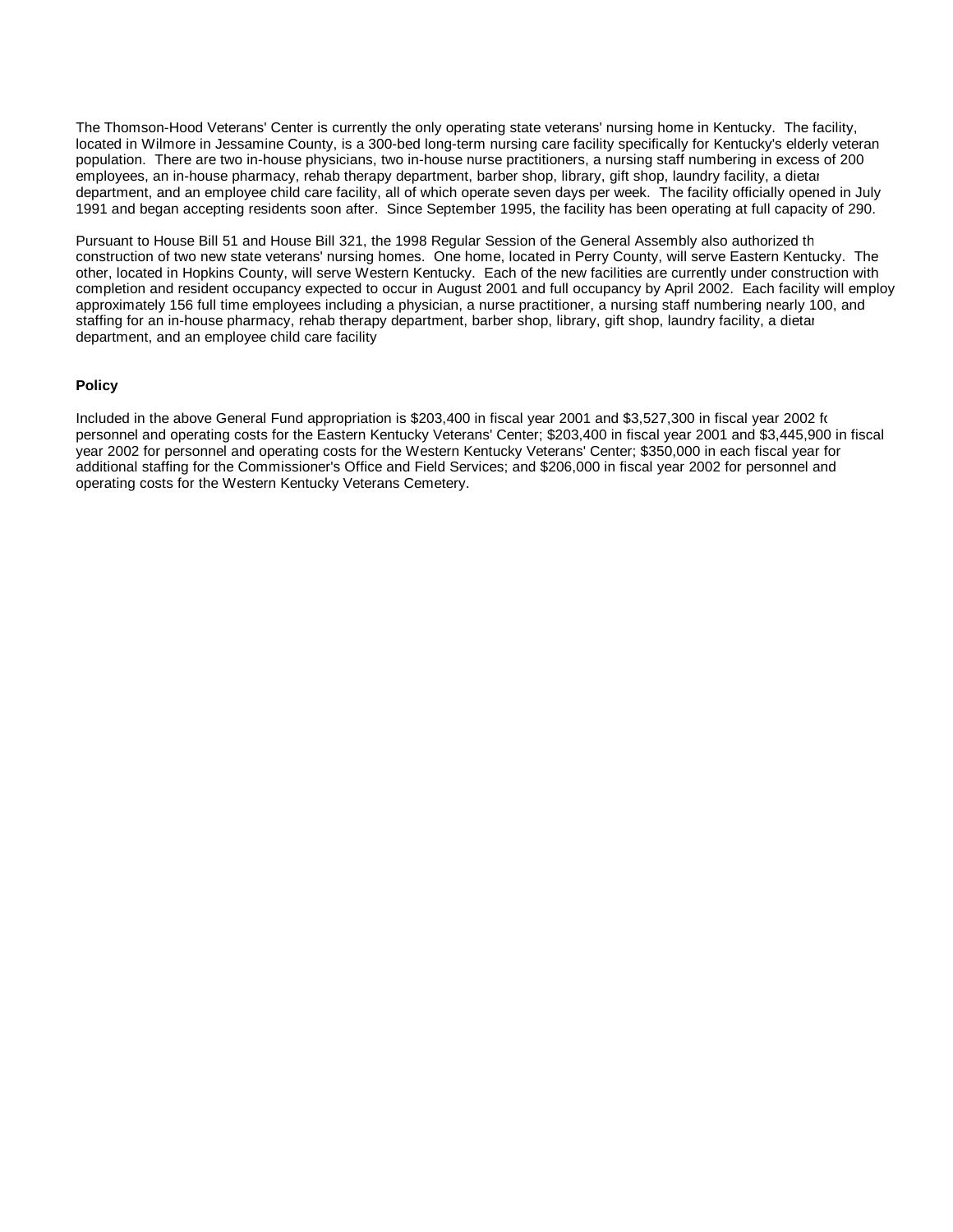## **Government Operations Governor's Office for Technology**

|                                                   | <b>Revised</b><br>FY 2000 | Requested<br>FY 2001 | <b>Requested</b><br>FY 2002 | Recommended<br>FY 2001 | Recommended<br>FY 2002 |
|---------------------------------------------------|---------------------------|----------------------|-----------------------------|------------------------|------------------------|
| <b>SOURCE OF FUNDS</b>                            |                           |                      |                             |                        |                        |
| <b>General Fund</b>                               |                           |                      |                             |                        |                        |
| Regular Appropriation                             |                           | 2,826,800            | 2,834,200                   |                        | 1,130,000              |
| Reorganization Adjustments                        | 300,000                   |                      |                             |                        |                        |
| <b>Total General Fund</b>                         | 300,000                   | 2,826,800            | 2,834,200                   |                        | 1,130,000              |
| <b>Restricted Funds</b>                           |                           |                      |                             |                        |                        |
| <b>Balance Forward</b>                            | 4,504,700                 |                      |                             |                        |                        |
| Non-Revenue Receipts                              | 59,952,900                | 66,330,400           | 68,224,600                  | 66,840,000             | 68,738,000             |
| <b>Total Restricted Funds</b><br><b>Road Fund</b> | 64,457,600                | 66,330,400           | 68,224,600                  | 66,840,000             | 68,738,000             |
| Regular Appropriation                             | 125,000                   | 125,000              | 125,000                     | 125,000                | 125,000                |
| <b>Total Road Fund</b>                            | 125,000                   | 125,000              | 125,000                     | 125,000                | 125,000                |
| <b>TOTAL SOURCE OF FUNDS</b>                      | 64,882,600                | 69,282,200           | 71,183,800                  | 66,965,000             | 69,993,000             |
| <b>EXPENDITURES BY CLASS</b>                      |                           |                      |                             |                        |                        |
| Personnel Cost                                    | 30,284,600                | 32,944,200           | 34,486,800                  | 32,043,000             | 33,585,000             |
| <b>Operating Expenses</b>                         | 28,822,800                | 30,521,100           | 30,730,300                  | 29,104,000             | 29,312,000             |
| Grants, Loans or Benefits                         | 125,000                   | 125,000              | 125,000                     | 125,000                | 125,000                |
| <b>Debt Service</b>                               |                           |                      |                             |                        | 1,130,000              |
| <b>Capital Outlay</b>                             | 672,800                   | 677,300              | 723,300                     | 678,000                | 723,000                |
| Construction                                      | 4,977,400                 | 5,014,600            | 5,118,400                   | 5,015,000              | 5,118,000              |
| <b>TOTAL EXPENDITURES</b>                         | 64,882,600                | 69,282,200           | 71,183,800                  | 66,965,000             | 69,993,000             |
| <b>EXPENDITURES BY FUND SOURCE</b>                |                           |                      |                             |                        |                        |
| <b>General Fund</b>                               | 300,000                   | 2,826,800            | 2,834,200                   |                        | 1,130,000              |
| <b>Restricted Funds</b>                           | 64,457,600                | 66,330,400           | 68,224,600                  | 66,840,000             | 68,738,000             |
| Road Fund                                         | 125,000                   | 125,000              | 125,000                     | 125,000                | 125,000                |
| <b>TOTAL EXPENDITURES</b>                         | 64,882,600                | 69,282,200           | 71,183,800                  | 66,965,000             | 69,993,000             |
| <b>EXPENDITURES BY UNIT</b>                       |                           |                      |                             |                        |                        |
| <b>Chief Information Officer</b>                  | 2,226,100                 | 4,810,700            | 4,862,500                   | 2,491,000              | 3,673,000              |
| <b>Administrative Services</b>                    | 9,878,900                 | 10,175,300           | 10,480,600                  | 10,176,000             | 10,480,000             |
| Policy and Customer Relations                     | 3,499,100                 | 3,600,300            | 3,704,600                   | 3,601,000              | 3,705,000              |
| <b>Infrastructure Services</b>                    | 35,398,900                | 36,460,800           | 37,514,600                  | 36,461,000             | 37,514,000             |
| Consulting and Management<br><b>Services</b>      | 13,879,600                | 14,235,100           | 14,621,500                  | 14,236,000             | 14,621,000             |
| <b>TOTAL EXPENDITURES</b>                         | 64,882,600                | 69,282,200           | 71,183,800                  | 66,965,000             | 69,993,000             |

The Governor's Office for Technology was established October 1, 1999, by Executive Order 99-1359. This reorganization included the Office of Chief Information Officer, the Department of Information Systems (DIS), the Office for the Kentucky Information Resource Management Commission (KIRM), and the Office of Geographic Information Systems (OGIS). The Commercial Mobile Radio Service Emergency Telecommunications Board (CMRS) is attached for administrative purposes.

The Governor's Office for Technology (GOT) provides leadership, policy direction, and technical support to all executive branch agencies of state government in the application of information technology and the delivery of information services in fulfillment of the Commonwealth's missions and objectives. This broad statement of responsibility encompasses major information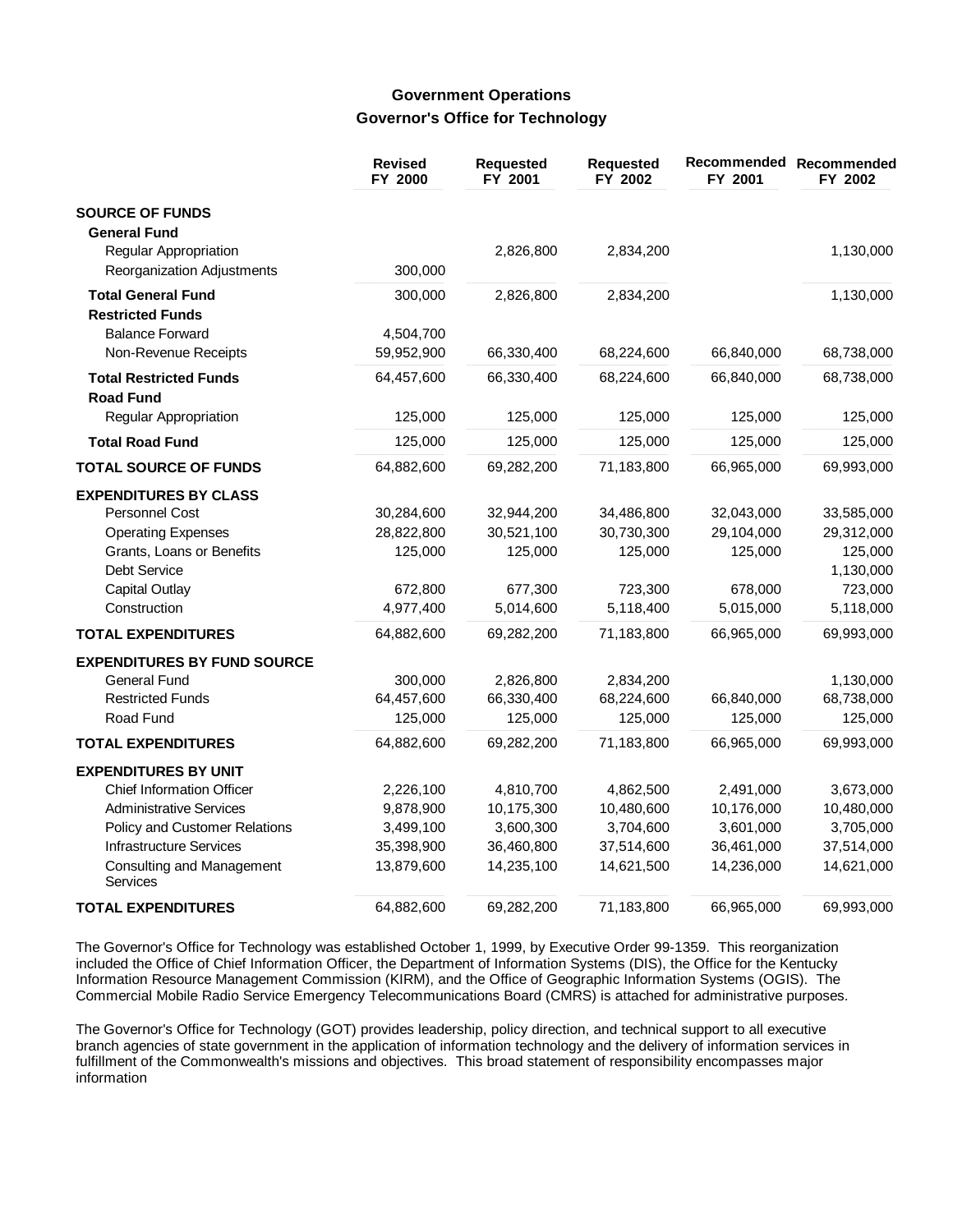resource functions, such as data center operations, voice, data, and video communications, application development, data administration, computer and data communications hardware selection and installation, and related end user and customer support services. The workload for GOT is highly sensitive to agency programmatic shifts, particularly changes mandated by state and federal legislation.

The Governor's Office for Technology provides support for major management systems, such as:

- Automated Management and Administrative Reporting System (MARS)
- Automated Management and Eligibility System (KAMES)
- Automated Support and Enforcement System (KASES)
- Kentucky Vehicle Information System (AVIS)
- Revenue Integrated Tax System
- **Driver's License System**
- Uniform Payroll and Personnel System
- Kentucky State Police Systems
- **Education Technology System**

The Governor's Office for Technology consists of five offices: Chief Information Officer (CIO); Administrative Services; Policy and Customer Relations; Infrastructure Services; and, Consulting and Project Management. The Commercial Mobile Radio Service Emergency Telecommunications Board is attached for administrative purposes.

The Office of the Chief Information Officer is responsible for developing strategies and policies to support and promote the effective applications of information technology within state government as a means of saving money, increasing employee productivity and improving state services to the public, including electronic access to information of the Commonwealth. Within the Office of the Chief Information Officer is the Office of Human Resources Management and Development. This Office is responsible for the oversight and administration of personnel matters. The Office of Geographic Information Systems is also within the Office of the Chief Information Officer. The Office of Geographic Information Systems provides coordination, technic support and planning assistance for government agencies and their instrumentalities in geo-spatial information resources development and deployment.

The Office of Administrative Services is responsible for the financial and business operations of the Governor's Office for Technology. These duties include the preparation of the biennial budget request, procurement assistance, fiscal administration and facilities support. This Office is also responsible for establishing and maintaining a federally approved cost allocation plan in which each state agency shares in the cost of services provided by the Governor's Office for Technology

The Office of Policy and Customer Relations is responsible for the statewide strategic information technology plan an development of the agency information resources planning model and plan review. Other responsibilities include the formulation of information technology policy, enterprise architecture and standards, enterprise capacity planning, and research and development. Customer Relations activities include enterprise technical training, educational seminars, knowledge management and customer and vendor relationship management.

The Office of Infrastructure Services is responsible for the operation of the enterprise computing environment. This Office includes the daily operation of the Commonwealth Data Center, operation and maintenance of the Kentucky Information Highway, and all communication services, including data, voice, video and wireless.

The Office of Consulting and Project Management is responsible for providing comprehensive systems analysis, design and development services, and applications consulting services to designated state agencies. This Office provides cost effective application systems support to state programmatic agencies for accomplishment of requirements defined in each agency's Information Resources Plan.

The CMRS Board, via the approximately 20 wireless carriers providing wireless telephone service in Kentucky, collects user fees monthly from subscribers. These funds will be used to fund technology upgrades at Kentucky's enhanced 911 centers and to enhance the networks operated by the carriers.

The Governor's Office for Technology operates as an internal service fund agency with budgetary support being derived primarily through the application of a federally approved cost allocation plan, which distributes costs to user agencies based upon utilization of services.

#### **Policy**

The Governor's recommended budget includes \$200,000 in fiscal year 2001 and \$200,000 in fiscal year 2002 to fund a statewide 911 coordination effort.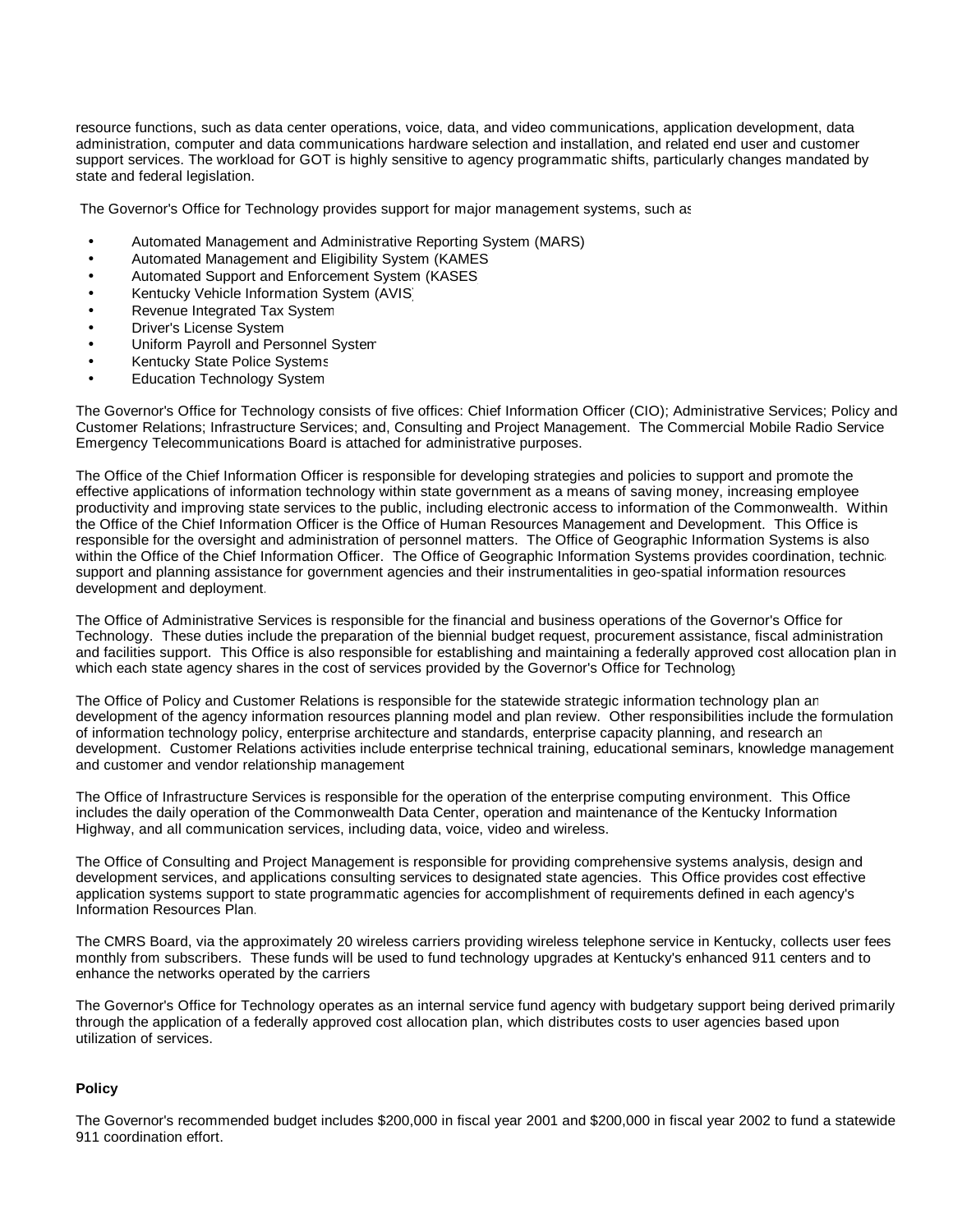The Governor's recommended budget replaces the General Funds allotted to the Governor's Office for Technology through the reorganization for personnel costs with restricted funds.

With the above exceptions, the Governor's recommended budget assumes all rates charged to user agencies will remain constant through fiscal biennium 2000-2002. Although the rates charged are budgeted to remain constant, usage by the agencies is expected to increase enough to fund the recommended increase in expenditures.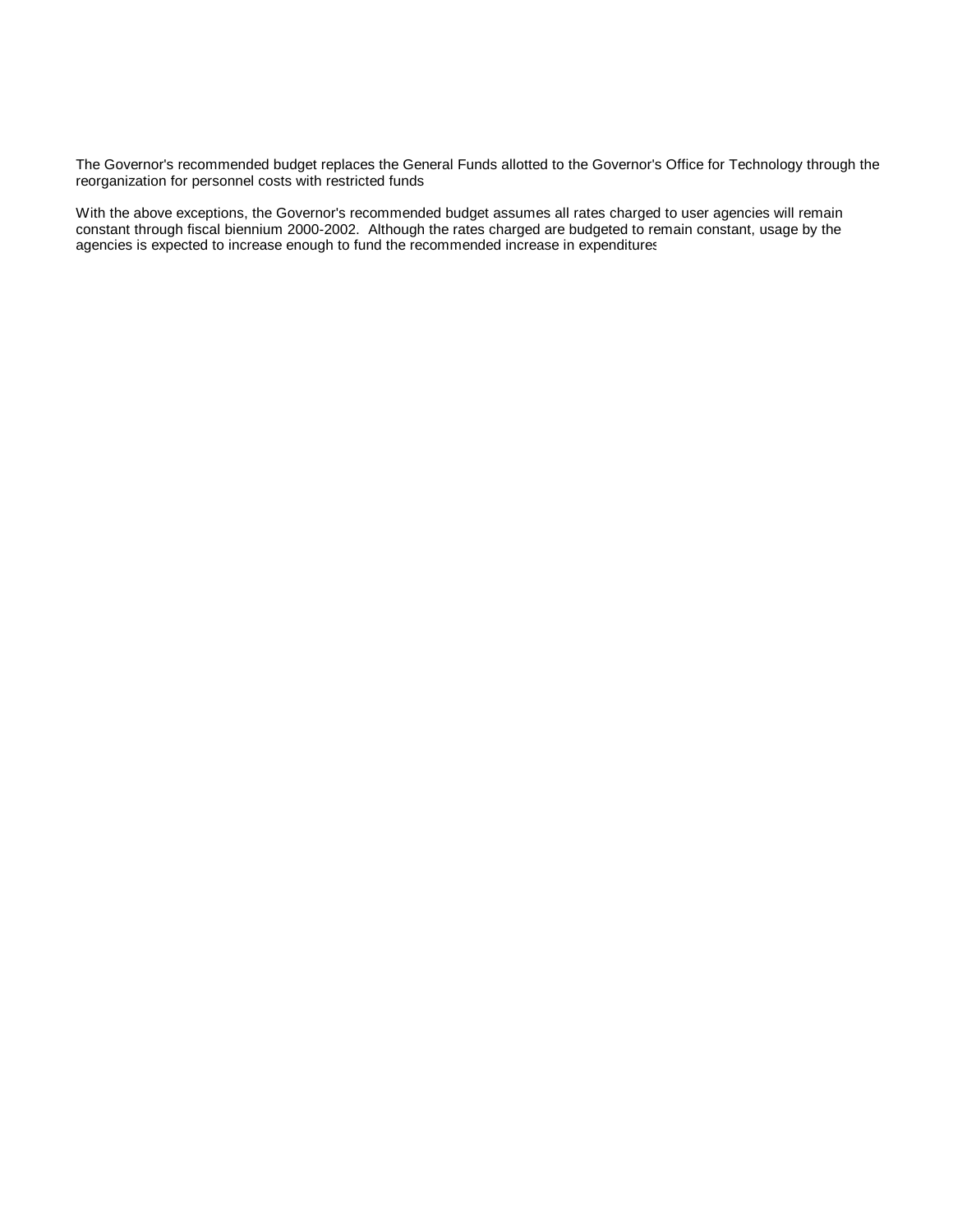## **Government Operations Secretary of State**

|                                                                                               | <b>Revised</b><br>FY 2000       | <b>Requested</b><br>FY 2001 | <b>Requested</b><br>FY 2002 | Recommended<br>FY 2001 | Recommended<br>FY 2002 |
|-----------------------------------------------------------------------------------------------|---------------------------------|-----------------------------|-----------------------------|------------------------|------------------------|
| <b>SOURCE OF FUNDS</b><br><b>General Fund</b>                                                 |                                 |                             |                             |                        |                        |
| Regular Appropriation                                                                         | 2,354,300                       | 2,410,800                   | 2,468,700                   | 2,416,400              | 2,468,700              |
| <b>Total General Fund</b><br><b>Restricted Funds</b>                                          | 2,354,300                       | 2,410,800                   | 2,468,700                   | 2,416,400              | 2,468,700              |
| <b>Balance Forward</b>                                                                        | 1,128,200                       | 1,642,700                   | 2,188,700                   | 642,700                | 688,700                |
| <b>Current Receipts</b>                                                                       | 660,000                         | 700,000                     | 780,000                     | 700,000                | 780,000                |
| Non-Revenue Receipts                                                                          | $-1,000,000$                    |                             |                             | $-500,000$             | $-500,000$             |
| <b>Total Restricted Funds</b>                                                                 | 788,200                         | 2,342,700                   | 2,968,700                   | 842,700                | 968,700                |
| <b>TOTAL SOURCE OF FUNDS</b>                                                                  | 3,142,500                       | 4,753,500                   | 5,437,400                   | 3,259,100              | 3,437,400              |
| <b>EXPENDITURES BY CLASS</b><br>Personnel Cost<br><b>Operating Expenses</b><br>Capital Outlay | 1,831,500<br>568,300<br>100,000 | 2,035,600<br>529,200        | 2,143,600<br>490,100        | 2,041,200<br>529,200   | 2,143,600<br>490,100   |
| <b>TOTAL EXPENDITURES</b>                                                                     | 2,499,800                       | 2,564,800                   | 2,633,700                   | 2,570,400              | 2,633,700              |
| <b>EXPENDITURES BY FUND SOURCE</b><br><b>General Fund</b>                                     | 2,354,300                       | 2,410,800                   | 2,468,700                   | 2,416,400              | 2,468,700              |
| <b>Restricted Funds</b>                                                                       | 145,500                         | 154,000                     | 165,000                     | 154,000                | 165,000                |
| <b>TOTAL EXPENDITURES</b>                                                                     | 2,499,800                       | 2,564,800                   | 2,633,700                   | 2,570,400              | 2,633,700              |
| <b>EXPENDITURES BY UNIT</b>                                                                   |                                 |                             |                             |                        |                        |
| <b>General Administration</b>                                                                 | 1,185,000                       | 1,261,700                   | 1,293,800                   | 1,261,700              | 1,293,800              |
| <b>General Operations</b>                                                                     | 1,125,300                       | 1,105,100                   | 1,130,900                   | 1,105,100              | 1,130,900              |
| <b>Limited Liability Companies</b>                                                            | 145,500                         | 154,000                     | 165,000                     | 154,000                | 165,000                |
| <b>Restoration of Land Grant Books</b><br><b>Wage Equity</b>                                  | 44,000                          | 44,000                      | 44,000                      | 44,000<br>5,600        | 44,000                 |
| <b>TOTAL EXPENDITURES</b>                                                                     | 2,499,800                       | 2,564,800                   | 2,633,700                   | 2,570,400              | 2,633,700              |

The Secretary of State is the constitutional officer entrusted with filing, maintaining, and preserving the important documents and records of the Commonwealth. The Secretary also keeps the Seal of the Commonwealth and affixes it to all communications and commissions issued in the name of the state. The Office of the Secretary of State consists of two units: General Administration and Restoration of Land Grant Books.

### **General Administration**

The General Administration unit consists of three programs: General Administration and Support, General Operations and Kentucky Business Law, and Limited Liability Companies.

The General Administration and Support program is responsible for central policy research, planning, and implementation. The program also prepares and records official documents for the Governor and implements election laws pertaining to the Secretary of State.

The General Operations and Kentucky Business Law is responsible for the administration and incorporation of businesses, both domestic and foreign, profit and non-profit, including the administration of documents of merger, dissolution, name changes, and certain stock matters. The program administers Kentucky's Notary Public Law, Kentucky's Uniform Commercial Code Law, laws regarding the service of summonses and complaints, and laws pertaining to trademarks and service marks. This program also issues commissions, pardons, commutations, extraditions, and the registration of trademarks.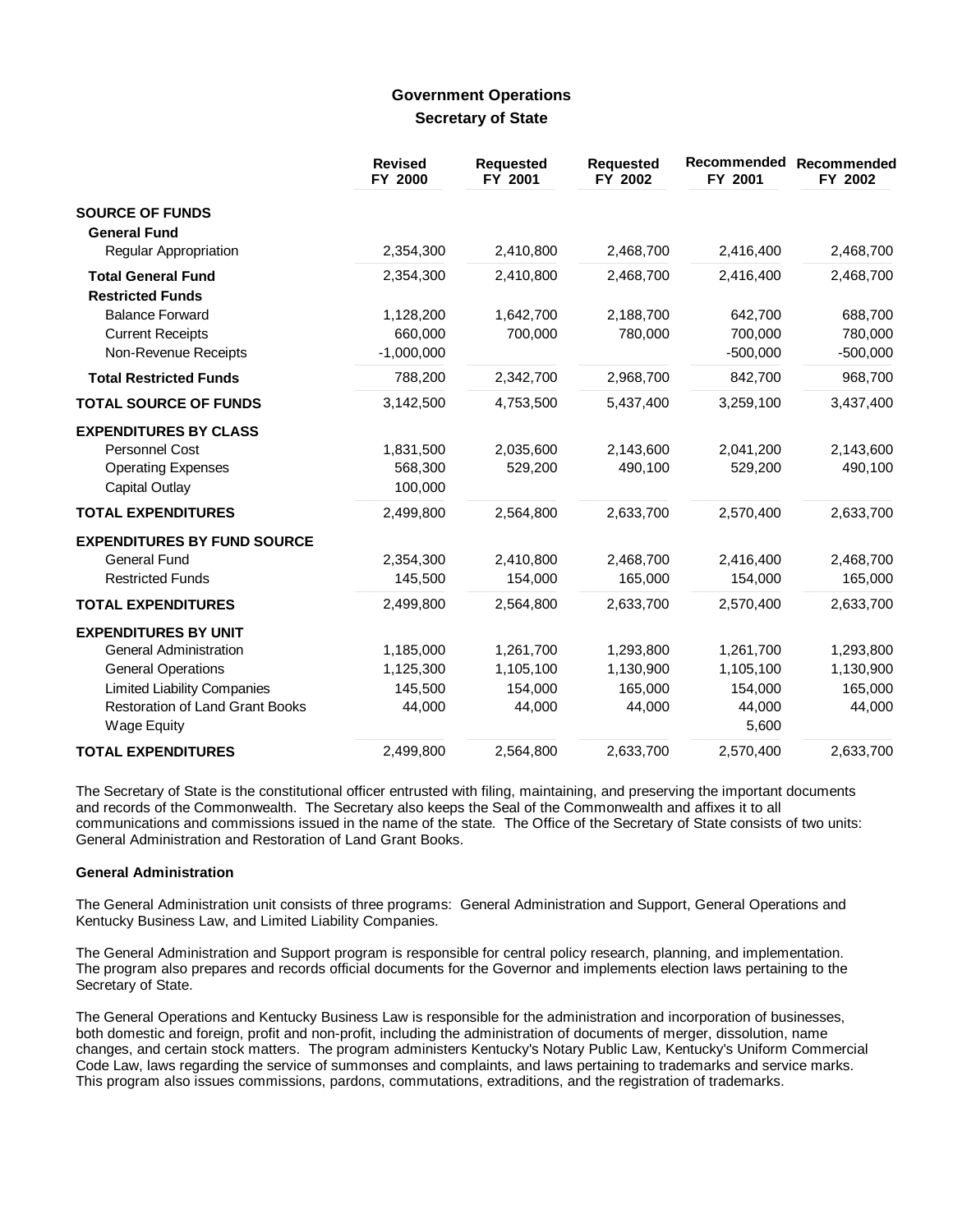The Limited Liability Companies program functions in the capacity of the filing officer for limited liability companies and registered limited liability partnerships. These companies and partnerships must file articles of organization with the Secretary of State. They must also file any amendments, mergers and dissolutions.

#### **Restoration of Land Grant Books**

The objective of the Restoration of Land Grant Books program is to preserve Kentucky land grant records and fulfill daily requests for copies of those records. The restoration process consists of indexing, de-acidifying, laminating, and bonding; thus safety preserving Kentucky's original land grants.

#### **Policy**

From the Limited Liability Companies program, it is recommended that restricted funds in the amount of \$1,000,000 in fiscal year 1999-2000, \$500,000 in fiscal year 2000-2001, and \$500,000 in fiscal year 2001-2002 be transferred to the General Fund.

At the close of fiscal year 2000, any restricted funds amount received in the Limited Liability Companies program in excess of \$154,000 shall be transferred to the General Fund. At the close of fiscal year 2001, any restricted fund amount received in the Limited Liability Companies program in excess of \$165,000 shall be transferred to the General Fund. The above provisions are in accordance with KRS 14.140.

Included in the Governor's recommendation is an allocation from the General Fund in the amount of \$5,600 in fiscal year 2001 for the Wage Equity Plan.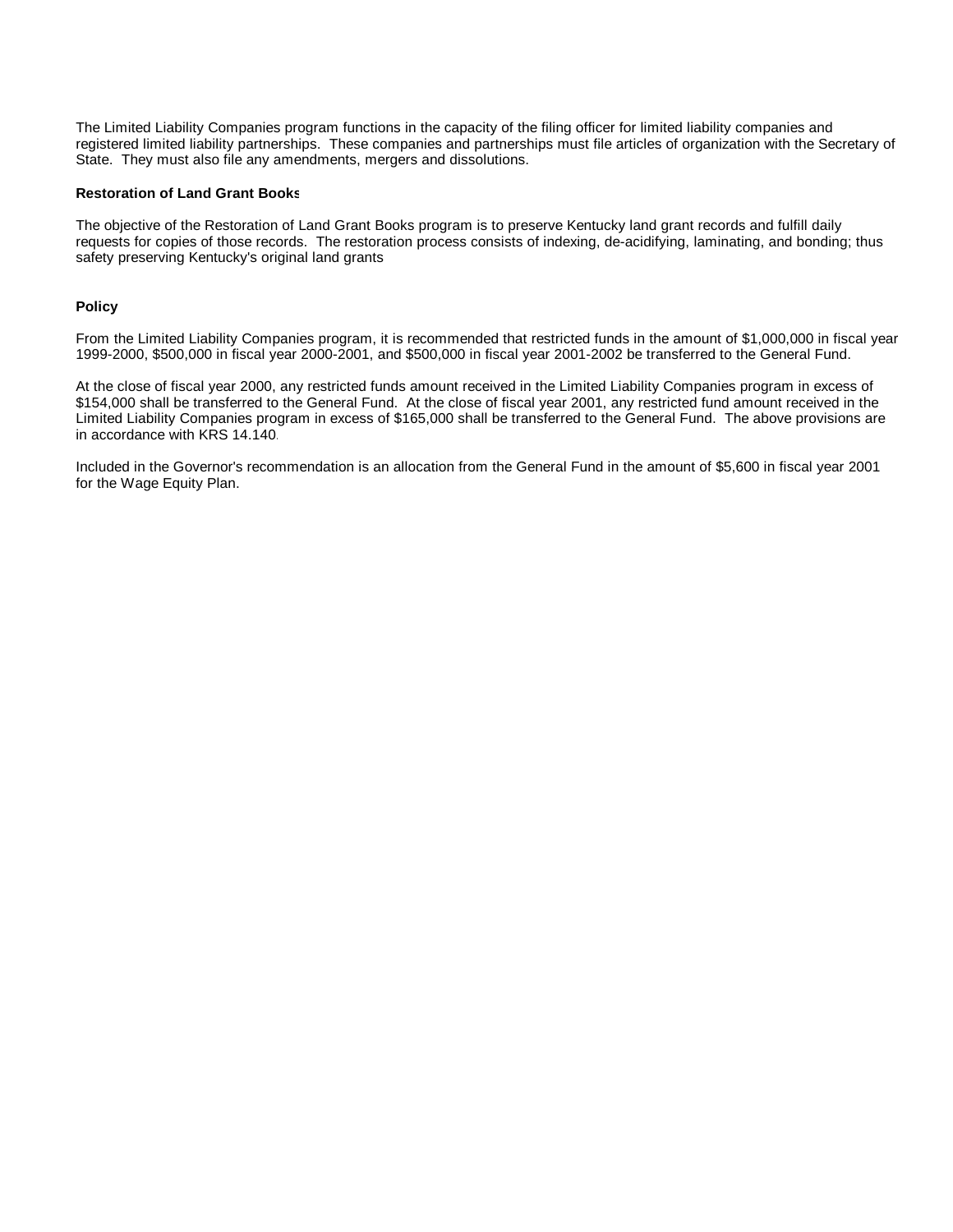## **Government Operations Board of Elections**

|                                                                                                                        | <b>Revised</b><br>FY 2000       | <b>Requested</b><br>FY 2001     | <b>Requested</b><br>FY 2002     | Recommended<br>FY 2001          | Recommended<br>FY 2002          |
|------------------------------------------------------------------------------------------------------------------------|---------------------------------|---------------------------------|---------------------------------|---------------------------------|---------------------------------|
| <b>SOURCE OF FUNDS</b><br><b>General Fund</b>                                                                          |                                 |                                 |                                 |                                 |                                 |
| <b>Regular Appropriation</b><br><b>Mandated Allotments</b>                                                             | 4,172,100<br>106,100            | 4,858,100                       | 5,250,000                       | 3,535,300                       | 3,932,300                       |
| <b>Total General Fund</b><br><b>Restricted Funds</b>                                                                   | 4,278,200                       | 4,858,100                       | 5,250,000                       | 3,535,300                       | 3,932,300                       |
| <b>Balance Forward</b><br><b>Current Receipts</b>                                                                      | 111,000<br>40,000               | 111,000<br>40,000               | 111,000<br>60,000               | 111,000<br>40,000               | 111,000<br>60,000               |
| <b>Total Restricted Funds</b>                                                                                          | 151,000                         | 151,000                         | 171,000                         | 151,000                         | 171,000                         |
| <b>TOTAL SOURCE OF FUNDS</b>                                                                                           | 4,429,200                       | 5,009,100                       | 5,421,000                       | 3,686,300                       | 4,103,300                       |
| <b>EXPENDITURES BY CLASS</b><br>Personnel Cost<br><b>Operating Expenses</b><br>Grants, Loans or Benefits               | 890,500<br>486,600<br>2,941,100 | 910,000<br>524,600<br>3,463,500 | 952,000<br>540,200<br>3,817,800 | 911,900<br>532,600<br>2,130,800 | 952,000<br>579,300<br>2,461,000 |
| <b>TOTAL EXPENDITURES</b>                                                                                              | 4,318,200                       | 4,898,100                       | 5,310,000                       | 3,575,300                       | 3,992,300                       |
| <b>EXPENDITURES BY FUND SOURCE</b><br><b>General Fund</b><br><b>Restricted Funds</b>                                   | 4,278,200<br>40,000             | 4,858,100<br>40,000             | 5,250,000<br>60,000             | 3,535,300<br>40,000             | 3,932,300<br>60,000             |
| <b>TOTAL EXPENDITURES</b>                                                                                              | 4,318,200                       | 4,898,100                       | 5,310,000                       | 3,575,300                       | 3,992,300                       |
| <b>EXPENDITURES BY UNIT</b><br>General Administration and Support<br>State Share of County Election<br><b>Expenses</b> | 1,377,100<br>1,680,000          | 1,434,600<br>2,332,400          | 1,492,200<br>2,374,500          | 1,442,600<br>999,700            | 1,531,300<br>1,017,700          |
| State Share of Voter Registration<br><b>Expenses</b><br><b>Presidential Electors</b>                                   | 1,261,100                       | 1,127,100<br>4,000              | 1,443,300                       | 1,127,100<br>4,000              | 1,443,300                       |
| <b>Wage Equity</b>                                                                                                     |                                 |                                 |                                 | 1,900                           |                                 |
| <b>TOTAL EXPENDITURES</b>                                                                                              | 4,318,200                       | 4,898,100                       | 5,310,000                       | 3,575,300                       | 3,992,300                       |

The State Board of Elections administers the election laws of the state (KRS 116, 117, 118, 118A, 119, and 120) and supervises the registration and purgation of voters within the state. The Board is responsible for canvassing returns, certifying successful candidates, maintaining the statewide list of registered voters, and implementing legislation relating to campaign finance reform.

The Board is directed by the Secretary of State, an ex-officio member, with other members appointed by the Governor.

#### **General Administration and Support**

The General Administration and Support program objectives are to maintain an up-to-date computerized record of registered voters in the state, certify election results, produce precinct rosters, issue certification of nomination and election, train county clerks in election duties, and conduct a nonpartisan voter education program.

#### **State Share of Voter Registration Expenses**

The State Share of Voter Registration Expenses program pays each eligible county the state's statutory share of voter registration expenses. Payments of 25 cents are made for each new voter registration. Payments of up to 50 cents for each registered voter are made for costs associated with the conduct of elections.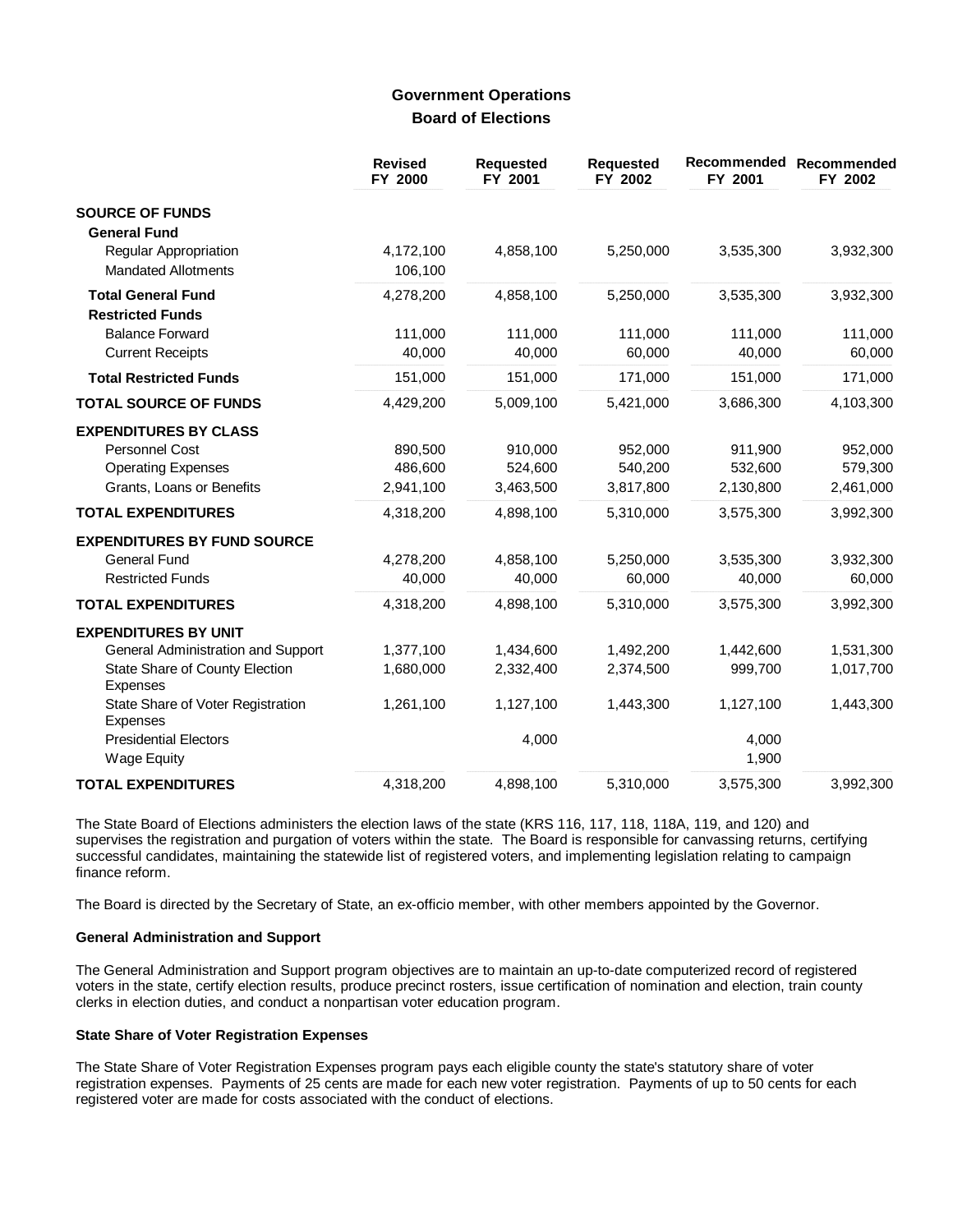#### **State Share of County Election Expenses**

The State Share of County Election Expenses program is mandated to pay all precincts eligible under law the state's statutory share of county election expenses. Payment is made on the basis of a maximum state payment of \$300 per precinct per election to each precinct using voting machines.

#### **Policy**

Included in the above General Fund appropriation, and subject to passage of enabling legislation in the 2000 Regular Session of the General Assembly, \$150,000 is recommended in fiscal year 2001 and \$152,700 in fiscal year 2002 to provide an increase to all eligible precincts for election expenses. Additionally, as part of this legislation, the recommended maximum state payment rate is increased from the current level of \$255 to \$300 per precinct per election to each precinct using voting machines.

Included in the General Fund appropriation is \$2,126,800 in fiscal year 2001 and \$2,461,000 in fiscal year 2002 to pay the state's share of county election expenses and the state's share of voter registration expenses. Any unexpended balance remaining at the close of each fiscal year shall lapse to the credit of the General Fund. Any amount that the state is required to pay in excess of the above amounts, for the purpose of reimbursing the county clerks for voter registration expense, shall be deemed a necessary government expense and shall be paid from the General Fund Surplus Account or the Budget Reserve Trust Fund. Special elections and creation of additional precincts due to redistricting or reapportionment shall be deemed necessary governmental expenses and be paid from General Fund Surplus.

Included in the General Fund appropriation is \$4,000 in fiscal year 2001 to pay the expense incurred every year of a Presidential election. In accordance with KRS 118.455 the state is required to pay per diem and mileage costs to each elector of President and Vice President of the United States, for each day they are at the State Capitol as an elector. They receive the same per diem and mileage costs as allowed to members of the General Assembly, to be paid out of the State Treasury.

Included in the Governor's recommendation is an allocation from the General Fund in the amount of \$1,900 in fiscal year 2001 for the Wage Equity Plan.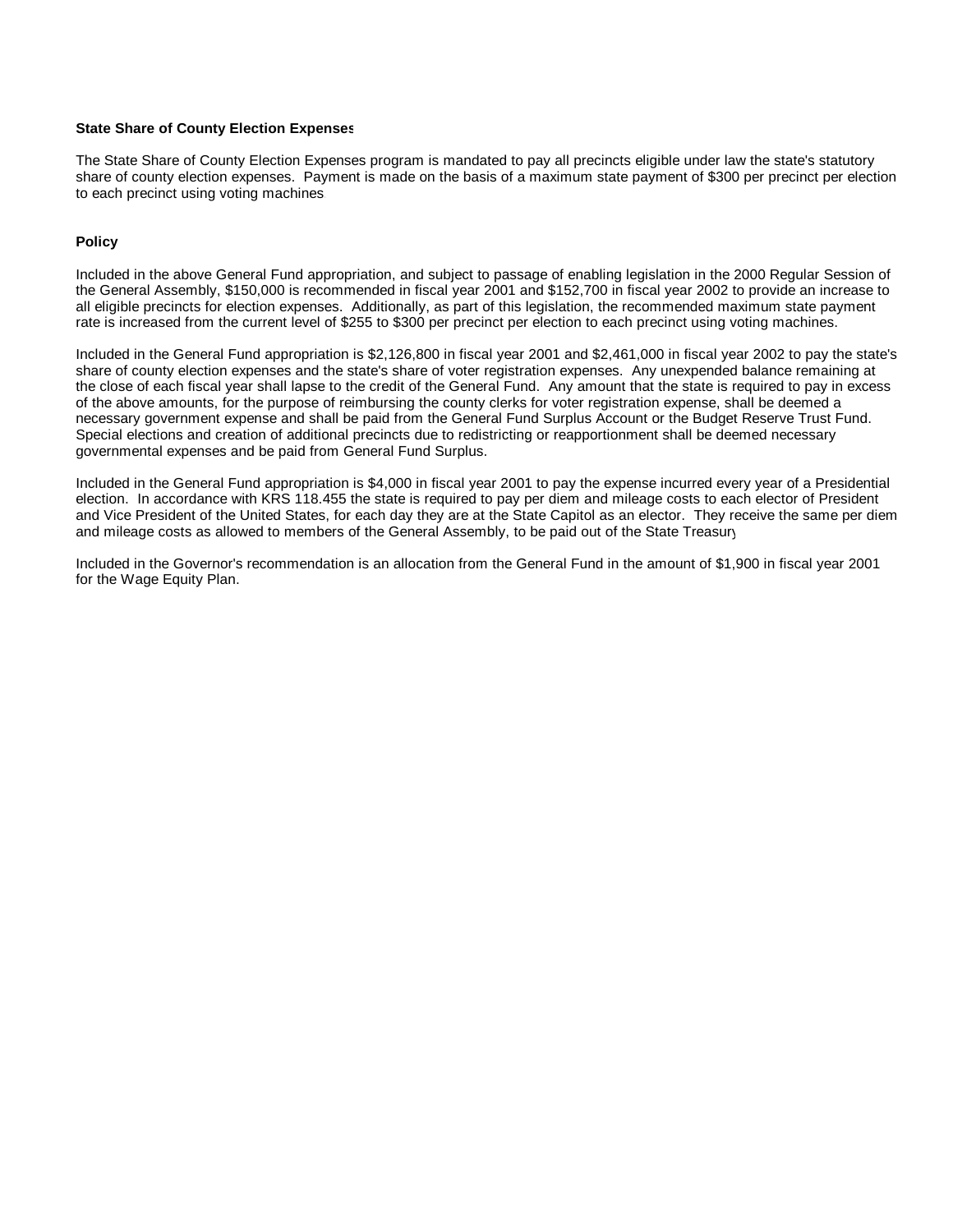## **Government Operations Treasury**

|                                                                                      | <b>Revised</b><br>FY 2000 | <b>Requested</b><br>FY 2001 | <b>Requested</b><br>FY 2002 | Recommended<br>FY 2001 | Recommended<br>FY 2002 |
|--------------------------------------------------------------------------------------|---------------------------|-----------------------------|-----------------------------|------------------------|------------------------|
| <b>SOURCE OF FUNDS</b><br><b>General Fund</b>                                        |                           |                             |                             |                        |                        |
| Regular Appropriation                                                                | 2,285,200                 | 2,412,300                   | 2,506,900                   | 2,243,400              | 2,434,300              |
| <b>Total General Fund</b><br><b>Restricted Funds</b>                                 | 2,285,200                 | 2,412,300                   | 2,506,900                   | 2,243,400              | 2,434,300              |
| <b>Balance Forward</b><br>Non-Revenue Receipts                                       | 60,000                    |                             |                             | 60,000<br>731,900      | 731,900                |
| <b>Total Restricted Funds</b>                                                        | 60,000                    |                             |                             | 791,900                | 731,900                |
| <b>TOTAL SOURCE OF FUNDS</b>                                                         | 2,345,200                 | 2,412,300                   | 2,506,900                   | 3,035,300              | 3,166,200              |
| <b>EXPENDITURES BY CLASS</b><br><b>Personnel Cost</b><br><b>Operating Expenses</b>   | 1,894,800<br>390,400      | 2,010,100<br>402,200        | 2,112,300<br>394,600        | 2,112,900<br>922,400   | 2,232,600<br>933,600   |
| <b>TOTAL EXPENDITURES</b>                                                            | 2,285,200                 | 2,412,300                   | 2,506,900                   | 3,035,300              | 3,166,200              |
| <b>EXPENDITURES BY FUND SOURCE</b><br><b>General Fund</b><br><b>Restricted Funds</b> | 2,285,200                 | 2,412,300                   | 2,506,900                   | 2,243,400<br>791,900   | 2,434,300<br>731,900   |
| <b>TOTAL EXPENDITURES</b>                                                            | 2,285,200                 | 2,412,300                   | 2,506,900                   | 3,035,300              | 3,166,200              |
| <b>EXPENDITURES BY UNIT</b>                                                          |                           |                             |                             |                        |                        |
| General Administration and Support                                                   | 1,289,400                 | 1,364,900                   | 1,369,400                   | 1,707,300              | 1,756,400              |
| Disbursements and Accounting                                                         | 568,000                   | 563,500                     | 608,500                     | 460,800                | 486,300                |
| Abandoned Property Administration<br><b>Wage Equity</b>                              | 427,800                   | 483,900                     | 529,000                     | 852,900<br>14,300      | 874,500<br>49,000      |
| <b>TOTAL EXPENDITURES</b>                                                            | 2,285,200                 | 2,412,300                   | 2,506,900                   | 3,035,300              | 3,166,200              |

The Treasury Department is the central administrative state agency responsible for the receipt and custody of all revenues collected by state government, as outlined in Chapter 41 of the Kentucky Revised Statutes, and for the writing of all checks and disbursement of state funds.

The Treasury Department is headed by the State Treasurer who is a constitutional officer as provided in Section 91 of the State Constitution. The Treasurer also serves on the State Investment Commission. The Treasury Department reviews and records, for accounting purposes, all investment transactions of the Commonwealth.

The General Administration and Support Division provides management support for Treasury, including: fiscal control, personnel administration, and policy development and implementation. The three functions of General Administration and Support are information storage and retrieval, information systems and technology, and administrative services. The Division issues over 7,000,000 checks each year, reconciles the various Commonwealth bank accounts, reconciles daily with the State Depository, administers and records court-ordered withholdings, and produces wire transfers for state government.

The Disbursements and Accounting Division receives all funds of the Commonwealth including fees, grants, taxes, federal funds, and fees from officials in counties over 75,000 in population, as well as fees from various boards and commissions. This program also receives, balances, and deposits all withholdings, and all U. S. Savings Bond deductions from state agency payrolls. A computer analysis is maintained on daily receipts and disbursements, which subsequently is submitted to the Finance and Administration Cabinet for accounting posting.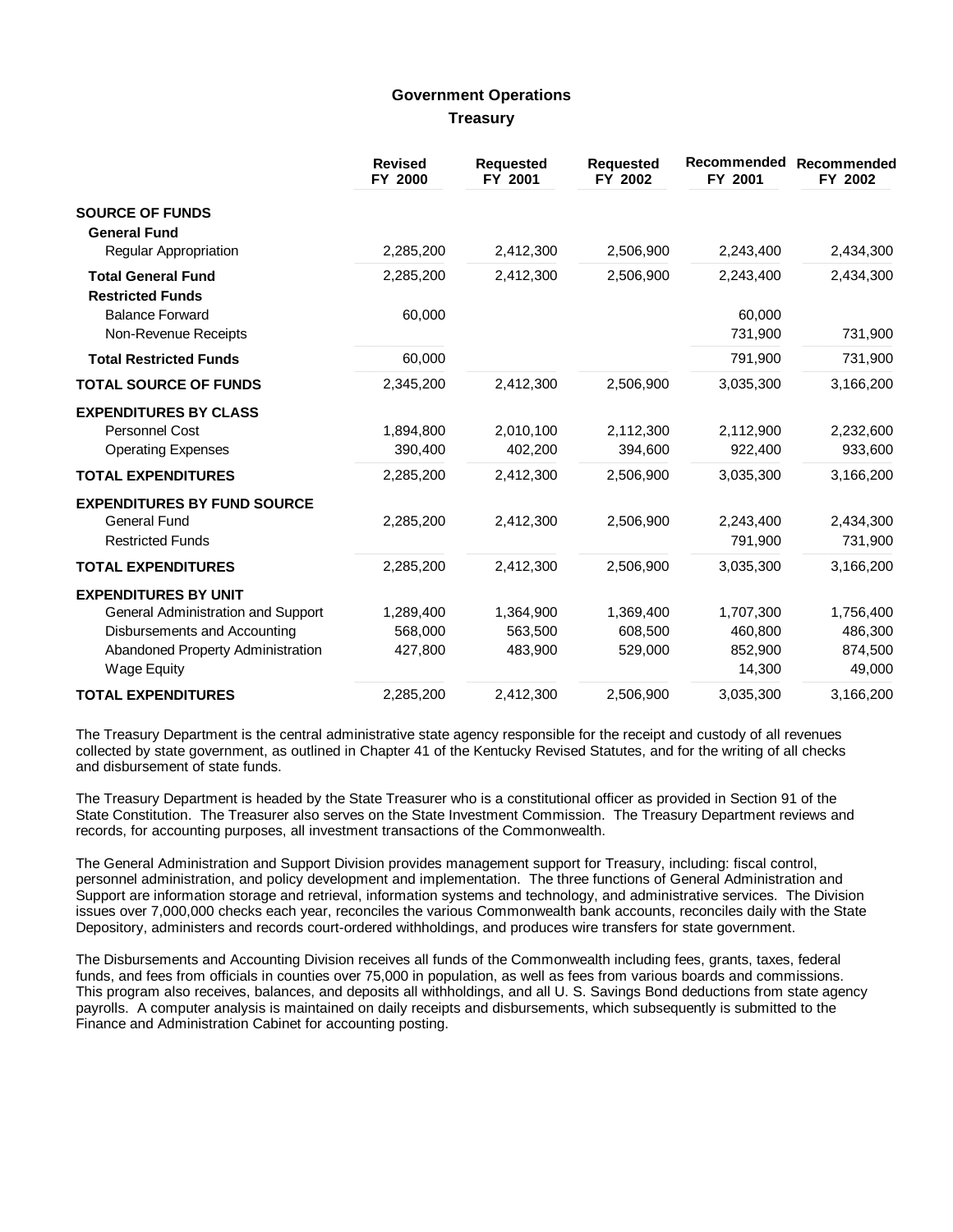The Abandoned Property program is responsible for administering the provisions of KRS Chapter 393 related to the Escheats Law. This program receives unclaimed property reports from holders and potential holders of unclaimed property, collects unclaimed property, pursues the location and collection of the property, and attempts to locate the rightful property owner.

### **Policy**

The Governor's recommended budget provides restricted funds in accordance with Kentucky Revised Statute 393.3250 for the administration of the Unclaimed Property Program in the amount of \$731,900 in each year of the 2000-2002 fiscal biennium. This proposed action reflects the movement of available off-budget restricted funds to on-budget status to support ongoing activities of the Unclaimed Property Program.

Included in the Governor's recommendation is an allocation from the General Fund in the amount of \$14,300 in fiscal year 2001 and \$49,000 in fiscal year 2002 for the Wage Equity Plan.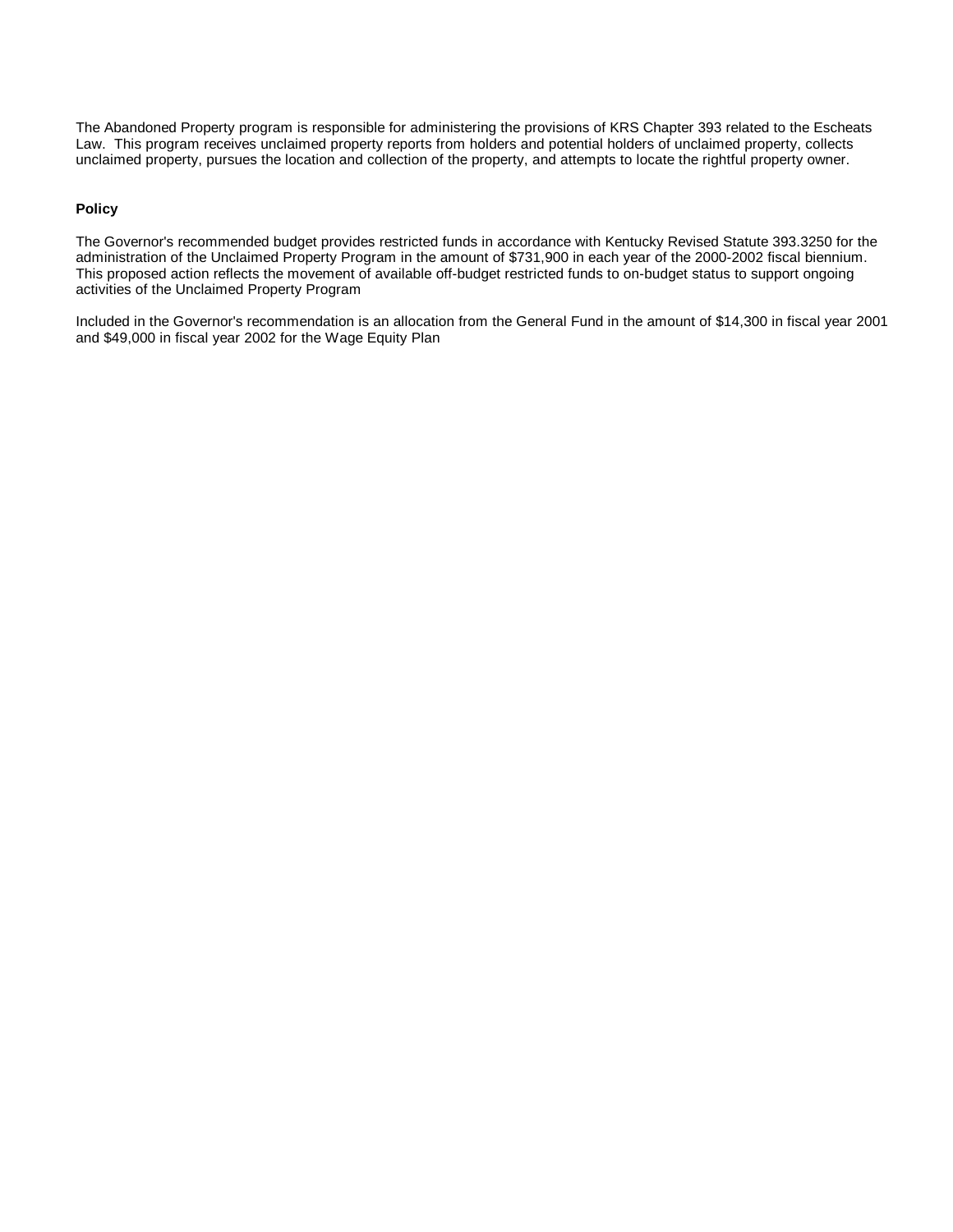# **Government Operations Attorney General**

|                                    | <b>Revised</b><br>FY 2000 | <b>Requested</b><br>FY 2001 | <b>Requested</b><br>FY 2002 | Recommended Recommended<br>FY 2001 | FY 2002    |
|------------------------------------|---------------------------|-----------------------------|-----------------------------|------------------------------------|------------|
| <b>SOURCE OF FUNDS</b>             |                           |                             |                             |                                    |            |
| <b>General Fund</b>                |                           |                             |                             |                                    |            |
| Regular Appropriation              | 12,710,200                | 14,530,900                  | 16,311,200                  | 13,625,600                         | 14,514,700 |
| <b>Mandated Allotments</b>         | 249,100                   |                             |                             |                                    |            |
| <b>Total General Fund</b>          | 12,959,300                | 14,530,900                  | 16,311,200                  | 13,625,600                         | 14,514,700 |
| <b>Restricted Funds</b>            |                           |                             |                             |                                    |            |
| <b>Balance Forward</b>             | 1,232,300                 | 1,107,000                   | 652,600                     | 1,107,000                          | 652,600    |
| <b>Current Receipts</b>            | 2,412,500                 | 2,774,800                   | 2,787,300                   | 2,774,800                          | 2,787,300  |
| Non-Revenue Receipts               | 4,244,100                 | 4,313,100                   | 4,465,400                   | 4,313,100                          | 4,465,400  |
| <b>Total Restricted Funds</b>      | 7,888,900                 | 8,194,900                   | 7,905,300                   | 8,194,900                          | 7,905,300  |
| <b>Federal Funds</b>               |                           |                             |                             |                                    |            |
| <b>Balance Forward</b>             | 6,100                     |                             |                             |                                    |            |
| <b>Current Receipts</b>            | 1,240,600                 | 1,222,100                   | 1,283,200                   | 1,222,100                          | 1,283,200  |
| Non-Revenue Receipts               | 1,228,700                 | 1,272,200                   | 1,300,800                   | 1,272,200                          | 1,300,800  |
| <b>Total Federal Funds</b>         | 2,475,400                 | 2,494,300                   | 2,584,000                   | 2,494,300                          | 2,584,000  |
| <b>TOTAL SOURCE OF FUNDS</b>       | 23,323,600                | 25,220,100                  | 26,800,500                  | 24,314,800                         | 25,004,000 |
| <b>EXPENDITURES BY CLASS</b>       |                           |                             |                             |                                    |            |
| Personnel Cost                     | 15,988,600                | 18,148,000                  | 20,097,100                  | 17,511,400                         | 18,552,500 |
| <b>Operating Expenses</b>          | 2,837,000                 | 3,002,100                   | 3,073,600                   | 2,733,400                          | 2,821,700  |
| Grants, Loans or Benefits          | 3,251,000                 | 3,298,000                   | 3,398,400                   | 3,298,000                          | 3,398,400  |
| <b>Debt Service</b>                | 80,000                    | 119,400                     | 123,000                     | 119,400                            | 123,000    |
| <b>Capital Outlay</b>              | 60,000                    |                             |                             |                                    |            |
| <b>TOTAL EXPENDITURES</b>          | 22,216,600                | 24,567,500                  | 26,692,100                  | 23,662,200                         | 24,895,600 |
| <b>EXPENDITURES BY FUND SOURCE</b> |                           |                             |                             |                                    |            |
| <b>General Fund</b>                | 12,959,300                | 14,530,900                  | 16,311,200                  | 13,625,600                         | 14,514,700 |
| <b>Restricted Funds</b>            | 6,781,900                 | 7,542,300                   | 7,796,900                   | 7,542,300                          | 7,796,900  |
| <b>Federal Funds</b>               | 2,475,400                 | 2,494,300                   | 2,584,000                   | 2,494,300                          | 2,584,000  |
| <b>TOTAL EXPENDITURES</b>          | 22,216,600                | 24,567,500                  | 26,692,100                  | 23,662,200                         | 24,895,600 |
| <b>EXPENDITURES BY UNIT</b>        |                           |                             |                             |                                    |            |
| <b>Administrative Services</b>     | 2,388,200                 | 2,477,900                   | 2,596,400                   | 2,364,500                          | 2,477,000  |
| <b>Criminal Services</b>           | 7,781,300                 | 8,491,200                   | 8,892,000                   | 8,724,100                          | 9,138,000  |
| <b>Advocacy Services</b>           | 4,632,400                 | 5,497,000                   | 5,888,600                   | 4,863,700                          | 5,047,900  |
| <b>Civil Services</b>              | 3,357,700                 | 3,869,700                   | 4,936,700                   | 3,185,600                          | 3,339,300  |
| Uninsured Employers Fund           | 4,057,000                 | 4,231,700                   | 4,378,400                   | 4,231,700                          | 4,378,400  |
| <b>Wage Equity</b>                 |                           |                             |                             | 292,600                            | 515,000    |
| <b>TOTAL EXPENDITURES</b>          | 22,216,600                | 24,567,500                  | 26,692,100                  | 23,662,200                         | 24,895,600 |

The Attorney General, as the Commonwealth's Constitutional chief law enforcement officer, performs a range of legal, investigative and administrative duties. The Office has five major programmatic areas: Administrative Ser the relevant programmatic focus of each area.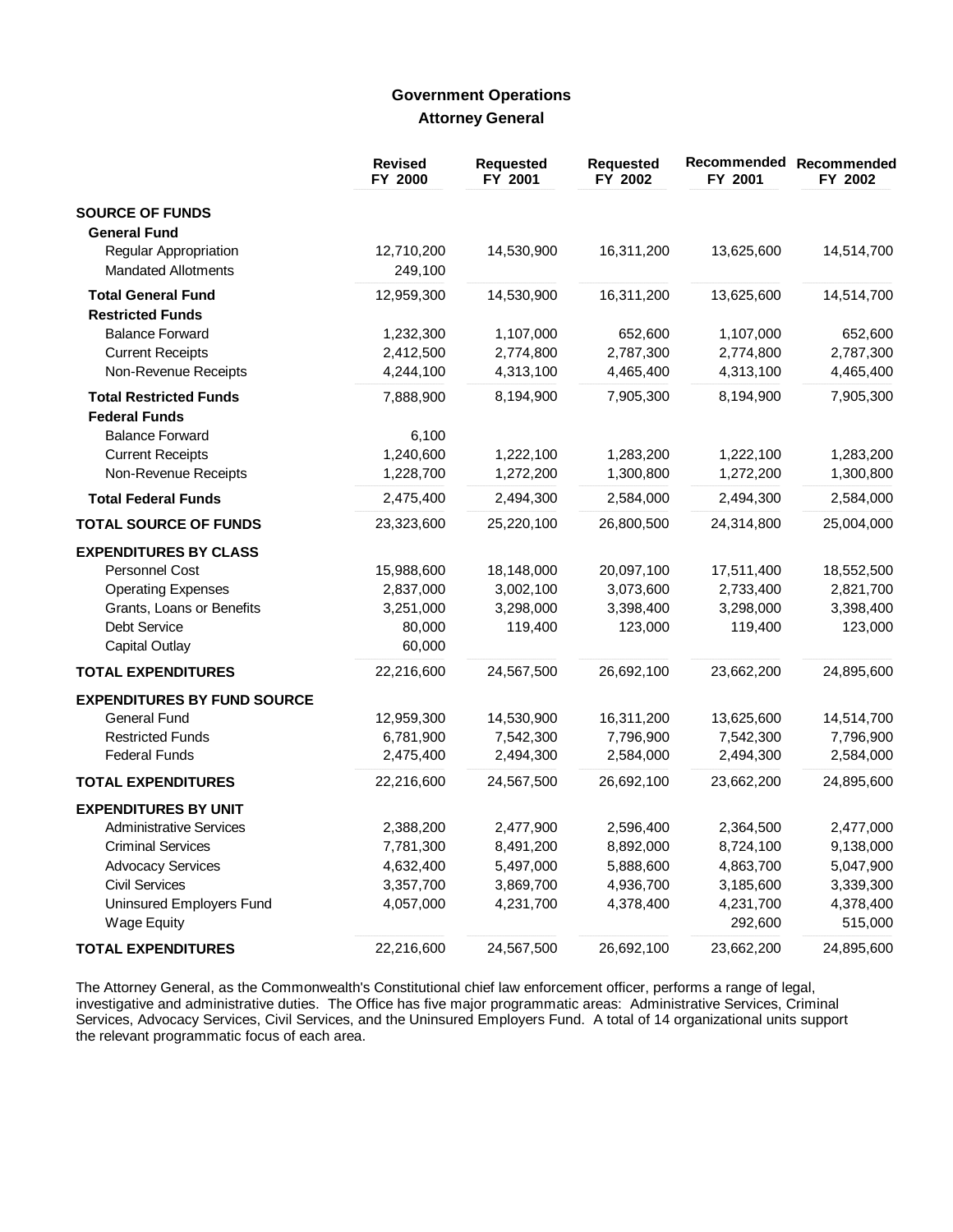The Administrative Services program area contains the Administrative Services Division and the Prosecutor's Advisory Council Services Division. The Administrative Services Division duties include: personnel, payroll, fiscal, budget, state and federal grants, and training. The Prosecutors Advisory Council Services Division duties include: personnel, payroll, fiscal, budget, state and federal grants, and legal education, related to the Unified Prosecutorial System (UPS), along with the maintenance of child sexual abuse caseload and statistics, and the responsibility for the Victim and Witness Protection Program.

The Criminal Services program area contains the following Divisions: Criminal Appellate, Medicaid Fraud and Abuse Control, Special Investigations, Special Prosecutions, and Financial Integrity Enforcement. The Criminal Appellate Division, as mandated by KRS 15.020, provides representation by the Attorney General for the Commonwealth in all criminal appeals in which the Commonwealth has an interest in both state and federal courts. The Medicaid Fraud and Abuse Control Division investigates and prosecutes cases of Medicaid Provider fraud pursuant to KRS 194.500-900 and KRS 205, and further complaints of abuse, neglect, and exploitation of residents in Medicaid facilities. The Special Investigations Division investigates specialized, primarily white-collar criminal activity and welfare recipient fraud. The Special Prosecutions Division, pursuant too KRS 15.190 - 71, prosecutes complex criminal cases when local prosecutors need assistance, disqualification from the case, prosecution of thefts from the Commonwealth by employees or elected officials, election law violations, and ethics law violations. The Financial Integrity Enforcement Division investigates the fraudulent use of social security numbers and other personal information to obtain cash, goods, or services illegally, food stamp fraud, sale of counterfeit items, untaxed cigarettes, and election fraud

The Advocacy Services program area contains the following Divisions, Offices, or Commissions: Consumer Protection, Office of Rate Intervention, Office of Senior Protection, Victim's Advocacy, and Child Support Enforcement Commission. The Consumer Protection Division enforces the provisions of the Consumer Protection Act that prohibit unfair, false, misleading, and deceptive acts or practices in trade or commerce. The Office of Rate Intervention is responsible for representing the interests of consumers before federal, state, and local rate-making and regulatory bodies in the areas of utilities and health care insurance. The Office of Senior Protection coordinates with other law enforcement agencies to provide instructional and educational methods of crime prevention to senior citizens. The Victim's Advocacy Division administers the victims advocate program and provides support services to victims of crime. The Child Support Enforcement Commission, pursuant to KRS 15.290, advises the Governor on child support enforcement issues and provides special investigations into child support evasion.

The Civil Services program area contains the Civil and Environmental Law Division and the Administrative Hearings Division. The Civil Law Division represents the state's boards and agencies, issues formal opinions, represents state officials, elected prosecutors and the judiciary in legal proceedings, and intervenes in constitutional challenges to state statutes; furthermore, the Division serves as the legal representative of the Uninsured Employer's Fund in all proceedings to enforce workers' compensation claims against or for the Fund. The Administrative Hearings Division provides hearing officer services to state agencies.

The Uninsured Employer's Fund, pursuant to KRS 342.760, is part of the Commonwealth's workers' compensation system. The Fund is responsible for payment of workers' compensation to employees when the employer does not have worker compensation insurance.

#### **Policy**

The Governor's recommended budget provides additional General Fund resources of \$342,900 in fiscal year 2001 and \$360,100 in fiscal year 2002 for the Consumer Protection Services Expansion initiative.

Additional restricted funds of \$125,000 in fiscal year 2001 and \$129,400 in fiscal year 2002 are provided for personnel and operating expenditures related to the expansion of the Financial Integrity Enforcement initiative.

Additional restricted funds of \$155,000 in fiscal year 2001 and \$157,500 in fiscal year 2002 are provided for personnel and operating expenditures related to the Office of Senior Protection.

Additional restricted funds of \$60,000 in fiscal year 2001 and \$62,100 in fiscal year 2002 are provided for personnel and operating expenditures related to KRS 431.660, requiring the establishment of a Director position for the Multidisciplinary Child Sexual Abuse Commission, which was not previously funded.

Additional restricted funds of \$30,000 in fiscal year 2001 and \$31,000 in fiscal year 2002 are provided for personnel and operating expenditures related to the Tobacco Master Settlement Agreement Compliance Advisory Board.

Included in the Governor's recommendation is an allocation from General Fund in the amount of \$292,600 in fiscal year 2001 and \$515,000 in fiscal year 2002 provided for the Wage Equity Plan.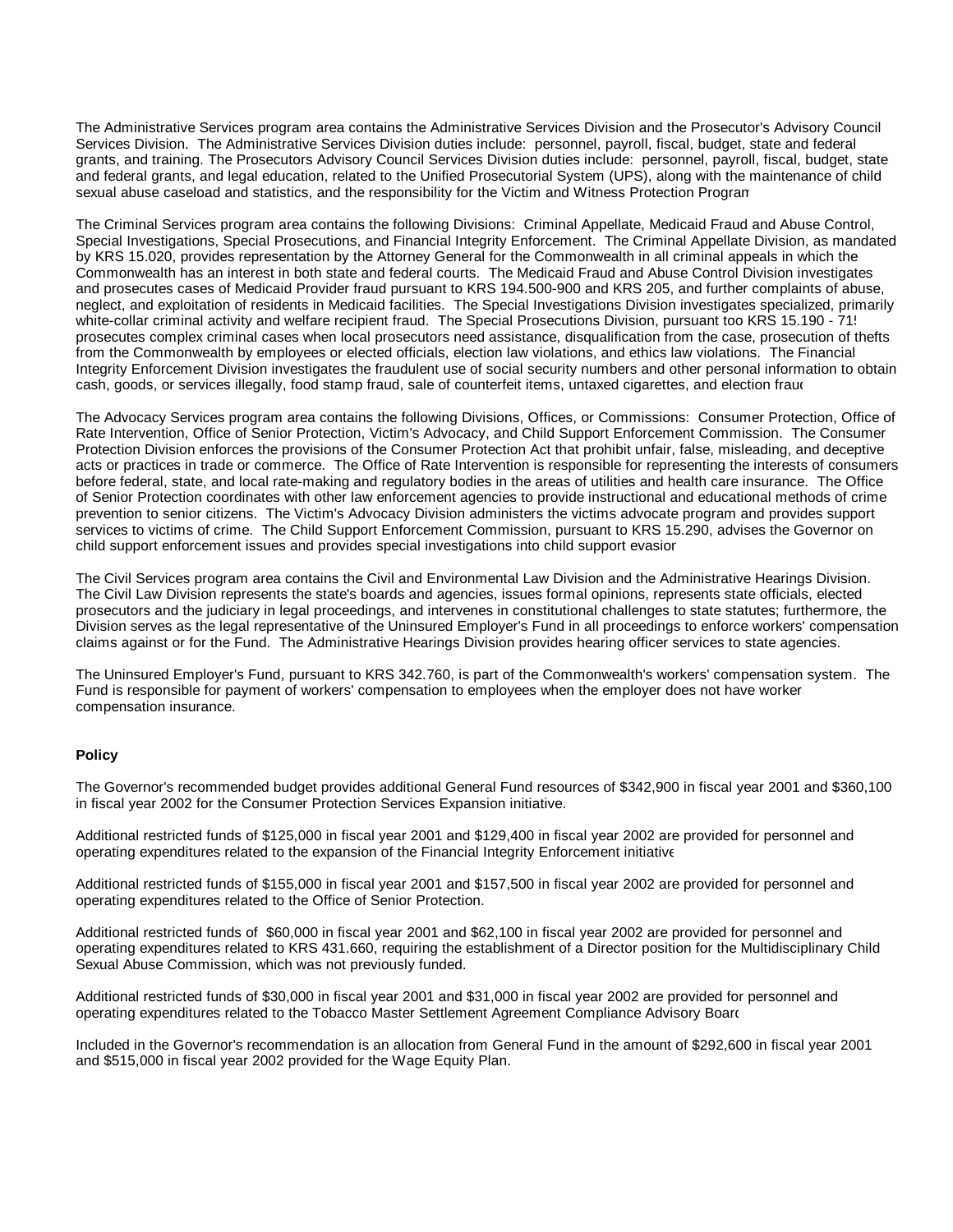## **Government Operations Unified Prosecutorial System**

|                                                | <b>Revised</b><br>FY 2000 | <b>Requested</b><br>FY 2001 | <b>Requested</b><br>FY 2002 | Recommended<br>FY 2001 | Recommended<br>FY 2002 |
|------------------------------------------------|---------------------------|-----------------------------|-----------------------------|------------------------|------------------------|
| <b>SOURCE OF FUNDS</b><br><b>General Fund</b>  |                           |                             |                             |                        |                        |
| Regular Appropriation                          | 38,441,400                | 46,121,700                  | 50,413,300                  | 40,325,000             | 42,301,000             |
| Continuing Appropriation                       | 241,900                   |                             |                             |                        |                        |
| <b>Total General Fund</b>                      | 38,683,300                | 46,121,700                  | 50,413,300                  | 40,325,000             | 42,301,000             |
| <b>Restricted Funds</b>                        |                           |                             |                             |                        |                        |
| <b>Balance Forward</b><br>Non-Revenue Receipts | 784,000<br>479,200        | 917,400<br>103,000          | 655,300<br>103,000          | 917,400<br>103,000     | 655,300<br>103,000     |
| <b>Total Restricted Funds</b>                  | 1,263,200                 | 1,020,400                   | 758,300                     | 1,020,400              | 758,300                |
| <b>Federal Funds</b>                           |                           |                             |                             |                        |                        |
| <b>Balance Forward</b><br>Non-Revenue Receipts | 26,800<br>831,600         | 29,000<br>874,000           | 21,900<br>866,000           | 29,000<br>874,000      | 21,900<br>866,000      |
| <b>Total Federal Funds</b>                     | 858,400                   | 903,000                     | 887,900                     | 903,000                | 887,900                |
| <b>TOTAL SOURCE OF FUNDS</b>                   | 40,804,900                | 48,045,100                  | 52,059,500                  | 42,248,400             | 43,947,200             |
| <b>EXPENDITURES BY CLASS</b>                   |                           |                             |                             |                        |                        |
| Personnel Cost                                 | 36,513,900                | 42,792,600                  | 47,090,000                  | 39,667,100             | 42,006,800             |
| <b>Operating Expenses</b>                      | 3,199,600                 | 4,253,800                   | 4,097,900                   | 1,759,100              | 1,245,300              |
| Grants, Loans or Benefits                      | 145,000                   | 321,500                     | 318,100                     | 145,000                | 141,600                |
| <b>TOTAL EXPENDITURES</b>                      | 39,858,500                | 47,367,900                  | 51,506,000                  | 41,571,200             | 43,393,700             |
| <b>EXPENDITURES BY FUND SOURCE</b>             |                           |                             |                             |                        |                        |
| <b>General Fund</b>                            | 38,683,300                | 46,121,700                  | 50,413,300                  | 40,325,000             | 42,301,000             |
| <b>Restricted Funds</b>                        | 345,800                   | 365,100                     | 220,300                     | 365,100                | 220,300                |
| <b>Federal Funds</b>                           | 829,400                   | 881,100                     | 872,400                     | 881,100                | 872,400                |
| <b>TOTAL EXPENDITURES</b>                      | 39,858,500                | 47,367,900                  | 51,506,000                  | 41,571,200             | 43,393,700             |
| <b>EXPENDITURES BY UNIT</b>                    |                           |                             |                             |                        |                        |
| Commonwealth's Attorneys                       | 21,263,500                | 25,049,800                  | 26,974,300                  | 22,028,600             | 22,897,900             |
| <b>County Attorneys</b>                        | 18,595,000                | 22,318,100                  | 24,531,700                  | 19,542,600             | 20,495,800             |
| <b>TOTAL EXPENDITURES</b>                      | 39,858,500                | 47,367,900                  | 51,506,000                  | 41,571,200             | 43,393,700             |

Pursuant to KRS 15.700 the Unified Prosecutorial System was established January 1, 1978, to encourage cooperation among law enforcement officers and to provide for the general supervision of criminal justice by the Attorney General, as chief law enforcement officer and chief prosecutor of the Commonwealth. Also, its role is to maintain uniform and efficient enforcement of the criminal law and administration of criminal justice throughout the Commonwealth.

The Unified Prosecutorial System is administered by the Prosecutors Advisory Council with the Attorney General serving as chairman. The Unified Prosecutorial System is comprised of the 56 Commonwealth's Attorneys for the purpose of prosecuting criminal cases in Kentucky's circuit and district courts.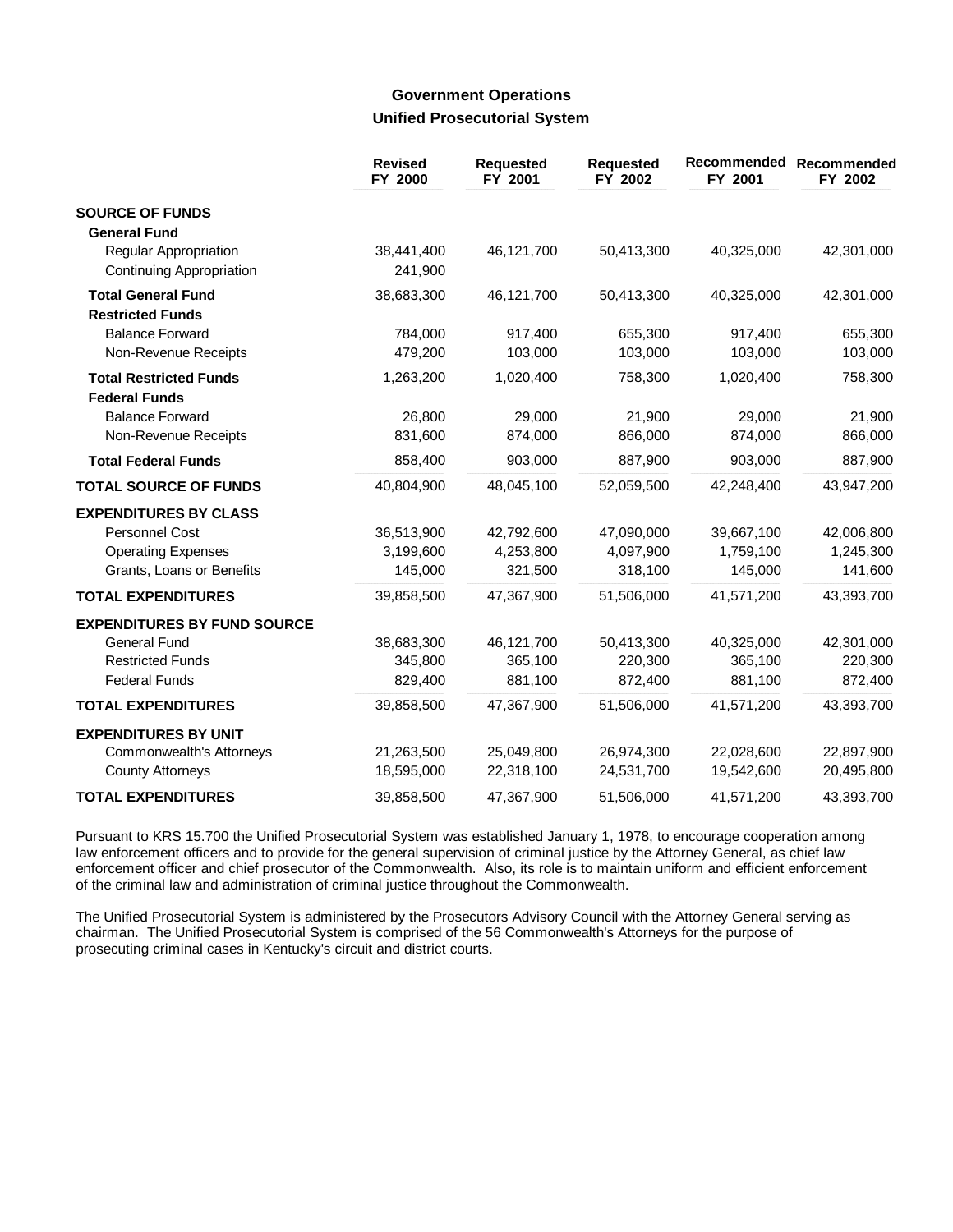## **Government Operations Commonwealth's Attorneys**

|                                                       | <b>Revised</b><br>FY 2000 | <b>Requested</b><br>FY 2001 | <b>Requested</b><br>FY 2002 | Recommended<br>FY 2001 | <b>Recommended</b><br>FY 2002 |
|-------------------------------------------------------|---------------------------|-----------------------------|-----------------------------|------------------------|-------------------------------|
| <b>SOURCE OF FUNDS</b>                                |                           |                             |                             |                        |                               |
| <b>General Fund</b>                                   |                           |                             |                             |                        |                               |
| Regular Appropriation<br>Continuing Appropriation     | 20,092,400<br>241,900     | 24,098,100                  | 26,186,100                  | 21,076,900             | 22,109,700                    |
| <b>Total General Fund</b>                             | 20,334,300                | 24,098,100                  | 26,186,100                  | 21,076,900             | 22,109,700                    |
| <b>Restricted Funds</b>                               |                           |                             |                             |                        |                               |
| <b>Balance Forward</b>                                | 695,600                   | 837,500                     | 615,000                     | 837,500                | 615,000                       |
| Non-Revenue Receipts                                  | 476,200                   | 100,000                     | 100,000                     | 100,000                | 100,000                       |
| <b>Total Restricted Funds</b><br><b>Federal Funds</b> | 1,171,800                 | 937,500                     | 715,000                     | 937,500                | 715,000                       |
| <b>Balance Forward</b>                                | 18,600                    | 21.700                      | 15.500                      | 21.700                 | 15,500                        |
| Non-Revenue Receipts                                  | 598,000                   | 623,000                     | 604,000                     | 623,000                | 604,000                       |
|                                                       | 616,600                   | 644,700                     | 619,500                     | 644,700                | 619,500                       |
| <b>Total Federal Funds</b>                            |                           |                             |                             |                        |                               |
| <b>TOTAL SOURCE OF FUNDS</b>                          | 22,122,700                | 25,680,300                  | 27,520,600                  | 22,659,100             | 23,444,200                    |
| <b>EXPENDITURES BY CLASS</b>                          |                           |                             |                             |                        |                               |
| Personnel Cost                                        | 18,528,900                | 21,682,700                  | 23,800,800                  | 20,164,800             | 21,548,100                    |
| <b>Operating Expenses</b>                             | 2,594,600                 | 3,050,600                   | 2,857,000                   | 1,723,800              | 1,209,800                     |
| Grants, Loans or Benefits                             | 140,000                   | 316,500                     | 316,500                     | 140,000                | 140,000                       |
| <b>TOTAL EXPENDITURES</b>                             | 21,263,500                | 25,049,800                  | 26,974,300                  | 22,028,600             | 22,897,900                    |
| <b>EXPENDITURES BY FUND SOURCE</b>                    |                           |                             |                             |                        |                               |
| <b>General Fund</b>                                   | 20,334,300                | 24,098,100                  | 26,186,100                  | 21,076,900             | 22,109,700                    |
| <b>Restricted Funds</b>                               | 334,300                   | 322,500                     | 179,900                     | 322,500                | 179,900                       |
| <b>Federal Funds</b>                                  | 594,900                   | 629,200                     | 608,300                     | 629,200                | 608,300                       |
| <b>TOTAL EXPENDITURES</b>                             | 21,263,500                | 25,049,800                  | 26,974,300                  | 22,028,600             | 22,897,900                    |

Pursuant to KRS 15.725, the Commonwealth's Attorneys attend each circuit court held in the judicial circuit. The Commonwealth's Attorneys, except as provided by KRS 15.715, also have the duty to prosecute all violations of the criminal and penal laws which are tried in the circuit court. In addition, the Commonwealth's Attorney's have the primary responsibility within the judicial circuit to present evidence to the grand jury concerning such violations.

In accordance with KRS 15.735, the Commonwealth's Attorneys also serve as special prosecutors in cases where the regularly elected prosecutor has been disqualified.

The Commonwealth's Attorney program is made up of 56 elected Commonwealth's Attorneys, on for each circuit, and each having a staff. Fifteen circuits have full-time Commonwealth's Attorneys, with the remaining being part-time. The prosecution of each felony requires a thorough investigation that involves extensive research and trial preparation by the prosecutor. Witness interviews, motions, conferences, plea-bargaining, case studies, and continuing legal education are a part of each prosecutor's responsibility in representing the Commonwealth and citizens of Kentucky as the state's attorney.

### **Policy**

The Governor's recommended budget provides General Fund resources of \$564,700 in fiscal year 2001 and \$458,400 in fiscal year 2002 for the transition of three part-time Commonwealth Attorney's offices to full-time status.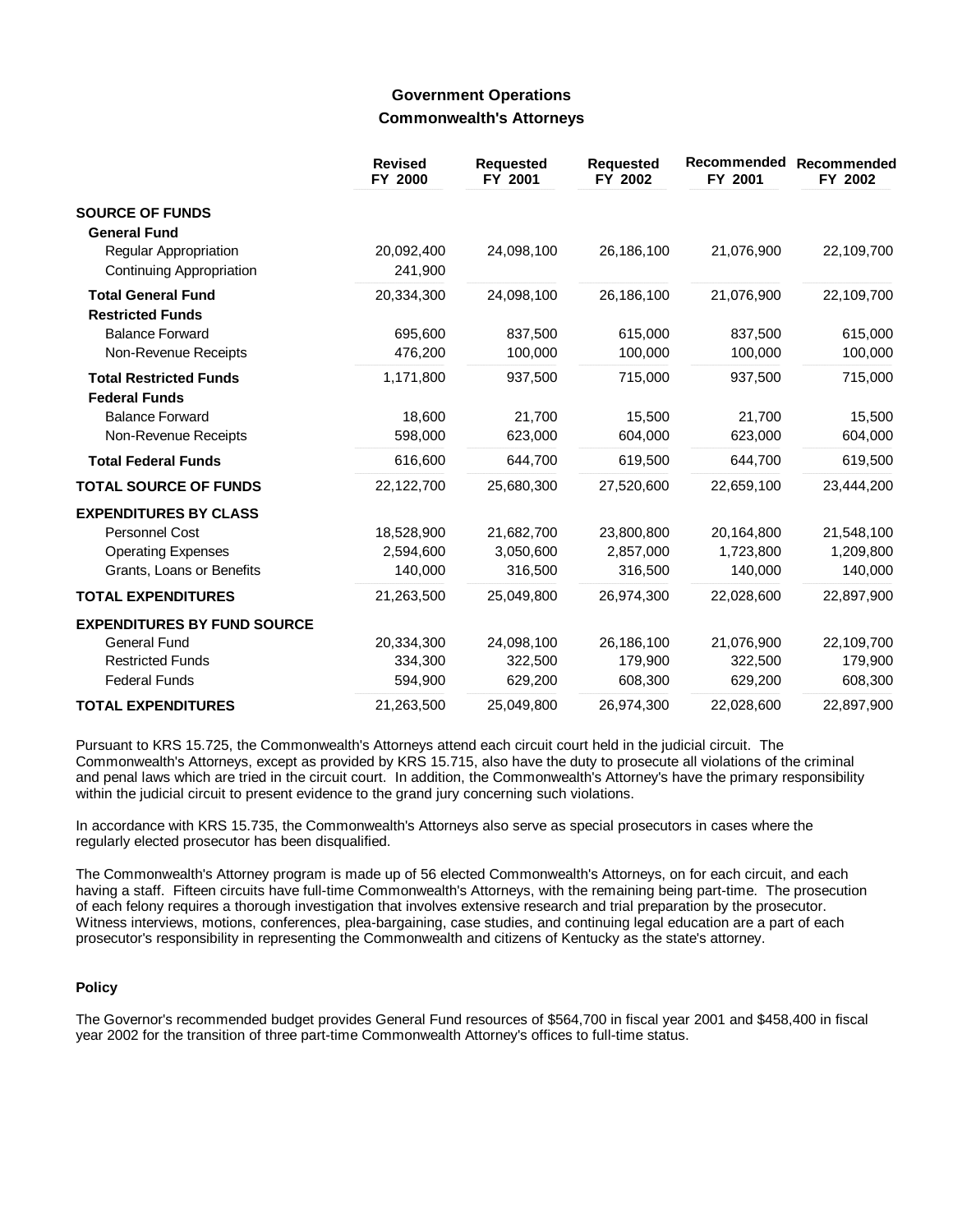## **Government Operations County Attorneys**

|                                                       | <b>Revised</b><br>FY 2000 | <b>Requested</b><br>FY 2001 | <b>Requested</b><br>FY 2002 | Recommended<br>FY 2001 | <b>Recommended</b><br>FY 2002 |
|-------------------------------------------------------|---------------------------|-----------------------------|-----------------------------|------------------------|-------------------------------|
| <b>SOURCE OF FUNDS</b>                                |                           |                             |                             |                        |                               |
| <b>General Fund</b>                                   |                           |                             |                             |                        |                               |
| Regular Appropriation                                 | 18,349,000                | 22,023,600                  | 24,227,200                  | 19,248,100             | 20,191,300                    |
| <b>Total General Fund</b><br><b>Restricted Funds</b>  | 18,349,000                | 22,023,600                  | 24,227,200                  | 19,248,100             | 20,191,300                    |
| <b>Balance Forward</b>                                | 88,400                    | 79,900                      | 40,300                      | 79,900                 | 40,300                        |
| Non-Revenue Receipts                                  | 3,000                     | 3,000                       | 3,000                       | 3,000                  | 3,000                         |
| <b>Total Restricted Funds</b><br><b>Federal Funds</b> | 91,400                    | 82,900                      | 43,300                      | 82,900                 | 43,300                        |
| <b>Balance Forward</b>                                | 8,200                     | 7,300                       | 6,400                       | 7,300                  | 6,400                         |
| Non-Revenue Receipts                                  | 233,600                   | 251,000                     | 262,000                     | 251,000                | 262,000                       |
| <b>Total Federal Funds</b>                            | 241,800                   | 258,300                     | 268,400                     | 258,300                | 268,400                       |
| <b>TOTAL SOURCE OF FUNDS</b>                          | 18,682,200                | 22,364,800                  | 24,538,900                  | 19,589,300             | 20,503,000                    |
| <b>EXPENDITURES BY CLASS</b>                          |                           |                             |                             |                        |                               |
| Personnel Cost                                        | 17,985,000                | 21,109,900                  | 23,289,200                  | 19,502,300             | 20,458,700                    |
| <b>Operating Expenses</b>                             | 605,000                   | 1,203,200                   | 1,240,900                   | 35,300                 | 35,500                        |
| Grants, Loans or Benefits                             | 5,000                     | 5,000                       | 1,600                       | 5,000                  | 1,600                         |
| <b>TOTAL EXPENDITURES</b>                             | 18,595,000                | 22,318,100                  | 24,531,700                  | 19,542,600             | 20,495,800                    |
| <b>EXPENDITURES BY FUND SOURCE</b>                    |                           |                             |                             |                        |                               |
| <b>General Fund</b>                                   | 18,349,000                | 22,023,600                  | 24,227,200                  | 19,248,100             | 20,191,300                    |
| <b>Restricted Funds</b>                               | 11,500                    | 42,600                      | 40,400                      | 42,600                 | 40,400                        |
| <b>Federal Funds</b>                                  | 234,500                   | 251,900                     | 264,100                     | 251,900                | 264,100                       |
| <b>TOTAL EXPENDITURES</b>                             | 18,595,000                | 22,318,100                  | 24,531,700                  | 19,542,600             | 20,495,800                    |

Pursuant to KRS 15.725(2), the County Attorney attends the district court in the county and prosecutes all violations of criminal and penal laws within the jurisdiction of that district court. In accordance with KRS 15.735, County Attorneys also serve as special prosecutors in cases where the regular elected prosecutor has been disqualified.

The County Attorney is statutorily responsible for handling felony cases until the case is transferred to circuit court. The County Attorney must complete misdemeanors, juvenile and traffic cases, warrant preparation, motions, investigations, and witness interviews. The County Attorney frequently mediates local complaints; thus, many of the services provided may never appear on a court docket.

#### **Policy**

The Governor's recommended budget provides General Fund resources of \$521,300 in fiscal year 2001 and \$547,300 in fiscal year 2002 for additional staffing needs of the County Attorney offices.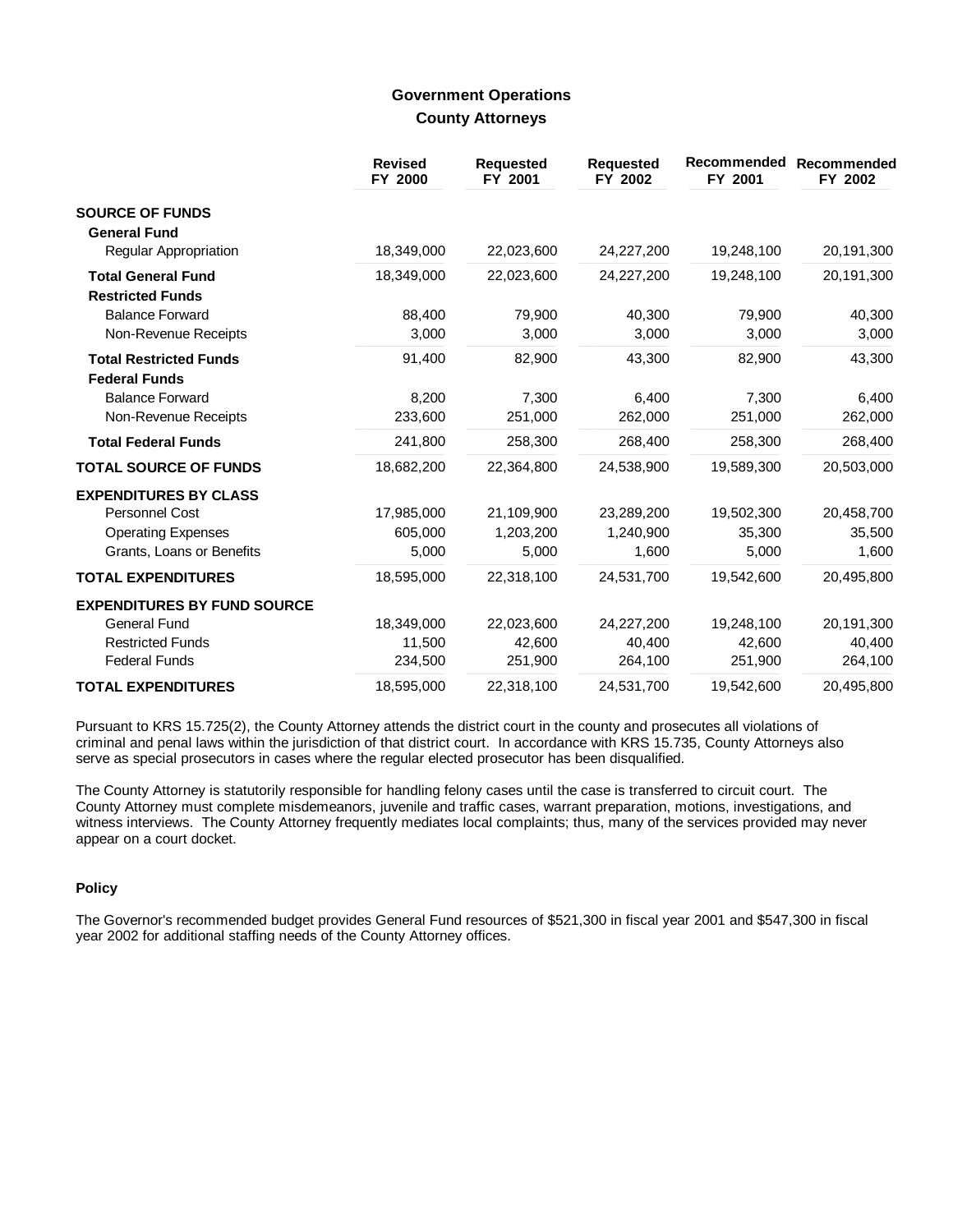## **Government Operations Auditor of Public Accounts**

|                                           | <b>Revised</b><br>FY 2000 | <b>Requested</b><br>FY 2001 | <b>Requested</b><br>FY 2002 | Recommended<br>FY 2001 | Recommended<br>FY 2002 |
|-------------------------------------------|---------------------------|-----------------------------|-----------------------------|------------------------|------------------------|
| <b>SOURCE OF FUNDS</b>                    |                           |                             |                             |                        |                        |
| <b>General Fund</b>                       |                           |                             |                             |                        |                        |
| Regular Appropriation                     | 5,749,400                 | 5,868,400                   | 5,986,600                   | 5,829,600              | 5,925,900              |
| <b>Total General Fund</b>                 | 5,749,400                 | 5,868,400                   | 5,986,600                   | 5,829,600              | 5,925,900              |
| <b>Restricted Funds</b>                   |                           |                             |                             |                        |                        |
| <b>Balance Forward</b>                    | 1,136,900                 | 1,965,500                   | 1,006,500                   | 1,965,500              | 1,006,500              |
| <b>Current Receipts</b>                   | 3,978,500                 | 3,750,000                   | 3,750,000                   | 3,750,000              | 3,750,000              |
| <b>Total Restricted Funds</b>             | 5,115,400                 | 5,715,500                   | 4,756,500                   | 5,715,500              | 4,756,500              |
| <b>TOTAL SOURCE OF FUNDS</b>              | 10,864,800                | 11,583,900                  | 10,743,100                  | 11,545,100             | 10,682,400             |
| <b>EXPENDITURES BY CLASS</b>              |                           |                             |                             |                        |                        |
| Personnel Cost                            | 7,440,600                 | 8,252,900                   | 8,676,300                   | 8,214,100              | 8,615,600              |
| <b>Operating Expenses</b>                 | 1,165,800                 | 1,242,500                   | 1,226,300                   | 1,242,500              | 1,226,300              |
| Capital Outlay                            | 292,900                   | 1,082,000                   | 489,000                     | 1,082,000              | 489,000                |
| <b>TOTAL EXPENDITURES</b>                 | 8,899,300                 | 10,577,400                  | 10,391,600                  | 10,538,600             | 10,330,900             |
| <b>EXPENDITURES BY FUND SOURCE</b>        |                           |                             |                             |                        |                        |
| <b>General Fund</b>                       | 5,749,400                 | 5,868,400                   | 5,986,600                   | 5,829,600              | 5,925,900              |
| <b>Restricted Funds</b>                   | 3,149,900                 | 4,709,000                   | 4,405,000                   | 4,709,000              | 4,405,000              |
| <b>TOTAL EXPENDITURES</b>                 | 8,899,300                 | 10,577,400                  | 10,391,600                  | 10,538,600             | 10,330,900             |
| <b>EXPENDITURES BY UNIT</b>               |                           |                             |                             |                        |                        |
| Administration                            | 1,891,300                 | 2,244,000                   | 2,184,500                   | 2,223,000              | 2,161,500              |
| Examination and Information<br>Technology | 1,077,200                 | 1,280,600                   | 1,239,800                   | 1,265,600              | 1,223,800              |
| <b>Financial Audit</b>                    | 5,321,500                 | 6,326,700                   | 6,246,800                   | 6,232,600              | 6,149,200              |
| Performance Audit                         | 609,300                   | 726,100                     | 720,500                     | 726,100                | 720,500                |
| Wage Equity                               |                           |                             |                             | 91,300                 | 75,900                 |
| <b>TOTAL EXPENDITURES</b>                 | 8,899,300                 | 10,577,400                  | 10,391,600                  | 10,538,600             | 10,330,900             |

The Auditor of Public Accounts is a constitutionally elected official charged with the responsibility for auditing all state agencies and county governments, pursuant to KRS Chapter 43. Statutory responsibility requires that the Auditor's Office audit the state general accounts, the accounts of all state agencies, all private and semi-private agencies receiving or handling state funds and all state revenue collections. Furthermore, the Auditor must examine the management and control of all institutions and public works in which the state has financial interest or legal power; the safe custody and proper accounting of all state property must be ensured, pursuant to KRS 43.050.

The Auditor's Office is responsible for assisting state and local officials in establishing and maintaining proper accounting records, internal controls, and administrative controls over public funds. In addition, requests from public officials, the general public, the Legislative Research Commission, and the Governor's Office are made concerning financial matters, program matters, special audits, and investigations.

The Auditor of Public Accounts has four distinct programmatic areas: Administration, Division of Examination and Technology, Division of Financial Audit, and the Division of Performance Audit.

The Administration area includes: the Office of the State Auditor, support staff, policy staff, and General Counsel; the Office of Planning and Management with the budget, fiscal, and personnel duties; and the Office of Quality Assurance and Consultation, which is responsible for the development of audit procedures, audit quality control, internal training, and external training.

The Division of Examination and Information Technology is responsible for internal technology systems, state and public entities, data processing systems, special examinations of complaints, and public investment analysis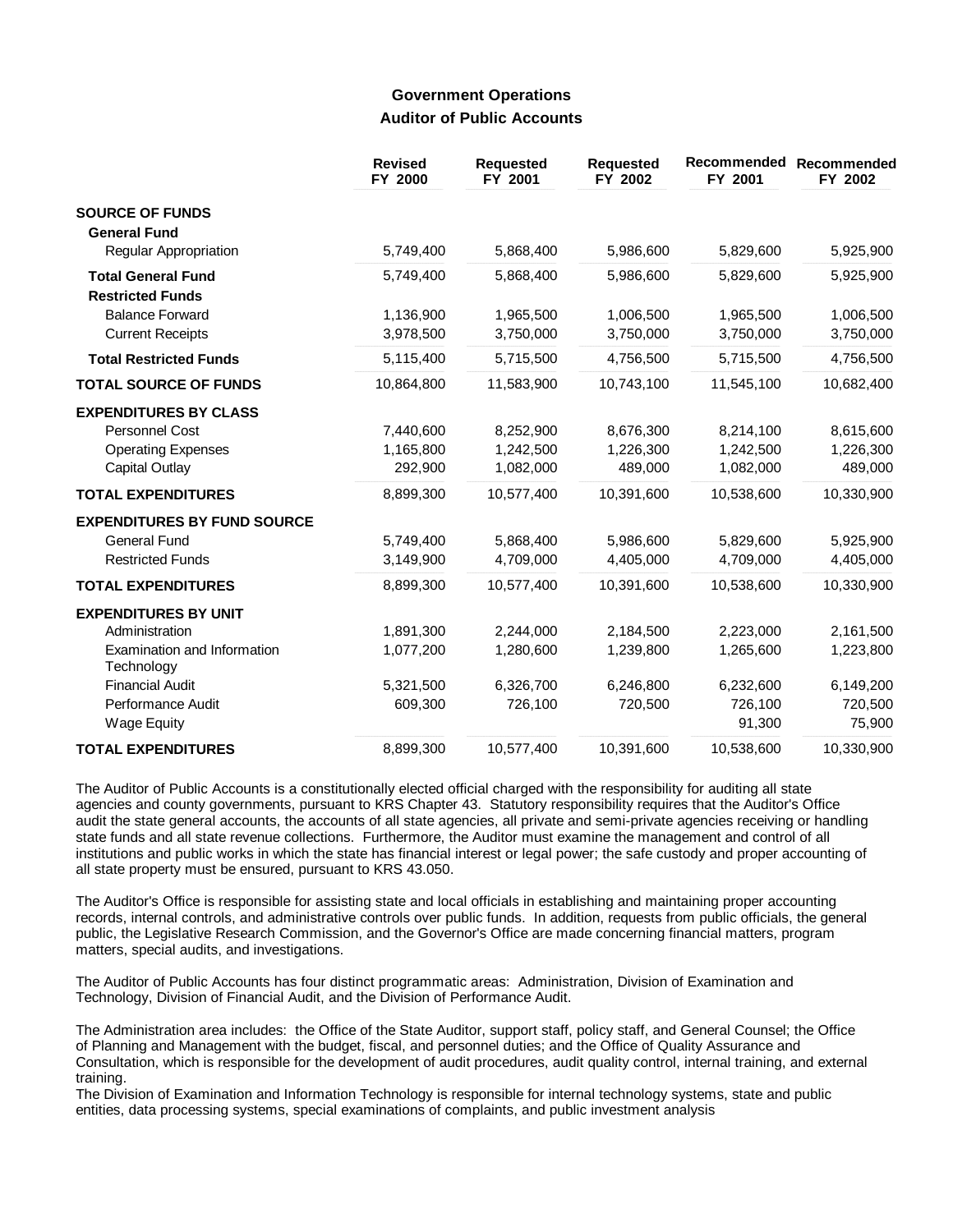The Division of Financial Audit is responsible for financial audits of state agency transactions, pursuant to KRS 43.050; county officials such as fiscal courts, sheriffs, county clerks, property valuation administrators, county attorneys, circuit clerks, and special districts per KRS 43.070. The Single Audit Act of 1984 as enacted by the United States Congress is also one of the responsibilities for the Auditor of Public Accounts.

The Division of Performance Audit conducts audits of public entities to increase the effectiveness of the delivery of services and to reduce the costs of service delivery to the public.

### **Policy**

The Governor's recommended budget provides restricted funds of \$359,000 for fiscal year 2001 and \$377,800 for fiscal year 2002 to implement an aggressive turnover prevention strategy.

Restricted funds of \$1,082,000 for fiscal year 2001 and \$489,000 for fiscal year 2002 are recommended for upgrades in computer hardware and software which will allow the Auditor of Public Accounts to create an expert auditing system and begin on-line auditing.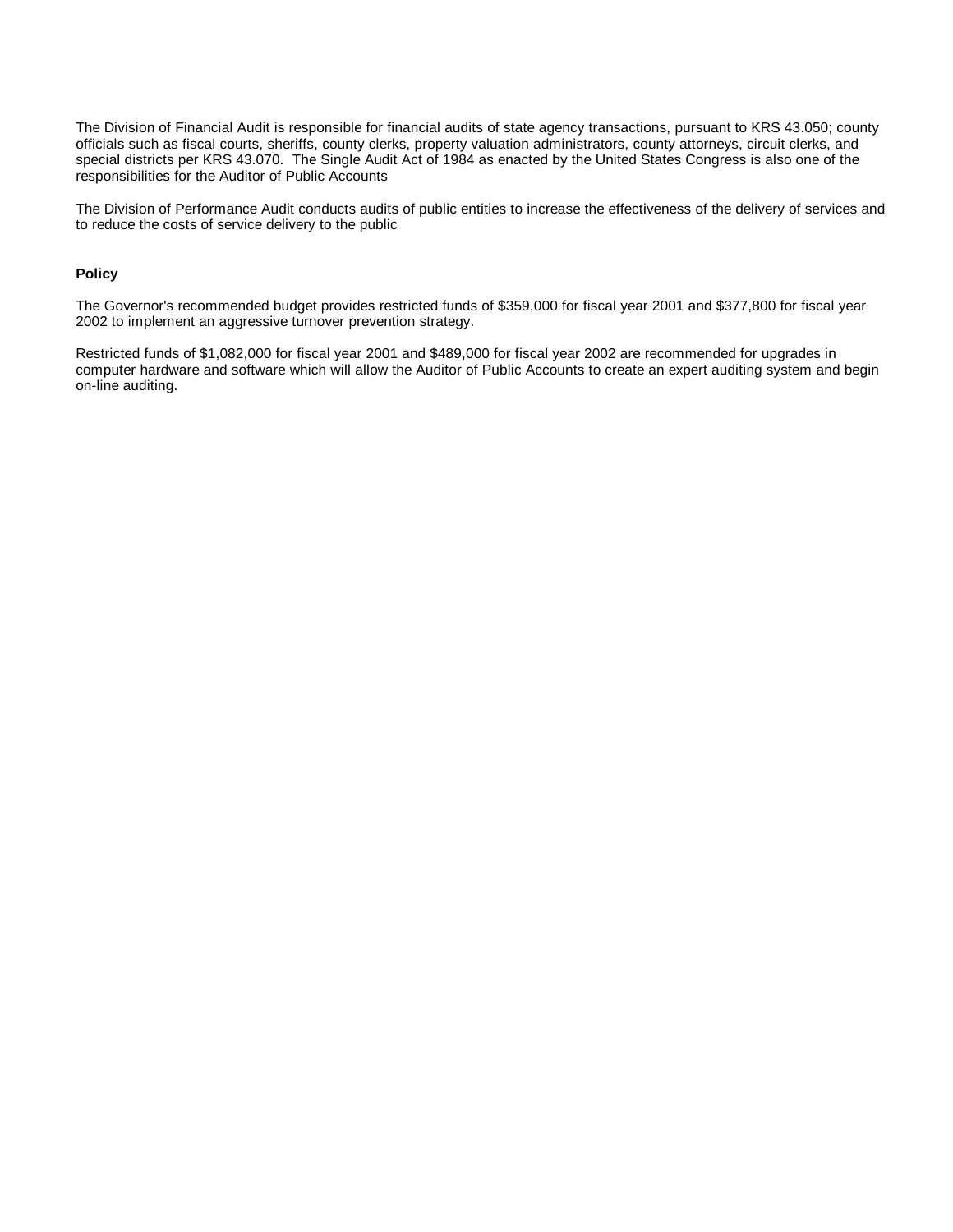# **Government Operations Agriculture**

|                                                                                                                                                   | <b>Revised</b><br>FY 2000                                   | <b>Requested</b><br>FY 2001                                  | <b>Requested</b><br>FY 2002                                  | Recommended<br>FY 2001                                      | Recommended<br>FY 2002                                      |
|---------------------------------------------------------------------------------------------------------------------------------------------------|-------------------------------------------------------------|--------------------------------------------------------------|--------------------------------------------------------------|-------------------------------------------------------------|-------------------------------------------------------------|
| <b>SOURCE OF FUNDS</b><br><b>General Fund</b>                                                                                                     |                                                             |                                                              |                                                              |                                                             |                                                             |
| <b>Regular Appropriation</b><br><b>Continuing Appropriation</b>                                                                                   | 19,575,000<br>3,580,400                                     | 24,671,600                                                   | 25,223,600                                                   | 20,664,600                                                  | 21,645,300                                                  |
| <b>Total General Fund</b><br><b>Restricted Funds</b>                                                                                              | 23,155,400                                                  | 24,671,600                                                   | 25,223,600                                                   | 20,664,600                                                  | 21,645,300                                                  |
| <b>Balance Forward</b><br><b>Current Receipts</b><br>Non-Revenue Receipts                                                                         | 3,220,700<br>2,319,500<br>80,700                            | 3,148,000<br>2,319,500<br>85,200                             | 3,109,200<br>2,319,500<br>85,200                             | 3,148,000<br>2,319,500<br>85,200                            | 3,166,200<br>2,319,500<br>85,200                            |
| <b>Total Restricted Funds</b><br><b>Federal Funds</b>                                                                                             | 5,620,900                                                   | 5,552,700                                                    | 5,513,900                                                    | 5,552,700                                                   | 5,570,900                                                   |
| <b>Balance Forward</b><br><b>Current Receipts</b><br>Non-Revenue Receipts                                                                         | 121,000<br>2,098,000<br>$-121,000$                          | 2,044,300                                                    | 9,300<br>2,054,300                                           | 110,000<br>2,044,300                                        | 119,300<br>2,054,300                                        |
| <b>Total Federal Funds</b>                                                                                                                        | 2,098,000                                                   | 2,044,300                                                    | 2,063,600                                                    | 2,154,300                                                   | 2,173,600                                                   |
| <b>TOTAL SOURCE OF FUNDS</b>                                                                                                                      | 30,874,300                                                  | 32,268,600                                                   | 32,801,100                                                   | 28,371,600                                                  | 29,389,800                                                  |
| <b>EXPENDITURES BY CLASS</b><br>Personnel Cost<br><b>Operating Expenses</b><br>Grants, Loans or Benefits<br><b>Capital Outlay</b><br>Construction | 15,422,400<br>4,865,700<br>6,773,200<br>155,000<br>400,000  | 16,375,600<br>5,190,300<br>6,423,200<br>398,000<br>1,000,000 | 17,101,400<br>5,240,500<br>6,423,200<br>150,000<br>1,000,000 | 16,048,200<br>5,140,300<br>3,309,600<br>188,000<br>400,000  | 16,776,600<br>5,190,500<br>3,704,300<br>150,000<br>400,000  |
| <b>TOTAL EXPENDITURES</b>                                                                                                                         | 27,616,300                                                  | 29,387,100                                                   | 29,915,100                                                   | 25,086,100                                                  | 26,221,400                                                  |
| <b>EXPENDITURES BY FUND SOURCE</b>                                                                                                                |                                                             |                                                              |                                                              |                                                             |                                                             |
| <b>General Fund</b><br><b>Restricted Funds</b><br><b>Federal Funds</b>                                                                            | 23,155,400<br>2,472,900<br>1,988,000                        | 24,671,600<br>2,671,200<br>2,044,300                         | 25,223,600<br>2,637,200<br>2,054,300                         | 20,664,600<br>2,386,500<br>2,035,000                        | 21,645,300<br>2,541,300<br>2,034,800                        |
| <b>TOTAL EXPENDITURES</b>                                                                                                                         | 27,616,300                                                  | 29,387,100                                                   | 29,915,100                                                   | 25,086,100                                                  | 26,221,400                                                  |
| <b>EXPENDITURES BY UNIT</b><br>Strategic Planning and<br>Administration                                                                           | 3,230,800                                                   | 8,236,100                                                    | 8,295,800                                                    | 3,584,600                                                   | 3,810,400                                                   |
| Motor Fuel Inspection and Testing<br><b>Environmental Outreach</b><br><b>Consumer and Public Service</b><br>State Veterinarian<br>Universities    | 267,200<br>4,327,300<br>5,552,900<br>3,987,300<br>1,626,000 | 267,200<br>4,353,000<br>5,743,600<br>4,080,200<br>1,626,000  | 267,200<br>4,473,200<br>5,892,700<br>4,171,100<br>1,626,000  | 263,800<br>4,331,600<br>5,887,500<br>4,011,800<br>1,626,000 | 264,100<br>4,408,600<br>6,128,600<br>4,166,600<br>1,626,000 |
| <b>Rural Rehabilitation Fund</b><br>Market Promotion and Protection<br>Mexico Office<br>Rural Development Grant                                   | 80,000<br>93,200<br>203,700<br>16,500                       | 80,000<br>93,200<br>100,000                                  | 80,000<br>93,200<br>100,000                                  | 80,000<br>91,800<br>100,000                                 | 80,000<br>91,900<br>100,000                                 |
| PACE Agricultural Enhancement<br>Fund                                                                                                             | 400,000                                                     | 400,000                                                      | 400,000                                                      | 400,000                                                     | 400,000                                                     |
| Agriculture Marketing and Product<br>Promotion<br><b>Wage Equity</b>                                                                              | 7,831,400                                                   | 4,407,800                                                    | 4,515,900                                                    | 4,578,600<br>130,400                                        | 5,040,300<br>104,900                                        |
| <b>TOTAL EXPENDITURES</b>                                                                                                                         | 27,616,300                                                  | 29,387,100                                                   | 29,915,100                                                   | 25,086,100                                                  | 26,221,400                                                  |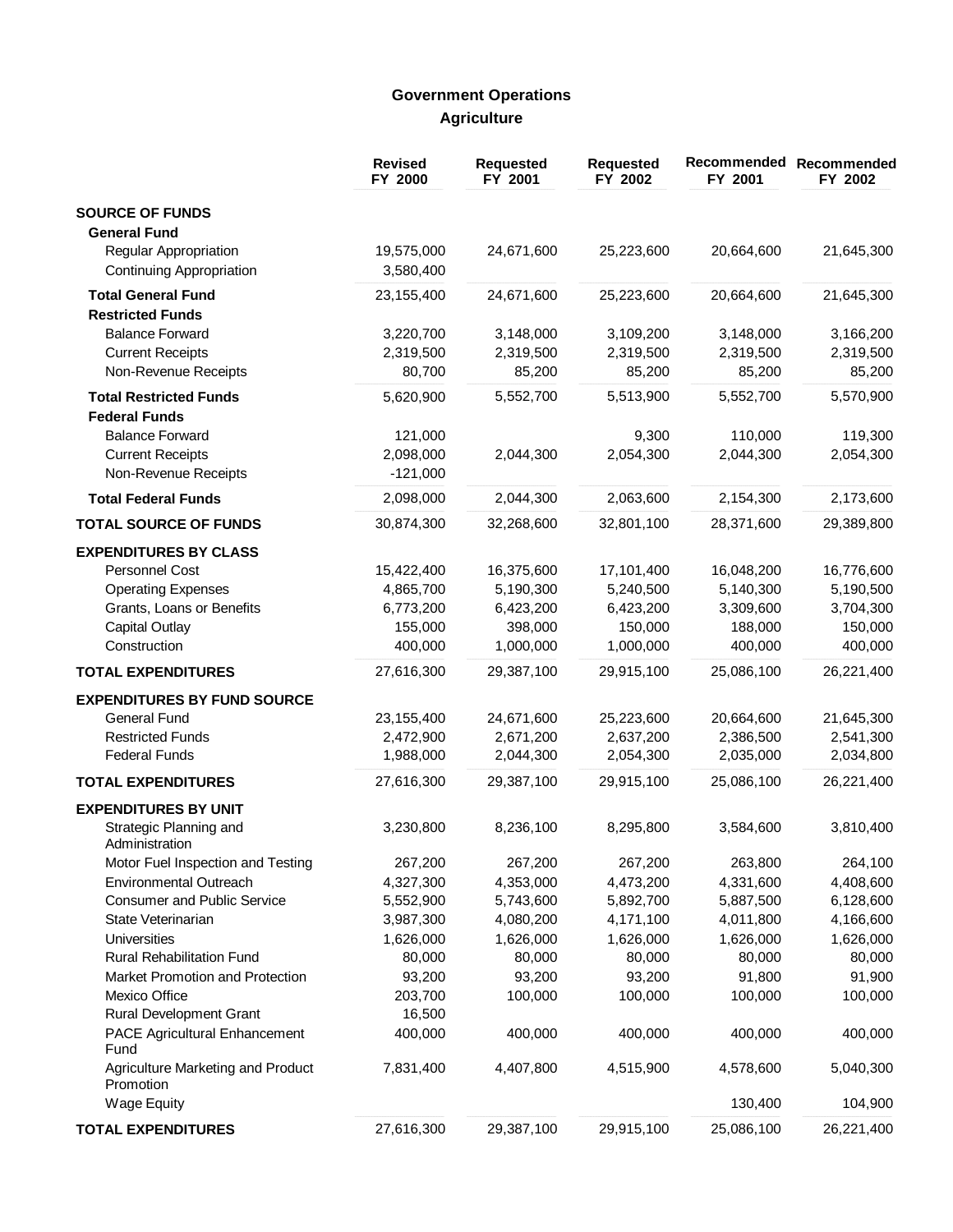The Department of Agriculture, as defined in KRS Chapter 246, is headed by the Commissioner of Agriculture, a Constitutional Officer. In addition, the State Board of Agriculture, appointed by the Governor, acts as an advisory body to the elected Commissioner. The Department of Agriculture is divided into five service units:

The Office for Environmental Outreach fosters understanding and cooperation between Kentucky's agriculture community and federal/state enforcement entities. This Office is responsible for conducting various pest and noxious weed control programs, enforcing federal/state laws and regulations pertaining to the control of pesticide use and application, and providing an avenue of discussion and negotiation between the regulator and those being regulated.

The Office for Consumer and Public Service directs programs which have a direct bearing on agricultural revenue. The Office conducts the hay grading program, certifies all sales made by solid weight or liquid volume, licenses all egg wholesalers, and inspects all amusement rides operating within the Commonwealth. Further duties include the distribution of commodity foods to qualifying institutions and individuals on behalf of the USDA.

The Office of the State Veterinarian protects the livestock industry pursuant to KRS Chapter 257. The Office formulates and regulates all disease policies and investigates all disease outbreaks.

The Office for Agricultural Marketing and Product Promotion develops and manages programs which promote Kentuckyproduced agricultural products, including grading and inspecting of specific products and commodities and reporting of market news. Additional responsibilities include the research and development of new and/or expanded outlets for Kentucky's agricultural products, administration of the Kentucky logo labeling program, administration of the Shows and Fairs Promotion Division, and the regulation of the ginseng industry through dealer registration and export certification.

The Office for Strategic Planning and Administration manages for personnel functions, financial operations, public relations, and technology systems.

#### **Policy**

The Governor's recommended budget provides total additional General Fund support of \$847,300 for fiscal year 2001 and \$1,014,000 for fiscal year 2002 for maintenance of current programs. Included in the Governor's recommendation is a General Fund allocation in the amount of \$136,400 in fiscal year 2001 and \$220,200 in fiscal year 2002 to continue the valueadded program. This program assists farmers with their diversification efforts and expected to improve agricultural productivity and profitability.

Included in the Governor's recommendation is General Fund support in the amount of \$221,500 in fiscal year 2001 and \$229,600 in fiscal year 2002 for the expansion of Agriculture's marketing and promotion program.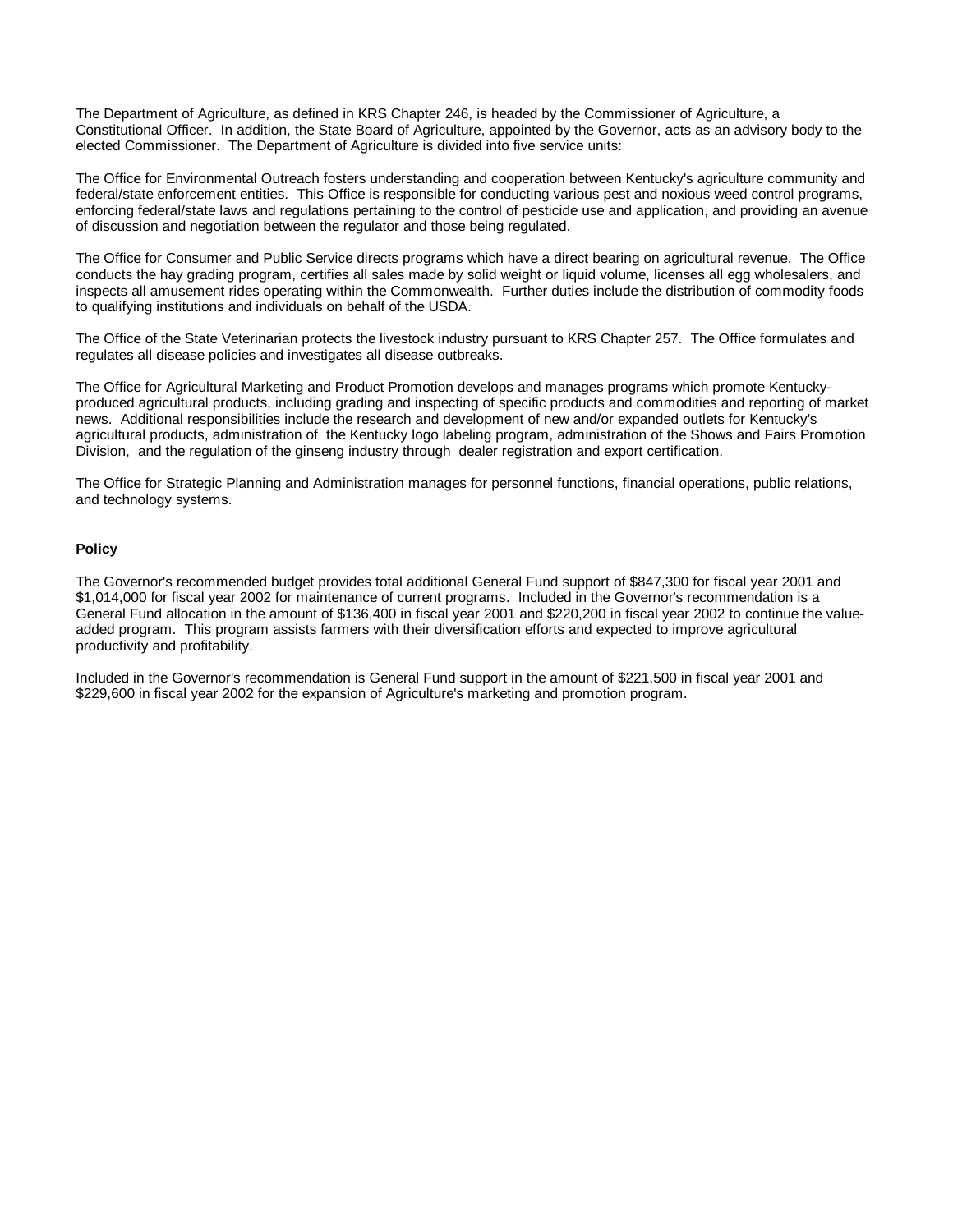# **Government Operations Military Affairs**

|                                                    | <b>Revised</b><br>FY 2000 | <b>Requested</b><br>FY 2001 | <b>Requested</b><br>FY 2002 | Recommended<br>FY 2001 | Recommended<br>FY 2002 |
|----------------------------------------------------|---------------------------|-----------------------------|-----------------------------|------------------------|------------------------|
| <b>SOURCE OF FUNDS</b>                             |                           |                             |                             |                        |                        |
| <b>General Fund</b>                                |                           |                             |                             |                        |                        |
| <b>Regular Appropriation</b>                       | 10,854,300                | 13,993,000                  | 13,990,000                  | 10,937,400             | 11,274,100             |
| <b>Mandated Allotments</b>                         | 4,825,000                 |                             |                             |                        |                        |
| <b>Total General Fund</b>                          | 15,679,300                | 13,993,000                  | 13,990,000                  | 10,937,400             | 11,274,100             |
| <b>Restricted Funds</b>                            |                           |                             |                             |                        |                        |
| <b>Balance Forward</b>                             | 1,978,500                 | 885,400                     | 653,600                     | 885,400                | 653,600                |
| <b>Current Receipts</b>                            | 13,399,300                | 16,233,400                  | 16,545,500                  | 15,865,600             | 16,401,200             |
| Non-Revenue Receipts                               | 625,000                   | 500,000                     | 500,000                     | 2,336,000              | 2,572,900              |
| <b>Total Restricted Funds</b>                      | 16,002,800                | 17,618,800                  | 17,699,100                  | 19,087,000             | 19,627,700             |
| <b>Federal Funds</b>                               |                           |                             |                             |                        |                        |
| <b>Balance Forward</b>                             | 21,000                    |                             |                             |                        |                        |
| <b>Current Receipts</b>                            | 23,939,000                | 9,175,000                   | 9,395,200                   | 9,175,000              | 9,395,200              |
| <b>Total Federal Funds</b>                         | 23,960,000                | 9,175,000                   | 9,395,200                   | 9,175,000              | 9,395,200              |
| <b>TOTAL SOURCE OF FUNDS</b>                       | 55,642,100                | 40,786,800                  | 41,084,300                  | 39,199,400             | 40,297,000             |
| <b>EXPENDITURES BY CLASS</b>                       |                           |                             |                             |                        |                        |
| Personnel Cost                                     | 17,890,100                | 17,444,800                  | 18,274,300                  | 17,041,600             | 17,873,400             |
| <b>Operating Expenses</b>                          | 12,316,600                | 13,713,000                  | 13,412,100                  | 13,146,800             | 13,163,800             |
| Grants, Loans or Benefits                          | 24,375,000                | 8,697,900                   | 8,827,600                   | 8,233,900              | 8,689,500              |
| <b>Debt Service</b>                                | 175,000                   | 2,216,000                   | 2,216,000                   |                        |                        |
| <b>Capital Outlay</b>                              |                           | 277,500                     | 56,000                      | 123,500                | 56,000                 |
| <b>TOTAL EXPENDITURES</b>                          | 54,756,700                | 42,349,200                  | 42,786,000                  | 38,545,800             | 39,782,700             |
| <b>EXPENDITURES BY FUND SOURCE</b>                 |                           |                             |                             |                        |                        |
| General Fund                                       | 15,679,300                | 13,993,000                  | 13,990,000                  | 10,937,400             | 11,274,100             |
| <b>Restricted Funds</b>                            | 15,117,400                | 16,965,200                  | 17,184,800                  | 18,433,400             | 19,113,400             |
| <b>Federal Funds</b>                               | 23,960,000                | 9,175,000                   | 9,395,200                   | 9,175,000              | 9,395,200              |
| <b>TOTAL EXPENDITURES</b>                          | 54,756,700                | 40,133,200                  | 40,570,000                  | 38,545,800             | 39,782,700             |
| <b>EXPENDITURES BY UNIT</b>                        |                           |                             |                             |                        |                        |
| General Administration and Support                 | 2,915,700                 | 3,100,700                   | 3,166,400                   | 3,020,500              | 3,077,100              |
| Property Management                                | 7,759,600                 | 10,584,700                  | 10,739,400                  | 8,166,800              | 8,316,000              |
| <b>Bluegrass Station</b>                           | 3,269,900                 | 3,390,200                   | 3,502,500                   | 3,390,200              | 3,502,500              |
| General Administration                             | 4,822,500                 | 5,187,800                   | 5,058,100                   | 4,767,200              | 4,978,300              |
| 100% Federal Programs                              | 7,350,000                 | 7,530,500                   | 7,709,800                   | 7,530,500              | 7,709,800              |
| Kentucky Emergency Response                        | 340,000                   | 348,200                     | 356,600                     | 348,200                | 356,600                |
| Commission                                         |                           |                             |                             |                        |                        |
| Federal / State Partnership Program                | 445,000                   | 455,600                     | 466,600                     | 449,900                | 460,600                |
| <b>DES - Disaster Accounts</b>                     | 16,700,000                |                             |                             |                        |                        |
| DES - Emergency                                    | 50,000                    |                             |                             |                        |                        |
| DES - Kentucky Community Crisis<br>Response Bd     | 196,500                   | 256,400                     | 264,600                     | 197,000                | 201,700                |
| Air Transportation                                 | 1,768,600                 | 1,825,600                   | 1,876,200                   | 1,799,900              | 1,849,100              |
| National Guard Statewide Special<br>Event          | 975,000                   |                             |                             |                        |                        |
| National Guard Emergencies and<br><b>Disasters</b> | 1,900,000                 |                             |                             |                        |                        |
| National Guard Drug Eradication                    | 200,000                   |                             |                             |                        |                        |
| <b>HIDTA</b>                                       | 473,000                   | 493,000                     | 493,000                     | 493,000                | 493,000                |
| Youth Challenge                                    | 2,000,000                 | 3,070,000                   | 2,929,700                   | 2,702,200              | 2,785,400              |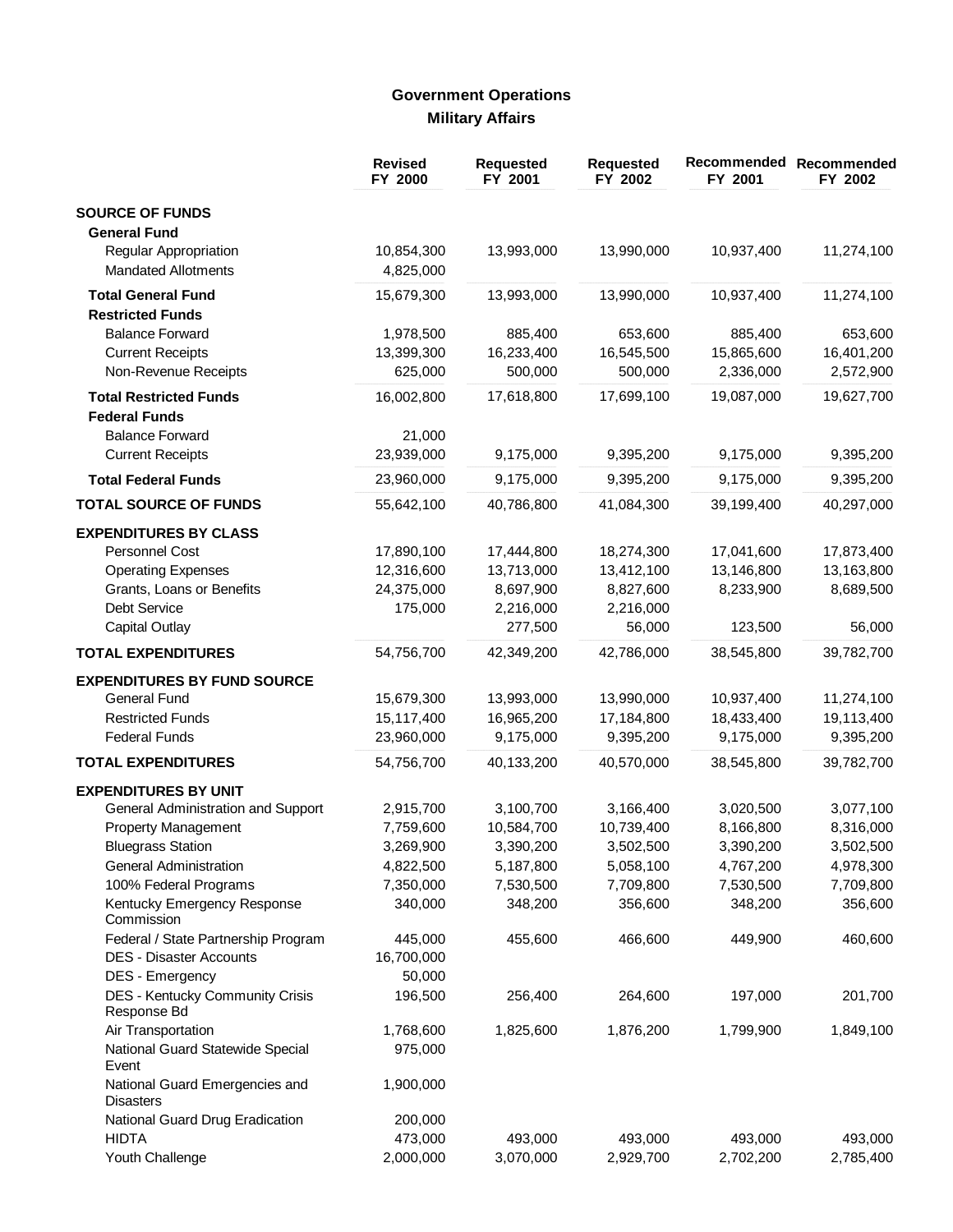| TOTAL EXPENDITURES                       | 54,756,700 | 42.349.200 | 42.786.000 | 38.545.800 | 39,782,700 |
|------------------------------------------|------------|------------|------------|------------|------------|
| Wage Equity                              |            |            |            | 137.900    | 167.600    |
| National Guard Tuition Assistance        |            | 2.400.000  | 2.411.000  | 1.836.000  | 2.072.900  |
| Central Clothing Distribution Facility   | 2.418.100  | 2.485.100  | 2.553.800  | 2.485.100  | 2,553,800  |
| <b>Guard Materials Management Center</b> | 1.172.800  | 1.221.400  | 1.258.300  | 1.221.400  | 1,258,300  |
|                                          |            |            |            |            |            |

The Department of Military Affairs is the state agency responsible for all military matters and disaster and emergency service coordination in the Commonwealth. The Governor is constitutional Commander-in-Chief of the forces that are on duty in the state. He appoints the Adjutant General who commands the Kentucky National Guard (Army and Air), and directs and coordinates all programs of the Department.

The Department has the responsibility for organizing, equipping, training, and housing units of the Kentucky National Guard which may be called to duty by the Governor in the event of civil strife or disorder, or the occurrence of natural or man-made disasters.

The Department consists of these organizational units: Office of Management and Administration, containing the Division of Administrative Services, Division of Facilities, Bluegrass Station Division, Kentucky Guard Youth Challenge Division, and Division of Air Transport; Division of Disaster and Emergency Management; Office of Kentucky Community Crisis Response Board; Office of the Chief of Staff for Federal Army Guard; Office of Chief of Staff for Federal Aid Guard; and Kentucky Civil Air Patrol.

#### **Policy**

Included in the above appropriation is \$100,000 in fiscal year 2001 and \$200,000 in fiscal year 2002 for Disaster and Emergency Management County Offices.

General Fund support in the amount of \$19,700 in fiscal year 2001 and \$20,000 in fiscal year 2002 is provided to support the Air National Guard Facility Management Agreement.

The National Guard Tuition Assistance program will receive restricted funds of \$336,000 in fiscal year 2001 and \$572,900 in fiscal year 2002 from the Kentucky Educational Excellence Scholarship Program.

Included in the Governor's recommendation is an allocation from the General Fund in the amount of \$137,900 in fiscal year 2001 and \$167,600 in fiscal year 2002 for the Wage Equity Plan.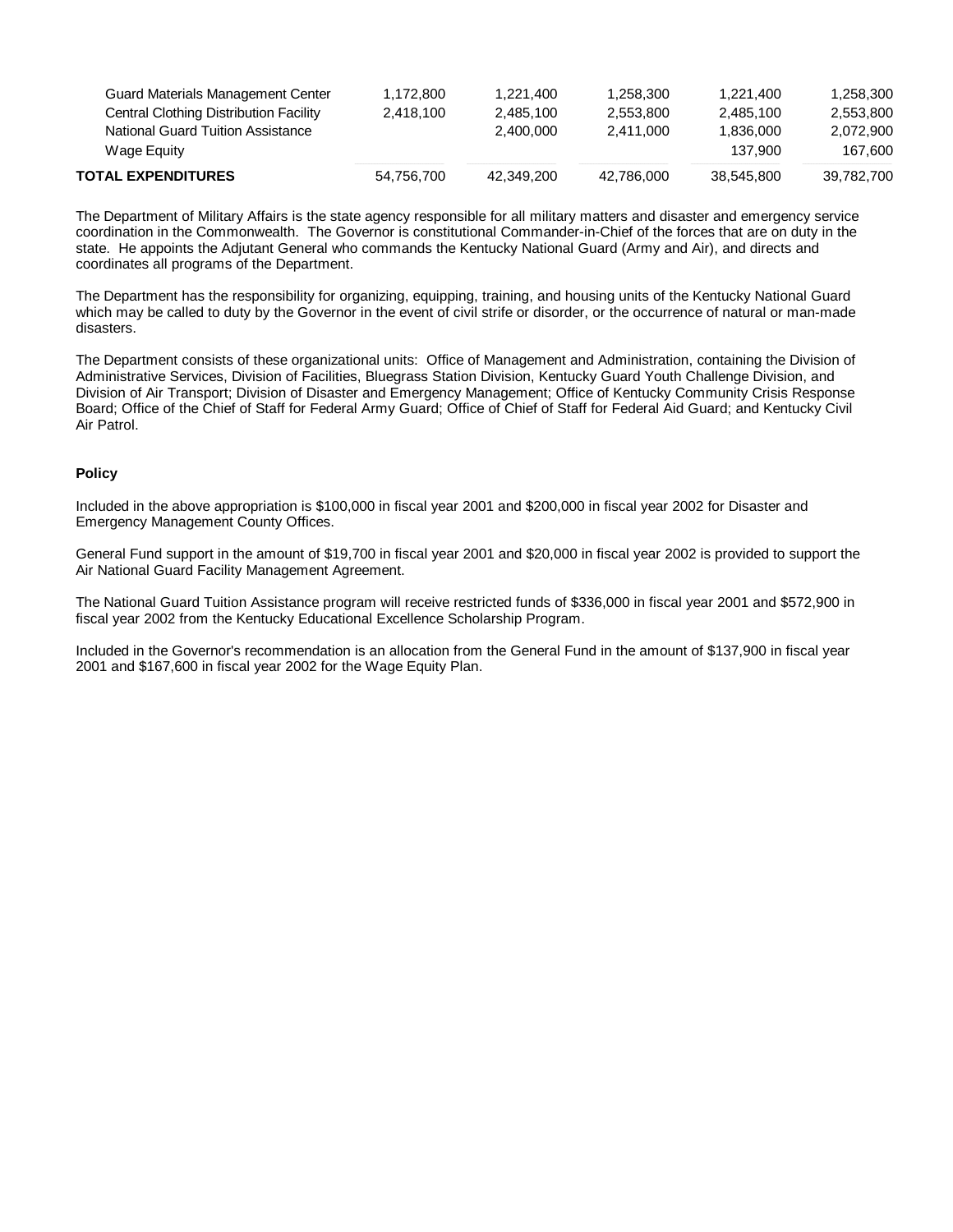## **Government Operations Personnel Board**

|                                                                             | <b>Revised</b><br>FY 2000 | <b>Requested</b><br>FY 2001 | <b>Requested</b><br>FY 2002 | Recommended<br>FY 2001 | Recommended<br>FY 2002 |
|-----------------------------------------------------------------------------|---------------------------|-----------------------------|-----------------------------|------------------------|------------------------|
| <b>SOURCE OF FUNDS</b><br><b>General Fund</b>                               |                           |                             |                             |                        |                        |
| Regular Appropriation                                                       | 544,200                   | 582,000                     | 593,300                     | 584,400                | 593,300                |
| <b>Total General Fund</b><br><b>Restricted Funds</b>                        | 544,200                   | 582,000                     | 593,300                     | 584,400                | 593,300                |
| <b>Balance Forward</b>                                                      | 8.600                     | 6.100                       | 3,600                       | 6,100                  | 3,600                  |
| <b>Current Receipts</b>                                                     | 2,500                     | 2,500                       | 2,500                       | 2,500                  | 2,500                  |
| <b>Total Restricted Funds</b>                                               | 11,100                    | 8,600                       | 6,100                       | 8,600                  | 6,100                  |
| <b>TOTAL SOURCE OF FUNDS</b>                                                | 555,300                   | 590,600                     | 599,400                     | 593,000                | 599,400                |
| <b>EXPENDITURES BY CLASS</b>                                                |                           |                             |                             |                        |                        |
| Personnel Cost                                                              | 461.100                   | 500,200                     | 519,500                     | 502,600                | 519,500                |
| <b>Operating Expenses</b>                                                   | 88,100                    | 86,800                      | 79,900                      | 86,800                 | 79,900                 |
| <b>TOTAL EXPENDITURES</b>                                                   | 549.200                   | 587.000                     | 599.400                     | 589.400                | 599.400                |
| <b>EXPENDITURES BY FUND SOURCE</b>                                          |                           |                             |                             |                        |                        |
| <b>General Fund</b>                                                         | 544,200                   | 582.000                     | 593.300                     | 584,400                | 593,300                |
| <b>Restricted Funds</b>                                                     | 5,000                     | 5,000                       | 6,100                       | 5,000                  | 6,100                  |
| <b>TOTAL EXPENDITURES</b>                                                   | 549,200                   | 587,000                     | 599,400                     | 589,400                | 599,400                |
| <b>EXPENDITURES BY UNIT</b><br><b>Personnel Board</b><br><b>Wage Equity</b> | 549.200                   | 587.000                     | 599,400                     | 587,000<br>2,400       | 599,400                |
| <b>TOTAL EXPENDITURES</b>                                                   | 549,200                   | 587,000                     | 599,400                     | 589,400                | 599,400                |

Created by the 1982 General Assembly as a separate state agency through KRS 18A.045, the Personnel Board is composed of seven members, five who are appointed by the Governor and two of whom are classified employees elected by their colleagues. The Board serves in a quasi-judicial capacity and assists the Department of Personnel in the development and amendment of administrative regulations as they pertain to the classified service.

The Personnel Board administers the appeals process of applicants for classified positions and conducts hearings for any classified employee who is dismissed, demoted, suspended or otherwise penalized after completing a probationary period of service and for those unclassified employees who are dismissed, demoted, suspended or otherwise penalized for cause.

### **Policy**

Included in the Governor's recommendation is an allocation from the General Fund in the amount of \$2,400 in fiscal year 2001 for the Wage Equity Plan.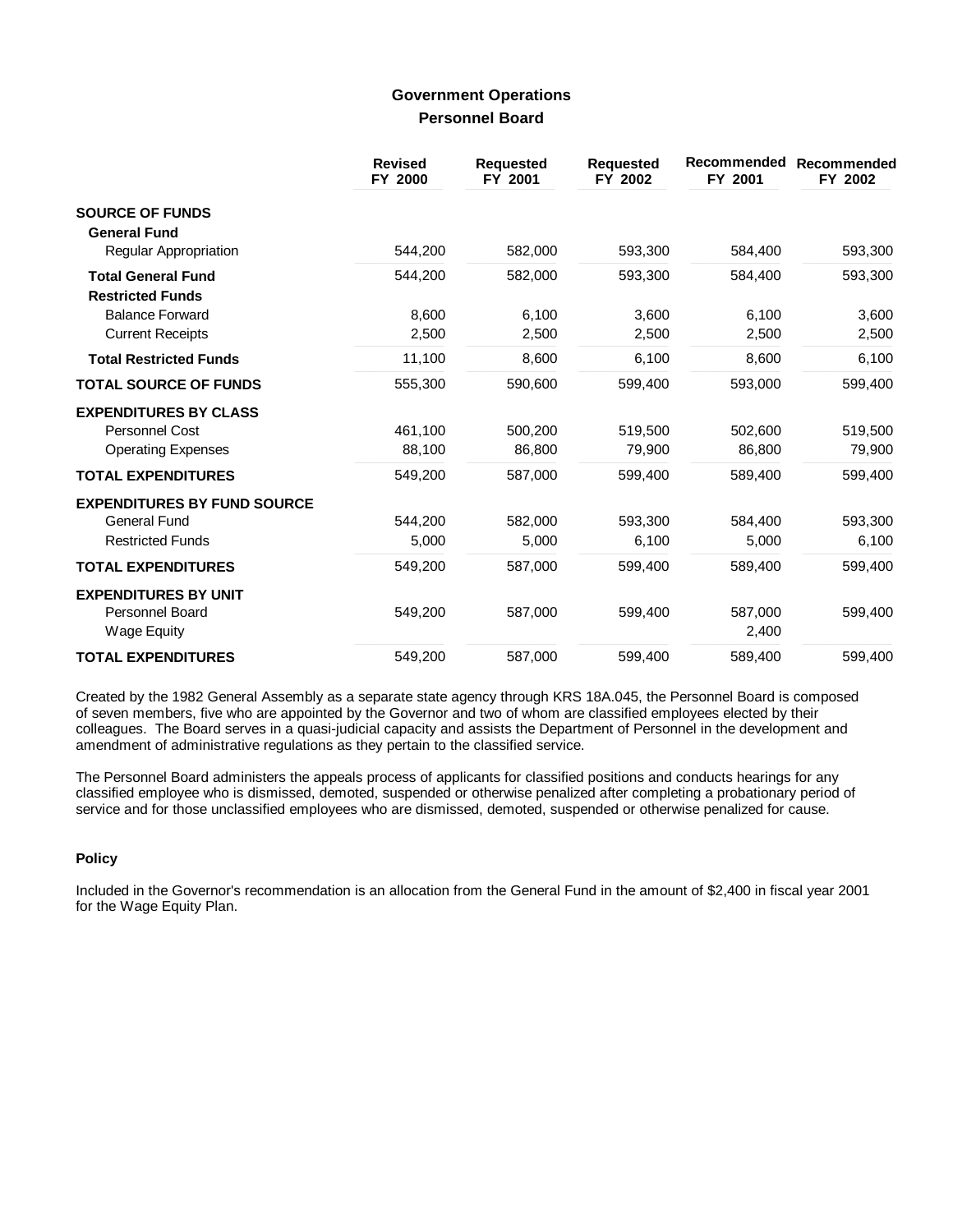## **Government Operations Local Government**

|                                    | <b>Revised</b><br>FY 2000 | <b>Requested</b><br>FY 2001 | <b>Requested</b><br>FY 2002 | Recommended<br>FY 2001 | Recommended<br>FY 2002 |
|------------------------------------|---------------------------|-----------------------------|-----------------------------|------------------------|------------------------|
| <b>SOURCE OF FUNDS</b>             |                           |                             |                             |                        |                        |
| <b>General Fund</b>                |                           |                             |                             |                        |                        |
| <b>Regular Appropriation</b>       | 10,182,900                | 13,701,500                  | 15,713,100                  | 17,457,200             | 11,566,700             |
| <b>Total General Fund</b>          | 10,182,900                | 13,701,500                  | 15,713,100                  | 17,457,200             | 11,566,700             |
| <b>Restricted Funds</b>            |                           |                             |                             |                        |                        |
| <b>Balance Forward</b>             | 1,023,100                 | 918,400                     | 867,500                     | 918,400                | 753,000                |
| <b>Current Receipts</b>            | 1,124,300                 | 500,400                     | 500,800                     | 500,000                | 500,000                |
| <b>Total Restricted Funds</b>      | 2,147,400                 | 1,418,800                   | 1,368,300                   | 1,418,400              | 1,253,000              |
| <b>Federal Funds</b>               |                           |                             |                             |                        |                        |
| <b>Balance Forward</b>             | 41,900                    |                             |                             |                        |                        |
| <b>Current Receipts</b>            | 42,871,100                | 47,092,300                  | 44,105,600                  | 47,080,800             | 44,080,800             |
| <b>Total Federal Funds</b>         | 42,913,000                | 47,092,300                  | 44,105,600                  | 47,080,800             | 44,080,800             |
| <b>TOTAL SOURCE OF FUNDS</b>       | 55,243,300                | 62,212,600                  | 61,187,000                  | 65,956,400             | 56,900,500             |
| <b>EXPENDITURES BY CLASS</b>       |                           |                             |                             |                        |                        |
| Personnel Cost                     | 4,885,300                 | 4,702,400                   | 4,756,300                   | 4,338,200              | 4,458,200              |
| <b>Operating Expenses</b>          | 793,100                   | 755,600                     | 738,300                     | 878,100                | 898,100                |
| Grants, Loans or Benefits          | 48,098,500                | 53,387,100                  | 50,362,600                  | 59,987,100             | 50,962,600             |
| <b>Debt Service</b>                | 478,000                   | 2,500,000                   | 4,500,000                   |                        |                        |
| Capital Outlay                     | 70,000                    |                             |                             |                        |                        |
| <b>TOTAL EXPENDITURES</b>          | 54,324,900                | 61,345,100                  | 60,357,200                  | 65,203,400             | 56,318,900             |
| <b>EXPENDITURES BY FUND SOURCE</b> |                           |                             |                             |                        |                        |
| <b>General Fund</b>                | 10,182,900                | 13,701,500                  | 15,713,100                  | 17,457,200             | 11,566,700             |
| <b>Restricted Funds</b>            | 1,229,000                 | 551,300                     | 538,500                     | 665,400                | 671,400                |
| <b>Federal Funds</b>               | 42,913,000                | 47,092,300                  | 44,105,600                  | 47,080,800             | 44,080,800             |
| <b>TOTAL EXPENDITURES</b>          | 54,324,900                | 61,345,100                  | 60,357,200                  | 65,203,400             | 56,318,900             |
| <b>EXPENDITURES BY UNIT</b>        |                           |                             |                             |                        |                        |
| Commissioner                       | 1,887,000                 | 3,398,600                   | 5,392,700                   | 8,614,200              | 2,606,100              |
| <b>Support Services</b>            | 1,680,800                 | 1,253,800                   | 1,273,300                   | 1,297,800              | 1,324,800              |
| <b>Community Programs</b>          | 44,592,000                | 48,914,400                  | 45,938,100                  | 48,887,700             | 45,910,200             |
| <b>Financial Services</b>          | 1,143,100                 | 1,197,500                   | 1,257,600                   | 1,167,100              | 1,225,600              |
| Training and ADD Services          | 5,022,000                 | 6,580,800                   | 6,495,500                   | 5,183,400              | 5,199,300              |
| <b>Wage Equity</b>                 |                           |                             |                             | 53,200                 | 52,900                 |
| <b>TOTAL EXPENDITURES</b>          | 54,324,900                | 61,345,100                  | 60,357,200                  | 65,203,400             | 56,318,900             |

The Department for Local Government, pursuant to KRS 147A.002, is an independent agency attached to the Office of the Governor. Its functions and the organizational structure were redefined on October 21, 1997, when Governor Patton signed Executive Order 97-1391. The order was ratified by the 1998 General Assembly with the passage of Senate Bill 154. The Department serves as the liaison between the Governor and local units of government. It coordinates and resolves local government problems. The Department administers grants-in- aid, and serves as the cognizant state agency for Kentucky's fifteen Area Development Districts. These responsibilities are carried out through the Commissioner's Office and four Divisions.

The Division of Community Development administers the agency's grant management functions. The programs assigned to the Division include: Community Development Block Grant-Small Cities Component; Appalachian Regional Commission Grants; Renaissance Kentucky Program; Disaster Recovery Initiative; the Land and Water Conservation Fund; the Kentucky Trails Grant Program and Special Fund supported grants.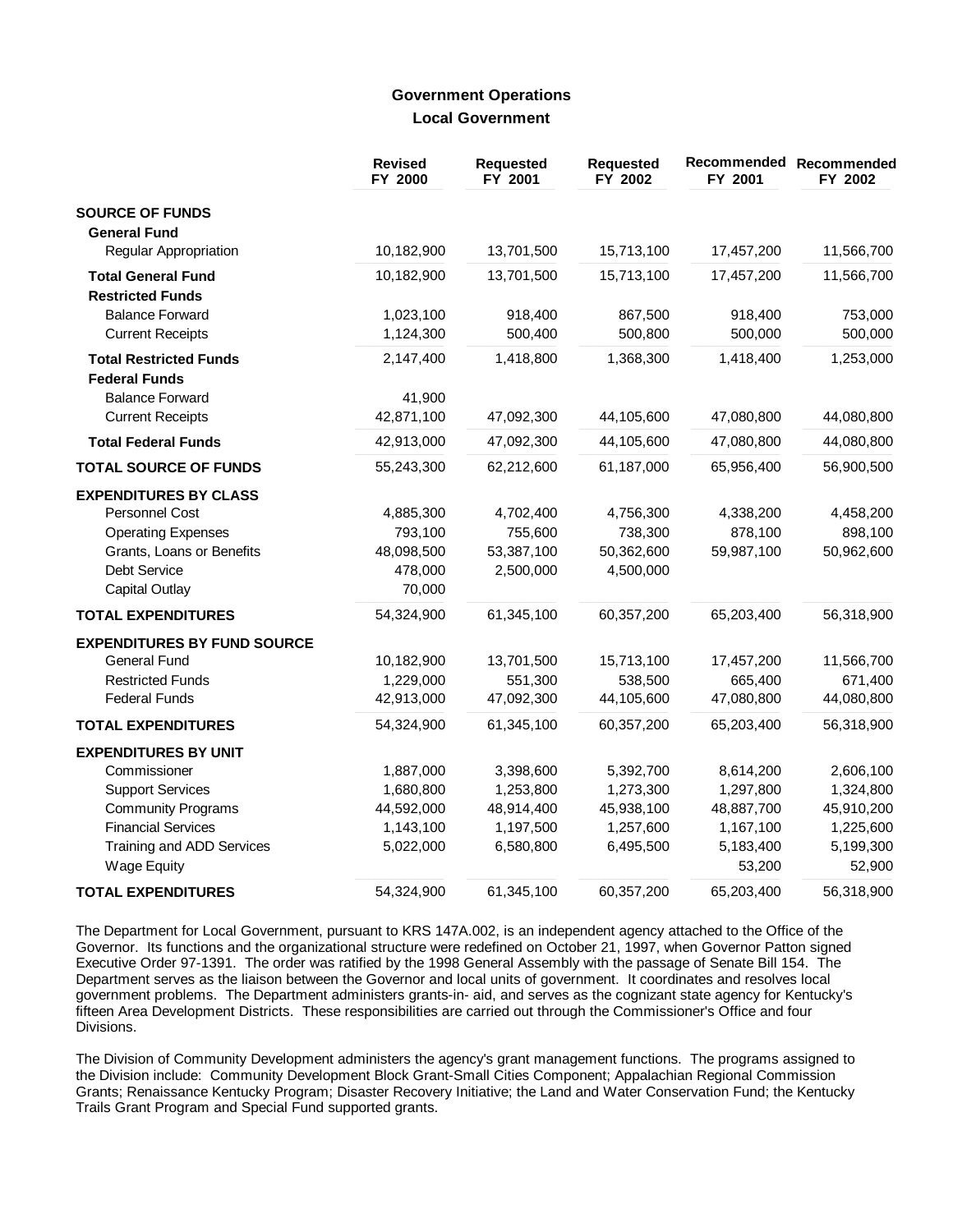The Division of Support Services performs those administrative functions necessary for the Department to operate in an efficient manner. The Division has responsibility for personnel administration, payroll, purchasing, library management and accounting for the entire agency. The Division provides information technology support to the Department and to local government units. In addition, technical assistance and funding is provided to the Local Government Law Center at Northern Kentucky University.

The Division of Training and Area Development (ADD) Services provides for training programs for local governments across the Commonwealth in conjunction with other governmental agencies, associations and the Area Development Districts. The Division maintains the Commonwealth's Clearinghouse for all federal grants and administers the Joint Funding Agreement Grant. Also within the Division of Training and ADD Services is the Flood Control Advisory Commission. The Commission perform floodplain management activities, reviews and approves projects for the Flood Control Matching Fund. In partnership with federal and local agencies, the matching program lessens flood damage losses by providing structural and nonstructural assistance to Kentucky communities. The Fund ensures that matching funds required by the U.S. Army Corp of Engineers, Federal Emergency Management Agency (FEMA) and the Natural Resources Conservation Service are available for vital projects.

The Division of Financial Services provides technical assistance on local fiscal matters. The Division is responsible for the management and distribution of the Local Government Economic Assistance Fund, the Local Government Economic Development Fund and the County Municipal Road Aid Program. The Division carries out a number of statutory duties including: the calculation of maximum compensation for elected officials; the dissemination, collection and compilation of uniform financial information form all cities, counties and special taxing districts; the establishment of the standard chart of accounts; and the collection of annual audits and financial statements form all municipalities.

The Commissioner's Office formulates policy that governs the direction of programs administered by the Department. Its objectives include: providing integration and control of all departmental programs and administrative concerns, serving as a liaison with state and federal agencies that deal with each of the Kentucky's 120 counties, 435 cities, 1400 special districts and the 15 Area Development Districts. Administered within the Commissioner's Office are the functions of legal staff, financial management and budget preparation.

#### **Policy**

The Water Resources Development Commission and associated administrative functions will be relocated to the Kentucky Infrastructure Authority.

Included in the Governor's recommendation is an allocation from the General Fund in the amount of \$250,000 in each year of the biennium for the Knott County Arts and Crafts Grant.

Included in the Governor's recommendation is an allocation from the General Fund in the amount of \$100,000 in each year of the biennium for the Richmond Arts Center.

Included in the Governor's recommendation is an allocation from the General Fund in the amount of \$1,000,000 in each year of the biennium for the Trover Clinic Grant.

Included in the Governor's recommendation is an allocation from the General Fund in the amount of \$6,000,000 in fiscal year 2001 for Renaissance Kentucky.

Included in the Governor's recommendation is an allocation from the General Fund in the amount of \$136,500 in fiscal year 2001 and \$121,200 in fiscal year 2002 for two positions to support the local officials training program implemented under House Bill 810 enacted by the 1998 General Assembly.

Included in the Governor's recommendation is an allocation from the General Fund in the amount of \$53,200 in fiscal year 2001 and \$52,900 in fiscal year 2002 for the Wage Equity Plan.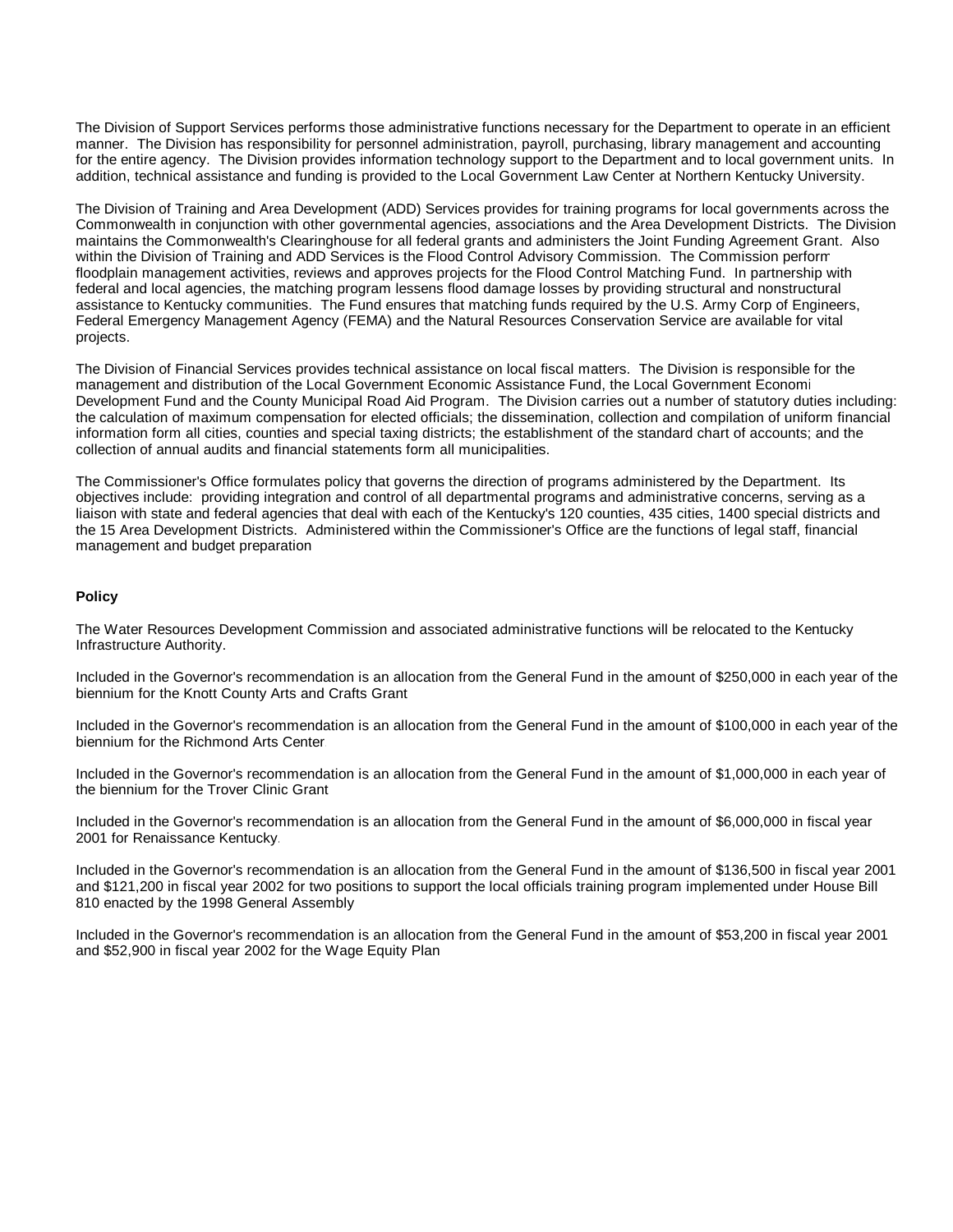## **Government Operations Local Gocernment - Special Funds**

|                                                      | <b>Revised</b><br>FY 2000 | <b>Requested</b><br>FY 2001 | <b>Requested</b><br>FY 2002 | Recommended<br>FY 2001 | Recommended<br>FY 2002 |
|------------------------------------------------------|---------------------------|-----------------------------|-----------------------------|------------------------|------------------------|
| <b>SOURCE OF FUNDS</b>                               |                           |                             |                             |                        |                        |
| <b>General Fund</b>                                  |                           |                             |                             |                        |                        |
| Regular Appropriation                                | 66,374,500                | 65,561,400                  | 68,280,500                  | 63,622,000             | 65,555,000             |
| Other                                                | $-11,083,700$             |                             |                             |                        |                        |
| <b>Total General Fund</b>                            | 55,290,800                | 65,561,400                  | 68,280,500                  | 63,622,000             | 65,555,000             |
| <b>TOTAL SOURCE OF FUNDS</b>                         | 55,290,800                | 65,561,400                  | 68,280,500                  | 63,622,000             | 65,555,000             |
| <b>EXPENDITURES BY CLASS</b>                         |                           |                             |                             |                        |                        |
| Grants, Loans or Benefits                            | 55,290,800                | 65,561,400                  | 68,280,500                  | 63,622,000             | 65,555,000             |
| <b>TOTAL EXPENDITURES</b>                            | 55,290,800                | 65,561,400                  | 68,280,500                  | 63,622,000             | 65,555,000             |
| <b>EXPENDITURES BY FUND SOURCE</b>                   |                           |                             |                             |                        |                        |
| <b>General Fund</b>                                  | 55,290,800                | 65,561,400                  | 68,280,500                  | 63,622,000             | 65,555,000             |
| <b>TOTAL EXPENDITURES</b>                            | 55,290,800                | 65,561,400                  | 68,280,500                  | 63,622,000             | 65,555,000             |
| <b>EXPENDITURES BY UNIT</b>                          |                           |                             |                             |                        |                        |
| <b>Local Government Economic</b><br>Assistance Fund  | 25,849,500                | 28,567,300                  | 28,430,300                  | 28,316,700             | 27,971,400             |
| <b>Local Government Economic</b><br>Development Fund | 28,441,300                | 31,994,100                  | 34,850,200                  | 33,305,300             | 35,583,600             |
| Area Development Fund                                | 1,000,000                 | 5,000,000                   | 5,000,000                   | 1,000,000              | 1,000,000              |
| Community Improvement Fund                           |                           |                             |                             | 1,000,000              | 1,000,000              |
| <b>TOTAL EXPENDITURES</b>                            | 55,290,800                | 65,561,400                  | 68.280.500                  | 63,622,000             | 65,555,000             |

The Special Funds program includes: the Local Government Economic Assistance Fund (LGEAF), the Local Government Economic Development Fund (LGEDF), and the Area Development Fund. Under current law, quarterly transfers from coal severance tax revenues for these two programs are made after the annual \$19 million severance tax allocation is credited to the Workers' Compensation Funding Commission.

#### **Policy**

The Governor's recommended budget provides that \$1,420,000 in fiscal year 2001 and \$1,379,500 in fiscal year 2002 be set aside from coal severance revenues prior to the LGEAF and LGEDF quarterly allocations. These funds will be used to support the Osteopathic Medicine Scholarship Program. The scholarship program provides eligible students grants equal to the difference between the average amount charged for in-state tuition at the University of Kentucky and University of Louisville medical schools and tuition at the Osteopathic School of Medicine. Participants must be Kentucky residents and agree to render one year of service as a primary care physician in Kentucky for every year that they receive grants.

**Local Government Economic Assistance Fund (LGEAF)** Pursuant to KRS 42.450-42.495, the 1980 General Assembly created the Local Government Assistance Fund (LGEAF) to return a portion of the coal severance and mineral severance taxes to local governments in areas where the minerals were extracted. These funds are used to strengthen and diversify the communities' economy and to improve the quality of life of their residents. Counties, and cities within those counties, that are involved in the production of coal and/or minerals such as natural gas, oil, stone, etc. are eligible to receive LGEAF payments. Likewise, counties and their cities affected by the transportation of coal are eligible to receive a portion of the returned severance taxes.

The coal severance tax program currently returns funds to 72 counties and approximately 318 cities at the end of each fiscal quarter. Quarterly allocations are made according to such criteria as population, income, the amount and distance coal is transported over local areas, and taxes collected from the county.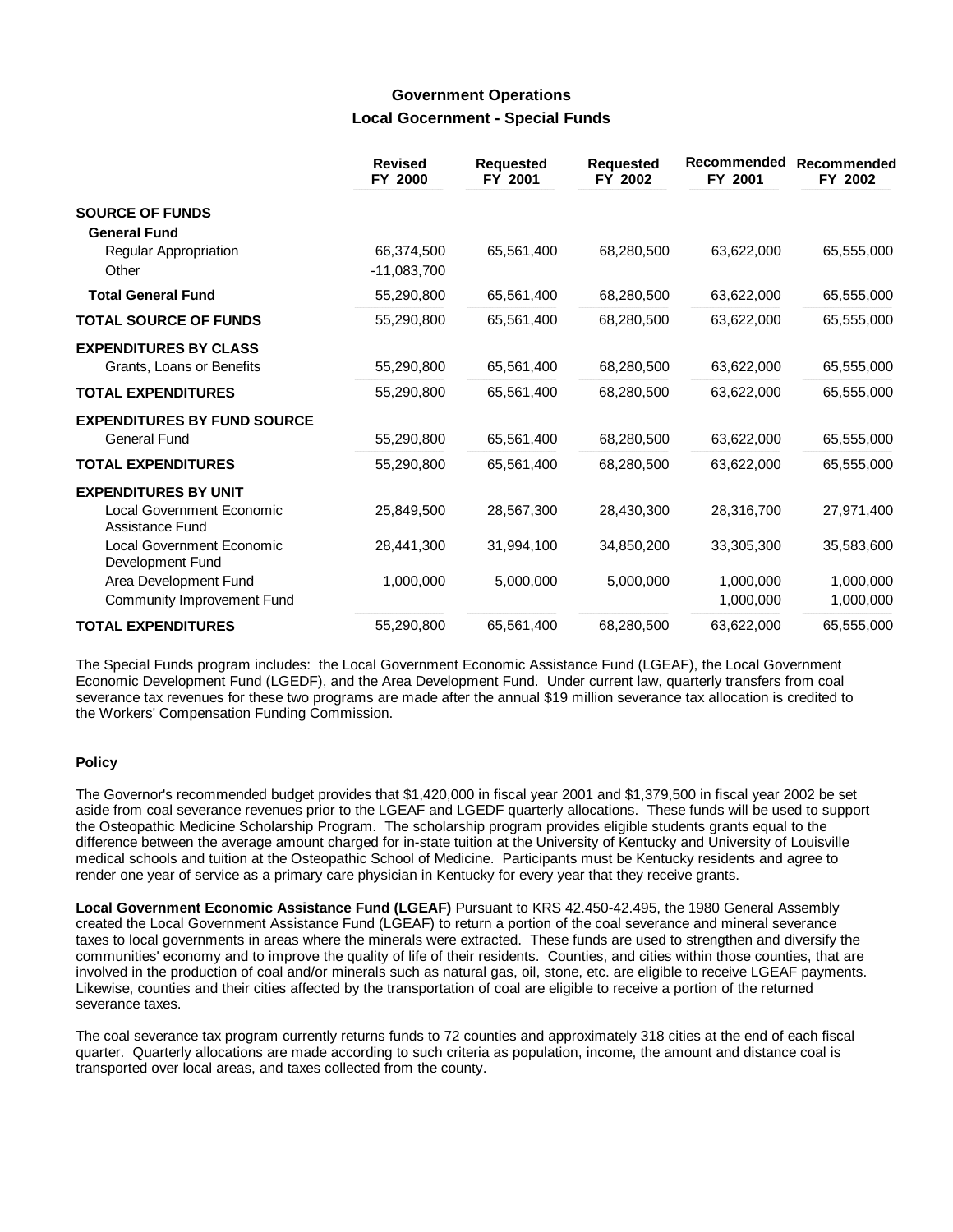The minerals severance tax program currently returns funds to 100 counties and approximately 359 cities at the end of each fiscal quarter. In accordance with Kentucky statute, an amount equal to 50 percent of the taxes collected annually on the sale and processing of minerals, exclusive of coal, is transferred into the LGEAF for subsequent allocation and distribution to local governments. Quarterly payments to counties are determined by the amounts of mineral taxes paid. Distribution to cities is based on relative population.

Current Kentucky law provides that an amount not less than 13 percent of taxes collected on the severance and processing of coal be transferred into the LGEAF for subsequent allocation and distribution to county and city governments. Th recommended budget continues the increase in the minimum LGEAF allocation to 14 percent begun in the fiscal year 1999 budget. The appropriation is determined using this rate.

Local Government Development Func Pursuant to KRS 42.458-42.495, the 1992 General Assembly created the Local Government Economic Development Fund (LGEDF) to return a portion of coal severance tax receipts to coal producing counties through a grant process intended to enhance industrial development. Under this program, funds are allocated quarterly to coal producing counties, but distribution to a county may occur only after approval of a grant application submitted by a county. Fund allocations to counties are made according to such criteria as coal severance taxes paid, surplus labor rate, relative mining earnings and relative mining employment.

The Department for Local Government is responsible for LGEDF financial management, accounting, fund allocation and reporting. The Cabinet for Economic Development reviews and approves the LGEDF grant applications and oversees those projects.

During fiscal year 2000, 24 percent of coal severance tax receipts were transferred to LGEDF. The Governor's recommendation increases the LGEDF allocation to 27 percent in fiscal year 2001 and 30 percent in fiscal year 2002.

Notwithstanding KRS 42.4588(2) and (4), beginning in fiscal year 2000 and continuing throughout the biennium, 20 percent of the payments from LGEDF made to those single county funds identified in the appropriations bill will be set side for job training grants within coal counties. The grants will be administered through the Office of Coal County Developmen

Pursuant to KRS 42.485, the continuing appropriation amount from fiscal year 2000 to fiscal year 2001 and from fiscal 2001 to fiscal year 2002 will equal the cash balance in the LGEDF and LGEAF accounts at the close of the preceding fiscal year.

Note: Since payments from the LGEAF and LGEDF to local governments are made on a quarterly basis after collection of the taxes, fiscal year 2000 allocations include one quarterly payment from the last three months of fiscal year 1999 collections and three payments from collections made during the first nine months of fiscal year 2000. This process continues in fiscal year 2001 with that year including a payment from the last three months of fiscal year 2000 collections and three payments from the collections made during first nine months of fiscal year 2001.

Fiscal year 2000 expenditures are expected to be less than appropriated due to the January, 2000 revision of the coal severance tax estimate.

The amounts reflected above for the LGEAF and the LGEDF are calculated using January, 2000 revenue estimates and the enacted rate and transfer policy (see chart on following page).

Notwithstanding KRS 42.350, the recommended budget allocates \$1 million from the General Fund to the Area Development Fund in each year of the biennium.

The Governor's recommended budget includes \$1 million in each year of the biennium to fund the Community Improvement Fund. These funds will be used to address the needs of localities during the biennium.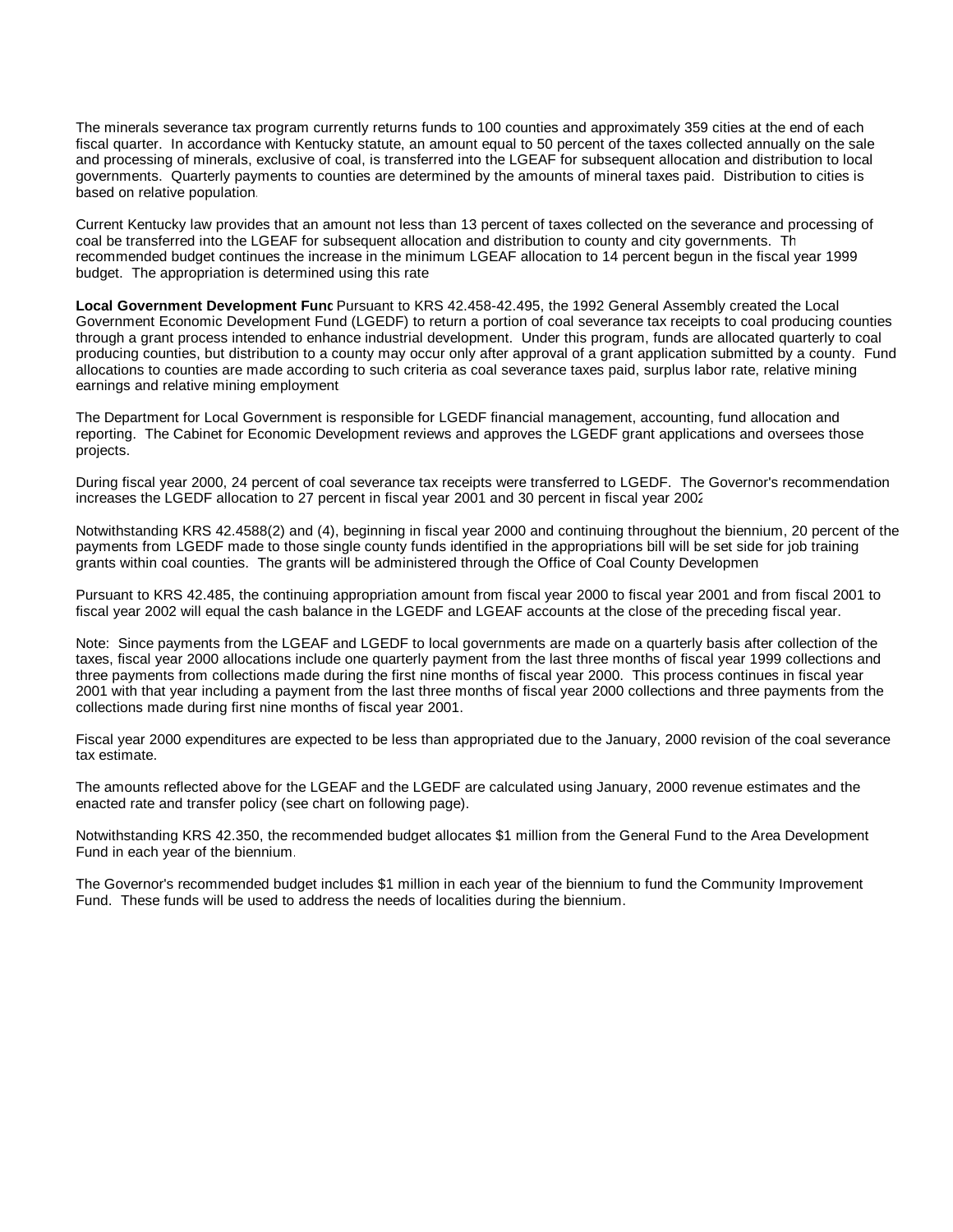## **Government Operations Commission on Human Rights**

|                                                       | <b>Revised</b><br>FY 2000 | <b>Requested</b><br>FY 2001 | Requested<br>FY 2002 | Recommended<br>FY 2001 | Recommended<br>FY 2002 |
|-------------------------------------------------------|---------------------------|-----------------------------|----------------------|------------------------|------------------------|
| <b>SOURCE OF FUNDS</b><br><b>General Fund</b>         |                           |                             |                      |                        |                        |
| Regular Appropriation                                 | 1,962,400                 | 2,324,500                   | 2,373,200            | 2,051,000              | 2,129,400              |
| <b>Total General Fund</b><br><b>Restricted Funds</b>  | 1,962,400                 | 2,324,500                   | 2,373,200            | 2,051,000              | 2,129,400              |
| <b>Balance Forward</b>                                | 28,900                    | 7,400                       | 3,900                | 7,400                  | 3,900                  |
| <b>Current Receipts</b>                               | 8,500                     | 8,500                       | 8,500                | 8,500                  | 8,500                  |
| <b>Total Restricted Funds</b><br><b>Federal Funds</b> | 37,400                    | 15,900                      | 12,400               | 15,900                 | 12,400                 |
| <b>Balance Forward</b>                                | 53,200                    | 53,200                      | 47,300               | 53,200                 | 47,300                 |
| <b>Current Receipts</b>                               | 189,500                   | 123,500                     | 123,500              | 123,500                | 123,500                |
| <b>Total Federal Funds</b>                            | 242,700                   | 176,700                     | 170,800              | 176,700                | 170,800                |
| <b>TOTAL SOURCE OF FUNDS</b>                          | 2,242,500                 | 2,517,100                   | 2,556,400            | 2,243,600              | 2,312,600              |
| <b>EXPENDITURES BY CLASS</b>                          |                           |                             |                      |                        |                        |
| Personnel Cost                                        | 1,675,000                 | 1,852,200                   | 1,941,100            | 1,746,200              | 1,861,400              |
| <b>Operating Expenses</b>                             | 506,900                   | 613,800                     | 615,300              | 446,200                | 451,200                |
| <b>TOTAL EXPENDITURES</b>                             | 2,181,900                 | 2,466,000                   | 2,556,400            | 2,192,400              | 2,312,600              |
| <b>EXPENDITURES BY FUND SOURCE</b>                    |                           |                             |                      |                        |                        |
| <b>General Fund</b>                                   | 1,962,400                 | 2,324,600                   | 2,373,200            | 2,051,000              | 2,129,400              |
| <b>Restricted Funds</b>                               | 30,000                    | 12,000                      | 12,400               | 12,000                 | 12,400                 |
| <b>Federal Funds</b>                                  | 189,500                   | 129,400                     | 170,800              | 129,400                | 170,800                |
| <b>TOTAL EXPENDITURES</b>                             | 2,181,900                 | 2,466,000                   | 2,556,400            | 2,192,400              | 2,312,600              |
| <b>EXPENDITURES BY UNIT</b>                           |                           |                             |                      |                        |                        |
| General Administration and Support                    | 738,300                   | 878,700                     | 897,800              | 754,700                | 774,400                |
| <b>Enforcement Branch</b>                             | 731,200                   | 726,900                     | 761,700              | 713,300                | 747,400                |
| Research and Information                              | 394,900                   | 418,100                     | 439,600              | 408,500                | 429,100                |
| Legal Affairs                                         | 317,500                   | 442,300                     | 457,300              | 280,800                | 294,200                |
| <b>Wage Equity</b>                                    |                           |                             |                      | 35,100                 | 67,500                 |
| <b>TOTAL EXPENDITURES</b>                             | 2,181,900                 | 2,466,000                   | 2,556,400            | 2,192,400              | 2,312,600              |

The Kentucky Commission on Human Rights, pursuant to KRS Chapter 344, investigates complaints of discrimination in the areas of employment, housing, public accommodation and credit based on race, religion, national origin, age, disability, familial status, sex, and smoking status. The Commission also endeavors to foster mutual understanding and respect through education, technical assistance, and report writing. The Commission is divided into four service units including General Administration and Support, Enforcement, Research and Information, and Legal Services.

General Administration and Support performs personnel and fiscal activities and serves as a liaison with the Governor's Office and legislators as well as other agencies in state government. The development of internal policy directives and legislative initiatives are also functions of this unit.

The Enforcement Branch consists of two sections: Employment and Housing. Employees assigned to these sections investigate complaints of discrimination filed in the areas of employment, housing, public accommodation, and credit transactions.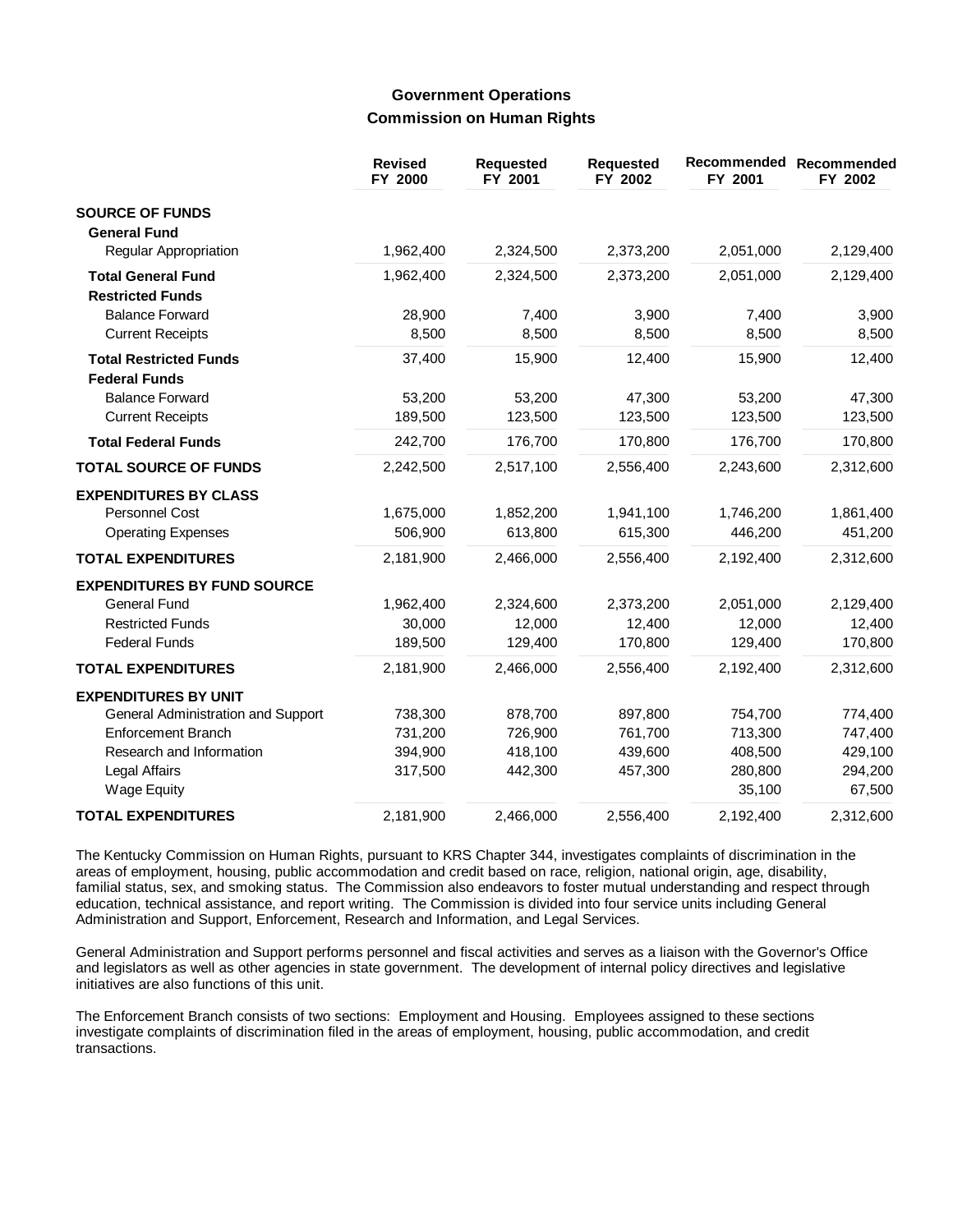## **Government Operations Commission on Women**

|                                                       | <b>Revised</b><br>FY 2000 | <b>Requested</b><br>FY 2001 | <b>Requested</b><br>FY 2002 | Recommended<br>FY 2001 | Recommended<br>FY 2002 |
|-------------------------------------------------------|---------------------------|-----------------------------|-----------------------------|------------------------|------------------------|
| <b>SOURCE OF FUNDS</b><br><b>General Fund</b>         |                           |                             |                             |                        |                        |
| Regular Appropriation                                 | 253,600                   | 259,700                     | 265,900                     | 261,000                | 265,900                |
| <b>Total General Fund</b><br><b>Restricted Funds</b>  | 253,600                   | 259,700                     | 265,900                     | 261,000                | 265,900                |
| <b>Balance Forward</b>                                | 3,200                     | 3,200                       | 3,200                       | 3,200                  | 3,200                  |
| <b>Total Restricted Funds</b><br><b>Federal Funds</b> | 3,200                     | 3,200                       | 3,200                       | 3,200                  | 3,200                  |
| <b>Balance Forward</b>                                | 200                       | 200                         | 100                         | 200                    | 100                    |
| <b>Total Federal Funds</b>                            | 200                       | 200                         | 100                         | 200                    | 100                    |
| <b>TOTAL SOURCE OF FUNDS</b>                          | 257,000                   | 263,100                     | 269,200                     | 264,400                | 269,200                |
| <b>EXPENDITURES BY CLASS</b>                          |                           |                             |                             |                        |                        |
| <b>Personnel Cost</b>                                 | 172,800                   | 178,600                     | 187,100                     | 179,900                | 187,100                |
| <b>Operating Expenses</b>                             | 80,800                    | 81,200                      | 82,100                      | 81,200                 | 82,100                 |
| <b>TOTAL EXPENDITURES</b>                             | 253,600                   | 259,800                     | 269,200                     | 261,100                | 269,200                |
| <b>EXPENDITURES BY FUND SOURCE</b>                    |                           |                             |                             |                        |                        |
| <b>General Fund</b>                                   | 253,600                   | 259,700                     | 265,900                     | 261,000                | 265,900                |
| <b>Restricted Funds</b>                               |                           |                             | 3,200                       |                        | 3,200                  |
| <b>Federal Funds</b>                                  |                           | 100                         | 100                         | 100                    | 100                    |
| <b>TOTAL EXPENDITURES</b>                             | 253,600                   | 259,800                     | 269,200                     | 261,100                | 269,200                |
| <b>EXPENDITURES BY UNIT</b>                           |                           |                             |                             |                        |                        |
| Commission on Women                                   | 253,600                   | 259,800                     | 269,200                     | 259,800                | 269,200                |
| <b>Wage Equity</b>                                    |                           |                             |                             | 1,300                  |                        |
| <b>TOTAL EXPENDITURES</b>                             | 253,600                   | 259,800                     | 269,200                     | 261,100                | 269,200                |

The Commission on Women serves in an advisory capacity to state agencies, the Governor, the Legislature, and the private sector. It supports research on issues of interest to women, such as health care, spouse abuse, employment, and economic issues as well as sends mailings and newsletters to various organizations to promote women's interests.

### **Policy**

Included in the Governor's recommendation is an allocation from the General Fund in the amount of \$1,300 in fiscal year 2001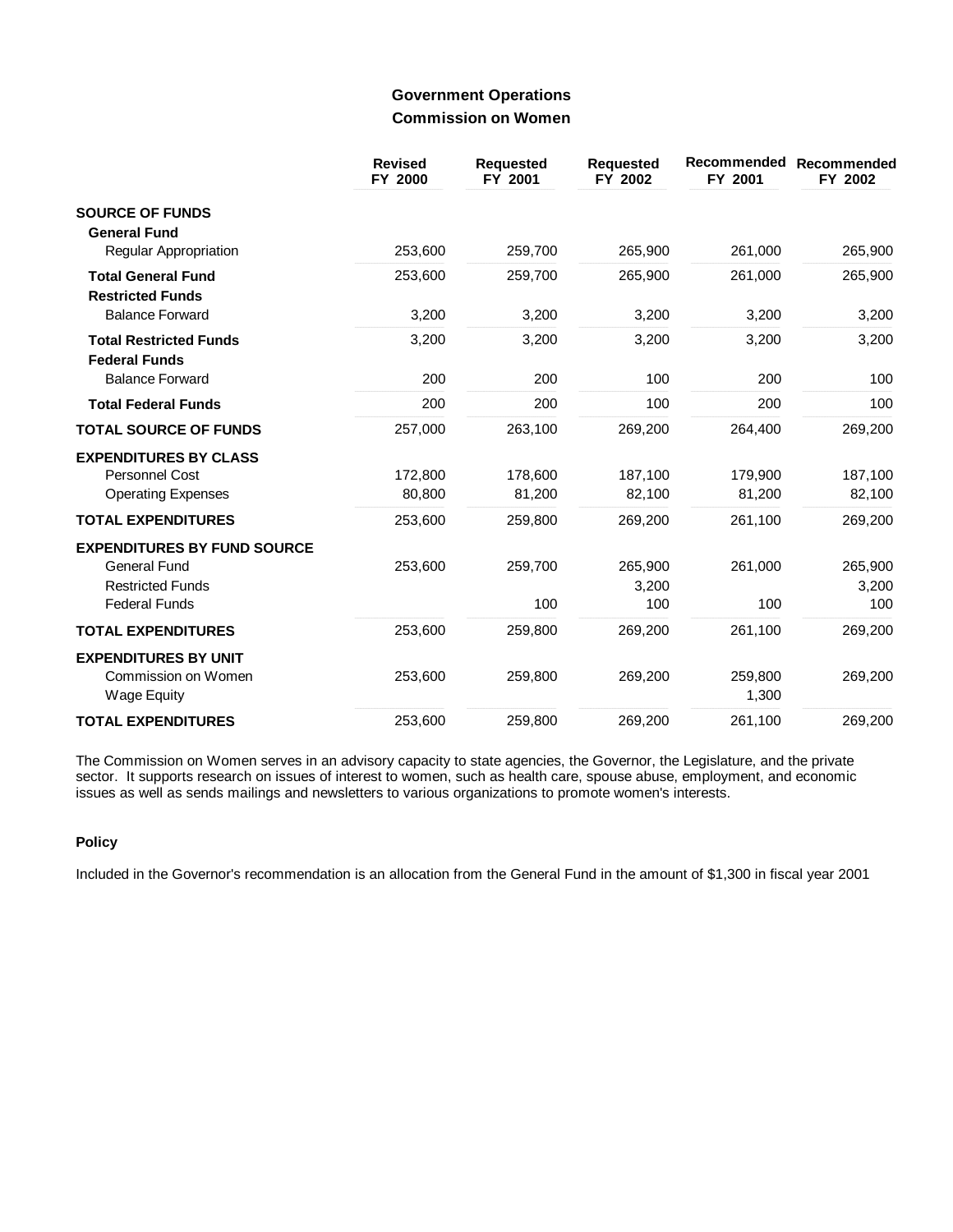# **Government Operations Kentucky Retirement Systems**

|                                    | <b>Revised</b><br>FY 2000 | <b>Requested</b><br>FY 2001 | <b>Requested</b><br>FY 2002 | Recommended<br>FY 2001 | Recommended<br>FY 2002 |
|------------------------------------|---------------------------|-----------------------------|-----------------------------|------------------------|------------------------|
| <b>SOURCE OF FUNDS</b>             |                           |                             |                             |                        |                        |
| <b>Restricted Funds</b>            |                           |                             |                             |                        |                        |
| Non-Revenue Receipts               | 16,132,400                | 11,713,400                  | 13,863,000                  | 11,713,400             | 13,863,000             |
| <b>Total Restricted Funds</b>      | 16,132,400                | 11,713,400                  | 13,863,000                  | 11,713,400             | 13,863,000             |
| <b>TOTAL SOURCE OF FUNDS</b>       | 16,132,400                | 11,713,400                  | 13,863,000                  | 11,713,400             | 13,863,000             |
| <b>EXPENDITURES BY CLASS</b>       |                           |                             |                             |                        |                        |
| Personnel Cost                     | 14,085,200                | 9,501,000                   | 11,050,400                  | 9,501,000              | 11,050,400             |
| <b>Operating Expenses</b>          | 1,819,600                 | 2,166,900                   | 2,801,100                   | 2,166,900              | 2,801,100              |
| Capital Outlay                     | 227,600                   | 45,500                      | 11,500                      | 45,500                 | 11,500                 |
| <b>TOTAL EXPENDITURES</b>          | 16,132,400                | 11,713,400                  | 13,863,000                  | 11,713,400             | 13,863,000             |
| <b>EXPENDITURES BY FUND SOURCE</b> |                           |                             |                             |                        |                        |
| <b>Restricted Funds</b>            | 16,132,400                | 11,713,400                  | 13,863,000                  | 11,713,400             | 13,863,000             |
| <b>TOTAL EXPENDITURES</b>          | 16,132,400                | 11,713,400                  | 13,863,000                  | 11,713,400             | 13,863,000             |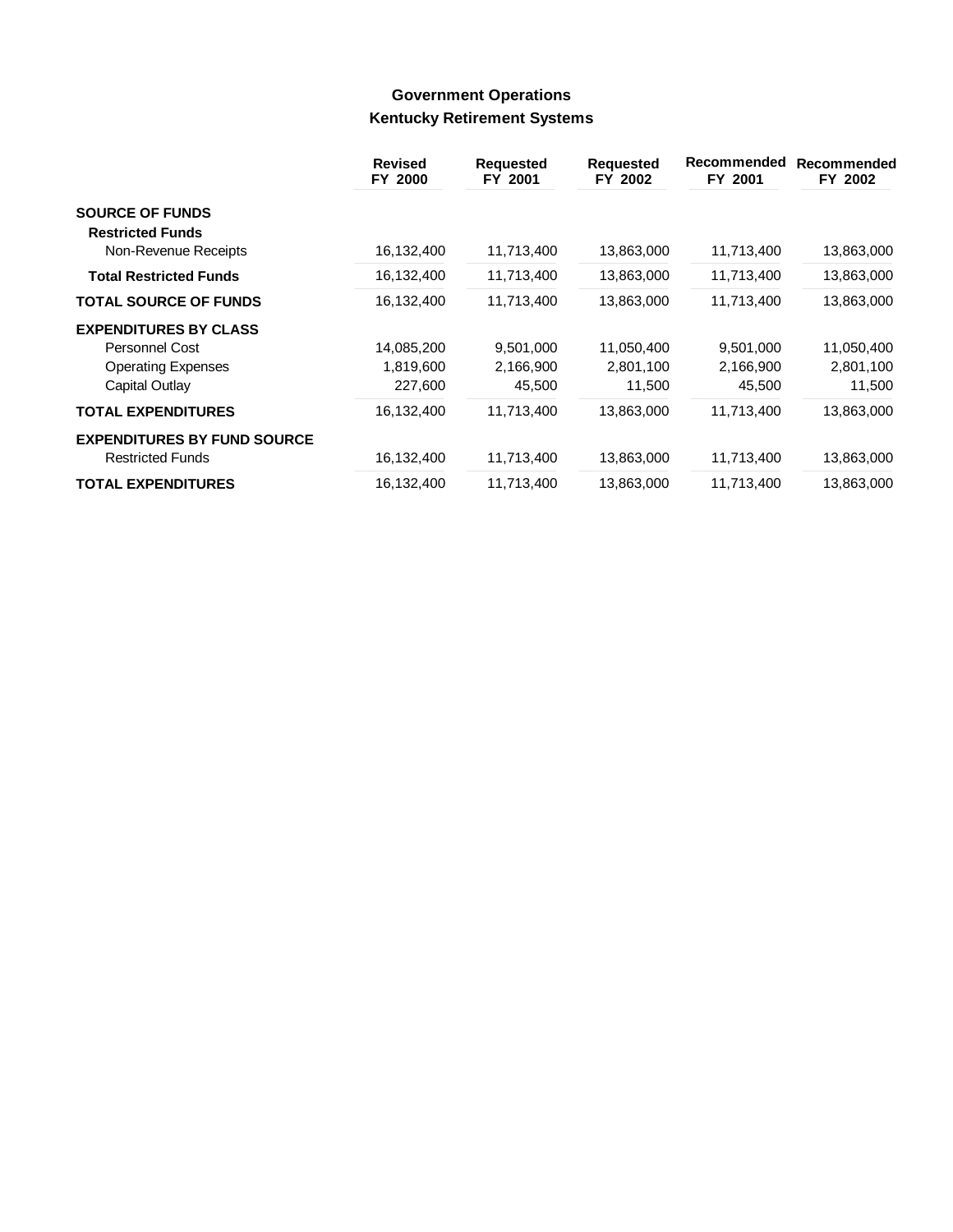# **Government Operations** Kentucky Care Health Insurance Authority

|                                    | <b>Revised</b><br>FY 2000 | <b>Requested</b><br>FY 2001 | <b>Requested</b><br>FY 2002 | Recommended<br>FY 2001 | Recommended<br>FY 2002 |
|------------------------------------|---------------------------|-----------------------------|-----------------------------|------------------------|------------------------|
| <b>SOURCE OF FUNDS</b>             |                           |                             |                             |                        |                        |
| <b>Restricted Funds</b>            |                           |                             |                             |                        |                        |
| <b>Current Receipts</b>            | 1,042,500                 |                             |                             |                        |                        |
| <b>Total Restricted Funds</b>      | 1,042,500                 |                             |                             |                        |                        |
| <b>TOTAL SOURCE OF FUNDS</b>       | 1,042,500                 |                             |                             |                        |                        |
| <b>EXPENDITURES BY CLASS</b>       |                           |                             |                             |                        |                        |
| <b>Personnel Cost</b>              | 915,500                   |                             |                             |                        |                        |
| <b>Operating Expenses</b>          | 102,000                   |                             |                             |                        |                        |
| Capital Outlay                     | 25,000                    |                             |                             |                        |                        |
| <b>TOTAL EXPENDITURES</b>          | 1,042,500                 |                             |                             |                        |                        |
| <b>EXPENDITURES BY FUND SOURCE</b> |                           |                             |                             |                        |                        |
| <b>Restricted Funds</b>            | 1,042,500                 |                             |                             |                        |                        |
| <b>TOTAL EXPENDITURES</b>          | 1,042,500                 |                             |                             |                        |                        |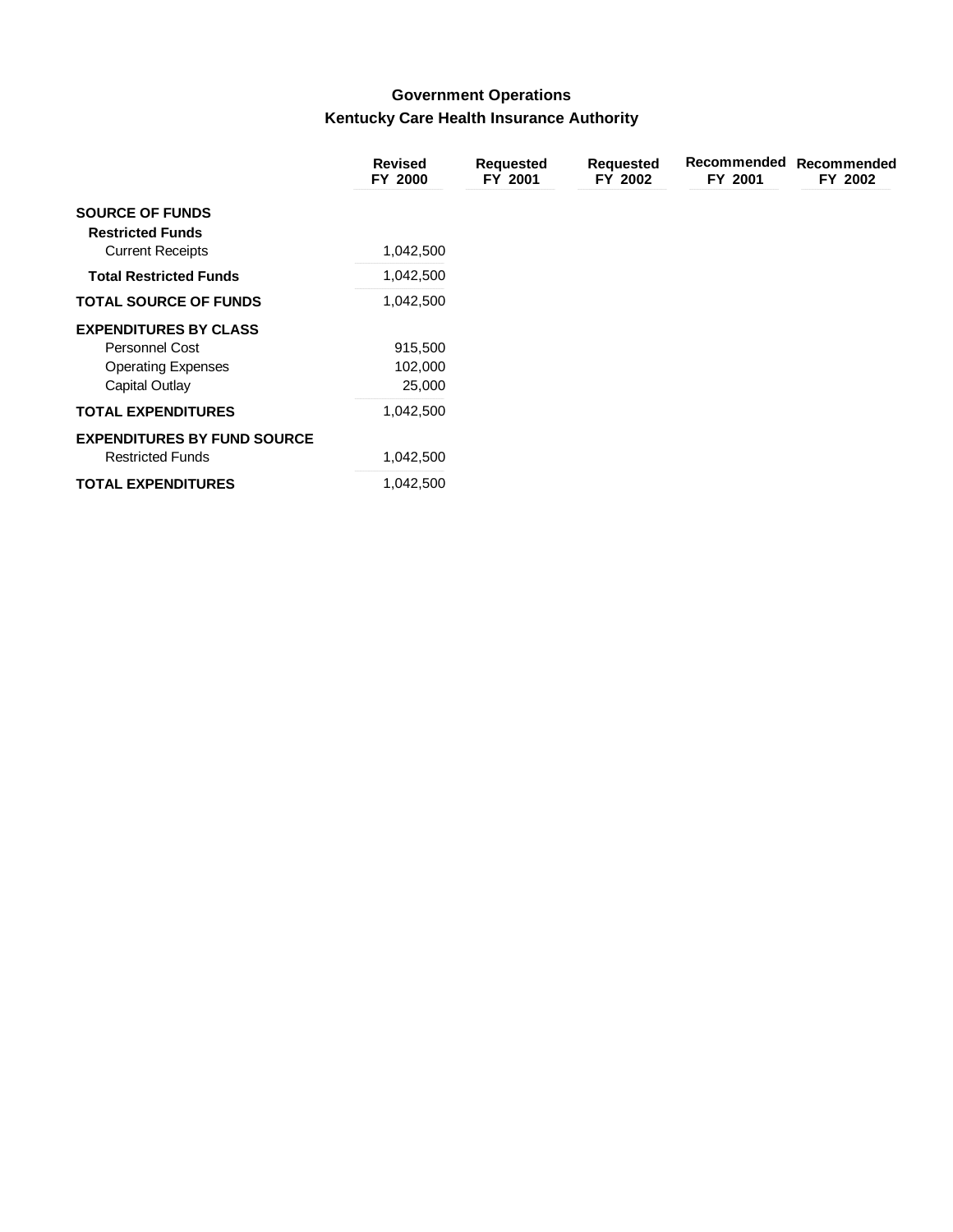### **Government Operations Registry of Election Finance**

|                                                                                                                          | <b>Revised</b><br>FY 2000 | <b>Requested</b><br>FY 2001 | <b>Requested</b><br>FY 2002 | Recommended<br>FY 2001        | Recommended<br>FY 2002       |
|--------------------------------------------------------------------------------------------------------------------------|---------------------------|-----------------------------|-----------------------------|-------------------------------|------------------------------|
| <b>SOURCE OF FUNDS</b>                                                                                                   |                           |                             |                             |                               |                              |
| <b>General Fund</b><br>Regular Appropriation<br>Continuing Appropriation                                                 | 2,409,000                 | 1,517,300                   | 1,560,800                   | 3,487,000<br>1,000,000        | 3,556,700<br>3,000,000       |
| <b>Total General Fund</b><br><b>Restricted Funds</b>                                                                     | 2,409,000                 | 1,517,300                   | 1,560,800                   | 4,487,000                     | 6,556,700                    |
| <b>Balance Forward</b><br><b>Current Receipts</b>                                                                        | 569,300<br>23,200         | 592,500<br>23,200           | 415,700<br>23,200           | 592.500<br>23,200             | 415,700<br>23,200            |
| <b>Total Restricted Funds</b>                                                                                            | 592,500                   | 615,700                     | 438,900                     | 615,700                       | 438,900                      |
| <b>TOTAL SOURCE OF FUNDS</b>                                                                                             | 3,001,500                 | 2,133,000                   | 1,999,700                   | 5,102,700                     | 6,995,600                    |
| <b>EXPENDITURES BY CLASS</b><br><b>Personnel Cost</b><br><b>Operating Expenses</b>                                       | 984,500<br>424,500        | 1,100,400<br>616,900        | 1,156,300<br>424,500        | 1,070,100<br>616,900          | 1,152,200<br>424,500         |
| <b>TOTAL EXPENDITURES</b>                                                                                                | 1,409,000                 | 1,717,300                   | 1,580,800                   | 1,687,000                     | 1,576,700                    |
| <b>EXPENDITURES BY FUND SOURCE</b><br><b>General Fund</b><br><b>Restricted Funds</b>                                     | 1,409,000                 | 1,517,300<br>200,000        | 1,560,800<br>20,000         | 1,487,000<br>200,000          | 1,556,700<br>20,000          |
| <b>TOTAL EXPENDITURES</b>                                                                                                | 1,409,000                 | 1,717,300                   | 1,580,800                   | 1,687,000                     | 1,576,700                    |
| <b>EXPENDITURES BY UNIT</b><br>General Administration and Support<br><b>Election Campaign Fund</b><br><b>Wage Equity</b> | 1,409,000                 | 1,517,300<br>200,000        | 1,560,800<br>20,000         | 1,478,000<br>200,000<br>9,000 | 1,550,400<br>20,000<br>6,300 |
| <b>TOTAL EXPENDITURES</b>                                                                                                | 1,409,000                 | 1,717,300                   | 1,580,800                   | 1,687,000                     | 1,576,700                    |

The primary role of the Registry of Election Finance is to assure the citizens of the Commonwealth of the integrity of the electoral process by making certain there is full public access to campaign financial data and financial disclosure reports and by administering the statutes pertaining to political campaigns and election financing. The Registry consists of two programs: General Administration and Support and the Election Campaign Fund.

The General Administration and Support program notifies all interested parties of the statutory requirements for reporting information pertinent to election campaign financing on a timely basis, and monitors this information for accuracy. Its second responsibility is to maintain an information retrieval system whereby information is made accessible to the public and publish a summary of election financial transactions.

As part of campaign finance reform, a program of partial public financing was established (KRS 121A.030) through which a participating slate of candidates for Governor and Lieutenant Governor may obtain matching funds based on a threshold amount generated through qualifying contributions. The laws also require that a slate which intends to accept public funds must agree to abide by a maximum expenditure limit of \$1.8 million for each election which shall increase or decrease in accordance with the consumer price index for all urban workers, and the Registry shall make that adjustment in a year in which a Governor and Lieutenant Governor are elected not later than the filing deadline for the primary election. Also, if no candidate receives 40% of the total votes cast in his party's primary, a runoff primary must be conducted 35 days following the date of the primary election.

### **Policy**

Notwithstanding KRS 45.229, \$1,000,000 from fiscal year 2000 General Fund appropriation shall not lapse and shall carry forward to the Campaign Finance Fund in fiscal year 2001. General Fund of \$3,000,000 shall not lapse and shall carry forward from fiscal year 2001 into fiscal year 2002 for this fund.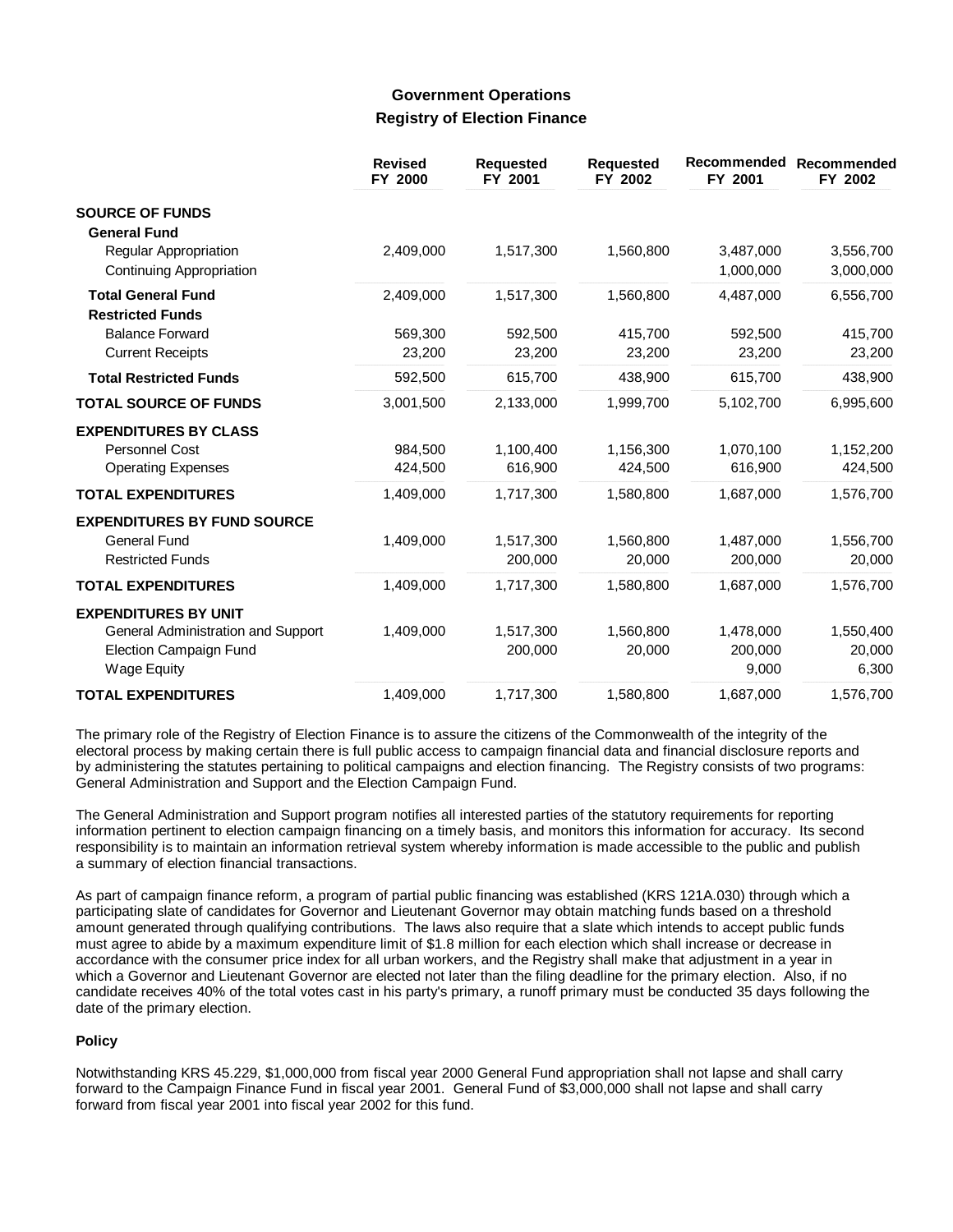Kentucky Retirement Systems administers three retirement systems which are qualified governmental defined benefit plans under Section 401(a) of the Internal Revenue Code: Kentucky Employees Retirement System (state employees, universities, health departments, certain boards) governed by KRS 61.510-61.705; County Employees Retirement System (employees of cities, counties, local government entities, and classified employees of school boards) governed by KRS 78.510-78.852 and State Police Retirement System (uniformed officers of Kentucky State Police) governed by KRS 16.505-16.652. Medical insurance benefits are governed by KRS 61.701-61.702. The systems were established in the 1950's to provide a pension that, when coupled with Social Security, would provide the career employee with sufficient income to maintain his or her preretirement standard of living.

Kentucky Retirement Systems is administered by a nine-member board of trustees consisting of the Secretary of the state Personnel Cabinet, three members appointed by the Governor and five members elected by employees and retirees of the three retirement systems. The Board is responsible for collection and investment of contributions. Members of the Board are considered fiduciaries and are required to administer the funds in the sole interest of the members and beneficiaries of the systems. The Board is required to invest the funds under the Prudent Person Rule. Investments are diversified among common stock, government and private bonds, real estate and cash equivalents. An audit is also done.

Employers contribute a percentage of gross payroll determined by the actuarial valuation. Employees contribute at a fixed rate set in the statutes. The assets of the system are considered trust funds. All expenses are paid from the trust.

### **Policy**

As a result of the aging of the state's workforce and the retirement benefit enhancements enacted by the 1998 Regular Session of the General Assembly, there has been a significant increase in member requests for retirement determinations, including purchase cost calculations, benefit estimates and other services.

In fiscal year 1999, service purchase cost calculations increased 70 percent and actual service purchases increased by 216 percent, with over 9,000 purchases made. Initial retirements increased 45 percent, with more than 4,000 retirements occurring in fiscal year 1999. Retirement calculations for members of the Kentucky Retirement Systems increased 65 percent, and benefit estimates increased 61 percent in fiscal year 1999.

Currently, a waiting period exists (as long as 9-12 months) for retirement counseling and other services. In order to improve response times and assist in reducing member request backlogs, restricted funds in the amount of \$2,018,100 are provided in fiscal year 2002 to support salaries and operating costs for 65 additional positions.

A total of 59 additional benefit counselors are recommended to perform benefit and service purchase calculations, answer member inquires by phone, e-mail and letter, and perform post-retirement counseling services. The remaining six are Retirement Investment Specialists who will perform duties related to service purchases, auditing and investments.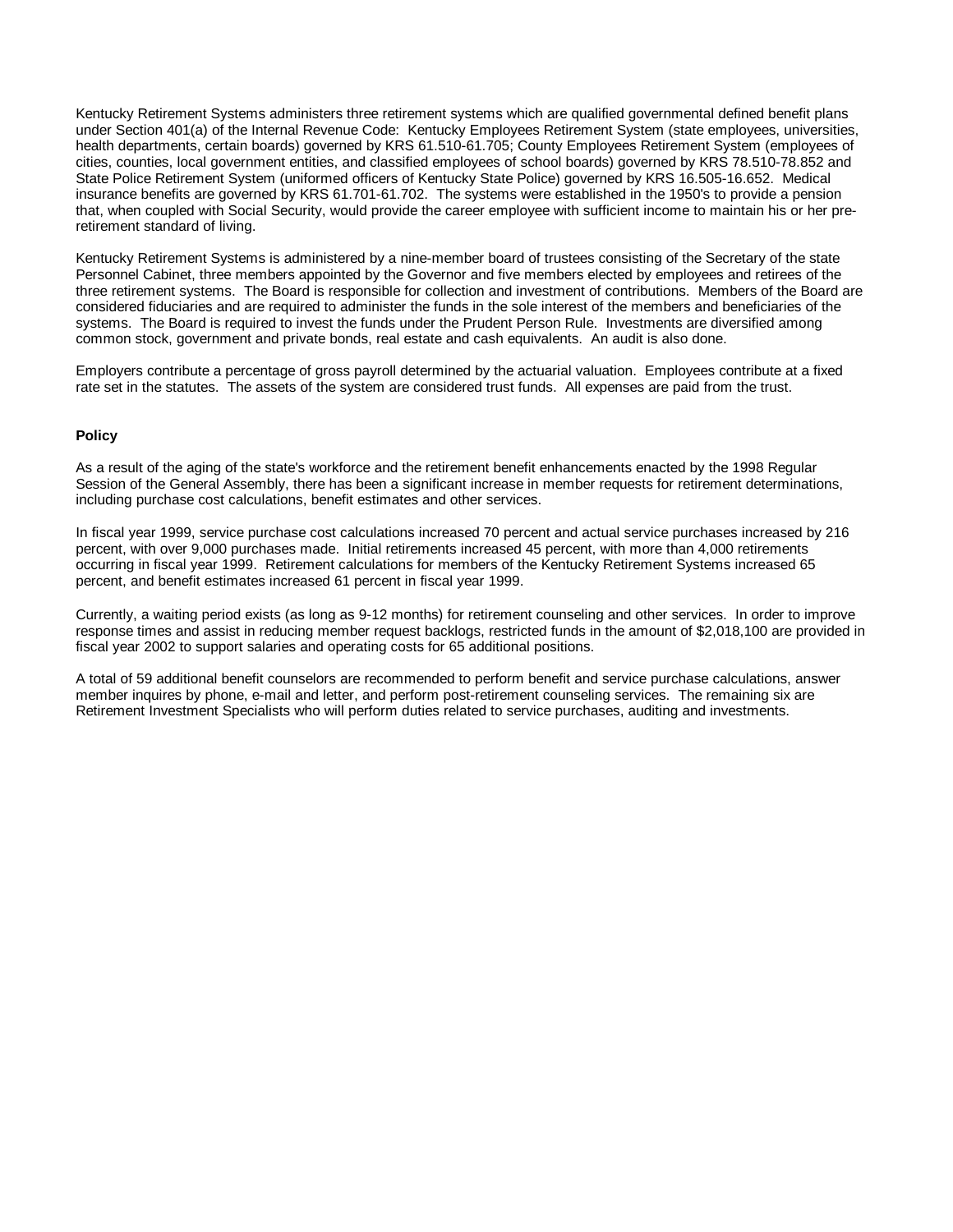# **Government Operations Boards and Commissions**

|                                                               | <b>Revised</b><br>FY 2000 | <b>Requested</b><br>FY 2001 | <b>Requested</b><br>FY 2002 | Recommended<br>FY 2001 | Recommended<br>FY 2002 |
|---------------------------------------------------------------|---------------------------|-----------------------------|-----------------------------|------------------------|------------------------|
| <b>SOURCE OF FUNDS</b><br><b>Restricted Funds</b>             |                           |                             |                             |                        |                        |
| <b>Balance Forward</b>                                        | 16,856,200                | 15,178,200                  | 15,060,450                  | 14,588,300             | 14,396,600             |
| <b>Current Receipts</b>                                       | 11,479,600                | 14,391,400                  | 13,194,900                  | 14,396,100             | 13,199,000             |
| Non-Revenue Receipts                                          | 55,000                    | 55,000                      | 55,000                      | 55,000                 | 55,000                 |
| <b>Total Restricted Funds</b>                                 | 28,390,800                | 29,624,600                  | 28,310,350                  | 29,039,400             | 27,650,600             |
| <b>TOTAL SOURCE OF FUNDS</b>                                  | 28,390,800                | 29,624,600                  | 28,310,350                  | 29,039,400             | 27,650,600             |
| <b>EXPENDITURES BY CLASS</b>                                  |                           |                             |                             |                        |                        |
| Personnel Cost                                                | 9,500,700                 | 10,165,150                  | 10,690,750                  | 10,261,300             | 10,794,600             |
| <b>Operating Expenses</b>                                     | 3,413,300                 | 3,887,500                   | 3,870,800                   | 3,887,500              | 3,870,800              |
| Grants, Loans or Benefits                                     | 845,000                   | 455,500                     | 455,500                     | 455,500                | 455,500                |
| <b>Capital Outlay</b>                                         | 43,500                    | 38,500                      | 29,000                      | 38,500                 | 29,000                 |
| <b>TOTAL EXPENDITURES</b>                                     | 13,802,500                | 14,546,650                  | 15,046,050                  | 14,642,800             | 15,149,900             |
|                                                               |                           |                             |                             |                        |                        |
| <b>EXPENDITURES BY FUND SOURCE</b><br><b>Restricted Funds</b> | 13,802,500                | 14,546,700                  | 15,046,100                  | 14,642,800             | 15,149,900             |
| <b>TOTAL EXPENDITURES</b>                                     | 13,802,500                | 14,546,700                  | 15,046,100                  | 14,642,800             | 15,149,900             |
| <b>EXPENDITURES BY UNIT</b>                                   |                           |                             |                             |                        |                        |
| Accountancy                                                   | 561,500                   | 778,900                     | 722,900                     | 782,300                | 723,900                |
| Alcohol and Drug Counselors                                   | 77,500                    | 78,300                      | 89,700                      | 78,300                 | 89,700                 |
| Architects                                                    | 202,500                   | 204,600                     | 218,600                     | 204,700                | 218,800                |
| Art Therapists                                                | 7,000                     | 9,600                       | 11,100                      | 9,600                  | 11,100                 |
| <b>Athletic Commission</b>                                    | 78,500                    | 118,700                     | 130,900                     | 118,700                | 130,900                |
| Auctioneers                                                   | 268,500                   | 338,600                     | 349,200                     | 340,600                | 351,000                |
| Barbering                                                     | 222,500                   | 207,600                     | 205,400                     | 210,700                | 209,000                |
| <b>Chiropractic Examiners</b>                                 | 139,500                   | 156,000                     | 162,100                     | 162,400                | 173,800                |
| Dentistry                                                     | 412,500                   | 435,300                     | 459,800                     | 436,300                | 461,500                |
| <b>Dietitians and Nutritionists</b>                           | 43,000                    | 58,700                      | 67,800                      | 58,800                 | 68,000                 |
| <b>Embalmers and Funeral Home</b><br><b>Directors</b>         | 170,500                   | 200,900                     | 209,600                     | 202,400                | 209,900                |
| <b>Engineers and Land Surveyors</b>                           | 1,033,000                 | 1,081,000                   | 1,125,300                   | 1,092,400              | 1,134,100              |
| Certification of Fee-Based Pastoral                           | 20,000                    | 17,200                      | 20,600                      | 17,200                 | 20,600                 |
| Counselors<br>Geologists                                      | 137,000                   | 142,500                     | 155,700                     | 142,600                | 155,800                |
| Hairdressers and Cosmetologists                               | 876,000                   | 959,800                     | 993,200                     | 981,800                | 1,041,300              |
| <b>Hearing Instrument Specialists</b>                         | 32,000                    | 52,900                      | 60,900                      | 53,000                 | 61,100                 |
| Board of Interpreters for Deaf &<br>Hard of Hearing           | 60,000                    | 71,400                      | 79,500                      | 71,400                 | 79,500                 |
| Landscape Architecture                                        | 47,000                    | 51,400                      | 53,400                      | 51,800                 | 54,200                 |
| Marriage and Family Therapists                                | 34,000                    | 64,000                      | 72,400                      | 64,100                 | 72,500                 |
| Medical Licensure                                             | 1,669,500                 | 1,750,000                   | 1,821,800                   | 1,759,200              | 1,827,300              |
|                                                               |                           |                             |                             |                        |                        |
| Nursing                                                       | 3,284,000                 | 3,257,900                   | 3,347,900                   | 3,277,700<br>85,000    | 3,354,100              |
| Nursing Home Administrators<br>Occupational Therapy           | 80,500                    | 84,900<br>66,700            | 88,800<br>76,500            | 66,800                 | 89,000                 |
|                                                               | 51,500                    |                             |                             |                        | 76,600                 |
| <b>Ophthalmic Dispensers</b><br><b>Optometric Examiners</b>   | 36,500<br>135,500         | 46,500<br>145,600           | 54,500<br>143,400           | 46,800<br>146,700      | 55,200<br>143,800      |
|                                                               |                           |                             |                             |                        |                        |
| Pharmacy<br>Physical Therapy                                  | 716,000<br>255,000        | 750,700<br>296,700          | 786,600<br>301,100          | 752,800<br>297,800     | 786,600<br>301,100     |
| Podiatry                                                      | 9,500                     | 13,500                      | 13,500                      | 13,500                 | 13,500                 |
| <b>Professional Counselors</b>                                | 20,000                    | 41,900                      | 46,600                      | 42,000                 | 46,800                 |
|                                                               |                           |                             |                             |                        |                        |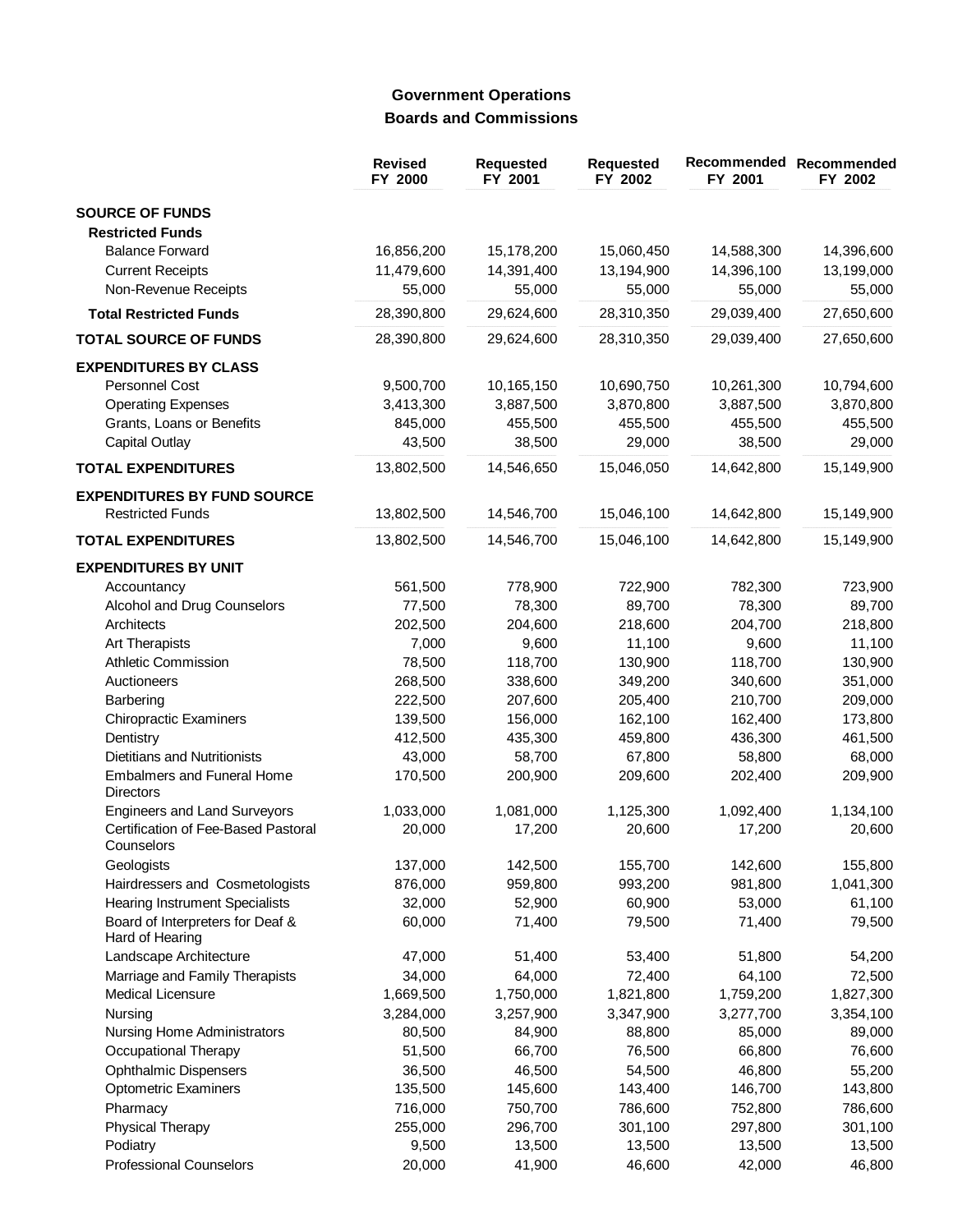| <b>TOTAL EXPENDITURES</b>               | 13,802,500 | 14,546,700 | 15,046,100 | 14.642.800 | 15,149,900 |
|-----------------------------------------|------------|------------|------------|------------|------------|
| <b>Veterinary Examiners</b>             | 127.500    | 174.900    | 197.700    | 175,000    | 197.900    |
| Speech Pathologists and<br>Audiologists | 62,000     | 96.800     | 108,800    | 96.900     | 109,000    |
| Social Workers                          | 94.000     | 122,900    | 139,800    | 123,000    | 140.000    |
| <b>Respiratory Care</b>                 | 80,500     | 100,500    | 111.100    | 100,600    | 111,300    |
| <b>Real Estate Commission</b>           | 2,093,000  | 1.882.300  | 1,902,200  | 1,888,800  | 1,911,400  |
| Real Estate Appraisers Board            | 474.500    | 492,000    | 510.000    | 495.500    | 511,700    |
| Psychology                              | 190.500    | 195.500    | 207,700    | 195.600    | 207,900    |
|                                         |            |            |            |            |            |

The 36 Occupational and Professional Licensing and Regulatory Boards and Commissions were created to safeguard the life, health, safety, and welfare of the people of the Commonwealth who avail themselves of the services licensed or regulated by the Boards. Appointed by the Governor, board members represent both industry and consumer interests.

The general objectives of the Boards and Commissions are: to examine and license all qualified applicants; to enforce the professional standards and regulations of the Boards as well as the statutes against unethical or illegal practices; to ensure compliance with licensure requirements; and to administer the programs of the Boards in an efficient manner. The Boards will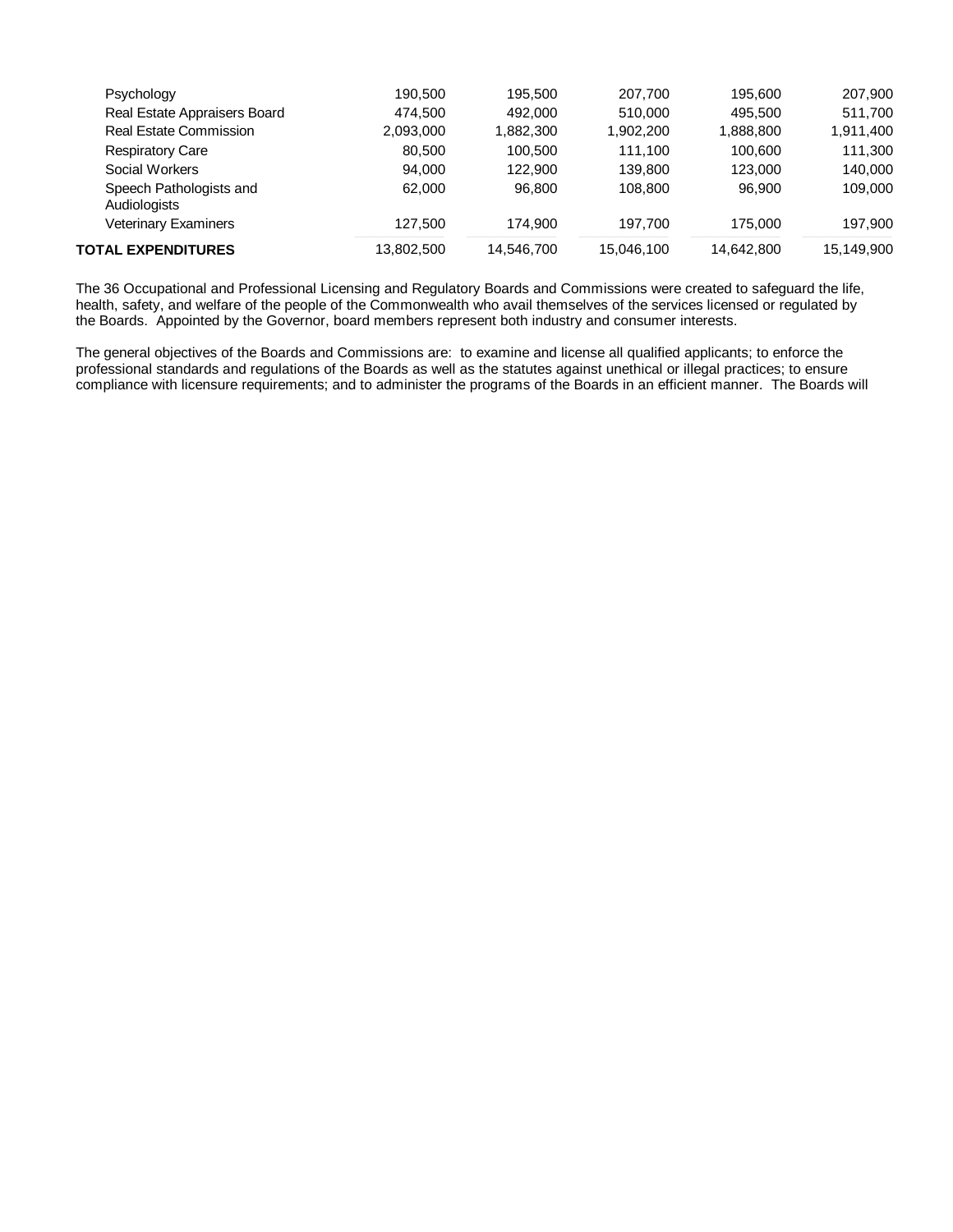### **Government Operations Governmental Services Center**

|                                    | <b>Revised</b><br>FY 2000 | <b>Requested</b><br>FY 2001 | <b>Requested</b><br>FY 2002 | Recommended<br>FY 2001 | Recommended<br>FY 2002 |
|------------------------------------|---------------------------|-----------------------------|-----------------------------|------------------------|------------------------|
| <b>SOURCE OF FUNDS</b>             |                           |                             |                             |                        |                        |
| <b>Restricted Funds</b>            |                           |                             |                             |                        |                        |
| <b>Balance Forward</b>             | 480,500                   | 198,500                     | 109,300                     | 198,500                | 109,300                |
| <b>Current Receipts</b>            | 1,100,000                 | 1,389,000                   | 1,403,000                   | 1,388,800              | 1,402,800              |
| <b>Total Restricted Funds</b>      | 1,580,500                 | 1,587,500                   | 1,512,300                   | 1,587,300              | 1,512,100              |
| <b>TOTAL SOURCE OF FUNDS</b>       | 1,580,500                 | 1,587,500                   | 1,512,300                   | 1,587,300              | 1,512,100              |
| <b>EXPENDITURES BY CLASS</b>       |                           |                             |                             |                        |                        |
| Personnel Cost                     | 1,060,300                 | 1,156,100                   | 1,215,700                   | 1,156,000              | 1,216,000              |
| <b>Operating Expenses</b>          | 313,700                   | 314,100                     | 288,500                     | 314,000                | 288,000                |
| Capital Outlay                     | 8,000                     | 8,000                       | 8,000                       | 8,000                  | 8,000                  |
| <b>TOTAL EXPENDITURES</b>          | 1,382,000                 | 1,478,200                   | 1,512,200                   | 1,478,000              | 1,512,000              |
| <b>EXPENDITURES BY FUND SOURCE</b> |                           |                             |                             |                        |                        |
| <b>Restricted Funds</b>            | 1,382,000                 | 1,478,200                   | 1,512,200                   | 1,478,000              | 1,512,000              |
| <b>TOTAL EXPENDITURES</b>          | 1,382,000                 | 1,478,200                   | 1,512,200                   | 1,478,000              | 1,512,000              |

The Governmental Services Center, established by KRS 164.357, is responsible for the development, coordinating, content, approval, and implementation of all training, employee development, and related programs for state government.

The Office designs and implements career development programs for state government's managerial, professional, technical, and clerical employees and provides job-related training in management, data processing, technical, and clerical subjects.

### **Policy**

Included in the Governor's recommended budget are agency funds in the amount of \$63,000 in fiscal year 2001 and \$63,000 in fiscal year 2002 to fund a virtual training initiative. With this change, the Governor's recommended budget assumes a billing rate to affected agencies of \$33.64 per employee.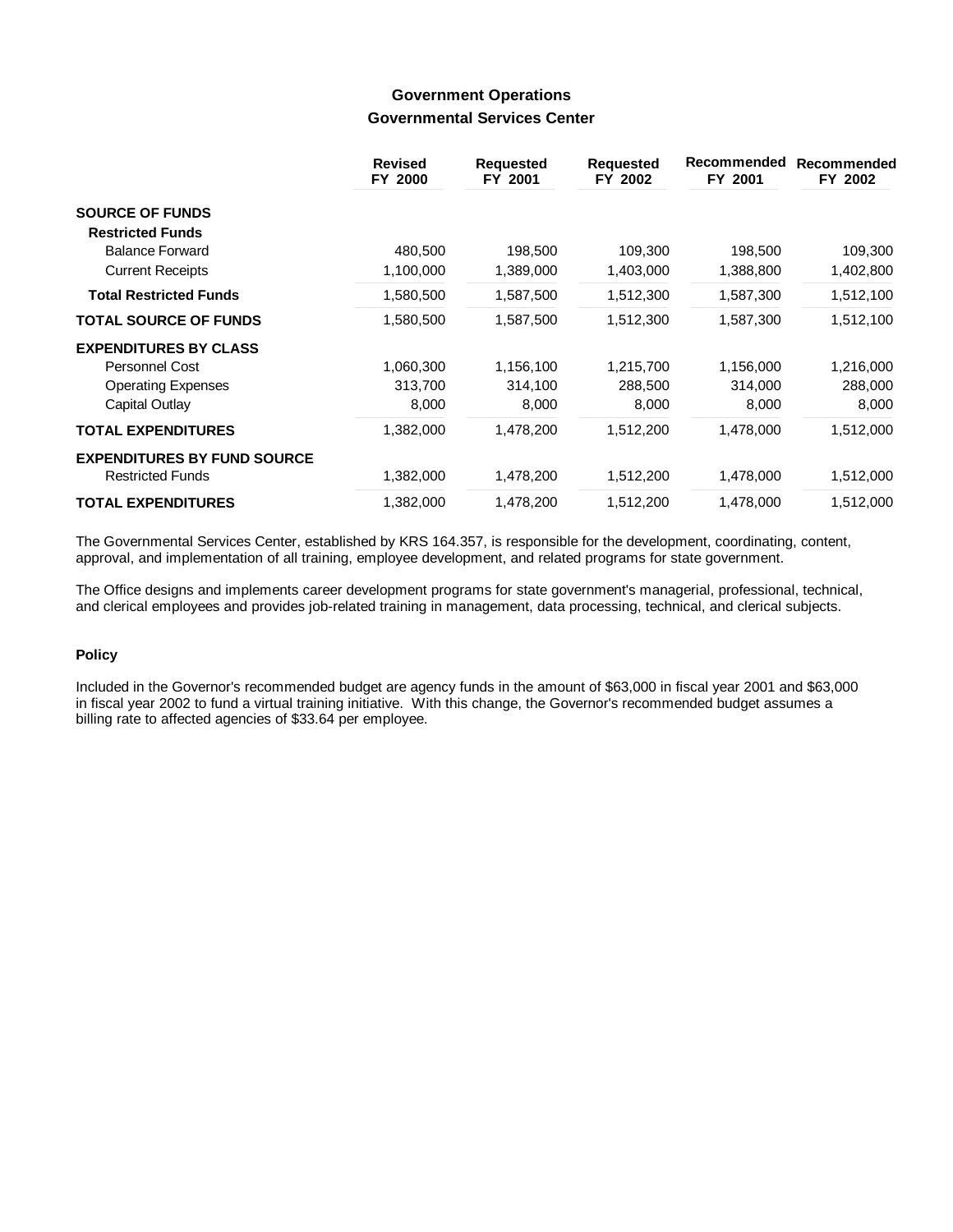## **Government Operations Executive Branch Ethics Commission**

|                                                      | <b>Revised</b><br>FY 2000 | <b>Requested</b><br>FY 2001 | <b>Requested</b><br>FY 2002 | Recommended<br>FY 2001 | <b>Recommended</b><br>FY 2002 |
|------------------------------------------------------|---------------------------|-----------------------------|-----------------------------|------------------------|-------------------------------|
| <b>SOURCE OF FUNDS</b>                               |                           |                             |                             |                        |                               |
| <b>General Fund</b>                                  |                           |                             |                             |                        |                               |
| Regular Appropriation                                | 281,400                   | 311,200                     | 320,600                     | 295,000                | 310,000                       |
| <b>Total General Fund</b><br><b>Restricted Funds</b> | 281,400                   | 311,200                     | 320,600                     | 295,000                | 310,000                       |
| <b>Balance Forward</b>                               | 9,700                     | 9,700                       | 6,700                       | 9,700                  | 6,700                         |
| <b>Current Receipts</b>                              | 3,000                     | 3,000                       | 3,000                       | 3,000                  | 3,300                         |
| <b>Total Restricted Funds</b>                        | 12,700                    | 12,700                      | 9,700                       | 12,700                 | 10,000                        |
| <b>TOTAL SOURCE OF FUNDS</b>                         | 294,100                   | 323,900                     | 330,300                     | 307,700                | 320,000                       |
| <b>EXPENDITURES BY CLASS</b>                         |                           |                             |                             |                        |                               |
| Personnel Cost                                       | 264,900                   | 286,200                     | 298,300                     | 271,000                | 288,000                       |
| <b>Operating Expenses</b>                            | 19,500                    | 31,000                      | 32,000                      | 30,000                 | 32,000                        |
| <b>TOTAL EXPENDITURES</b>                            | 284,400                   | 317,200                     | 330,300                     | 301,000                | 320,000                       |
| <b>EXPENDITURES BY FUND SOURCE</b>                   |                           |                             |                             |                        |                               |
| <b>General Fund</b>                                  | 281,400                   | 311,200                     | 320,600                     | 295,000                | 310,000                       |
| <b>Restricted Funds</b>                              | 3,000                     | 6,000                       | 9,700                       | 6,000                  | 10,000                        |
| <b>TOTAL EXPENDITURES</b>                            | 284,400                   | 317,200                     | 330,300                     | 301,000                | 320,000                       |

The Executive Branch Ethics Commission, established by Senate Bill 63 in the 1992 Regular Session of the General Assembly and operating under KRS 11A, is responsible for reviewing the personal financial status of the constitutional officers and major management personnel in state government to prevent conflicts of interest in state government. The Commission will also investigate any alleged violation of KRS 11A.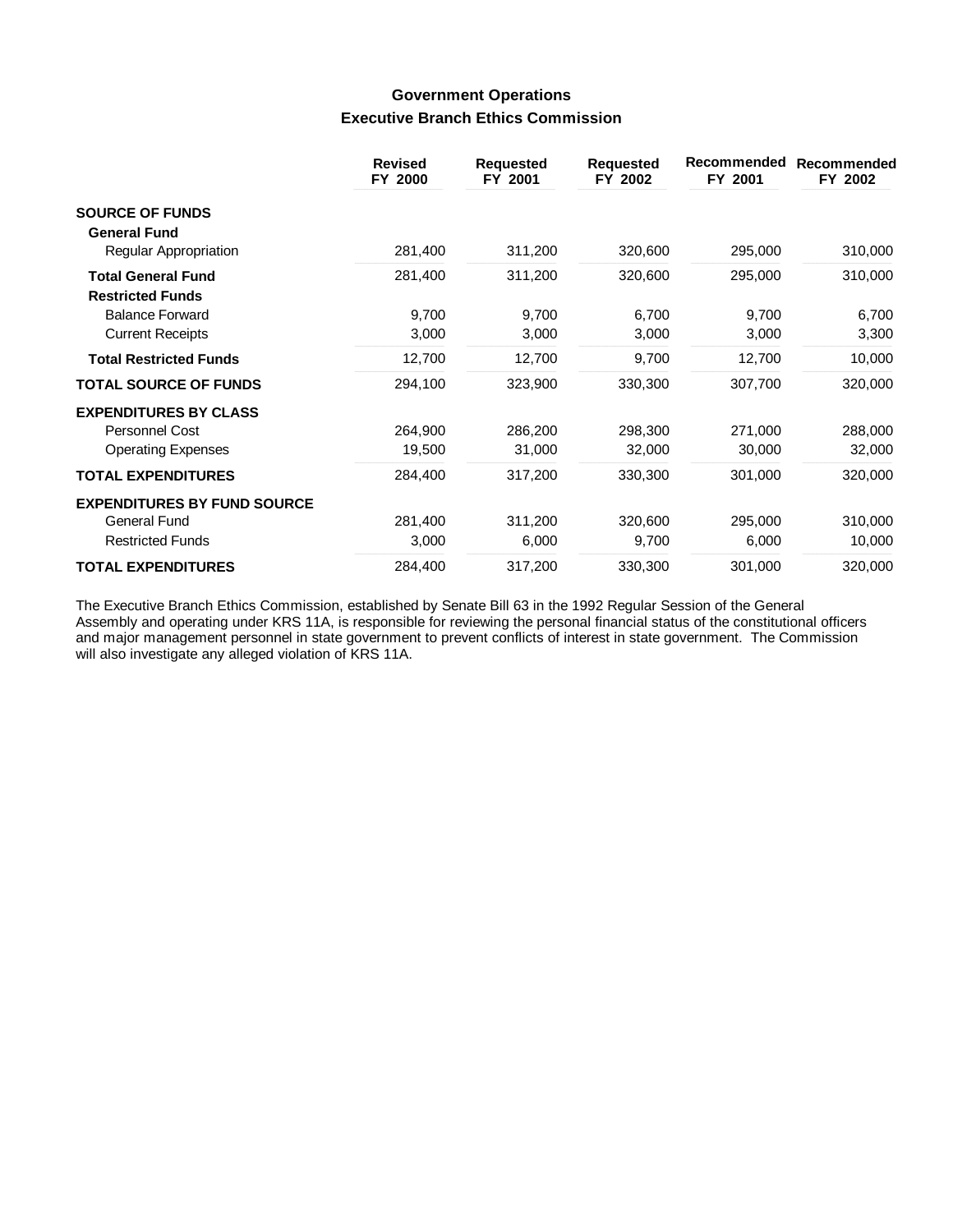### **Government Operations Appropriations Not Otherwise Classified**

|                                             | <b>Revised</b><br>FY 2000 | <b>Requested</b><br>FY 2001 | <b>Requested</b><br>FY 2002 | FY 2001   | Recommended Recommended<br>FY 2002 |
|---------------------------------------------|---------------------------|-----------------------------|-----------------------------|-----------|------------------------------------|
| <b>SOURCE OF FUNDS</b>                      |                           |                             |                             |           |                                    |
| <b>General Fund</b>                         |                           |                             |                             |           |                                    |
| Regular Appropriation                       | 4,503,500                 | 4,941,500                   | 4,775,500                   | 5,216,500 | 5,050,500                          |
| <b>Current Year Appropriation</b>           | 470,000                   |                             |                             |           |                                    |
| <b>Mandated Allotments</b>                  | 300,000                   |                             |                             |           |                                    |
| <b>Total General Fund</b>                   | 5,273,500                 | 4,941,500                   | 4,775,500                   | 5,216,500 | 5,050,500                          |
| <b>TOTAL SOURCE OF FUNDS</b>                | 5,273,500                 | 4,941,500                   | 4,775,500                   | 5,216,500 | 5,050,500                          |
| <b>EXPENDITURES BY CLASS</b>                |                           |                             |                             |           |                                    |
| Personnel Cost                              | 2,796,000                 | 2,994,000                   | 2,828,000                   | 2,994,000 | 2,828,000                          |
| <b>Operating Expenses</b>                   | 2,475,000                 | 1,945,000                   | 1,945,000                   | 2,220,000 | 2,220,000                          |
| Grants, Loans or Benefits                   | 2,500                     | 2,500                       | 2,500                       | 2,500     | 2,500                              |
| <b>TOTAL EXPENDITURES</b>                   | 5,273,500                 | 4,941,500                   | 4,775,500                   | 5,216,500 | 5,050,500                          |
| <b>EXPENDITURES BY FUND SOURCE</b>          |                           |                             |                             |           |                                    |
| <b>General Fund</b>                         | 5,273,500                 | 4,941,500                   | 4,775,500                   | 5,216,500 | 5,050,500                          |
| <b>TOTAL EXPENDITURES</b>                   | 5,273,500                 | 4,941,500                   | 4,775,500                   | 5,216,500 | 5,050,500                          |
| <b>EXPENDITURES BY UNIT</b>                 |                           |                             |                             |           |                                    |
| <b>Attorney General Expense</b>             | 620,000                   | 150,000                     | 150,000                     | 225,000   | 225,000                            |
| Board of Claims Award                       | 600,000                   | 400,000                     | 400,000                     | 600,000   | 600,000                            |
| Guardian Ad Litem                           | 2,000,000                 | 2,000,000                   | 2,000,000                   | 2,000,000 | 2,000,000                          |
| <b>Prior Year Claims</b>                    | 400,000                   | 400,000                     | 400,000                     | 400,000   | 400,000                            |
| Unredeemed Checks Refunded                  | 300,000                   | 500,000                     | 500,000                     | 500,000   | 500,000                            |
| Involuntary Commitments-ICF/MR              | 60,000                    | 50,000                      | 50,000                      | 50,000    | 50,000                             |
| Frankfort In Lieu of Taxes                  | 195,000                   | 195,000                     | 195,000                     | 195,000   | 195,000                            |
| <b>Frankfort Cemetery</b>                   | 2,500                     | 2,500                       | 2,500                       | 2,500     | 2,500                              |
| Police and Firefighters Life Insurance      | 300,000                   | 250,000                     | 250,000                     | 250,000   | 250,000                            |
| Master Commissioner Employers<br>Retirement | 280,000                   | 240,000                     | 264,000                     | 240,000   | 264,000                            |
| Master Commissioners Social<br>Security     | 166,000                   | 216,000                     | 226,000                     | 216,000   | 226,000                            |
| <b>Workers Compensation</b>                 | 290,000                   | 288,000                     | 288,000                     | 288,000   | 288,000                            |
| Insurance Reimbursements                    | 60,000                    | 50,000                      | 50,000                      | 50,000    | 50,000                             |
| <b>Blanket Employee Bonds</b>               |                           | 200,000                     |                             | 200,000   |                                    |
| <b>TOTAL EXPENDITURES</b>                   | 5,273,500                 | 4,941,500                   | 4,775,500                   | 5,216,500 | 5,050,500                          |

Appropriations Not Otherwise Classified (ANOC) is a grouping of appropriations not related to particular programs; however, each item within this category has been given program status so that expenditures can be budgeted and accounted for separately. It includes such items as Attorney General expenses for defending employees of the Commonwealth and prior year claims for legal obligations of the Commonwealth. Any expenditures over the above amounts that are required to pay the costs of items included within this classification are to be paid from the General Fund Surplus account as a Necessary Government Expense.

Although separate budget presentations are included elsewhere for the Judiciary and the Unified Prosecutorial System, the ANOC category will still include the employer's share of social security, retirement and workers' compensation costs for master commissioners, and workers' compensation costs for county court clerks, sheriffs, and jailers in counties having a population of 70,000 or more.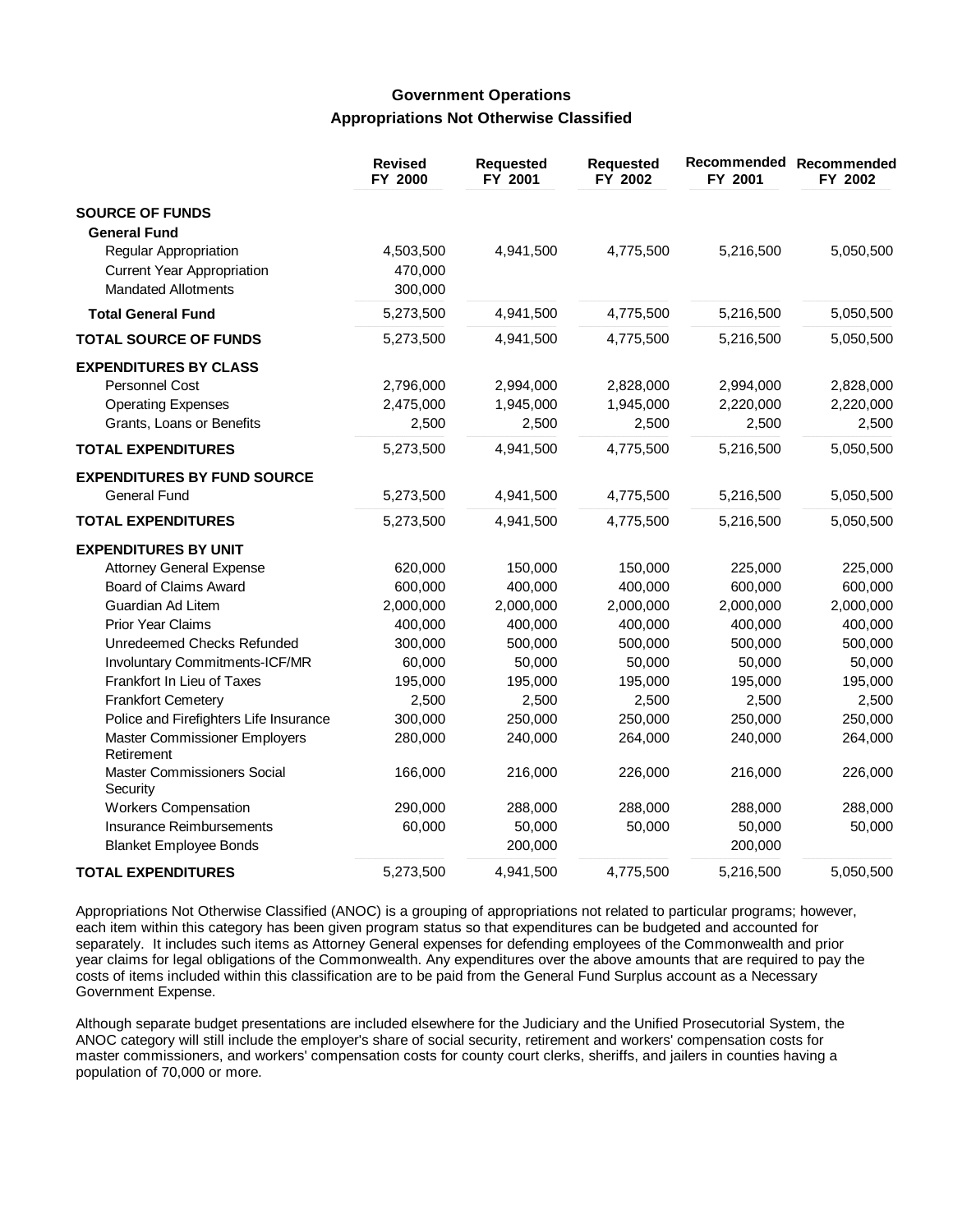### **Government Operations ANOC-Judgments**

|                                    | <b>Revised</b><br>FY 2000 | <b>Requested</b><br>FY 2001 | <b>Requested</b><br>FY 2002 | Recommended<br>FY 2001 | Recommended<br>FY 2002 |
|------------------------------------|---------------------------|-----------------------------|-----------------------------|------------------------|------------------------|
| <b>SOURCE OF FUNDS</b>             |                           |                             |                             |                        |                        |
| <b>General Fund</b>                |                           |                             |                             |                        |                        |
| Regular Appropriation              |                           | 20,000,000                  | 20,000,000                  | 35,000,000             |                        |
| Continuing Appropriation           | 68,584,100                | 21,000,000                  |                             | 21,000,000             |                        |
| <b>Total General Fund</b>          | 68,584,100                | 41,000,000                  | 20,000,000                  | 56,000,000             |                        |
| <b>TOTAL SOURCE OF FUNDS</b>       | 68,584,100                | 41,000,000                  | 20,000,000                  | 56,000,000             |                        |
| <b>EXPENDITURES BY CLASS</b>       |                           |                             |                             |                        |                        |
| <b>Operating Expenses</b>          | 47,584,100                | 41,000,000                  | 20,000,000                  | 56,000,000             |                        |
| <b>TOTAL EXPENDITURES</b>          | 47,584,100                | 41,000,000                  | 20,000,000                  | 56,000,000             |                        |
| <b>EXPENDITURES BY FUND SOURCE</b> |                           |                             |                             |                        |                        |
| General Fund                       | 47,584,100                | 41,000,000                  | 20,000,000                  | 56,000,000             |                        |
| <b>TOTAL EXPENDITURES</b>          | 47,584,100                | 41,000,000                  | 20,000,000                  | 56,000,000             |                        |

The revised fiscal year 2000 appropriation includes individual contingent liabilities and judgments identified by the Office of the Controller in the Finance and Administration Cabinet. These appropriations shall not lapse but be carried forward into the 2000-2002 biennium. In addition, there is also reserved \$35 million of judgment appropriations in fiscal year 2001, with continuing appropriation authority into fiscal year 2002 should the full amount not be expended. Notwithstanding any other statute to the contrary, it is also recommended that, should any other Appropriations Not Otherwise Classified account have an insufficient appropriation in fiscal biennium 2000-2002, any unneeded funds in this account shall be used before any allocations are made from either the General Fund Surplus or the Budget Reserve Trust Fund. Any additional judgments or contingent liabilities for fiscal biennium 2000-2002, beyond the amount recommended, will be accommodated through the General Fund Surplus Account (unappropriated surplus) or the Budget Reserve Trust Fund, if necessary.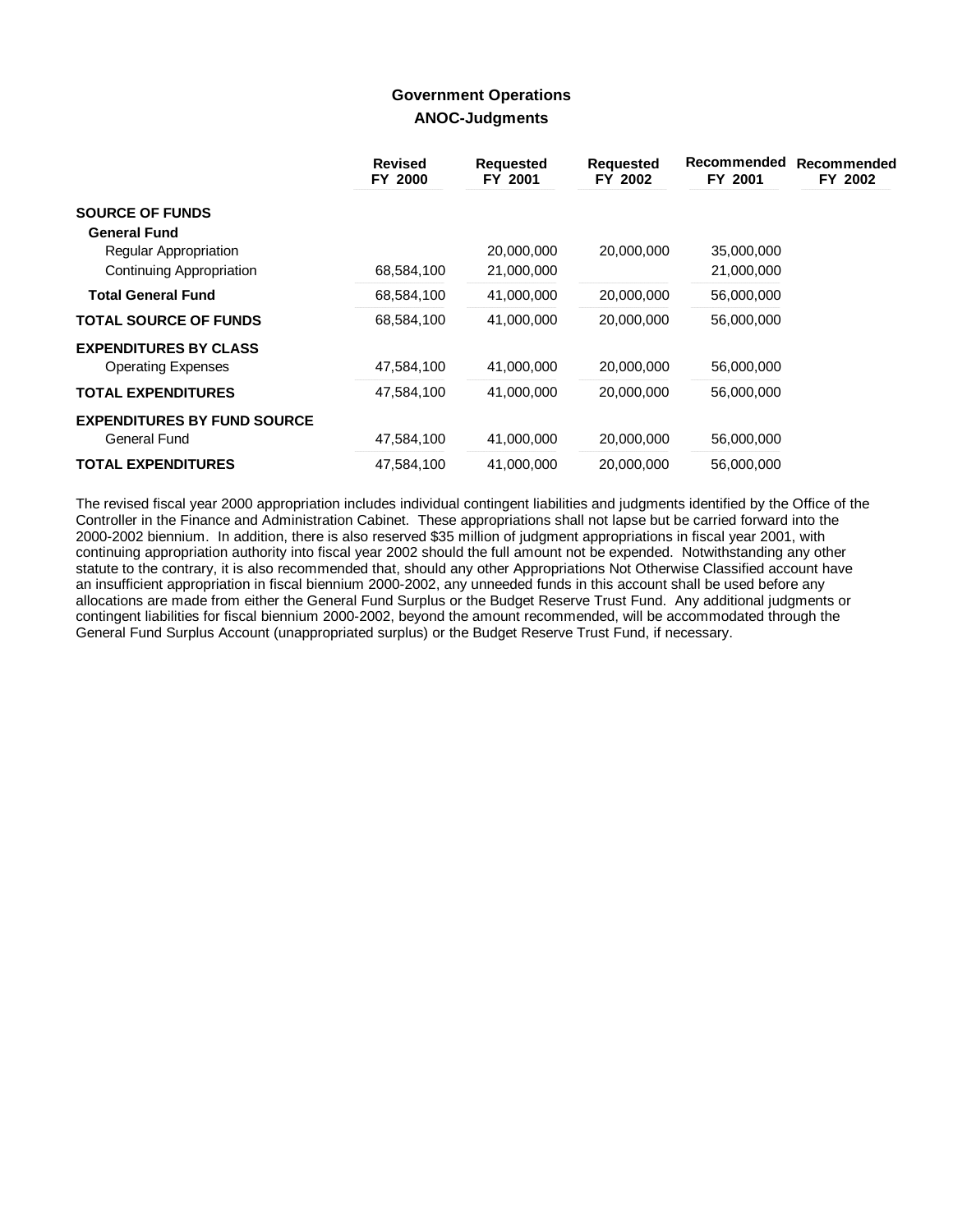## **Government Operations Budget Reserve Trust Fund**

|                              | <b>Revised</b><br>FY 2000 | <b>Requested</b><br>FY 2001 | <b>Requested</b><br>FY 2002 | Recommended<br>FY 2001 | Recommended<br>FY 2002 |
|------------------------------|---------------------------|-----------------------------|-----------------------------|------------------------|------------------------|
| <b>SOURCE OF FUNDS</b>       |                           |                             |                             |                        |                        |
| <b>General Fund</b>          |                           |                             |                             |                        |                        |
| Surplus Expenditure Plan     | 8.750.400                 |                             |                             |                        |                        |
| Continuing Appropriation     | 230,533,000               | 239,283,400                 | 239,283,400                 | 239,283,400            | 239,283,400            |
| <b>Total General Fund</b>    | 239,283,400               | 239,283,400                 | 239,283,400                 | 239.283.400            | 239,283,400            |
| <b>TOTAL SOURCE OF FUNDS</b> | 239,283,400               | 239,283,400                 | 239,283,400                 | 239,283,400            | 239,283,400            |

The Budget Reserve Trust Fund has a General Fund appropriation of \$239,283,400 for the three combined fiscal years 2000, 2001, and 2002. These funds are appropriated and available in the event that actual General Fund revenue receipts during fiscal year 2000 and/or the upcoming biennium are not sufficient to meet the General Fund appropriation levels authorized in the budget.

In the event that these appropriations are not required and revenue receipts meet or exceed the revenue estimates for the current fiscal year, the \$239,283,400 would be carried forward into the 2000-2002 biennium. It is not an additional \$239,283,400 each year.

This level of funding (\$239,283,400) represents approximately 3.7 percent of estimated General Fund revenue receipts in fiscal year 2000.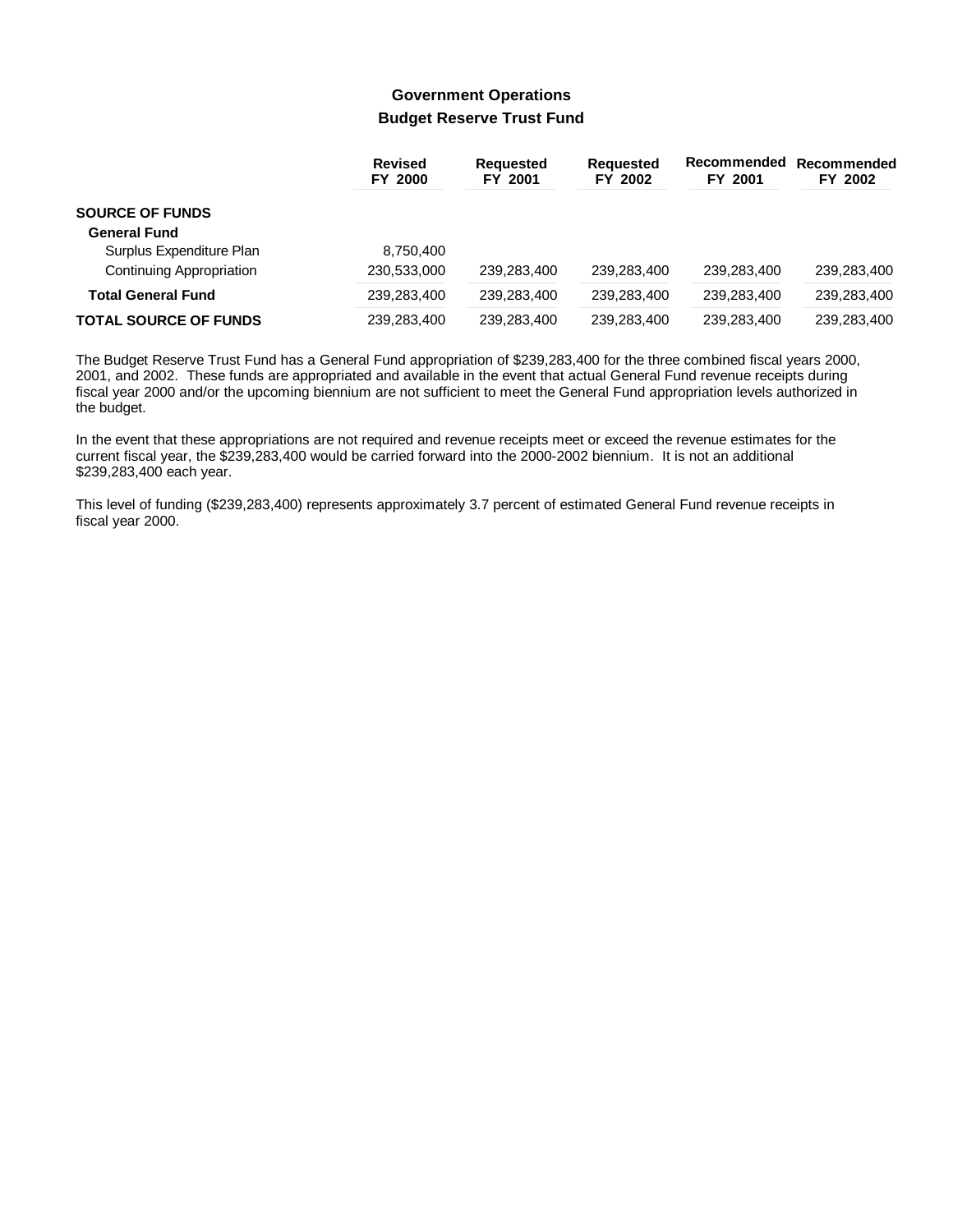## **Economic Development**

|                                    | <b>Revised</b><br>FY 2000 | Requested<br>FY 2001 | Requested<br>FY 2002 | FY 2001    | Recommended Recommended<br>FY 2002 |
|------------------------------------|---------------------------|----------------------|----------------------|------------|------------------------------------|
| <b>SOURCE OF FUNDS</b>             |                           |                      |                      |            |                                    |
| <b>General Fund</b>                |                           |                      |                      |            |                                    |
| <b>Regular Appropriation</b>       | 16,093,000                | 14,547,800           | 17,154,900           | 14,481,000 | 13,364,000                         |
| Continuing Appropriation           | 9,215,100                 | 9,400,500            | 7,991,500            | 9,400,000  | 9,400,000                          |
| <b>Total General Fund</b>          | 25,308,100                | 23,948,300           | 25,146,400           | 23,881,000 | 22,764,000                         |
| <b>Restricted Funds</b>            |                           |                      |                      |            |                                    |
| <b>Balance Forward</b>             | 1,275,400                 | 513,200              | 322,300              | 513,200    | 56,500                             |
| <b>Current Receipts</b>            | 1,853,600                 | 1,914,000            | 1,970,500            | 2,885,300  | 3,259,000                          |
| Non-Revenue Receipts               | 773,000                   | 1,270,600            | 1,528,700            | 1,837,000  | 2,048,000                          |
| <b>Total Restricted Funds</b>      | 3,902,000                 | 3,697,800            | 3,821,500            | 5,235,500  | 5,363,500                          |
| <b>Federal Funds</b>               |                           |                      |                      |            |                                    |
| <b>Balance Forward</b>             | 16,900                    | 16,900               | 16,900               | 16,900     | 16,900                             |
| <b>Current Receipts</b>            | 328,000                   | 160,000              | 160,000              | 160,000    | 160,000                            |
| <b>Total Federal Funds</b>         | 344,900                   | 176,900              | 176,900              | 176,900    | 176,900                            |
| <b>TOTAL SOURCE OF FUNDS</b>       | 29,555,000                | 27,823,000           | 29,144,800           | 29,293,400 | 28,304,400                         |
| <b>EXPENDITURES BY CLASS</b>       |                           |                      |                      |            |                                    |
| <b>Personnel Cost</b>              | 9,456,300                 | 10,640,900           | 11,316,100           | 10,389,000 | 11,115,000                         |
| <b>Operating Expenses</b>          | 2,263,800                 | 2,539,500            | 2,428,500            | 2,696,000  | 2,463,000                          |
| Grants, Loans or Benefits          | 7,220,800                 | 6,256,900            | 6,524,400            | 6,720,000  | 4,890,000                          |
| Debt Service                       | 666,000                   |                      | 2,380,000            |            | 406,000                            |
| Capital Outlay                     | 18,000                    | 55,000               | 10,000               | 15,000     |                                    |
| <b>TOTAL EXPENDITURES</b>          | 19,624,900                | 19,492,300           | 22,659,000           | 19,820,000 | 18,874,000                         |
| <b>EXPENDITURES BY FUND SOURCE</b> |                           |                      |                      |            |                                    |
| <b>General Fund</b>                | 15,908,100                | 15,956,800           | 18,774,800           | 14,481,000 | 13,364,000                         |
| <b>Restricted Funds</b>            | 3,388,800                 | 3,375,500            | 3,724,200            | 5,179,000  | 5,350,000                          |
| <b>Federal Funds</b>               | 328,000                   | 160,000              | 160,000              | 160,000    | 160,000                            |
| <b>TOTAL EXPENDITURES</b>          | 19,624,900                | 19,492,300           | 22,659,000           | 19,820,000 | 18,874,000                         |
| <b>EXPENDITURES BY UNIT</b>        |                           |                      |                      |            |                                    |
| Economic Development               | 18,958,900                | 19,492,300           | 20,279,000           | 19,820,000 | 18,468,000                         |
| Debt Service                       | 666,000                   |                      | 2,380,000            |            | 406,000                            |
| <b>TOTAL EXPENDITURES</b>          | 19,624,900                | 19,492,300           | 22,659,000           | 19,820,000 | 18,874,000                         |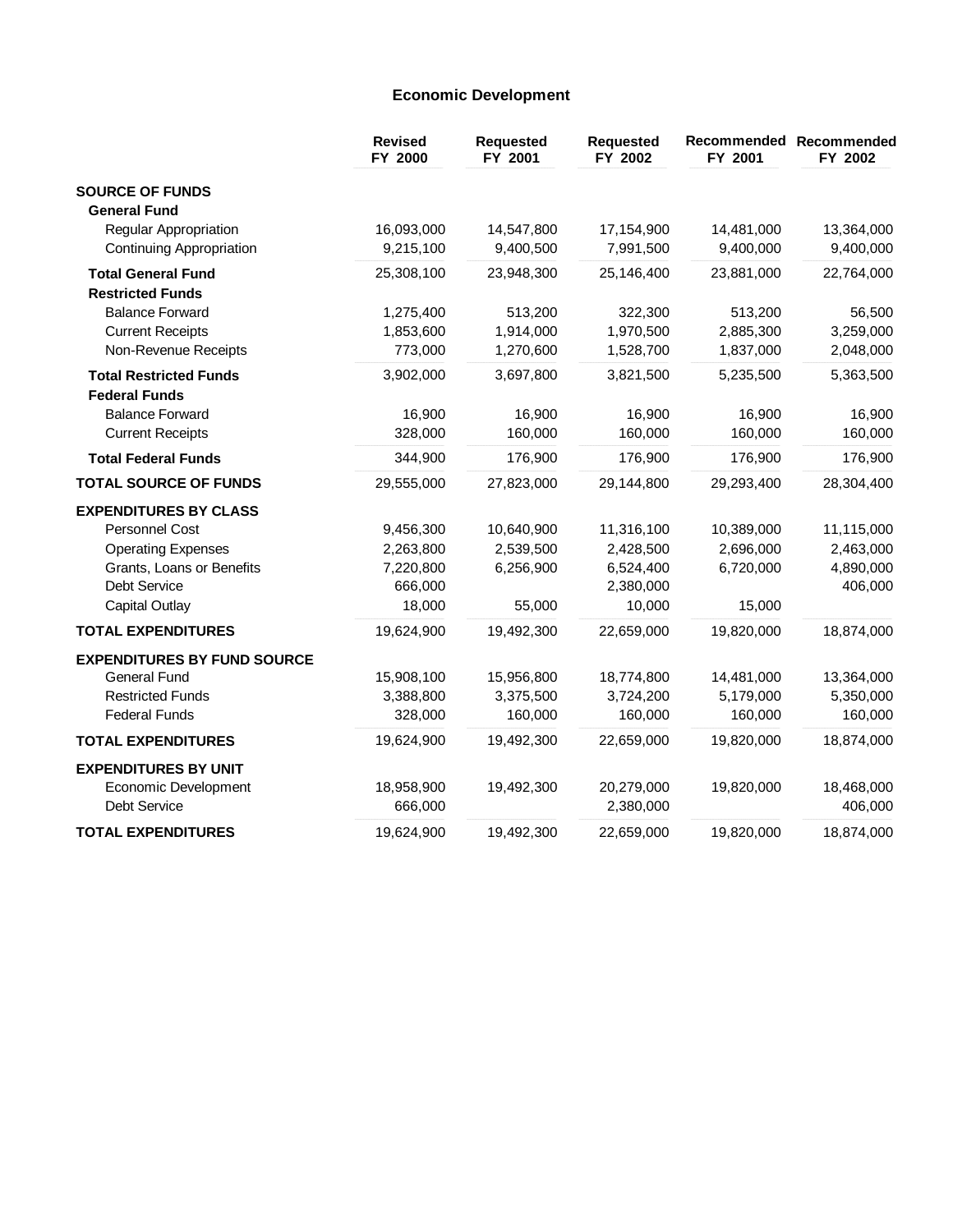# **Economic Development Economic Development**

|                                                                | <b>Revised</b><br>FY 2000 | Requested<br>FY 2001 | <b>Requested</b><br>FY 2002 | <b>Recommended</b><br>FY 2001 | Recommended<br>FY 2002 |
|----------------------------------------------------------------|---------------------------|----------------------|-----------------------------|-------------------------------|------------------------|
| <b>SOURCE OF FUNDS</b>                                         |                           |                      |                             |                               |                        |
| <b>General Fund</b>                                            |                           |                      |                             |                               |                        |
| <b>Regular Appropriation</b>                                   | 15,427,000                | 14,547,800           | 14,774,900                  | 14,481,000                    | 12,958,000             |
| Continuing Appropriation                                       | 9,215,100                 | 9,400,500            | 7,991,500                   | 9,400,000                     | 9,400,000              |
| <b>Total General Fund</b>                                      | 24,642,100                | 23,948,300           | 22,766,400                  | 23,881,000                    | 22,358,000             |
| <b>Restricted Funds</b>                                        |                           |                      |                             |                               |                        |
| <b>Balance Forward</b>                                         | 1,275,400                 | 513,200              | 322,300                     | 513,200                       | 56,500                 |
| <b>Current Receipts</b>                                        | 1,853,600                 | 1,914,000            | 1,970,500                   | 2,885,300                     | 3,259,000              |
| Non-Revenue Receipts                                           | 773,000                   | 1,270,600            | 1,528,700                   | 1,837,000                     | 2,048,000              |
| <b>Total Restricted Funds</b>                                  | 3,902,000                 | 3,697,800            | 3,821,500                   | 5,235,500                     | 5,363,500              |
| <b>Federal Funds</b>                                           |                           |                      |                             |                               |                        |
| <b>Balance Forward</b>                                         | 16,900                    | 16,900               | 16,900                      | 16,900                        | 16,900                 |
| <b>Current Receipts</b>                                        | 328,000                   | 160,000              | 160,000                     | 160,000                       | 160,000                |
| <b>Total Federal Funds</b>                                     | 344,900                   | 176,900              | 176,900                     | 176,900                       | 176,900                |
| <b>TOTAL SOURCE OF FUNDS</b>                                   | 28,889,000                | 27,823,000           | 26,764,800                  | 29,293,400                    | 27,898,400             |
| <b>EXPENDITURES BY CLASS</b>                                   |                           |                      |                             |                               |                        |
| Personnel Cost                                                 | 9,456,300                 | 10,640,900           | 11,316,100                  | 10,389,000                    | 11,115,000             |
| <b>Operating Expenses</b>                                      | 2,263,800                 | 2,539,500            | 2,428,500                   | 2,696,000                     | 2,463,000              |
| Grants, Loans or Benefits                                      | 7,220,800                 | 6,256,900            | 6,524,400                   | 6,720,000                     | 4,890,000              |
| <b>Capital Outlay</b>                                          | 18,000                    | 55,000               | 10,000                      | 15,000                        |                        |
| <b>TOTAL EXPENDITURES</b>                                      | 18,958,900                | 19,492,300           | 20,279,000                  | 19,820,000                    | 18,468,000             |
| <b>EXPENDITURES BY FUND SOURCE</b>                             |                           |                      |                             |                               |                        |
| <b>General Fund</b>                                            | 15,242,100                | 15,956,800           | 16,394,800                  | 14,481,000                    | 12,958,000             |
| <b>Restricted Funds</b>                                        | 3,388,800                 | 3,375,500            | 3,724,200                   | 5,179,000                     | 5,350,000              |
| <b>Federal Funds</b>                                           | 328,000                   | 160,000              | 160,000                     | 160,000                       | 160,000                |
| <b>TOTAL EXPENDITURES</b>                                      | 18,958,900                | 19,492,300           | 20,279,000                  | 19,820,000                    | 18,468,000             |
| <b>EXPENDITURES BY UNIT</b>                                    |                           |                      |                             |                               |                        |
| Executive Policy & Mgmt                                        | 3,691,000                 | 2,229,600            | 2,218,700                   | 5,449,000                     | 3,453,000              |
| East/West Corp Financial Assistance                            | 800,000                   | 800,000              | 800,000                     | 819,000                       | 839,000                |
| <b>Wage Equity</b>                                             |                           |                      |                             | 67,000                        | 54,000                 |
| Administration and Support                                     | 2,231,000                 | 2,329,500            | 2,391,700                   | 2,257,000                     | 2,351,000              |
| <b>Business Development</b>                                    | 2,581,000                 | 3,111,800            | 3,084,500                   | 2,497,000                     | 2,565,000              |
| <b>Bluegrass State Skills</b>                                  | 4,059,100                 | 5,087,300            | 5,371,300                   | 3,669,000                     | 3,693,000              |
| <b>Financial Incentives</b>                                    | 2,108,200                 | 2,282,500            | 2,373,800                   | 1,768,000                     | 1,834,000              |
| Business & Entrepreneurship                                    | 712,900                   | 727,000              | 739,500                     | 424,000                       | 436,000                |
| Executive Policy & Management                                  | 352,100                   | 420,200              | 436,100                     | 412,000                       | 427,000                |
| Small & Minority Business                                      | 416,700                   | 436,400              | 454,100                     | 430,000                       | 447,000                |
| <b>Regional Offices</b>                                        | 1,018,000                 | 1,074,600            | 1,124,300                   | 1,051,000                     | 1,097,000              |
| International Trade                                            | 477,200                   | 441,100              | 709,300                     | 435,000                       | 708,000                |
| <b>Procurement Assistance</b><br><b>Bus Info Clearinghouse</b> | 360,100<br>151,600        | 376,800<br>175,500   | 391,500<br>184,200          | 369,000<br>173,000            | 383,000<br>181,000     |
| <b>TOTAL EXPENDITURES</b>                                      | 18,958,900                | 19,492,300           | 20,279,000                  | 19,820,000                    | 18,468,000             |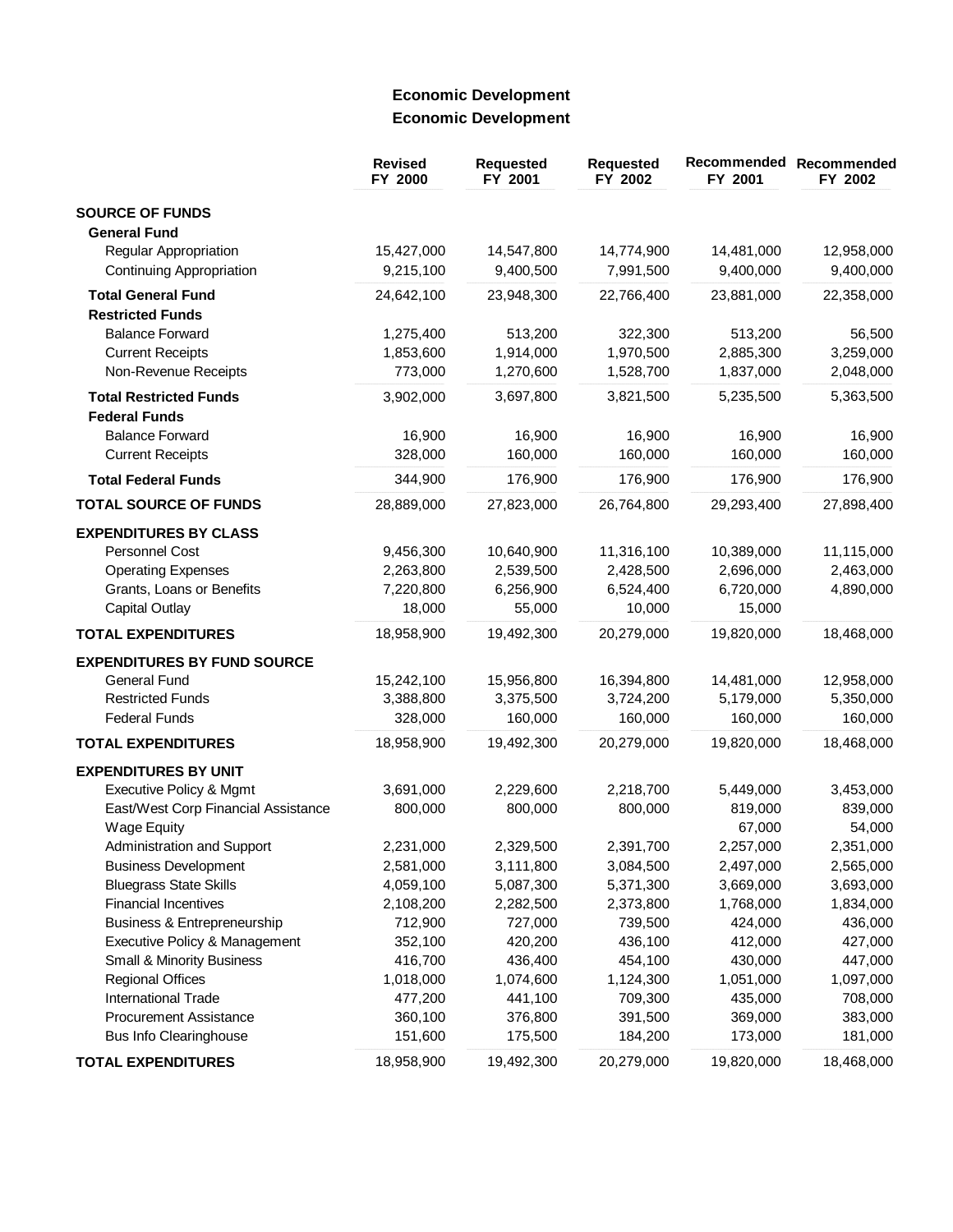The structure of the Cabinet for Economic Development is consistent with House Bill 89, KRS 154, as enacted by the 1992 General Assembly.

The governing body of the Cabinet, the Kentucky Economic Development Partnership, consists of 11 voting members and two non-voting members. The 11 voting members are the Governor, who shall be chairman, the Secretary of the Finance and Administration Cabinet, the Secretary of the Natural Resources and Environmental Protection Cabinet, and eight private sector members representing all facets of the economic development community, who are appointed by the Governor. The Secretary of the Cabinet for Economic Development, nominated and appointed by the Governor, and the Secretary of the Tourism Development Cabinet serve as nonvoting members.

The Mission Statement and the Goals for the Commonwealth's economic development programs as defined by the Partnership's Statewide Strategic Plan for Economic Development are as follows:

*To Create More and Higher Quality Opportunities for all Kentuckians by Building an Expanding Sustainable Economy*

The five goals are:

- 1) Build and maintain consensus to implement the mission The economic development strategic plan must be accepted and internalized by all segments of the Commonwealth to succeed.
- 2) Reduce unemployment and increase per capita income. Economic development should emphasize the welfare of all the citizens of the Commonwealth, and an important part of the welfare is a good job and the ability to support one's family.
- 3) Create a globally competitive business environment. Kentucky must be an active participant in the developing world economy.
- 4) Manage resources to maximize return on investment. Investments in economic development must be made in the most efficient and effective manner possible for the plan to have an impact.
- 5) Manage Kentucky's natural resources and cultural assets to ensure long-term productivity and quality of life. Economic development extends to all segments of the economy, including agriculture, tourism, and natural resource based industries.

The primary functions of the Cabinet shall be organized into five major areas: Office of the Secretary, Business Development, Financial Incentives, Administration and Support Services, and Community Development.

### **Office of the Secretary**

The Secretary's Office provides the central coordination and administrative direction for planning and management of the programs and entities within the Cabinet. The Office is responsible for developing plans to assure orderly growth and improved management, to recommend executive actions and legislative measures, and to evaluate budget requests. Funding for the Cabinet's advertising and marketing program is included in this program area.

### **Administration and Support Services**

The Department of Administration provides support services to all other departmental units, including all purchasing controls, property management, information resources, accounting and budgetary functions, as well as all personnel functions including oversight of training and counseling. The Department also provides analytical services and economic and community data to support economic development activities in Kentucky.

The Department compiles data and publishes an international trade directory, economic statistics, and general information on Kentucky. Other printed materials include informational handouts on subjects relating to economic development, including business incentives, financing, taxes, labor supply, education and training, and transportation. Original research is also conducted in response to specific requests from within the Cabinet, as well as from industrial prospects, existing businesses, local development groups, and local government officials. These research projects include special tax computations and comparisons, economic impact studies, and detailed economic and community data. In addition, the Department compiles and publishes community resource data for approximately 200 communities in the state. The "Resources for Economic Development" booklets are prepared for communities with available industrial sites, as determined by the Site Evaluation Division, Department of Business Development. These booklets are used by Cabinet personnel, other state agencies, local economic developers, businesses, and the public.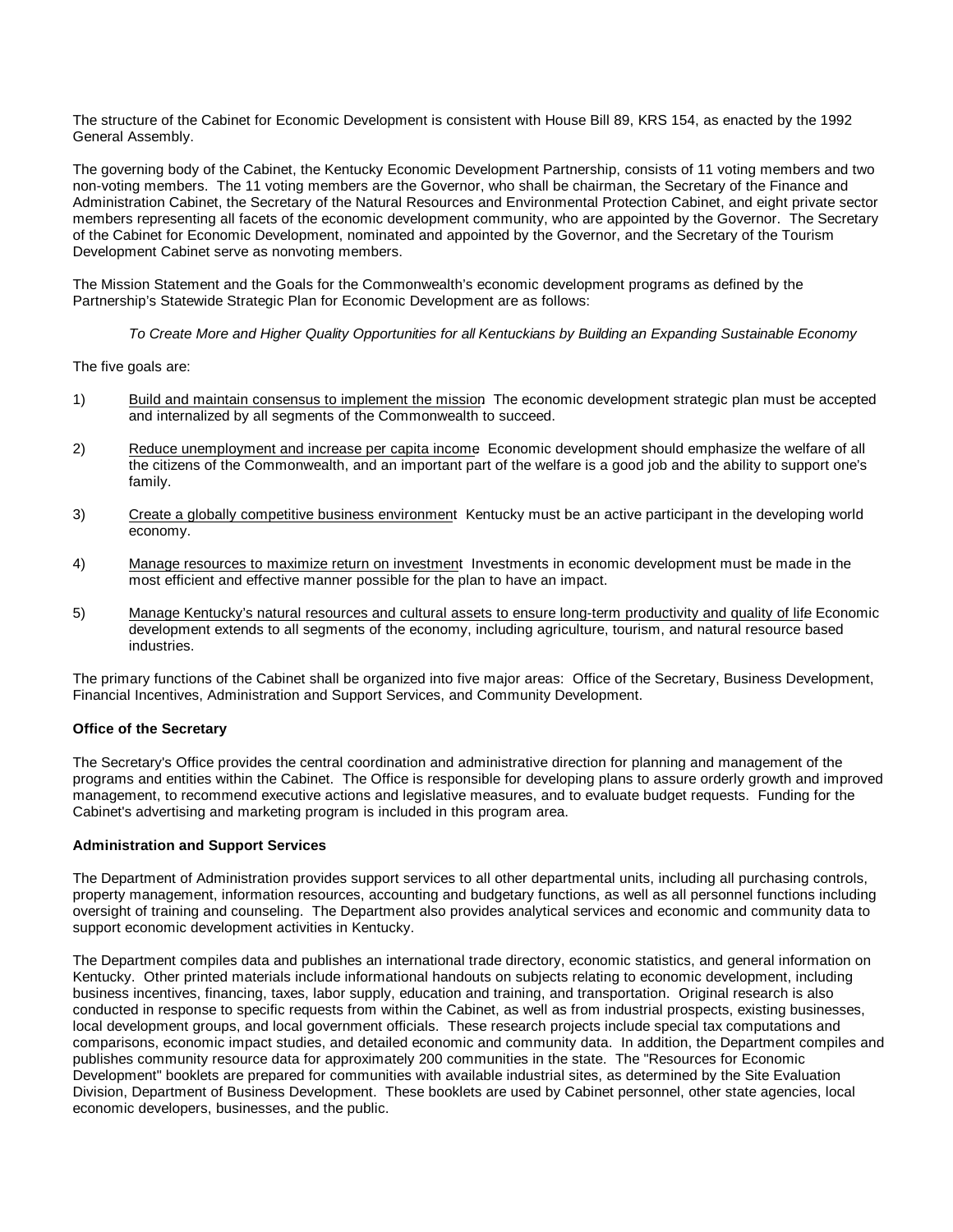#### **Business Development**

The Department for Business Development is responsible for coordinating the recruitment of new industries and businesses to Kentucky. This task includes but is not limited to: compiling research data for prospective sites; targeting and contacting specific industries and businesses outside of Kentucky; meeting and corresponding with business representatives; and, coordinating site location referrals and visits. This process also involves coordinating the exchange of information for specific areas such as financing, training, and regulatory requirements with Cabinet officials, program personnel and local representatives.

A Site Evaluation Division compiles statistical information and other relevant materials such as site maps and listings of available buildings and possible sites for new construction. These activities are supported by Geographic Information Systemsbased applications. A Division of Industrial Development contacts and communicates with industrial prospects, both foreign and domestic. Existing contractual offices/agents are located in Japan and Brussels to assist in this endeavor.

### **Financial Incentives**

The Department of Financial Incentives coordinates all financial and tax credits made available on behalf of business and industry. The Department is charged with the development of new initiatives, as well as streamlining and coordinating existing programs, to see that a balanced, efficient use of state dollars and credits is available for job creation and preservation.

The primary purpose of this Department is to structure financial incentive packages which are most beneficial to either an existing or new business or industry, while ensuring the reasonable and efficient use of state programs. Working in concert to accomplish this mission is the Grants Program Division, Tax Incentive Programs Division, Direct Loan Programs Division, Program Servicing Division, and the Bluegrass State Skills Corporation. The Kentucky Economic Development Finance Authority (KEDFA) through this Department, encourages economic development, business expansion, and job creation by providing financial support for business and industry through an array of financial assistance and tax credit programs.

In accordance with enabling legislation of the 1992 Kentucky General Assembly, the requirements, policies, and intent of each of the following shall be responsibilities of KEDFA:

- The Kentucky Job Development Act (KRS 154.24-010)
- The Kentucky Industrial Revitalization Act (KRS 154.26)
- The Kentucky Rural Economic Development Act (KRS 154.22)
- The Kentucky Industrial Development Act (KRS 154.28)
- The Local Government Economic Development Programs (KRS 42.4582-42.4595)
- The Direct Loan program (KRS 154.20-030)
- Kentucky Tourism Development Act (KRS 154.29-0100)
- Kentucky Investment Fund Act (KRS 154.20-250)

The Bluegrass State Skills Corporation (BSSC) was established in 1984 by the General Assembly as an independent, de jure corporation to stimulate economic development through programs of skills training to meet the needs of business and industry. The BSSC works with business and industry and the state's educational institutions to establish programs of skills training. The BSSC is under the Cabinet for Economic Development, Department of Financial Incentives in recognition of the relationship between economic development and the need to address the skills training efforts of Kentucky's new, expanding, and existing industries. The current statutory authority for the BSSC is found in KRS 154.12-204 through 154.12-208.

The Enterprise Zone Authority of Kentucky was established in 1982 by the General Assembly to revitalize economically depressed areas of the state. The Department employs staff which serves the Authority and carries out the administrative duties and functions as directed by the Authority. The statutory authority for the Enterprise Zone Authority is found in KRS 154.45-001 through KRS 154.45-120.

#### **Debt Service**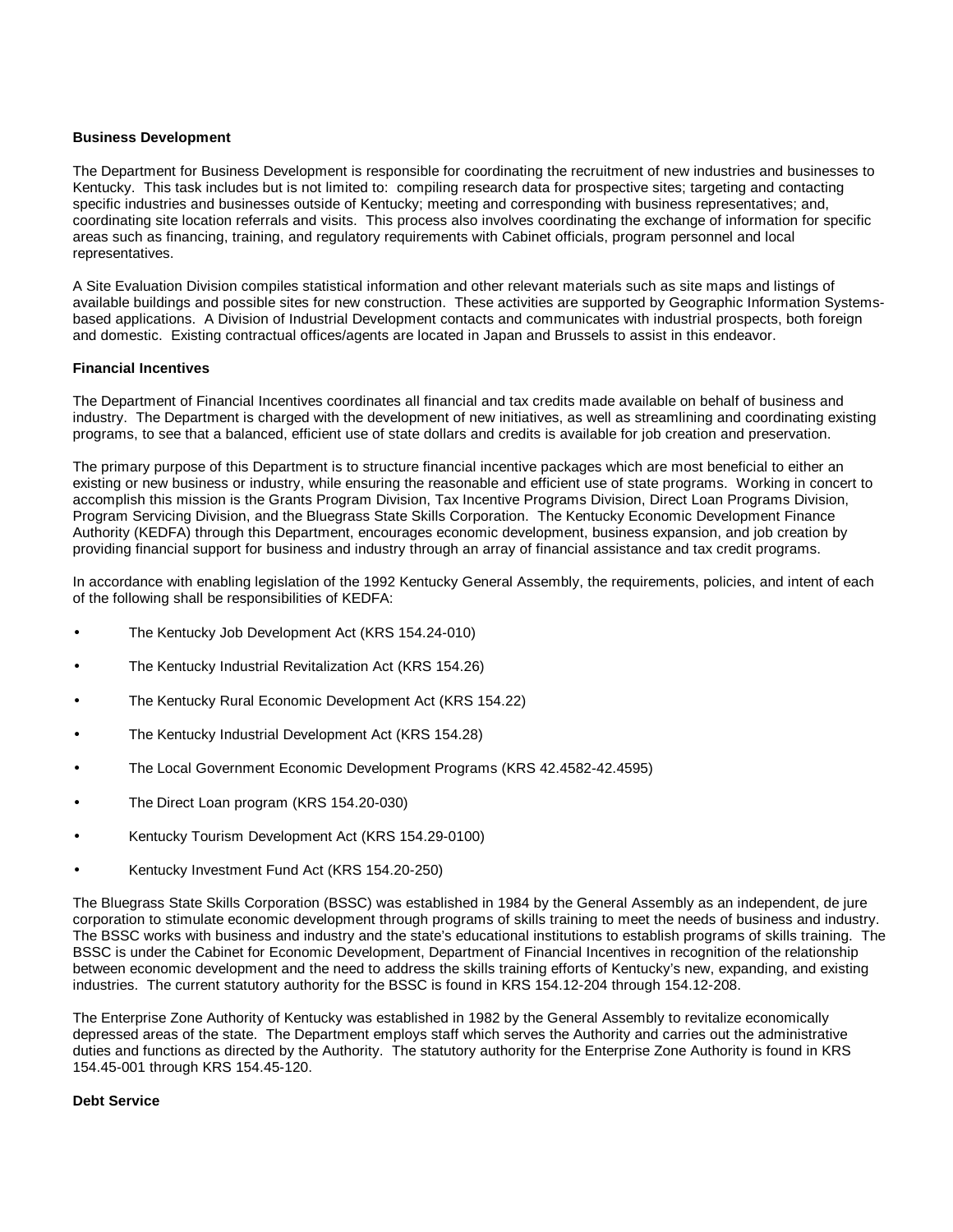The purpose of the Economic Development Bond program (KRS 154.12-100) is to utilize bond proceeds to leverage private investment to promote the overall economic development of the Commonwealth. This includes, but is not limited to, the development of public projects such as industrial parks, riverports, and tourism facilities.

Unexpended authorization may carry forward to succeeding fiscal years if sufficient debt service is appropriated, according to Attorney General Opinion 81-242.

### **Community Development**

The Department of Community Development is responsible for the retention and expansion of existing businesses, entrepreneurship, and community development efforts in Kentucky.

The Department of Community Development includes: the International Trade Division, Small and Minority Business Division, the Division of Business and Entrepreneurship including the Procurement Assistance Branch, the Business Information Clearinghouse, the Business and Technology Branch, the Regulatory and Expediting Center, and the three Regional Offices – East, West, and Central.

The International Trade Division (ITD) is responsible for educating, promoting, and assisting Kentucky companies in becoming more competitive in global markets. The ITD places great emphasis on trade awareness and education. Staff provides assistance to Kentucky companies on trade-related issues and participates in trade missions. In addition, the division provides training to local economic development groups on how to develop trade assistance programs at the local level, thus creating a multiplier effect.

- The Kentucky Agricultural and Commercial Trade Office located in Guadalajara, Mexico, is responsible for promoting the exports of Kentucky manufactured goods, services and agricultural products throughout Mexico. This office is funded and operated as a cooperative effort between the Kentucky Cabinet for Economic Development and the Kentucky Department of Agriculture.
- The Commonwealth of Kentucky Far East Representative Office located in Tokyo, Japan, is responsible for promoting the exports of Kentucky manufactured goods and services throughout Japan.

The Small and Minority Business Division (SMBD) continues to provide a consistent level of technical assistance to Kentucky's small and minority owned businesses. The SMBD offers procurement assistance to minority firms interested in becoming a minority procurement contractor. Financial assistance is provided by the SMBD through the Small Business Administration's 504 Loan program and the Linked Deposit program. The SMBD also offers assistance through the Investment Capital Network program. The Small Business Development Center at the University of Kentucky will continue to receive \$50,000 each year to assist with these program activities.

The Regulatory Expediting Center (REC) serves as a business ombudsman for addressing regulatory issues encountered within the Kentucky business community.

The Division of Business and Entrepreneurship (DBE) provides the following services:

- The Business Information Clearinghouse (BIC) provides licenses and permitting assistance to new and expanding Kentucky businesses. They are funded by a \$10 General Business License fee of which \$1 is retained by the Revenue Cabinet, which collects the fee.
- The Kentucky Procurement Assistance Program (KPAP) provides technical assistance to businesses in procuring federal and state government contracts.
- The Business and Technology Branch (BTB) in cooperation with other entities such as businesses, universities, and other government agencies seeks to identify and coordinate the distribution of technological information. A major portion of resources in this branch is targeted toward providing and building business networks to enhance the efficiency and productivity of Kentucky businesses. Networks are created to address business profitability and competitive issues such as supplier chains, exporting and trade, ISO9000 and advancements in technology.

The three Regional Offices, East, West, and Central, focus on the retention and expansion of Kentucky's manufacturing and value added business base. These offices offer the only statewide industry visitation program. Through this program, staff assist Kentucky's business and industry base with expansion issues and address potential issues that affect competitiveness.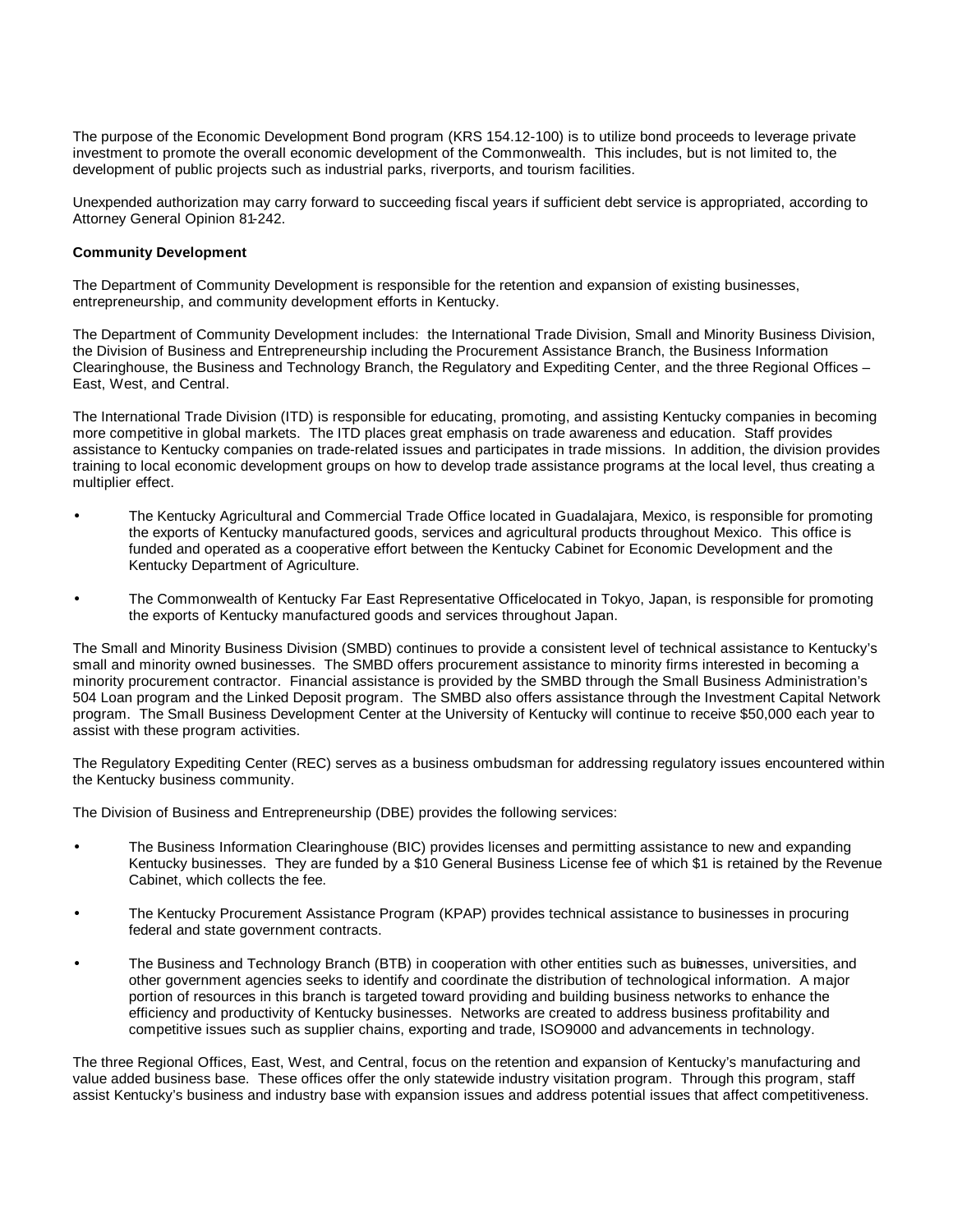Assisting communities and local economic development groups with infrastructure needs and industrial site development is also a focus for regional staff.

In addition to direct contact with Kentucky companies, the Regional Office staff serve as a business advocate to state and local retention efforts through programs such as the Kentucky Expansion and Existing Business Program (KEEP) and Community Assessment Team Visits.

### **Policy**

Included in the Governor's recommended budget is money from the General Fund in the amount of \$500,000 in fiscal year 2001 to fund the Strategic Technology Capacity component of the Governor's recommended Knowledge Based Economy initiative. These funds are provided to a) conduct a study to develop a knowledge based economy strategy, b) focus on recruitment of research and development companies, c) attract high-tech research and development centers to Kentucky, d) support the growth and creation of high-tech, innovative companies from within the Commonwealth, and e) build and promote networks of technology-driven and research intensive industries with their related suppliers, with the goal of creating clusters of innovation-driven industries in Kentucky.

Included in the Governor's recommended budget is \$350,000 in fiscal year 2001 to fund the Modernization component of the Governor's recommended Knowledge Based Economy Initiative. These funds are provided to assist small and medium-sized manufactures to become more competitive in the global marketplace. Kentucky Services will attempt to attract high-tech, innovation-based firms to the state and promote high-tech clusters.

Included in the Governor's recommended budget is \$1,000,000 in fiscal year 2001 to fund the Rural Innovation Fund component of the Governor's recommended Knowledge Based Economy Initiative. These funds will assist companies or individuals in translating high-tech innovations developed in non-urban areas of the state into products. Vouchers will be granted to small, rural Kentucky-based companies to undertake research, development and entrepreneurial work in partnership with Kentucky Postsecondary institutions, the Small Business Development Center Network in Kentucky and other entities engaged in research and development work.I

Included in the Governor's recommend budget is money allocated from restricted funds in the amount of \$683,000 in fiscal year 2001 and \$569,000 in fiscal year 2002 to fund the administrative expenses associated with the Governor's Knowledge Based Economy Initiative.

Included in the Governor's recommendation is an allocation from the General Fund in the amount of \$67,000 in fiscal year 2001 and \$54,000 in fiscal year 2002 for the Wage Equity Plan.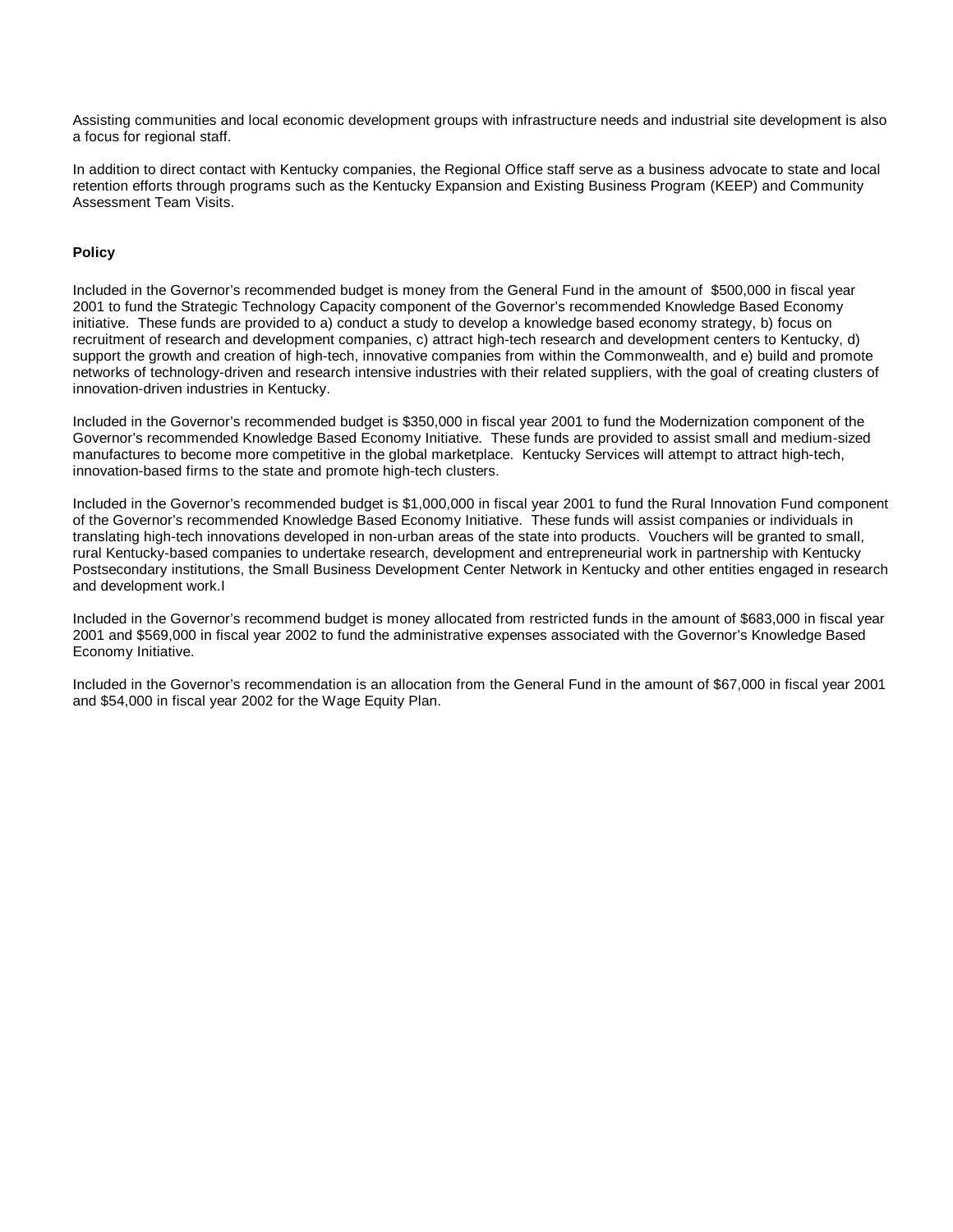## **Economic Development Debt Service**

|                                    | <b>Revised</b><br>FY 2000 | <b>Requested</b><br>FY 2001 | <b>Requested</b><br>FY 2002 | Recommended<br>FY 2001 | Recommended<br>FY 2002 |
|------------------------------------|---------------------------|-----------------------------|-----------------------------|------------------------|------------------------|
| <b>SOURCE OF FUNDS</b>             |                           |                             |                             |                        |                        |
| <b>General Fund</b>                |                           |                             |                             |                        |                        |
| Regular Appropriation              | 666,000                   |                             | 2,380,000                   |                        | 406,000                |
| <b>Total General Fund</b>          | 666,000                   |                             | 2,380,000                   |                        | 406,000                |
| <b>TOTAL SOURCE OF FUNDS</b>       | 666,000                   |                             | 2,380,000                   |                        | 406,000                |
| <b>EXPENDITURES BY CLASS</b>       |                           |                             |                             |                        |                        |
| <b>Debt Service</b>                | 666,000                   |                             | 2,380,000                   |                        | 406,000                |
| <b>TOTAL EXPENDITURES</b>          | 666,000                   |                             | 2,380,000                   |                        | 406,000                |
| <b>EXPENDITURES BY FUND SOURCE</b> |                           |                             |                             |                        |                        |
| General Fund                       | 666,000                   |                             | 2,380,000                   |                        | 406,000                |
| <b>TOTAL EXPENDITURES</b>          | 666,000                   |                             | 2,380,000                   |                        | 406,000                |

The purpose of the Economic Development Bond program as authorized in KRS 154.12-100 is to utilize bond proceeds to leverage private investment to promote the overall economic development of the Commonwealth. This includes, but is not limited to, the development of public projects such as industrial parks, riverports, and tourism facilities.

Unexpended authorization may carry forward to succeeding fiscal years if sufficient debt service is appropriated, according to Attorney General Opinion 81-242.

### **Policy**

The Debt Service for the previously authorized portion of the Economic Development Bonds Pool is authorized in the Finance and Administration Cabinet's budget. Included in the Governor's recommended budget are additional General Funds in the amount of \$0 in fiscal year 2001 and \$406,000 in fiscal year 2002 as new debt service to support \$4 million in new bond authorization for the Economic Development Bond Program.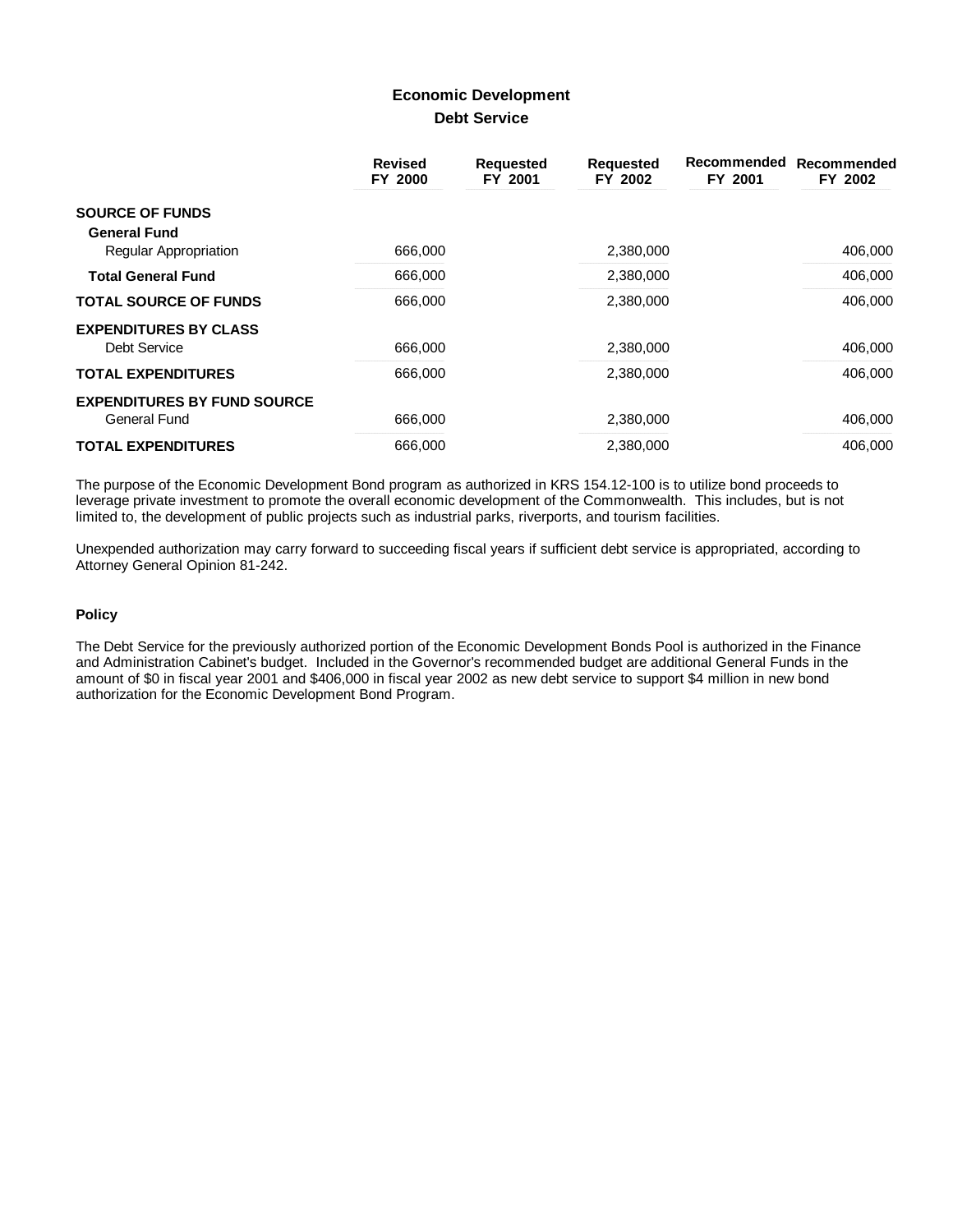### **Education**

|                                                                                        | <b>Revised</b><br>FY 2000              | <b>Requested</b><br>FY 2001 | <b>Requested</b><br>FY 2002 | FY 2001       | Recommended Recommended<br>FY 2002 |
|----------------------------------------------------------------------------------------|----------------------------------------|-----------------------------|-----------------------------|---------------|------------------------------------|
| <b>SOURCE OF FUNDS</b>                                                                 |                                        |                             |                             |               |                                    |
| <b>General Fund</b>                                                                    |                                        |                             |                             |               |                                    |
| Regular Appropriation<br>Surplus Expenditure Plan<br><b>Current Year Appropriation</b> | 2,713,675,100<br>28,478,300<br>865,400 | 2,802,773,700               | 2,874,498,700               | 2,801,516,500 | 2,874,183,300                      |
| <b>Total General Fund</b>                                                              | 2,743,018,800                          | 2,802,773,700               | 2,874,498,700               | 2,801,516,500 | 2,874,183,300                      |
| <b>Restricted Funds</b>                                                                |                                        |                             |                             |               |                                    |
| <b>Balance Forward</b>                                                                 | 2,486,500                              | 2,244,355                   | 2,235,855                   | 2,480,500     | 2,210,500                          |
| <b>Current Receipts</b>                                                                | 5,599,700                              | 5,731,900                   | 5,867,000                   | 5,731,900     | 5,867,000                          |
| Non-Revenue Receipts                                                                   | 1,099,000                              | 1,120,000                   | 1,112,700                   | 1,120,000     | 1,108,100                          |
| <b>Total Restricted Funds</b><br><b>Federal Funds</b>                                  | 9,185,200                              | 9,096,255                   | 9,215,555                   | 9,332,400     | 9,185,600                          |
| <b>Balance Forward</b>                                                                 | 4,492,300                              | 848,800                     | 887,000                     | 848,800       | 887,000                            |
| <b>Current Receipts</b>                                                                | 422,428,000                            | 465,214,600                 | 476,228,000                 | 465,064,600   | 476,067,100                        |
| <b>Total Federal Funds</b>                                                             | 426,920,300                            | 466,063,400                 | 477,115,000                 | 465,913,400   | 476,954,100                        |
| <b>TOTAL SOURCE OF FUNDS</b>                                                           | 3,179,124,300                          | 3,277,933,355               | 3,360,829,255               | 3,276,762,300 | 3,360,323,000                      |
| <b>EXPENDITURES BY CLASS</b>                                                           |                                        |                             |                             |               |                                    |
| Personnel Cost                                                                         | 52,146,400                             | 62,100,400                  | 65,231,900                  | 58,611,100    | 60,935,700                         |
| <b>Operating Expenses</b>                                                              | 13,889,500                             | 20,268,800                  | 20,390,700                  | 16,394,600    | 16,321,100                         |
| Grants, Loans or Benefits                                                              | 3,109,759,100                          | 3,191,461,300               | 3,271,804,800               | 3,198,599,100 | 3,279,562,500                      |
| Debt Service                                                                           |                                        |                             |                             |               | 339,000                            |
| <b>Capital Outlay</b>                                                                  |                                        | 980,000                     | 250,000                     | 60,000        |                                    |
| <b>TOTAL EXPENDITURES</b>                                                              | 3,175,795,000                          | 3,274,810,500               | 3,357,677,400               | 3,273,664,800 | 3,357,158,300                      |
| <b>EXPENDITURES BY FUND SOURCE</b>                                                     |                                        |                             |                             |               |                                    |
| <b>General Fund</b>                                                                    | 2,743,018,800                          | 2,802,773,700               | 2,874,498,700               | 2,801,516,500 | 2,874,183,300                      |
| <b>Restricted Funds</b>                                                                | 6,704,700                              | 6,860,400                   | 6,990,800                   | 7,121,900     | 6,986,200                          |
| <b>Federal Funds</b>                                                                   | 426,071,500                            | 465,176,400                 | 476,187,900                 | 465,026,400   | 475,988,800                        |
| <b>TOTAL EXPENDITURES</b>                                                              | 3,175,795,000                          | 3,274,810,500               | 3,357,677,400               | 3,273,664,800 | 3,357,158,300                      |
| <b>EXPENDITURES BY UNIT</b>                                                            |                                        |                             |                             |               |                                    |
| Support Education Excellence in<br>Kentucky (SEEK)                                     | 2,184,668,000                          | 2,202,669,700               | 2,232,546,100               | 2,222,363,600 | 2,261,257,800                      |
| <b>Executive Policy and Management</b>                                                 | 3,296,400                              | 3,714,400                   | 3,782,400                   | 3,553,500     | 3,637,300                          |
| <b>Management Support Services</b>                                                     | 527,810,000                            | 575,422,000                 | 614,231,200                 | 565,920,400   | 599,570,900                        |
| <b>Learning Support Services</b>                                                       | 460,020,600                            | 493,004,400                 | 507,117,700                 | 481,827,300   | 492,692,300                        |
| <b>TOTAL EXPENDITURES</b>                                                              | 3,175,795,000                          | 3,274,810,500               | 3,357,677,400               | 3,273,664,800 | 3,357,158,300                      |

In enacting the Kentucky Education Reform Act (KERA), the 1990 General Assembly provided for a reconstituted Department of Education to implement KERA along with other existing programs. As a consequence of House Bill 940, the Department of Education is headed by an appointed Commissioner of Education selected by the Kentucky Board of Education.

The Department of Education underwent a reorganization effective December 1998 via Executive Order 98-1671. The reorganization was intended to shift resources from initial implementation of the new KERA programs and processes to providing more specific academic support for teachers and school districts. The reorganization also provided for centralization of budget and fiscal activities. Finally, the reorganization provides for an increased focus on equity issues.

The Department of Education consists of the following major program areas: Executive Policy and Management; Management Support Services; and Learning Support Services.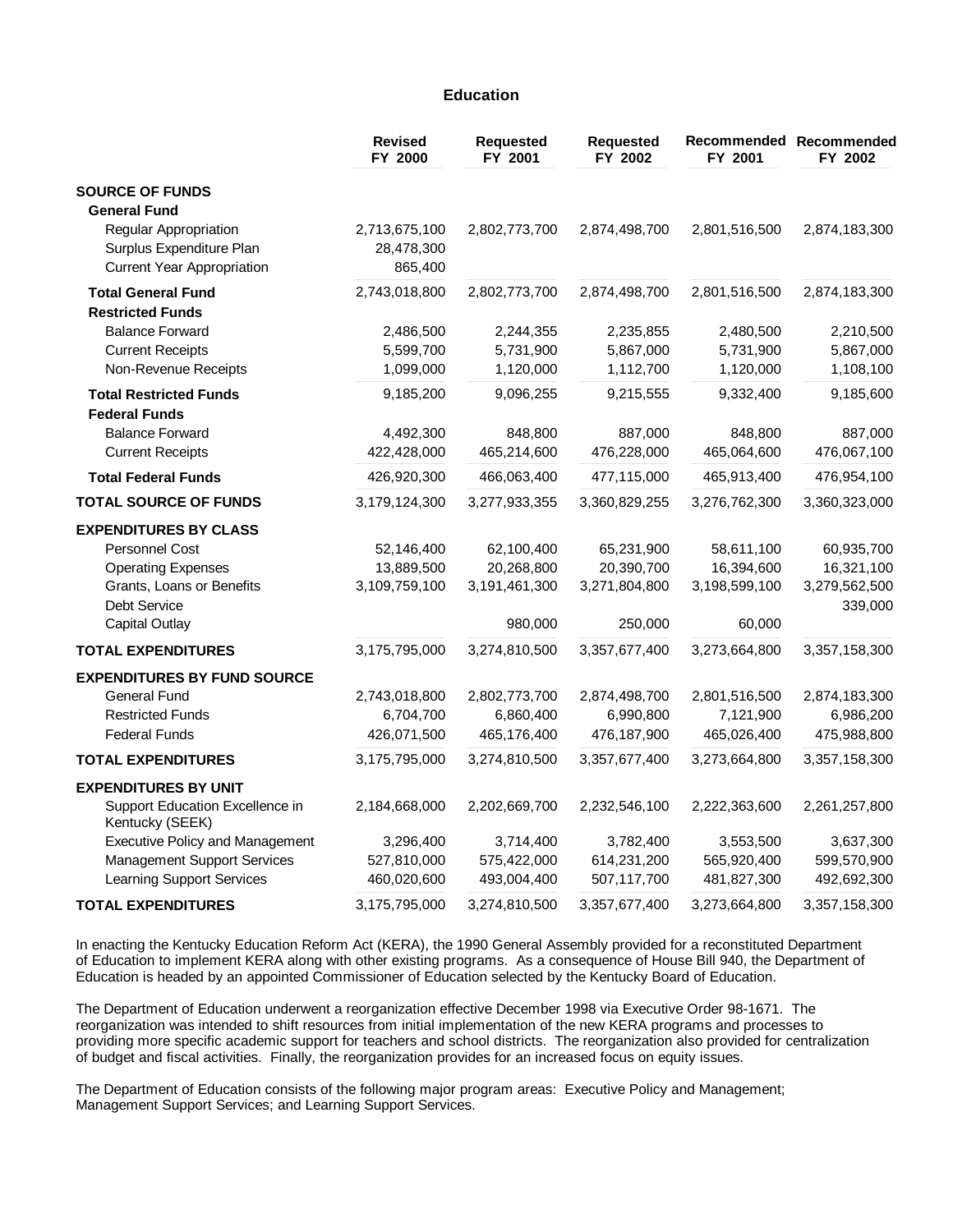# **Education Support Education Excellence in Kentucky (SEEK)**

|                                                           | <b>Revised</b><br>FY 2000 | <b>Requested</b><br>FY 2001 | <b>Requested</b><br>FY 2002 | Recommended<br>FY 2001 | <b>Recommended</b><br>FY 2002 |
|-----------------------------------------------------------|---------------------------|-----------------------------|-----------------------------|------------------------|-------------------------------|
| <b>SOURCE OF FUNDS</b><br><b>General Fund</b>             |                           |                             |                             |                        |                               |
| Regular Appropriation                                     | 2,184,668,000             | 2,202,669,700               | 2,232,546,100               | 2,222,363,600          | 2,261,257,800                 |
| <b>Total General Fund</b>                                 | 2,184,668,000             | 2,202,669,700               | 2,232,546,100               | 2,222,363,600          | 2,261,257,800                 |
| <b>TOTAL SOURCE OF FUNDS</b>                              | 2,184,668,000             | 2,202,669,700               | 2,232,546,100               | 2,222,363,600          | 2,261,257,800                 |
| <b>EXPENDITURES BY CLASS</b><br>Grants, Loans or Benefits | 2,184,668,000             | 2,202,669,700               | 2,232,546,100               | 2,222,363,600          | 2,261,257,800                 |
| <b>TOTAL EXPENDITURES</b>                                 | 2,184,668,000             | 2,202,669,700               | 2,232,546,100               | 2,222,363,600          | 2,261,257,800                 |
| <b>EXPENDITURES BY FUND SOURCE</b><br><b>General Fund</b> | 2,184,668,000             | 2,202,669,700               | 2,232,546,100               | 2,222,363,600          | 2,261,257,800                 |
| <b>TOTAL EXPENDITURES</b>                                 | 2,184,668,000             | 2,202,669,700               | 2,232,546,100               | 2,222,363,600          | 2,261,257,800                 |
| <b>EXPENDITURES BY UNIT</b>                               |                           |                             |                             |                        |                               |
| <b>Base Funding</b>                                       | 1,573,075,600             | 1,585,114,500               | 1,607,898,300               | 1,586,762,900          | 1,618,228,300                 |
| <b>Pupil Transportation</b>                               | 189,859,500               | 189,859,500                 | 189,859,500                 | 194,422,200            | 199,086,700                   |
| <b>Equalized Facilities</b>                               | 41,137,800                | 41,754,900                  | 42,381,200                  | 46,209,700             | 44,152,000                    |
| Tier I Equalization                                       | 118,834,100               | 120,616,600                 | 122,425,900                 | 125,975,600            | 123,066,500                   |
| <b>State-Run Vocational Schools</b><br>Reimbursement      | 20,545,000                | 20,490,000                  | 21,474,500                  | 20,468,500             | 21,452,600                    |
| <b>Vocational Education Transportation</b>                | 2,346,000                 | 2,381,200                   | 2,416,900                   | 2,381,200              | 2,416,900                     |
| <b>Local District Teachers Retirement</b><br>Match        | 238,870,000               | 242,453,000                 | 246,089,800                 | 246,143,500            | 252,854,800                   |
| <b>TOTAL EXPENDITURES</b>                                 | 2,184,668,000             | 2,202,669,700               | 2,232,546,100               | 2,222,363,600          | 2,261,257,800                 |

The 1990 General Assembly, responding to the Kentucky Supreme Court's mandate to equalize funding for schoolchildren regardless of economic circumstances or place of birth, created a new mechanism for providing state support to local school districts. The Support Education Excellence in Kentucky (SEEK) program replaced the Minimum Foundation Program as well as the Power Equalization program.

Under the SEEK financing program, the state sets a fixed base guarantee amount (\$2,924 in fiscal year 2000) per student in average daily attendance. The amount of revenue per pupil guaranteed by SEEK is then adjusted in each local school district to reflect a set of factors that affect the cost of providing services to pupils.

- An adjustment (currently an additional 15 percent revenue per pupil) is made to reflect the higher than average costs associated with educating at risk/economically deprived students.
- The per pupil guarantee is also increased by the cost of providing services for exceptional children, based on a series of weights designed to reflect the additional costs of providing services based on different exceptionalities. The costs associated with exceptional children are based on the count of pupils with different disabilities, a statedetermined exceptional pupil-teacher ratio for each disability or service, and a resulting state-determined per pupil cost.

The per pupil guarantee is also supplemented by the costs determined under the pupil transportation calculation procedures.

With regard to the equalization component of the SEEK program, every local school district is required to levy a minimum equivalent local tax effort of 30 cents per hundred dollars of assessed valuation. This tax level may be attained via local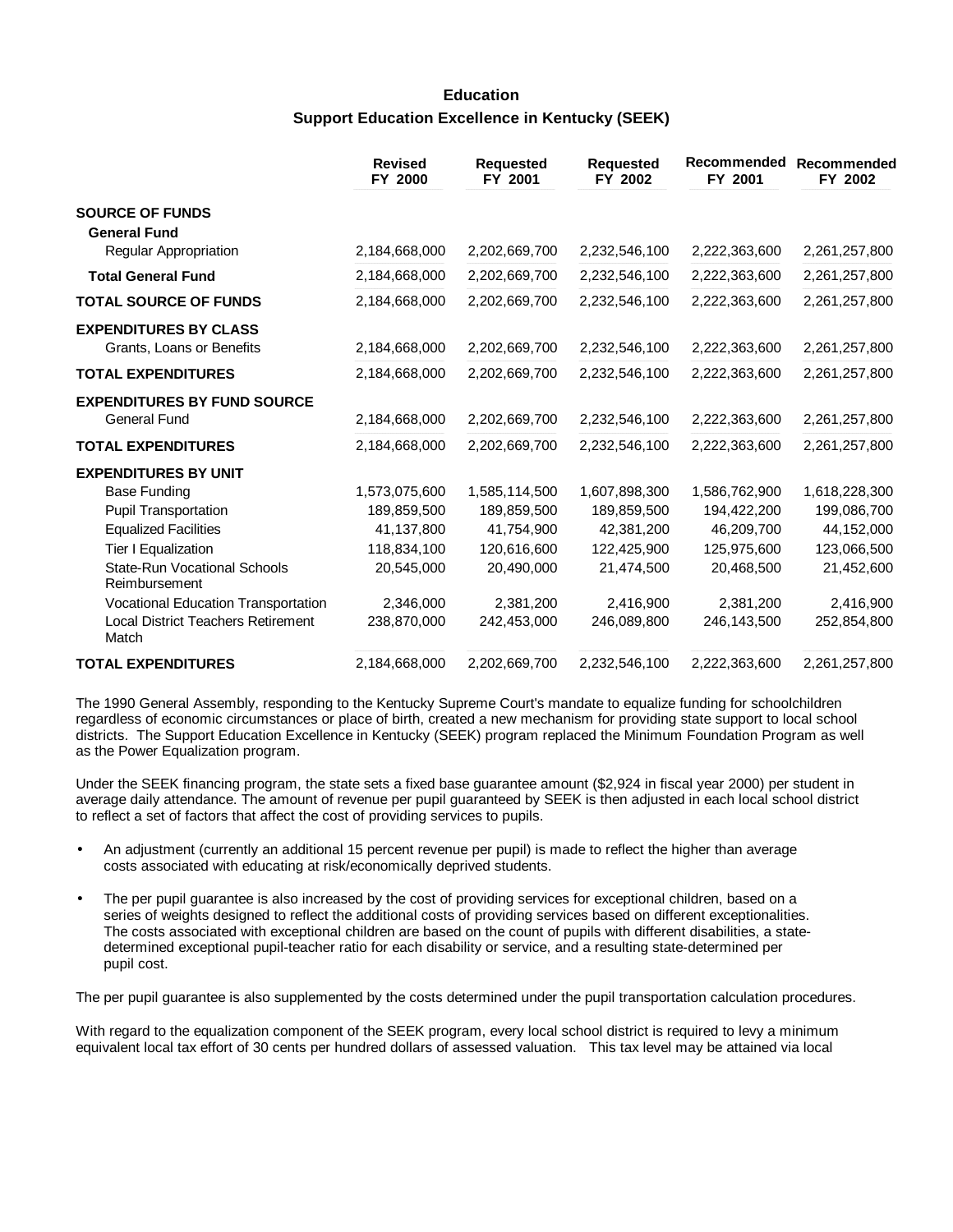property taxes, available alternative taxes (occupational, utility, or income/excise), or any combination thereof. The yield from this tax effort serves as a deduction against the revenues guaranteed under SEEK. This results in a greater proportion of the per pupil revenues being provided by the state in those districts with lower property wealth per pupi

Those districts which choose to impose taxes sufficient to generate revenues up to 15 percent beyond those generated under base SEEK are eligible for additional revenues from the state equal to the additional local revenue generated equalized at 150 percent of the statewide average per pupil property assessment. The local tax increase under this provision -- known as Tier I - is not subject to voter recall. Additionally, local school districts, upon a majority vote of eligible voters, may raise up to an additional 30 percent in local revenues beyond base SEEK and Tier I to support their education program. This provision is known as Tier II. These funds are not matched by the state.

The SEEK program also includes an equalized facilities support component (Facilities Support Program of Kentucky) for the purpose of providing a supplemental funding source for each local school district to finance school building/renovation projects and/or debt service expenditures. To qualify for participation, a district must levy a minimum equivalent tax rate of five cents per hundred dollars of assessed valuation. Only revenue generated by this tax which is actually used to finance capital construction projects or debt service on bonds is equalized by the state under SEEK. Such revenue is also equalized at 150 percent of the statewide average per pupil property assessment.

### **Policy**

The Governor's recommended budget includes funding to increase the base SEEK per pupil guarantee amount from fiscal year 2000's \$2,924 to \$2,994 (a 2.4 percent increase) in fiscal year 2001 and to \$3,066 (an additional 2.4 percent increase) in fiscal year 2002. The proposed budget is sufficient to accommodate the Department of Education's projected number of pupils in average daily attendance: 570,739 in both years of the 2000-2002 biennium. Funding is included to cover the additional costs associated with educating at-risk and exceptional children. Also included is funding to provide every school district with at least the same amount of state SEEK funding per pupil in both years of the 2000-2002 biennium as was received in fiscal year 1991- 92 (a "hold-harmless" guarantee).

The recommended budget includes \$125,975,600 in fiscal year 2001 and \$123,066,500 in fiscal year 2002 to provide Tier I equalization funding. This funding is projected to be sufficient to equalize local revenues raised under this program at a level of \$455,000 of assessed valuation per student (150 percent of the projected statewide average per pupil assessment during the 1998-2000 biennium.) The proposed budget incorporates the Revenue Cabinet's estimates of statewide assessed valuation of \$168,702,290,900 for fiscal year 2001 and \$175,953,567,400 for fiscal year 2002.

The Governor's recommended budget includes funding for pupil transportation of \$194,422,200 in fiscal year 2001 an \$199,086,700 in fiscal year 2002.

The recommended budget provides state support for the Facilities Support Program of Kentucky to \$46,209,700 in fiscal year 2001 and to \$44,152,000 in fiscal year 2002. This funding level is projected to be sufficient to equalize local district revenues raised under this program at a level of \$455,000 of assessed valuation per student.

The Governor's proposed budget phases out the "deduct" applied against the per pupil guarantee amounts in those instances where a pupil spends a portion of the school day at a state-operated vocational center. The current deduct of 30 percent applied to that portion of the school day spent at the state-operated center. The deduct will be reduced to 15 percent in fiscal year 2001 and eliminated altogether in fiscal year 2002.

The recommended budget provides funding of \$20,468,500 in fiscal year 2001 and \$21,452,600 in fiscal year 2002 to reimburse state-operated vocational facilities for the costs incurred in providing course offerings to students from local school districts. Funding for vocational transportation is recommended at a level of \$2,381,200 in fiscal 2001 and \$2,416,900 in fiscal 2002.

Included within the totals recommended for the SEEK program area is \$246,143,500 in fiscal year 2001 and \$252,854,800 in fiscal year 2002 for the Teachers' Retirement employer match on behalf of local school district certified personnel.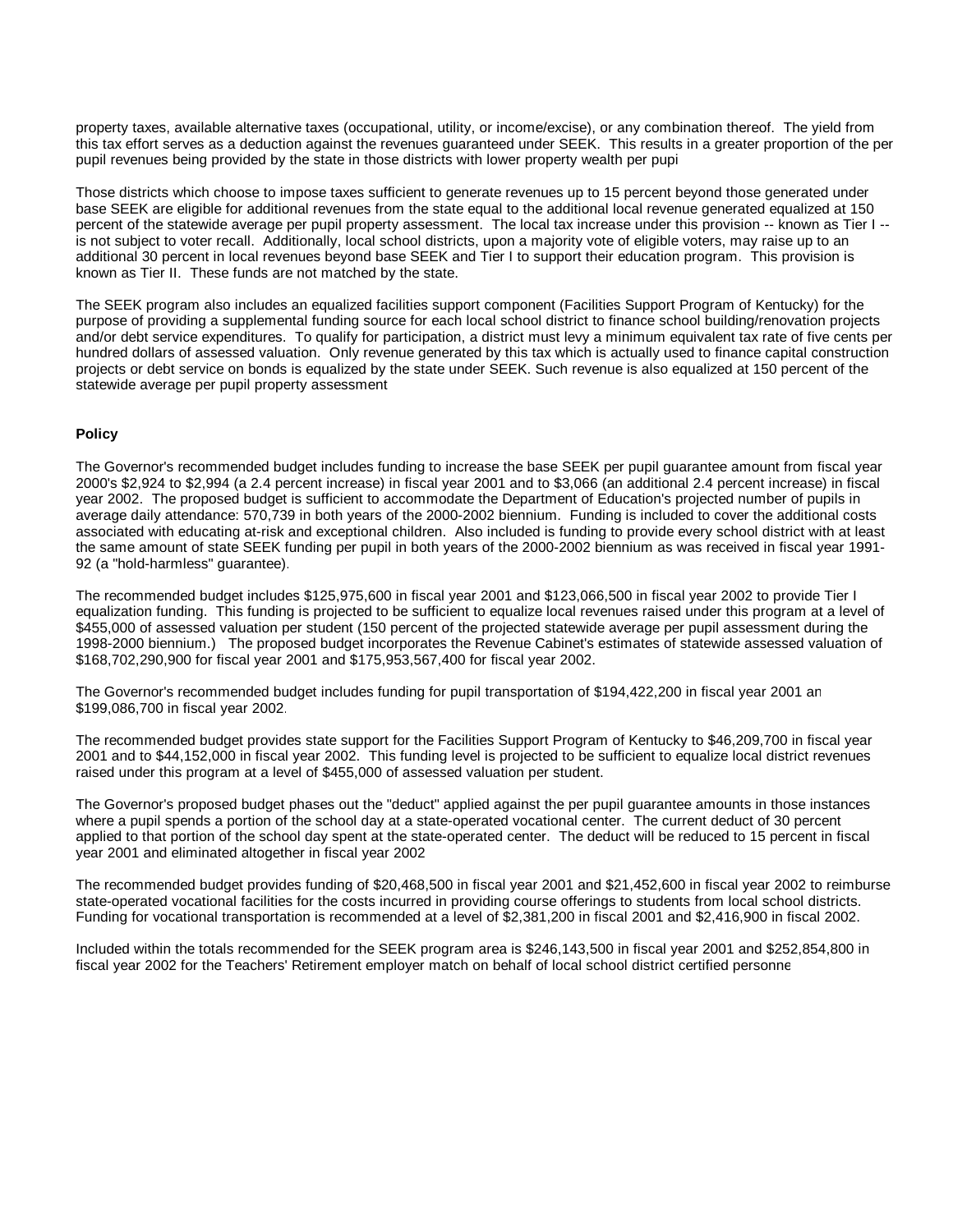# **Education Executive Policy and Management**

|                                                       | <b>Revised</b><br>FY 2000 | Requested<br>FY 2001 | <b>Requested</b><br>FY 2002 | FY 2001   | Recommended Recommended<br>FY 2002 |
|-------------------------------------------------------|---------------------------|----------------------|-----------------------------|-----------|------------------------------------|
| <b>SOURCE OF FUNDS</b><br><b>General Fund</b>         |                           |                      |                             |           |                                    |
| Regular Appropriation                                 | 2,364,700                 | 2,760,300            | 2,805,500                   | 2,587,700 | 2,660,400                          |
| <b>Total General Fund</b><br><b>Restricted Funds</b>  | 2,364,700                 | 2,760,300            | 2,805,500                   | 2,587,700 | 2,660,400                          |
| <b>Balance Forward</b>                                | 117,600                   | 117,600              | 117,600                     | 117,600   | 105,900                            |
| <b>Current Receipts</b>                               | 405,700                   | 415,500              | 425,400                     | 415,500   | 425,400                            |
| <b>Total Restricted Funds</b><br><b>Federal Funds</b> | 523,300                   | 533,100              | 543,000                     | 533,100   | 531,300                            |
| <b>Balance Forward</b>                                | 2,200                     | 2,200                | 2,200                       | 2,200     | 2,200                              |
| <b>Current Receipts</b>                               | 526,000                   | 538,600              | 551,500                     | 538,600   | 551,500                            |
| <b>Total Federal Funds</b>                            | 528,200                   | 540,800              | 553,700                     | 540,800   | 553,700                            |
| <b>TOTAL SOURCE OF FUNDS</b>                          | 3,416,200                 | 3,834,200            | 3,902,200                   | 3,661,600 | 3,745,400                          |
| <b>EXPENDITURES BY CLASS</b>                          |                           |                      |                             |           |                                    |
| <b>Personnel Cost</b>                                 | 2,331,600                 | 2,620,500            | 2,724,400                   | 2,529,500 | 2,595,100                          |
| <b>Operating Expenses</b>                             | 438,800                   | 555,300              | 506,500                     | 485,400   | 490,700                            |
| Grants, Loans or Benefits                             | 526,000                   | 538,600              | 551,500                     | 538,600   | 551,500                            |
| <b>TOTAL EXPENDITURES</b>                             | 3,296,400                 | 3,714,400            | 3,782,400                   | 3,553,500 | 3,637,300                          |
| <b>EXPENDITURES BY FUND SOURCE</b>                    |                           |                      |                             |           |                                    |
| General Fund                                          | 2,364,700                 | 2,760,300            | 2,805,500                   | 2,587,700 | 2,660,400                          |
| <b>Restricted Funds</b>                               | 405,700                   | 415,500              | 425,400                     | 427,200   | 425,400                            |
| <b>Federal Funds</b>                                  | 526,000                   | 538,600              | 551,500                     | 538,600   | 551,500                            |
| <b>TOTAL EXPENDITURES</b>                             | 3,296,400                 | 3,714,400            | 3,782,400                   | 3,553,500 | 3,637,300                          |
| <b>EXPENDITURES BY UNIT</b>                           |                           |                      |                             |           |                                    |
| Commissioner                                          | 533,000                   | 591,600              | 599,300                     | 603,300   | 582,800                            |
| Kentucky Board of Education                           | 106,500                   | 100,000              | 100,000                     | 100,000   | 100,000                            |
| <b>Legal Services</b>                                 | 413,900                   | 481,400              | 441,600                     | 431,400   | 441,600                            |
| Communications                                        | 2,243,000                 | 2,541,400            | 2,641,500                   | 2,418,800 | 2,512,900                          |
| <b>TOTAL EXPENDITURES</b>                             | 3,296,400                 | 3,714,400            | 3,782,400                   | 3,553,500 | 3,637,300                          |

The Executive Policy and Management major program area includes a number of key functions and offices which provide policy direction and leadership for Kentucky's public elementary and secondary education system as well as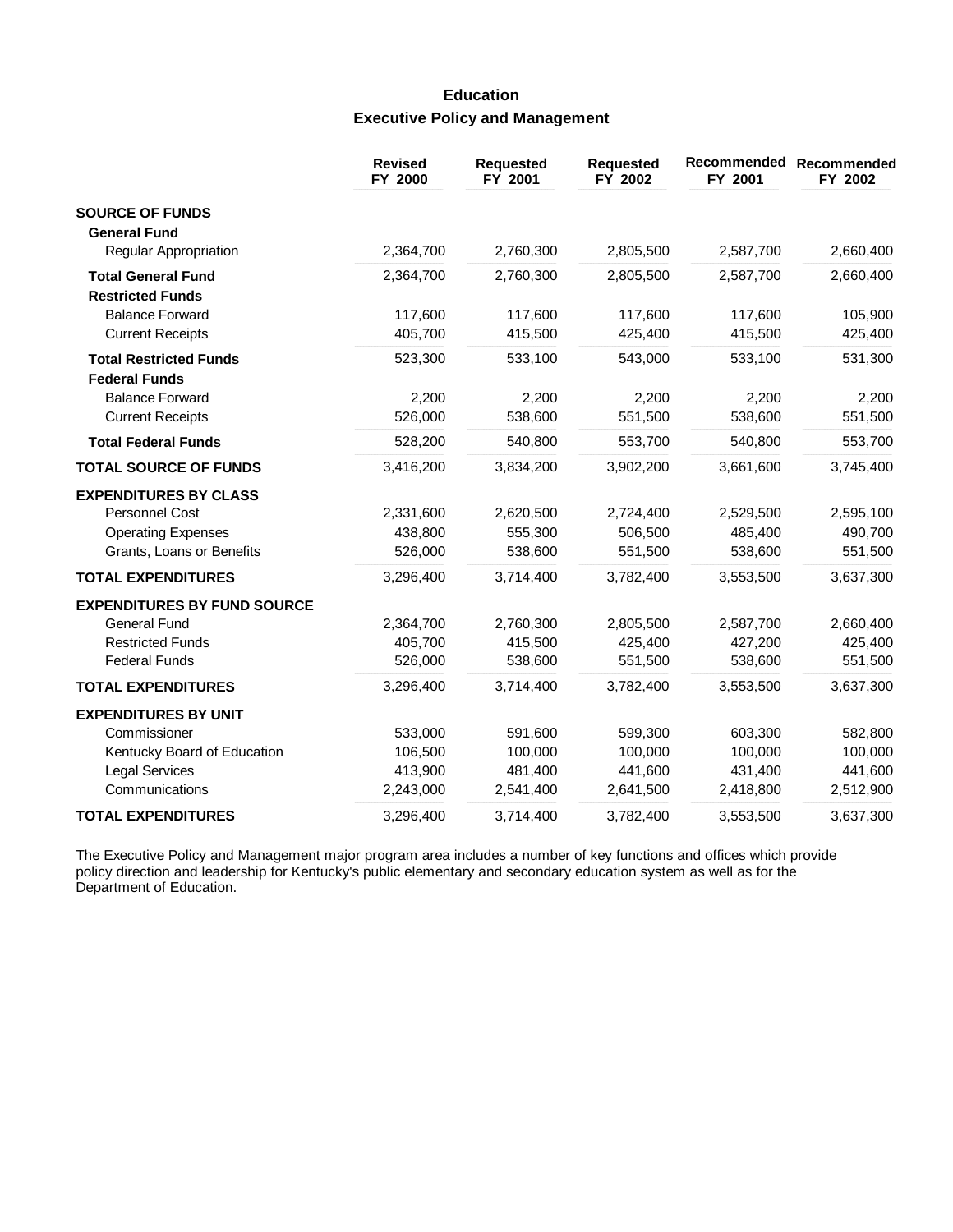# **Education Executive Policy and Management Commissioner**

|                                                      | <b>Revised</b><br>FY 2000 | <b>Requested</b><br>FY 2001 | <b>Requested</b><br>FY 2002 | Recommended<br>FY 2001 | Recommended<br>FY 2002 |
|------------------------------------------------------|---------------------------|-----------------------------|-----------------------------|------------------------|------------------------|
| <b>SOURCE OF FUNDS</b><br><b>General Fund</b>        |                           |                             |                             |                        |                        |
| Regular Appropriation                                | 533,000                   | 591,600                     | 599,300                     | 591,600                | 582,800                |
| <b>Total General Fund</b><br><b>Restricted Funds</b> | 533,000                   | 591,600                     | 599,300                     | 591,600                | 582,800                |
| <b>Balance Forward</b>                               |                           |                             |                             | 11,700                 |                        |
| <b>Total Restricted Funds</b>                        |                           |                             |                             | 11,700                 |                        |
| <b>TOTAL SOURCE OF FUNDS</b>                         | 533,000                   | 591,600                     | 599,300                     | 603,300                | 582,800                |
| <b>EXPENDITURES BY CLASS</b>                         |                           |                             |                             |                        |                        |
| <b>Personnel Cost</b>                                | 478,500                   | 537,100                     | 544,800                     | 548,800                | 528,300                |
| <b>Operating Expenses</b>                            | 54,500                    | 54,500                      | 54,500                      | 54,500                 | 54,500                 |
| <b>TOTAL EXPENDITURES</b>                            | 533,000                   | 591,600                     | 599,300                     | 603,300                | 582,800                |
| <b>EXPENDITURES BY FUND SOURCE</b>                   |                           |                             |                             |                        |                        |
| <b>General Fund</b>                                  | 533,000                   | 591,600                     | 599,300                     | 591,600                | 582,800                |
| <b>Restricted Funds</b>                              |                           |                             |                             | 11,700                 |                        |
| <b>TOTAL EXPENDITURES</b>                            | 533,000                   | 591,600                     | 599,300                     | 603,300                | 582,800                |

The Kentucky Education Reform Act, enacted by the 1990 General Assembly, provided for the appointment of a Commissioner of Education by the Kentucky Board of Education to serve as the chief state school officer.

The Commissioner of Education's qualifications and compensation are set by the Kentucky Board of Education. The Commissioner serves at the pleasure of the Board. The Commissioner is responsible for carrying out all duties assigned by the legislature, for executing education policy as directed by the State Board, and also directing the work of all persons employed by the Department of Education.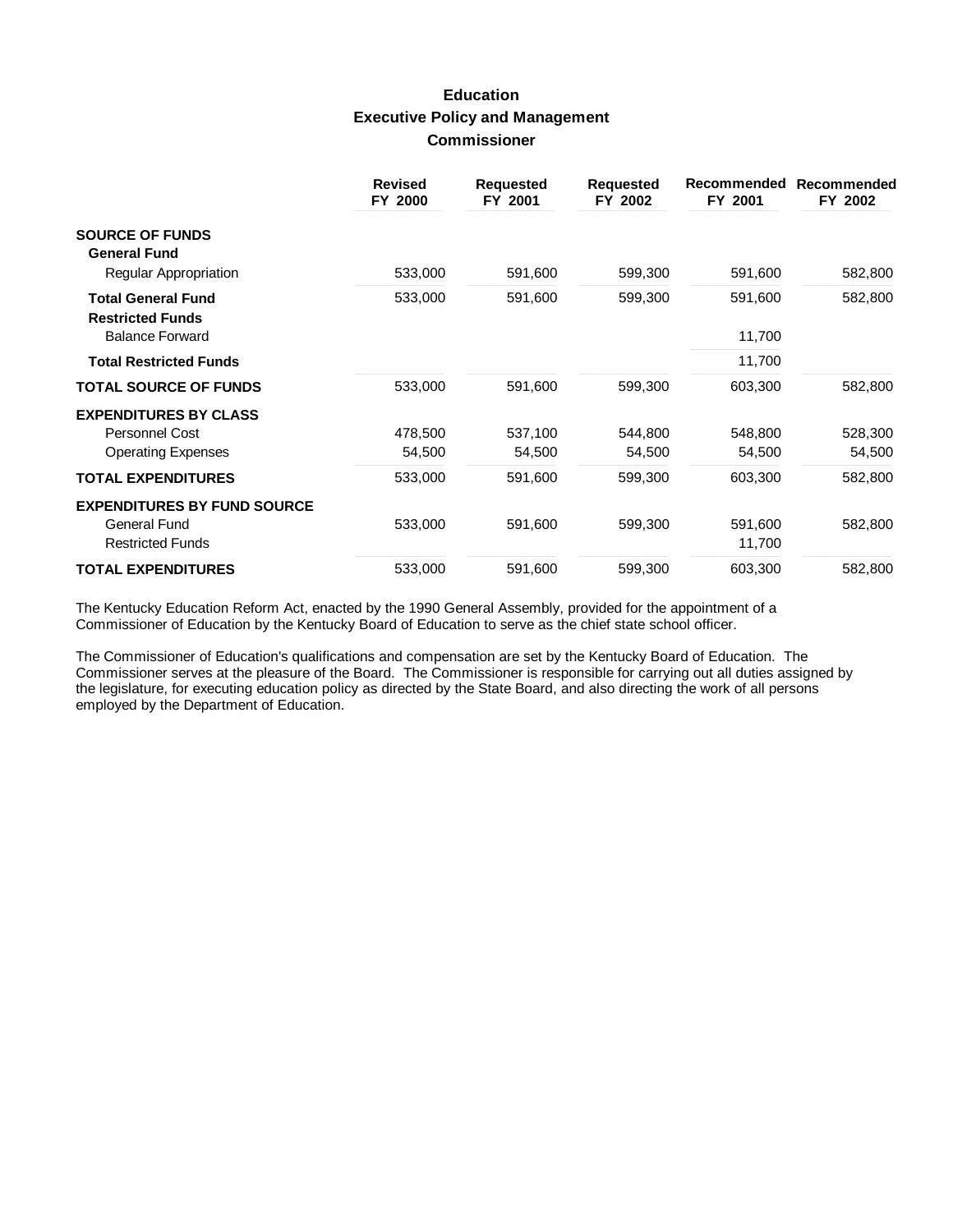## **Education Executive Policy and Management Kentucky Board of Education**

|                                    | <b>Revised</b><br>FY 2000 | <b>Requested</b><br>FY 2001 | <b>Requested</b><br>FY 2002 | Recommended<br>FY 2001 | Recommended<br>FY 2002 |
|------------------------------------|---------------------------|-----------------------------|-----------------------------|------------------------|------------------------|
| <b>SOURCE OF FUNDS</b>             |                           |                             |                             |                        |                        |
| <b>General Fund</b>                |                           |                             |                             |                        |                        |
| Regular Appropriation              | 106,500                   | 100,000                     | 100,000                     | 100,000                | 100,000                |
| <b>Total General Fund</b>          | 106,500                   | 100,000                     | 100,000                     | 100,000                | 100,000                |
| <b>TOTAL SOURCE OF FUNDS</b>       | 106,500                   | 100.000                     | 100,000                     | 100.000                | 100,000                |
| <b>EXPENDITURES BY CLASS</b>       |                           |                             |                             |                        |                        |
| Personnel Cost                     | 25,000                    | 20,000                      | 20,000                      | 20,000                 | 20,000                 |
| <b>Operating Expenses</b>          | 81,500                    | 80,000                      | 80,000                      | 80,000                 | 80,000                 |
| <b>TOTAL EXPENDITURES</b>          | 106,500                   | 100,000                     | 100,000                     | 100,000                | 100,000                |
| <b>EXPENDITURES BY FUND SOURCE</b> |                           |                             |                             |                        |                        |
| General Fund                       | 106,500                   | 100,000                     | 100,000                     | 100.000                | 100,000                |
| <b>TOTAL EXPENDITURES</b>          | 106,500                   | 100,000                     | 100,000                     | 100,000                | 100,000                |

The 1990 General Assembly, in enacting House Bill 940, provided for a Kentucky Board of Education consisting of 11 members appointed by the Governor and confirmed by both houses of the General Assembly; the Executive Director of the Council on Postsecondary Education serves as an ex-officio non-voting member. Seven members represent each of the state's Supreme Court districts while four members represent the state at large. Each appointed member serves a four-year term. Terms for Board members are staggered. New appointments are submitted to the General Assembly for confirmation.

Overall policy regarding public elementary and secondary education in Kentucky is set by the Kentucky Board of Education within the legal framework established by the General Assembly.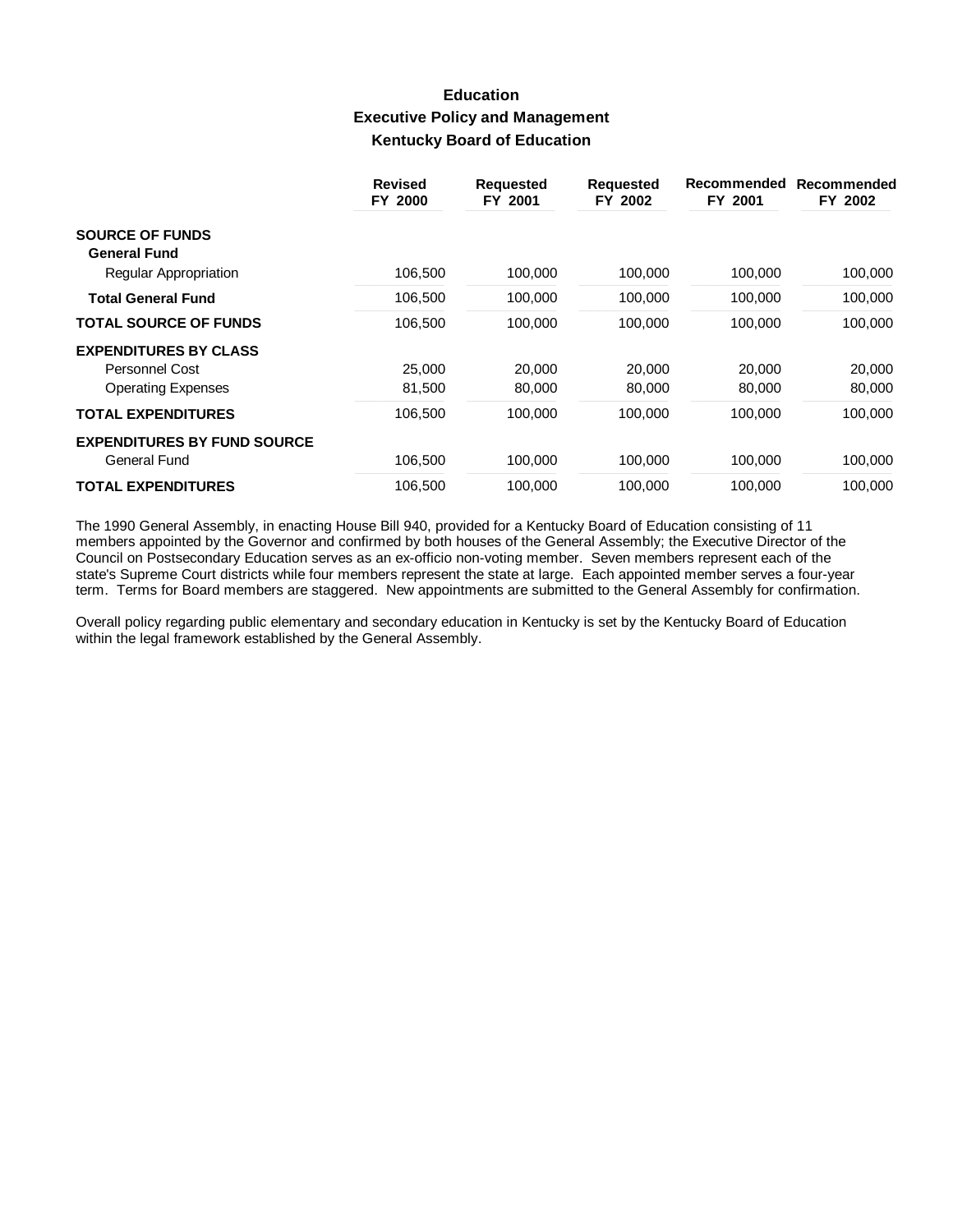# **Education Executive Policy and Management Legal Services**

|                                    | <b>Revised</b><br>FY 2000 | <b>Requested</b><br>FY 2001 | <b>Requested</b><br>FY 2002 | Recommended<br>FY 2001 | Recommended<br>FY 2002 |
|------------------------------------|---------------------------|-----------------------------|-----------------------------|------------------------|------------------------|
| <b>SOURCE OF FUNDS</b>             |                           |                             |                             |                        |                        |
| <b>General Fund</b>                |                           |                             |                             |                        |                        |
| Regular Appropriation              | 413,900                   | 481,400                     | 441,600                     | 431,400                | 441,600                |
| <b>Total General Fund</b>          | 413,900                   | 481,400                     | 441,600                     | 431,400                | 441,600                |
| <b>TOTAL SOURCE OF FUNDS</b>       | 413,900                   | 481,400                     | 441.600                     | 431,400                | 441,600                |
| <b>EXPENDITURES BY CLASS</b>       |                           |                             |                             |                        |                        |
| Personnel Cost                     | 357,400                   | 372,800                     | 381,600                     | 372,800                | 381,600                |
| <b>Operating Expenses</b>          | 56,500                    | 108,600                     | 60,000                      | 58,600                 | 60,000                 |
| <b>TOTAL EXPENDITURES</b>          | 413,900                   | 481,400                     | 441,600                     | 431,400                | 441,600                |
| <b>EXPENDITURES BY FUND SOURCE</b> |                           |                             |                             |                        |                        |
| General Fund                       | 413,900                   | 481,400                     | 441,600                     | 431,400                | 441,600                |
| <b>TOTAL EXPENDITURES</b>          | 413,900                   | 481,400                     | 441.600                     | 431,400                | 441.600                |

The Office of Legal Services provides in-house counsel and advice for the Commissioner of Education, all offices of the Department of Education, the Kentucky Board of Education, and the Education Professional Standards Board. The Office of Legal Services provides legal representation for the Department of Education and the two boards before administrative agencies and courts of law. Additionally, it provides informal legal advice to local school districts and members of the general public.

### **Policy**

The Governor's proposed budget includes \$50,000 in funding in fiscal year 2001 for updating the Kentucky School Laws reference book. This book is distributed to local school districts, education administrators and policy makers. The update will reflect actions of the 2000 Regular Session of the General Assembly.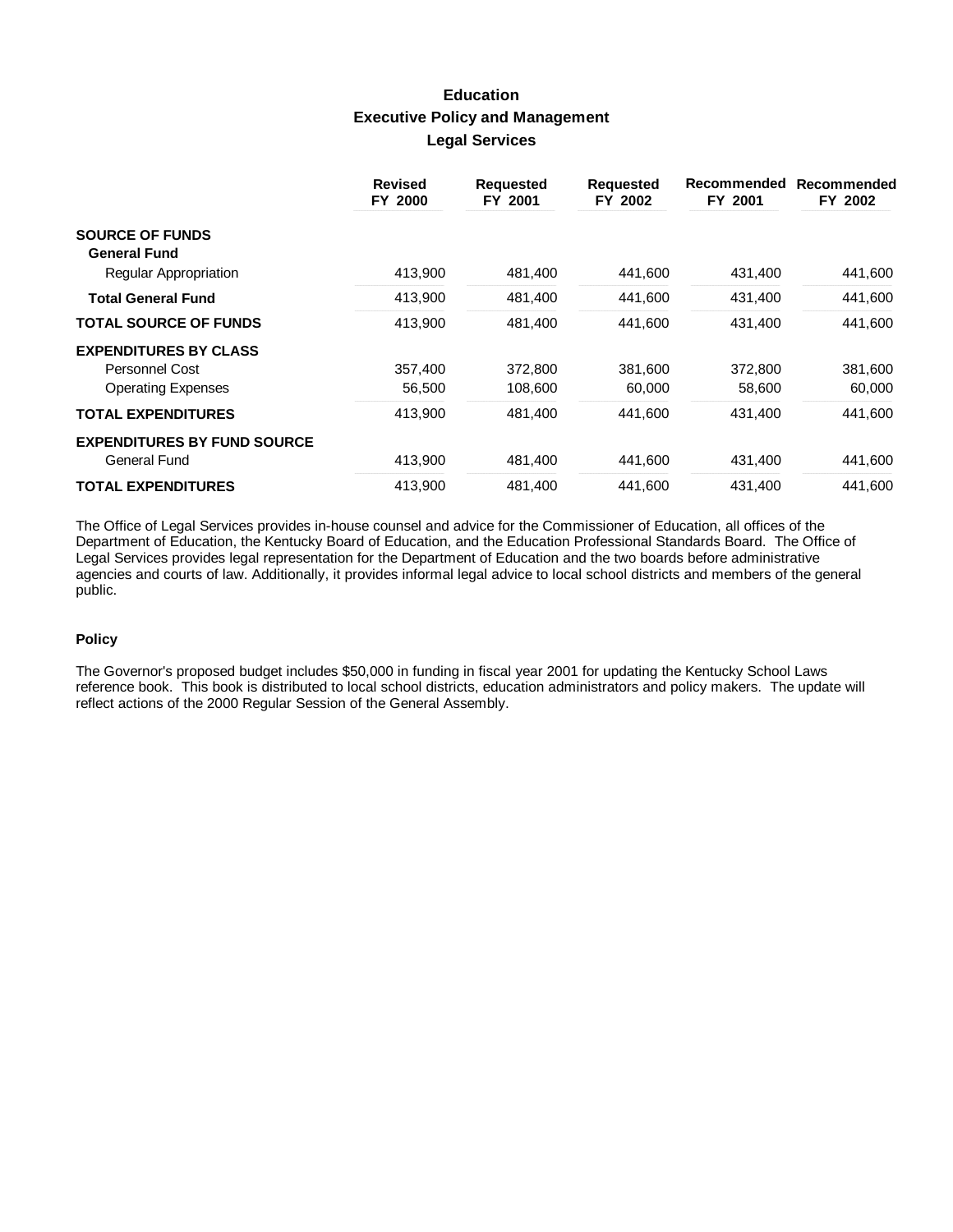# **Education Executive Policy and Management Communications**

|                                                                                                                             | <b>Revised</b><br>FY 2000                  | <b>Requested</b><br>FY 2001                | <b>Requested</b><br>FY 2002                | Recommended<br>FY 2001                     | Recommended<br>FY 2002                     |
|-----------------------------------------------------------------------------------------------------------------------------|--------------------------------------------|--------------------------------------------|--------------------------------------------|--------------------------------------------|--------------------------------------------|
| <b>SOURCE OF FUNDS</b><br><b>General Fund</b>                                                                               |                                            |                                            |                                            |                                            |                                            |
| <b>Regular Appropriation</b>                                                                                                | 1,311,300                                  | 1,587,300                                  | 1,664,600                                  | 1,464,700                                  | 1,536,000                                  |
| <b>Total General Fund</b><br><b>Restricted Funds</b>                                                                        | 1,311,300                                  | 1,587,300                                  | 1,664,600                                  | 1,464,700                                  | 1,536,000                                  |
| <b>Balance Forward</b><br><b>Current Receipts</b>                                                                           | 117,600<br>405,700                         | 117,600<br>415,500                         | 117,600<br>425,400                         | 105,900<br>415,500                         | 105,900<br>425,400                         |
| <b>Total Restricted Funds</b><br><b>Federal Funds</b>                                                                       | 523,300                                    | 533,100                                    | 543,000                                    | 521,400                                    | 531,300                                    |
| <b>Balance Forward</b><br><b>Current Receipts</b>                                                                           | 2,200<br>526,000                           | 2,200<br>538,600                           | 2,200<br>551,500                           | 2,200<br>538,600                           | 2,200<br>551,500                           |
| <b>Total Federal Funds</b>                                                                                                  | 528,200                                    | 540,800                                    | 553,700                                    | 540,800                                    | 553,700                                    |
| <b>TOTAL SOURCE OF FUNDS</b>                                                                                                | 2,362,800                                  | 2,661,200                                  | 2,761,300                                  | 2,526,900                                  | 2,621,000                                  |
| <b>EXPENDITURES BY CLASS</b><br><b>Personnel Cost</b><br><b>Operating Expenses</b><br>Grants, Loans or Benefits             | 1,470,700<br>246,300<br>526,000            | 1,690,600<br>312,200<br>538,600            | 1,778,000<br>312,000<br>551,500            | 1,587,900<br>292,300<br>538,600            | 1,665,200<br>296,200<br>551,500            |
| <b>TOTAL EXPENDITURES</b>                                                                                                   | 2,243,000                                  | 2,541,400                                  | 2,641,500                                  | 2,418,800                                  | 2,512,900                                  |
| <b>EXPENDITURES BY FUND SOURCE</b><br><b>General Fund</b><br><b>Restricted Funds</b><br><b>Federal Funds</b>                | 1,311,300<br>405,700<br>526,000            | 1,587,300<br>415,500<br>538,600            | 1,664,600<br>425,400<br>551,500            | 1,464,700<br>415,500<br>538,600            | 1,536,000<br>425,400<br>551,500            |
| <b>TOTAL EXPENDITURES</b>                                                                                                   | 2,243,000                                  | 2,541,400                                  | 2,641,500                                  | 2,418,800                                  | 2,512,900                                  |
| <b>EXPENDITURES BY UNIT</b><br>Associate Commissioner<br>Public Information<br>Media Services<br><b>Community Relations</b> | 415,300<br>1,370,700<br>246,800<br>210,200 | 448,300<br>1,412,300<br>377,000<br>303,800 | 469,400<br>1,457,600<br>395,500<br>319,000 | 452,300<br>1,412,300<br>372,000<br>182,200 | 473,400<br>1,457,600<br>390,500<br>191,400 |
| <b>TOTAL EXPENDITURES</b>                                                                                                   | 2,243,000                                  | 2,541,400                                  | 2,641,500                                  | 2,418,800                                  | 2,512,900                                  |

The Associate Commissioner reports directly to the Commissioner of Education and provides overall direction and coordination to the work of the Public Information, Media Services, and Community Relations divisions.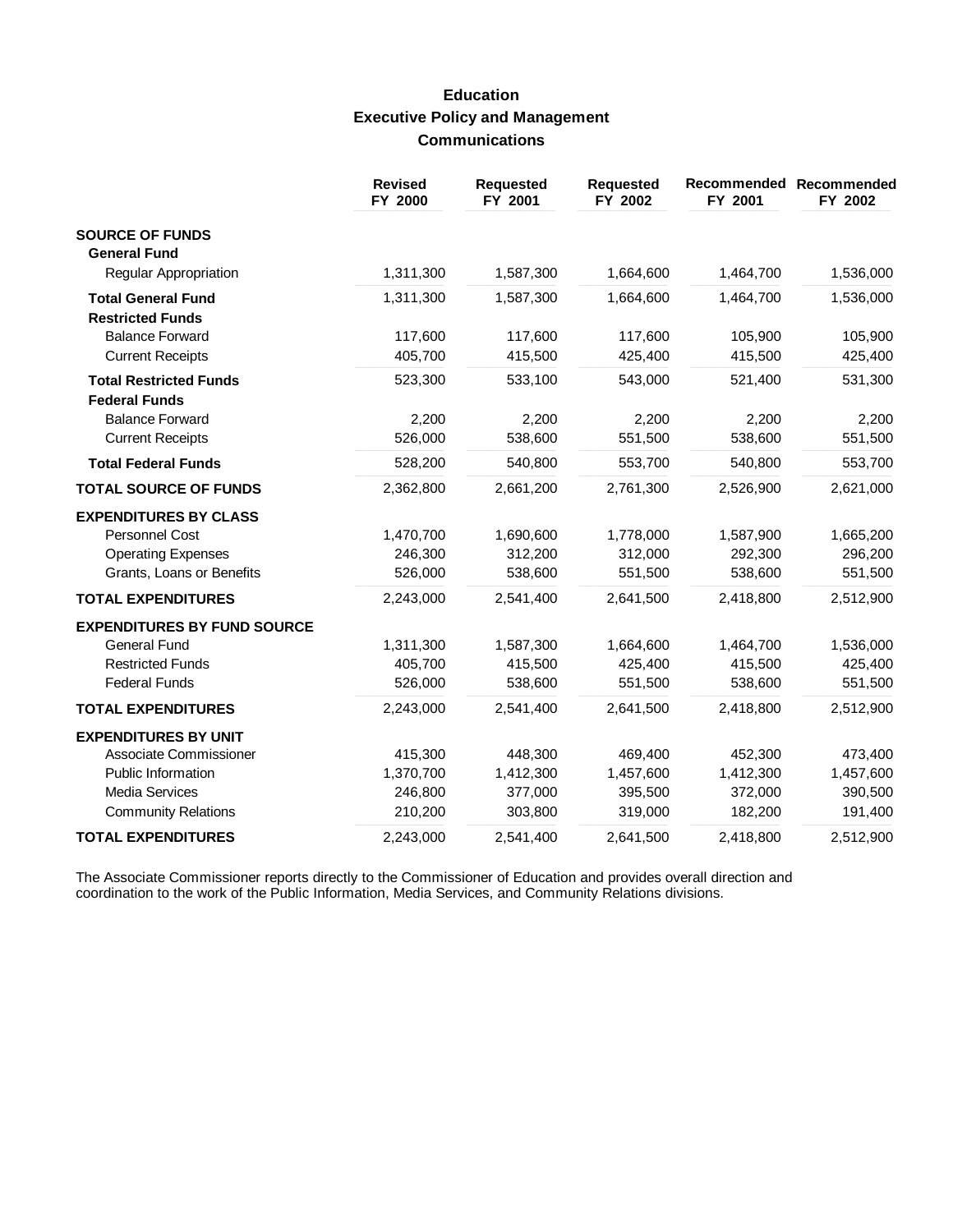# **Education Executive Policy and Management Communications Associate Commissioner**

|                                    | <b>Revised</b><br>FY 2000 | <b>Requested</b><br>FY 2001 | <b>Requested</b><br>FY 2002 | Recommended<br>FY 2001 | Recommended<br>FY 2002 |
|------------------------------------|---------------------------|-----------------------------|-----------------------------|------------------------|------------------------|
| <b>SOURCE OF FUNDS</b>             |                           |                             |                             |                        |                        |
| <b>General Fund</b>                |                           |                             |                             |                        |                        |
| Regular Appropriation              | 415,300                   | 448,300                     | 469,400                     | 452,300                | 473,400                |
| <b>Total General Fund</b>          | 415,300                   | 448,300                     | 469,400                     | 452,300                | 473,400                |
| <b>TOTAL SOURCE OF FUNDS</b>       | 415,300                   | 448.300                     | 469,400                     | 452,300                | 473,400                |
| <b>EXPENDITURES BY CLASS</b>       |                           |                             |                             |                        |                        |
| Personnel Cost                     | 395,300                   | 417,800                     | 438.900                     | 417.800                | 438,900                |
| <b>Operating Expenses</b>          | 20,000                    | 30,500                      | 30,500                      | 34,500                 | 34,500                 |
| <b>TOTAL EXPENDITURES</b>          | 415,300                   | 448.300                     | 469,400                     | 452,300                | 473,400                |
| <b>EXPENDITURES BY FUND SOURCE</b> |                           |                             |                             |                        |                        |
| General Fund                       | 415,300                   | 448,300                     | 469,400                     | 452,300                | 473,400                |
| <b>TOTAL EXPENDITURES</b>          | 415,300                   | 448.300                     | 469,400                     | 452.300                | 473.400                |

The Office of Communications, Planning and Government Relations brings together in one location the related functions of information and media services as well as community relations. The Associate Commissioner heading thi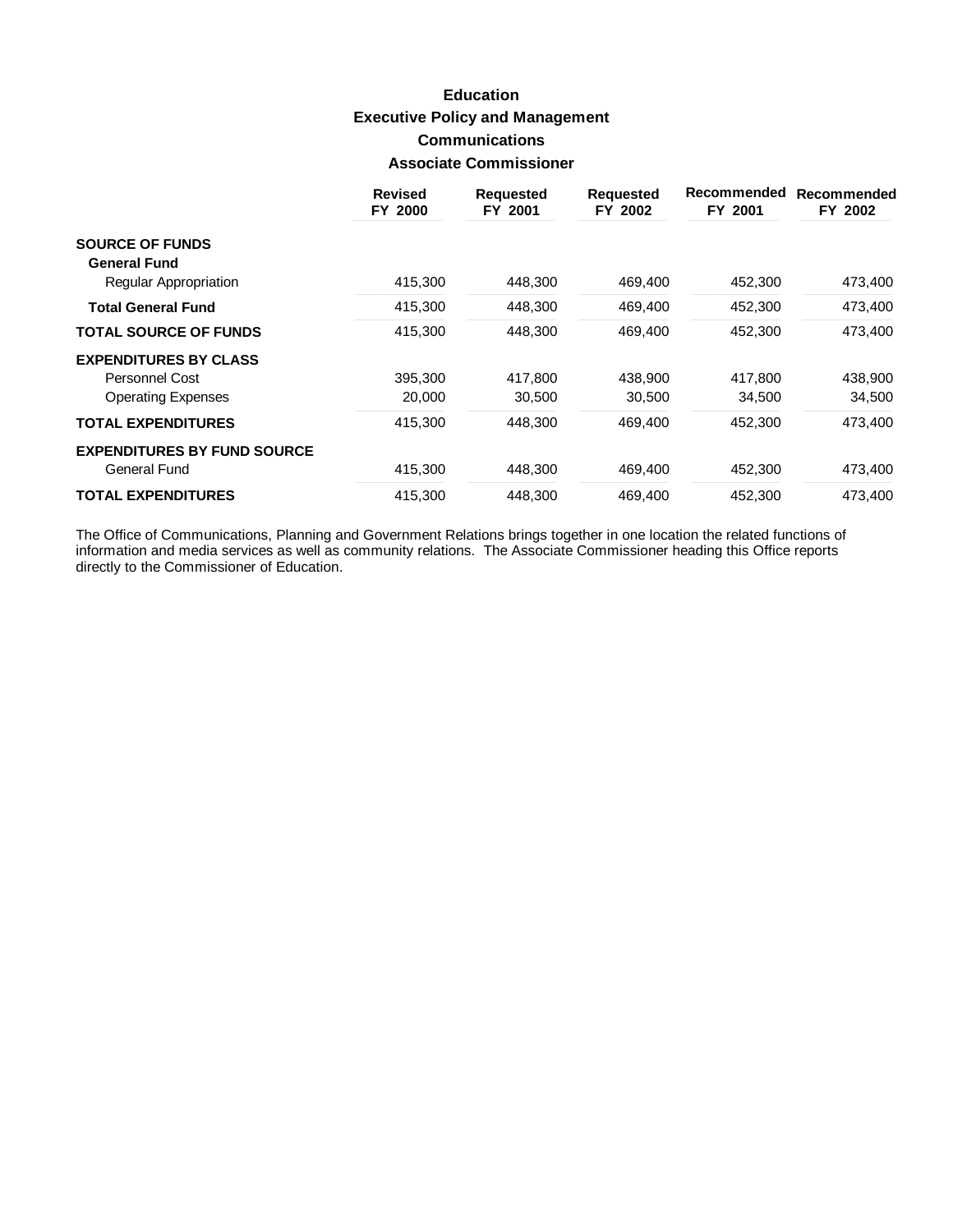# **Education Executive Policy and Management Communications Public Information**

|                                    | <b>Revised</b><br>FY 2000 | <b>Requested</b><br>FY 2001 | <b>Requested</b><br>FY 2002 | FY 2001   | Recommended Recommended<br>FY 2002 |
|------------------------------------|---------------------------|-----------------------------|-----------------------------|-----------|------------------------------------|
| <b>SOURCE OF FUNDS</b>             |                           |                             |                             |           |                                    |
| <b>General Fund</b>                |                           |                             |                             |           |                                    |
| Regular Appropriation              | 439,000                   | 458,200                     | 480,700                     | 458,200   | 480,700                            |
| <b>Total General Fund</b>          | 439,000                   | 458,200                     | 480,700                     | 458,200   | 480,700                            |
| <b>Restricted Funds</b>            |                           |                             |                             |           |                                    |
| <b>Balance Forward</b>             | 117,600                   | 117,600                     | 117,600                     | 105,900   | 105,900                            |
| <b>Current Receipts</b>            | 405,700                   | 415,500                     | 425,400                     | 415,500   | 425,400                            |
| <b>Total Restricted Funds</b>      | 523,300                   | 533,100                     | 543,000                     | 521,400   | 531,300                            |
| <b>Federal Funds</b>               |                           |                             |                             |           |                                    |
| <b>Balance Forward</b>             | 2,200                     | 2,200                       | 2,200                       | 2,200     | 2,200                              |
| <b>Current Receipts</b>            | 526,000                   | 538,600                     | 551,500                     | 538,600   | 551,500                            |
| <b>Total Federal Funds</b>         | 528,200                   | 540,800                     | 553,700                     | 540,800   | 553,700                            |
| <b>TOTAL SOURCE OF FUNDS</b>       | 1,490,500                 | 1,532,100                   | 1,577,400                   | 1,520,400 | 1,565,700                          |
| <b>EXPENDITURES BY CLASS</b>       |                           |                             |                             |           |                                    |
| Personnel Cost                     | 652,100                   | 644,400                     | 677,900                     | 644,400   | 677,900                            |
| <b>Operating Expenses</b>          | 192,600                   | 229,300                     | 228,200                     | 229,300   | 228,200                            |
| Grants, Loans or Benefits          | 526,000                   | 538,600                     | 551,500                     | 538,600   | 551,500                            |
| <b>TOTAL EXPENDITURES</b>          | 1,370,700                 | 1,412,300                   | 1,457,600                   | 1,412,300 | 1,457,600                          |
| <b>EXPENDITURES BY FUND SOURCE</b> |                           |                             |                             |           |                                    |
| <b>General Fund</b>                | 439,000                   | 458,200                     | 480,700                     | 458,200   | 480,700                            |
| <b>Restricted Funds</b>            | 405,700                   | 415,500                     | 425,400                     | 415,500   | 425,400                            |
| <b>Federal Funds</b>               | 526,000                   | 538,600                     | 551,500                     | 538,600   | 551,500                            |
| <b>TOTAL EXPENDITURES</b>          | 1,370,700                 | 1,412,300                   | 1,457,600                   | 1,412,300 | 1,457,600                          |
| <b>EXPENDITURES BY UNIT</b>        |                           |                             |                             |           |                                    |
| <b>Public Information</b>          | 844,700                   | 873,700                     | 906,100                     | 873,700   | 906,100                            |
| Chista McAuliffe Scholarships      | 526,000                   | 538,600                     | 551,500                     | 538,600   | 551,500                            |
| <b>TOTAL EXPENDITURES</b>          | 1,370,700                 | 1,412,300                   | 1,457,600                   | 1,412,300 | 1,457,600                          |

The Division of Public Information produces materials explaining the purpose and the progress of the Kentucky Education<br>Reform Act to parents and other interested parties. The Division also creates print and electronic pro professional development of educators.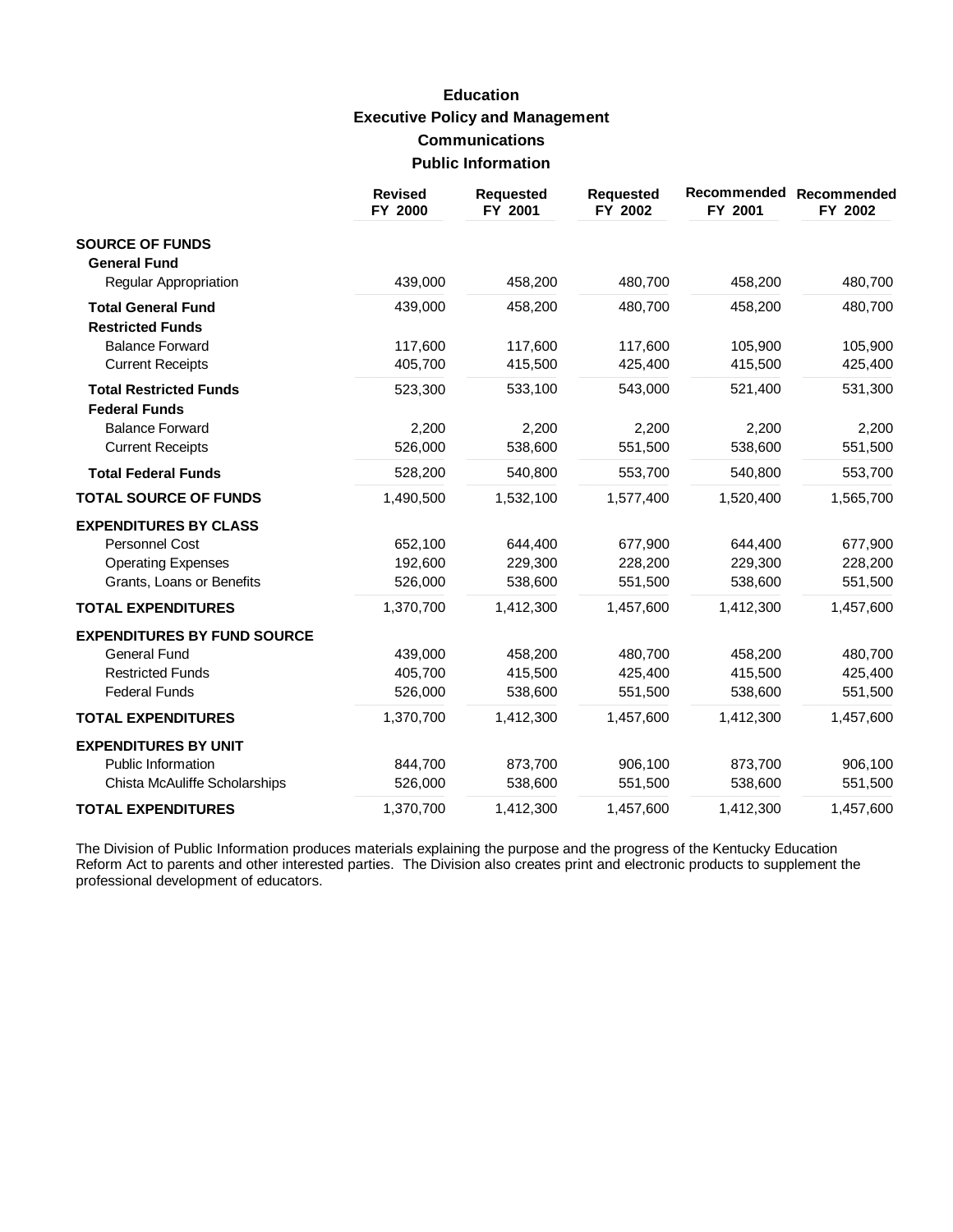# **Education Executive Policy and Management Communications Media Services**

|                                    | <b>Revised</b><br>FY 2000 | <b>Requested</b><br>FY 2001 | <b>Requested</b><br>FY 2002 | Recommended<br>FY 2001 | Recommended<br>FY 2002 |
|------------------------------------|---------------------------|-----------------------------|-----------------------------|------------------------|------------------------|
| <b>SOURCE OF FUNDS</b>             |                           |                             |                             |                        |                        |
| <b>General Fund</b>                |                           |                             |                             |                        |                        |
| <b>Regular Appropriation</b>       | 246,800                   | 377,000                     | 395,500                     | 372,000                | 390,500                |
| <b>Total General Fund</b>          | 246,800                   | 377,000                     | 395,500                     | 372,000                | 390,500                |
| <b>TOTAL SOURCE OF FUNDS</b>       | 246,800                   | 377,000                     | 395,500                     | 372,000                | 390,500                |
| <b>EXPENDITURES BY CLASS</b>       |                           |                             |                             |                        |                        |
| Personnel Cost                     | 221,800                   | 352,000                     | 370,500                     | 352,000                | 365,500                |
| <b>Operating Expenses</b>          | 25,000                    | 25,000                      | 25,000                      | 20,000                 | 25,000                 |
| <b>TOTAL EXPENDITURES</b>          | 246,800                   | 377,000                     | 395,500                     | 372,000                | 390,500                |
| <b>EXPENDITURES BY FUND SOURCE</b> |                           |                             |                             |                        |                        |
| General Fund                       | 246,800                   | 377,000                     | 395,500                     | 372,000                | 390,500                |
| <b>TOTAL EXPENDITURES</b>          | 246.800                   | 377.000                     | 395,500                     | 372,000                | 390,500                |

The Division of Media Services provides technical assistance and produces videotape programs for the Department, local school districts, education agencies, and the public. These videos provide instruction and professional Kentucky Educational Television and other television outlets to coordinate video services for educators, parents, and the public.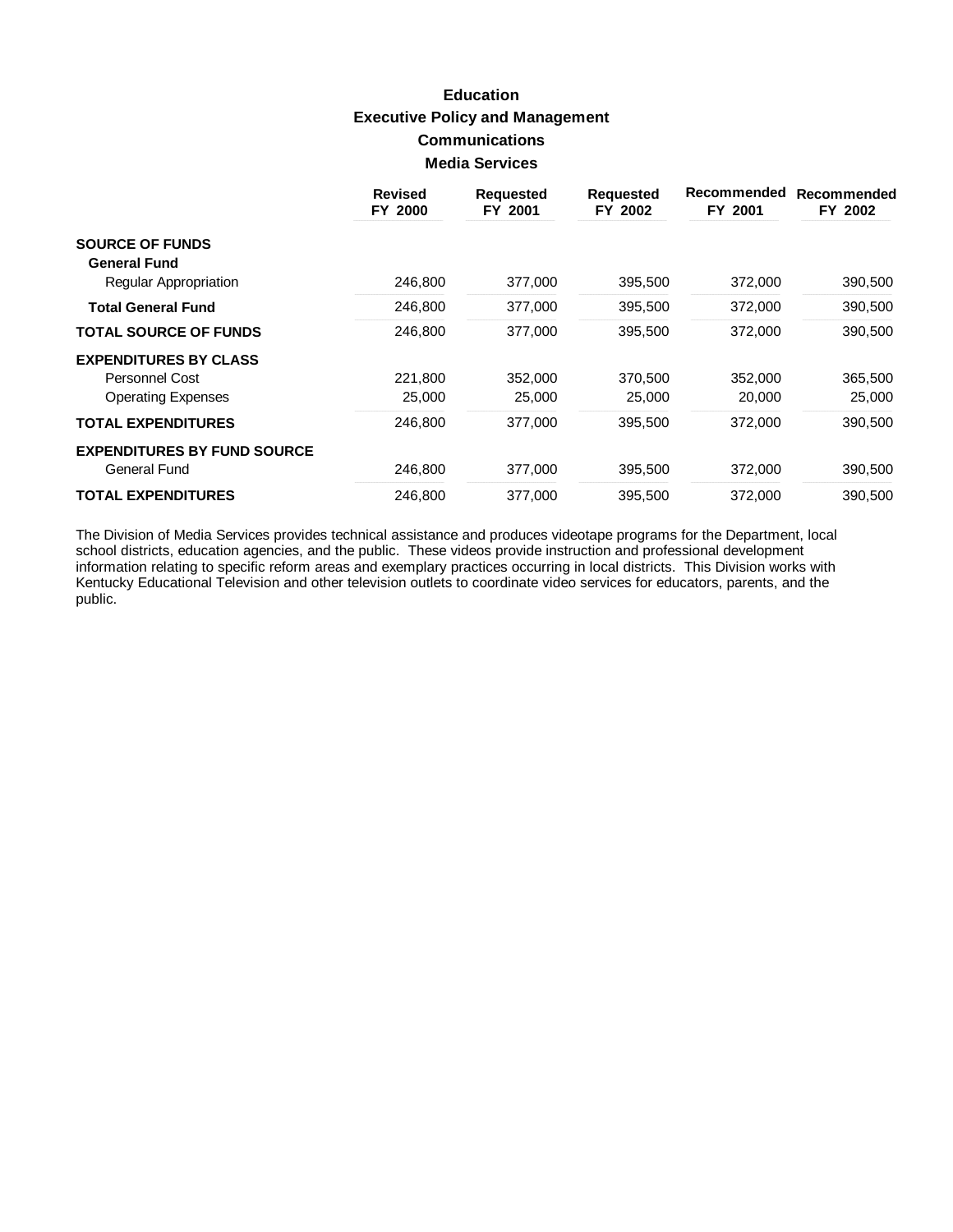# **Education Executive Policy and Management Communications Community Relations**

|                                    | <b>Revised</b><br>FY 2000 | <b>Requested</b><br>FY 2001 | <b>Requested</b><br>FY 2002 | Recommended<br>FY 2001 | Recommended<br>FY 2002 |
|------------------------------------|---------------------------|-----------------------------|-----------------------------|------------------------|------------------------|
| <b>SOURCE OF FUNDS</b>             |                           |                             |                             |                        |                        |
| <b>General Fund</b>                |                           |                             |                             |                        |                        |
| Regular Appropriation              | 210,200                   | 303,800                     | 319,000                     | 182,200                | 191,400                |
| <b>Total General Fund</b>          | 210,200                   | 303,800                     | 319,000                     | 182,200                | 191,400                |
| <b>TOTAL SOURCE OF FUNDS</b>       | 210,200                   | 303,800                     | 319,000                     | 182,200                | 191,400                |
| <b>EXPENDITURES BY CLASS</b>       |                           |                             |                             |                        |                        |
| Personnel Cost                     | 201,500                   | 276,400                     | 290,700                     | 173,700                | 182,900                |
| <b>Operating Expenses</b>          | 8,700                     | 27,400                      | 28,300                      | 8,500                  | 8,500                  |
| <b>TOTAL EXPENDITURES</b>          | 210,200                   | 303,800                     | 319,000                     | 182,200                | 191,400                |
| <b>EXPENDITURES BY FUND SOURCE</b> |                           |                             |                             |                        |                        |
| General Fund                       | 210,200                   | 303,800                     | 319,000                     | 182,200                | 191,400                |
| <b>TOTAL EXPENDITURES</b>          | 210,200                   | 303,800                     | 319,000                     | 182,200                | 191,400                |

The Division of Community Relations provides staff support to the Commissioner and the Department of Education in<br>disseminating accurate and timely information on subjects such as the state's system of assessment and accou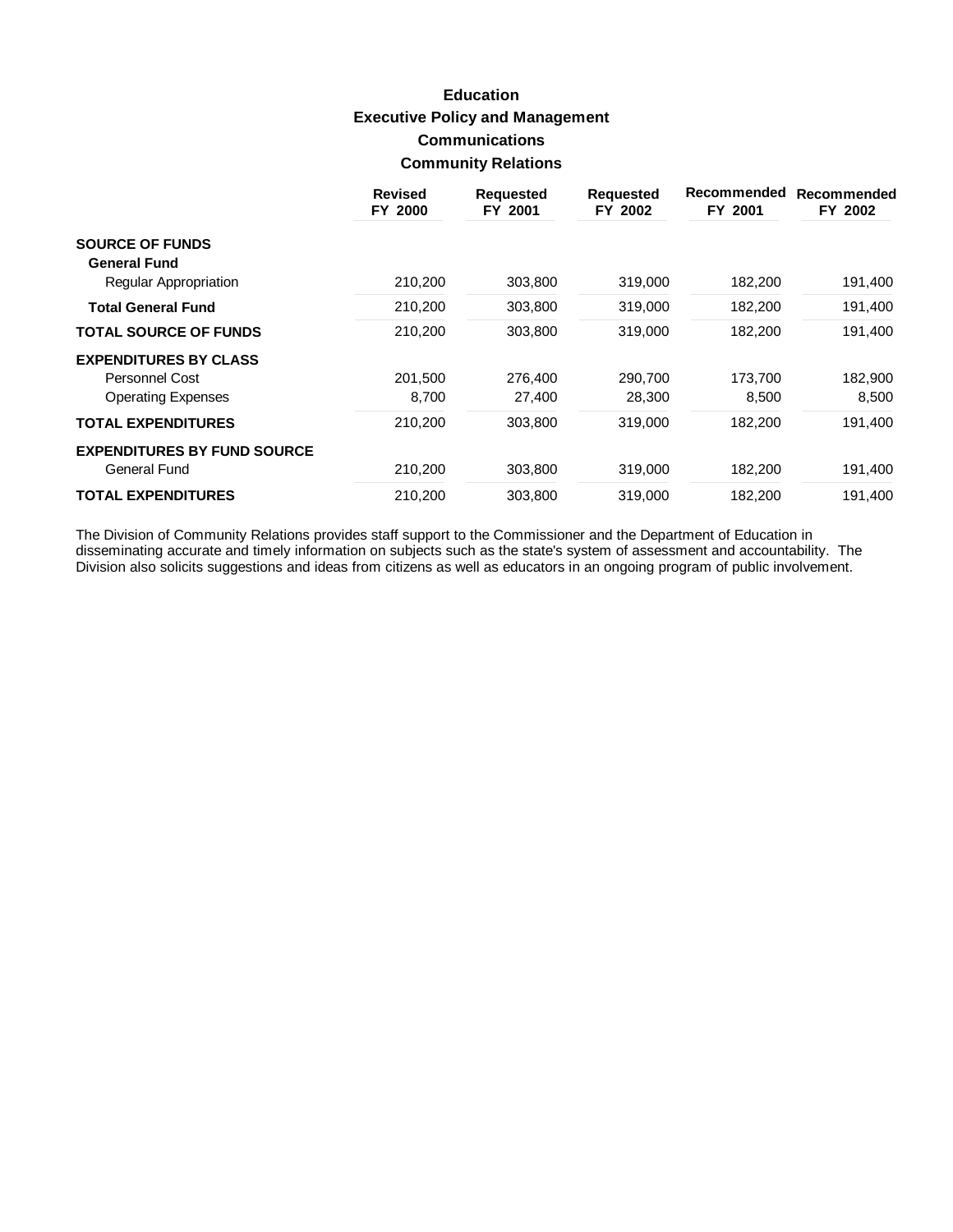## **Education Management Support Services**

|                                        | <b>Revised</b><br>FY 2000 | <b>Requested</b><br>FY 2001 | <b>Requested</b><br>FY 2002 | FY 2001       | Recommended Recommended<br>FY 2002 |
|----------------------------------------|---------------------------|-----------------------------|-----------------------------|---------------|------------------------------------|
| <b>SOURCE OF FUNDS</b>                 |                           |                             |                             |               |                                    |
| <b>General Fund</b>                    |                           |                             |                             |               |                                    |
| Regular Appropriation                  | 356, 157, 200             | 400,009,300                 | 434,681,700                 | 390, 374, 400 | 420,026,000                        |
| Surplus Expenditure Plan               | 28,478,300                |                             |                             |               |                                    |
| <b>Total General Fund</b>              | 384,635,500               | 400,009,300                 | 434,681,700                 | 390,374,400   | 420,026,000                        |
| <b>Restricted Funds</b>                |                           |                             |                             |               |                                    |
| <b>Balance Forward</b>                 | 929,200                   | 922,255                     | 922,255                     | 929,200       | 795,900                            |
| <b>Current Receipts</b>                | 1,794,000                 | 1,837,200                   | 1,881,400                   | 1,837,200     | 1,881,400                          |
| Non-Revenue Receipts                   | 1,099,000                 | 1,120,000                   | 1,112,700                   | 1,120,000     | 1,108,100                          |
| <b>Total Restricted Funds</b>          | 3,822,200                 | 3,879,455                   | 3,916,355                   | 3,886,400     | 3,785,400                          |
| <b>Federal Funds</b>                   |                           |                             |                             |               |                                    |
| <b>Balance Forward</b>                 | 3,643,500                 |                             |                             |               |                                    |
| <b>Current Receipts</b>                | 136,638,000               | 172,455,500                 | 176,555,400                 | 172,455,500   | 176,555,400                        |
| <b>Total Federal Funds</b>             | 140,281,500               | 172,455,500                 | 176,555,400                 | 172,455,500   | 176,555,400                        |
| <b>TOTAL SOURCE OF FUNDS</b>           | 528,739,200               | 576,344,255                 | 615, 153, 455               | 566,716,300   | 600,366,800                        |
| <b>EXPENDITURES BY CLASS</b>           |                           |                             |                             |               |                                    |
| Personnel Cost                         | 9,687,900                 | 11,308,800                  | 11,847,200                  | 11,023,600    | 11,324,500                         |
| <b>Operating Expenses</b>              | 5,904,800                 | 6,514,000                   | 7,115,300                   | 5,881,200     | 5,972,000                          |
| Grants, Loans or Benefits              | 512,217,300               | 557,599,200                 | 595,268,700                 | 549,015,600   | 581,935,400                        |
| Debt Service                           |                           |                             |                             |               | 339,000                            |
| <b>TOTAL EXPENDITURES</b>              | 527,810,000               | 575,422,000                 | 614,231,200                 | 565,920,400   | 599,570,900                        |
| <b>EXPENDITURES BY FUND SOURCE</b>     |                           |                             |                             |               |                                    |
| <b>General Fund</b>                    | 384,635,500               | 400,009,300                 | 434,681,700                 | 390,374,400   | 420,026,000                        |
| <b>Restricted Funds</b>                | 2,893,000                 | 2,957,200                   | 2,994,100                   | 3,090,500     | 2,989,500                          |
| <b>Federal Funds</b>                   | 140,281,500               | 172,455,500                 | 176,555,400                 | 172,455,500   | 176,555,400                        |
| <b>TOTAL EXPENDITURES</b>              | 527,810,000               | 575,422,000                 | 614,231,200                 | 565,920,400   | 599,570,900                        |
| <b>EXPENDITURES BY UNIT</b>            |                           |                             |                             |               |                                    |
| <b>Wage Equity</b>                     |                           |                             |                             | 19,500        | 12,700                             |
| Deputy Commissioner                    | 183,500                   | 188,700                     | 191,200                     | 322,000       | 125,400                            |
| Human Resources and Equity             | 2,692,400                 | 4,145,700                   | 4,254,200                   | 2,938,400     | 3,382,800                          |
| <b>District Support Services</b>       | 470,964,100               | 545,036,200                 | 583,377,500                 | 536,666,000   | 569,749,200                        |
| <b>Education Technology</b>            | 48,018,200                | 19,843,800                  | 19,992,800                  | 19,753,400    | 19,923,200                         |
| <b>Budget and Financial Management</b> | 5,951,800                 | 6,207,600                   | 6,415,500                   | 6,221,100     | 6,377,600                          |
| <b>TOTAL EXPENDITURES</b>              | 527,810,000               | 575,422,000                 | 614,231,200                 | 565,920,400   | 599,570,900                        |

The Management Support Services major program area, as a consequence of the 1998 reorganization of the Department via Executive Order 98-1671, consists of the Offices of Human Resources and Equity, District Support Services, Education Technology, and Budget and Financial Management. The Deputy Commissioner for Management Support Services reports directly to the Commissioner of Education.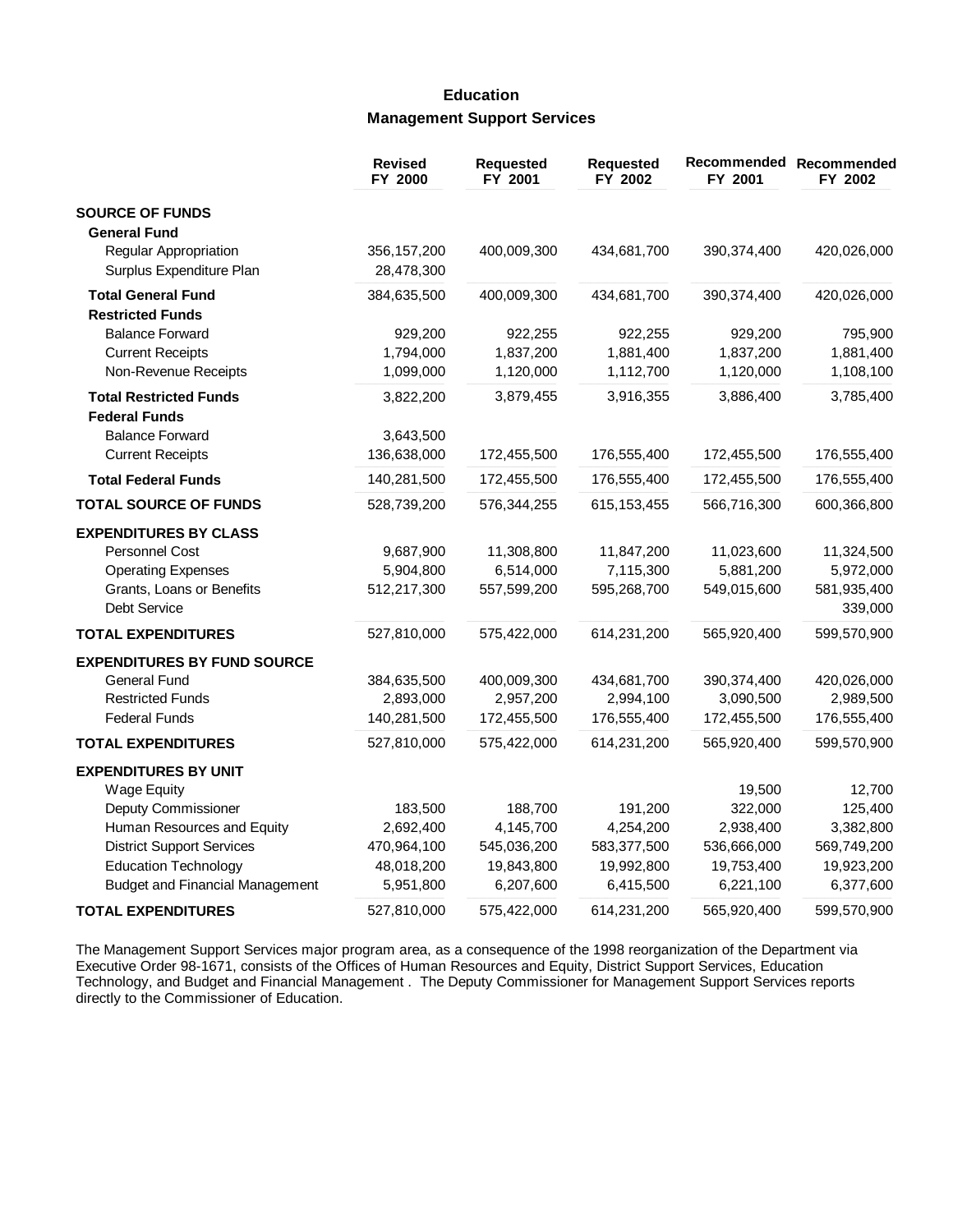## **Education Management Support Services Deputy Commissioner**

|                                                      | <b>Revised</b><br>FY 2000 | <b>Requested</b><br>FY 2001 | <b>Requested</b><br>FY 2002 | Recommended<br>FY 2001 | Recommended<br>FY 2002 |
|------------------------------------------------------|---------------------------|-----------------------------|-----------------------------|------------------------|------------------------|
| <b>SOURCE OF FUNDS</b><br><b>General Fund</b>        |                           |                             |                             |                        |                        |
| Regular Appropriation                                | 183,500                   | 188,700                     | 191,200                     | 188,700                | 125,400                |
| <b>Total General Fund</b><br><b>Restricted Funds</b> | 183,500                   | 188,700                     | 191,200                     | 188,700                | 125,400                |
| <b>Balance Forward</b>                               |                           |                             |                             | 133,300                |                        |
| <b>Total Restricted Funds</b>                        |                           |                             |                             | 133,300                |                        |
| <b>TOTAL SOURCE OF FUNDS</b>                         | 183,500                   | 188,700                     | 191,200                     | 322,000                | 125,400                |
| <b>EXPENDITURES BY CLASS</b>                         |                           |                             |                             |                        |                        |
| Personnel Cost                                       | 173,700                   | 180,700                     | 183,200                     | 314,000                | 117,400                |
| <b>Operating Expenses</b>                            | 9,800                     | 8,000                       | 8,000                       | 8,000                  | 8,000                  |
| <b>TOTAL EXPENDITURES</b>                            | 183,500                   | 188,700                     | 191,200                     | 322,000                | 125,400                |
| <b>EXPENDITURES BY FUND SOURCE</b>                   |                           |                             |                             |                        |                        |
| <b>General Fund</b>                                  | 183,500                   | 188,700                     | 191,200                     | 188,700                | 125,400                |
| <b>Restricted Funds</b>                              |                           |                             |                             | 133,300                |                        |
| <b>TOTAL EXPENDITURES</b>                            | 183,500                   | 188,700                     | 191,200                     | 322,000                | 125,400                |

The Deputy Commissioner and associated support staff provide policy and administrative direction for the Management<br>Support Services major program area. The December 1998 reorganization of the Department of Education provi Commissioner of Education.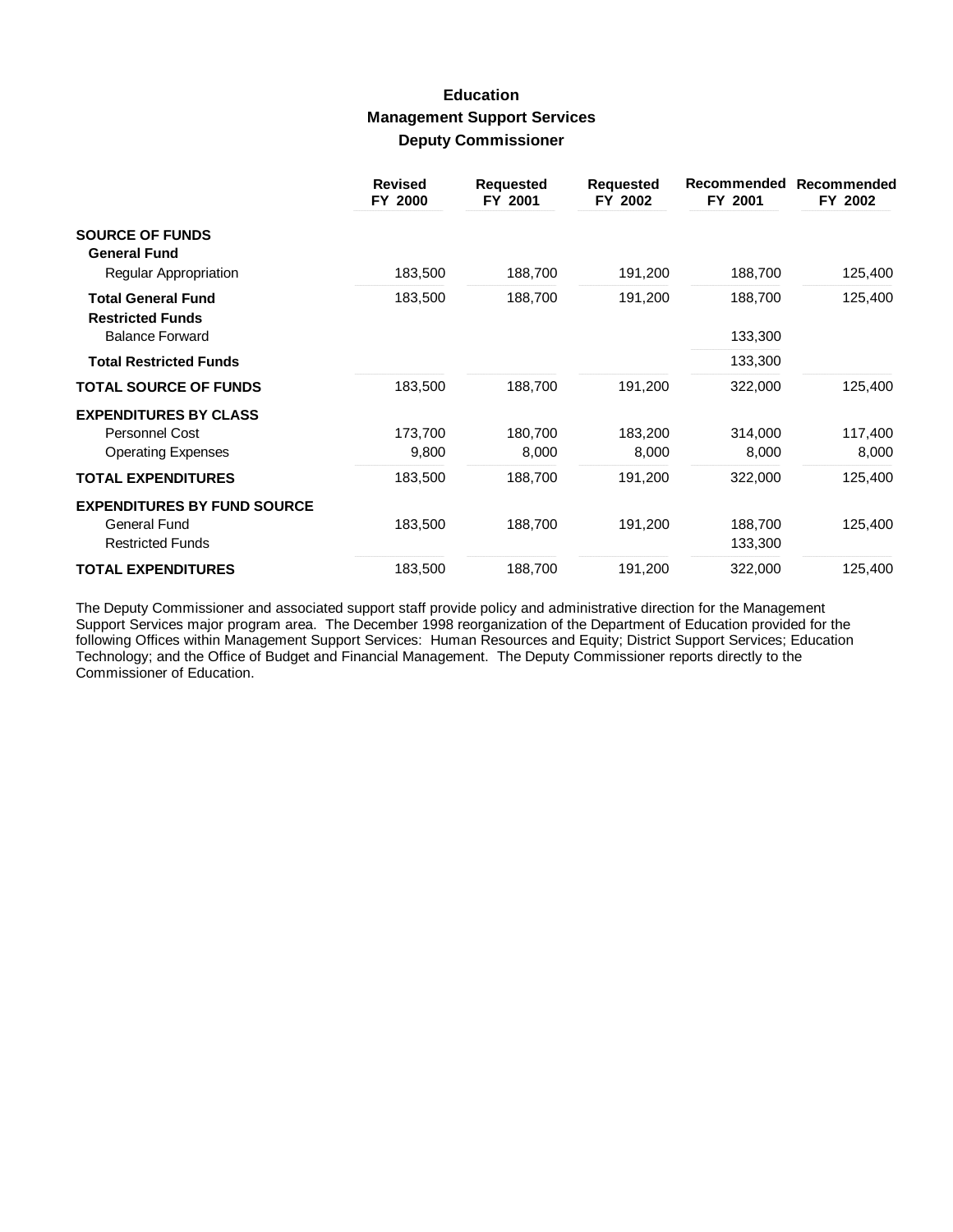# **Education Management Support Services Human Resources and Equity**

|                                                                                                                          | <b>Revised</b><br>FY 2000                  | <b>Requested</b><br>FY 2001                  | <b>Requested</b><br>FY 2002                  | Recommended<br>FY 2001                     | Recommended<br>FY 2002                     |
|--------------------------------------------------------------------------------------------------------------------------|--------------------------------------------|----------------------------------------------|----------------------------------------------|--------------------------------------------|--------------------------------------------|
| <b>SOURCE OF FUNDS</b><br><b>General Fund</b>                                                                            |                                            |                                              |                                              |                                            |                                            |
| Regular Appropriation                                                                                                    | 1,594,900                                  | 3,021,800                                    | 3,103,200                                    | 1,814,500                                  | 2,231,800                                  |
| <b>Total General Fund</b><br><b>Restricted Funds</b>                                                                     | 1,594,900                                  | 3,021,800                                    | 3,103,200                                    | 1,814,500                                  | 2,231,800                                  |
| <b>Balance Forward</b><br><b>Current Receipts</b><br>Non-Revenue Receipts                                                | 150,200<br>1,059,500<br>38,000             | 150,200<br>1,085,000<br>38,900               | 150,200<br>1,111,100<br>39,900               | 150,200<br>1,085,000<br>38,900             | 150,200<br>1,111,100<br>39,900             |
| <b>Total Restricted Funds</b>                                                                                            | 1,247,700                                  | 1,274,100                                    | 1,301,200                                    | 1,274,100                                  | 1,301,200                                  |
| <b>TOTAL SOURCE OF FUNDS</b>                                                                                             | 2,842,600                                  | 4,295,900                                    | 4,404,400                                    | 3,088,600                                  | 3,533,000                                  |
| <b>EXPENDITURES BY CLASS</b><br>Personnel Cost<br><b>Operating Expenses</b><br>Grants, Loans or Benefits<br>Debt Service | 1,745,700<br>946,700                       | 2,038,400<br>1,127,300<br>980,000            | 2,144,600<br>1,129,600<br>980,000            | 1,923,700<br>934,700<br>80,000             | 2,024,200<br>939,600<br>80,000<br>339,000  |
| <b>TOTAL EXPENDITURES</b>                                                                                                | 2,692,400                                  | 4,145,700                                    | 4,254,200                                    | 2,938,400                                  | 3,382,800                                  |
| <b>EXPENDITURES BY FUND SOURCE</b><br><b>General Fund</b><br><b>Restricted Funds</b>                                     | 1,594,900<br>1,097,500                     | 3,021,800<br>1,123,900                       | 3,103,200<br>1,151,000                       | 1,814,500<br>1,123,900                     | 2,231,800<br>1,151,000                     |
| <b>TOTAL EXPENDITURES</b>                                                                                                | 2,692,400                                  | 4,145,700                                    | 4,254,200                                    | 2,938,400                                  | 3,382,800                                  |
| <b>EXPENDITURES BY UNIT</b><br>Associate Commissioner<br><b>Administrative Services</b><br>Human Resources<br>Equity     | 231,200<br>1,534,500<br>541,000<br>385,700 | 350,900<br>1,588,600<br>617,000<br>1,589,200 | 366,800<br>1,631,200<br>647,000<br>1,609,200 | 313,600<br>1,588,600<br>617,000<br>419,200 | 329,500<br>1,970,200<br>647,000<br>436,100 |
| <b>TOTAL EXPENDITURES</b>                                                                                                | 2,692,400                                  | 4,145,700                                    | 4,254,200                                    | 2,938,400                                  | 3,382,800                                  |

The December 1998 reorganization of the Department of Education in Executive Order 98-1671 provided for a new Office of<br>Human Resources and Equity. The Office consists of three divisions: Administrative Services; Human Res Equity.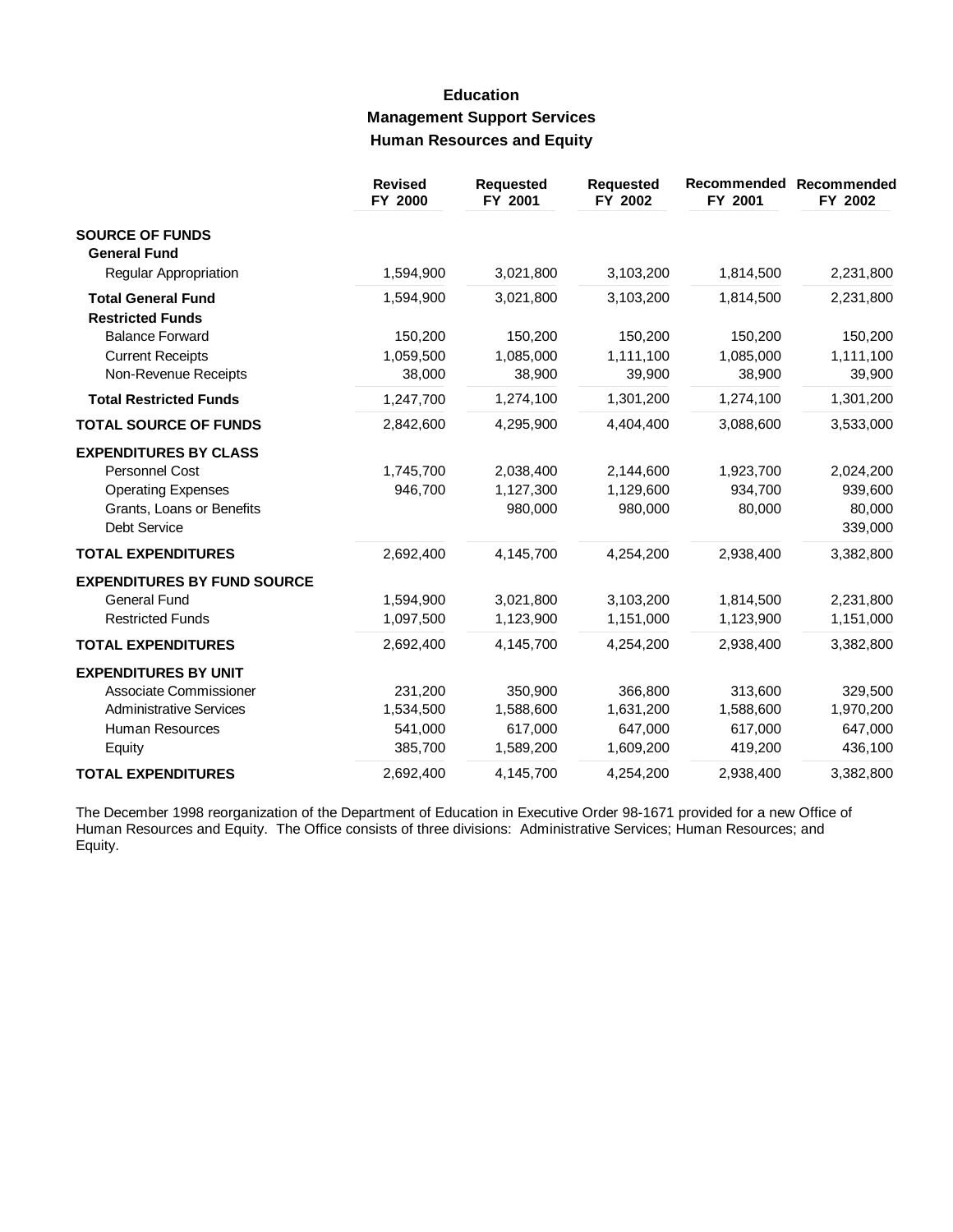## **Education Management Support Services Human Resources and Equity Associate Commissioner**

|                                    | <b>Revised</b><br>FY 2000 | <b>Requested</b><br>FY 2001 | <b>Requested</b><br>FY 2002 | Recommended<br>FY 2001 | Recommended<br>FY 2002 |
|------------------------------------|---------------------------|-----------------------------|-----------------------------|------------------------|------------------------|
| <b>SOURCE OF FUNDS</b>             |                           |                             |                             |                        |                        |
| <b>General Fund</b>                |                           |                             |                             |                        |                        |
| Regular Appropriation              | 220,200                   | 339,600                     | 355,200                     | 302,300                | 317,900                |
| <b>Total General Fund</b>          | 220,200                   | 339,600                     | 355,200                     | 302,300                | 317,900                |
| <b>Restricted Funds</b>            |                           |                             |                             |                        |                        |
| Non-Revenue Receipts               | 11,000                    | 11,300                      | 11,600                      | 11,300                 | 11,600                 |
| <b>Total Restricted Funds</b>      | 11,000                    | 11,300                      | 11,600                      | 11,300                 | 11,600                 |
| <b>TOTAL SOURCE OF FUNDS</b>       | 231,200                   | 350,900                     | 366,800                     | 313,600                | 329,500                |
| <b>EXPENDITURES BY CLASS</b>       |                           |                             |                             |                        |                        |
| Personnel Cost                     | 220,200                   | 302,300                     | 317,900                     | 302,300                | 317,900                |
| <b>Operating Expenses</b>          | 11,000                    | 48,600                      | 48,900                      | 11,300                 | 11,600                 |
| <b>TOTAL EXPENDITURES</b>          | 231,200                   | 350,900                     | 366,800                     | 313,600                | 329,500                |
| <b>EXPENDITURES BY FUND SOURCE</b> |                           |                             |                             |                        |                        |
| <b>General Fund</b>                | 220,200                   | 339,600                     | 355,200                     | 302,300                | 317,900                |
| <b>Restricted Funds</b>            | 11,000                    | 11,300                      | 11,600                      | 11,300                 | 11,600                 |
| <b>TOTAL EXPENDITURES</b>          | 231,200                   | 350,900                     | 366,800                     | 313,600                | 329,500                |

The Associate Commissioner for District Support Services reports to the Commissioner of Education through the Deputy Commissioner for Management Support Services. The Associate Commissioner is responsible for directing the work of, and<br>providing policy direction to, the following divisions: Finance; Facilities Management; School and Comm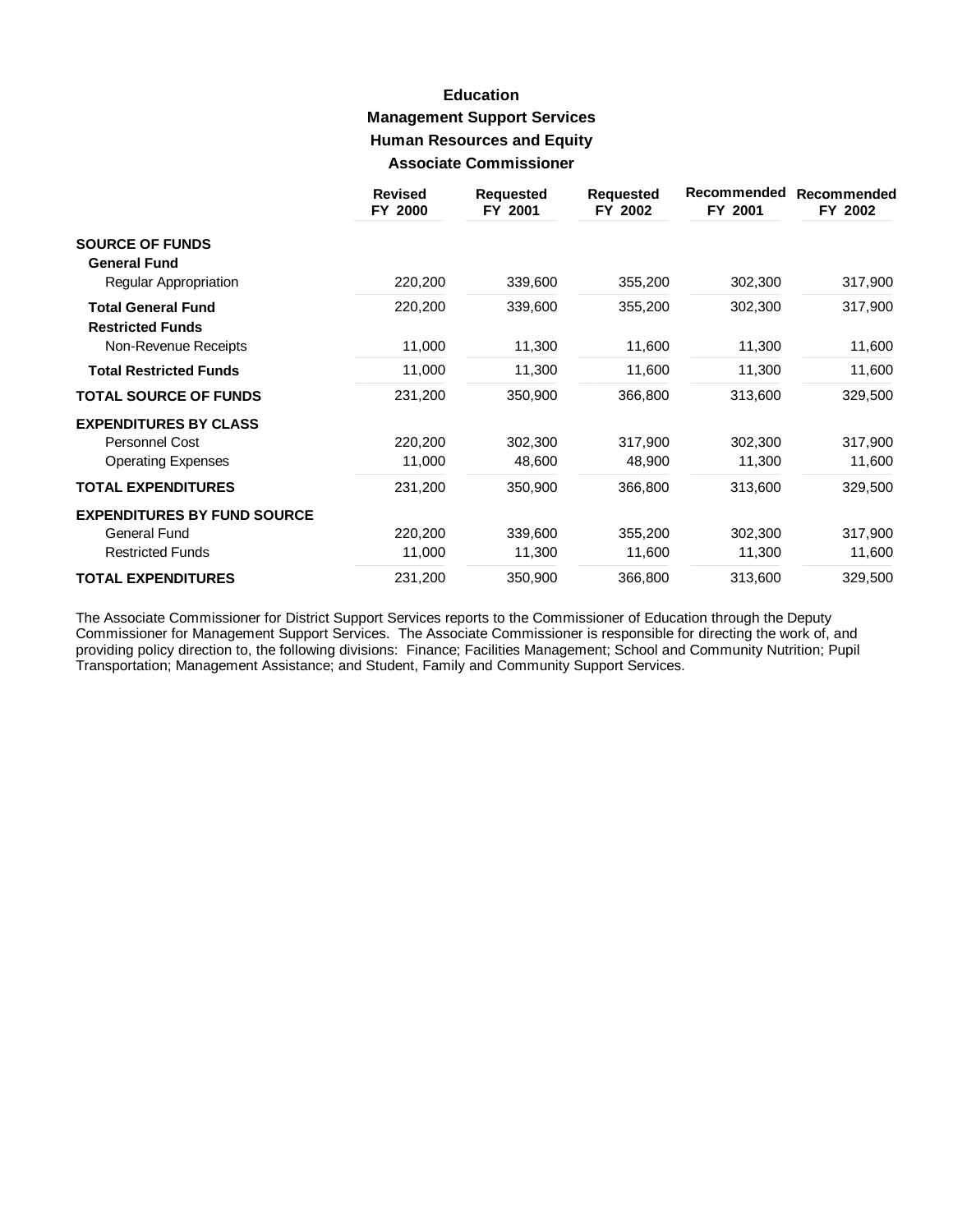## **Education Management Support Services Human Resources and Equity Administrative Services**

|                                                      | <b>Revised</b><br>FY 2000 | <b>Requested</b><br>FY 2001 | <b>Requested</b><br>FY 2002 | Recommended<br>FY 2001 | Recommended<br>FY 2002 |
|------------------------------------------------------|---------------------------|-----------------------------|-----------------------------|------------------------|------------------------|
| <b>SOURCE OF FUNDS</b><br><b>General Fund</b>        |                           |                             |                             |                        |                        |
| Regular Appropriation                                | 490,000                   | 519,000                     | 535,900                     | 519,000                | 874,900                |
| <b>Total General Fund</b><br><b>Restricted Funds</b> | 490,000                   | 519,000                     | 535,900                     | 519,000                | 874,900                |
| <b>Balance Forward</b>                               | 144,600                   | 144,600                     | 144,600                     | 144,600                | 144,600                |
| <b>Current Receipts</b>                              | 1,044,500                 | 1,069,600                   | 1,095,300                   | 1,069,600              | 1,095,300              |
| <b>Total Restricted Funds</b>                        | 1,189,100                 | 1,214,200                   | 1,239,900                   | 1,214,200              | 1,239,900              |
| <b>TOTAL SOURCE OF FUNDS</b>                         | 1,679,100                 | 1,733,200                   | 1,775,800                   | 1,733,200              | 2,114,800              |
| <b>EXPENDITURES BY CLASS</b>                         |                           |                             |                             |                        |                        |
| <b>Personnel Cost</b>                                | 665,800                   | 732,800                     | 771,500                     | 732,800                | 771,500                |
| <b>Operating Expenses</b><br><b>Debt Service</b>     | 868,700                   | 855,800                     | 859,700                     | 855,800                | 859,700<br>339,000     |
| <b>TOTAL EXPENDITURES</b>                            | 1,534,500                 | 1,588,600                   | 1,631,200                   | 1,588,600              | 1,970,200              |
| <b>EXPENDITURES BY FUND SOURCE</b>                   |                           |                             |                             |                        |                        |
| <b>General Fund</b>                                  | 490.000                   | 519,000                     | 535.900                     | 519.000                | 874,900                |
| <b>Restricted Funds</b>                              | 1,044,500                 | 1,069,600                   | 1,095,300                   | 1,069,600              | 1,095,300              |
| <b>TOTAL EXPENDITURES</b>                            | 1,534,500                 | 1,588,600                   | 1,631,200                   | 1,588,600              | 1,970,200              |
| <b>EXPENDITURES BY UNIT</b>                          |                           |                             |                             |                        |                        |
| Program Services                                     | 1,182,500                 | 1,228,100                   | 1,262,100                   | 1,228,100              | 1,601,100              |
| <b>Facilities Maintenance</b>                        | 352,000                   | 360,500                     | 369,100                     | 360,500                | 369,100                |
| <b>TOTAL EXPENDITURES</b>                            | 1,534,500                 | 1,588,600                   | 1,631,200                   | 1,588,600              | 1,970,200              |

The Division of Administrative Services is responsible for: processing documents to archives; insurance, leasing and managing leased property; telecommunications; managing equipment owned or leased by the Department of Education, helping staff maintain safe and healthful conditions in facilities; providing mail pick-up and delivery for local Department<br>offices; furnishing Department offices with supplies; and providing receiving and distribution se materials.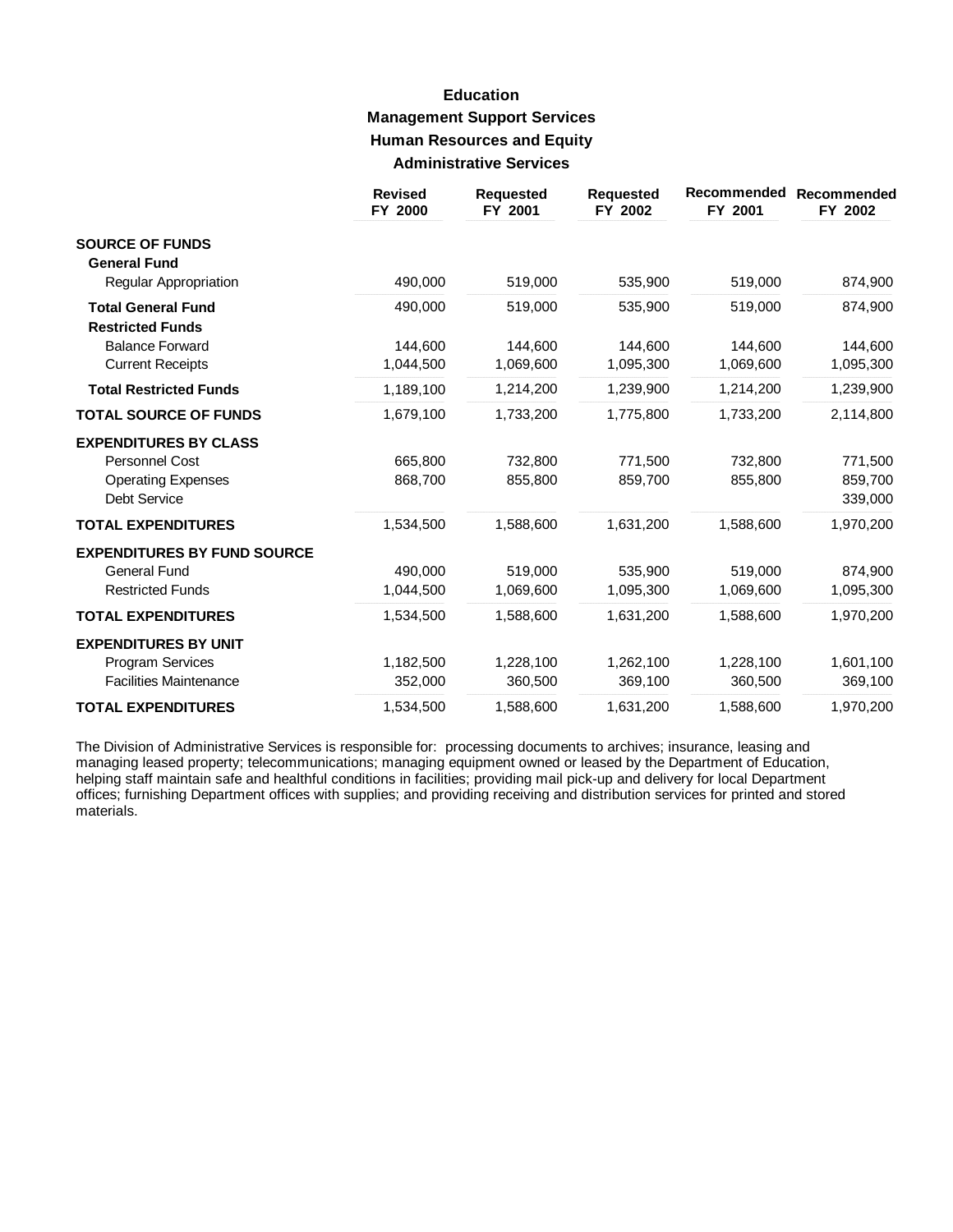# **Education Management Support Services Human Resources and Equity Human Resources**

|                                    | <b>Revised</b><br>FY 2000 | <b>Requested</b><br>FY 2001 | <b>Requested</b><br>FY 2002 | Recommended<br>FY 2001 | Recommended<br>FY 2002 |
|------------------------------------|---------------------------|-----------------------------|-----------------------------|------------------------|------------------------|
| <b>SOURCE OF FUNDS</b>             |                           |                             |                             |                        |                        |
| <b>General Fund</b>                |                           |                             |                             |                        |                        |
| Regular Appropriation              | 514,000                   | 589,400                     | 618,700                     | 589,400                | 618,700                |
| <b>Total General Fund</b>          | 514,000                   | 589,400                     | 618,700                     | 589,400                | 618,700                |
| <b>Restricted Funds</b>            |                           |                             |                             |                        |                        |
| <b>Balance Forward</b>             | 5,600                     | 5,600                       | 5,600                       | 5,600                  | 5,600                  |
| Non-Revenue Receipts               | 27,000                    | 27,600                      | 28,300                      | 27,600                 | 28,300                 |
| <b>Total Restricted Funds</b>      | 32,600                    | 33,200                      | 33,900                      | 33,200                 | 33,900                 |
| <b>TOTAL SOURCE OF FUNDS</b>       | 546,600                   | 622,600                     | 652,600                     | 622,600                | 652,600                |
| <b>EXPENDITURES BY CLASS</b>       |                           |                             |                             |                        |                        |
| Personnel Cost                     | 489,000                   | 564,400                     | 593,700                     | 564,400                | 593,700                |
| <b>Operating Expenses</b>          | 52,000                    | 52,600                      | 53,300                      | 52,600                 | 53,300                 |
| <b>TOTAL EXPENDITURES</b>          | 541,000                   | 617,000                     | 647,000                     | 617,000                | 647,000                |
| <b>EXPENDITURES BY FUND SOURCE</b> |                           |                             |                             |                        |                        |
| <b>General Fund</b>                | 514,000                   | 589,400                     | 618,700                     | 589,400                | 618,700                |
| <b>Restricted Funds</b>            | 27,000                    | 27,600                      | 28,300                      | 27,600                 | 28,300                 |
| <b>TOTAL EXPENDITURES</b>          | 541,000                   | 617,000                     | 647,000                     | 617,000                | 647,000                |

The Division of Personnel Services was renamed the Division of Human Resources by Executive Order 98-1671. KRS 18A and KRS 156.017 authorized the Department of Education to implement a personnel system to employ individuals who provide essential services to the local school districts and other education providers. These services include: management of the KRS 18A Merit System, coordination of memoranda of agreement with education providers, implementation of minority recruitment programs, implementation of employee benefit programs and implementation of employee training through the Governmental Services Center.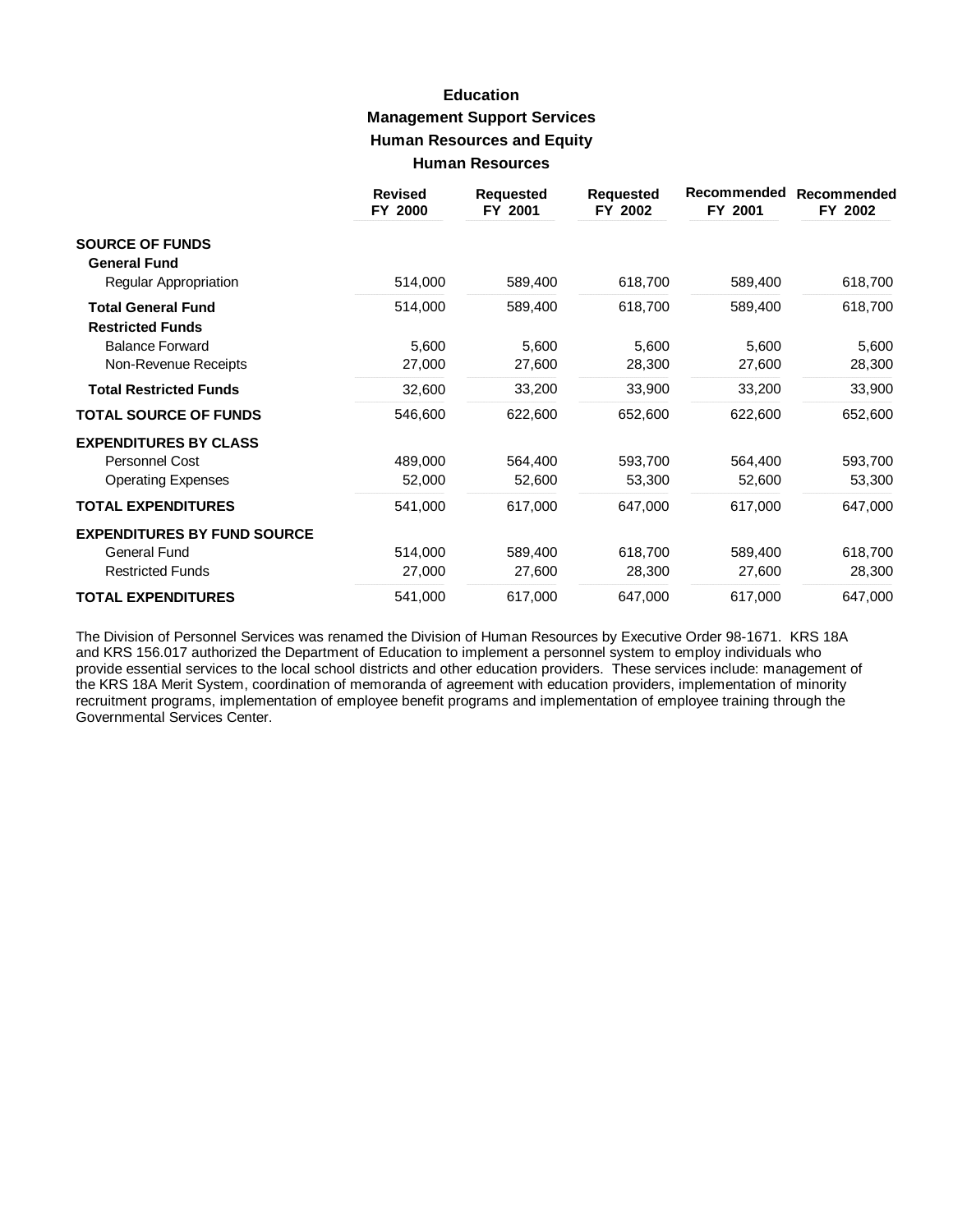### **Education Management Support Services Human Resources and Equity Equity**

|                                                      | <b>Revised</b><br>FY 2000 | <b>Requested</b><br>FY 2001 | <b>Requested</b><br>FY 2002 | Recommended<br>FY 2001 | Recommended<br>FY 2002 |
|------------------------------------------------------|---------------------------|-----------------------------|-----------------------------|------------------------|------------------------|
| <b>SOURCE OF FUNDS</b>                               |                           |                             |                             |                        |                        |
| <b>General Fund</b><br>Regular Appropriation         | 370,700                   | 1,573,800                   | 1,593,400                   | 403,800                | 420,300                |
|                                                      |                           |                             |                             |                        |                        |
| <b>Total General Fund</b><br><b>Restricted Funds</b> | 370,700                   | 1,573,800                   | 1,593,400                   | 403,800                | 420,300                |
| <b>Current Receipts</b>                              | 15,000                    | 15,400                      | 15,800                      | 15,400                 | 15,800                 |
| <b>Total Restricted Funds</b>                        | 15,000                    | 15,400                      | 15,800                      | 15,400                 | 15,800                 |
| <b>TOTAL SOURCE OF FUNDS</b>                         | 385,700                   | 1,589,200                   | 1,609,200                   | 419,200                | 436,100                |
| <b>EXPENDITURES BY CLASS</b>                         |                           |                             |                             |                        |                        |
| Personnel Cost                                       | 370,700                   | 438,900                     | 461,500                     | 324,200                | 341,100                |
| <b>Operating Expenses</b>                            | 15,000                    | 170,300                     | 167,700                     | 15,000                 | 15,000                 |
| Grants, Loans or Benefits                            |                           | 980,000                     | 980,000                     | 80,000                 | 80,000                 |
| <b>TOTAL EXPENDITURES</b>                            | 385,700                   | 1,589,200                   | 1,609,200                   | 419,200                | 436,100                |
| <b>EXPENDITURES BY FUND SOURCE</b>                   |                           |                             |                             |                        |                        |
| <b>General Fund</b>                                  | 370,700                   | 1,573,800                   | 1,593,400                   | 403,800                | 420,300                |
| <b>Restricted Funds</b>                              | 15,000                    | 15,400                      | 15,800                      | 15,400                 | 15,800                 |
| <b>TOTAL EXPENDITURES</b>                            | 385,700                   | 1,589,200                   | 1,609,200                   | 419,200                | 436,100                |

The Division of Equity was established under the provisions of Executive Order 98-1671. The mission of the Division of Equity is to provide technical assistance, leadership, advocacy, professional development, and multicultural education to meet the diverse needs of Kentucky schools and communities. This includes addressing cultural, emotional, social, and educational needs through a variety of resources. These resources include: the implementation of the Education Equity Plan which affects eight distinct areas of learning and communities; maintaining the Equitable Schools Institute that draws participation from all eight regional service centers; the Martin Luther King Project; the technical assistance for Title IX and gender fair instruction; maintenance of a resource center; development of a CD-ROM; and a virtual museum and web site.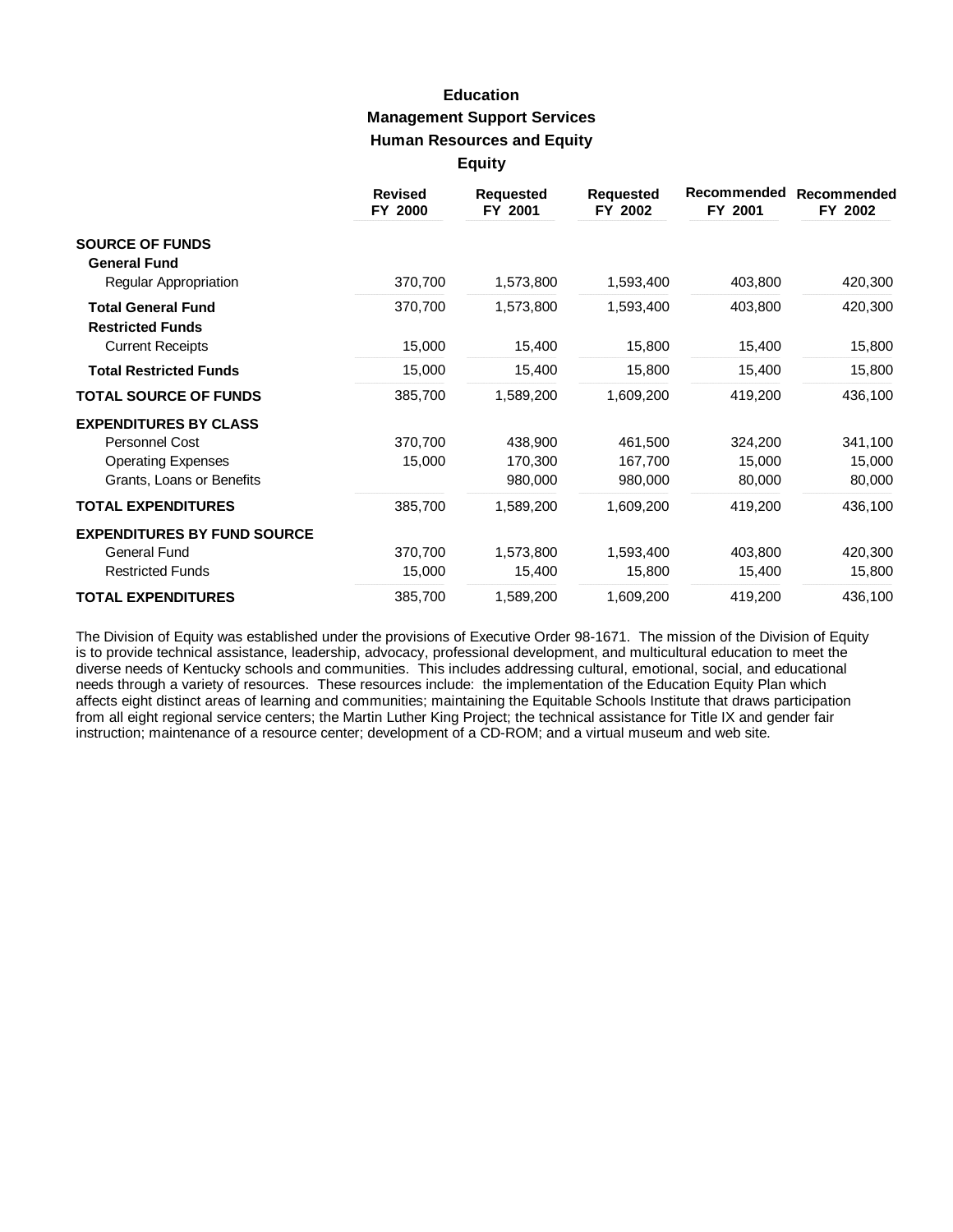### **Education Management Support Services District Support Services**

|                                                         | <b>Revised</b><br>FY 2000 | <b>Requested</b><br>FY 2001 | <b>Requested</b><br>FY 2002 | FY 2001     | Recommended Recommended<br>FY 2002 |
|---------------------------------------------------------|---------------------------|-----------------------------|-----------------------------|-------------|------------------------------------|
| <b>SOURCE OF FUNDS</b>                                  |                           |                             |                             |             |                                    |
| <b>General Fund</b>                                     |                           |                             |                             |             |                                    |
| Regular Appropriation                                   | 332,029,600               | 373,960,000                 | 408,234,500                 | 365,589,800 | 394,606,200                        |
| <b>Total General Fund</b>                               | 332,029,600               | 373,960,000                 | 408,234,500                 | 365,589,800 | 394,606,200                        |
| <b>Restricted Funds</b>                                 |                           |                             |                             |             |                                    |
| <b>Balance Forward</b>                                  | 159,200                   | 159,155                     | 159,155                     | 159,200     | 159,200                            |
| <b>Current Receipts</b>                                 | 734,500                   | 752,200                     | 770,300                     | 752,200     | 770,300                            |
| <b>Total Restricted Funds</b>                           | 893,700                   | 911,355                     | 929,455                     | 911,400     | 929,500                            |
| <b>Federal Funds</b>                                    |                           |                             |                             |             |                                    |
| <b>Balance Forward</b>                                  | 3,643,500                 |                             |                             |             |                                    |
| <b>Current Receipts</b>                                 | 134,556,500               | 170,324,000                 | 174,372,700                 | 170,324,000 | 174,372,700                        |
| <b>Total Federal Funds</b>                              | 138,200,000               | 170,324,000                 | 174,372,700                 | 170,324,000 | 174,372,700                        |
| <b>TOTAL SOURCE OF FUNDS</b>                            | 471,123,300               | 545, 195, 355               | 583,536,655                 | 536,825,200 | 569,908,400                        |
| <b>EXPENDITURES BY CLASS</b>                            |                           |                             |                             |             |                                    |
| <b>Personnel Cost</b>                                   | 5,014,600                 | 6,066,000                   | 6,357,200                   | 5,642,700   | 5,912,600                          |
| <b>Operating Expenses</b>                               | 1,698,000                 | 1,946,200                   | 2,437,200                   | 1,682,900   | 1,686,800                          |
| Grants, Loans or Benefits                               | 464,251,500               | 537,024,000                 | 574,583,100                 | 529,340,400 | 562,149,800                        |
| <b>TOTAL EXPENDITURES</b>                               | 470,964,100               | 545,036,200                 | 583,377,500                 | 536,666,000 | 569,749,200                        |
| <b>EXPENDITURES BY FUND SOURCE</b>                      |                           |                             |                             |             |                                    |
| <b>General Fund</b>                                     | 332,029,600               | 373,960,000                 | 408,234,500                 | 365,589,800 | 394,606,200                        |
| <b>Restricted Funds</b>                                 | 734,500                   | 752,200                     | 770,300                     | 752,200     | 770,300                            |
| <b>Federal Funds</b>                                    | 138,200,000               | 170,324,000                 | 174,372,700                 | 170,324,000 | 174,372,700                        |
| <b>TOTAL EXPENDITURES</b>                               | 470,964,100               | 545,036,200                 | 583,377,500                 | 536,666,000 | 569,749,200                        |
| <b>EXPENDITURES BY UNIT</b>                             |                           |                             |                             |             |                                    |
| Associate Commissioner                                  | 532,500                   | 391,500                     | 410,400                     | 391,500     | 410,400                            |
| Finance                                                 | 266,925,800               | 299,092,300                 | 328,259,700                 | 298,425,700 | 327,084,700                        |
| <b>Facilities Management</b>                            | 497,400                   | 527,300                     | 552,900                     | 527,300     | 552,900                            |
| School and Community Nutrition                          | 142,244,000               | 174,362,200                 | 178,416,200                 | 173,892,100 | 178,071,100                        |
| <b>Pupil Transportation</b>                             | 1,527,400                 | 1,512,100                   | 1,535,900                   | 1,512,100   | 1,535,900                          |
| Management Assistance                                   | 1,122,000                 | 1,107,700                   | 1,107,000                   | 1,107,700   | 1,107,000                          |
| Student, Family, & Community<br><b>Support Services</b> | 48,115,000                | 53,043,100                  | 53,095,400                  | 50,809,600  | 50,987,200                         |
| Safe Schools                                            | 10,000,000                | 15,000,000                  | 20,000,000                  | 10,000,000  | 10,000,000                         |
| <b>TOTAL EXPENDITURES</b>                               | 470,964,100               | 545,036,200                 | 583,377,500                 | 536,666,000 | 569,749,200                        |

The Office of District Support Services, as reorganized in December 1998, provides administrative and technical assistance on behalf of local school districts throughout the state and consists of the following divisions: F School and Community Nutrition Services; Pupil Transportation; Management Assistance; and Student, Family and Community Relations. The Safe Schools program initiative is also housed within this office for administrative purposes.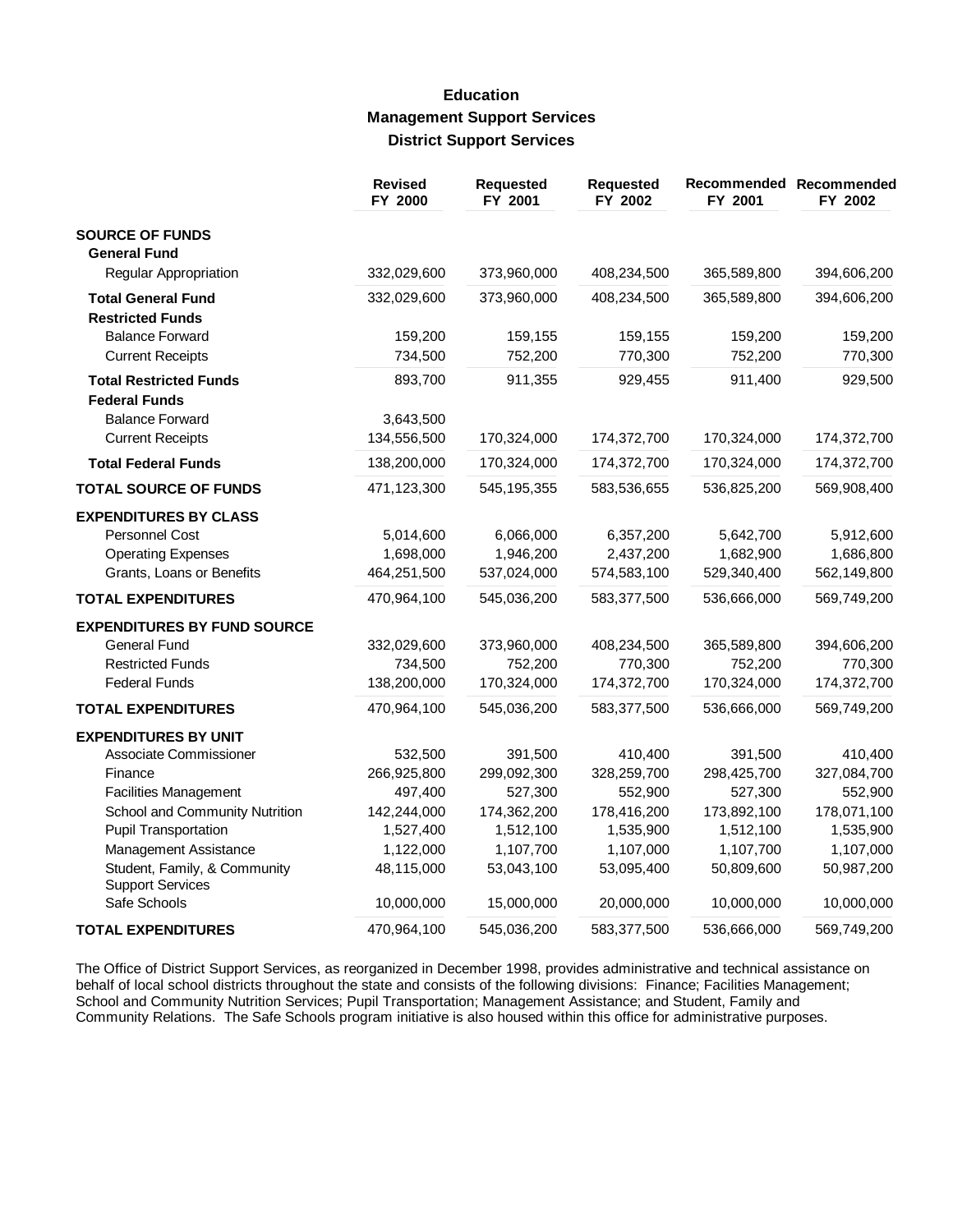# **Education Management Support Services District Support Services Associate Commissioner**

|                                    | <b>Revised</b><br>FY 2000 | <b>Requested</b><br>FY 2001 | <b>Requested</b><br>FY 2002 | Recommended<br>FY 2001 | Recommended<br>FY 2002 |
|------------------------------------|---------------------------|-----------------------------|-----------------------------|------------------------|------------------------|
| <b>SOURCE OF FUNDS</b>             |                           |                             |                             |                        |                        |
| <b>General Fund</b>                |                           |                             |                             |                        |                        |
| Regular Appropriation              | 532,500                   | 391,500                     | 410,400                     | 391,500                | 410,400                |
| <b>Total General Fund</b>          | 532,500                   | 391,500                     | 410,400                     | 391,500                | 410,400                |
| <b>TOTAL SOURCE OF FUNDS</b>       | 532,500                   | 391,500                     | 410,400                     | 391,500                | 410,400                |
| <b>EXPENDITURES BY CLASS</b>       |                           |                             |                             |                        |                        |
| Personnel Cost                     | 507,500                   | 366,500                     | 385,400                     | 366,500                | 385,400                |
| <b>Operating Expenses</b>          | 25,000                    | 25,000                      | 25,000                      | 25,000                 | 25,000                 |
| <b>TOTAL EXPENDITURES</b>          | 532,500                   | 391,500                     | 410,400                     | 391,500                | 410,400                |
| <b>EXPENDITURES BY FUND SOURCE</b> |                           |                             |                             |                        |                        |
| General Fund                       | 532,500                   | 391,500                     | 410,400                     | 391,500                | 410,400                |
| <b>TOTAL EXPENDITURES</b>          | 532,500                   | 391,500                     | 410,400                     | 391,500                | 410.400                |

The Associate Commissioner for District Support Services reports to the Commissioner of Education through the Deputy<br>Commissioner for Management Support Services. The Associate Commissioner is responsible for directing the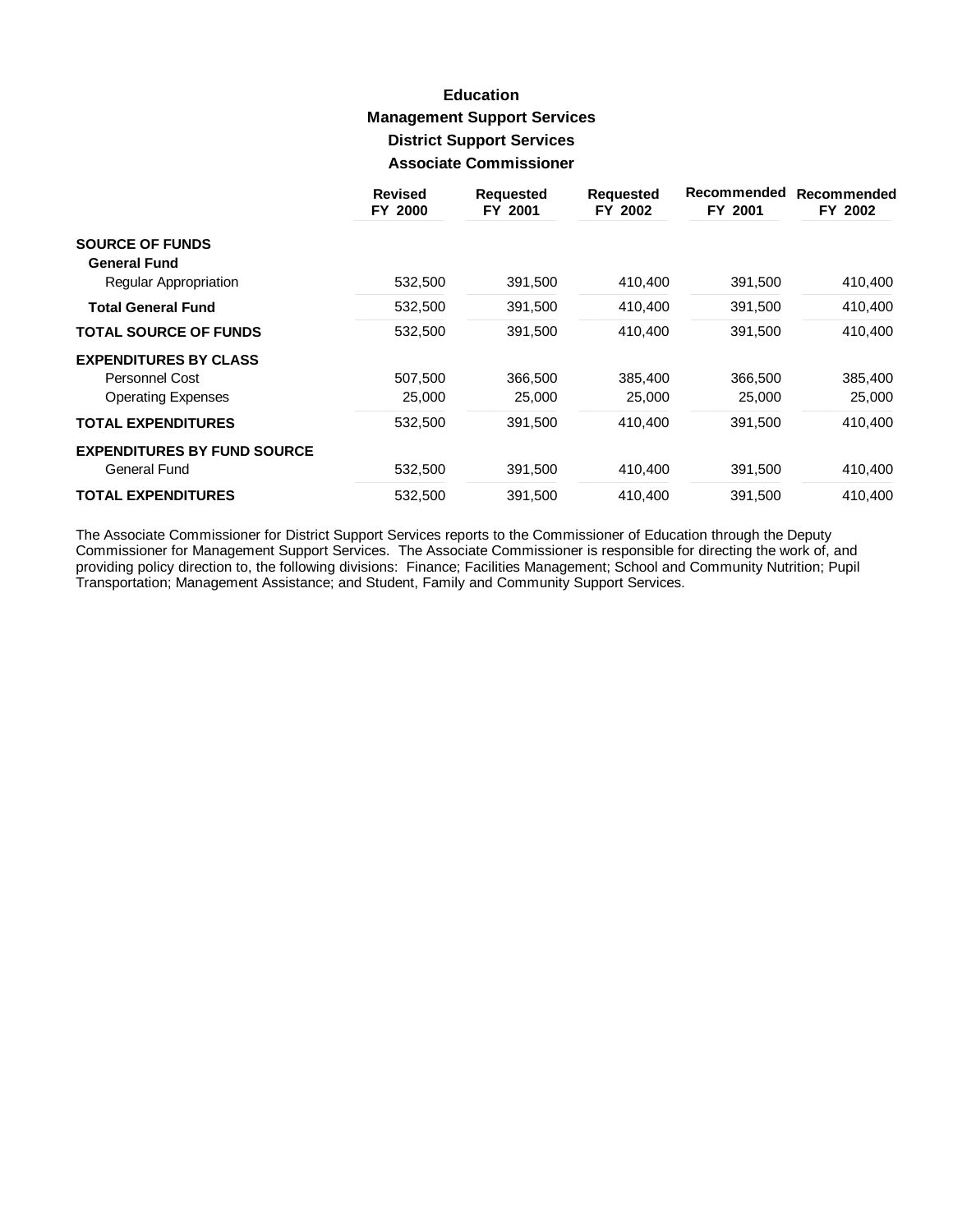# **Education Management Support Services District Support Services Finance**

|                                               | <b>Revised</b><br>FY 2000 | <b>Requested</b><br>FY 2001 | <b>Requested</b><br>FY 2002 | <b>Recommended</b><br>FY 2001 | Recommended<br>FY 2002 |
|-----------------------------------------------|---------------------------|-----------------------------|-----------------------------|-------------------------------|------------------------|
| <b>SOURCE OF FUNDS</b><br><b>General Fund</b> |                           |                             |                             |                               |                        |
| <b>Regular Appropriation</b>                  | 266,925,800               | 299,092,300                 | 328,259,700                 | 298,425,700                   | 327,084,700            |
| <b>Total General Fund</b>                     | 266,925,800               | 299,092,300                 | 328,259,700                 | 298,425,700                   | 327,084,700            |
| <b>TOTAL SOURCE OF FUNDS</b>                  | 266,925,800               | 299,092,300                 | 328,259,700                 | 298,425,700                   | 327,084,700            |
| <b>EXPENDITURES BY CLASS</b>                  |                           |                             |                             |                               |                        |
| <b>Personnel Cost</b>                         | 1,257,500                 | 2,068,900                   | 2,175,900                   | 1,645,600                     | 1,731,300              |
| <b>Operating Expenses</b>                     | 215,400                   | 452,700                     | 939,800                     | 209,400                       | 209,400                |
| Grants, Loans or Benefits                     | 265,452,900               | 296,570,700                 | 325,144,000                 | 296,570,700                   | 325,144,000            |
| <b>TOTAL EXPENDITURES</b>                     | 266,925,800               | 299,092,300                 | 328,259,700                 | 298,425,700                   | 327,084,700            |
| <b>EXPENDITURES BY FUND SOURCE</b>            |                           |                             |                             |                               |                        |
| General Fund                                  | 266,925,800               | 299,092,300                 | 328,259,700                 | 298,425,700                   | 327,084,700            |
| <b>TOTAL EXPENDITURES</b>                     | 266,925,800               | 299,092,300                 | 328,259,700                 | 298,425,700                   | 327,084,700            |
| <b>EXPENDITURES BY UNIT</b>                   |                           |                             |                             |                               |                        |
| Finance                                       | 1,208,400                 | 2,260,600                   | 2,842,400                   | 1,594,000                     | 1,667,400              |
| <b>District Administrative Services</b>       | 264,500                   | 261,000                     | 273.300                     | 261.000                       | 273,300                |
| Out of District                               | 10,800,000                | 10,800,000                  | 10,800,000                  | 10,800,000                    | 10,800,000             |
| <b>District Audits</b>                        | 446,500                   | 446,500                     | 446,500                     | 446,500                       | 446,500                |
| <b>Textbooks</b>                              | 23,643,000                | 23,643,000                  | 23,643,000                  | 23,643,000                    | 23,643,000             |
| <b>Health Insurance</b>                       | 227,127,500               | 258,172,600                 | 286,671,400                 | 258,172,600                   | 286,671,400            |
| Life Insurance                                | 3,029,500                 | 3,102,200                   | 3,176,700                   | 3,102,200                     | 3,176,700              |
| <b>Classified Retirement Benefits</b>         | 256,400                   | 256,400                     | 256,400                     | 256,400                       | 256,400                |
| Jefferson County Literacy                     | 150,000                   | 150,000                     | 150,000                     | 150,000                       | 150,000                |
| <b>TOTAL EXPENDITURES</b>                     | 266,925,800               | 299,092,300                 | 328,259,700                 | 298,425,700                   | 327,084,700            |

The Division of Finance's objectives include: the provision of technical assistance to 176 local school districts on matters of budgeting, accounting, reporting and composing salary schedules; distribution of state SEEK funds to local districts; providing guidance in planning the financing of local school building construction and providing other financial management and accounting assistance.

The Division of Finance, through the Out-of-District program, provides funds to defray the costs of educating students placed through the courts or appropriate state agencies in treatment programs outside the school district where their parents or guardians reside.

The State School Audit Committee is provided funds to reimburse the state share of the cost of the annual audits of various local school district accounts. These funds are budgeted within the Division of Finance, which also receives, reviews, analyzes, and corrects any exceptions noted in the audits.

The Division of Finance has responsibility for administering the program, providing qualified and participating local school district employees with health and life insurance coverage.

#### **Policy**

The Governor's recommended budget provides for funding the Out-of-District program at current – \$10.8 million annually – funding levels. This program assists with the cost of educating children living in state day treatment and residential facilities as well as children/students residing in private care facilities.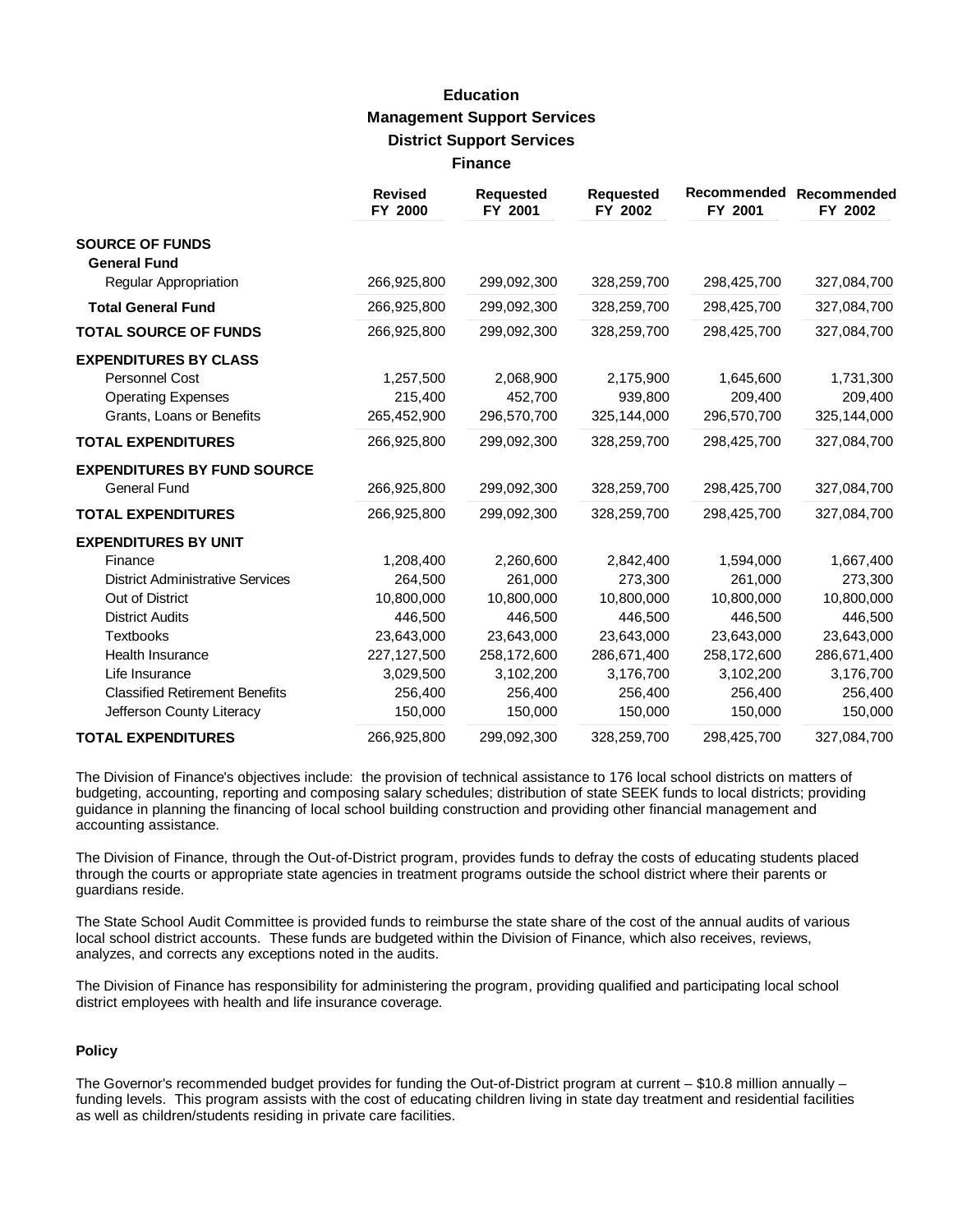The budget as proposed by the Governor includes \$23,643,000 from the General Fund in each year of the 2000-2002 biennium to continue state support for the P-8 textbook/instructional materials program.

The recommended budget includes support from the General Fund in the amount of \$261,274,800 in fiscal year 2001 and \$289,848,100 in fiscal year 2002 to provide health and life insurance coverage for local school district employees

The Governor's proposed budget includes General Fund support of \$256,400 in each fiscal year of the 2000-2002 biennium to continue providing retirement benefits for classified employees of local school districts under the provisions of House Bill 36 enacted by the 1998, Regular Session of the General Assembly.

The proposed budget continues General Fund support in the amount of \$150,000 each fiscal year of the 2000-2002 biennium for three literacy and direct instruction projects in Jefferson County.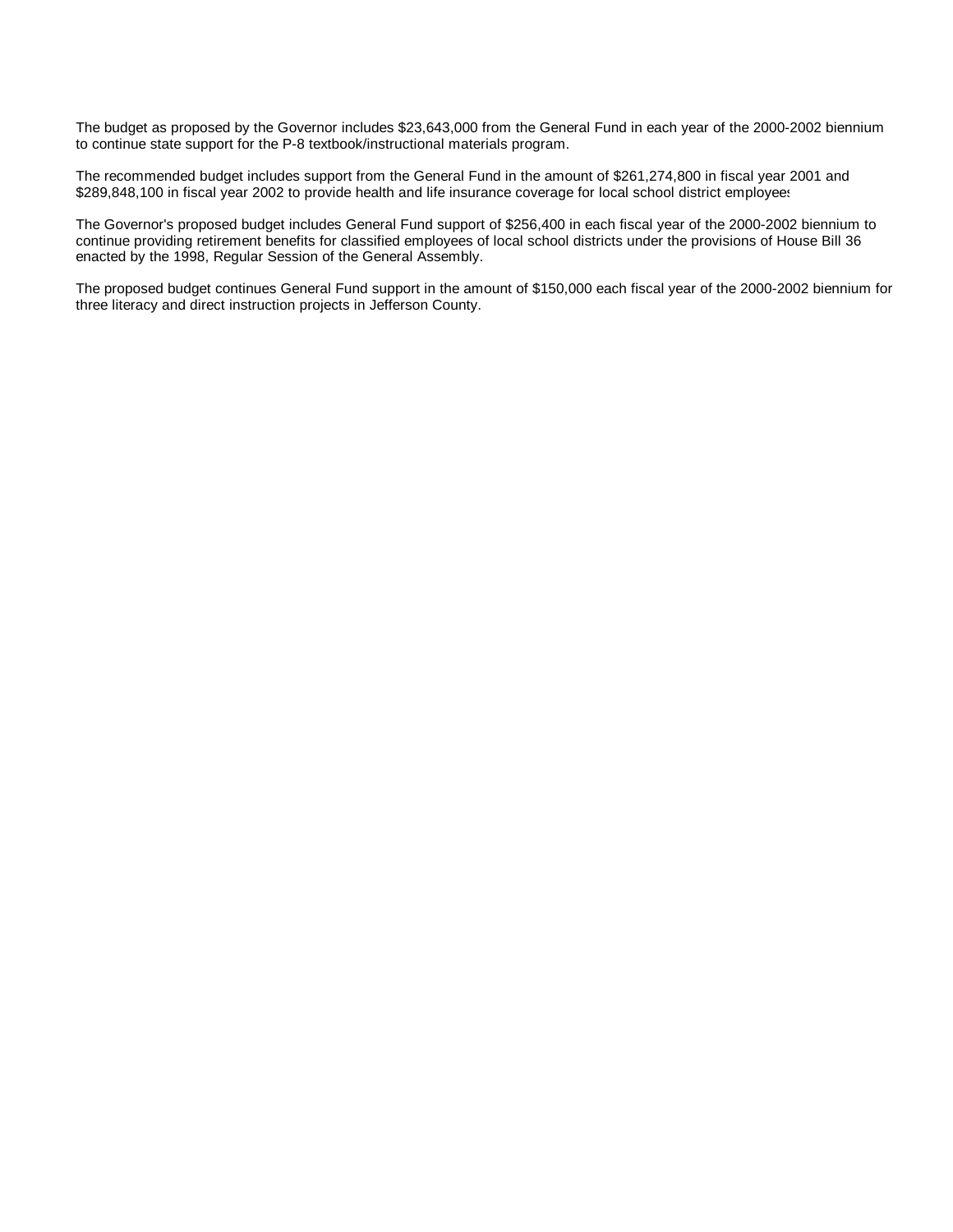# **Education Management Support Services District Support Services Facilities Management**

|                                    | <b>Revised</b><br>FY 2000 | <b>Requested</b><br>FY 2001 | <b>Requested</b><br>FY 2002 | Recommended<br>FY 2001 | Recommended<br>FY 2002 |
|------------------------------------|---------------------------|-----------------------------|-----------------------------|------------------------|------------------------|
| <b>SOURCE OF FUNDS</b>             |                           |                             |                             |                        |                        |
| <b>General Fund</b>                |                           |                             |                             |                        |                        |
| Regular Appropriation              | 497,400                   | 527,300                     | 552,900                     | 527,300                | 552,900                |
| <b>Total General Fund</b>          | 497,400                   | 527,300                     | 552,900                     | 527,300                | 552,900                |
| <b>TOTAL SOURCE OF FUNDS</b>       | 497,400                   | 527,300                     | 552,900                     | 527,300                | 552,900                |
| <b>EXPENDITURES BY CLASS</b>       |                           |                             |                             |                        |                        |
| Personnel Cost                     | 460,200                   | 492,300                     | 517,900                     | 492,300                | 517,900                |
| <b>Operating Expenses</b>          | 37,200                    | 35,000                      | 35,000                      | 35,000                 | 35,000                 |
| <b>TOTAL EXPENDITURES</b>          | 497,400                   | 527,300                     | 552,900                     | 527,300                | 552,900                |
| <b>EXPENDITURES BY FUND SOURCE</b> |                           |                             |                             |                        |                        |
| General Fund                       | 497,400                   | 527,300                     | 552,900                     | 527,300                | 552,900                |
| <b>TOTAL EXPENDITURES</b>          | 497,400                   | 527.300                     | 552,900                     | 527.300                | 552,900                |

The Division of Facilities Management reviews, oversees, and approves all new buildings, additions, and alterations of existing public school buildings. This division also provides guidance in preparing each local district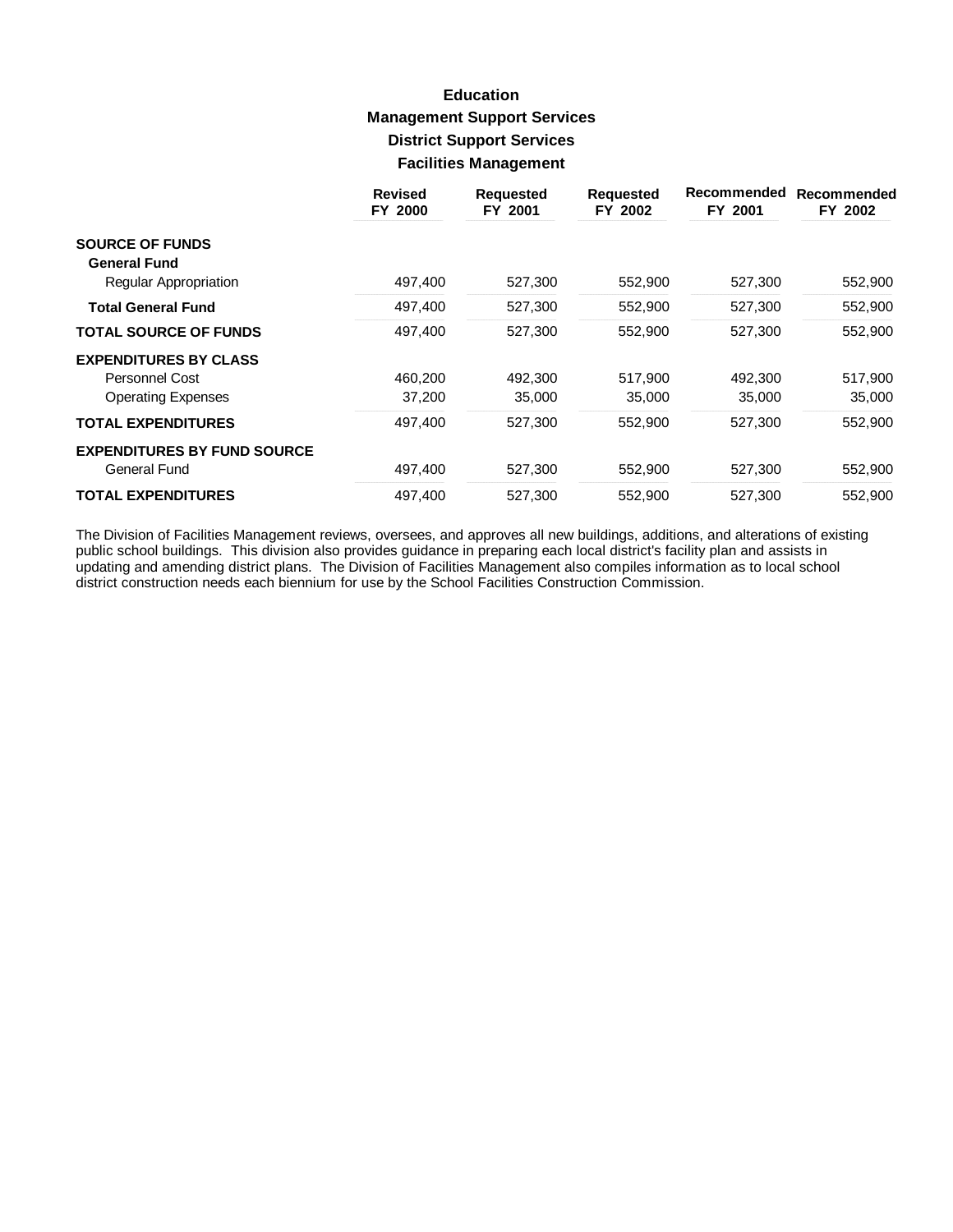# **Education Management Support Services District Support Services School and Community Nutrition**

|                                    | <b>Revised</b><br>FY 2000 | <b>Requested</b><br>FY 2001 | <b>Requested</b><br>FY 2002 | Recommended<br>FY 2001 | Recommended<br>FY 2002 |
|------------------------------------|---------------------------|-----------------------------|-----------------------------|------------------------|------------------------|
| <b>SOURCE OF FUNDS</b>             |                           |                             |                             |                        |                        |
| <b>General Fund</b>                |                           |                             |                             |                        |                        |
| Regular Appropriation              | 4,399,500                 | 4,402,200                   | 4,416,200                   | 3,932,100              | 4,071,100              |
| <b>Total General Fund</b>          | 4,399,500                 | 4,402,200                   | 4,416,200                   | 3,932,100              | 4,071,100              |
| <b>Federal Funds</b>               |                           |                             |                             |                        |                        |
| <b>Balance Forward</b>             | 3,643,500                 |                             |                             |                        |                        |
| <b>Current Receipts</b>            | 134,201,000               | 169,960,000                 | 174,000,000                 | 169,960,000            | 174,000,000            |
| <b>Total Federal Funds</b>         | 137,844,500               | 169,960,000                 | 174,000,000                 | 169,960,000            | 174,000,000            |
| <b>TOTAL SOURCE OF FUNDS</b>       | 142,244,000               | 174,362,200                 | 178,416,200                 | 173,892,100            | 178,071,100            |
| <b>EXPENDITURES BY CLASS</b>       |                           |                             |                             |                        |                        |
| Personnel Cost                     | 1,138,900                 | 1,316,200                   | 1,384,700                   | 1,316,200              | 1,384,700              |
| <b>Operating Expenses</b>          | 913,000                   | 896,300                     | 895,300                     | 896,300                | 895,300                |
| Grants, Loans or Benefits          | 140,192,100               | 172,149,700                 | 176,136,200                 | 171,679,600            | 175,791,100            |
| <b>TOTAL EXPENDITURES</b>          | 142,244,000               | 174,362,200                 | 178,416,200                 | 173,892,100            | 178,071,100            |
| <b>EXPENDITURES BY FUND SOURCE</b> |                           |                             |                             |                        |                        |
| <b>General Fund</b>                | 4,399,500                 | 4,402,200                   | 4,416,200                   | 3,932,100              | 4,071,100              |
| <b>Federal Funds</b>               | 137,844,500               | 169,960,000                 | 174,000,000                 | 169,960,000            | 174,000,000            |
| <b>TOTAL EXPENDITURES</b>          | 142,244,000               | 174,362,200                 | 178,416,200                 | 173,892,100            | 178,071,100            |

The Division of School and Community Nutrition oversees the administration of the following National School Lunch Act and Child Nutrition Act programs in local school districts and other eligible agencies: National School Lunch Program; School Breakfast Program; Special Milk Program; Child Care Food Program; Summer Food Service Program; and the Nutrition Education and Training Program. Approximately 1,600 Kentucky schools (public and non-public) participate in one or more of these programs.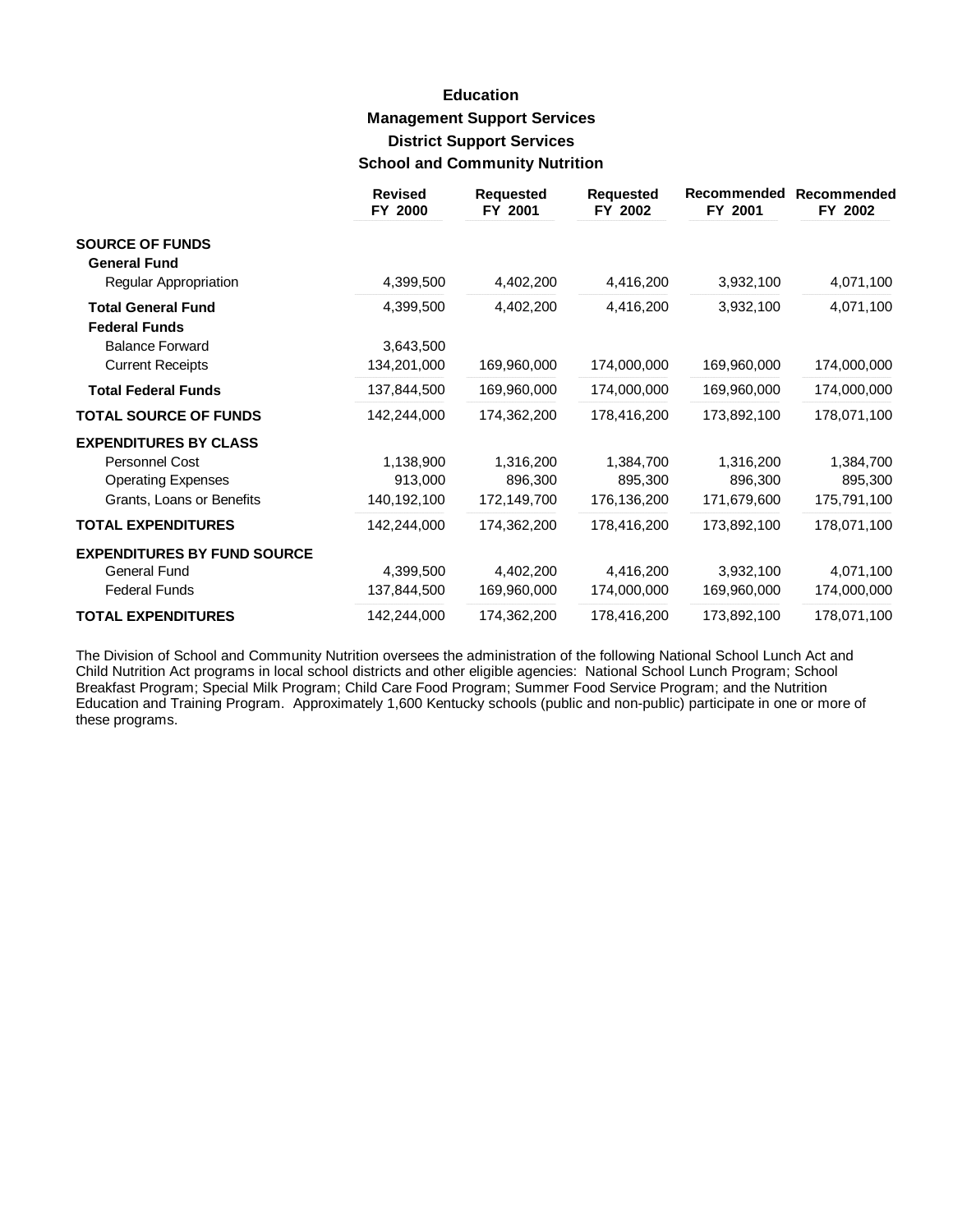# **Education Management Support Services District Support Services Pupil Transportation**

|                                                      | <b>Revised</b><br>FY 2000 | <b>Requested</b><br>FY 2001 | <b>Requested</b><br>FY 2002 | Recommended<br>FY 2001 | Recommended<br>FY 2002 |
|------------------------------------------------------|---------------------------|-----------------------------|-----------------------------|------------------------|------------------------|
| <b>SOURCE OF FUNDS</b><br><b>General Fund</b>        |                           |                             |                             |                        |                        |
| <b>Regular Appropriation</b>                         | 1,429,400                 | 1,411,700                   | 1,433,100                   | 1,411,700              | 1,433,100              |
| <b>Total General Fund</b><br><b>Restricted Funds</b> | 1,429,400                 | 1,411,700                   | 1,433,100                   | 1,411,700              | 1,433,100              |
| <b>Balance Forward</b>                               | 41,600                    | 41,600                      | 41,600                      | 41,600                 | 41,600                 |
| <b>Current Receipts</b>                              | 98,000                    | 100,400                     | 102,800                     | 100,400                | 102,800                |
| <b>Total Restricted Funds</b>                        | 139,600                   | 142,000                     | 144,400                     | 142,000                | 144,400                |
| <b>TOTAL SOURCE OF FUNDS</b>                         | 1,569,000                 | 1,553,700                   | 1,577,500                   | 1,553,700              | 1,577,500              |
| <b>EXPENDITURES BY CLASS</b>                         |                           |                             |                             |                        |                        |
| <b>Personnel Cost</b>                                | 350,500                   | 375,300                     | 394,800                     | 375,300                | 394,800                |
| <b>Operating Expenses</b>                            | 171,400                   | 162,800                     | 165,200                     | 162.800                | 165,200                |
| Grants, Loans or Benefits                            | 1,005,500                 | 974,000                     | 975,900                     | 974,000                | 975,900                |
| <b>TOTAL EXPENDITURES</b>                            | 1,527,400                 | 1,512,100                   | 1,535,900                   | 1,512,100              | 1,535,900              |
| <b>EXPENDITURES BY FUND SOURCE</b>                   |                           |                             |                             |                        |                        |
| General Fund                                         | 1,429,400                 | 1,411,700                   | 1,433,100                   | 1,411,700              | 1,433,100              |
| <b>Restricted Funds</b>                              | 98,000                    | 100,400                     | 102,800                     | 100,400                | 102,800                |
| <b>TOTAL EXPENDITURES</b>                            | 1,527,400                 | 1,512,100                   | 1,535,900                   | 1,512,100              | 1,535,900              |
| <b>EXPENDITURES BY UNIT</b>                          |                           |                             |                             |                        |                        |
| <b>Program Services</b>                              | 686,900                   | 711,700                     | 733,100                     | 711,700                | 733,100                |
| School Bus Driver Training                           | 98,000                    | 100,400                     | 102,800                     | 100,400                | 102,800                |
| <b>Blind/Deaf Travel</b>                             | 742,500                   | 700,000                     | 700,000                     | 700,000                | 700,000                |
| <b>TOTAL EXPENDITURES</b>                            | 1,527,400                 | 1,512,100                   | 1,535,900                   | 1,512,100              | 1,535,900              |

The Division of Pupil Transportation provides technical assistance as well as regulatory and coordinative services to local school districts to facilitate the safe and efficient transporting of pupils to and from school. The Division also sets forth the procedures for centralized purchasing of school buses through established price contract agreements. Additionally, the Division provides training for instructors, bus inspectors, and drivers.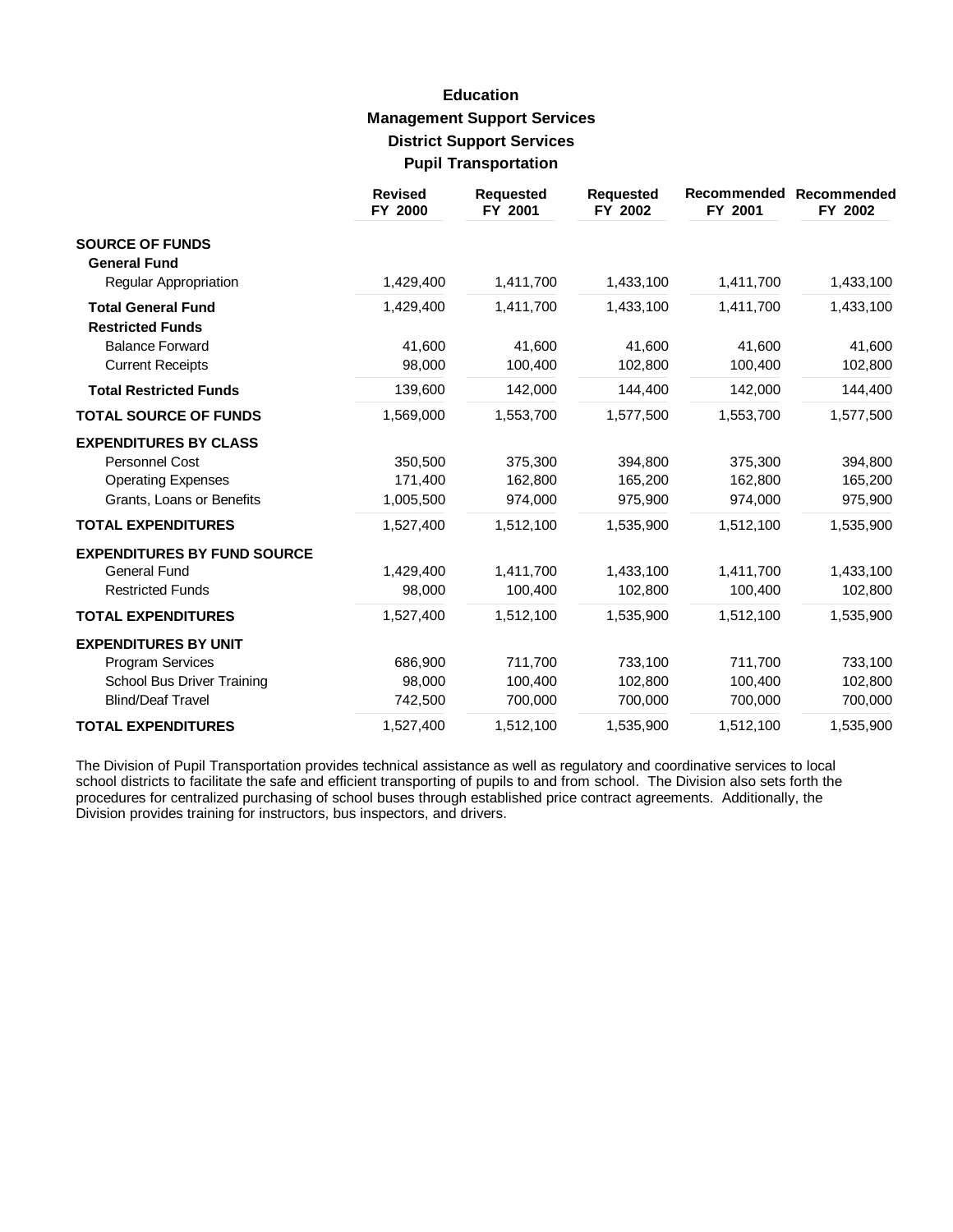# **Education Management Support Services District Support Services Management Assistance**

|                                                    | <b>Revised</b><br>FY 2000 | <b>Requested</b><br>FY 2001 | <b>Requested</b><br>FY 2002 | Recommended<br>FY 2001 | Recommended<br>FY 2002 |
|----------------------------------------------------|---------------------------|-----------------------------|-----------------------------|------------------------|------------------------|
| <b>SOURCE OF FUNDS</b><br><b>General Fund</b>      |                           |                             |                             |                        |                        |
| Regular Appropriation                              | 1,122,000                 | 1,107,700                   | 1,107,000                   | 1,107,700              | 1,107,000              |
| <b>Total General Fund</b>                          | 1,122,000                 | 1,107,700                   | 1,107,000                   | 1,107,700              | 1,107,000              |
| <b>TOTAL SOURCE OF FUNDS</b>                       | 1,122,000                 | 1,107,700                   | 1,107,000                   | 1,107,700              | 1,107,000              |
| <b>EXPENDITURES BY CLASS</b>                       |                           |                             |                             |                        |                        |
| <b>Personnel Cost</b>                              | 712,000                   | 750,400                     | 768,800                     | 750,400                | 768,800                |
| <b>Operating Expenses</b>                          | 120,000                   | 146,000                     | 146,000                     | 146,000                | 146,000                |
| Grants, Loans or Benefits                          | 290,000                   | 211,300                     | 192,200                     | 211,300                | 192,200                |
| <b>TOTAL EXPENDITURES</b>                          | 1,122,000                 | 1,107,700                   | 1,107,000                   | 1,107,700              | 1,107,000              |
| <b>EXPENDITURES BY FUND SOURCE</b><br>General Fund | 1,122,000                 | 1,107,700                   | 1,107,000                   | 1,107,700              | 1,107,000              |
| <b>TOTAL EXPENDITURES</b>                          | 1,122,000                 | 1,107,700                   | 1,107,000                   | 1,107,700              | 1,107,000              |

Pursuant to KRS 156.132, KRS 158.780 and KRS 158.785, the Division of Management Assistance has three primary responsibilities. The first responsibility is to provide voluntary assistance to districts requesting services in management areas related to the operations of a school district. The second responsibility is that of involuntary assistance to those districts determined to have significant management problems. The third area of responsibility is for those districts identified through an intensive audit process as having a pattern of ineffective and inefficient management practices and in need of state management assistance for delivery of services to students. The division receives, processes and investigates, if necessary, written and telephone complaints/allegations from citizens, parents and educators regarding any allegation or concerns about any aspect of school operations including violations of regulations and statutes. The division receives, processes and investigates all complaints/allegations associated with the administering of the mandated Commonwealth Accountability Testing System (CATS). The division coordinates the Exemplary Partnership program where districts are recognized for exemplary practices in the areas of transportation, school and community nutrition, finance and school facilities. Finally, the division is responsible for the posting of all certified vacancies that occur in local districts as required by KRS 160.380. The division enforces class size requirements as set forth in KRS 157.360.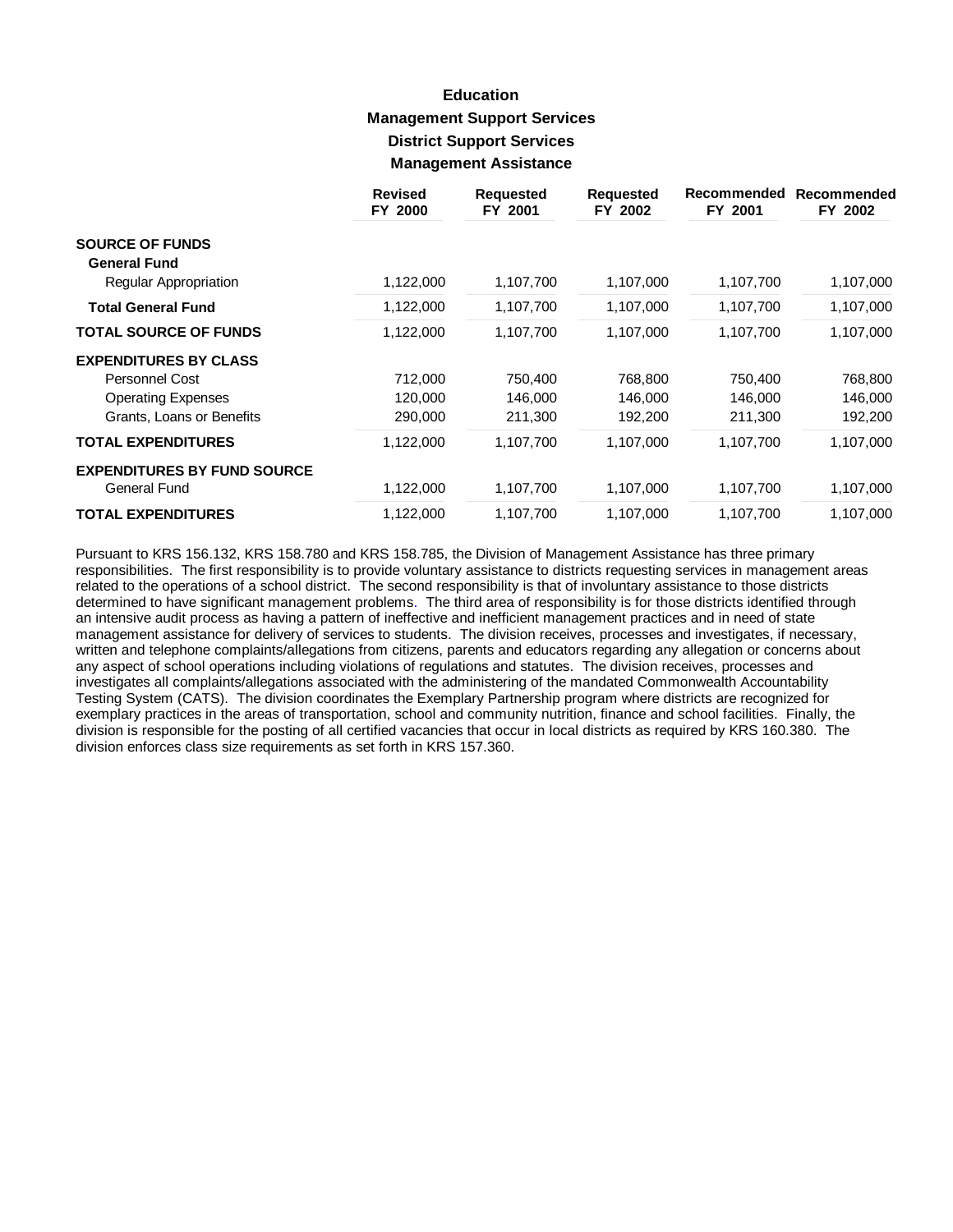# **Education Management Support Services District Support Services Student, Family, & Community Support Services**

|                                                       | <b>Revised</b><br>FY 2000 | <b>Requested</b><br>FY 2001 | <b>Requested</b><br>FY 2002 | FY 2001    | Recommended Recommended<br>FY 2002 |
|-------------------------------------------------------|---------------------------|-----------------------------|-----------------------------|------------|------------------------------------|
| <b>SOURCE OF FUNDS</b>                                |                           |                             |                             |            |                                    |
| <b>General Fund</b>                                   |                           |                             |                             |            |                                    |
| Regular Appropriation                                 | 47,123,000                | 52,027,300                  | 52,055,200                  | 49,793,800 | 49,947,000                         |
| <b>Total General Fund</b><br><b>Restricted Funds</b>  | 47,123,000                | 52,027,300                  | 52,055,200                  | 49,793,800 | 49,947,000                         |
| <b>Balance Forward</b>                                | 117,600                   | 117,555                     | 117,555                     | 117,600    | 117,600                            |
| <b>Current Receipts</b>                               | 636,500                   | 651,800                     | 667,500                     | 651,800    | 667,500                            |
| <b>Total Restricted Funds</b><br><b>Federal Funds</b> | 754,100                   | 769,355                     | 785,055                     | 769,400    | 785,100                            |
| <b>Current Receipts</b>                               | 355,500                   | 364,000                     | 372,700                     | 364,000    | 372,700                            |
| <b>Total Federal Funds</b>                            | 355,500                   | 364,000                     | 372,700                     | 364,000    | 372,700                            |
| <b>TOTAL SOURCE OF FUNDS</b>                          | 48,232,600                | 53,160,655                  | 53,212,955                  | 50,927,200 | 51,104,800                         |
| <b>EXPENDITURES BY CLASS</b>                          |                           |                             |                             |            |                                    |
| Personnel Cost                                        | 588,000                   | 696,400                     | 729,700                     | 696,400    | 729,700                            |
| <b>Operating Expenses</b>                             | 216,000                   | 228,400                     | 230,900                     | 208,400    | 210,900                            |
| Grants, Loans or Benefits                             | 47,311,000                | 52,118,300                  | 52,134,800                  | 49,904,800 | 50,046,600                         |
| <b>TOTAL EXPENDITURES</b>                             | 48,115,000                | 53,043,100                  | 53,095,400                  | 50,809,600 | 50,987,200                         |
| <b>EXPENDITURES BY FUND SOURCE</b>                    |                           |                             |                             |            |                                    |
| <b>General Fund</b>                                   | 47,123,000                | 52,027,300                  | 52,055,200                  | 49,793,800 | 49,947,000                         |
| <b>Restricted Funds</b>                               | 636,500                   | 651,800                     | 667,500                     | 651,800    | 667,500                            |
| <b>Federal Funds</b>                                  | 355,500                   | 364,000                     | 372,700                     | 364,000    | 372,700                            |
| <b>TOTAL EXPENDITURES</b>                             | 48,115,000                | 53,043,100                  | 53,095,400                  | 50,809,600 | 50,987,200                         |
| <b>EXPENDITURES BY UNIT</b>                           |                           |                             |                             |            |                                    |
| Program Services                                      | 979,700                   | 1,046,400                   | 1,085,500                   | 1,170,400  | 1,353,500                          |
| <b>Dropout Prevention</b>                             | 776,500                   | 776,500                     | 776,500                     | 776,500    | 776,500                            |
| Family Resource & Youth Service<br>Centers            | 43,554,800                | 48,403,300                  | 48,403,300                  | 46,045,800 | 46,027,100                         |
| <b>Community Education</b>                            | 1,267,500                 | 1,267,500                   | 1,267,500                   | 1,267,500  | 1,267,500                          |
| Job for Kentucky's Graduates                          | 1,536,500                 | 1,549,400                   | 1,562,600                   | 1,549,400  | 1,562,600                          |
| <b>TOTAL EXPENDITURES</b>                             | 48,115,000                | 53,043,100                  | 53,095,400                  | 50,809,600 | 50,987,200                         |

The Division of Student, Family and Community Support Services was established as part of the December 1998 reorganization of the Department of Education via Executive Order 98-1671. The Division administers state and federal programs that remove barriers to student learning by providing resources and support to children, families and communities. Programs within the Division include: Dropout Prevention; Family Resource and Youth Services Centers; Community Education; Jobs for Kentucky's Graduates and Safe Schools. The Division also has responsibility for the federal Safe and Drug Free Schools and Communities (Title IV) program, the federal America Reads program, and various other programs such as No Pass/No Drive.

#### **Policy**

The Governor's proposed budget includes \$2,377,000 in new General Fund support in fiscal year 2001 and \$2,388,900 in fiscal year 2002 to make possible the opening of approximately 40 new Family Resource and Youth Services Centers.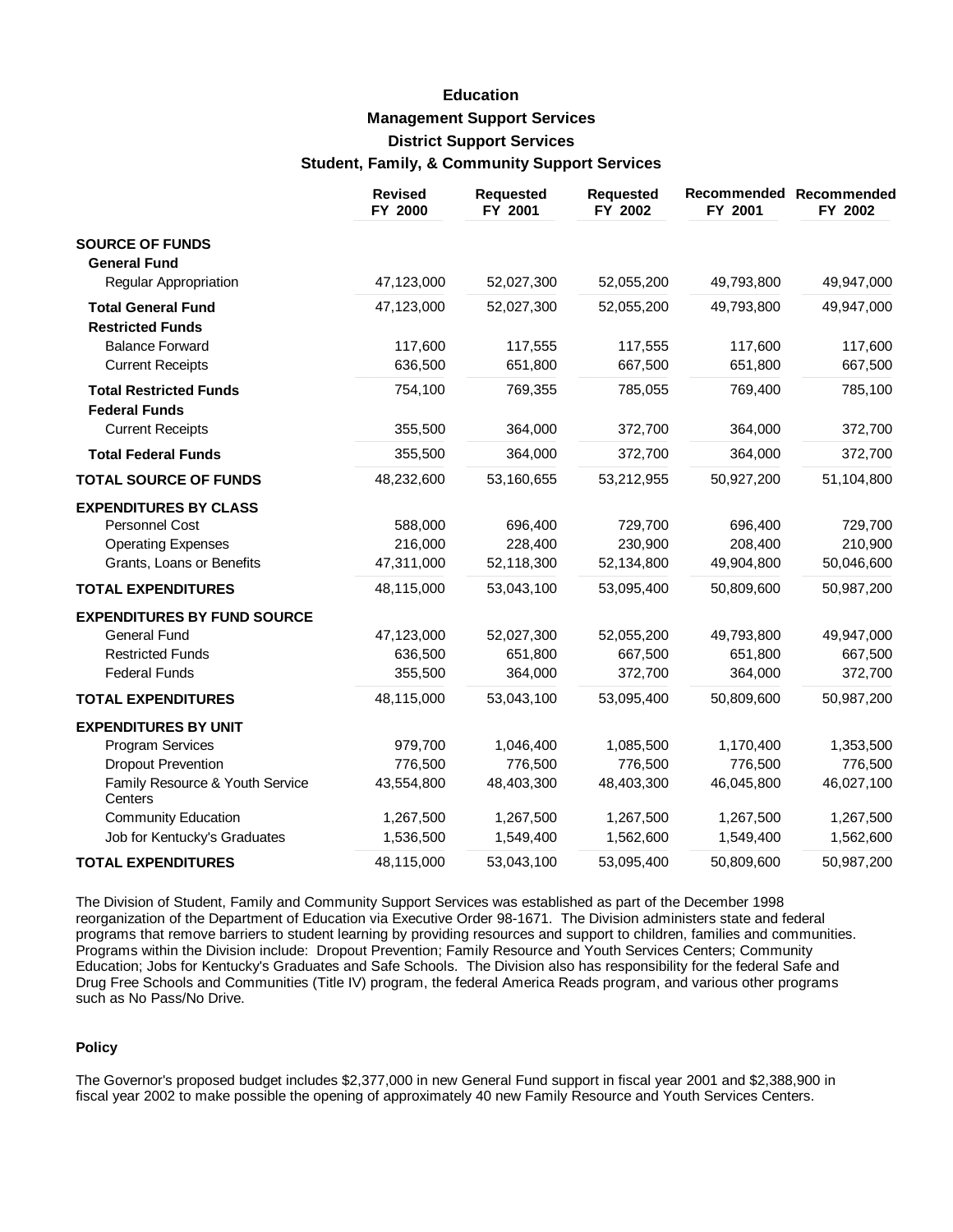# **Education Management Support Services District Support Services Safe Schools**

|                                    | <b>Revised</b><br>FY 2000 | <b>Requested</b><br>FY 2001 | <b>Requested</b><br>FY 2002 | Recommended<br>FY 2001 | Recommended<br>FY 2002 |
|------------------------------------|---------------------------|-----------------------------|-----------------------------|------------------------|------------------------|
| <b>SOURCE OF FUNDS</b>             |                           |                             |                             |                        |                        |
| <b>General Fund</b>                |                           |                             |                             |                        |                        |
| Regular Appropriation              | 10,000,000                | 15,000,000                  | 20,000,000                  | 10,000,000             | 10,000,000             |
| <b>Total General Fund</b>          | 10,000,000                | 15,000,000                  | 20,000,000                  | 10,000,000             | 10,000,000             |
| <b>TOTAL SOURCE OF FUNDS</b>       | 10,000,000                | 15,000,000                  | 20,000,000                  | 10,000,000             | 10,000,000             |
| <b>EXPENDITURES BY CLASS</b>       |                           |                             |                             |                        |                        |
| Grants, Loans or Benefits          | 10,000,000                | 15,000,000                  | 20,000,000                  | 10,000,000             | 10,000,000             |
| <b>TOTAL EXPENDITURES</b>          | 10,000,000                | 15,000,000                  | 20,000,000                  | 10,000,000             | 10,000,000             |
| <b>EXPENDITURES BY FUND SOURCE</b> |                           |                             |                             |                        |                        |
| <b>General Fund</b>                | 10,000,000                | 15,000,000                  | 20,000,000                  | 10.000.000             | 10,000,000             |
| <b>TOTAL EXPENDITURES</b>          | 10,000,000                | 15,000,000                  | 20,000,000                  | 10,000,000             | 10,000,000             |

The General Assembly, during the 1998 Regular Session, recognized that state as well as local resources are needed to enlarge the capacities for research, effective programming, and program evaluation directed toward safety and discipline in Kentucky's schools. The Safe Schools Program provides funding to local school districts in an effort to support substance abuse and violence reduction programming. Much like initiatives at the federal level, this program seeks to prevent violence in and around schools, and support programs that prevent the illegal use of alcohol, tobacco and drugs through a school and community-based environment.

The Center for School Safety, in collaboration with the Department of Education, distributes funds to local school districts, with an emphasis on community-based programs, intensive academic intervention programs, programs utilizing school resource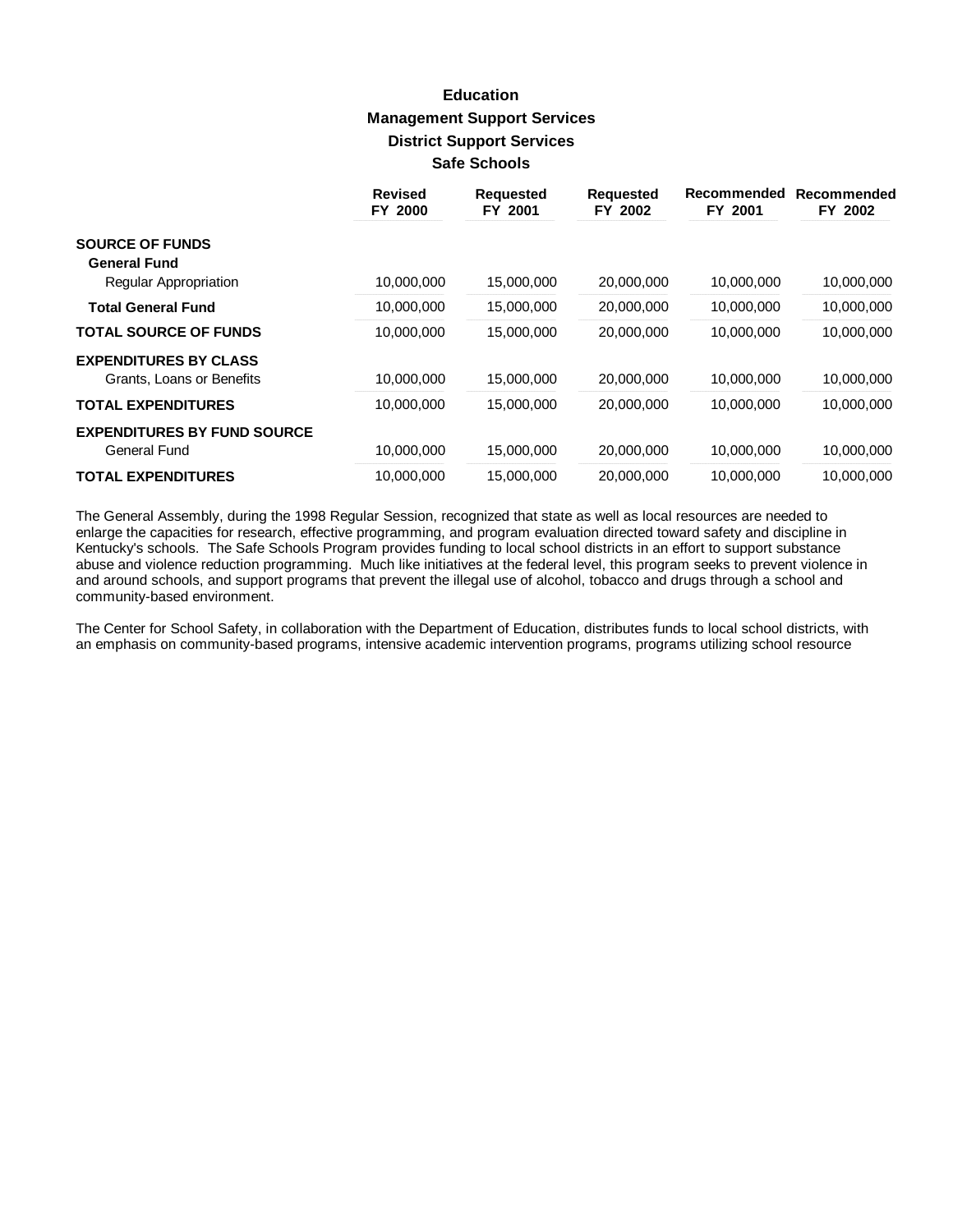## **Education Management Support Services Education Technology**

|                                    | <b>Revised</b><br>FY 2000 | <b>Requested</b><br>FY 2001 | <b>Requested</b><br>FY 2002 | Recommended<br>FY 2001 | Recommended<br>FY 2002 |
|------------------------------------|---------------------------|-----------------------------|-----------------------------|------------------------|------------------------|
| <b>SOURCE OF FUNDS</b>             |                           |                             |                             |                        |                        |
| <b>General Fund</b>                |                           |                             |                             |                        |                        |
| <b>Regular Appropriation</b>       | 17,116,900                | 17,362,600                  | 17,452,000                  | 17,272,200             | 17,382,400             |
| Surplus Expenditure Plan           | 28,478,300                |                             |                             |                        |                        |
| <b>Total General Fund</b>          | 45,595,200                | 17,362,600                  | 17,452,000                  | 17,272,200             | 17,382,400             |
| <b>Restricted Funds</b>            |                           |                             |                             |                        |                        |
| <b>Balance Forward</b>             | 77,000                    | 77,000                      | 77,000                      | 77,000                 | 77,000                 |
| Non-Revenue Receipts               | 341,500                   | 349,700                     | 358,100                     | 349,700                | 358,100                |
| <b>Total Restricted Funds</b>      | 418,500                   | 426,700                     | 435,100                     | 426,700                | 435,100                |
| <b>Federal Funds</b>               |                           |                             |                             |                        |                        |
| <b>Current Receipts</b>            | 2,081,500                 | 2,131,500                   | 2,182,700                   | 2,131,500              | 2,182,700              |
| <b>Total Federal Funds</b>         | 2,081,500                 | 2,131,500                   | 2,182,700                   | 2,131,500              | 2,182,700              |
| <b>TOTAL SOURCE OF FUNDS</b>       | 48,095,200                | 19,920,800                  | 20,069,800                  | 19,830,400             | 20,000,200             |
| <b>EXPENDITURES BY CLASS</b>       |                           |                             |                             |                        |                        |
| Personnel Cost                     | 1,544,900                 | 1,620,300                   | 1,706,400                   | 1,720,300              | 1,806,400              |
| <b>Operating Expenses</b>          | 913,500                   | 1,092,000                   | 1,103,700                   | 901,600                | 934,100                |
| Grants, Loans or Benefits          | 45,559,800                | 17,131,500                  | 17,182,700                  | 17,131,500             | 17,182,700             |
| <b>TOTAL EXPENDITURES</b>          | 48,018,200                | 19,843,800                  | 19,992,800                  | 19,753,400             | 19,923,200             |
| <b>EXPENDITURES BY FUND SOURCE</b> |                           |                             |                             |                        |                        |
| <b>General Fund</b>                | 45,595,200                | 17,362,600                  | 17,452,000                  | 17,272,200             | 17,382,400             |
| <b>Restricted Funds</b>            | 341,500                   | 349,700                     | 358,100                     | 349,700                | 358,100                |
| <b>Federal Funds</b>               | 2,081,500                 | 2,131,500                   | 2,182,700                   | 2,131,500              | 2,182,700              |
| <b>TOTAL EXPENDITURES</b>          | 48,018,200                | 19,843,800                  | 19,992,800                  | 19,753,400             | 19,923,200             |
| <b>EXPENDITURES BY UNIT</b>        |                           |                             |                             |                        |                        |
| Associate Commissioner             | 2,275,700                 | 2,303,500                   | 2,362,700                   | 2,303,500              | 2,362,700              |
| <b>Planning Services</b>           | 288,000                   | 292,600                     | 308,100                     | 292,600                | 308,100                |
| <b>Integration Services</b>        | 780,300                   | 942,400                     | 971,100                     | 890,700                | 940,100                |
| <b>System Support Services</b>     | 839,200                   | 977,100                     | 1,009,500                   | 938,400                | 970,900                |
| <b>Customer Support Services</b>   | 356,700                   | 328,200                     | 341,400                     | 328,200                | 341,400                |
| <b>KETS</b>                        | 43,478,300                | 15,000,000                  | 15,000,000                  | 15,000,000             | 15,000,000             |
| <b>TOTAL EXPENDITURES</b>          | 48,018,200                | 19,843,800                  | 19,992,800                  | 19,753,400             | 19,923,200             |

The Office of Education Technology is responsible for policy and budget development as well as administration and quality assurance for the Kentucky Education Technology System (KETS). This Office also maintains the Department of Education's Information Resources Plan, oversees internal Department of Education computer services, assists educators in integrating instruction and administration using KETS technology, and assists local districts and schools with their technology plans.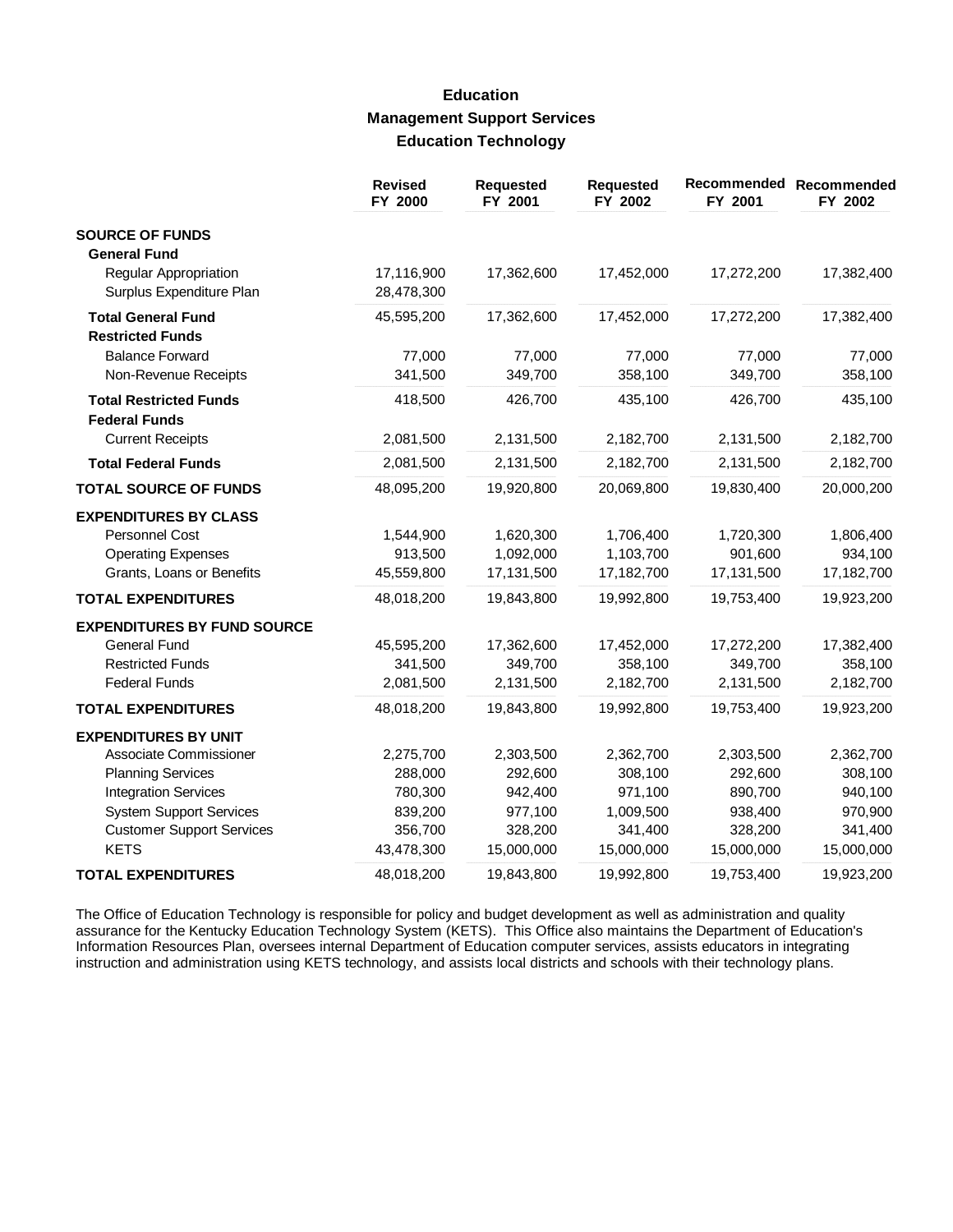# **Education Management Support Services Education Technology Associate Commissioner**

|                                                                                                          | <b>Revised</b><br>FY 2000      | <b>Requested</b><br>FY 2001    | <b>Requested</b><br>FY 2002    | Recommended<br>FY 2001         | Recommended<br>FY 2002         |
|----------------------------------------------------------------------------------------------------------|--------------------------------|--------------------------------|--------------------------------|--------------------------------|--------------------------------|
| <b>SOURCE OF FUNDS</b><br><b>General Fund</b>                                                            |                                |                                |                                |                                |                                |
| Regular Appropriation                                                                                    | 194,200                        | 172,000                        | 180,000                        | 172,000                        | 180,000                        |
| <b>Total General Fund</b><br><b>Federal Funds</b>                                                        | 194,200                        | 172,000                        | 180,000                        | 172,000                        | 180,000                        |
| <b>Current Receipts</b>                                                                                  | 2,081,500                      | 2,131,500                      | 2,182,700                      | 2,131,500                      | 2,182,700                      |
| <b>Total Federal Funds</b>                                                                               | 2,081,500                      | 2,131,500                      | 2,182,700                      | 2,131,500                      | 2,182,700                      |
| <b>TOTAL SOURCE OF FUNDS</b>                                                                             | 2,275,700                      | 2,303,500                      | 2,362,700                      | 2,303,500                      | 2,362,700                      |
| <b>EXPENDITURES BY CLASS</b><br>Personnel Cost<br><b>Operating Expenses</b><br>Grants, Loans or Benefits | 178,200<br>16,000<br>2,081,500 | 157,000<br>15,000<br>2,131,500 | 165,000<br>15,000<br>2,182,700 | 157,000<br>15,000<br>2,131,500 | 165,000<br>15,000<br>2,182,700 |
| <b>TOTAL EXPENDITURES</b>                                                                                | 2,275,700                      | 2,303,500                      | 2,362,700                      | 2,303,500                      | 2,362,700                      |
| <b>EXPENDITURES BY FUND SOURCE</b><br><b>General Fund</b><br><b>Federal Funds</b>                        | 194,200<br>2,081,500           | 172,000<br>2,131,500           | 180,000<br>2,182,700           | 172,000<br>2,131,500           | 180,000<br>2,182,700           |
| <b>TOTAL EXPENDITURES</b>                                                                                | 2,275,700                      | 2,303,500                      | 2,362,700                      | 2,303,500                      | 2,362,700                      |

The Associate Commissioner for Education provides overall direction and coordination to the work of the System Support Services, Integration Services, Customer Support Services and Planning Services divisions. The Associate Commissioner also directs activities of the Department of Education relevant to the implementation of the Kentucky Education Technology System.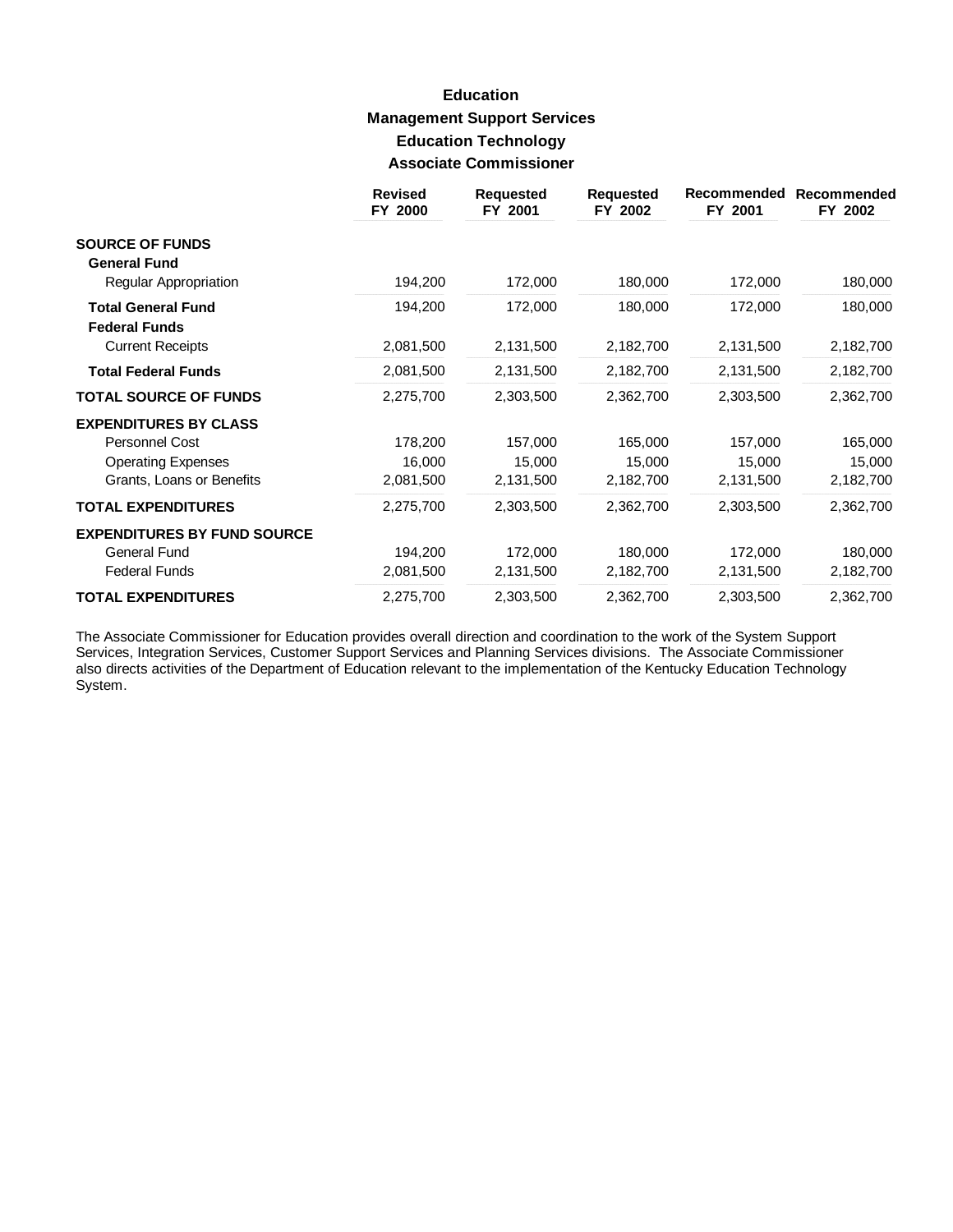# **Education Management Support Services Education Technology Planning Services**

|                                    | <b>Revised</b><br>FY 2000 | <b>Requested</b><br>FY 2001 | <b>Requested</b><br>FY 2002 | Recommended<br>FY 2001 | Recommended<br>FY 2002 |
|------------------------------------|---------------------------|-----------------------------|-----------------------------|------------------------|------------------------|
| <b>SOURCE OF FUNDS</b>             |                           |                             |                             |                        |                        |
| <b>General Fund</b>                |                           |                             |                             |                        |                        |
| Regular Appropriation              | 288,000                   | 292,600                     | 308,100                     | 292,600                | 308,100                |
| <b>Total General Fund</b>          | 288,000                   | 292,600                     | 308,100                     | 292,600                | 308,100                |
| <b>TOTAL SOURCE OF FUNDS</b>       | 288,000                   | 292,600                     | 308,100                     | 292,600                | 308,100                |
| <b>EXPENDITURES BY CLASS</b>       |                           |                             |                             |                        |                        |
| Personnel Cost                     | 260,000                   | 264.400                     | 278.100                     | 264.400                | 278,100                |
| <b>Operating Expenses</b>          | 28,000                    | 28,200                      | 30,000                      | 28,200                 | 30,000                 |
| <b>TOTAL EXPENDITURES</b>          | 288,000                   | 292,600                     | 308,100                     | 292,600                | 308,100                |
| <b>EXPENDITURES BY FUND SOURCE</b> |                           |                             |                             |                        |                        |
| General Fund                       | 288,000                   | 292,600                     | 308,100                     | 292,600                | 308,100                |
| <b>TOTAL EXPENDITURES</b>          | 288,000                   | 292,600                     | 308.100                     | 292,600                | 308.100                |

The Division of Planning Services is the point of primary responsibility for education technology planning at the state and district levels. The Division maintains the Master Plan for Education Technology, oversees expendi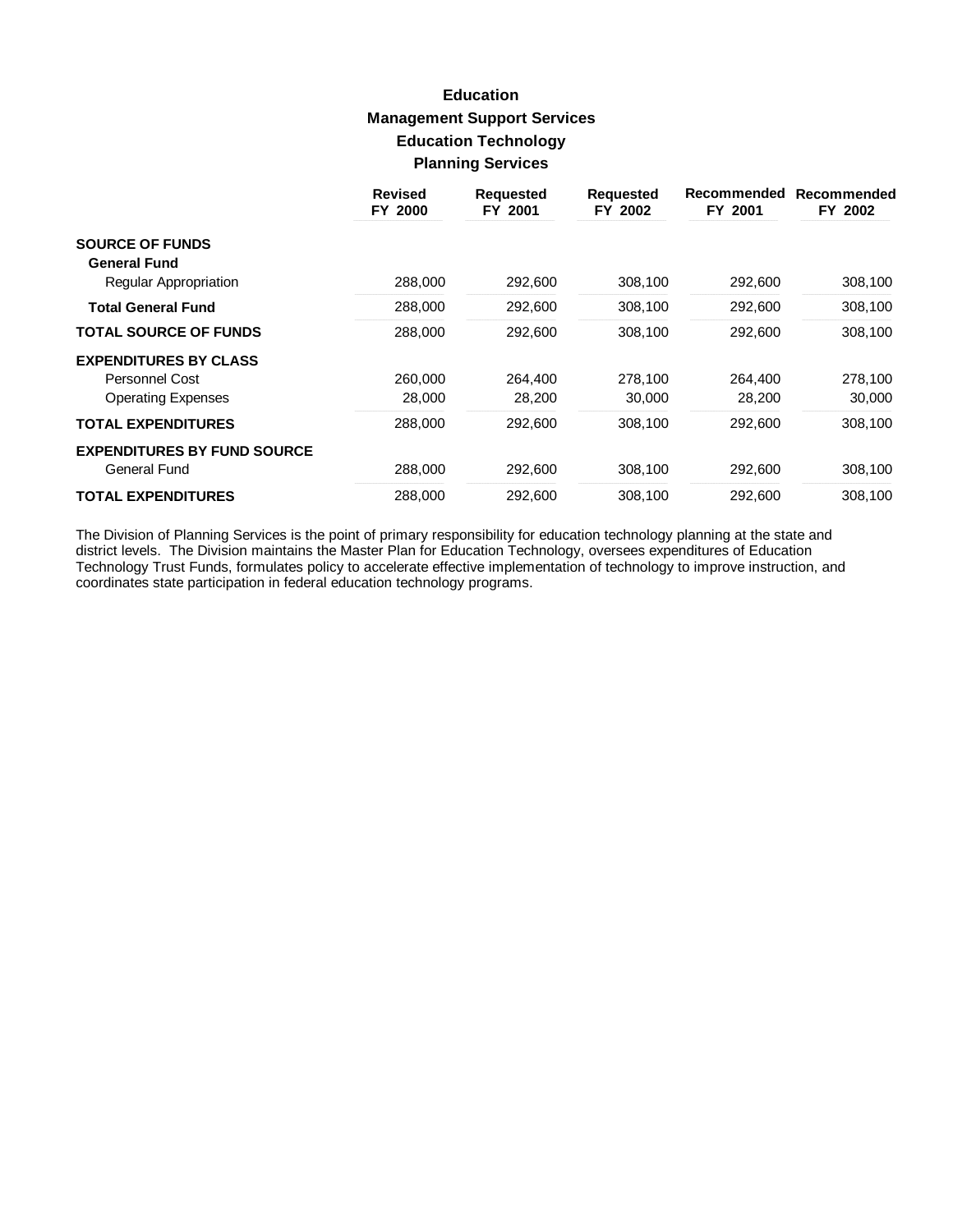# **Education Management Support Services Education Technology Integration Services**

|                                                      | <b>Revised</b><br>FY 2000 | <b>Requested</b><br>FY 2001 | <b>Requested</b><br>FY 2002 | Recommended<br>FY 2001 | Recommended<br>FY 2002 |
|------------------------------------------------------|---------------------------|-----------------------------|-----------------------------|------------------------|------------------------|
| <b>SOURCE OF FUNDS</b><br><b>General Fund</b>        |                           |                             |                             |                        |                        |
| Regular Appropriation                                | 438,800                   | 592,700                     | 613,000                     | 541,000                | 582,000                |
| <b>Total General Fund</b><br><b>Restricted Funds</b> | 438,800                   | 592,700                     | 613,000                     | 541,000                | 582,000                |
| <b>Balance Forward</b>                               | 77,000                    | 77,000                      | 77,000                      | 77,000                 | 77,000                 |
| Non-Revenue Receipts                                 | 341,500                   | 349,700                     | 358,100                     | 349,700                | 358,100                |
| <b>Total Restricted Funds</b>                        | 418,500                   | 426,700                     | 435,100                     | 426,700                | 435,100                |
| <b>TOTAL SOURCE OF FUNDS</b>                         | 857,300                   | 1,019,400                   | 1,048,100                   | 967,700                | 1,017,100              |
| <b>EXPENDITURES BY CLASS</b>                         |                           |                             |                             |                        |                        |
| Personnel Cost                                       | 225,300                   | 263,600                     | 282,400                     | 363,600                | 382,400                |
| <b>Operating Expenses</b>                            | 555,000                   | 678,800                     | 688,700                     | 527,100                | 557,700                |
| <b>TOTAL EXPENDITURES</b>                            | 780,300                   | 942,400                     | 971,100                     | 890,700                | 940,100                |
| <b>EXPENDITURES BY FUND SOURCE</b>                   |                           |                             |                             |                        |                        |
| <b>General Fund</b>                                  | 438,800                   | 592,700                     | 613,000                     | 541,000                | 582,000                |
| <b>Restricted Funds</b>                              | 341,500                   | 349,700                     | 358,100                     | 349,700                | 358,100                |
| <b>TOTAL EXPENDITURES</b>                            | 780,300                   | 942,400                     | 971,100                     | 890,700                | 940,100                |

The Division of Integration Services provides systems analysis, design, and implementation services for the Kentucky Education Technology System (KETS) as well as the Department of Education. This division develops recommendations to re-engineer departmental business processes to take advantage of information technology, establishes and maintains data administration standards for KETS and the Department of Education, and develops processes to make education data accessible to internal and external decision makers.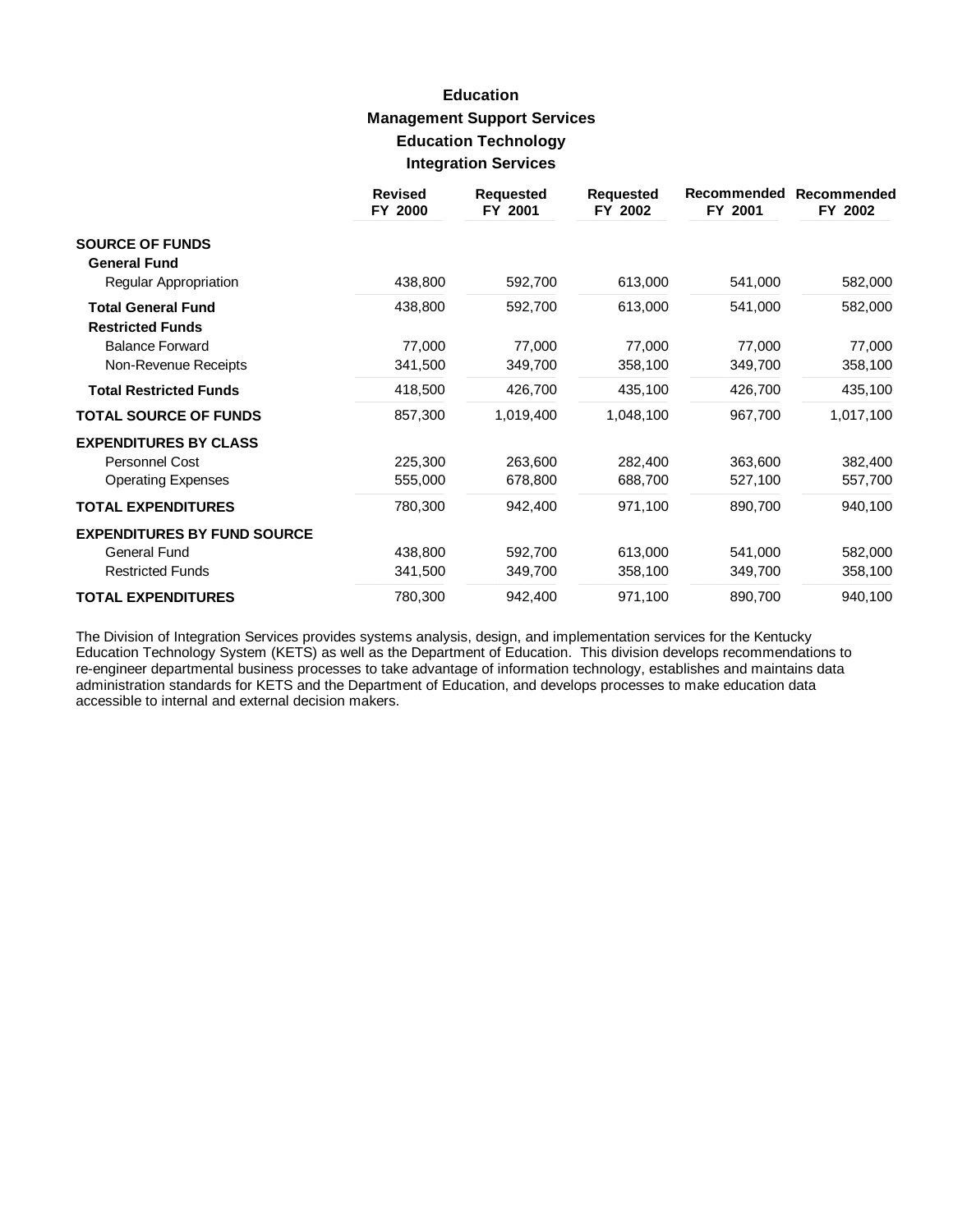# **Education Management Support Services Education Technology System Support Services**

|                                    | <b>Revised</b><br>FY 2000 | <b>Requested</b><br>FY 2001 | <b>Requested</b><br>FY 2002 | Recommended<br>FY 2001 | Recommended<br>FY 2002 |
|------------------------------------|---------------------------|-----------------------------|-----------------------------|------------------------|------------------------|
| <b>SOURCE OF FUNDS</b>             |                           |                             |                             |                        |                        |
| <b>General Fund</b>                |                           |                             |                             |                        |                        |
| Regular Appropriation              | 839,200                   | 977,100                     | 1,009,500                   | 938,400                | 970,900                |
| <b>Total General Fund</b>          | 839,200                   | 977,100                     | 1,009,500                   | 938,400                | 970,900                |
| <b>TOTAL SOURCE OF FUNDS</b>       | 839,200                   | 977.100                     | 1,009,500                   | 938,400                | 970,900                |
| <b>EXPENDITURES BY CLASS</b>       |                           |                             |                             |                        |                        |
| Personnel Cost                     | 545,200                   | 627,100                     | 659,500                     | 627,100                | 659,500                |
| <b>Operating Expenses</b>          | 294,000                   | 350,000                     | 350,000                     | 311,300                | 311,400                |
| <b>TOTAL EXPENDITURES</b>          | 839,200                   | 977,100                     | 1,009,500                   | 938,400                | 970,900                |
| <b>EXPENDITURES BY FUND SOURCE</b> |                           |                             |                             |                        |                        |
| General Fund                       | 839,200                   | 977,100                     | 1,009,500                   | 938,400                | 970,900                |
| <b>TOTAL EXPENDITURES</b>          | 839,200                   | 977,100                     | 1,009,500                   | 938,400                | 970,900                |

The Division of System Support Services is responsible for design, development, and ongoing support of computing capabilities and communications systems to support the Kentucky Education Technology System (KETS) as well as internal Department of Education systems.

The Division of System Support Services is responsible for: statewide KETS and Local Area Network Design; installation, upgrades, and maintenance of KETS network components; district/school network management and testing; and evaluation of all KETS hardware and network components. This Division also has a number of responsibilities relative to the operation of Department of Education information and office systems.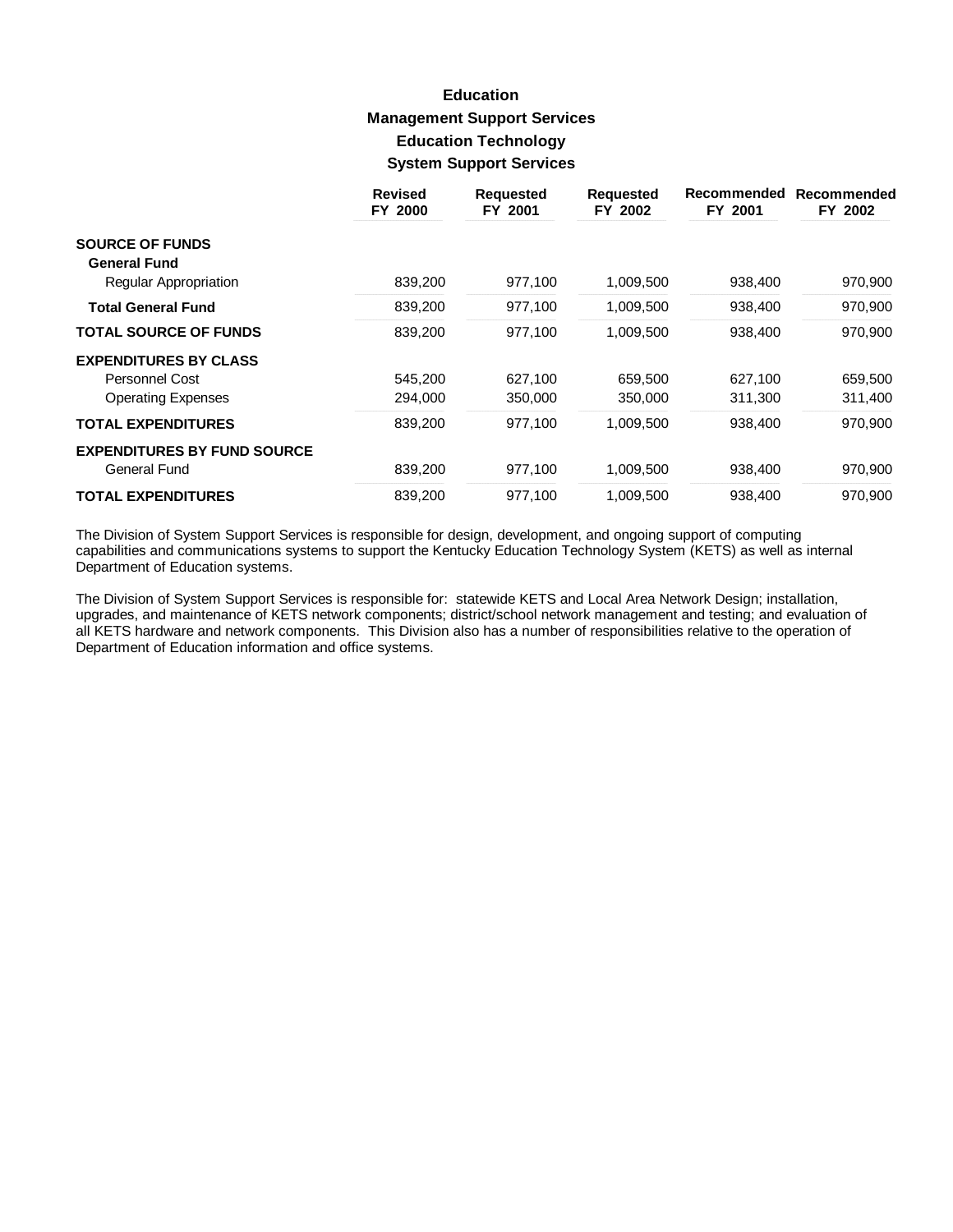# **Education Management Support Services Education Technology Customer Support Services**

|                                    | <b>Revised</b><br>FY 2000 | <b>Requested</b><br>FY 2001 | <b>Requested</b><br>FY 2002 | Recommended<br>FY 2001 | Recommended<br>FY 2002 |
|------------------------------------|---------------------------|-----------------------------|-----------------------------|------------------------|------------------------|
| <b>SOURCE OF FUNDS</b>             |                           |                             |                             |                        |                        |
| <b>General Fund</b>                |                           |                             |                             |                        |                        |
| Regular Appropriation              | 356,700                   | 328,200                     | 341,400                     | 328,200                | 341,400                |
| <b>Total General Fund</b>          | 356,700                   | 328,200                     | 341,400                     | 328,200                | 341,400                |
| <b>TOTAL SOURCE OF FUNDS</b>       | 356,700                   | 328,200                     | 341,400                     | 328,200                | 341,400                |
| <b>EXPENDITURES BY CLASS</b>       |                           |                             |                             |                        |                        |
| Personnel Cost                     | 336,200                   | 308,200                     | 321,400                     | 308,200                | 321,400                |
| <b>Operating Expenses</b>          | 20,500                    | 20,000                      | 20,000                      | 20,000                 | 20,000                 |
| <b>TOTAL EXPENDITURES</b>          | 356,700                   | 328,200                     | 341,400                     | 328,200                | 341,400                |
| <b>EXPENDITURES BY FUND SOURCE</b> |                           |                             |                             |                        |                        |
| General Fund                       | 356,700                   | 328,200                     | 341,400                     | 328,200                | 341,400                |
| <b>TOTAL EXPENDITURES</b>          | 356.700                   | 328,200                     | 341.400                     | 328,200                | 341.400                |

The Division of Customer Support Services provides education technology professional development activities for educators learning to integrate instruction and technology via the Kentucky Education Technology System (KETS) and direct consulting to district and school technology coordinators.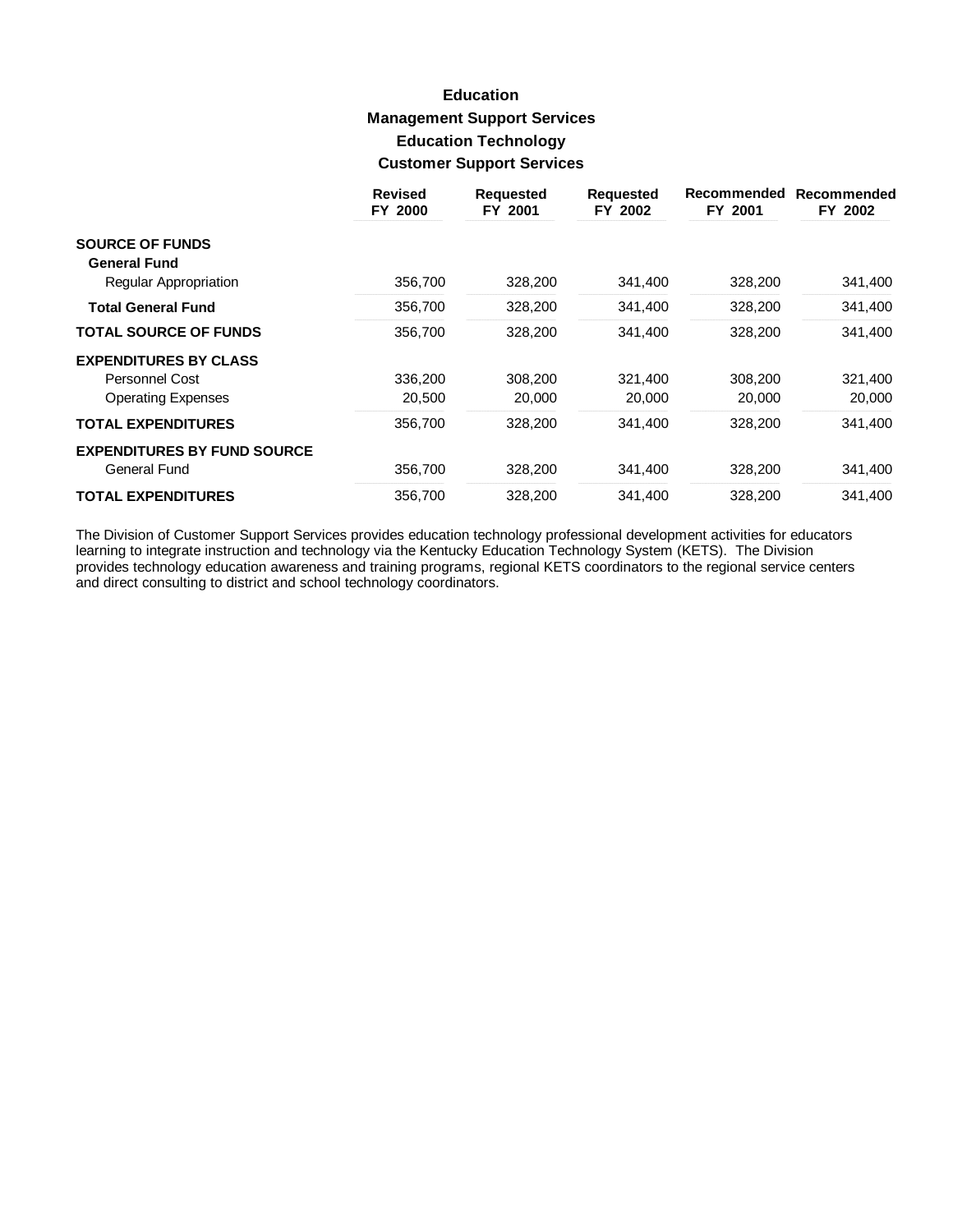# **Education Management Support Services Education Technology KETS**

|                                    | <b>Revised</b><br>FY 2000 | <b>Requested</b><br>FY 2001 | <b>Requested</b><br>FY 2002 | Recommended<br>FY 2001 | Recommended<br>FY 2002 |
|------------------------------------|---------------------------|-----------------------------|-----------------------------|------------------------|------------------------|
| <b>SOURCE OF FUNDS</b>             |                           |                             |                             |                        |                        |
| <b>General Fund</b>                |                           |                             |                             |                        |                        |
| Regular Appropriation              | 15,000,000                | 15,000,000                  | 15,000,000                  | 15,000,000             | 15,000,000             |
| Surplus Expenditure Plan           | 28,478,300                |                             |                             |                        |                        |
| <b>Total General Fund</b>          | 43,478,300                | 15,000,000                  | 15,000,000                  | 15,000,000             | 15,000,000             |
| <b>TOTAL SOURCE OF FUNDS</b>       | 43,478,300                | 15,000,000                  | 15,000,000                  | 15,000,000             | 15,000,000             |
| <b>EXPENDITURES BY CLASS</b>       |                           |                             |                             |                        |                        |
| Grants, Loans or Benefits          | 43,478,300                | 15,000,000                  | 15,000,000                  | 15,000,000             | 15,000,000             |
| <b>TOTAL EXPENDITURES</b>          | 43,478,300                | 15,000,000                  | 15,000,000                  | 15,000,000             | 15,000,000             |
| <b>EXPENDITURES BY FUND SOURCE</b> |                           |                             |                             |                        |                        |
| <b>General Fund</b>                | 43,478,300                | 15,000,000                  | 15,000,000                  | 15,000,000             | 15,000,000             |
| <b>TOTAL EXPENDITURES</b>          | 43,478,300                | 15,000,000                  | 15,000,000                  | 15,000,000             | 15,000,000             |

The 1990 Kentucky Education Reform Act provided for the establishment of a Kentucky Education Technology System<br>(KETS). State funds for the development and implementation of KETS are appropriated to the Department of Educa These funds are then transferred during each fiscal year to the Education Technology Trust Fund where they are administered<br>and invested by the Finance and Administration Cabinet. Funds from the Education Technology Trust and expended based on guidelines established by the Education Technology Master Plan and in accordance with the various statutes governing this program.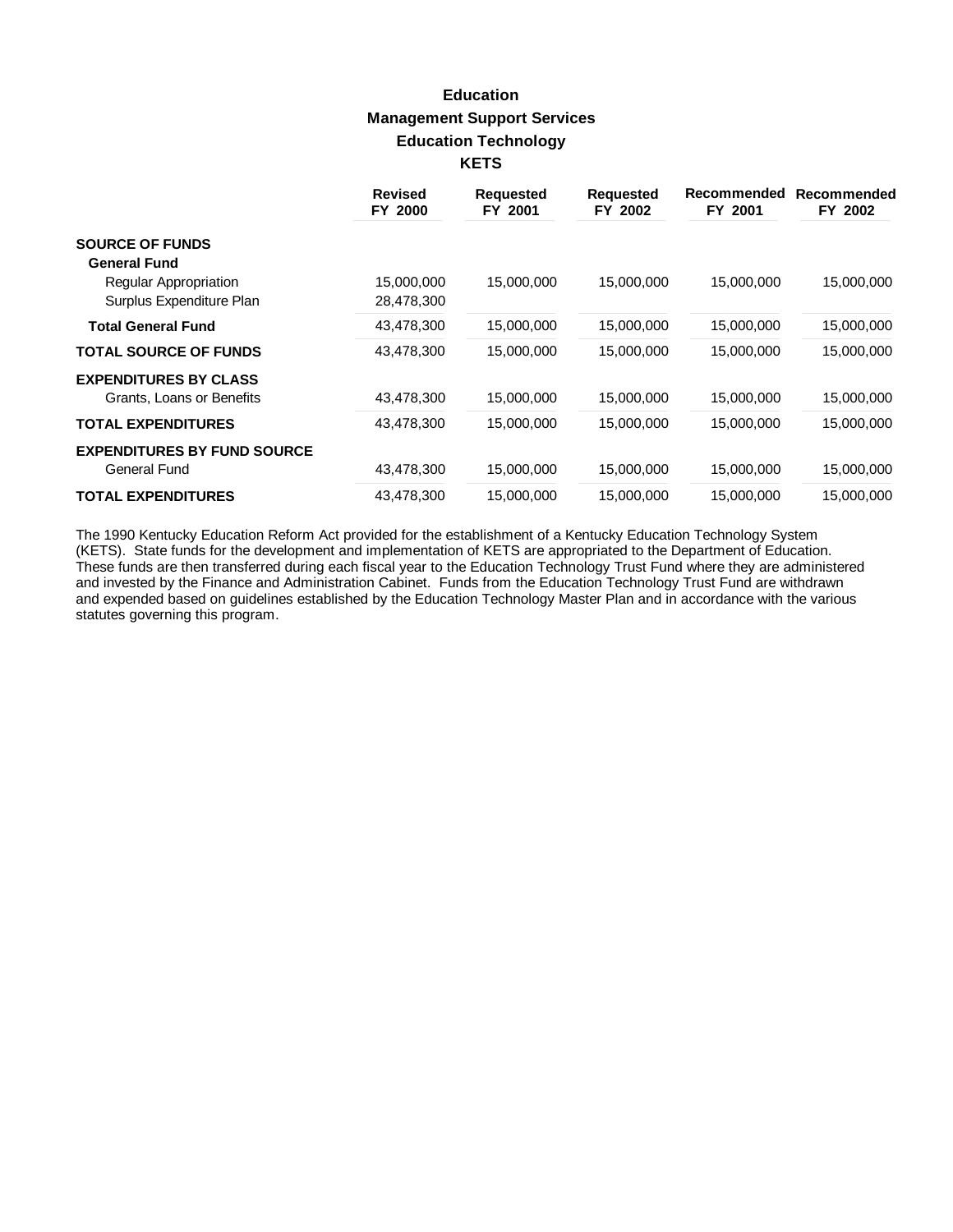## **Education Management Support Services Budget and Financial Management**

|                                                      | <b>Revised</b><br>FY 2000 | <b>Requested</b><br>FY 2001 | <b>Requested</b><br>FY 2002 | Recommended<br>FY 2001 | Recommended<br>FY 2002 |
|------------------------------------------------------|---------------------------|-----------------------------|-----------------------------|------------------------|------------------------|
| <b>SOURCE OF FUNDS</b><br><b>General Fund</b>        |                           |                             |                             |                        |                        |
| Regular Appropriation                                | 5,232,300                 | 5,476,200                   | 5,700,800                   | 5,489,700              | 5,667,500              |
| <b>Total General Fund</b><br><b>Restricted Funds</b> | 5,232,300                 | 5,476,200                   | 5,700,800                   | 5,489,700              | 5,667,500              |
| <b>Balance Forward</b>                               | 542.800                   | 535.900                     | 535,900                     | 409,500                | 409,500                |
| Non-Revenue Receipts                                 | 719,500                   | 731,400                     | 714,700                     | 731,400                | 710,100                |
| <b>Total Restricted Funds</b>                        | 1,262,300                 | 1,267,300                   | 1,250,600                   | 1,140,900              | 1,119,600              |
| <b>TOTAL SOURCE OF FUNDS</b>                         | 6,494,600                 | 6,743,500                   | 6,951,400                   | 6,630,600              | 6,787,100              |
| <b>EXPENDITURES BY CLASS</b>                         |                           |                             |                             |                        |                        |
| <b>Personnel Cost</b>                                | 1,209,000                 | 1,403,400                   | 1,455,800                   | 1,403,400              | 1,451,200              |
| <b>Operating Expenses</b>                            | 2,336,800                 | 2,340,500                   | 2,436,800                   | 2,354,000              | 2,403,500              |
| Grants, Loans or Benefits                            | 2,406,000                 | 2,463,700                   | 2,522,900                   | 2,463,700              | 2,522,900              |
| <b>TOTAL EXPENDITURES</b>                            | 5,951,800                 | 6,207,600                   | 6,415,500                   | 6,221,100              | 6,377,600              |
| <b>EXPENDITURES BY FUND SOURCE</b>                   |                           |                             |                             |                        |                        |
| <b>General Fund</b>                                  | 5,232,300                 | 5,476,200                   | 5,700,800                   | 5,489,700              | 5,667,500              |
| <b>Restricted Funds</b>                              | 719,500                   | 731,400                     | 714,700                     | 731,400                | 710,100                |
| <b>TOTAL EXPENDITURES</b>                            | 5,951,800                 | 6,207,600                   | 6,415,500                   | 6,221,100              | 6,377,600              |
| <b>EXPENDITURES BY UNIT</b>                          |                           |                             |                             |                        |                        |
| Associate Commissioner                               | 376,900                   | 443,600                     | 464,400                     | 436,800                | 455,800                |
| <b>Budget and Financial Management</b>               | 5,574,900                 | 5,764,000                   | 5,951,100                   | 5,784,300              | 5,921,800              |
| <b>TOTAL EXPENDITURES</b>                            | 5,951,800                 | 6,207,600                   | 6,415,500                   | 6,221,100              | 6,377,600              |

The Office of Budget and Financial Management was created in December 1998 as a consequence of reorganization of the Department of Education via Executive Order 98-1671. Its organizational structure consists of an Associate Commissioner, the Division of Budgets and the Division of Financial and Materials Management. The Office and its divisions are charged with interpretation and enforcement of the statutes relating to financial administration of the Commonwealth, including KRS 41-Treasury, KRS 42-Finance and Administration, KRS 44 -Claims Upon the Treasury, KRS 45-Budget and Financial Administration and KRS 45A-Kentucky Model Procurement Code.

The Office is responsible to the Deputy Commissioner of Management Support Services and supervises all internal financial and budgetary activities of the department. The Office also writes and recommends financial operation policy to the Commissioner of Education.

The Office is responsible for the creation and submission of the biennial budget request, all contracts and master agreements, indirect cost calculations and negotiations and travel for department officials.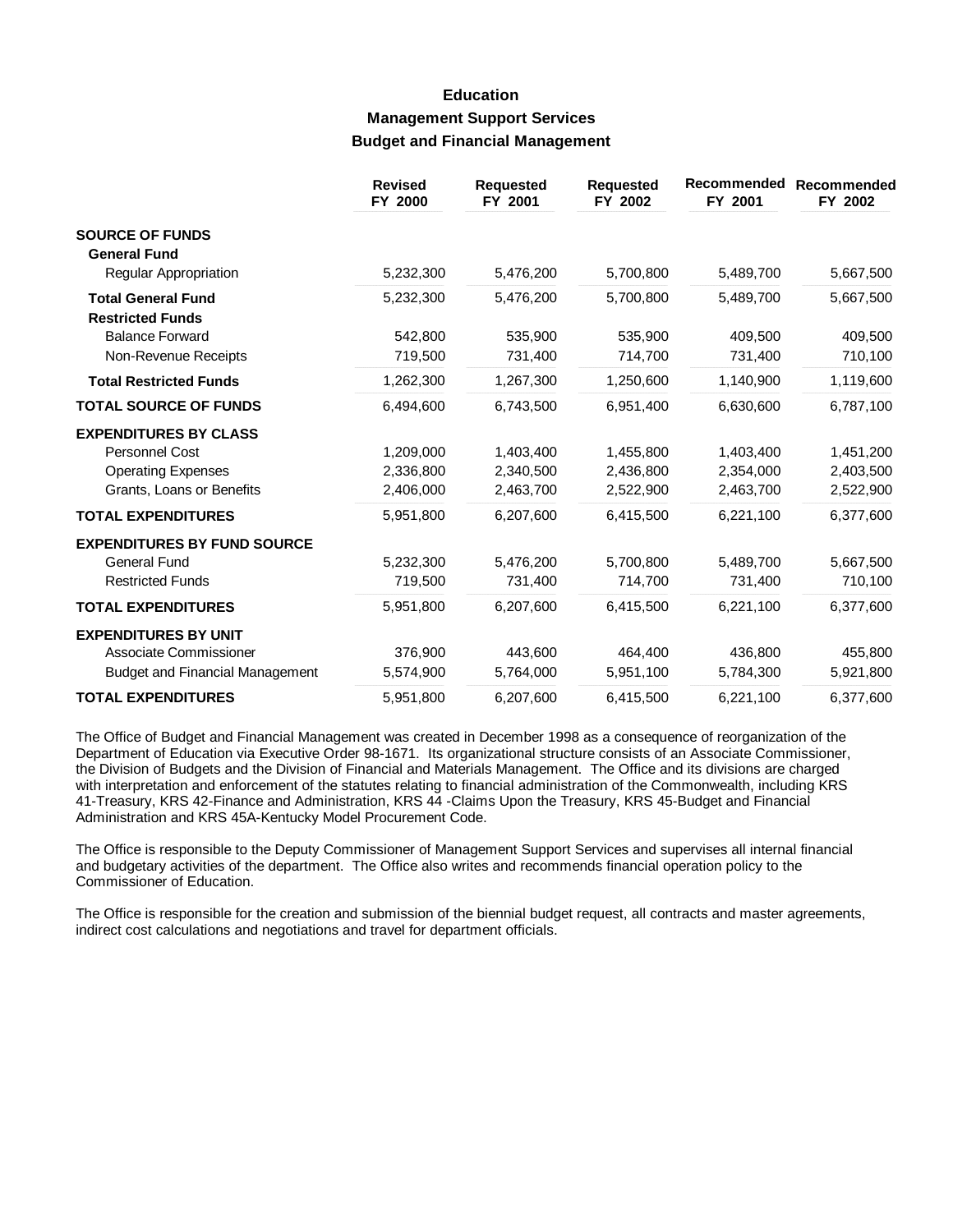## **Education Management Support Services Budget and Financial Management Associate Commissioner**

|                                                      | <b>Revised</b><br>FY 2000 | <b>Requested</b><br>FY 2001 | <b>Requested</b><br>FY 2002 | Recommended<br>FY 2001 | Recommended<br>FY 2002 |
|------------------------------------------------------|---------------------------|-----------------------------|-----------------------------|------------------------|------------------------|
| <b>SOURCE OF FUNDS</b><br><b>General Fund</b>        |                           |                             |                             |                        |                        |
| Regular Appropriation                                | 301,900                   | 288,100                     | 294,700                     | 281,300                | 286,100                |
| <b>Total General Fund</b><br><b>Restricted Funds</b> | 301,900                   | 288,100                     | 294,700                     | 281,300                | 286,100                |
| Non-Revenue Receipts                                 | 75,000                    | 155,500                     | 169,700                     | 155,500                | 169,700                |
| <b>Total Restricted Funds</b>                        | 75,000                    | 155,500                     | 169,700                     | 155,500                | 169,700                |
| <b>TOTAL SOURCE OF FUNDS</b>                         | 376,900                   | 443,600                     | 464,400                     | 436,800                | 455,800                |
| <b>EXPENDITURES BY CLASS</b>                         |                           |                             |                             |                        |                        |
| <b>Personnel Cost</b>                                | 301,900                   | 366,800                     | 385,800                     | 366,800                | 385,800                |
| <b>Operating Expenses</b>                            | 75,000                    | 76,800                      | 78,600                      | 70,000                 | 70,000                 |
| <b>TOTAL EXPENDITURES</b>                            | 376,900                   | 443,600                     | 464,400                     | 436,800                | 455,800                |
| <b>EXPENDITURES BY FUND SOURCE</b>                   |                           |                             |                             |                        |                        |
| <b>General Fund</b>                                  | 301,900                   | 288,100                     | 294,700                     | 281,300                | 286,100                |
| <b>Restricted Funds</b>                              | 75,000                    | 155,500                     | 169,700                     | 155,500                | 169,700                |
| <b>TOTAL EXPENDITURES</b>                            | 376,900                   | 443,600                     | 464,400                     | 436,800                | 455,800                |

The Associate Commissioner is charged with interpretation and enforcement of the statutes regarding financial administration of the Commonwealth contained within KRS 41 through KRS 48 they relate to the Department of Education. The Office is responsible to the Deputy Commissioner of Management Support Services and supervises all internal financial and budgetary activities of the Department. The Office also writes and recommends financial operation policy to the Commissioner of Education.

The Office is responsible for the creation and submission of the biennial budget, all contracts and master agreements, indirect cost calculations and negotiations and travel for department officials.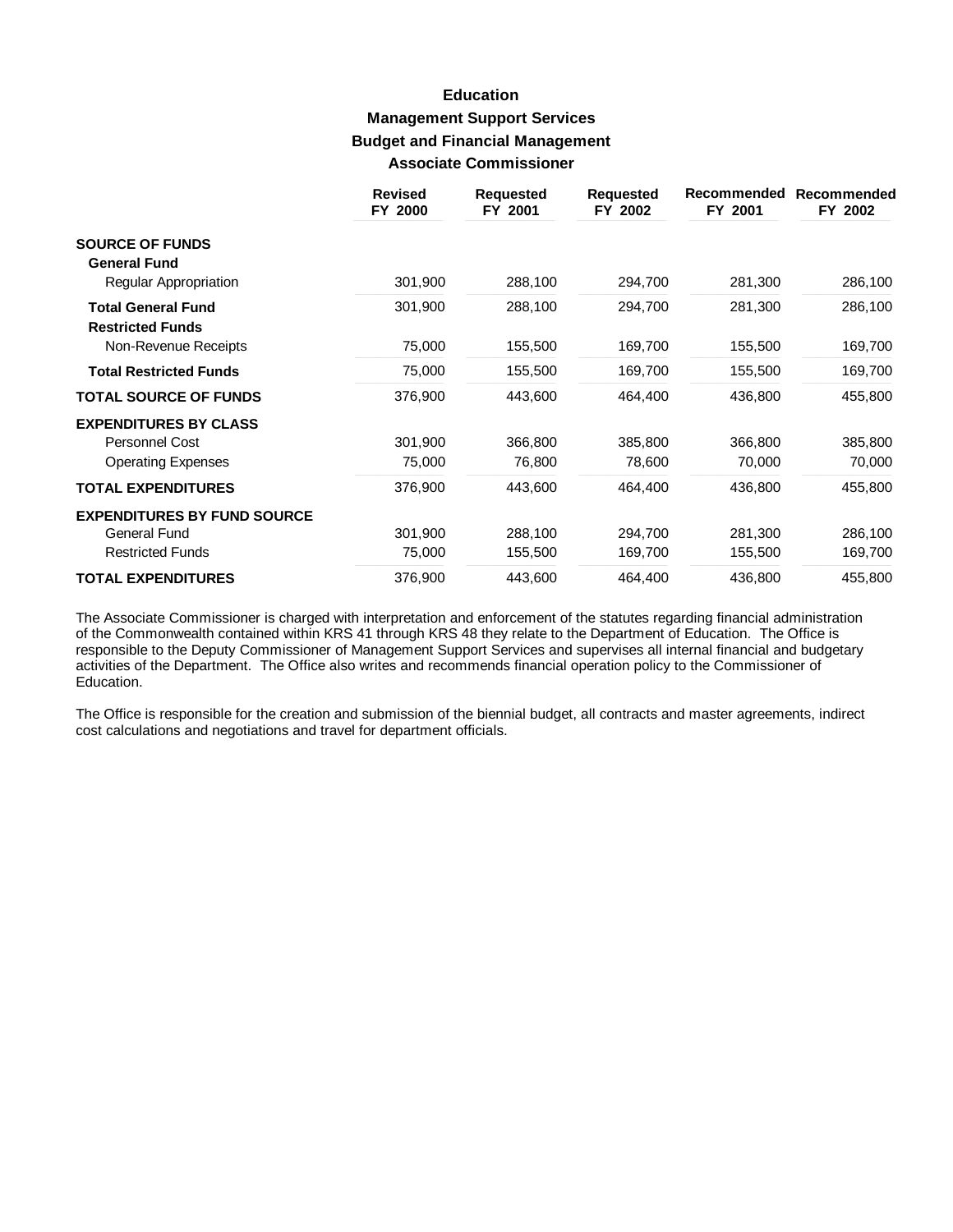# **Education Management Support Services Budget and Financial Management Budget and Financial Management**

|                                                      | <b>Revised</b><br>FY 2000 | <b>Requested</b><br>FY 2001 | <b>Requested</b><br>FY 2002 | Recommended<br>FY 2001 | Recommended<br>FY 2002 |
|------------------------------------------------------|---------------------------|-----------------------------|-----------------------------|------------------------|------------------------|
| <b>SOURCE OF FUNDS</b>                               |                           |                             |                             |                        |                        |
| <b>General Fund</b>                                  |                           |                             |                             |                        |                        |
| Regular Appropriation                                | 4,930,400                 | 5,188,100                   | 5,406,100                   | 5,208,400              | 5,381,400              |
| <b>Total General Fund</b><br><b>Restricted Funds</b> | 4,930,400                 | 5,188,100                   | 5,406,100                   | 5,208,400              | 5,381,400              |
| <b>Balance Forward</b>                               | 542,800                   | 535.900                     | 535,900                     | 409.500                | 409,500                |
| Non-Revenue Receipts                                 | 644,500                   | 575,900                     | 545,000                     | 575,900                | 540,400                |
| <b>Total Restricted Funds</b>                        | 1,187,300                 | 1,111,800                   | 1,080,900                   | 985,400                | 949,900                |
| <b>TOTAL SOURCE OF FUNDS</b>                         | 6,117,700                 | 6,299,900                   | 6,487,000                   | 6,193,800              | 6,331,300              |
| <b>EXPENDITURES BY CLASS</b>                         |                           |                             |                             |                        |                        |
| <b>Personnel Cost</b>                                | 907.100                   | 1,036,600                   | 1,070,000                   | 1,036,600              | 1,065,400              |
| <b>Operating Expenses</b>                            | 2,261,800                 | 2,263,700                   | 2,358,200                   | 2,284,000              | 2,333,500              |
| Grants, Loans or Benefits                            | 2,406,000                 | 2,463,700                   | 2,522,900                   | 2,463,700              | 2,522,900              |
| <b>TOTAL EXPENDITURES</b>                            | 5,574,900                 | 5,764,000                   | 5,951,100                   | 5,784,300              | 5,921,800              |
| <b>EXPENDITURES BY FUND SOURCE</b>                   |                           |                             |                             |                        |                        |
| <b>General Fund</b>                                  | 4,930,400                 | 5,188,100                   | 5,406,100                   | 5,208,400              | 5,381,400              |
| <b>Restricted Funds</b>                              | 644,500                   | 575,900                     | 545,000                     | 575,900                | 540,400                |
| <b>TOTAL EXPENDITURES</b>                            | 5,574,900                 | 5,764,000                   | 5,951,100                   | 5,784,300              | 5,921,800              |
| <b>EXPENDITURES BY UNIT</b>                          |                           |                             |                             |                        |                        |
| <b>Budgets</b>                                       | 517,900                   | 644,200                     | 673,100                     | 664,500                | 648,400                |
| Financial & Materials Management                     | 2,651,000                 | 2,656,100                   | 2,755,100                   | 2,656,100              | 2,750,500              |
| <b>KDOE Teacher Retirement Match</b>                 | 2,406,000                 | 2,463,700                   | 2,522,900                   | 2,463,700              | 2,522,900              |
| <b>TOTAL EXPENDITURES</b>                            | 5,574,900                 | 5,764,000                   | 5,951,100                   | 5,784,300              | 5,921,800              |

The Division of Budgets supervises all aspects of budget creation, both annual and biennial, budget analysis and forecasting, expenditure authorizations, personnel (financial aspects) approvals, and allotment and appropriation increases/adjustments. The division is an agency liaison with the Governor's Office for Policy and Management and the Legislative Research budget staff.

The Division of Financial and Materials Management supervises all department expenditure and accounting transactions, purchasing and document preparation, pre-audit functions of the agency, serves as liaison with the Auditor of Public Accounts and the Finance and Administration Cabinet and is the primary department authority for MARS training and implementation.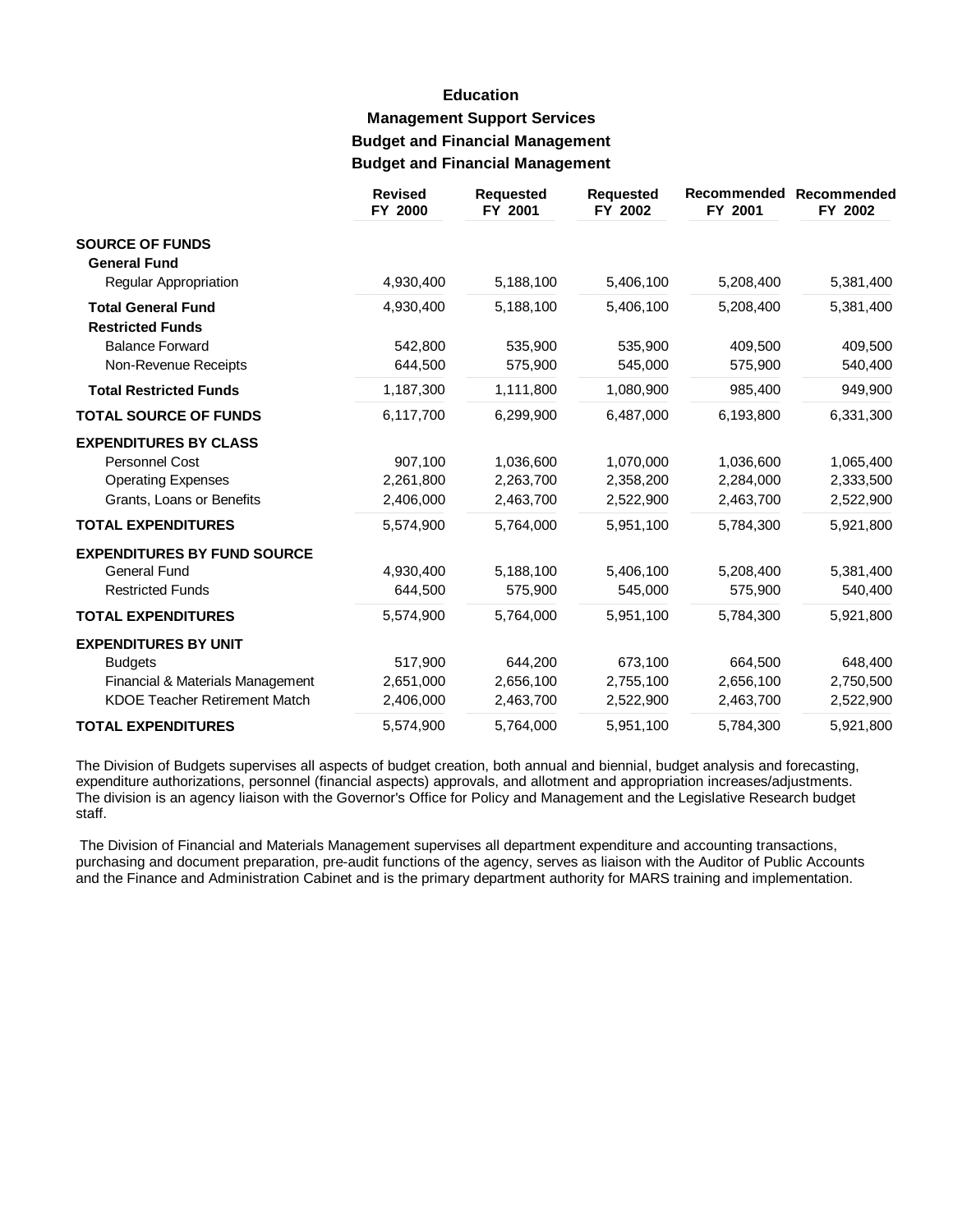### **Education Learning Support Services**

|                                            | <b>Revised</b><br>FY 2000 | Requested<br>FY 2001 | <b>Requested</b><br>FY 2002 | FY 2001     | Recommended Recommended<br>FY 2002 |
|--------------------------------------------|---------------------------|----------------------|-----------------------------|-------------|------------------------------------|
| <b>SOURCE OF FUNDS</b>                     |                           |                      |                             |             |                                    |
| <b>General Fund</b>                        |                           |                      |                             |             |                                    |
| Regular Appropriation                      | 170,485,200               | 197,334,400          | 204,465,400                 | 186,190,800 | 190,239,100                        |
| <b>Current Year Appropriation</b>          | 865,400                   |                      |                             |             |                                    |
| <b>Total General Fund</b>                  | 171,350,600               | 197,334,400          | 204,465,400                 | 186,190,800 | 190,239,100                        |
| <b>Restricted Funds</b>                    |                           |                      |                             |             |                                    |
| <b>Balance Forward</b>                     | 1,439,700                 | 1,204,500            | 1,196,000                   | 1,433,700   | 1,308,700                          |
| <b>Current Receipts</b>                    | 3,400,000                 | 3,479,200            | 3,560,200                   | 3,479,200   | 3,560,200                          |
| <b>Total Restricted Funds</b>              | 4,839,700                 | 4,683,700            | 4,756,200                   | 4,912,900   | 4,868,900                          |
| <b>Federal Funds</b>                       |                           |                      |                             |             |                                    |
| <b>Balance Forward</b>                     | 846,600                   | 846,600              | 884,800                     | 846,600     | 884,800                            |
| <b>Current Receipts</b>                    | 285,264,000               | 292,220,500          | 299,121,100                 | 292,070,500 | 298,960,200                        |
| <b>Total Federal Funds</b>                 | 286,110,600               | 293,067,100          | 300,005,900                 | 292,917,100 | 299,845,000                        |
| <b>TOTAL SOURCE OF FUNDS</b>               | 462,300,900               | 495,085,200          | 509,227,500                 | 484,020,800 | 494,953,000                        |
| <b>EXPENDITURES BY CLASS</b>               |                           |                      |                             |             |                                    |
| <b>Personnel Cost</b>                      | 40,126,900                | 48,171,100           | 50,660,300                  | 45,058,000  | 47,016,100                         |
| <b>Operating Expenses</b>                  | 7,545,900                 | 13,199,500           | 12,768,900                  | 10,028,000  | 9,858,400                          |
| Grants, Loans or Benefits                  | 412,347,800               | 430,653,800          | 443,438,500                 | 426,681,300 | 435,817,800                        |
| <b>Capital Outlay</b>                      |                           | 980,000              | 250,000                     | 60,000      |                                    |
| <b>TOTAL EXPENDITURES</b>                  | 460,020,600               | 493,004,400          | 507,117,700                 | 481,827,300 | 492,692,300                        |
| <b>EXPENDITURES BY FUND SOURCE</b>         |                           |                      |                             |             |                                    |
| <b>General Fund</b>                        | 171,350,600               | 197,334,400          | 204,465,400                 | 186,190,800 | 190,239,100                        |
| <b>Restricted Funds</b>                    | 3,406,000                 | 3,487,700            | 3,571,300                   | 3,604,200   | 3,571,300                          |
| <b>Federal Funds</b>                       | 285,264,000               | 292,182,300          | 299,081,000                 | 292,032,300 | 298,881,900                        |
| <b>TOTAL EXPENDITURES</b>                  | 460,020,600               | 493,004,400          | 507,117,700                 | 481,827,300 | 492,692,300                        |
| <b>EXPENDITURES BY UNIT</b>                |                           |                      |                             |             |                                    |
| Deputy Commissioner                        | 16,750,700                | 16,863,300           | 16,860,300                  | 16,789,800  | 16,530,800                         |
| <b>Special Instructional Services</b>      | 294,647,100               | 307,858,400          | 315,236,300                 | 307,069,700 | 314,427,900                        |
| <b>Teacher Education and Certification</b> | 8,098,600                 | 16,025,400           | 16,121,500                  | 12,071,900  | 14,478,300                         |
| Leadership and School Improvement          | 20,197,400                | 20,357,600           | 20,594,200                  | 20,334,300  | 20,569,600                         |
| <b>Supportive Learning Environments</b>    | 98,296,000                | 101,776,600          | 103,327,900                 | 99,938,500  | 101,212,200                        |
| Assessment and Accountability              | 8,653,800                 | 11,661,600           | 11,341,200                  | 11,661,600  | 11,341,200                         |
| Academic and Professsional<br>Development  | 13,377,000                | 18,461,500           | 23,636,300                  | 13,961,500  | 14,132,300                         |
| <b>TOTAL EXPENDITURES</b>                  | 460,020,600               | 493,004,400          | 507,117,700                 | 481,827,300 | 492,692,300                        |

Based on the December 1998 reorganization of the Department of Education Executive Order 98-1671, the Learning Support Services major program area consists of the following offices: Special Instructional Services, Teacher Education and Certification, Leadership and School Improvement, Supportive Learning Environments, Assessment and Accountability, and Academic and Professional Development, each headed by an associate commissioner.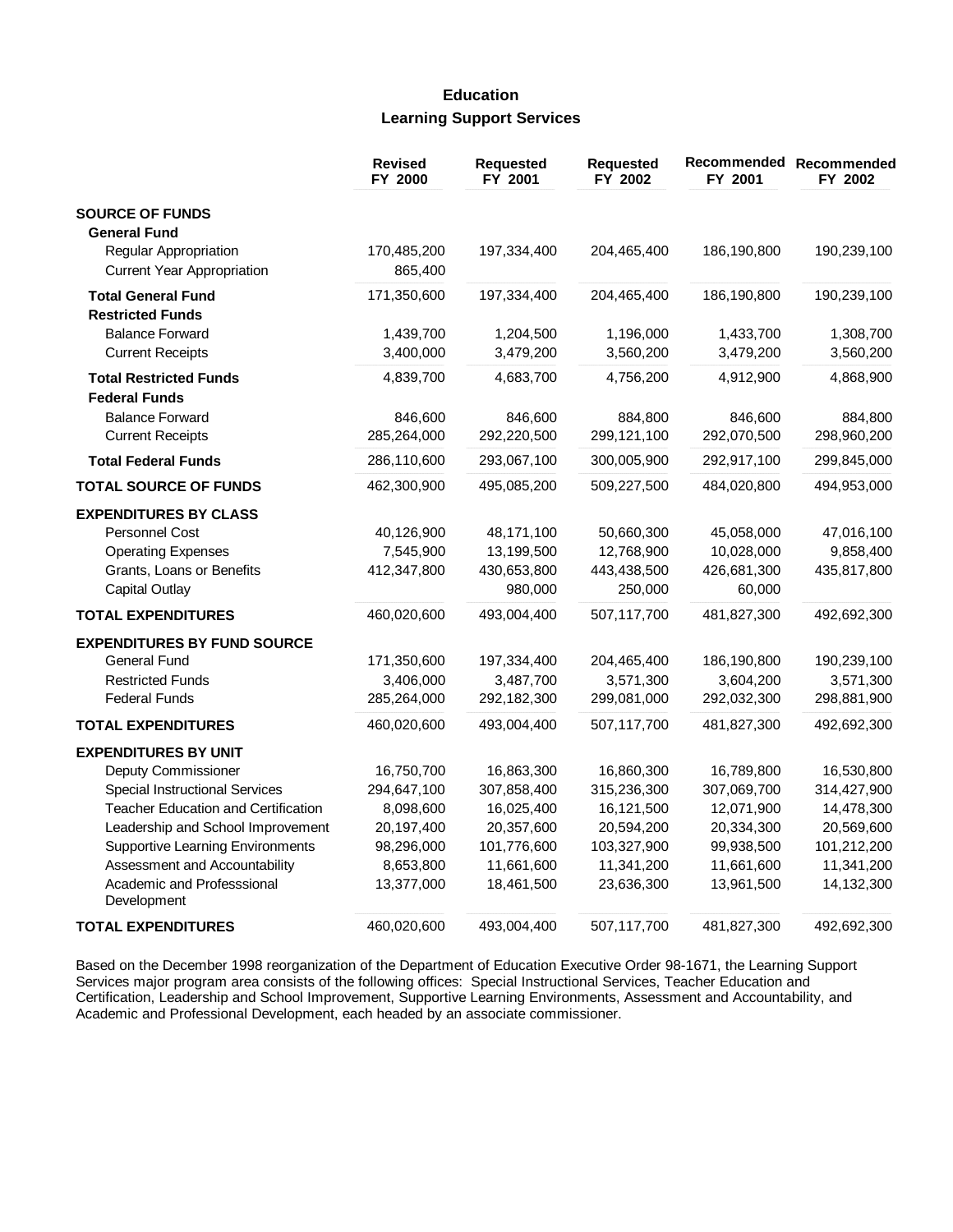### **Education Learning Support Services Deputy Commissioner**

|                                                            | <b>Revised</b><br>FY 2000 | <b>Requested</b><br>FY 2001 | <b>Requested</b><br>FY 2002 | Recommended<br>FY 2001 | <b>Recommended</b><br>FY 2002 |
|------------------------------------------------------------|---------------------------|-----------------------------|-----------------------------|------------------------|-------------------------------|
| <b>SOURCE OF FUNDS</b><br><b>General Fund</b>              |                           |                             |                             |                        |                               |
| Regular Appropriation<br><b>Current Year Appropriation</b> | 15,969,700<br>500,000     | 16,575,500                  | 16,565,600                  | 16,535,500             | 16,397,000                    |
| <b>Total General Fund</b><br><b>Restricted Funds</b>       | 16,469,700                | 16,575,500                  | 16,565,600                  | 16,535,500             | 16,397,000                    |
| <b>Balance Forward</b>                                     |                           |                             |                             | 116,500                |                               |
| <b>Total Restricted Funds</b><br><b>Federal Funds</b>      |                           |                             |                             | 116,500                |                               |
| <b>Balance Forward</b>                                     | 31,400                    | 31,400                      | 31.400                      | 31.400                 | 31,400                        |
| <b>Current Receipts</b>                                    | 281,000                   | 287,800                     | 294,700                     | 137,800                | 133,800                       |
| <b>Total Federal Funds</b>                                 | 312,400                   | 319,200                     | 326,100                     | 169,200                | 165,200                       |
| <b>TOTAL SOURCE OF FUNDS</b>                               | 16,782,100                | 16,894,700                  | 16,891,700                  | 16,821,200             | 16,562,200                    |
| <b>EXPENDITURES BY CLASS</b>                               |                           |                             |                             |                        |                               |
| Personnel Cost                                             | 295,500                   | 455,300                     | 448.500                     | 531,800                | 269,000                       |
| <b>Operating Expenses</b>                                  | 535.700                   | 488.500                     | 492.300                     | 338,500                | 342,300                       |
| Grants, Loans or Benefits                                  | 15,919,500                | 15,919,500                  | 15,919,500                  | 15,919,500             | 15,919,500                    |
| <b>TOTAL EXPENDITURES</b>                                  | 16,750,700                | 16,863,300                  | 16,860,300                  | 16,789,800             | 16,530,800                    |
| <b>EXPENDITURES BY FUND SOURCE</b>                         |                           |                             |                             |                        |                               |
| <b>General Fund</b><br><b>Restricted Funds</b>             | 16,469,700                | 16,575,500                  | 16,565,600                  | 16,535,500<br>116,500  | 16,397,000                    |
| <b>Federal Funds</b>                                       | 281,000                   | 287,800                     | 294,700                     | 137,800                | 133,800                       |
| <b>TOTAL EXPENDITURES</b>                                  | 16,750,700                | 16,863,300                  | 16,860,300                  | 16,789,800             | 16,530,800                    |

The Deputy Commissioner and associated support staff provide policy and administrative direction for the Learning Support Services major program area. The Deputy Commissioner reports directly to the Commissioner of Education and has the responsibility for the following offices: Special Instructional Services, Teacher Education and Certification, Leadership and School Improvement, Supportive Learning Environments, Assessment and Accountability, and Academic and Professional Development, each headed by an associate commissioner.

#### **Policy**

Based on the Governor's recommended Early Childhood initiatives, the Kentucky Head Start Collaboration Project and associated funding is being transferred during the fiscal 2000-2002 biennium from the Deputy Commissioner's office to the Governor's Office of Early Childhood.

EMPOWER Kentucky resulted in General Fund savings in fiscal year 2002 totaling \$20,000.

Agency funds in fiscal year 2001 totaling \$116,500 will be transferred from the Kentucky School for the Blind to the Deputy Commissioner's office to accommodate the Governor's Wage Equity Plan. In fiscal year 2002, the Deputy Commissioner's office will return \$128,600 to the General Fund as a result of cost savings attributed to the Wage Equity Plan. This redistribution of agency funds in fiscal year 2001 and the cost savings to the General Fund in 2002 are to be realized across the Learning Support Services division in the fiscal year 2000-2002 biennium.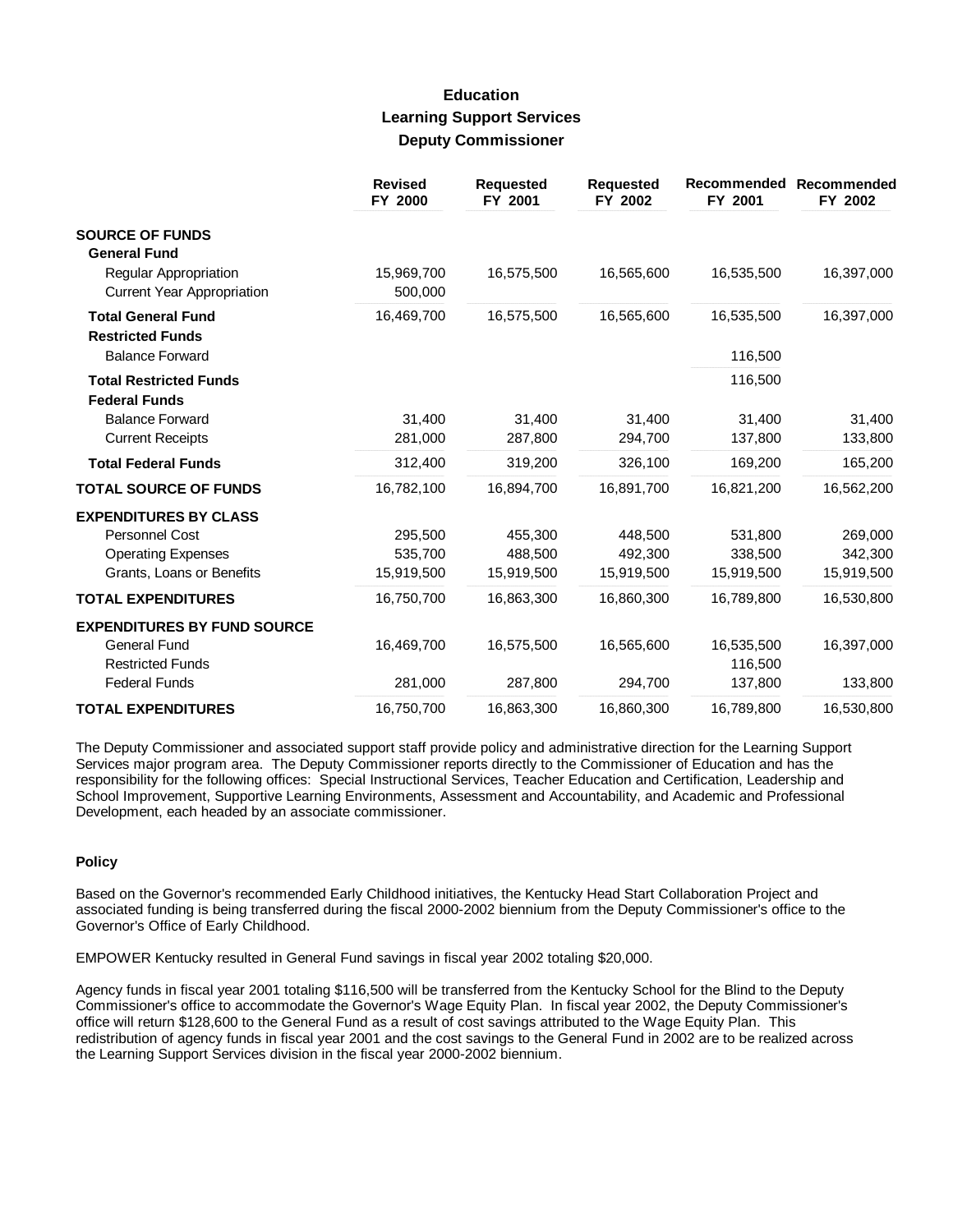# **Education Learning Support Services Special Instructional Services**

|                                      | <b>Revised</b><br>FY 2000 | <b>Requested</b><br>FY 2001 | Requested<br>FY 2002 | FY 2001     | Recommended Recommended<br>FY 2002 |
|--------------------------------------|---------------------------|-----------------------------|----------------------|-------------|------------------------------------|
| <b>SOURCE OF FUNDS</b>               |                           |                             |                      |             |                                    |
| <b>General Fund</b>                  |                           |                             |                      |             |                                    |
| Regular Appropriation                | 21,755,100                | 28,306,900                  | 29,088,200           | 27,518,200  | 28,318,000                         |
| <b>Total General Fund</b>            | 21,755,100                | 28,306,900                  | 29,088,200           | 27,518,200  | 28,318,000                         |
| <b>Restricted Funds</b>              |                           |                             |                      |             |                                    |
| <b>Balance Forward</b>               | 537,700                   | 477,600                     | 469,100              | 415,200     | 406,700                            |
| <b>Current Receipts</b>              | 804,500                   | 821,500                     | 838,800              | 821,500     | 838,800                            |
| <b>Total Restricted Funds</b>        | 1,342,200                 | 1,299,100                   | 1,307,900            | 1,236,700   | 1,245,500                          |
| <b>Federal Funds</b>                 |                           |                             |                      |             |                                    |
| <b>Balance Forward</b>               | 715,000                   | 715,000                     | 715,000              | 715,000     | 715,000                            |
| <b>Current Receipts</b>              | 272,081,500               | 278,721,500                 | 285,298,200          | 278,721,500 | 285,298,200                        |
| <b>Total Federal Funds</b>           | 272,796,500               | 279,436,500                 | 286,013,200          | 279,436,500 | 286,013,200                        |
| <b>TOTAL SOURCE OF FUNDS</b>         | 295,893,800               | 309,042,500                 | 316,409,300          | 308,191,400 | 315,576,700                        |
| <b>EXPENDITURES BY CLASS</b>         |                           |                             |                      |             |                                    |
| Personnel Cost                       | 17,432,700                | 20,208,400                  | 21,283,300           | 19,923,900  | 20,952,200                         |
| <b>Operating Expenses</b>            | 3,510,500                 | 3,706,200                   | 3,693,400            | 3,681,200   | 3,668,400                          |
| Grants, Loans or Benefits            | 273,703,900               | 283,883,800                 | 290,259,600          | 283,404,600 | 289,807,300                        |
| <b>Capital Outlay</b>                |                           | 60,000                      |                      | 60,000      |                                    |
| <b>TOTAL EXPENDITURES</b>            | 294,647,100               | 307,858,400                 | 315,236,300          | 307,069,700 | 314,427,900                        |
| <b>EXPENDITURES BY FUND SOURCE</b>   |                           |                             |                      |             |                                    |
| <b>General Fund</b>                  | 21,755,100                | 28,306,900                  | 29,088,200           | 27,518,200  | 28,318,000                         |
| <b>Restricted Funds</b>              | 810,500                   | 830,000                     | 849,900              | 830,000     | 849,900                            |
| <b>Federal Funds</b>                 | 272,081,500               | 278,721,500                 | 285,298,200          | 278,721,500 | 285,260,000                        |
| <b>TOTAL EXPENDITURES</b>            | 294,647,100               | 307,858,400                 | 315,236,300          | 307,069,700 | 314,427,900                        |
| <b>EXPENDITURES BY UNIT</b>          |                           |                             |                      |             |                                    |
| Associate Commissioner               | 379,400                   | 469,000                     | 492,300              | 469,000     | 492,300                            |
| <b>Exceptional Children Services</b> | 72,361,700                | 74,101,400                  | 75,878,000           | 74,101,400  | 75,878,000                         |
| Secondary Vocational Education       | 15,187,800                | 20,548,300                  | 20,818,800           | 20,008,700  | 20,302,900                         |
| Program Resources                    | 192,505,000               | 197,235,200                 | 201,856,200          | 197,235,200 | 201,818,000                        |
| Kentucky School for the Blind        | 5,215,300                 | 5,938,400                   | 6,177,400            | 5,878,400   | 6,114,300                          |
| Kentucky School for the Deaf         | 8,997,900                 | 9,566,100                   | 10,013,600           | 9,377,000   | 9,822,400                          |
| <b>TOTAL EXPENDITURES</b>            | 294,647,100               | 307,858,400                 | 315,236,300          | 307,069,700 | 314,427,900                        |

The Office of Special Instructional Services as established by KRS 156.010 is responsible for five divisions: the Division of Exceptional Children Services, Division of Program Resources, Division of Secondary Vocational E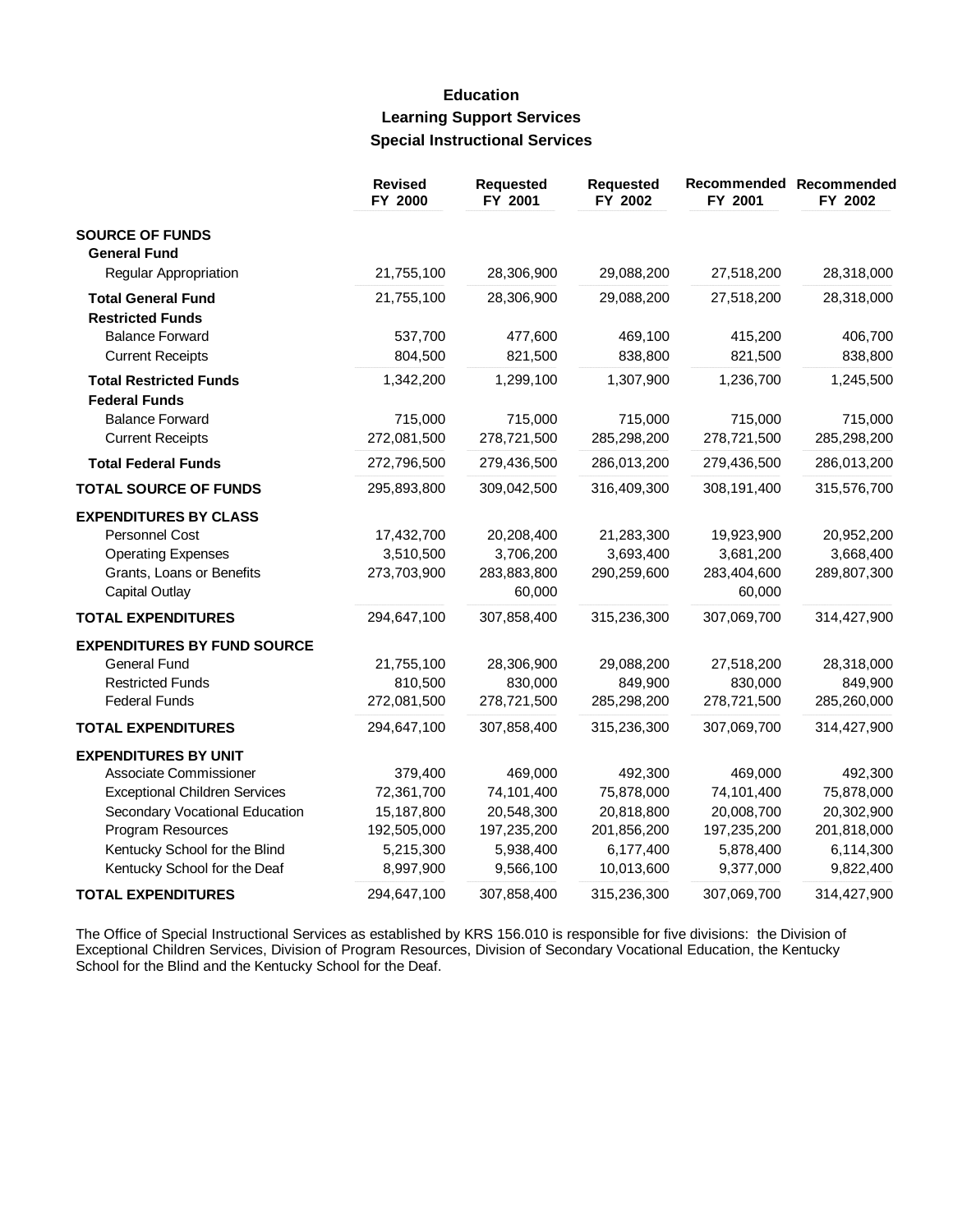## **Education Learning Support Services Special Instructional Services Associate Commissioner**

|                                    | <b>Revised</b><br>FY 2000 | <b>Requested</b><br>FY 2001 | <b>Requested</b><br>FY 2002 | Recommended<br>FY 2001 | Recommended<br>FY 2002 |
|------------------------------------|---------------------------|-----------------------------|-----------------------------|------------------------|------------------------|
| <b>SOURCE OF FUNDS</b>             |                           |                             |                             |                        |                        |
| <b>General Fund</b>                |                           |                             |                             |                        |                        |
| Regular Appropriation              | 379,400                   | 469,000                     | 492,300                     | 469,000                | 492,300                |
| <b>Total General Fund</b>          | 379,400                   | 469,000                     | 492,300                     | 469,000                | 492,300                |
| <b>TOTAL SOURCE OF FUNDS</b>       | 379,400                   | 469,000                     | 492,300                     | 469,000                | 492,300                |
| <b>EXPENDITURES BY CLASS</b>       |                           |                             |                             |                        |                        |
| Personnel Cost                     | 370,400                   | 452,600                     | 475.900                     | 452,600                | 475,900                |
| <b>Operating Expenses</b>          | 9,000                     | 16,400                      | 16,400                      | 16,400                 | 16,400                 |
| <b>TOTAL EXPENDITURES</b>          | 379,400                   | 469,000                     | 492,300                     | 469,000                | 492,300                |
| <b>EXPENDITURES BY FUND SOURCE</b> |                           |                             |                             |                        |                        |
| General Fund                       | 379,400                   | 469,000                     | 492,300                     | 469,000                | 492,300                |
| <b>TOTAL EXPENDITURES</b>          | 379.400                   | 469.000                     | 492,300                     | 469,000                | 492,300                |

The Associate Commissioner for the Office of Special Instructional Services is responsible for five divisions: the Division of Exceptional Children Services, Division of Program Resources, Division of Secondary Vocational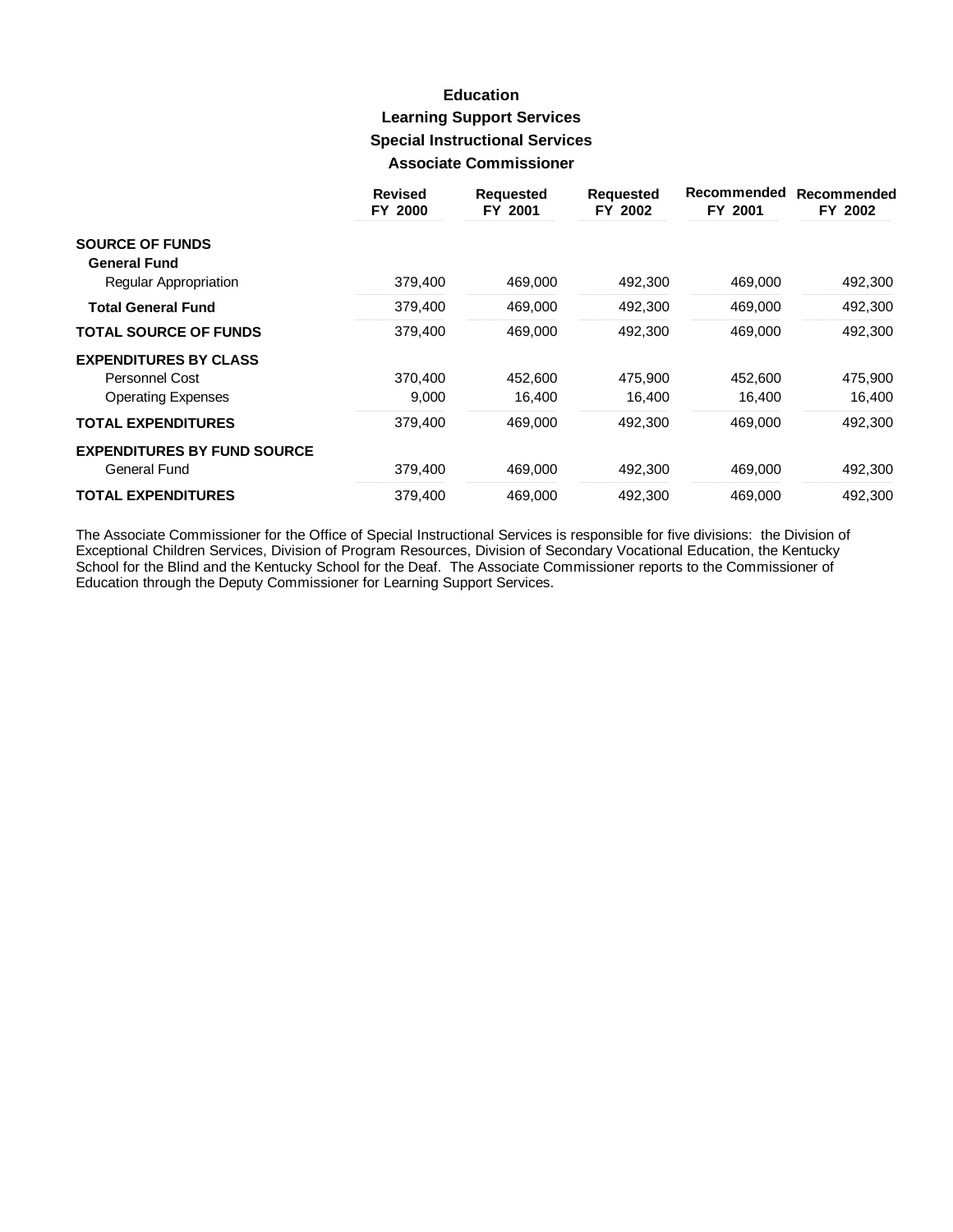# **Education Learning Support Services Special Instructional Services Exceptional Children Services**

|                                                                                                                       | <b>Revised</b><br>FY 2000        | <b>Requested</b><br>FY 2001      | <b>Requested</b><br>FY 2002      | Recommended<br>FY 2001           | Recommended<br>FY 2002           |
|-----------------------------------------------------------------------------------------------------------------------|----------------------------------|----------------------------------|----------------------------------|----------------------------------|----------------------------------|
| <b>SOURCE OF FUNDS</b><br><b>General Fund</b>                                                                         |                                  |                                  |                                  |                                  |                                  |
| Regular Appropriation                                                                                                 | 298,700                          | 308,900                          | 314,500                          | 308,900                          | 314,500                          |
| <b>Total General Fund</b><br><b>Restricted Funds</b>                                                                  | 298,700                          | 308,900                          | 314,500                          | 308,900                          | 314,500                          |
| <b>Balance Forward</b><br><b>Current Receipts</b>                                                                     | 15,400<br>53,000                 | 15,400<br>54,300                 | 15,400<br>55,600                 | 15,400<br>54,300                 | 15,400<br>55,600                 |
| <b>Total Restricted Funds</b><br><b>Federal Funds</b>                                                                 | 68,400                           | 69,700                           | 71,000                           | 69,700                           | 71,000                           |
| <b>Balance Forward</b><br><b>Current Receipts</b>                                                                     | 100,100<br>72,010,000            | 100,100<br>73,738,200            | 100,100<br>75,507,900            | 100,100<br>73,738,200            | 100,100<br>75,507,900            |
| <b>Total Federal Funds</b>                                                                                            | 72,110,100                       | 73,838,300                       | 75,608,000                       | 73,838,300                       | 75,608,000                       |
| <b>TOTAL SOURCE OF FUNDS</b>                                                                                          | 72,477,200                       | 74,216,900                       | 75,993,500                       | 74,216,900                       | 75,993,500                       |
| <b>EXPENDITURES BY CLASS</b><br><b>Personnel Cost</b><br><b>Operating Expenses</b>                                    | 1,548,700<br>53,000              | 2,363,600<br>54,300              | 2,474,700<br>55,600              | 2,363,600<br>54,300              | 2,474,700<br>55,600              |
| Grants, Loans or Benefits<br><b>TOTAL EXPENDITURES</b>                                                                | 70,760,000<br>72,361,700         | 71,683,500<br>74,101,400         | 73,347,700<br>75,878,000         | 71,683,500<br>74,101,400         | 73,347,700<br>75,878,000         |
| <b>EXPENDITURES BY FUND SOURCE</b><br><b>General Fund</b><br><b>Restricted Funds</b><br><b>Federal Funds</b>          | 298,700<br>53,000<br>72,010,000  | 308,900<br>54,300<br>73,738,200  | 314,500<br>55,600<br>75,507,900  | 308,900<br>54,300<br>73,738,200  | 314,500<br>55,600<br>75,507,900  |
| <b>TOTAL EXPENDITURES</b>                                                                                             | 72,361,700                       | 74,101,400                       | 75,878,000                       | 74,101,400                       | 75,878,000                       |
| <b>EXPENDITURES BY UNIT</b><br><b>Program Services</b><br><b>Federal Services</b><br><b>Special Education Mentors</b> | 151,700<br>72,010,000<br>200,000 | 163,200<br>73,738,200<br>200,000 | 170,100<br>75,507,900<br>200,000 | 163,200<br>73,738,200<br>200,000 | 170,100<br>75,507,900<br>200,000 |
| <b>TOTAL EXPENDITURES</b>                                                                                             | 72,361,700                       | 74,101,400                       | 75,878,000                       | 74,101,400                       | 75,878,000                       |

Under KRS 156.010 and KRS 157.220, the Division of Exceptional Children Services provides general supervision of programs for children and youth with disabilities in Kentucky and administers Kentucky programs tied to the Individuals with Disabilities Education Act (IDEA; 20 U.S.C. 1412(6)); and the General Education Provision Act (20 U.S.C. 1232e).

Training and technical assistance is provided to the state's 176 school districts and 20 agencies that work with students with diverse needs.

The Special Education Mentor program provides assistance to local school districts in creating and implementing special education improvement plans where necessary based on state or federal requirements.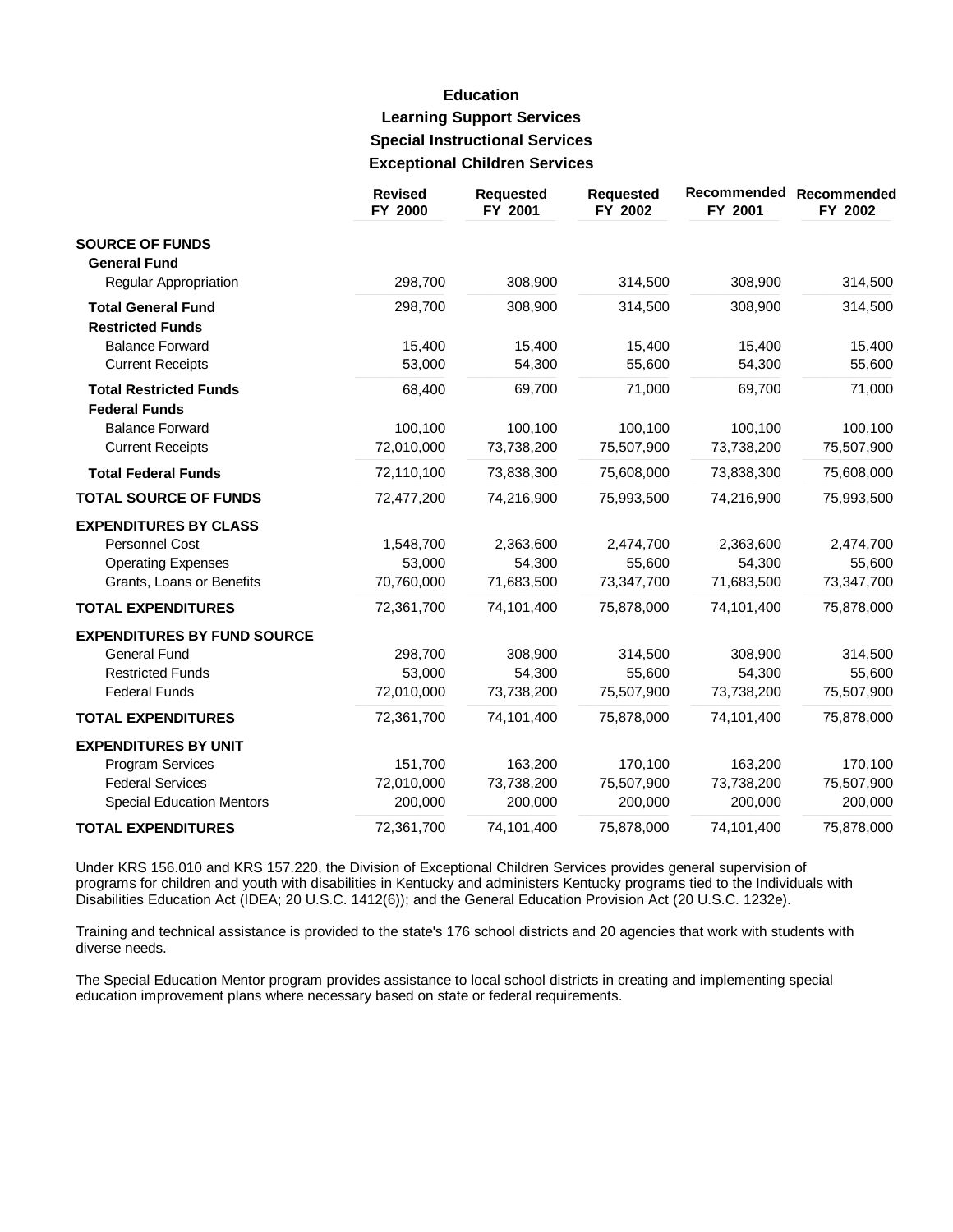# **Education Learning Support Services Special Instructional Services Secondary Vocational Education**

|                                                                                                          | <b>Revised</b><br>FY 2000          | <b>Requested</b><br>FY 2001        | Requested<br>FY 2002               | Recommended<br>FY 2001             | Recommended<br>FY 2002             |
|----------------------------------------------------------------------------------------------------------|------------------------------------|------------------------------------|------------------------------------|------------------------------------|------------------------------------|
| <b>SOURCE OF FUNDS</b><br><b>General Fund</b>                                                            |                                    |                                    |                                    |                                    |                                    |
| Regular Appropriation                                                                                    | 7,143,800                          | 12,311,200                         | 12,384,000                         | 11,771,600                         | 11,868,100                         |
| <b>Total General Fund</b><br><b>Restricted Funds</b>                                                     | 7,143,800                          | 12,311,200                         | 12,384,000                         | 11,771,600                         | 11,868,100                         |
| <b>Balance Forward</b><br><b>Current Receipts</b>                                                        | 88,000<br>475,500                  | 75,800<br>486,900                  | 75,800<br>498,600                  | 88,000<br>486,900                  | 88,000<br>498,600                  |
| <b>Total Restricted Funds</b><br><b>Federal Funds</b>                                                    | 563,500                            | 562,700                            | 574,400                            | 574,900                            | 586,600                            |
| <b>Current Receipts</b>                                                                                  | 7,568,500                          | 7,750,200                          | 7,936,200                          | 7,750,200                          | 7,936,200                          |
| <b>Total Federal Funds</b>                                                                               | 7,568,500                          | 7,750,200                          | 7,936,200                          | 7,750,200                          | 7,936,200                          |
| <b>TOTAL SOURCE OF FUNDS</b>                                                                             | 15,275,800                         | 20,624,100                         | 20,894,600                         | 20,096,700                         | 20,390,900                         |
| <b>EXPENDITURES BY CLASS</b><br>Personnel Cost<br><b>Operating Expenses</b><br>Grants, Loans or Benefits | 1,319,500<br>651,300<br>13,217,000 | 1,488,900<br>660,700<br>18,398,700 | 1,564,800<br>669,300<br>18,584,700 | 1,428,500<br>660,700<br>17,919,500 | 1,501,200<br>669,300<br>18,132,400 |
| <b>TOTAL EXPENDITURES</b>                                                                                | 15,187,800                         | 20,548,300                         | 20,818,800                         | 20,008,700                         | 20,302,900                         |
| <b>EXPENDITURES BY FUND SOURCE</b><br>General Fund<br><b>Restricted Funds</b><br><b>Federal Funds</b>    | 7,143,800<br>475,500<br>7,568,500  | 12,311,200<br>486,900<br>7,750,200 | 12,384,000<br>498,600<br>7,936,200 | 11,771,600<br>486,900<br>7,750,200 | 11,868,100<br>498,600<br>7,936,200 |
| <b>TOTAL EXPENDITURES</b>                                                                                | 15,187,800                         | 20,548,300                         | 20,818,800                         | 20,008,700                         | 20,302,900                         |
| <b>EXPENDITURES BY UNIT</b><br>Program Services                                                          | 7,619,300                          | 12,798,100                         | 12,882,600                         | 12,258,500                         | 12,366,700                         |
| <b>Federal Programs</b>                                                                                  | 7,568,500                          | 7,750,200                          | 7,936,200                          | 7,750,200                          | 7,936,200                          |
| <b>TOTAL EXPENDITURES</b>                                                                                | 15,187,800                         | 20,548,300                         | 20,818,800                         | 20,008,700                         | 20,302,900                         |

The Division of Secondary Vocational Education provides technical assistance, consultative services, staff development and program monitoring to secondary vocational education programs in local school districts and area vocational education centers.

The Carl D. Perkins Vocational and Applied Technology Education Act provides for distribution of federal vocational educational funds to local school districts offering approved secondary vocational education programs. The Division of Secondary Vocational Education administers these funds according to guidelines for implementation of the Carl D. Perkins Vocational and Applied Technology Education Act as prescribed in Public Law 98-254.

Funding is provided to districts operating a local vocational school or vocational department within a school to help cover the administrative and operational costs of providing the vocational programs.

The Future Farmers of American (FFA) Camp facility provides training in leadership development primarily to vocational organizations in the summer months. Participants generally spend three to five days at FFA Camp and receive intensive leadership training.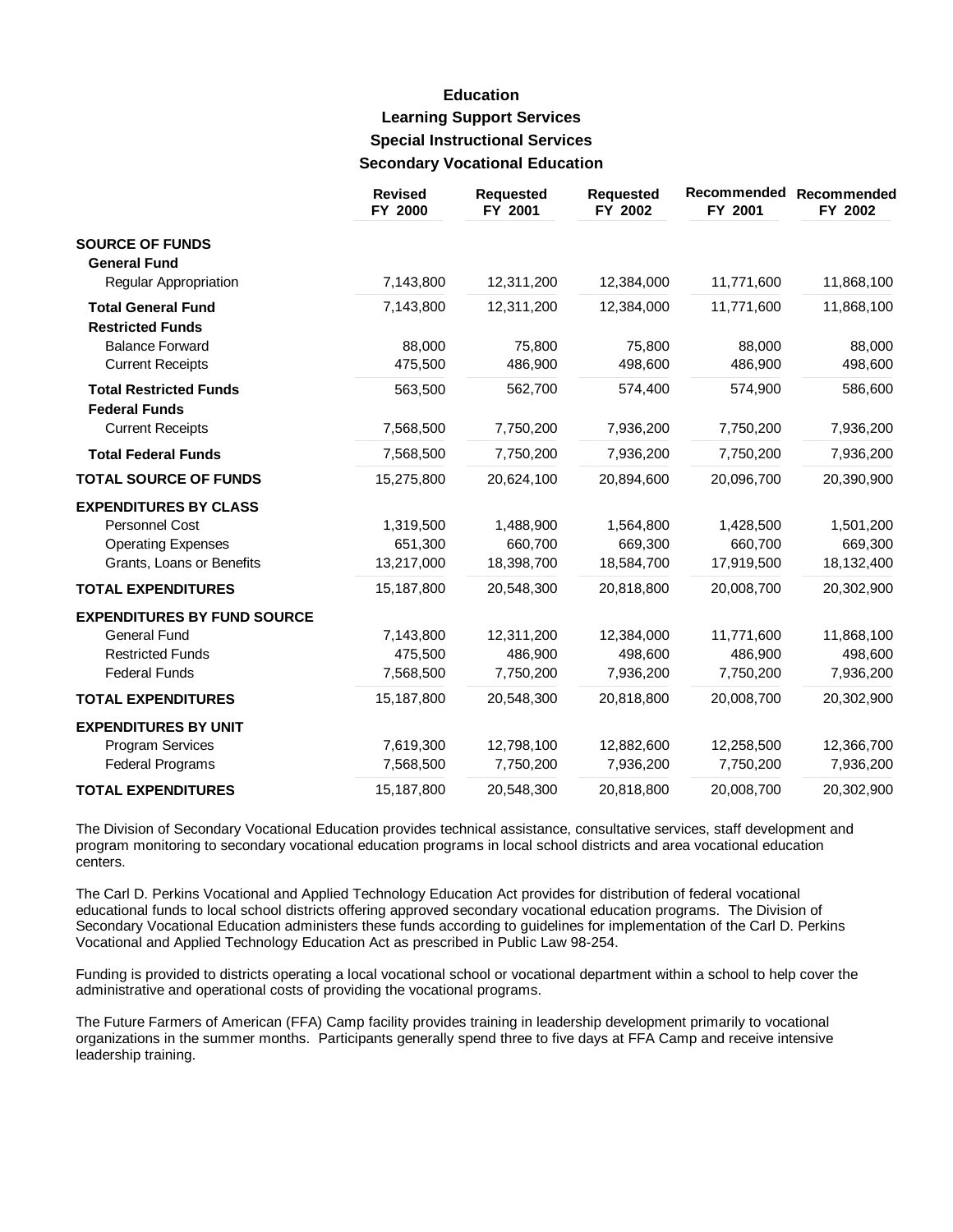The Jobs for America's Graduates Program is designed to assist high schools in meeting the KERA accountability goals in the areas of dropout prevention and successful transition into adult life by specifically targeting at-risk and disadvantaged youth.

#### **Policy**

The Governor's recommended budget contains General Fund support for the locally operated secondary vocational technology centers in Christian and Henderson counties in the amount of \$670,800 in fiscal year 2001 and \$697,700 in fiscal year 2002. The local boards of education for these counties petitioned the State Board for Adult and Technical Education to assume authority for the management and control of these facilities based on provisions contained within HB321 as enacted by the 1998 Regular Session of the General Assembly.

Additionally, the Governor's budget includes General Fund support in the amount of \$3,850,000 in each year of the fiscal year 2000-2002 biennium to provide comparative funding equalization for secondary vocational education programs at locally operated area technology centers that is comparable to programs offered by the Workforce Development Cabine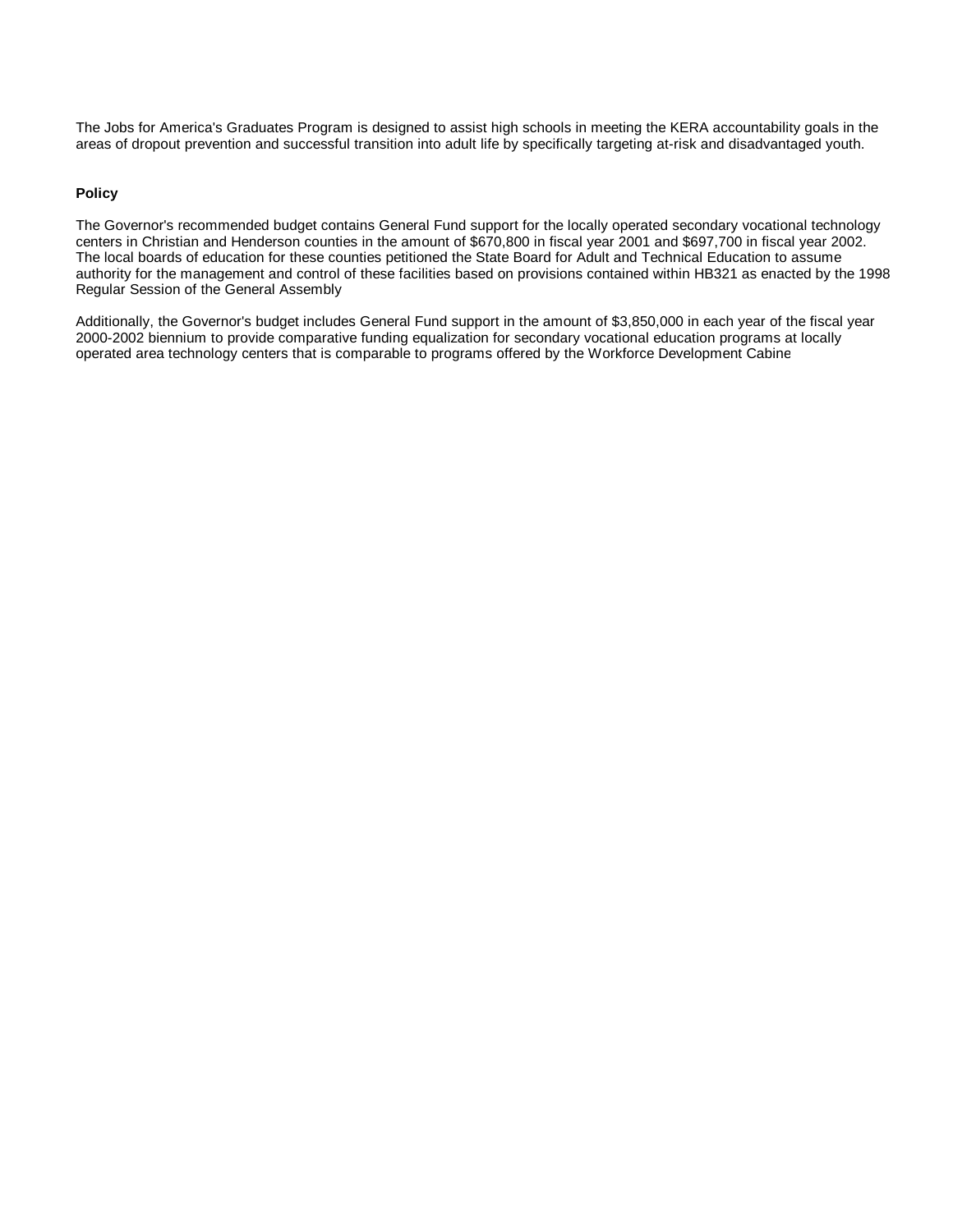### **Education Learning Support Services Special Instructional Services Program Resources**

|                                                   | <b>Revised</b><br>FY 2000 | <b>Requested</b><br>FY 2001 | <b>Requested</b><br>FY 2002 | Recommended<br>FY 2001 | Recommended<br>FY 2002 |
|---------------------------------------------------|---------------------------|-----------------------------|-----------------------------|------------------------|------------------------|
| <b>SOURCE OF FUNDS</b><br><b>Restricted Funds</b> |                           |                             |                             |                        |                        |
| <b>Balance Forward</b>                            | 10,800                    | 10,800                      | 10,800                      | 10,800                 | 10,800                 |
| <b>Current Receipts</b>                           | 103,000                   | 105,500                     | 108,000                     | 105,500                | 108,000                |
| <b>Total Restricted Funds</b>                     | 113,800                   | 116,300                     | 118,800                     | 116,300                | 118,800                |
| <b>Federal Funds</b><br><b>Balance Forward</b>    | 602,400                   | 602,400                     | 602,400                     | 602,400                | 602,400                |
| <b>Current Receipts</b>                           | 192,402,000               | 197,129,700                 | 201,748,200                 | 197,129,700            | 201,748,200            |
| <b>Total Federal Funds</b>                        | 193,004,400               | 197,732,100                 | 202,350,600                 | 197,732,100            | 202,350,600            |
| <b>TOTAL SOURCE OF FUNDS</b>                      | 193,118,200               | 197,848,400                 | 202,469,400                 | 197,848,400            | 202,469,400            |
| <b>EXPENDITURES BY CLASS</b>                      |                           |                             |                             |                        |                        |
| <b>Personnel Cost</b>                             | 1,646,200                 | 2,185,300                   | 2,260,500                   | 2,185,300              | 2,222,300              |
| <b>Operating Expenses</b>                         | 1,189,700                 | 1,306,500                   | 1,327,200                   | 1,306,500              | 1,327,200              |
| Grants, Loans or Benefits                         | 189,669,100               | 193,743,400                 | 198,268,500                 | 193,743,400            | 198,268,500            |
| <b>TOTAL EXPENDITURES</b>                         | 192,505,000               | 197,235,200                 | 201,856,200                 | 197,235,200            | 201,818,000            |
| <b>EXPENDITURES BY FUND SOURCE</b>                |                           |                             |                             |                        |                        |
| <b>Restricted Funds</b>                           | 103,000                   | 105,500                     | 108,000                     | 105,500                | 108,000                |
| <b>Federal Funds</b>                              | 192,402,000               | 197,129,700                 | 201,748,200                 | 197,129,700            | 201,710,000            |
| <b>TOTAL EXPENDITURES</b>                         | 192,505,000               | 197,235,200                 | 201,856,200                 | 197,235,200            | 201,818,000            |
| <b>EXPENDITURES BY UNIT</b>                       |                           |                             |                             |                        |                        |
| Program Support                                   | 103,000                   | 105,500                     | 108,000                     | 105,500                | 108,000                |
| Title I                                           | 144,848,500               | 148,324,900                 | 151,884,700                 | 148,324,900            | 151,846,500            |
| <b>Title VI</b>                                   | 25,621,500                | 26,346,400                  | 26,866,100                  | 26,346,400             | 26,866,100             |
| Other Federal Programs                            | 14,832,000                | 15,188,000                  | 15,552,500                  | 15,188,000             | 15,552,500             |
| Goals 2000                                        | 7,100,000                 | 7,270,400                   | 7,444,900                   | 7,270,400              | 7,444,900              |
| <b>TOTAL EXPENDITURES</b>                         | 192,505,000               | 197,235,200                 | 201,856,200                 | 197,235,200            | 201,818,000            |

The Division of Program Resources administers many of the Department of Education's federal grant programs.

The Chapter I program provides remedial and supplementary educational services to disadvantaged students who meet at least one of the following criteria: educationally deprived, migrant, neglected or delinquent, handicapped and currently or formerly institutionalized, or confined in a correctional facility.

Chapter II of the Education Consolidation and Improvement Act of 1981 identifies six purposes for which funds must be targeted: programs for at-risk students; programs to acquire and use instructional materials; innovative programs for schoolwide improvements, including effective schools programs; programs of professional development; programs to enhance personal excellence of students and student achievement, and other innovative projects to enhance the educational climate of the school. These funds are provided to the local educational agencies and participating private non-profit schools by a formula established in the federal Chapter II law.

Other grant programs administered by this division include: Drug-Free Schools and Communities program; Dwight D. Eisenhower Mathematics and Science Education Program; the AIDS Prevention program; and, the Class Size Reduction Act.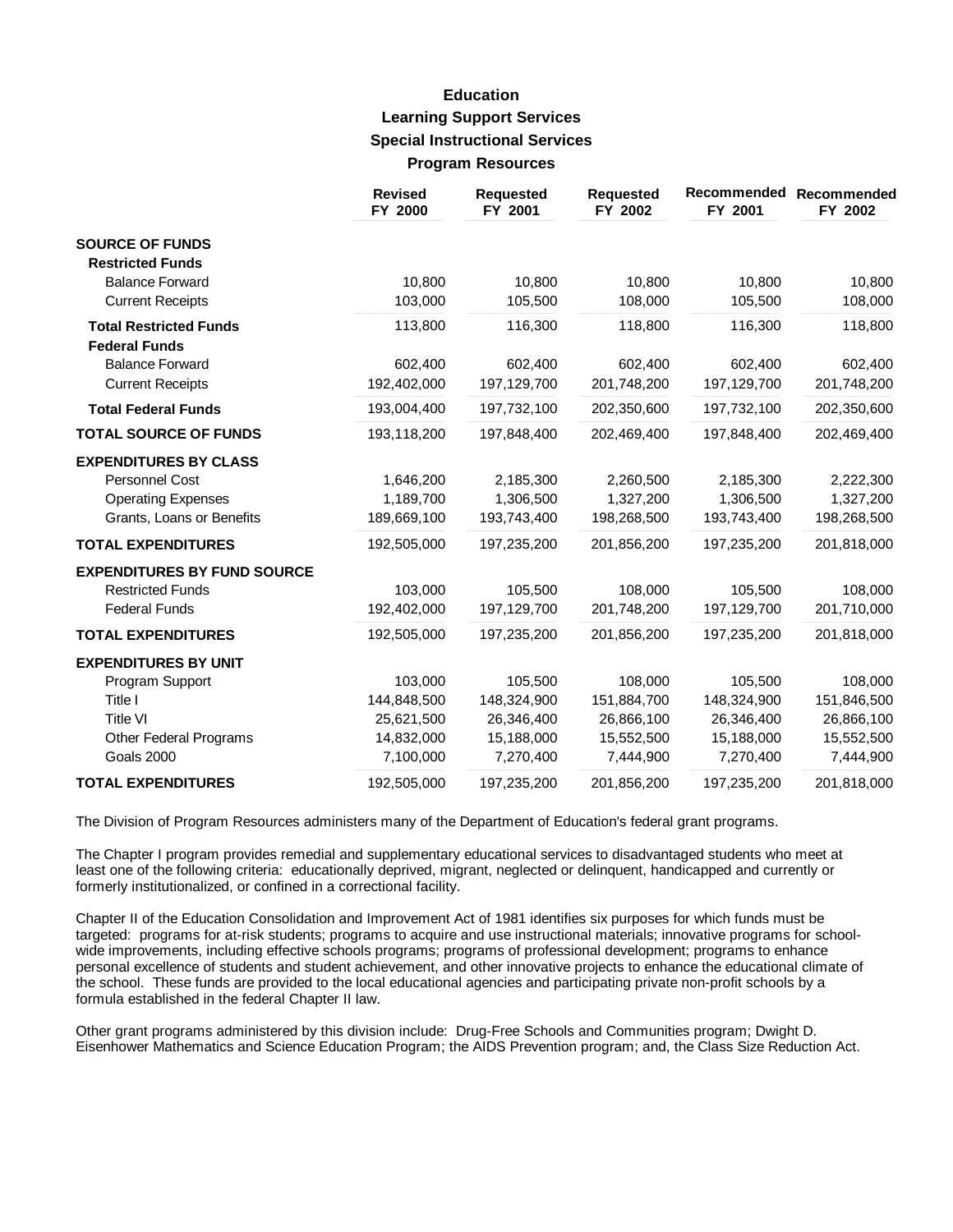# **Education Learning Support Services Special Instructional Services Kentucky School for the Blind**

|                                              | <b>Revised</b><br>FY 2000 | <b>Requested</b><br>FY 2001 | <b>Requested</b><br>FY 2002 | FY 2001   | Recommended Recommended<br>FY 2002 |
|----------------------------------------------|---------------------------|-----------------------------|-----------------------------|-----------|------------------------------------|
| <b>SOURCE OF FUNDS</b>                       |                           |                             |                             |           |                                    |
| <b>General Fund</b><br>Regular Appropriation | 5,082,300                 | 5,802,200                   | 6,037,900                   | 5,742,200 | 5,974,800                          |
|                                              |                           |                             |                             |           |                                    |
| <b>Total General Fund</b>                    | 5,082,300                 | 5,802,200                   | 6,037,900                   | 5,742,200 | 5,974,800                          |
| <b>Restricted Funds</b>                      |                           |                             |                             |           |                                    |
| <b>Balance Forward</b>                       | 41,900                    |                             |                             | 41,900    | 41,900                             |
| <b>Current Receipts</b>                      | 73,000                    | 74,800                      | 76,600                      | 74,800    | 76,600                             |
| <b>Total Restricted Funds</b>                | 114,900                   | 74,800                      | 76,600                      | 116,700   | 118,500                            |
| <b>Federal Funds</b>                         |                           |                             |                             |           |                                    |
| <b>Balance Forward</b>                       | 12,500                    | 12,500                      | 12,500                      | 12,500    | 12,500                             |
| <b>Current Receipts</b>                      | 60,000                    | 61,400                      | 62,900                      | 61,400    | 62,900                             |
| <b>Total Federal Funds</b>                   | 72,500                    | 73,900                      | 75,400                      | 73,900    | 75,400                             |
| <b>TOTAL SOURCE OF FUNDS</b>                 | 5,269,700                 | 5,950,900                   | 6,189,900                   | 5,932,800 | 6,168,700                          |
| <b>EXPENDITURES BY CLASS</b>                 |                           |                             |                             |           |                                    |
| Personnel Cost                               | 4,566,000                 | 5,140,400                   | 5,451,700                   | 5,080,400 | 5,388,600                          |
| <b>Operating Expenses</b>                    | 591,500                   | 679,800                     | 667,000                     | 679,800   | 667,000                            |
| Grants, Loans or Benefits                    | 57,800                    | 58,200                      | 58,700                      | 58,200    | 58,700                             |
| <b>Capital Outlay</b>                        |                           | 60,000                      |                             | 60,000    |                                    |
| <b>TOTAL EXPENDITURES</b>                    | 5,215,300                 | 5,938,400                   | 6,177,400                   | 5,878,400 | 6,114,300                          |
| <b>EXPENDITURES BY FUND SOURCE</b>           |                           |                             |                             |           |                                    |
| <b>General Fund</b>                          | 5,082,300                 | 5,802,200                   | 6,037,900                   | 5,742,200 | 5,974,800                          |
| <b>Restricted Funds</b>                      | 73,000                    | 74,800                      | 76,600                      | 74,800    | 76,600                             |
| <b>Federal Funds</b>                         | 60,000                    | 61,400                      | 62,900                      | 61,400    | 62,900                             |
| <b>TOTAL EXPENDITURES</b>                    | 5,215,300                 | 5,938,400                   | 6,177,400                   | 5,878,400 | 6,114,300                          |
| <b>EXPENDITURES BY UNIT</b>                  |                           |                             |                             |           |                                    |
| Instruction                                  | 1,610,900                 | 2,114,400                   | 2,271,200                   | 2,054,400 | 2,208,100                          |
| Residential                                  | 928,900                   | 1,049,200                   | 1,102,500                   | 1,049,200 | 1,102,500                          |
| <b>Operational Support</b>                   | 1,581,700                 | 1,796,700                   | 1,781,100                   | 1,796,700 | 1,781,100                          |
| Outreach                                     | 1,033,800                 | 916,700                     | 959,700                     | 916,700   | 959,700                            |
| <b>Federal Support</b>                       | 60,000                    | 61,400                      | 62,900                      | 61,400    | 62,900                             |
| <b>TOTAL EXPENDITURES</b>                    | 5,215,300                 | 5,938,400                   | 6,177,400                   | 5,878,400 | 6,114,300                          |

The four subprograms of the Kentucky School for the Blind are Instruction, Residential, Operational Support and Outreach. These subprograms work together to provide instructional and residential programs for students of the School. All four subprograms involve both direct services to students and related services that are necessary to accomplish the direct services.

Instruction and Related Services includes supervision, teaching, supplies, equipment, and clerical services, all of which are needed for the regular instruction of the students enrolled at the Kentucky School for the Blind. Tools utilized are Braille, large print, electronic aids, and other special aids and methods in the areas of basic academic skills, vocational skills, self-care skills, orientation and mobility, music, physical education, athletics, and counseling.

Residential Services include those services which are needed to provide housing, daily living skills, and leisure time activities for students who reside at the Kentucky School for the Blind in order to participate in the instructional program. This subprogram also deals with transportation arrangements when residential students go home on weekends and at the end of the school year.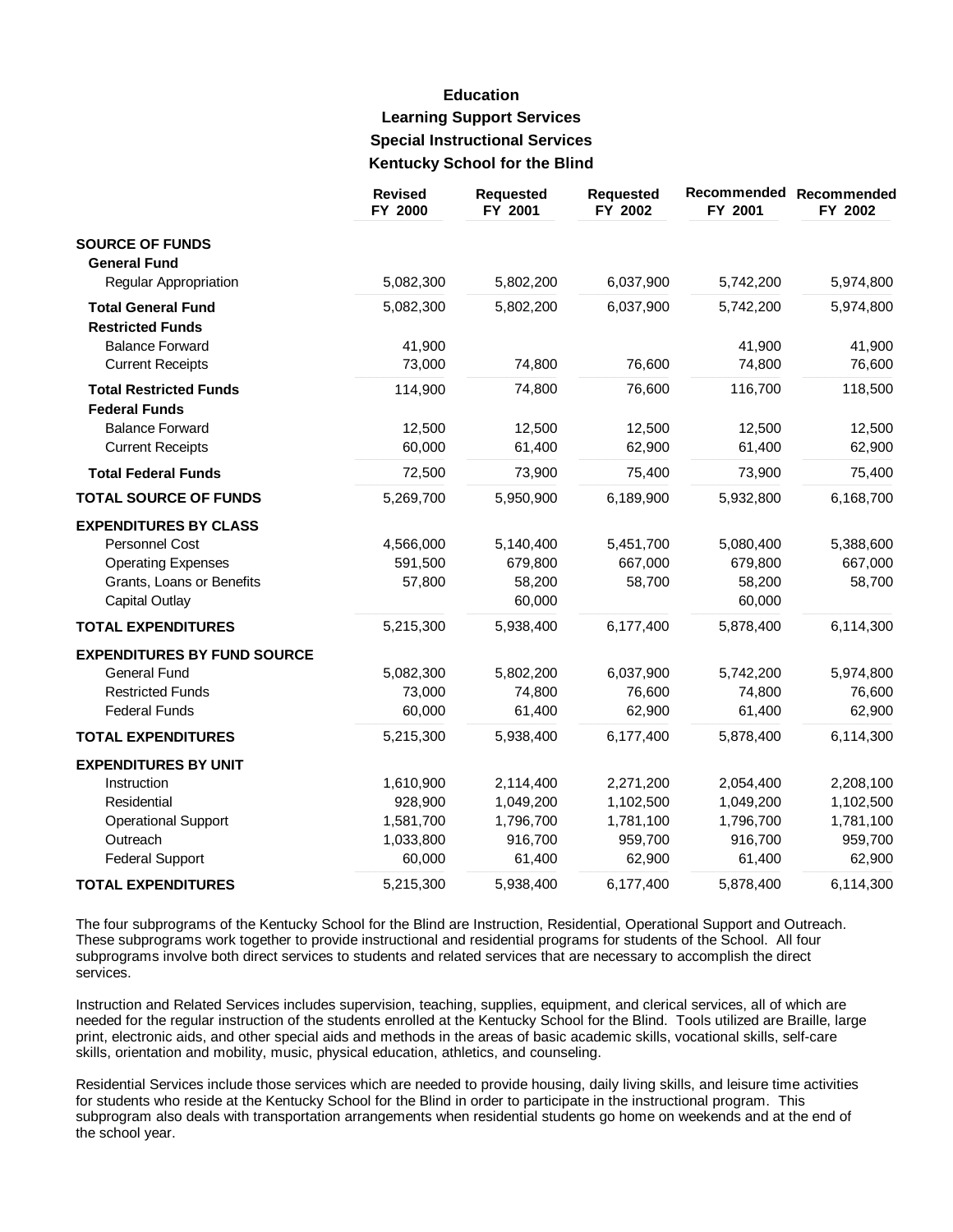Operational Support includes administration, business management, food service, housekeeping, utilities and other operating expenses, maintenance of buildings and grounds, and health care. The positions of Superintendent and Coordinator of Instruction and Related Services are included in this subprogram.

The Outreach program provides consultative, technical and evaluative support to local school districts relating to education of local school students who are blind or visually impaired.

Federal Support includes funds to support federally mandated services. Funds received under Chapter I of the Education Consolidation and Improvement Act are used to provide services in the areas of speech therapy and basic skill instruction. Federal funds are also used to provide instruction and residential services for deaf-blind childrer

#### **Policy**

In fiscal year 2001, agency funds of \$116,500 will be transferred to the Deputy Commissioner of Learning Support Services' office to accommodate the Governor's Wage Equity Plan.

The Governor's recommended budget for the 2000-2002 biennium includes new General Fund dollars for the purchase of a school bus, Braille text books, and provision of regional services through the centralized school for the blind in the amount of \$188,000 in fiscal year 2001 and \$191,000 in fiscal year 2002.

Included within the Governor's recommended budget is debt service funding, budgeted within Management Support Services, for roofing and weatherproofing at the Kentucky School for the Blind.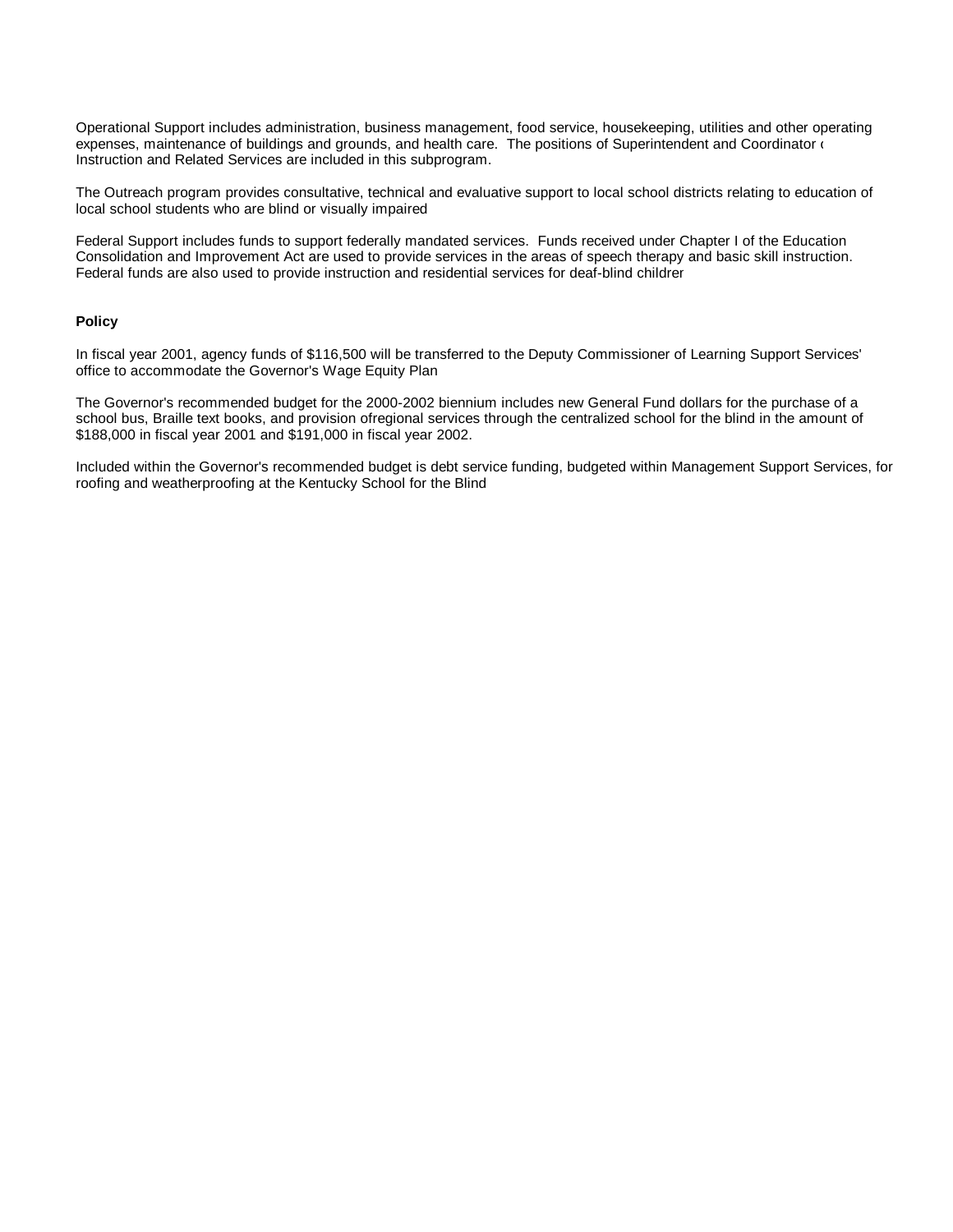# **Education Learning Support Services Special Instructional Services** Kentucky School for the Deaf

|                                                       | <b>Revised</b><br>FY 2000 | <b>Requested</b><br>FY 2001 | <b>Requested</b><br>FY 2002 | Recommended<br>FY 2001 | Recommended<br>FY 2002 |
|-------------------------------------------------------|---------------------------|-----------------------------|-----------------------------|------------------------|------------------------|
| <b>SOURCE OF FUNDS</b><br><b>General Fund</b>         |                           |                             |                             |                        |                        |
| Regular Appropriation                                 | 8,850,900                 | 9,415,600                   | 9,859,500                   | 9,226,500              | 9,668,300              |
| <b>Total General Fund</b>                             | 8,850,900                 | 9,415,600                   | 9,859,500                   | 9,226,500              | 9,668,300              |
| <b>Restricted Funds</b>                               |                           |                             |                             |                        |                        |
| <b>Balance Forward</b>                                | 381,600                   | 375,600                     | 367,100                     | 259,100                | 250,600                |
| <b>Current Receipts</b>                               | 100,000                   | 100,000                     | 100,000                     | 100,000                | 100,000                |
| <b>Total Restricted Funds</b><br><b>Federal Funds</b> | 481,600                   | 475,600                     | 467,100                     | 359,100                | 350,600                |
| <b>Current Receipts</b>                               | 41,000                    | 42,000                      | 43,000                      | 42,000                 | 43,000                 |
| <b>Total Federal Funds</b>                            | 41,000                    | 42,000                      | 43,000                      | 42,000                 | 43,000                 |
| <b>TOTAL SOURCE OF FUNDS</b>                          | 9,373,500                 | 9,933,200                   | 10,369,600                  | 9,627,600              | 10,061,900             |
| <b>EXPENDITURES BY CLASS</b>                          |                           |                             |                             |                        |                        |
| Personnel Cost                                        | 7,981,900                 | 8,577,600                   | 9,055,700                   | 8,413,500              | 8,889,500              |
| <b>Operating Expenses</b>                             | 1,016,000                 | 988,500                     | 957,900                     | 963,500                | 932,900                |
| <b>TOTAL EXPENDITURES</b>                             | 8,997,900                 | 9,566,100                   | 10,013,600                  | 9,377,000              | 9,822,400              |
| <b>EXPENDITURES BY FUND SOURCE</b>                    |                           |                             |                             |                        |                        |
| <b>General Fund</b>                                   | 8,850,900                 | 9,415,600                   | 9,859,500                   | 9,226,500              | 9,668,300              |
| <b>Restricted Funds</b>                               | 106,000                   | 108,500                     | 111,100                     | 108,500                | 111,100                |
| <b>Federal Funds</b>                                  | 41,000                    | 42,000                      | 43,000                      | 42,000                 | 43,000                 |
| <b>TOTAL EXPENDITURES</b>                             | 8,997,900                 | 9,566,100                   | 10,013,600                  | 9,377,000              | 9,822,400              |
| <b>EXPENDITURES BY UNIT</b>                           |                           |                             |                             |                        |                        |
| Instruction                                           | 3,529,400                 | 3,945,800                   | 4,168,300                   | 3,795,800              | 4,018,300              |
| Residential                                           | 1,832,300                 | 1,943,600                   | 2,031,100                   | 1,920,900              | 2,007,200              |
| <b>Operational Support</b>                            | 2,550,500                 | 2,624,300                   | 2,704,600                   | 2,607,900              | 2,687,300              |
| Outreach                                              | 1,085,700                 | 1,052,400                   | 1,109,600                   | 1,052,400              | 1,109,600              |
| <b>TOTAL EXPENDITURES</b>                             | 8,997,900                 | 9,566,100                   | 10,013,600                  | 9,377,000              | 9,822,400              |

The Kentucky School for the Deaf (KSD) provides educational services to deaf children who cannot be served by local school districts. The School's educational program consists of appropriate classroom instruction, life skills, physical education, and vocational training. Students receive instruction in accordance with their Individual Education Plan that emphasizes language and communication skills development.

Students at the Kentucky School for the Deaf are housed in six campus dormitories and are supervised by house-parents. The students receive practical living skill instruction in such areas as personal safety, hygiene, and independent living skills.

The Kentucky School for the Deaf also supports an outreach program which provides consultative, technical, and evaluative support to local school districts on how to effectively provide educational services to deaf children attending school in a local district. The 1998 General Assembly designated KSD as the Statewide Educational Resource Center on Deafness.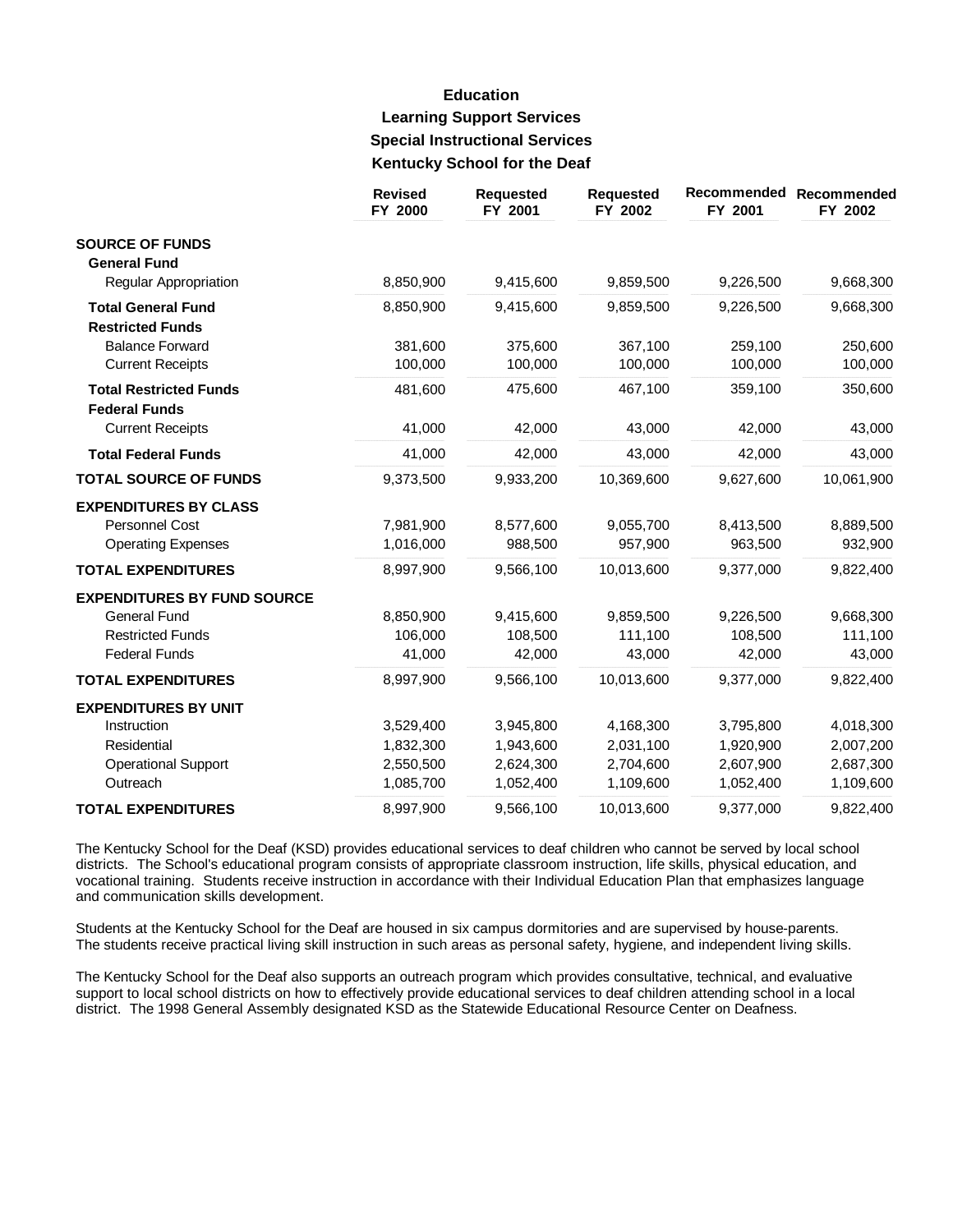#### **Policy**

The Governor's recommended budget contains \$150,000 in each year of the fiscal year 2000-2002 biennium for Academic Reinforcement initiatives as they relate to KSD's status as the Statewide Educational Resource Center on Deafness.

Included in the Governor's recommended budget is debt service funding, budgeted in Management Support Services, for roof replacements, and necessary fire safety modifications and related dorm renovations at the Kentucky School for the Deaf.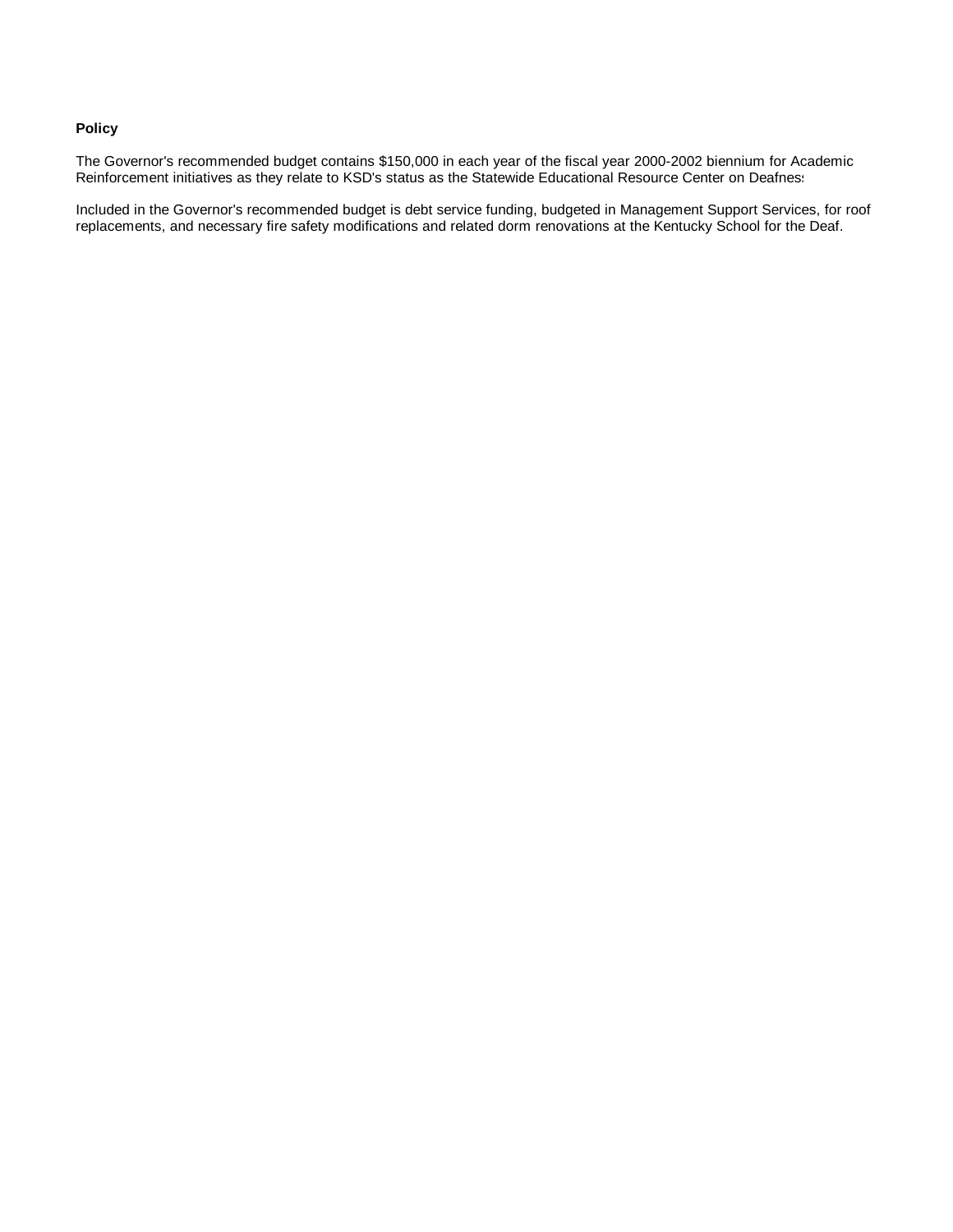#### **Education Learning Support Services Teacher Education and Certification**

|                                                  | <b>Revised</b><br>FY 2000 | <b>Requested</b><br>FY 2001 | Requested<br>FY 2002 | Recommended<br>FY 2001 | Recommended<br>FY 2002 |
|--------------------------------------------------|---------------------------|-----------------------------|----------------------|------------------------|------------------------|
| <b>SOURCE OF FUNDS</b>                           |                           |                             |                      |                        |                        |
| <b>General Fund</b>                              |                           |                             |                      |                        |                        |
| Regular Appropriation                            | 7,200,600                 | 15,105,900                  | 15,179,900           | 11,152,400             | 13,536,700             |
| <b>Total General Fund</b>                        | 7,200,600                 | 15,105,900                  | 15,179,900           | 11,152,400             | 13,536,700             |
| <b>Restricted Funds</b>                          |                           |                             |                      |                        |                        |
| <b>Balance Forward</b>                           | 706,000                   | 706,000                     | 706,000              | 706,000                | 706,000                |
| <b>Current Receipts</b>                          | 781,500                   | 800,200                     | 819,400              | 800,200                | 819,400                |
| <b>Total Restricted Funds</b>                    | 1,487,500                 | 1,506,200                   | 1,525,400            | 1,506,200              | 1,525,400              |
| <b>Federal Funds</b>                             |                           |                             |                      |                        |                        |
| <b>Balance Forward</b>                           | 74,500                    | 74,500                      | 74,500               | 74,500                 | 74,500                 |
| <b>Current Receipts</b>                          | 116,500                   | 119,300                     | 122,200              | 119,300                | 122,200                |
| <b>Total Federal Funds</b>                       | 191,000                   | 193,800                     | 196,700              | 193,800                | 196,700                |
| <b>TOTAL SOURCE OF FUNDS</b>                     | 8,879,100                 | 16,805,900                  | 16,902,000           | 12,852,400             | 15,258,800             |
| <b>EXPENDITURES BY CLASS</b>                     |                           |                             |                      |                        |                        |
| Personnel Cost                                   | 1,929,200                 | 5,450,600                   | 6,274,900            | 2,613,600              | 3,217,200              |
| <b>Operating Expenses</b>                        | 572,000                   | 4,072,000                   | 4,057,900            | 1,075,500              | 1,322,400              |
| Grants, Loans or Benefits                        | 5,597,400                 | 5,582,800                   | 5,538,700            | 8,382,800              | 9,938,700              |
| <b>Capital Outlay</b>                            |                           | 920,000                     | 250,000              |                        |                        |
| <b>TOTAL EXPENDITURES</b>                        | 8,098,600                 | 16,025,400                  | 16,121,500           | 12,071,900             | 14,478,300             |
| <b>EXPENDITURES BY FUND SOURCE</b>               |                           |                             |                      |                        |                        |
| <b>General Fund</b>                              | 7,200,600                 | 15,105,900                  | 15,179,900           | 11,152,400             | 13,536,700             |
| <b>Restricted Funds</b>                          | 781,500                   | 800,200                     | 819,400              | 800,200                | 819,400                |
| <b>Federal Funds</b>                             | 116,500                   | 119,300                     | 122,200              | 119,300                | 122,200                |
| <b>TOTAL EXPENDITURES</b>                        | 8,098,600                 | 16,025,400                  | 16,121,500           | 12,071,900             | 14,478,300             |
| <b>EXPENDITURES BY UNIT</b>                      |                           |                             |                      |                        |                        |
| Associate Commissioner                           | 318,900                   | 3,132,900                   | 3,846,700            | 327,900                | 308,000                |
| <b>Education Professional Standards</b><br>Board | 997,500                   | 1,054,700                   | 1,041,300            | 4,754,700              | 6,856,300              |
| <b>Teacher Education</b>                         | 363,000                   | 1,340,800                   | 694,200              | 360,800                | 376,200                |
| <b>Teacher Certification</b>                     | 516,400                   | 627,600                     | 654,100              | 467,600                | 491,100                |
| Testing & Internship                             | 5,902,800                 | 9,869,400                   | 9,885,200            | 6,160,900              | 6,446,700              |
| <b>TOTAL EXPENDITURES</b>                        | 8,098,600                 | 16,025,400                  | 16,121,500           | 12,071,900             | 14,478,300             |

The Office of Teacher Education and Certification is responsible for leadership, coordination and oversight of all functions of the Educational Professional Standards Board and the Office of Teacher Education and Certification (OTEC) as required by KRS 161.027 through 161.120. Executive Order 98-1671 transferred the Division of Minority Educator Recruitment and Retention from the Office of Teacher Education and Certification to the Office of Supportive Learning Environments. The Office of Teacher Education and Certification now consists of the divisions of Testing and Internship, Teacher Education and Teacher Certification.

#### **Policy**

The Governor's Task Force on Teacher Quality recommended a number of initiatives designed to: enhance the preparation of teachers preparing to enter the workforce; provide incentives to increase diversity within the education profession; strengthen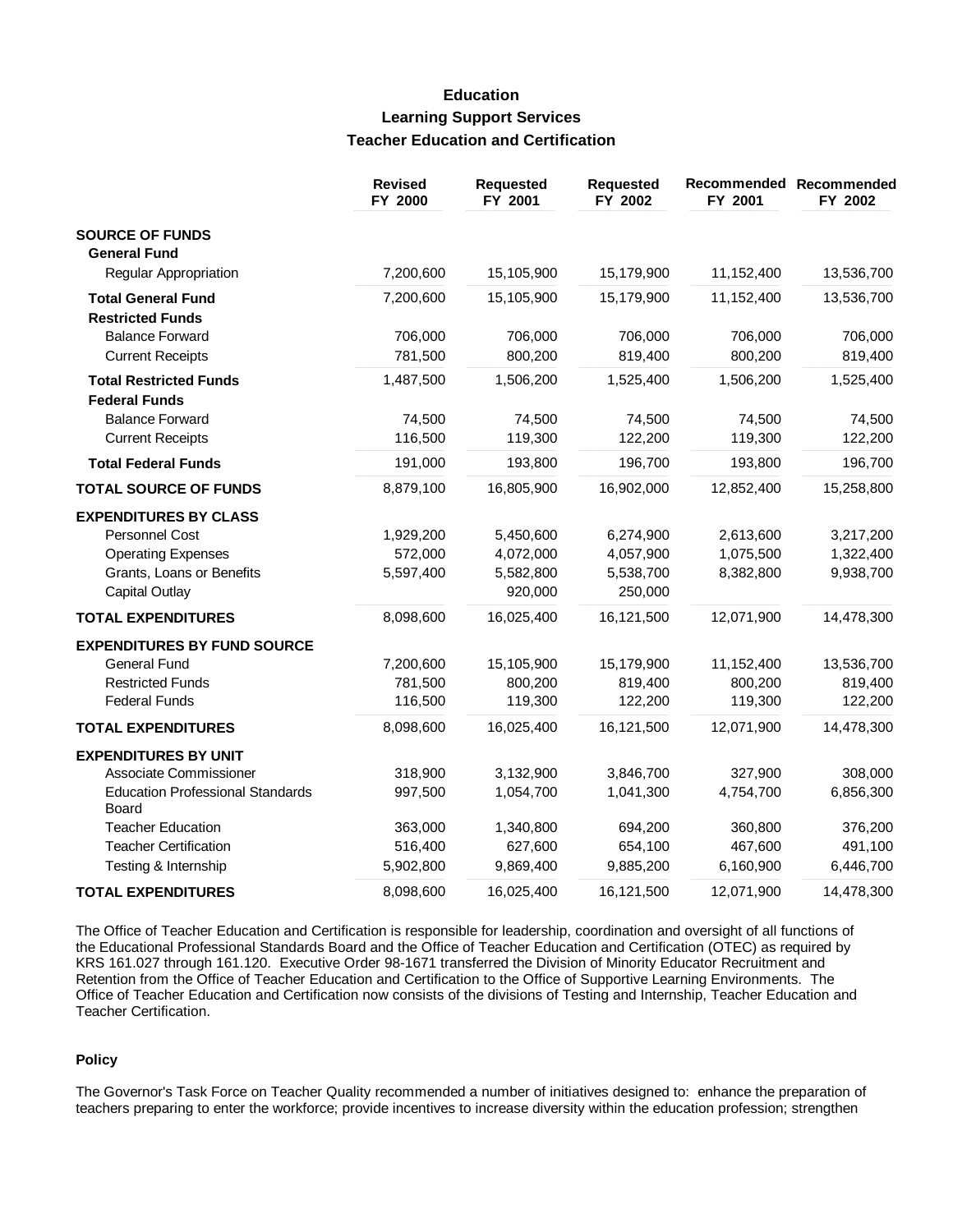the processes for licensure and evaluation; provide assistance to teachers working outside their core subject area; promote utilization of National Board Certification as a means of alternative advancement; and provide autonomy for the Educational Professional Standards Board. To address the Task Force's recommendations, the Governor's budget recommendation includes amounts totaling \$8,600,000 in fiscal year 2001 and \$5,815,000 in fiscal year 2002.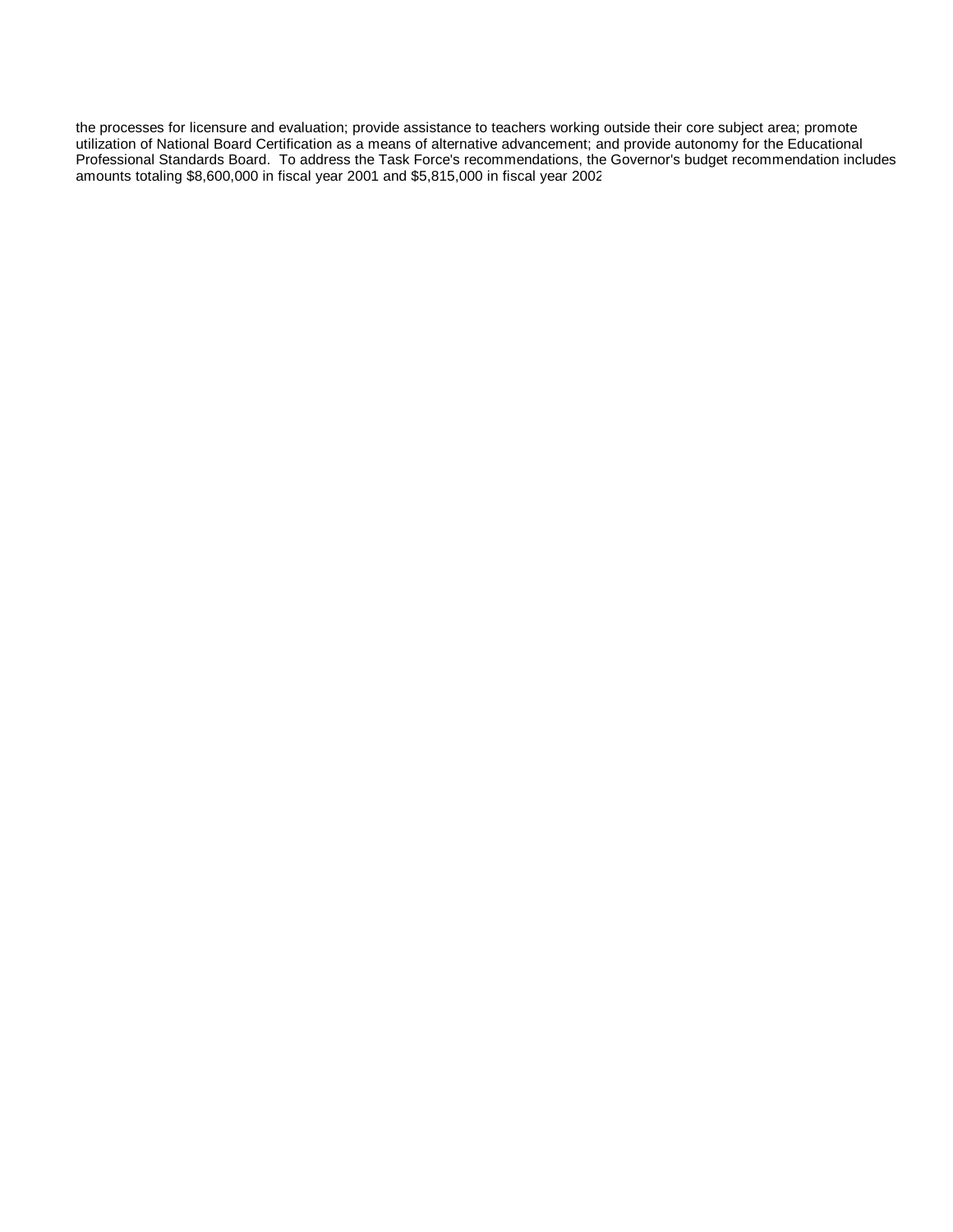# **Education Learning Support Services Teacher Education and Certification Associate Commissioner**

|                                               | <b>Revised</b><br>FY 2000 | <b>Requested</b><br>FY 2001 | <b>Requested</b><br>FY 2002 | Recommended<br>FY 2001 | Recommended<br>FY 2002 |
|-----------------------------------------------|---------------------------|-----------------------------|-----------------------------|------------------------|------------------------|
| <b>SOURCE OF FUNDS</b><br><b>General Fund</b> |                           |                             |                             |                        |                        |
| Regular Appropriation                         | 318,900                   | 3,132,900                   | 3,846,700                   | 327,900                | 308,000                |
| <b>Total General Fund</b>                     | 318,900                   | 3,132,900                   | 3,846,700                   | 327,900                | 308,000                |
| <b>TOTAL SOURCE OF FUNDS</b>                  | 318,900                   | 3,132,900                   | 3,846,700                   | 327,900                | 308,000                |
| <b>EXPENDITURES BY CLASS</b>                  |                           |                             |                             |                        |                        |
| Personnel Cost                                | 211,500                   | 2,481,000                   | 3,224,000                   | 251,000                | 264,300                |
| <b>Operating Expenses</b>                     | 107,400                   | 651,900                     | 622,700                     | 76,900                 | 43,700                 |
| <b>TOTAL EXPENDITURES</b>                     | 318,900                   | 3,132,900                   | 3,846,700                   | 327,900                | 308,000                |
| <b>EXPENDITURES BY FUND SOURCE</b>            |                           |                             |                             |                        |                        |
| General Fund                                  | 318,900                   | 3,132,900                   | 3,846,700                   | 327,900                | 308,000                |
| <b>TOTAL EXPENDITURES</b>                     | 318,900                   | 3.132.900                   | 3,846,700                   | 327,900                | 308,000                |

The Associate Commissioner and related staff provide support and guidance to the divisions of the Office of Teacher<br>Education and Certification. The Associate Commissioner also serves as executive secretary to the Educatio for Learning Support Services.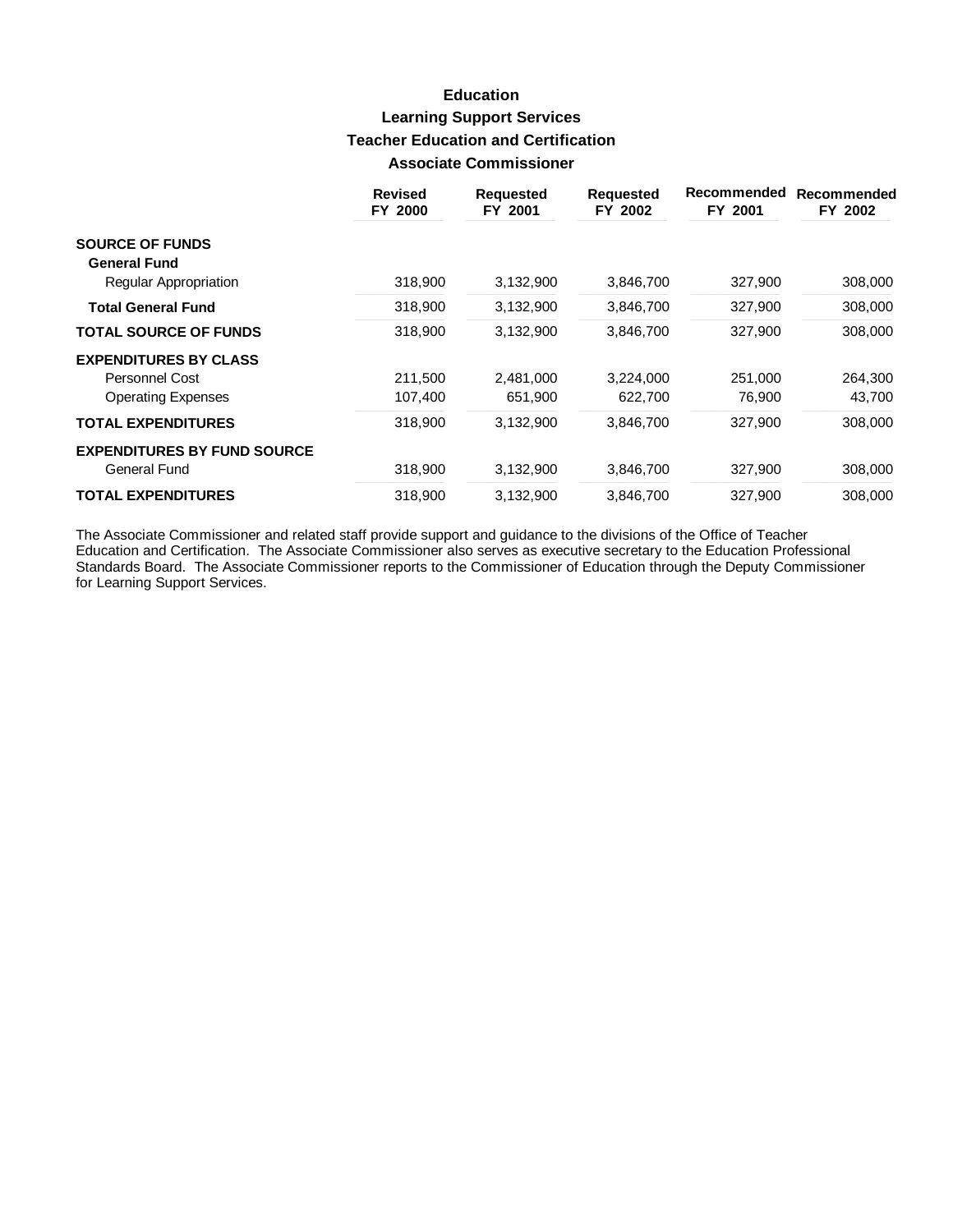## **Education Learning Support Services Teacher Education and Certification Education Professional Standards Board**

|                                                  | <b>Revised</b><br>FY 2000 | <b>Requested</b><br>FY 2001 | <b>Requested</b><br>FY 2002 | Recommended<br>FY 2001 | Recommended<br>FY 2002 |
|--------------------------------------------------|---------------------------|-----------------------------|-----------------------------|------------------------|------------------------|
| <b>SOURCE OF FUNDS</b>                           |                           |                             |                             |                        |                        |
| <b>General Fund</b>                              |                           |                             |                             |                        |                        |
| Regular Appropriation                            | 255,000                   | 294,400                     | 262,800                     | 3,994,400              | 6,077,800              |
| <b>Total General Fund</b>                        | 255,000                   | 294,400                     | 262,800                     | 3,994,400              | 6,077,800              |
| <b>Restricted Funds</b>                          |                           |                             |                             |                        |                        |
| <b>Balance Forward</b>                           | 663,900                   | 663,900                     | 663,900                     | 663,900                | 663,900                |
| <b>Current Receipts</b>                          | 742,500                   | 760,300                     | 778,500                     | 760,300                | 778,500                |
| <b>Total Restricted Funds</b>                    | 1,406,400                 | 1,424,200                   | 1,442,400                   | 1,424,200              | 1,442,400              |
| <b>TOTAL SOURCE OF FUNDS</b>                     | 1,661,400                 | 1,718,600                   | 1,705,200                   | 5,418,600              | 7,520,200              |
| <b>EXPENDITURES BY CLASS</b>                     |                           |                             |                             |                        |                        |
| <b>Personnel Cost</b>                            | 609,000                   | 585.400                     | 601.700                     | 1,035,400              | 1,301,700              |
| <b>Operating Expenses</b>                        | 215,000                   | 280,500                     | 291,400                     | 730,500                | 1,006,400              |
| Grants, Loans or Benefits                        | 173,500                   | 188,800                     | 148,200                     | 2,988,800              | 4,548,200              |
| <b>TOTAL EXPENDITURES</b>                        | 997,500                   | 1,054,700                   | 1,041,300                   | 4,754,700              | 6,856,300              |
| <b>EXPENDITURES BY FUND SOURCE</b>               |                           |                             |                             |                        |                        |
| <b>General Fund</b>                              | 255,000                   | 294,400                     | 262,800                     | 3,994,400              | 6,077,800              |
| <b>Restricted Funds</b>                          | 742,500                   | 760,300                     | 778,500                     | 760,300                | 778,500                |
| <b>TOTAL EXPENDITURES</b>                        | 997,500                   | 1,054,700                   | 1,041,300                   | 4,754,700              | 6,856,300              |
| <b>EXPENDITURES BY UNIT</b>                      |                           |                             |                             |                        |                        |
| <b>Education Professional Standards</b><br>Board | 888,500                   | 945,700                     | 932,300                     | 4,645,700              | 6,747,300              |
| <b>Certificate Revocation</b>                    | 109,000                   | 109,000                     | 109,000                     | 109,000                | 109,000                |
| <b>TOTAL EXPENDITURES</b>                        | 997,500                   | 1,054,700                   | 1,041,300                   | 4,754,700              | 6,856,300              |

The Education Professional Standards Board was established by the Kentucky Education Reform Act of 1990. The Board has authority to issue, renew, revoke, and suspend certificates of professional school personnel, and to approve and accredit programs and institutions that prepares educators. The Board also has responsibility for administering the Teacher Testing and Internship program and the Principal Testing and Internship program.

#### **Policy**

The Governor's Task Force on Teacher Quality recommended a number of initiatives designed to: enhance the preparation of teachers preparing to enter the workforce; provide incentives to increase diversity within the education profession; strengthen the processes for licensure and evaluation; provide assistance to teachers working outside their core subject area; promote utilization of National Board Certification as a means of alternative advancement; and provide autonomy for the Educational Professional Standards Board. To address the taskforce's recommendations, the Governor's budget includes amounts totaling \$8,600,000 in fiscal year 2001 and \$5,815,000 in fiscal year 2002.

The proposed budget assumes that the Educational Professional Standards Board will receive autonomy.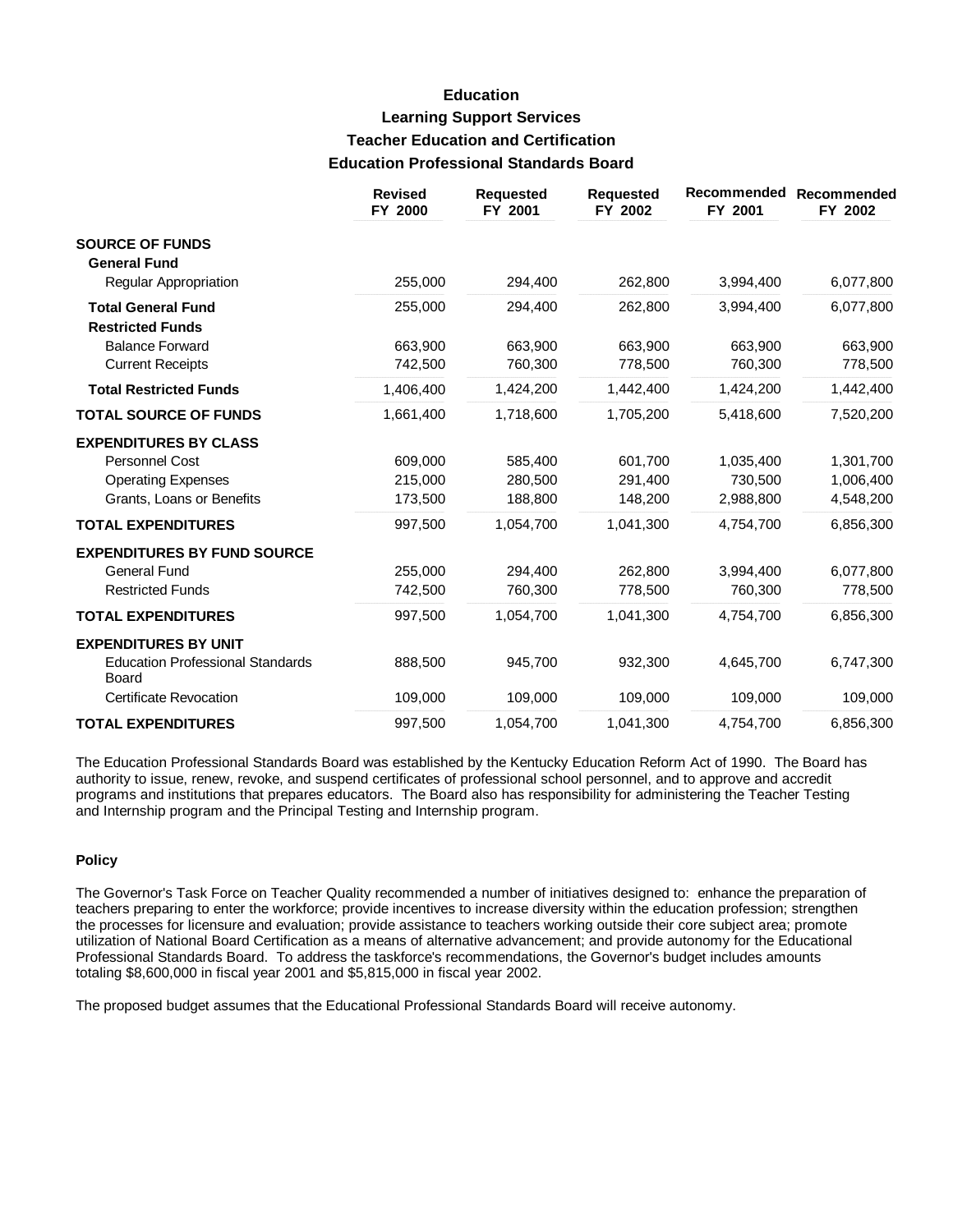# **Education Learning Support Services Teacher Education and Certification Teacher Education**

|                                    | <b>Revised</b><br>FY 2000 | <b>Requested</b><br>FY 2001 | <b>Requested</b><br>FY 2002 | Recommended<br>FY 2001 | Recommended<br>FY 2002 |
|------------------------------------|---------------------------|-----------------------------|-----------------------------|------------------------|------------------------|
| <b>SOURCE OF FUNDS</b>             |                           |                             |                             |                        |                        |
| <b>General Fund</b>                |                           |                             |                             |                        |                        |
| Regular Appropriation              | 246,500                   | 1,221,500                   | 572,000                     | 241,500                | 254,000                |
| <b>Total General Fund</b>          | 246,500                   | 1,221,500                   | 572,000                     | 241,500                | 254,000                |
| <b>Federal Funds</b>               |                           |                             |                             |                        |                        |
| <b>Balance Forward</b>             | 74,500                    | 74,500                      | 74,500                      | 74,500                 | 74,500                 |
| <b>Current Receipts</b>            | 116,500                   | 119,300                     | 122,200                     | 119,300                | 122,200                |
| <b>Total Federal Funds</b>         | 191,000                   | 193,800                     | 196,700                     | 193,800                | 196,700                |
| <b>TOTAL SOURCE OF FUNDS</b>       | 437,500                   | 1,415,300                   | 768,700                     | 435,300                | 450,700                |
| <b>EXPENDITURES BY CLASS</b>       |                           |                             |                             |                        |                        |
| <b>Personnel Cost</b>              | 212,500                   | 279,500                     | 299,000                     | 219,500                | 231,000                |
| <b>Operating Expenses</b>          | 103,100                   | 91,400                      | 92,800                      | 91,400                 | 92,800                 |
| Grants, Loans or Benefits          | 47,400                    | 49,900                      | 52,400                      | 49,900                 | 52,400                 |
| Capital Outlay                     |                           | 920,000                     | 250,000                     |                        |                        |
| <b>TOTAL EXPENDITURES</b>          | 363,000                   | 1.340.800                   | 694,200                     | 360,800                | 376,200                |
| <b>EXPENDITURES BY FUND SOURCE</b> |                           |                             |                             |                        |                        |
| General Fund                       | 246,500                   | 1,221,500                   | 572,000                     | 241,500                | 254,000                |
| <b>Federal Funds</b>               | 116,500                   | 119,300                     | 122,200                     | 119,300                | 122,200                |
| <b>TOTAL EXPENDITURES</b>          | 363,000                   | 1,340,800                   | 694,200                     | 360,800                | 376,200                |

The Division of Teacher Education performs a variety of administrative and consultative functions in support of the other divisions within the Office of Teacher Education and Certification. The Division works to further th of teacher education in Kentucky that is based on the outcomes-oriented goals of the Kentucky Education Reform Act.<br>Kentucky is a member of the National Council for Accreditation of Teacher Education (NCATE) Partnership Pr Department ensures well-prepared and competent teachers through collaboration with NCATE in conducting joint reviews of schools and accreditation processes.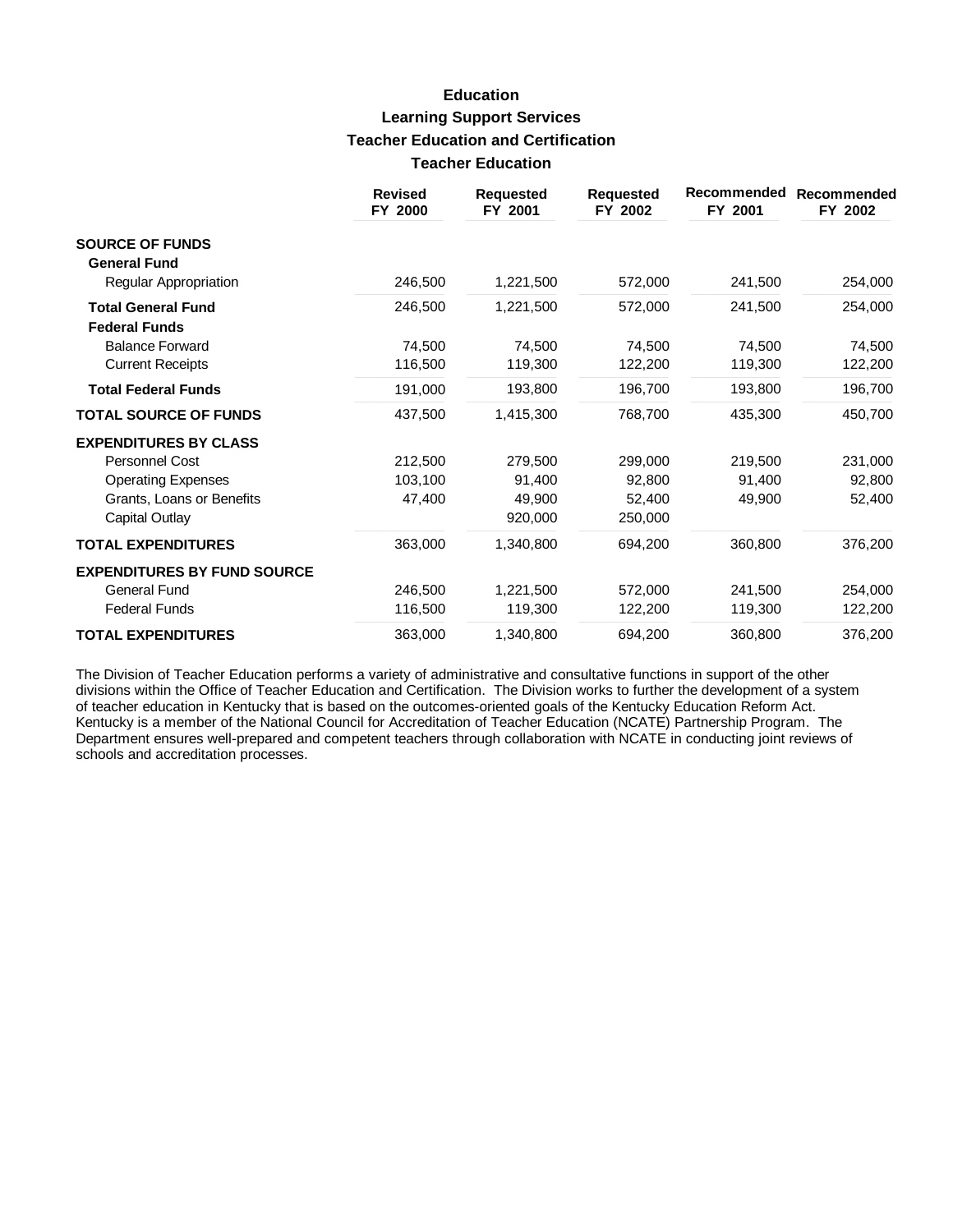## **Education Learning Support Services Teacher Education and Certification Teacher Certification**

|                                    | <b>Revised</b><br>FY 2000 | <b>Requested</b><br>FY 2001 | <b>Requested</b><br>FY 2002 | Recommended<br>FY 2001 | Recommended<br>FY 2002 |
|------------------------------------|---------------------------|-----------------------------|-----------------------------|------------------------|------------------------|
| <b>SOURCE OF FUNDS</b>             |                           |                             |                             |                        |                        |
| <b>General Fund</b>                |                           |                             |                             |                        |                        |
| Regular Appropriation              | 516,400                   | 627,600                     | 654,100                     | 467,600                | 491,100                |
| <b>Total General Fund</b>          | 516,400                   | 627,600                     | 654,100                     | 467,600                | 491,100                |
| <b>TOTAL SOURCE OF FUNDS</b>       | 516,400                   | 627,600                     | 654,100                     | 467,600                | 491,100                |
| <b>EXPENDITURES BY CLASS</b>       |                           |                             |                             |                        |                        |
| Personnel Cost                     | 497.400                   | 596,300                     | 622,100                     | 436,300                | 459,100                |
| <b>Operating Expenses</b>          | 19,000                    | 31,300                      | 32,000                      | 31,300                 | 32,000                 |
| <b>TOTAL EXPENDITURES</b>          | 516,400                   | 627,600                     | 654,100                     | 467,600                | 491,100                |
| <b>EXPENDITURES BY FUND SOURCE</b> |                           |                             |                             |                        |                        |
| General Fund                       | 516,400                   | 627,600                     | 654,100                     | 467,600                | 491,100                |
| <b>TOTAL EXPENDITURES</b>          | 516,400                   | 627.600                     | 654,100                     | 467,600                | 491,100                |

The Division of Teacher Certification provides staff support to the Education Professional Standards Board in evaluating and accrediting the teacher education programs at Kentucky's universities. The Division provides the Board administrative assistance with the issuance, renewal, revocation, and suspension of certificates for school personnel. The Division also assists in auditing personnel assignments in local school districts in the selection of instructional support personnel.

The Division of Certification is responsible for meeting the requirements of KRS 161.020. Responsibilities include the development and implementation of approved policies regarding the issuance, renewal, and re-issuance of teaching and administrative certificates. The Division also oversees the certification for the National Board for Professional Teaching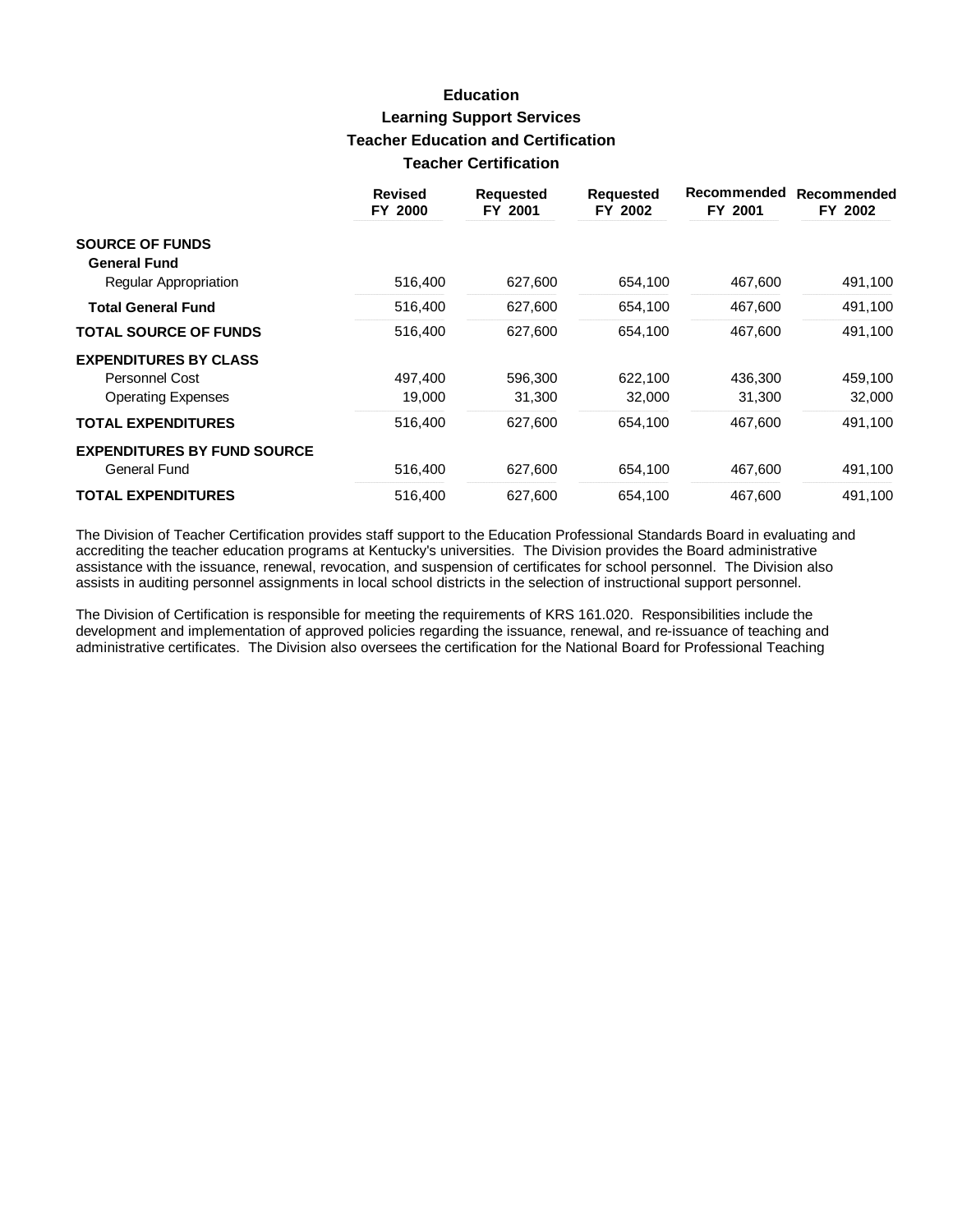## **Education Learning Support Services Teacher Education and Certification Testing & Internship**

|                                                      | <b>Revised</b><br>FY 2000 | <b>Requested</b><br>FY 2001 | <b>Requested</b><br>FY 2002 | Recommended<br>FY 2001 | Recommended<br>FY 2002 |
|------------------------------------------------------|---------------------------|-----------------------------|-----------------------------|------------------------|------------------------|
| <b>SOURCE OF FUNDS</b><br><b>General Fund</b>        |                           |                             |                             |                        |                        |
| Regular Appropriation                                | 5,863,800                 | 9,829,500                   | 9,844,300                   | 6,121,000              | 6,405,800              |
| <b>Total General Fund</b><br><b>Restricted Funds</b> | 5,863,800                 | 9,829,500                   | 9,844,300                   | 6,121,000              | 6,405,800              |
| <b>Balance Forward</b>                               | 42.100                    | 42,100                      | 42,100                      | 42,100                 | 42,100                 |
| <b>Current Receipts</b>                              | 39,000                    | 39,900                      | 40,900                      | 39,900                 | 40,900                 |
| <b>Total Restricted Funds</b>                        | 81,100                    | 82,000                      | 83,000                      | 82,000                 | 83,000                 |
| <b>TOTAL SOURCE OF FUNDS</b>                         | 5,944,900                 | 9,911,500                   | 9,927,300                   | 6,203,000              | 6,488,800              |
| <b>EXPENDITURES BY CLASS</b>                         |                           |                             |                             |                        |                        |
| <b>Personnel Cost</b>                                | 398,800                   | 1,508,400                   | 1,528,100                   | 671,400                | 961,100                |
| <b>Operating Expenses</b>                            | 127,500                   | 3,016,900                   | 3,019,000                   | 145,400                | 147,500                |
| Grants, Loans or Benefits                            | 5,376,500                 | 5,344,100                   | 5,338,100                   | 5,344,100              | 5,338,100              |
| <b>TOTAL EXPENDITURES</b>                            | 5,902,800                 | 9,869,400                   | 9,885,200                   | 6,160,900              | 6,446,700              |
| <b>EXPENDITURES BY FUND SOURCE</b>                   |                           |                             |                             |                        |                        |
| <b>General Fund</b>                                  | 5,863,800                 | 9,829,500                   | 9,844,300                   | 6,121,000              | 6,405,800              |
| <b>Restricted Funds</b>                              | 39,000                    | 39,900                      | 40,900                      | 39,900                 | 40,900                 |
| <b>TOTAL EXPENDITURES</b>                            | 5,902,800                 | 9,869,400                   | 9,885,200                   | 6,160,900              | 6,446,700              |
| <b>EXPENDITURES BY UNIT</b>                          |                           |                             |                             |                        |                        |
| Program Support                                      | 347,300                   | 1,161,600                   | 1,176,500                   | 335,600                | 350,500                |
| Teacher Testing & Internship                         | 4,998,500                 | 7,870,900                   | 7,871,900                   | 5,269,400              | 5,540,400              |
| Principal Testing & Internship                       | 320,000                   | 601,000                     | 601,000                     | 320,000                | 320,000                |
| <b>Teacher Assessment Program</b>                    | 237,000                   | 235,900                     | 235,800                     | 235,900                | 235,800                |
| <b>TOTAL EXPENDITURES</b>                            | 5,902,800                 | 9,869,400                   | 9,885,200                   | 6,160,900              | 6,446,700              |

The Division of Testing and Internship administers the teacher and principal internship programs.

Teacher Internship - Beginning teachers are required to successfully complete a one-year internship prior to receiving certification. During the internship, the teacher is supervised and evaluated by a teacher evaluation committee made up of a resource teacher, the school principal of the school where the internship is served and a teacher educator from a state approved teacher-training institution. In addition to the internship, the teacher must also successfully complete a written test.

Principal Internship - Beginning principals are required to successfully complete a testing and internship program prior to receiving certification. Applicants are required to pass two exams - a generic test in school administration and a specialized examination on current Kentucky education policies. In addition to the tests, the new principal must also successfully complete an internship program.

#### **Policy**

The Governor's recommended budget provides an increase in the Teacher Internship program in both fiscal years. This proposal will increase stipends to teacher internship mentors. From the current stipend of \$1,000, the proposed increase adds \$100 in each year of the fiscal biennium. The impact on General Fund support is \$270,000 in fiscal year 2001 and \$540,000 in fiscal year 2002.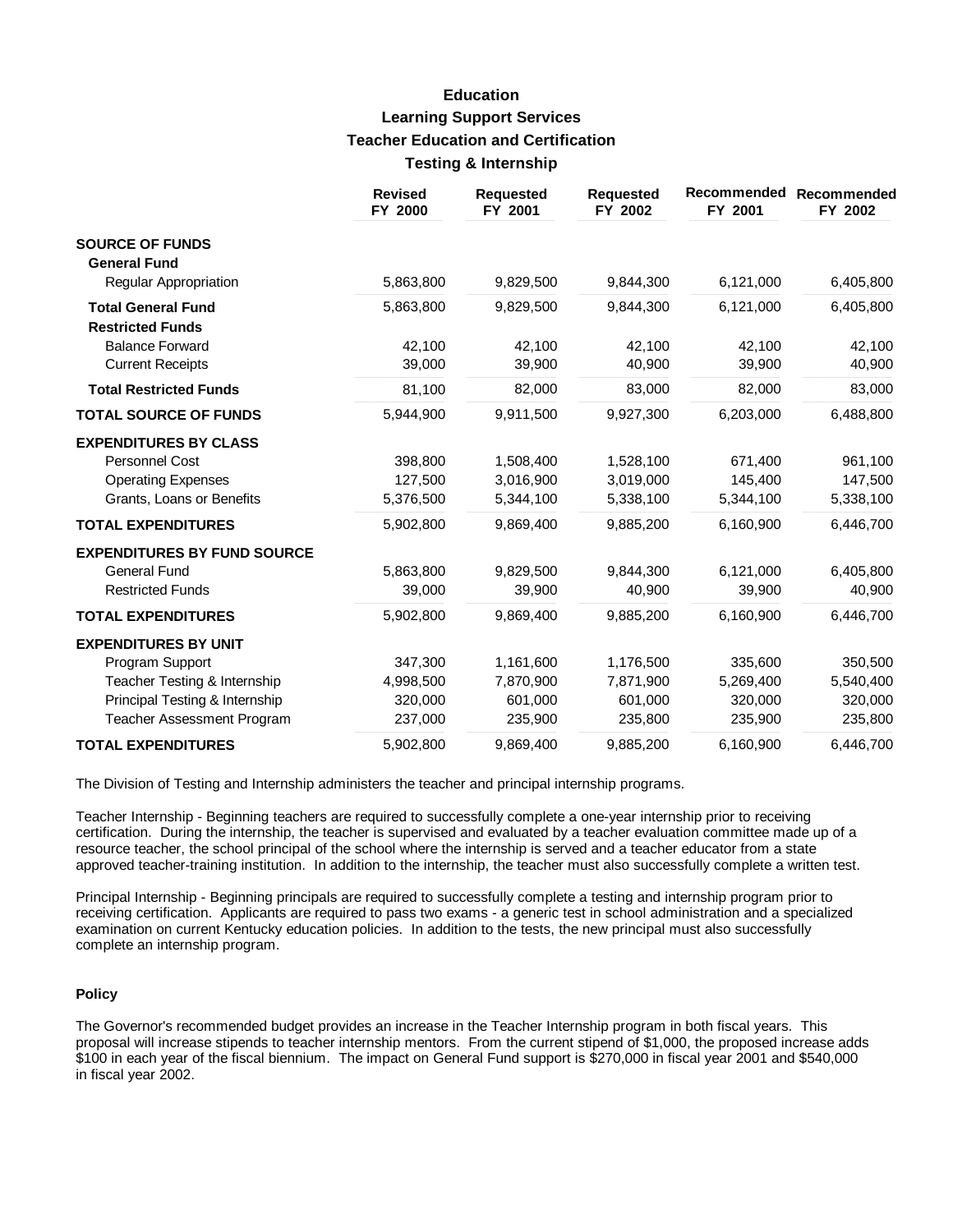## **Education Learning Support Services Leadership and School Improvement**

|                                                       | <b>Revised</b><br>FY 2000 | <b>Requested</b><br>FY 2001 | <b>Requested</b><br>FY 2002 | Recommended<br>FY 2001 | Recommended<br>FY 2002 |
|-------------------------------------------------------|---------------------------|-----------------------------|-----------------------------|------------------------|------------------------|
| <b>SOURCE OF FUNDS</b><br><b>General Fund</b>         |                           |                             |                             |                        |                        |
| <b>Regular Appropriation</b>                          | 20,014,900                | 20,170,800                  | 20,403,000                  | 20,147,500             | 20,378,400             |
| <b>Total General Fund</b>                             | 20,014,900                | 20,170,800                  | 20,403,000                  | 20,147,500             | 20,378,400             |
| <b>Restricted Funds</b>                               |                           |                             |                             |                        |                        |
| <b>Balance Forward</b>                                | 196,000                   | 20,900                      | 20,900                      | 196,000                | 196,000                |
| <b>Current Receipts</b>                               | 14,000                    | 14,300                      | 14,600                      | 14,300                 | 14,600                 |
| <b>Total Restricted Funds</b><br><b>Federal Funds</b> | 210,000                   | 35,200                      | 35,500                      | 210,300                | 210,600                |
| <b>Current Receipts</b>                               | 168,500                   | 172,500                     | 176,600                     | 172,500                | 176,600                |
| <b>Total Federal Funds</b>                            | 168,500                   | 172,500                     | 176,600                     | 172,500                | 176,600                |
| <b>TOTAL SOURCE OF FUNDS</b>                          | 20,393,400                | 20,378,500                  | 20,615,100                  | 20,530,300             | 20,765,600             |
| <b>EXPENDITURES BY CLASS</b>                          |                           |                             |                             |                        |                        |
| Personnel Cost                                        | 6,531,100                 | 6,576,400                   | 6,828,900                   | 6,553,100              | 6,804,300              |
| <b>Operating Expenses</b>                             | 1,253,200                 | 1,241,100                   | 1,234,800                   | 1,241,100              | 1,234,800              |
| Grants, Loans or Benefits                             | 12,413,100                | 12,540,100                  | 12,530,500                  | 12,540,100             | 12,530,500             |
| <b>TOTAL EXPENDITURES</b>                             | 20,197,400                | 20,357,600                  | 20,594,200                  | 20,334,300             | 20,569,600             |
| <b>EXPENDITURES BY FUND SOURCE</b>                    |                           |                             |                             |                        |                        |
| <b>General Fund</b>                                   | 20,014,900                | 20,170,800                  | 20,403,000                  | 20,147,500             | 20,378,400             |
| <b>Restricted Funds</b>                               | 14,000                    | 14,300                      | 14,600                      | 14,300                 | 14,600                 |
| <b>Federal Funds</b>                                  | 168,500                   | 172,500                     | 176,600                     | 172,500                | 176,600                |
| <b>TOTAL EXPENDITURES</b>                             | 20,197,400                | 20,357,600                  | 20,594,200                  | 20,334,300             | 20,569,600             |
| <b>EXPENDITURES BY UNIT</b>                           |                           |                             |                             |                        |                        |
| Associate Commissioner                                | 259,800                   | 264,700                     | 268,600                     | 264,700                | 268,600                |
| Instructional Leadership<br>Development               | 950,200                   | 929,100                     | 962,400                     | 905,800                | 937,800                |
| School Improvement                                    | 18,987,400                | 19,163,800                  | 19,363,200                  | 19,163,800             | 19,363,200             |
| <b>TOTAL EXPENDITURES</b>                             | 20,197,400                | 20,357,600                  | 20,594,200                  | 20,334,300             | 20,569,600             |

The Office of Leadership and School Improvement established by Executive Order 98-1671, is headed by an Associate<br>Commissioner who reports directly to the Learning Support Services Deputy Commissioner. The Office is respon Improvement; Commonwealth School Improvement Fund; and the School Transformation Assistance and Reward program.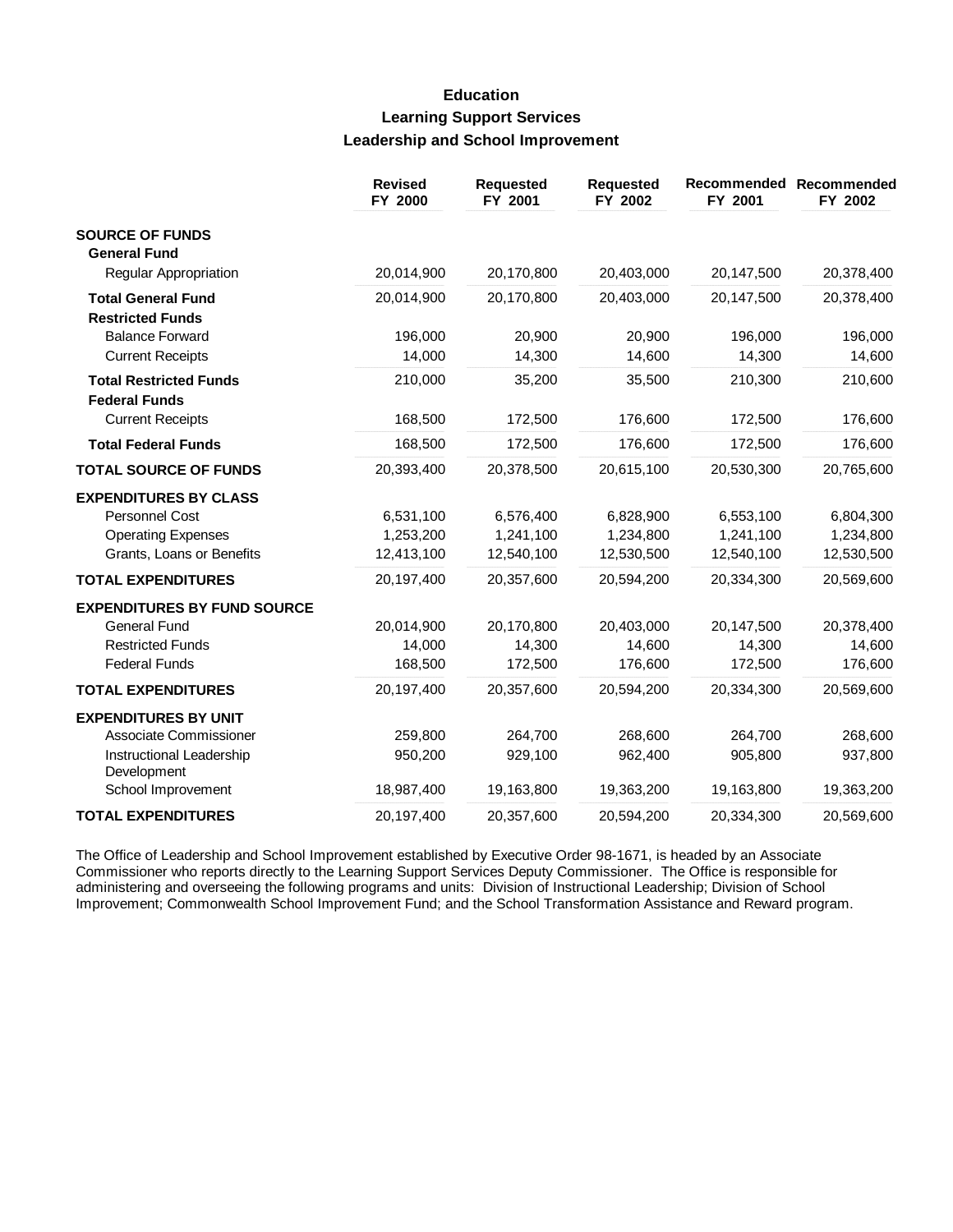## **Education Learning Support Services Leadership and School Improvement Associate Commissioner**

|                                    | <b>Revised</b><br>FY 2000 | <b>Requested</b><br>FY 2001 | <b>Requested</b><br>FY 2002 | Recommended<br>FY 2001 | Recommended<br>FY 2002 |
|------------------------------------|---------------------------|-----------------------------|-----------------------------|------------------------|------------------------|
| <b>SOURCE OF FUNDS</b>             |                           |                             |                             |                        |                        |
| <b>General Fund</b>                |                           |                             |                             |                        |                        |
| Regular Appropriation              | 259,800                   | 264,700                     | 268,600                     | 264,700                | 268,600                |
| <b>Total General Fund</b>          | 259,800                   | 264,700                     | 268,600                     | 264,700                | 268,600                |
| <b>TOTAL SOURCE OF FUNDS</b>       | 259,800                   | 264,700                     | 268,600                     | 264,700                | 268,600                |
| <b>EXPENDITURES BY CLASS</b>       |                           |                             |                             |                        |                        |
| Personnel Cost                     | 216,800                   | 227,200                     | 238,700                     | 227,200                | 238,700                |
| <b>Operating Expenses</b>          | 43,000                    | 37,500                      | 29,900                      | 37,500                 | 29,900                 |
| <b>TOTAL EXPENDITURES</b>          | 259,800                   | 264,700                     | 268,600                     | 264,700                | 268,600                |
| <b>EXPENDITURES BY FUND SOURCE</b> |                           |                             |                             |                        |                        |
| General Fund                       | 259,800                   | 264,700                     | 268,600                     | 264.700                | 268,600                |
| <b>TOTAL EXPENDITURES</b>          | 259,800                   | 264.700                     | 268,600                     | 264.700                | 268,600                |

The Associate Commissioner for the Office of Leadership and School Improvement reports directly to the Learning Support Services Deputy Commissioner. The Office is responsible for administering and overseeing the following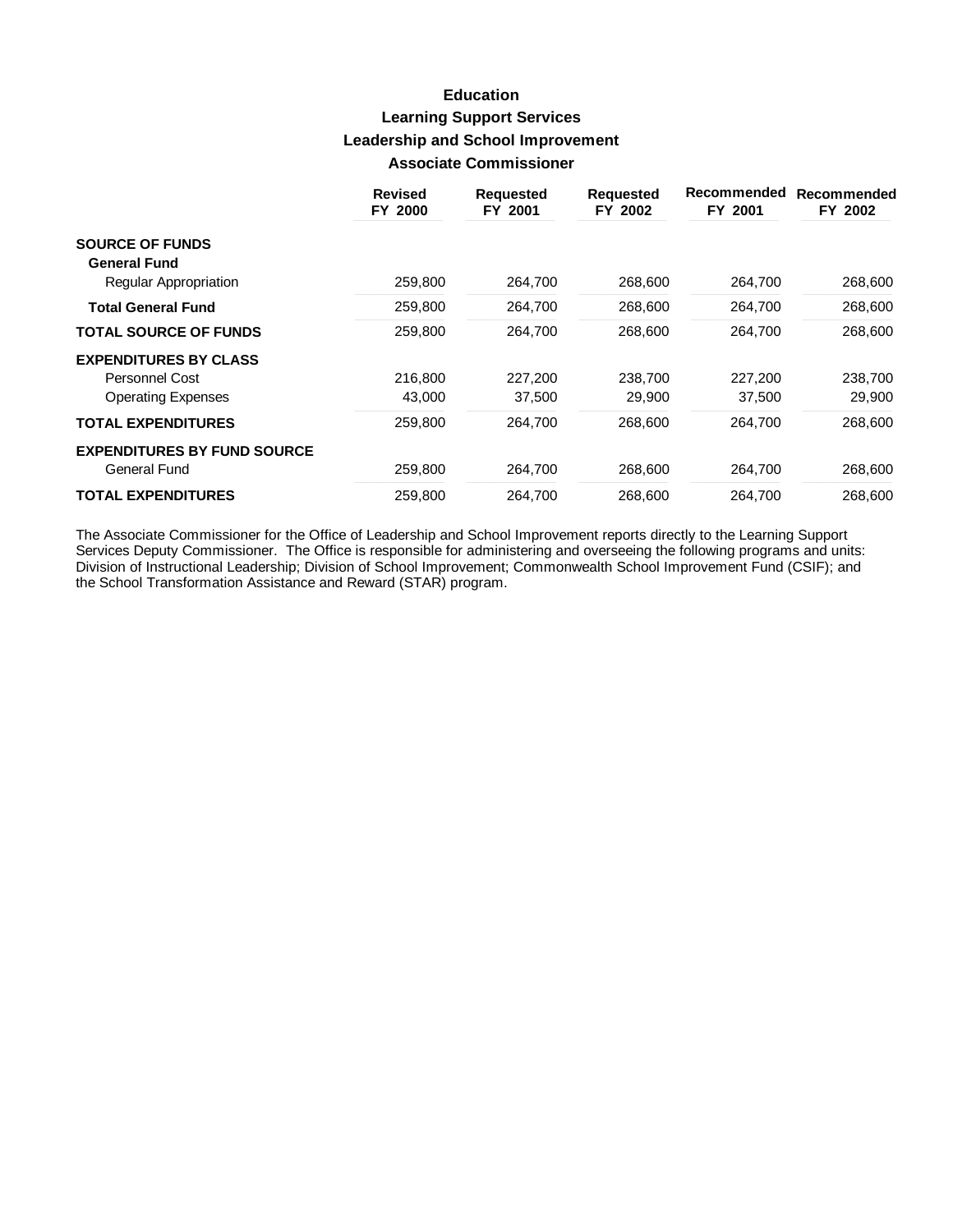## **Education Learning Support Services Leadership and School Improvement Instructional Leadership Development**

|                                                       | <b>Revised</b><br>FY 2000 | <b>Requested</b><br>FY 2001 | <b>Requested</b><br>FY 2002 | Recommended<br>FY 2001 | Recommended<br>FY 2002 |
|-------------------------------------------------------|---------------------------|-----------------------------|-----------------------------|------------------------|------------------------|
| <b>SOURCE OF FUNDS</b>                                |                           |                             |                             |                        |                        |
| <b>General Fund</b>                                   |                           |                             |                             |                        |                        |
| Regular Appropriation                                 | 767,700                   | 742,300                     | 771,200                     | 719,000                | 746,600                |
| <b>Total General Fund</b>                             | 767,700                   | 742,300                     | 771,200                     | 719,000                | 746,600                |
| <b>Restricted Funds</b>                               |                           |                             |                             |                        |                        |
| <b>Balance Forward</b>                                | 20,900                    | 20,900                      | 20,900                      | 20,900                 | 20,900                 |
| <b>Current Receipts</b>                               | 14,000                    | 14,300                      | 14,600                      | 14,300                 | 14,600                 |
| <b>Total Restricted Funds</b><br><b>Federal Funds</b> | 34,900                    | 35,200                      | 35,500                      | 35,200                 | 35,500                 |
| <b>Current Receipts</b>                               | 168,500                   | 172,500                     | 176,600                     | 172,500                | 176,600                |
| <b>Total Federal Funds</b>                            | 168,500                   | 172,500                     | 176,600                     | 172,500                | 176,600                |
| <b>TOTAL SOURCE OF FUNDS</b>                          | 971,100                   | 950,000                     | 983,300                     | 926,700                | 958,700                |
| <b>EXPENDITURES BY CLASS</b>                          |                           |                             |                             |                        |                        |
| Personnel Cost                                        | 582,100                   | 556,000                     | 584,900                     | 532,700                | 560,300                |
| <b>Operating Expenses</b>                             | 102,100                   | 103,100                     | 103,400                     | 103,100                | 103,400                |
| Grants, Loans or Benefits                             | 266,000                   | 270,000                     | 274,100                     | 270,000                | 274,100                |
| <b>TOTAL EXPENDITURES</b>                             | 950,200                   | 929,100                     | 962,400                     | 905,800                | 937,800                |
| <b>EXPENDITURES BY FUND SOURCE</b>                    |                           |                             |                             |                        |                        |
| <b>General Fund</b>                                   | 767,700                   | 742,300                     | 771,200                     | 719,000                | 746,600                |
| <b>Restricted Funds</b>                               | 14,000                    | 14,300                      | 14,600                      | 14,300                 | 14,600                 |
| <b>Federal Funds</b>                                  | 168,500                   | 172,500                     | 176,600                     | 172,500                | 176,600                |
| <b>TOTAL EXPENDITURES</b>                             | 950,200                   | 929,100                     | 962,400                     | 905,800                | 937,800                |
| <b>EXPENDITURES BY UNIT</b>                           |                           |                             |                             |                        |                        |
| Instructional Leadership<br>Development               | 950,200                   | 929,100                     | 962,400                     | 905,800                | 937,800                |
| <b>TOTAL EXPENDITURES</b>                             | 950.200                   | 929,100                     | 962.400                     | 905,800                | 937,800                |

The Division of Instructional Leadership Development is responsible for: organizing and monitoring an endorsed trainer program to prepare individuals who will provide training and assistance on Site Based Decision Making (SBDM) issues; advising school councils and local districts on SBDM implementation issues; gathering data relative to the implementation of SBDM; developing and distributing documents to keep councils abreast of best practices; and, assisting schools and districts with SBDM legal roles and responsibilities.

The Division: provides and monitors required training opportunities for superintendents working in their first year of service; administers and reports results of required testing; provides technical assistance for approval of the certified personnel evaluation plans for each local school district; provides required opportunities for school administrators and others to be trained in the process of effective evaluation of certified personnel; collects and approves all proposals of training opportunities to provide required leadership training for school administrators; develops and implements high quality training programs for principals; and, collects and analyzes data relative to each of the above initiatives.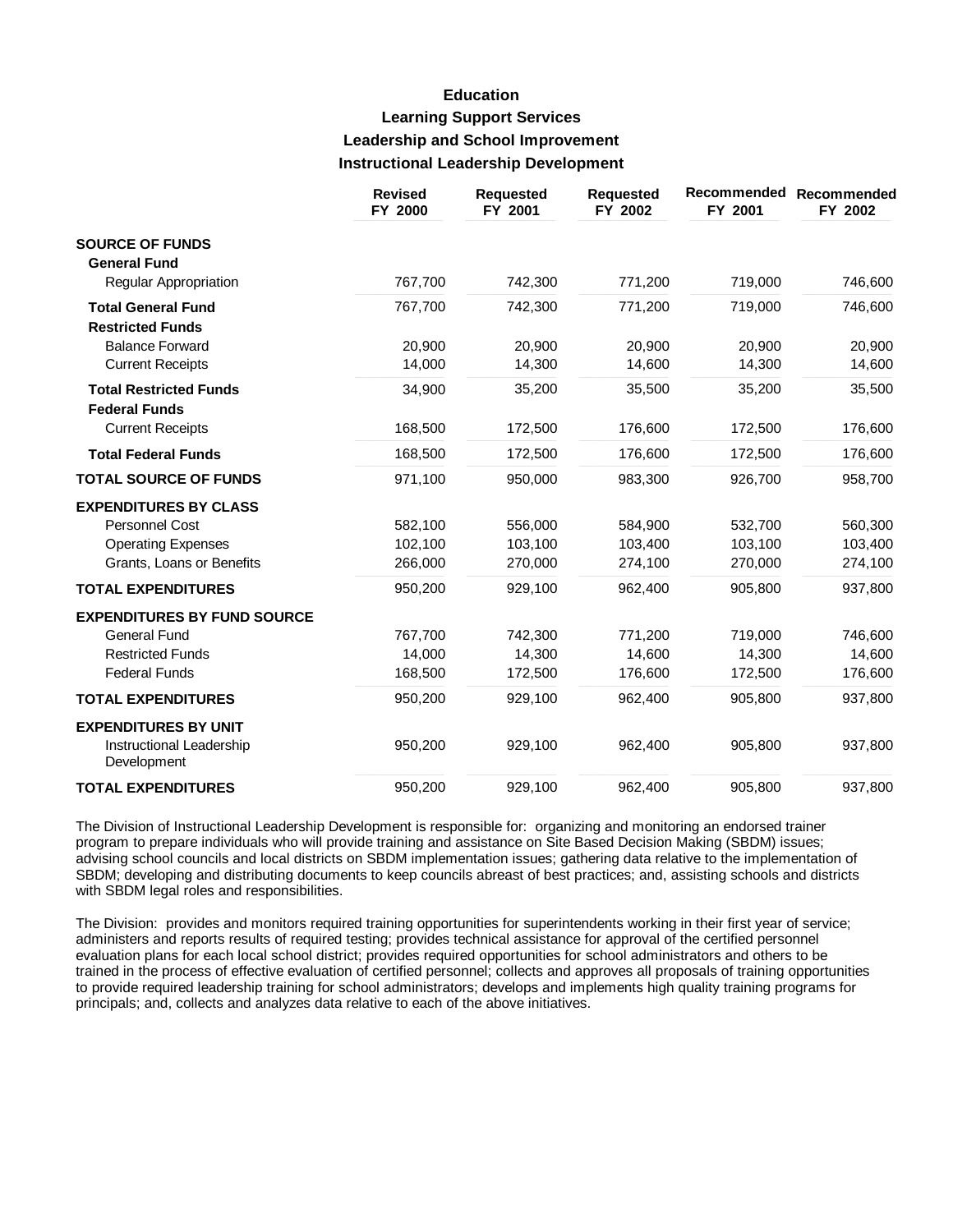# **Education Learning Support Services Leadership and School Improvement School Improvement**

|                                                                                                          | <b>Revised</b><br>FY 2000            | <b>Requested</b><br>FY 2001          | <b>Requested</b><br>FY 2002          | Recommended<br>FY 2001               | Recommended<br>FY 2002               |
|----------------------------------------------------------------------------------------------------------|--------------------------------------|--------------------------------------|--------------------------------------|--------------------------------------|--------------------------------------|
| <b>SOURCE OF FUNDS</b><br><b>General Fund</b>                                                            |                                      |                                      |                                      |                                      |                                      |
| Regular Appropriation                                                                                    | 18,987,400                           | 19,163,800                           | 19,363,200                           | 19,163,800                           | 19,363,200                           |
| <b>Total General Fund</b><br><b>Restricted Funds</b>                                                     | 18,987,400                           | 19,163,800                           | 19,363,200                           | 19,163,800                           | 19,363,200                           |
| <b>Balance Forward</b>                                                                                   | 175,100                              |                                      |                                      | 175,100                              | 175,100                              |
| <b>Total Restricted Funds</b>                                                                            | 175,100                              |                                      |                                      | 175,100                              | 175,100                              |
| <b>TOTAL SOURCE OF FUNDS</b>                                                                             | 19,162,500                           | 19,163,800                           | 19,363,200                           | 19,338,900                           | 19,538,300                           |
| <b>EXPENDITURES BY CLASS</b><br>Personnel Cost<br><b>Operating Expenses</b><br>Grants, Loans or Benefits | 5,732,200<br>1,108,100<br>12,147,100 | 5.793.200<br>1,100,500<br>12,270,100 | 6,005,300<br>1,101,500<br>12,256,400 | 5,793,200<br>1,100,500<br>12,270,100 | 6,005,300<br>1,101,500<br>12,256,400 |
| <b>TOTAL EXPENDITURES</b>                                                                                | 18,987,400                           | 19,163,800                           | 19,363,200                           | 19,163,800                           | 19,363,200                           |
| <b>EXPENDITURES BY FUND SOURCE</b><br><b>General Fund</b>                                                | 18,987,400                           | 19,163,800                           | 19,363,200                           | 19,163,800                           | 19,363,200                           |
| <b>TOTAL EXPENDITURES</b>                                                                                | 18,987,400                           | 19,163,800                           | 19,363,200                           | 19,163,800                           | 19,363,200                           |
| <b>EXPENDITURES BY UNIT</b><br>Commonwealth School Improvement                                           | 2,660,000                            | 2,659,200                            | 2,659,100                            | 2,659,200                            | 2,659,100                            |
| <b>Highly Skilled Educator</b>                                                                           | 6,057,500                            | 6,239,200                            | 6,426,400                            | 6,239,200                            | 6,426,400                            |
| <b>School Rewards</b>                                                                                    | 10,000,000                           | 10,000,000                           | 10,000,000                           | 10,000,000                           | 10,000,000                           |
| School Improvement-Program<br>Support                                                                    | 269,900                              | 265,400                              | 277,700                              | 265,400                              | 277,700                              |
| <b>TOTAL EXPENDITURES</b>                                                                                | 18,987,400                           | 19,163,800                           | 19,363,200                           | 19,163,800                           | 19,363,200                           |

The Division of School Improvement monitors the Kentucky Highly Skilled Educators program; oversees the implementation of the School Transformation, Assistance and Renewal (STAR) Program; and, it assists those schools identified by the CATS assessment and the Kentucky Board of Education as low-performing schools.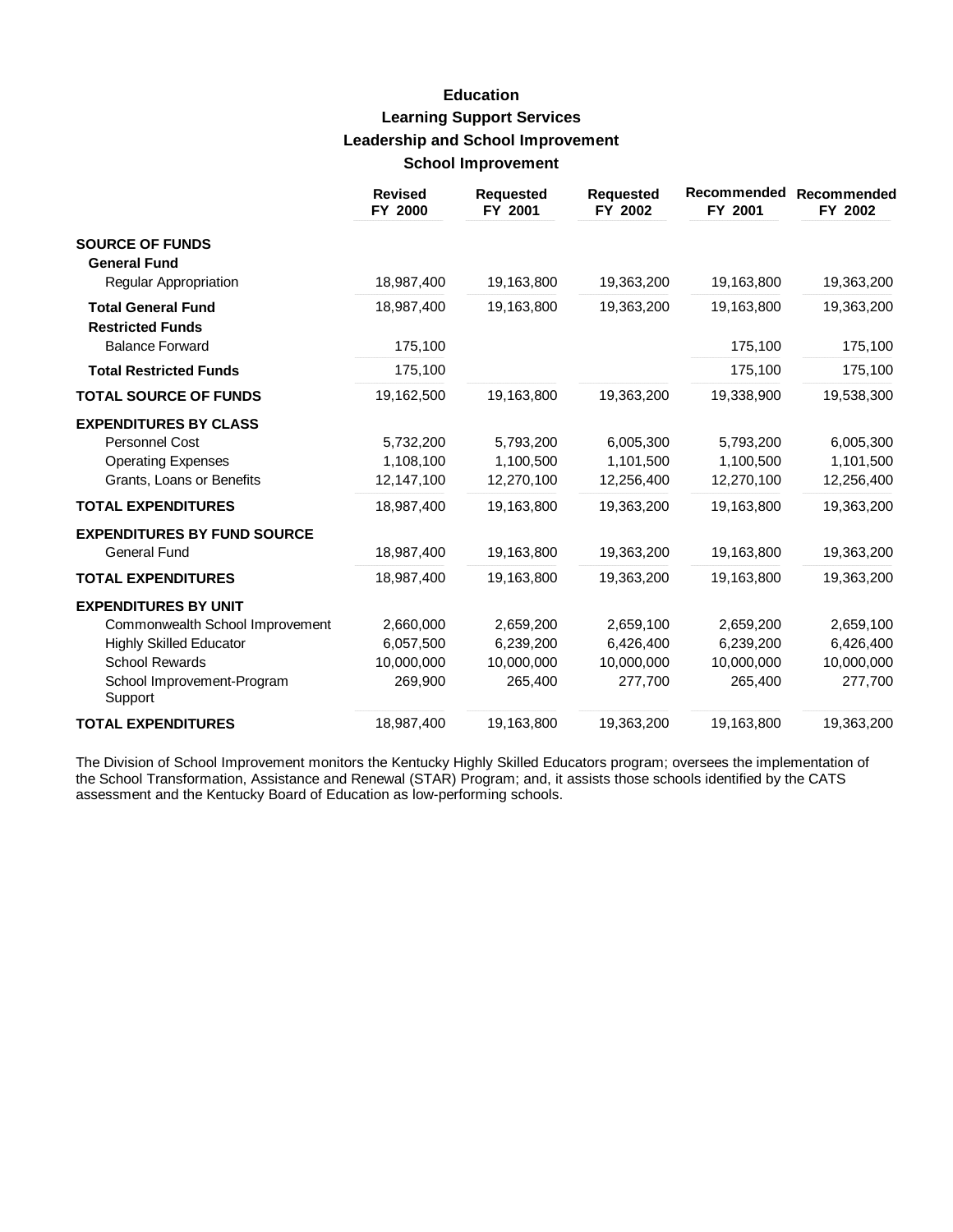## **Education Learning Support Services Supportive Learning Environments**

|                                                                                                                                     | <b>Revised</b><br>FY 2000             | <b>Requested</b><br>FY 2001           | <b>Requested</b><br>FY 2002           | Recommended<br>FY 2001                | Recommended<br>FY 2002                |
|-------------------------------------------------------------------------------------------------------------------------------------|---------------------------------------|---------------------------------------|---------------------------------------|---------------------------------------|---------------------------------------|
| <b>SOURCE OF FUNDS</b><br><b>General Fund</b>                                                                                       |                                       |                                       |                                       |                                       |                                       |
| Regular Appropriation                                                                                                               | 83,990,000                            | 87,165,400                            | 88,367,100                            | 85,327,300                            | 86,251,400                            |
| <b>Total General Fund</b><br><b>Restricted Funds</b>                                                                                | 83,990,000                            | 87,165,400                            | 88,367,100                            | 85,327,300                            | 86,251,400                            |
| <b>Current Receipts</b>                                                                                                             | 1,800,000                             | 1,843,200                             | 1,887,400                             | 1,843,200                             | 1,887,400                             |
| <b>Total Restricted Funds</b><br><b>Federal Funds</b>                                                                               | 1,800,000                             | 1,843,200                             | 1,887,400                             | 1,843,200                             | 1,887,400                             |
| <b>Balance Forward</b><br><b>Current Receipts</b>                                                                                   | 25,700<br>12,506,000                  | 25,700<br>12,806,200                  | 63,900<br>13,113,500                  | 25,700<br>12,806,200                  | 63,900<br>13,113,500                  |
| <b>Total Federal Funds</b>                                                                                                          | 12,531,700                            | 12,831,900                            | 13,177,400                            | 12,831,900                            | 13,177,400                            |
| <b>TOTAL SOURCE OF FUNDS</b>                                                                                                        | 98,321,700                            | 101,840,500                           | 103,431,900                           | 100,002,400                           | 101,316,200                           |
| <b>EXPENDITURES BY CLASS</b><br>Personnel Cost<br><b>Operating Expenses</b><br>Grants, Loans or Benefits                            | 1,576,400<br>260,700<br>96,458,900    | 1,735,800<br>337,900<br>99,702,900    | 1,824,900<br>340,200<br>101,162,800   | 1,691,000<br>337,900<br>97,909,600    | 1,777,600<br>340,200<br>99,094,400    |
| <b>TOTAL EXPENDITURES</b>                                                                                                           | 98,296,000                            | 101,776,600                           | 103,327,900                           | 99,938,500                            | 101,212,200                           |
| <b>EXPENDITURES BY FUND SOURCE</b><br><b>General Fund</b><br><b>Restricted Funds</b><br><b>Federal Funds</b>                        | 83,990,000<br>1,800,000<br>12,506,000 | 87,165,400<br>1,843,200<br>12,768,000 | 88,367,100<br>1,887,400<br>13,073,400 | 85,327,300<br>1,843,200<br>12,768,000 | 86,251,400<br>1,887,400<br>13,073,400 |
| <b>TOTAL EXPENDITURES</b>                                                                                                           | 98,296,000                            | 101,776,600                           | 103,327,900                           | 99,938,500                            | 101,212,200                           |
| <b>EXPENDITURES BY UNIT</b><br>Associate Commissioner<br>Minority Education Recuitment and<br>Retention<br><b>Extended Learning</b> | 120,400<br>2,000,000<br>96,175,600    | 226,100<br>2,499,300<br>99,051,200    | 237,200<br>2,499,400<br>100,591,300   | 226,100<br>2,475,000<br>97,237,400    | 237,200<br>2,473,800<br>98,501,200    |
| <b>TOTAL EXPENDITURES</b>                                                                                                           | 98,296,000                            | 101,776,600                           | 103,327,900                           | 99,938,500                            | 101,212,200                           |

The Office of Supportive Learning Environments (OSLE) provides support and leadership to the Division of Extended School Services (ESS); Extended Learning/Prekindergarten, Primary Education, Early Reading and Federal Early Childhood; as well as the Division of Minority Recruitment and Retention (MERR). OSLE oversees the two divisions, provides recommendations for regulations supporting student initiatives in these divisions and monitors the activities related to all initiatives generated from the divisions. OSLE also provides general supervision for training initiatives associated with the programs in MERR, such as the alternative certificate programs.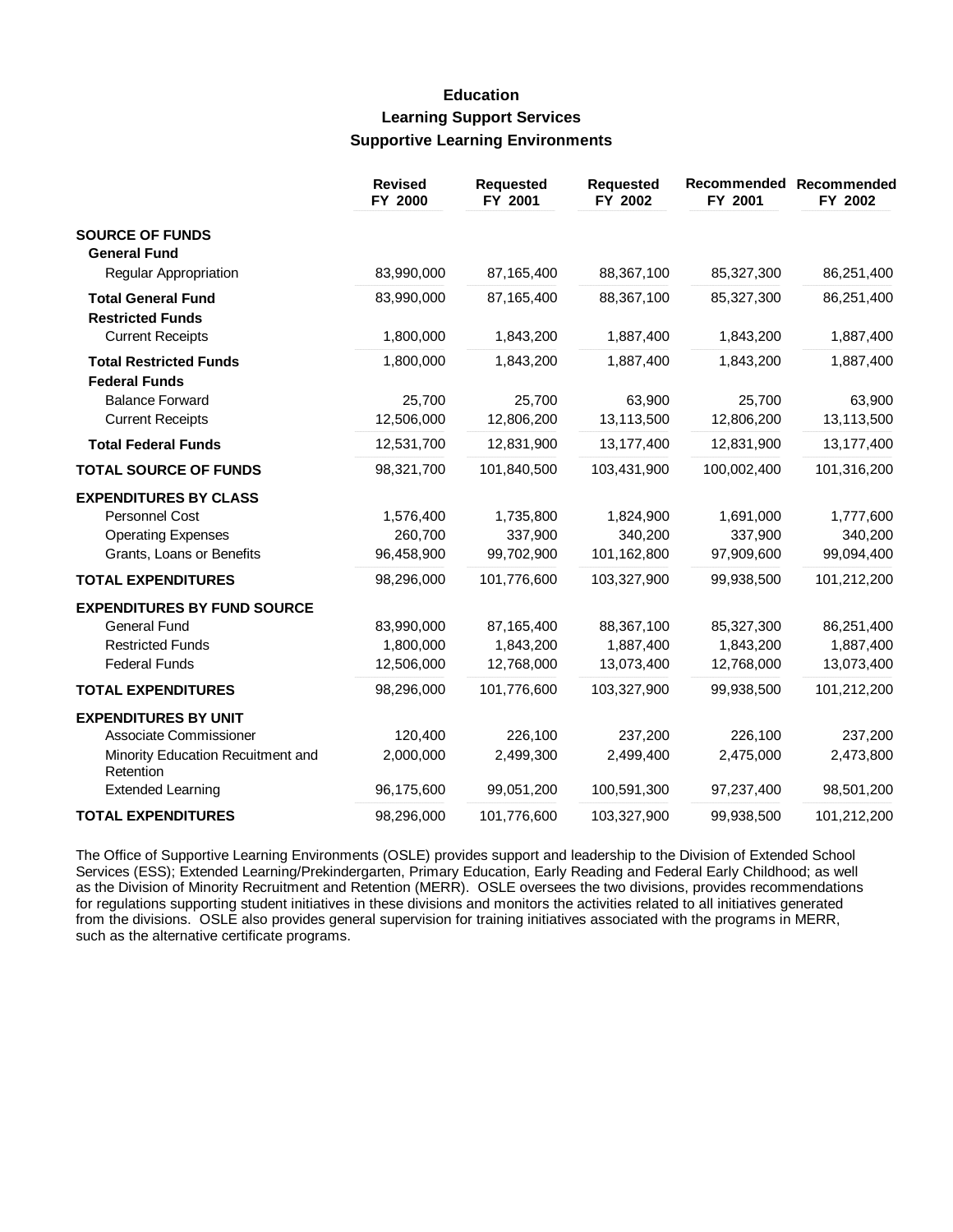## **Education Learning Support Services Supportive Learning Environments Associate Commissioner**

|                                    | <b>Revised</b><br>FY 2000 | <b>Requested</b><br>FY 2001 | <b>Requested</b><br>FY 2002 | Recommended<br>FY 2001 | Recommended<br>FY 2002 |
|------------------------------------|---------------------------|-----------------------------|-----------------------------|------------------------|------------------------|
| <b>SOURCE OF FUNDS</b>             |                           |                             |                             |                        |                        |
| <b>General Fund</b>                |                           |                             |                             |                        |                        |
| Regular Appropriation              | 120,400                   | 226,100                     | 237,200                     | 226,100                | 237,200                |
| <b>Total General Fund</b>          | 120,400                   | 226,100                     | 237,200                     | 226,100                | 237,200                |
| <b>TOTAL SOURCE OF FUNDS</b>       | 120,400                   | 226,100                     | 237,200                     | 226,100                | 237,200                |
| <b>EXPENDITURES BY CLASS</b>       |                           |                             |                             |                        |                        |
| Personnel Cost                     | 110.400                   | 216,100                     | 227,200                     | 216,100                | 227,200                |
| <b>Operating Expenses</b>          | 10,000                    | 10,000                      | 10,000                      | 10,000                 | 10,000                 |
| <b>TOTAL EXPENDITURES</b>          | 120,400                   | 226,100                     | 237.200                     | 226,100                | 237,200                |
| <b>EXPENDITURES BY FUND SOURCE</b> |                           |                             |                             |                        |                        |
| General Fund                       | 120,400                   | 226,100                     | 237,200                     | 226,100                | 237,200                |
| <b>TOTAL EXPENDITURES</b>          | 120,400                   | 226,100                     | 237,200                     | 226,100                | 237.200                |

The Associate Commissioner of the Office of Supportive Learning Environments (OSLE) reports to the Deputy Commissioner of Learning Support Services; provides support and leadership to the Division of Extended School Servic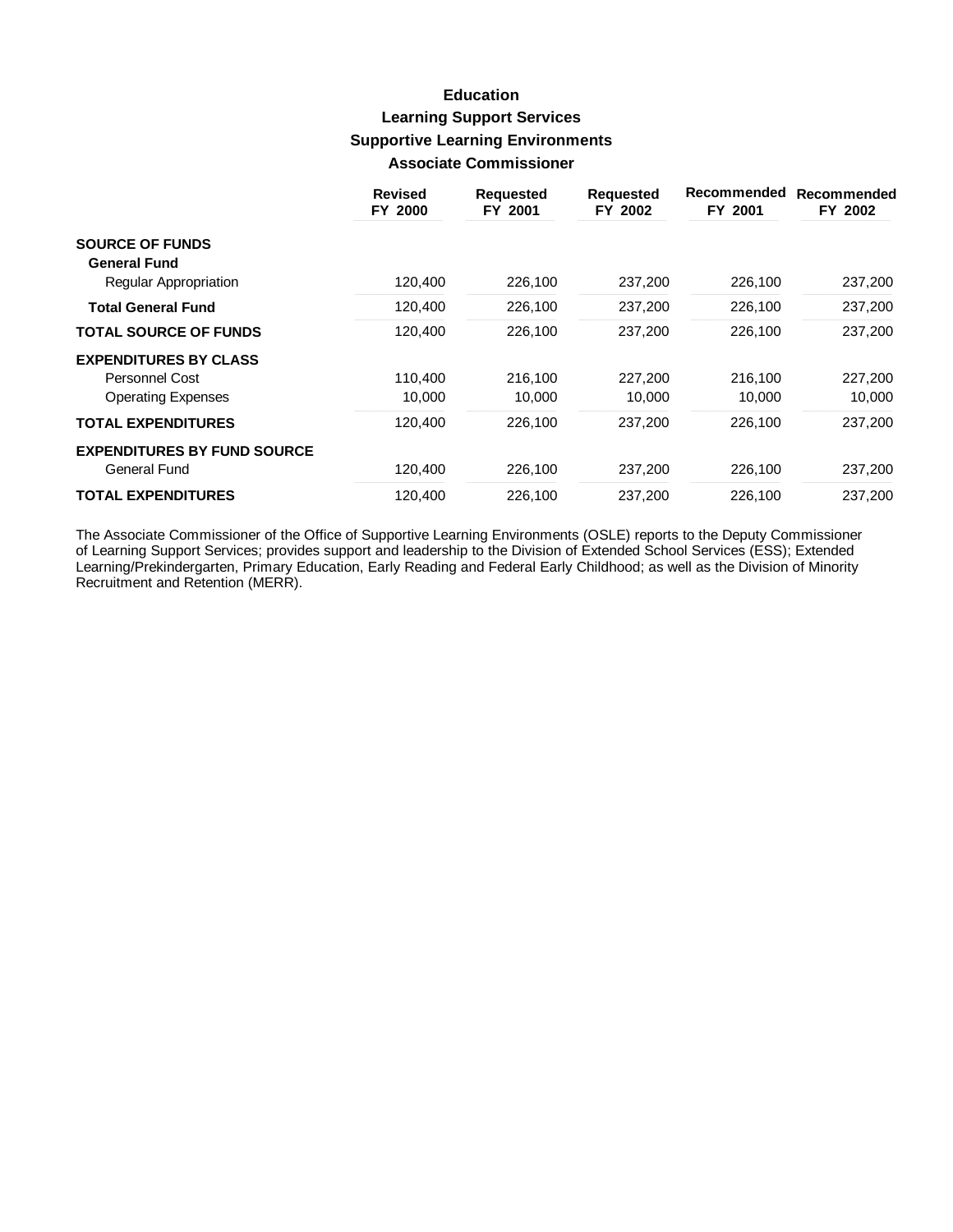# **Education Learning Support Services Supportive Learning Environments Minority Education Recultment & Retention**

|                                    | <b>Revised</b><br>FY 2000 | <b>Requested</b><br>FY 2001 | <b>Requested</b><br>FY 2002 | Recommended<br>FY 2001 | Recommended<br>FY 2002 |
|------------------------------------|---------------------------|-----------------------------|-----------------------------|------------------------|------------------------|
| <b>SOURCE OF FUNDS</b>             |                           |                             |                             |                        |                        |
| <b>General Fund</b>                |                           |                             |                             |                        |                        |
| Regular Appropriation              | 2,000,000                 | 2,499,300                   | 2,499,400                   | 2,475,000              | 2,473,800              |
| <b>Total General Fund</b>          | 2,000,000                 | 2,499,300                   | 2,499,400                   | 2,475,000              | 2,473,800              |
| <b>TOTAL SOURCE OF FUNDS</b>       | 2,000,000                 | 2,499,300                   | 2,499,400                   | 2,475,000              | 2,473,800              |
| <b>EXPENDITURES BY CLASS</b>       |                           |                             |                             |                        |                        |
| <b>Personnel Cost</b>              | 235,500                   | 218,500                     | 230,000                     | 194,200                | 204,400                |
| <b>Operating Expenses</b>          | 48,000                    | 72,000                      | 73,200                      | 72,000                 | 73,200                 |
| Grants, Loans or Benefits          | 1,716,500                 | 2,208,800                   | 2,196,200                   | 2,208,800              | 2,196,200              |
| <b>TOTAL EXPENDITURES</b>          | 2,000,000                 | 2,499,300                   | 2,499,400                   | 2,475,000              | 2,473,800              |
| <b>EXPENDITURES BY FUND SOURCE</b> |                           |                             |                             |                        |                        |
| General Fund                       | 2,000,000                 | 2,499,300                   | 2,499,400                   | 2,475,000              | 2,473,800              |
| <b>TOTAL EXPENDITURES</b>          | 2,000,000                 | 2,499,300                   | 2,499,400                   | 2,475,000              | 2,473,800              |

The Division of Minority Educator Recruitment and Retention was established to administer and fund programs that would increase the percentage of minority educators in the Commonwealth, as well as to help retain those existing minority educators. It administers the Minority Educator Recruitment and Retention Scholarship program.

This program was previously in the Office of Learning Programs Development and the Office of Teacher Education and Certification prior to the 1998 reorganization of the Department of Education.

#### **Policy**

The Governor's recommended budget includes \$500,000 in each year of the 2000-2002 fiscal biennium for Minority Educator Recruitment and Retention scholarships.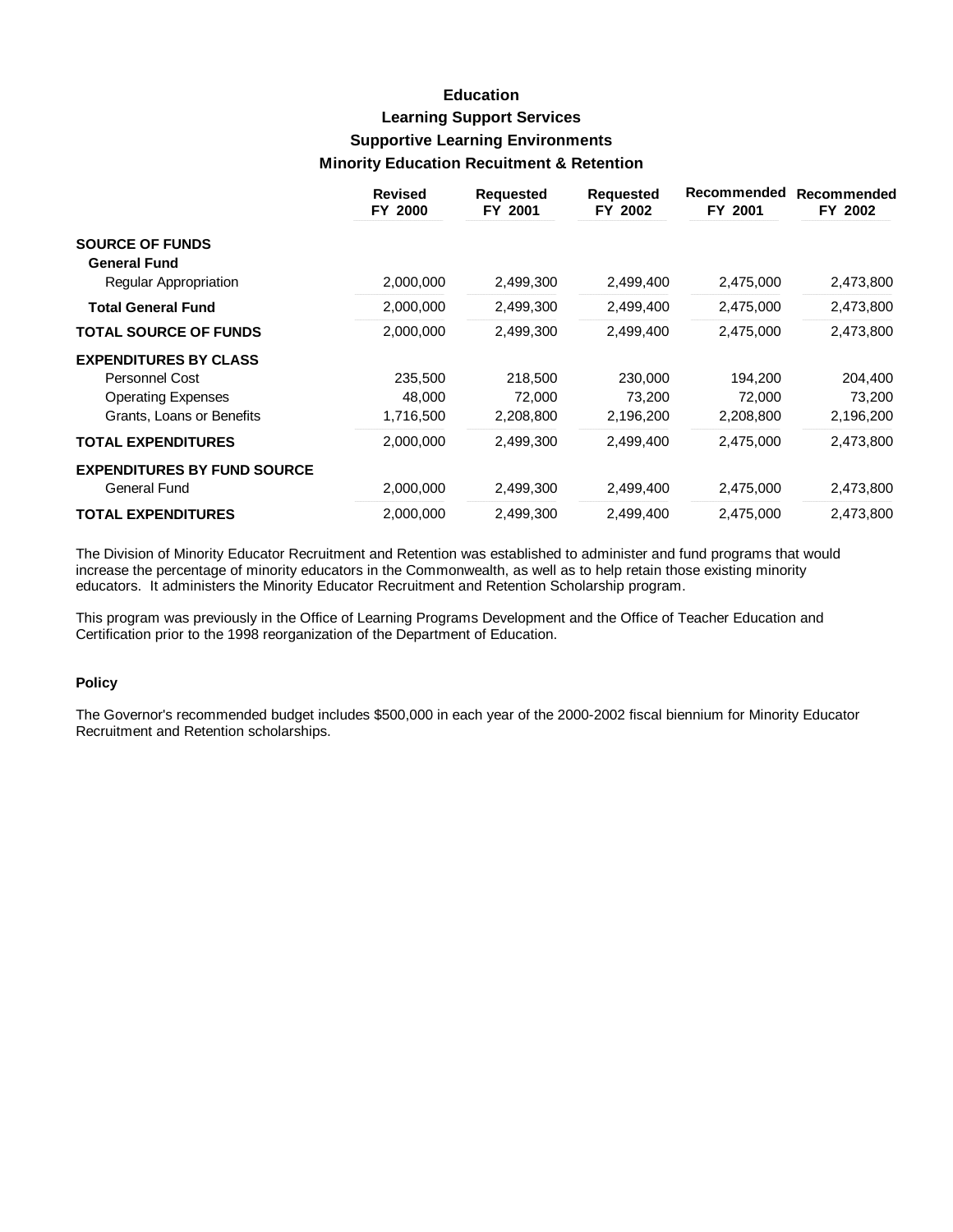## **Education Learning Support Services Supportive Learning Environments Extended Learning**

|                                               | <b>Revised</b><br>FY 2000 | <b>Requested</b><br>FY 2001 | <b>Requested</b><br>FY 2002 | Recommended<br>FY 2001 | Recommended<br>FY 2002 |
|-----------------------------------------------|---------------------------|-----------------------------|-----------------------------|------------------------|------------------------|
| <b>SOURCE OF FUNDS</b><br><b>General Fund</b> |                           |                             |                             |                        |                        |
| Regular Appropriation                         | 81,869,600                | 84,440,000                  | 85,630,500                  | 82,626,200             | 83,540,400             |
| <b>Total General Fund</b>                     | 81,869,600                | 84,440,000                  | 85,630,500                  | 82,626,200             | 83,540,400             |
| <b>Restricted Funds</b>                       |                           |                             |                             |                        |                        |
| <b>Current Receipts</b>                       | 1,800,000                 | 1,843,200                   | 1,887,400                   | 1,843,200              | 1,887,400              |
| <b>Total Restricted Funds</b>                 | 1,800,000                 | 1,843,200                   | 1,887,400                   | 1,843,200              | 1,887,400              |
| <b>Federal Funds</b>                          |                           |                             |                             |                        |                        |
| <b>Balance Forward</b>                        | 25,700                    | 25,700                      | 63,900                      | 25,700                 | 63,900                 |
| <b>Current Receipts</b>                       | 12,506,000                | 12,806,200                  | 13,113,500                  | 12,806,200             | 13,113,500             |
| <b>Total Federal Funds</b>                    | 12,531,700                | 12,831,900                  | 13,177,400                  | 12,831,900             | 13,177,400             |
| <b>TOTAL SOURCE OF FUNDS</b>                  | 96,201,300                | 99,115,100                  | 100,695,300                 | 97,301,300             | 98,605,200             |
| <b>EXPENDITURES BY CLASS</b>                  |                           |                             |                             |                        |                        |
| Personnel Cost                                | 1,230,500                 | 1,301,200                   | 1,367,700                   | 1,280,700              | 1,346,000              |
| <b>Operating Expenses</b>                     | 202,700                   | 255,900                     | 257,000                     | 255,900                | 257,000                |
| Grants, Loans or Benefits                     | 94,742,400                | 97,494,100                  | 98,966,600                  | 95,700,800             | 96,898,200             |
| <b>TOTAL EXPENDITURES</b>                     | 96,175,600                | 99,051,200                  | 100,591,300                 | 97,237,400             | 98,501,200             |
| <b>EXPENDITURES BY FUND SOURCE</b>            |                           |                             |                             |                        |                        |
| <b>General Fund</b>                           | 81,869,600                | 84,440,000                  | 85,630,500                  | 82,626,200             | 83,540,400             |
| <b>Restricted Funds</b>                       | 1,800,000                 | 1,843,200                   | 1,887,400                   | 1,843,200              | 1,887,400              |
| <b>Federal Funds</b>                          | 12,506,000                | 12,768,000                  | 13,073,400                  | 12,768,000             | 13,073,400             |
| <b>TOTAL EXPENDITURES</b>                     | 96,175,600                | 99,051,200                  | 100,591,300                 | 97,237,400             | 98,501,200             |
| <b>EXPENDITURES BY UNIT</b>                   |                           |                             |                             |                        |                        |
| Learning Support                              | 36,533,600                | 36,408,100                  | 36,398,800                  | 36,408,100             | 36,398,800             |
| <b>Federal Early Childhood</b>                | 10,649,000                | 10,866,400                  | 11,126,200                  | 10,866,400             | 11,126,200             |
| Prekindergarten                               | 48,993,000                | 51,776,700                  | 53,066,300                  | 49,962,900             | 50,976,200             |
| <b>TOTAL EXPENDITURES</b>                     | 96,175,600                | 99,051,200                  | 100,591,300                 | 97,237,400             | 98,501,200             |

The Division of Extended Learning is responsible for preschool (state and federal), primary school, the Early Reading Incentive Grants, Even-Start and Family Literacy as well as the Extended School Service (ESS) programs.

This program was previously in the Office of Learning Programs Development and the Office of Teacher Education and Certification before reorganization in Executive Order 98-1671.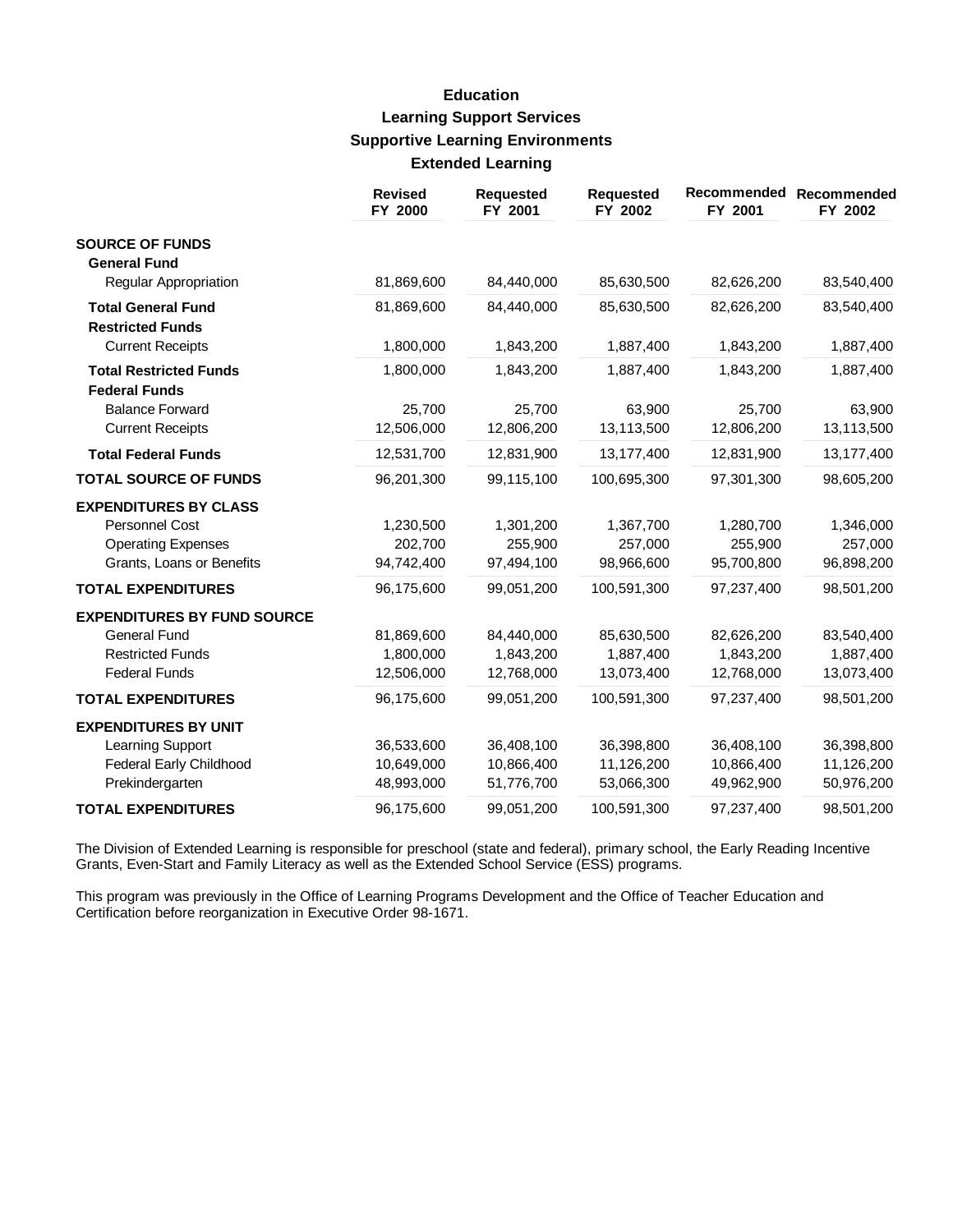## **Education Learning Support Services Assessment and Accountability**

|                                                            | <b>Revised</b><br>FY 2000 | <b>Requested</b><br>FY 2001 | <b>Requested</b><br>FY 2002 | <b>Recommended</b><br>FY 2001 | Recommended<br>FY 2002 |
|------------------------------------------------------------|---------------------------|-----------------------------|-----------------------------|-------------------------------|------------------------|
| <b>SOURCE OF FUNDS</b><br><b>General Fund</b>              |                           |                             |                             |                               |                        |
| Regular Appropriation<br><b>Current Year Appropriation</b> | 8,288,400<br>365,400      | 11,661,600                  | 11,341,200                  | 11,661,600                    | 11,341,200             |
| <b>Total General Fund</b>                                  | 8,653,800                 | 11,661,600                  | 11,341,200                  | 11,661,600                    | 11,341,200             |
| <b>TOTAL SOURCE OF FUNDS</b>                               | 8,653,800                 | 11,661,600                  | 11,341,200                  | 11,661,600                    | 11,341,200             |
| <b>EXPENDITURES BY CLASS</b>                               |                           |                             |                             |                               |                        |
| Personnel Cost                                             | 8,127,000                 | 9,233,300                   | 9,290,800                   | 9,233,300                     | 9,290,800              |
| <b>Operating Expenses</b><br>Grants, Loans or Benefits     | 506,800<br>20,000         | 2,428,300                   | 2,050,400                   | 2,428,300                     | 2,050,400              |
| <b>TOTAL EXPENDITURES</b>                                  | 8,653,800                 | 11,661,600                  | 11,341,200                  | 11,661,600                    | 11,341,200             |
| <b>EXPENDITURES BY FUND SOURCE</b>                         |                           |                             |                             |                               |                        |
| <b>General Fund</b>                                        | 8,653,800                 | 11,661,600                  | 11,341,200                  | 11,661,600                    | 11,341,200             |
| <b>TOTAL EXPENDITURES</b>                                  | 8,653,800                 | 11,661,600                  | 11,341,200                  | 11,661,600                    | 11,341,200             |
| <b>EXPENDITURES BY UNIT</b>                                |                           |                             |                             |                               |                        |
| Associate Commissioner                                     | 385,200                   | 344,300                     | 359,700                     | 344,300                       | 359,700                |
| Assessment Implementation                                  | 7,889,800                 | 10,736,500                  | 10,235,800                  | 10,736,500                    | 10,235,800             |
| Validation and Research                                    | 378,800                   | 580,800                     | 745,700                     | 580,800                       | 745,700                |
| <b>TOTAL EXPENDITURES</b>                                  | 8,653,800                 | 11,661,600                  | 11,341,200                  | 11,661,600                    | 11,341,200             |

The Office of Assessment and Accountability is responsible for developing the Commonwealth Accountability Testing System (CATS). This involves the continued development of the on-demand assessments in reading, writing, mathematics, science, social studies, arts and humanities, and practical living-vocational studies content areas. The Associate Commissioner is responsible for monitoring the work of the Division of Assessment Implementation and the Division of Validation and Research.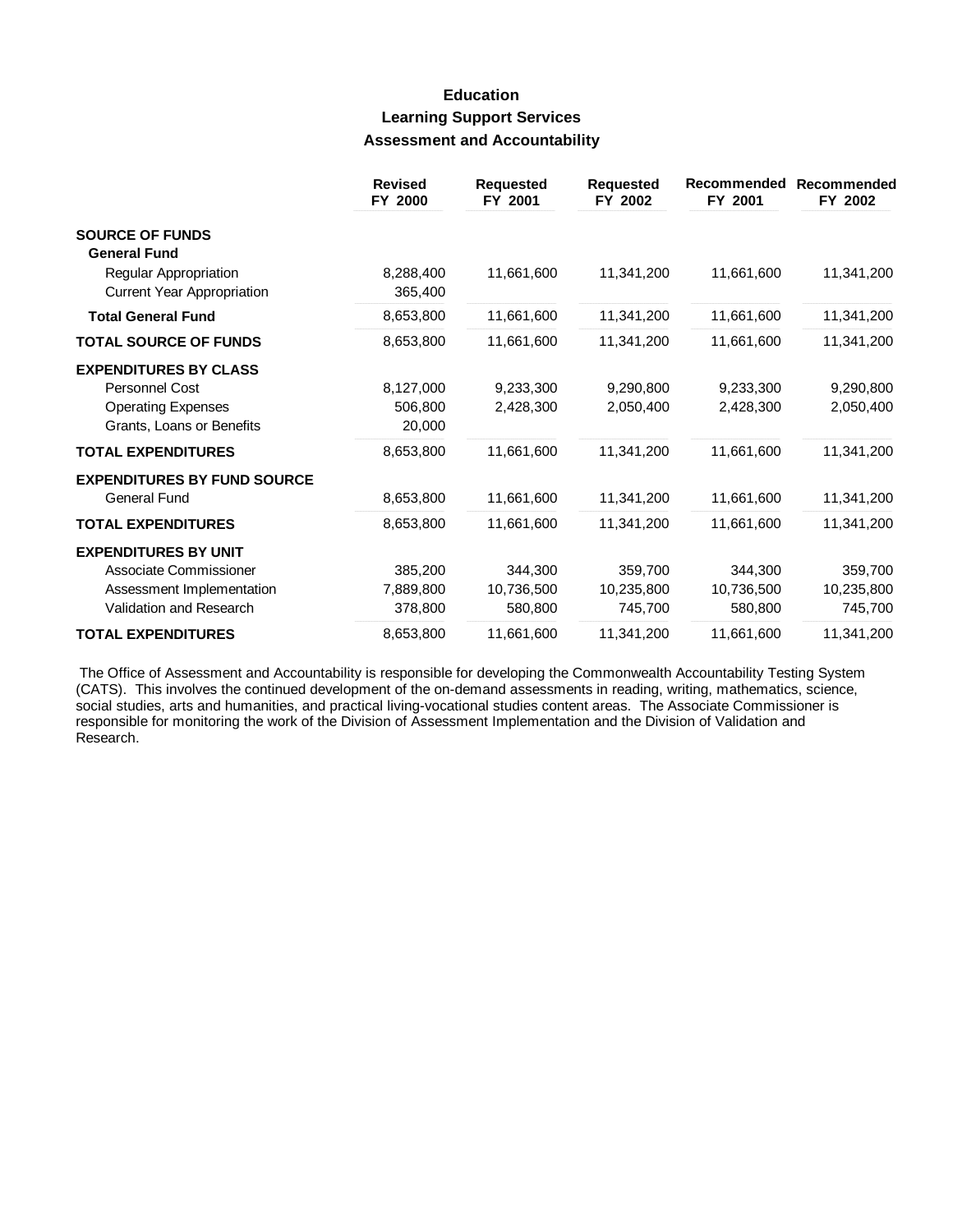# **Education Learning Support Services Assessment and Accountability Associate Commissioner**

|                                    | <b>Revised</b><br>FY 2000 | <b>Requested</b><br>FY 2001 | <b>Requested</b><br>FY 2002 | Recommended<br>FY 2001 | Recommended<br>FY 2002 |
|------------------------------------|---------------------------|-----------------------------|-----------------------------|------------------------|------------------------|
| <b>SOURCE OF FUNDS</b>             |                           |                             |                             |                        |                        |
| <b>General Fund</b>                |                           |                             |                             |                        |                        |
| Regular Appropriation              | 385,200                   | 344,300                     | 359,700                     | 344,300                | 359,700                |
| <b>Total General Fund</b>          | 385,200                   | 344,300                     | 359,700                     | 344,300                | 359,700                |
| <b>TOTAL SOURCE OF FUNDS</b>       | 385,200                   | 344.300                     | 359,700                     | 344.300                | 359,700                |
| <b>EXPENDITURES BY CLASS</b>       |                           |                             |                             |                        |                        |
| Personnel Cost                     | 338,300                   | 297,400                     | 312,800                     | 297,400                | 312,800                |
| <b>Operating Expenses</b>          | 46,900                    | 46,900                      | 46,900                      | 46,900                 | 46,900                 |
| <b>TOTAL EXPENDITURES</b>          | 385,200                   | 344.300                     | 359,700                     | 344.300                | 359,700                |
| <b>EXPENDITURES BY FUND SOURCE</b> |                           |                             |                             |                        |                        |
| General Fund                       | 385,200                   | 344.300                     | 359.700                     | 344.300                | 359,700                |
| <b>TOTAL EXPENDITURES</b>          | 385,200                   | 344,300                     | 359,700                     | 344,300                | 359,700                |

The Associate Commissioner is responsible for monitoring the work of the Division of Assessment Implementation and the<br>Division of Validation and Research and reports directly to the Deputy Commissioner for Learning Suppor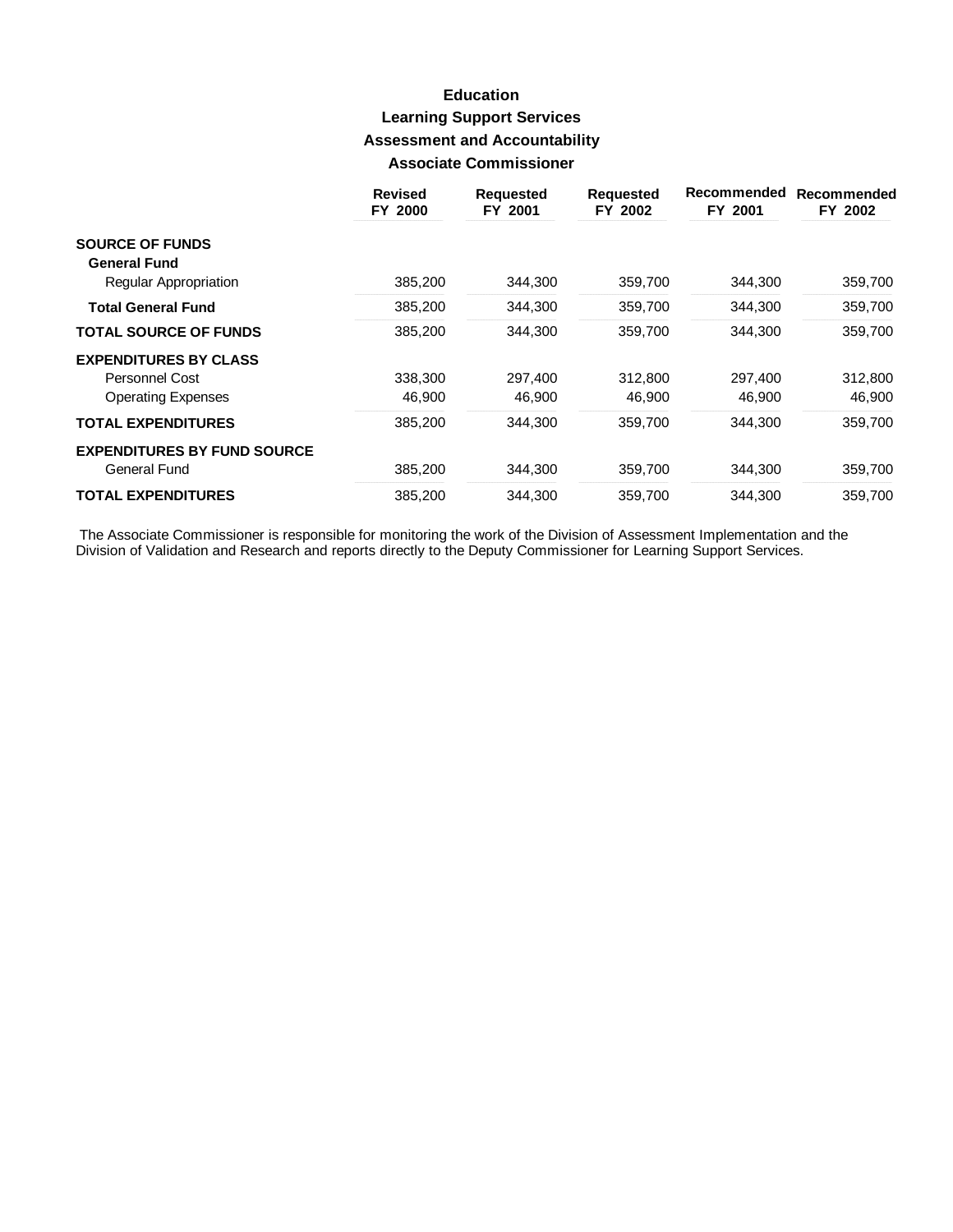## **Education Learning Support Services Assessment and Accountability Assessment Implementation**

|                                    | <b>Revised</b><br>FY 2000 | <b>Requested</b><br>FY 2001 | <b>Requested</b><br>FY 2002 | Recommended<br>FY 2001 | Recommended<br>FY 2002 |
|------------------------------------|---------------------------|-----------------------------|-----------------------------|------------------------|------------------------|
| <b>SOURCE OF FUNDS</b>             |                           |                             |                             |                        |                        |
| <b>General Fund</b>                |                           |                             |                             |                        |                        |
| Regular Appropriation              | 7,524,400                 | 10,736,500                  | 10,235,800                  | 10,736,500             | 10,235,800             |
| <b>Current Year Appropriation</b>  | 365,400                   |                             |                             |                        |                        |
| <b>Total General Fund</b>          | 7,889,800                 | 10,736,500                  | 10,235,800                  | 10,736,500             | 10,235,800             |
| <b>TOTAL SOURCE OF FUNDS</b>       | 7,889,800                 | 10,736,500                  | 10,235,800                  | 10,736,500             | 10,235,800             |
| <b>EXPENDITURES BY CLASS</b>       |                           |                             |                             |                        |                        |
| Personnel Cost                     | 7,472,900                 | 8,648,100                   | 8,675,300                   | 8,648,100              | 8,675,300              |
| <b>Operating Expenses</b>          | 416,900                   | 2,088,400                   | 1,560,500                   | 2,088,400              | 1,560,500              |
| <b>TOTAL EXPENDITURES</b>          | 7,889,800                 | 10,736,500                  | 10,235,800                  | 10,736,500             | 10,235,800             |
| <b>EXPENDITURES BY FUND SOURCE</b> |                           |                             |                             |                        |                        |
| General Fund                       | 7,889,800                 | 10,736,500                  | 10,235,800                  | 10,736,500             | 10,235,800             |
| <b>TOTAL EXPENDITURES</b>          | 7,889,800                 | 10,736,500                  | 10,235,800                  | 10,736,500             | 10,235,800             |

The Division of Assessment Implementation operates the Commonwealth Accountability Testing System (CATS) and coordinates and implements the logistics of the assessment program at the district level. This involves managing and generating data necessary to report assessment results on which accountability performance judgments must be based. This also involves coordination, distribution and collection of assessment materials to and from the local district level as well as development and communication related to assessment administration practices and utilization of assessment data. The Division of Assessment Implementation is responsible for the implementation of an assessment program in the elementary, middle, and high school grade ranges for accountability purposes.

#### **Policy**

The Governor's recommended budget includes General Fund support in the current fiscal year of \$365,400 as well as \$3,128,400 in fiscal year 2001 and \$2,600,500 in fiscal year 2002. Pursuant to KRS 158.645-158.6458 amended by HB53 enacted during the Regular Session of the 1998 General Assembly and recommended by the National Technical Advisory Panel on Assessment and Accountability, the funding is provided for:

- Standards setting provides a technically appropriate process for establishing the new Kentucky Core Content Test (KCCT);
- Longitudinal assessment provides an extended view over time of student performance relative to the new KCCT;
- Commonwealth Accountability Testing System increases funding for administration of CATS;
- Alternative portfolios provides enhanced data for dissemination to districts based on CATS performance; and
- School report cards provides data to parents and the public on student achievement and the learning environment including measures of parental involvement in local schools.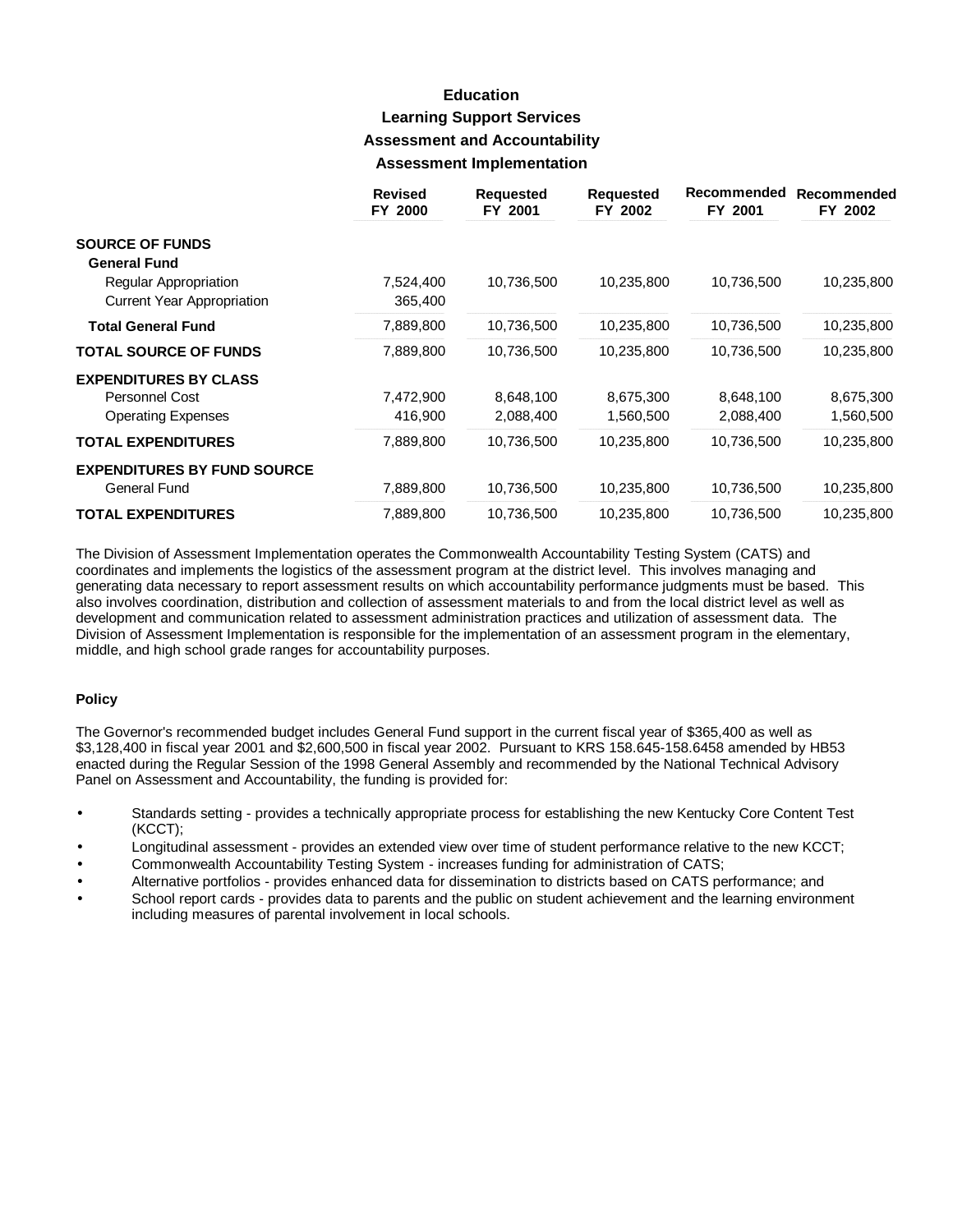## **Education Learning Support Services Assessment and Accountability Validation and Research**

|                                                    | <b>Revised</b><br>FY 2000 | <b>Requested</b><br>FY 2001 | <b>Requested</b><br>FY 2002 | Recommended<br>FY 2001 | Recommended<br>FY 2002 |
|----------------------------------------------------|---------------------------|-----------------------------|-----------------------------|------------------------|------------------------|
| <b>SOURCE OF FUNDS</b><br><b>General Fund</b>      |                           |                             |                             |                        |                        |
| Regular Appropriation                              | 378,800                   | 580,800                     | 745,700                     | 580,800                | 745,700                |
| <b>Total General Fund</b>                          | 378,800                   | 580,800                     | 745,700                     | 580,800                | 745,700                |
| <b>TOTAL SOURCE OF FUNDS</b>                       | 378,800                   | 580,800                     | 745.700                     | 580,800                | 745,700                |
| <b>EXPENDITURES BY CLASS</b>                       |                           |                             |                             |                        |                        |
| <b>Personnel Cost</b>                              | 315,800                   | 287,800                     | 302,700                     | 287,800                | 302,700                |
| <b>Operating Expenses</b>                          | 43,000                    | 293,000                     | 443,000                     | 293,000                | 443,000                |
| Grants, Loans or Benefits                          | 20,000                    |                             |                             |                        |                        |
| <b>TOTAL EXPENDITURES</b>                          | 378,800                   | 580,800                     | 745.700                     | 580,800                | 745,700                |
| <b>EXPENDITURES BY FUND SOURCE</b><br>General Fund | 378,800                   | 580,800                     | 745,700                     | 580,800                | 745,700                |
| <b>TOTAL EXPENDITURES</b>                          | 378,800                   | 580.800                     | 745,700                     | 580,800                | 745,700                |

Pursuant to KRS 158.645-KRS 158.6458 the purpose is to gather information to establish the validity of the assessment and accountability program. Validation studies shall include:

- The consistency of student results across multiple measures.  $\bullet$
- The potential for all scores to yield fair, consistent, and accurate student performance level and school accountability  $\bullet$ decisions.

The Division also reviews the accuracy of scores assigned to students and schools as well as of the testing materials.

#### **Policy**

The Governor's recommended budget contains \$250,000 in fiscal year 2001 and \$400,000 in fiscal year 2002 for additional measures used to validate the Commonwealth Accountability and Testing System.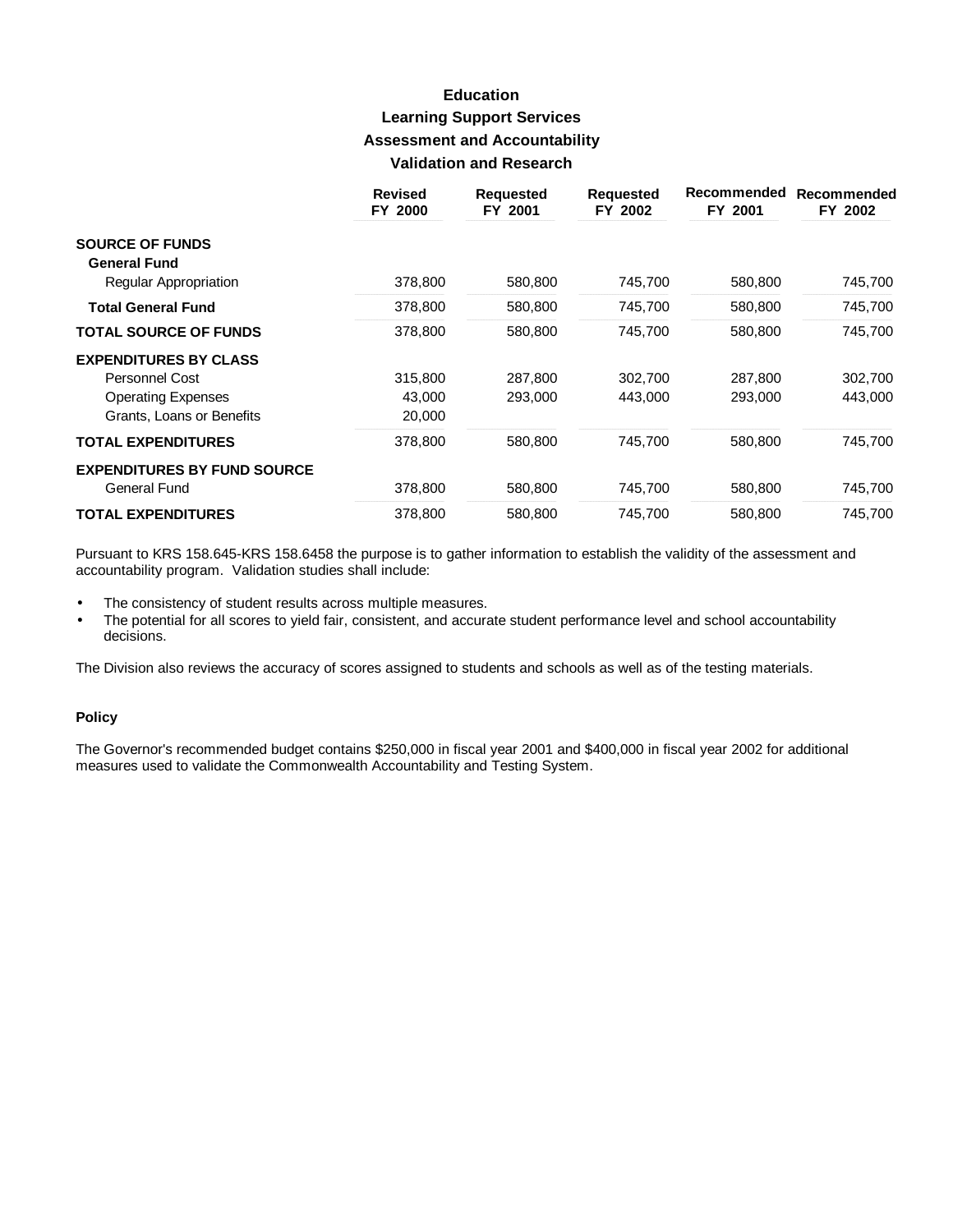### **Education Learning Support Services Academic and Professsional Development**

|                                                                                                                    | <b>Revised</b><br>FY 2000         | <b>Requested</b><br>FY 2001         | <b>Requested</b><br>FY 2002          | Recommended<br>FY 2001             | Recommended<br>FY 2002             |
|--------------------------------------------------------------------------------------------------------------------|-----------------------------------|-------------------------------------|--------------------------------------|------------------------------------|------------------------------------|
| <b>SOURCE OF FUNDS</b><br><b>General Fund</b>                                                                      |                                   |                                     |                                      |                                    |                                    |
| Regular Appropriation                                                                                              | 13,266,500                        | 18,348,300                          | 23,520,400                           | 13,848,300                         | 14,016,400                         |
| <b>Total General Fund</b><br><b>Federal Funds</b>                                                                  | 13,266,500                        | 18,348,300                          | 23,520,400                           | 13,848,300                         | 14,016,400                         |
| <b>Current Receipts</b>                                                                                            | 110,500                           | 113,200                             | 115,900                              | 113,200                            | 115,900                            |
| <b>Total Federal Funds</b>                                                                                         | 110,500                           | 113,200                             | 115,900                              | 113,200                            | 115,900                            |
| <b>TOTAL SOURCE OF FUNDS</b>                                                                                       | 13,377,000                        | 18,461,500                          | 23,636,300                           | 13,961,500                         | 14,132,300                         |
| <b>EXPENDITURES BY CLASS</b><br>Personnel Cost<br><b>Operating Expenses</b><br>Grants, Loans or Benefits           | 4,235,000<br>907,000<br>8,235,000 | 4,511,300<br>925,500<br>13,024,700  | 4,709,000<br>899,900<br>18,027,400   | 4,511,300<br>925,500<br>8,524,700  | 4,705,000<br>899,900<br>8,527,400  |
| <b>TOTAL EXPENDITURES</b>                                                                                          | 13,377,000                        | 18,461,500                          | 23,636,300                           | 13,961,500                         | 14,132,300                         |
| <b>EXPENDITURES BY FUND SOURCE</b><br><b>General Fund</b><br><b>Federal Funds</b>                                  | 13,266,500<br>110,500             | 18,348,300<br>113,200               | 23,520,400<br>115,900                | 13,848,300<br>113,200              | 14,016,400<br>115,900              |
| <b>TOTAL EXPENDITURES</b>                                                                                          | 13,377,000                        | 18,461,500                          | 23,636,300                           | 13,961,500                         | 14,132,300                         |
| <b>EXPENDITURES BY UNIT</b><br>Associate Commissioner<br><b>Regional Service Centers</b><br>Curriculum Development | 95,800<br>3,387,500<br>9,893,700  | 5,252,900<br>3,455,600<br>9,753,000 | 10,266,000<br>3,538,100<br>9,832,200 | 252,900<br>3,455,600<br>10,253,000 | 266,000<br>3,538,100<br>10,328,200 |
| <b>TOTAL EXPENDITURES</b>                                                                                          | 13,377,000                        | 18,461,500                          | 23,636,300                           | 13,961,500                         | 14,132,300                         |

The Office of Academic and Professional Development was created as a consequence of Executive Order 98-1671. Its organizational structure consists of the office head and staff, the Division of Curriculum Development, the Division of Region One Service Center, the Division of Region Two Service Center, the Division of Region Three Service Center, the Division of Region Four Service Center, the Division of Region Five Service Center, the Division of Region Six Service Center, the Division of Region Seven Service Center, and the Division of Region Eight Service Center. The Office and its divisions are charged with providing academic support to schools and districts. The OAPD is responsible for assisting in the development of items for the Kentucky Core Content Test and the development and publication of curriculum materials designed to support local educators as they develop curriculum and implement the Kentucky Core Content Test. The Office has also been charged with a middle-level initiative to improve middle-level student achievement.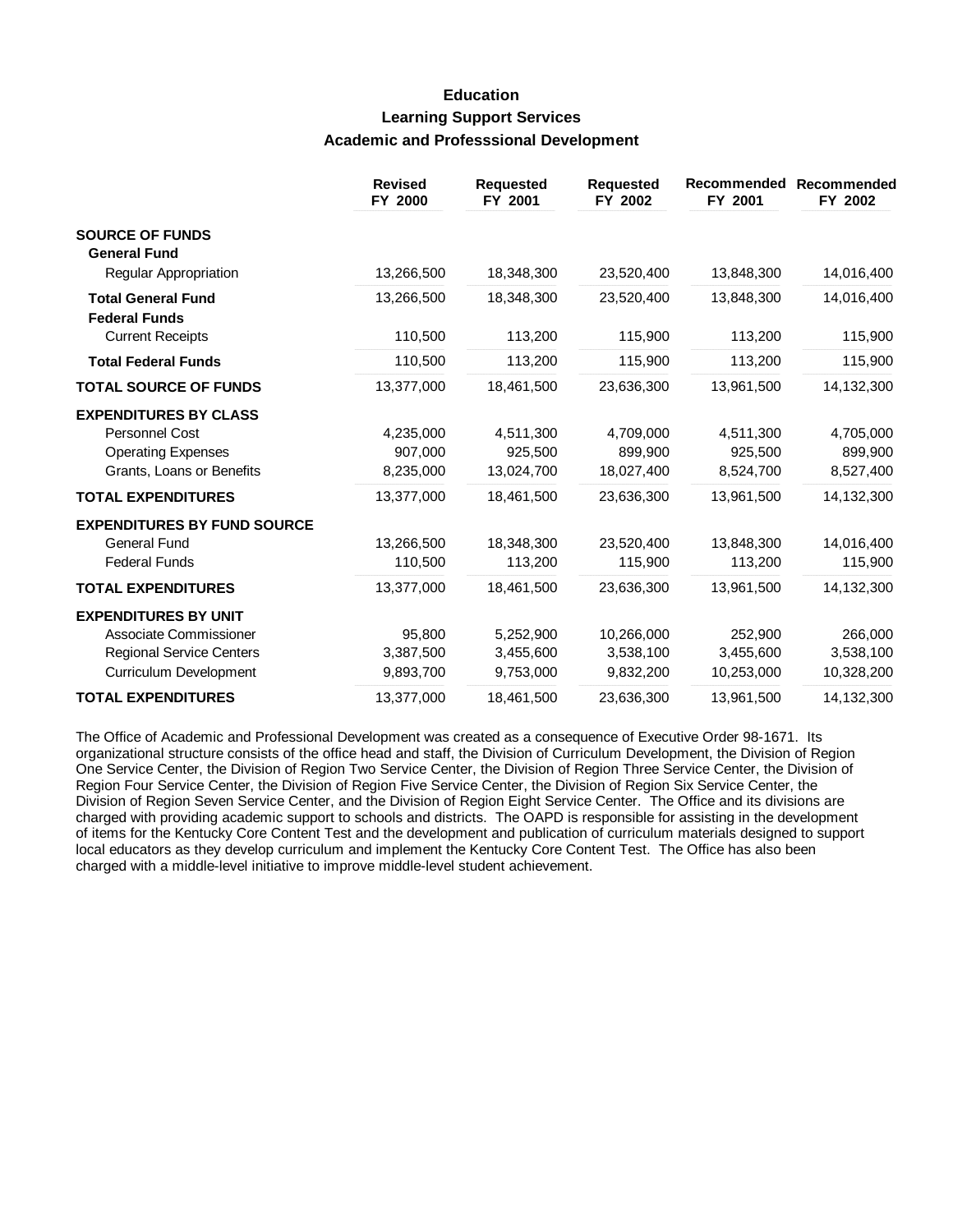## **Education Learning Support Services Academic and Professsional Development Associate Commissioner**

|                                               | <b>Revised</b><br>FY 2000 | <b>Requested</b><br>FY 2001 | <b>Requested</b><br>FY 2002 | Recommended<br>FY 2001 | Recommended<br>FY 2002 |
|-----------------------------------------------|---------------------------|-----------------------------|-----------------------------|------------------------|------------------------|
| <b>SOURCE OF FUNDS</b><br><b>General Fund</b> |                           |                             |                             |                        |                        |
| Regular Appropriation                         | 95,800                    | 5,252,900                   | 10,266,000                  | 252,900                | 266,000                |
| <b>Total General Fund</b>                     | 95,800                    | 5,252,900                   | 10,266,000                  | 252,900                | 266,000                |
| <b>TOTAL SOURCE OF FUNDS</b>                  | 95,800                    | 5,252,900                   | 10,266,000                  | 252,900                | 266,000                |
| <b>EXPENDITURES BY CLASS</b>                  |                           |                             |                             |                        |                        |
| Personnel Cost                                | 95,800                    | 230,100                     | 242,100                     | 230,100                | 242,100                |
| <b>Operating Expenses</b>                     |                           | 22,800                      | 23,900                      | 22,800                 | 23,900                 |
| Grants, Loans or Benefits                     |                           | 5,000,000                   | 10,000,000                  |                        |                        |
| <b>TOTAL EXPENDITURES</b>                     | 95,800                    | 5,252,900                   | 10,266,000                  | 252,900                | 266,000                |
| <b>EXPENDITURES BY FUND SOURCE</b>            |                           |                             |                             |                        |                        |
| General Fund                                  | 95,800                    | 5,252,900                   | 10,266,000                  | 252,900                | 266,000                |
| <b>TOTAL EXPENDITURES</b>                     | 95,800                    | 5,252,900                   | 10,266,000                  | 252,900                | 266,000                |

The Associate Commissioner of the Office of Academic and Professional Development is responsible for the Division of Curriculum Development, the Division of Region One Service Center, the Division of Region Two Service Center, the Division of Region Three Service Center, the Division of Region Four Service Center, the Division of Region Five Service Center, the Division of Region Six Service Center, the Division of Region Seven Service Center, and the Division of Region Eight Service Center. The Office is responsible to the Deputy Commissioner of Learning Support Services.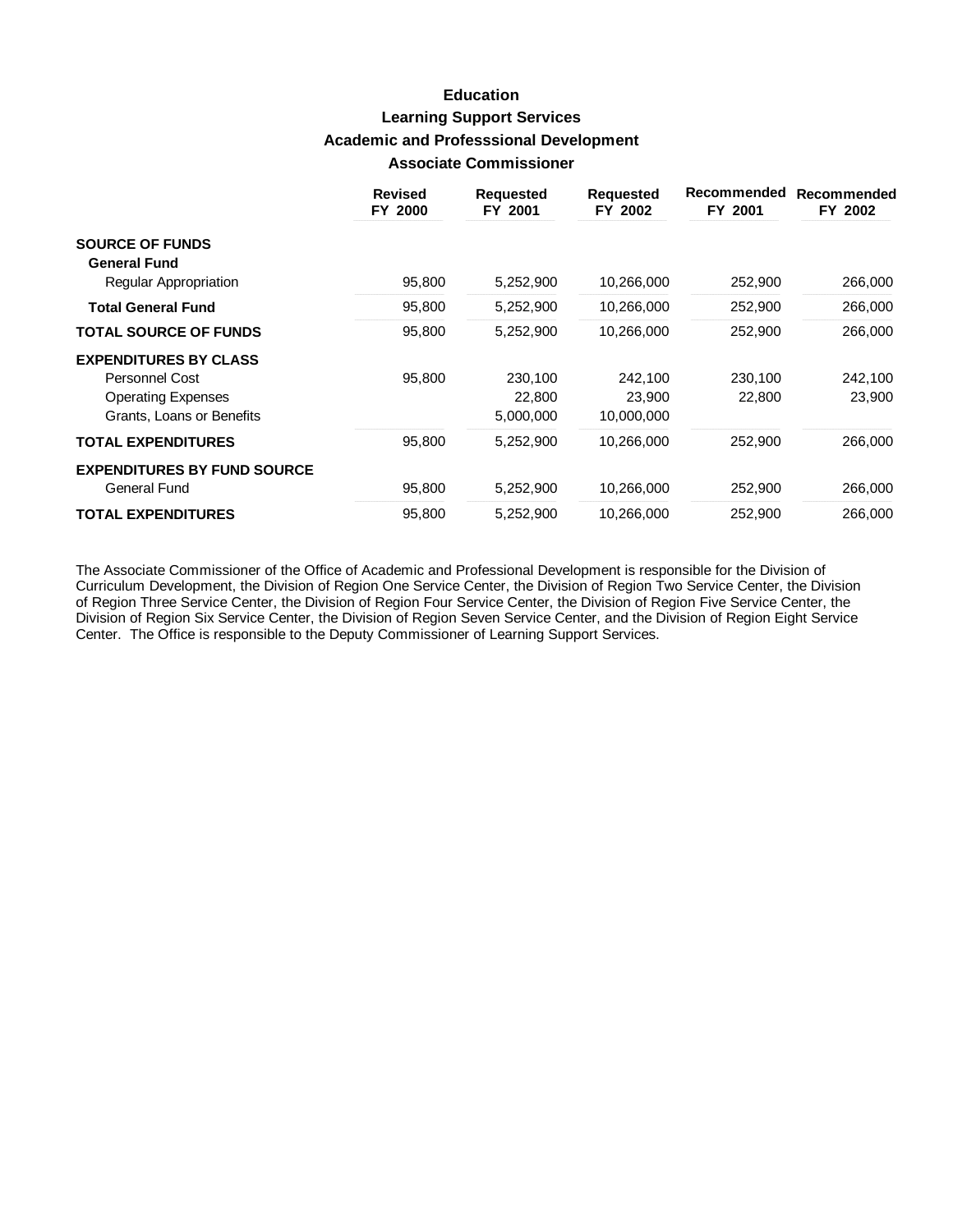## **Education Learning Support Services Academic and Professsional Development Regional Service Centers**

|                                    | <b>Revised</b><br>FY 2000 | <b>Requested</b><br>FY 2001 | <b>Requested</b><br>FY 2002 | Recommended<br>FY 2001 | Recommended<br>FY 2002 |
|------------------------------------|---------------------------|-----------------------------|-----------------------------|------------------------|------------------------|
| <b>SOURCE OF FUNDS</b>             |                           |                             |                             |                        |                        |
| <b>General Fund</b>                |                           |                             |                             |                        |                        |
| Regular Appropriation              | 3,387,500                 | 3,455,600                   | 3,538,100                   | 3,455,600              | 3,538,100              |
| <b>Total General Fund</b>          | 3,387,500                 | 3,455,600                   | 3,538,100                   | 3,455,600              | 3,538,100              |
| <b>TOTAL SOURCE OF FUNDS</b>       | 3,387,500                 | 3,455,600                   | 3,538,100                   | 3,455,600              | 3,538,100              |
| <b>EXPENDITURES BY CLASS</b>       |                           |                             |                             |                        |                        |
| Personnel Cost                     | 2,699,000                 | 2,706,400                   | 2,815,600                   | 2,706,400              | 2,815,600              |
| <b>Operating Expenses</b>          | 488,500                   | 549,200                     | 522,500                     | 549,200                | 522,500                |
| Grants, Loans or Benefits          | 200,000                   | 200,000                     | 200,000                     | 200,000                | 200,000                |
| <b>TOTAL EXPENDITURES</b>          | 3,387,500                 | 3,455,600                   | 3,538,100                   | 3,455,600              | 3,538,100              |
| <b>EXPENDITURES BY FUND SOURCE</b> |                           |                             |                             |                        |                        |
| General Fund                       | 3,387,500                 | 3,455,600                   | 3,538,100                   | 3,455,600              | 3,538,100              |
| <b>TOTAL EXPENDITURES</b>          | 3,387,500                 | 3,455,600                   | 3,538,100                   | 3,455,600              | 3,538,100              |

KRS 156.017 required the Commissioner of Education to establish regional service centers (RSCs) in the Commonwealth to provide services to schools and school districts as they plan, develop, and implement programs and strategies to achieve goals of the Kentucky Educational Reform Act. The eight regional service centers provide support and build capacity in all schools and districts using research-based instructional practices, content knowledge, appropriate curriculum and standardsbased assessment practices. Their aim is to improve student learning through technical assistance, professional development and resources.

The RSCs provide support to schools and districts by:

- Providing content specific assistance to teachers and administrators;
- Collaborating with regional state universities, colleges and educational cooperatives to provide high quality professional development;
- Collaborating with highly skilled educators to assist schools in need of improvement;
- Implementing content-based teacher academies to increase teacher content knowledge and skill;
- Establishing regional school support teams to assist schools in need of improvement;
- Collaborating with Frankfort-based staff on a monthly basis to receive new information and share experiences;
- **·** Convening regional focus groups to gather input relative to important initiatives of the Kentucky Department of Education; and
- **·** Collaborating with Frankfort-based staff to conduct regional technical assistance meetings and training sessions.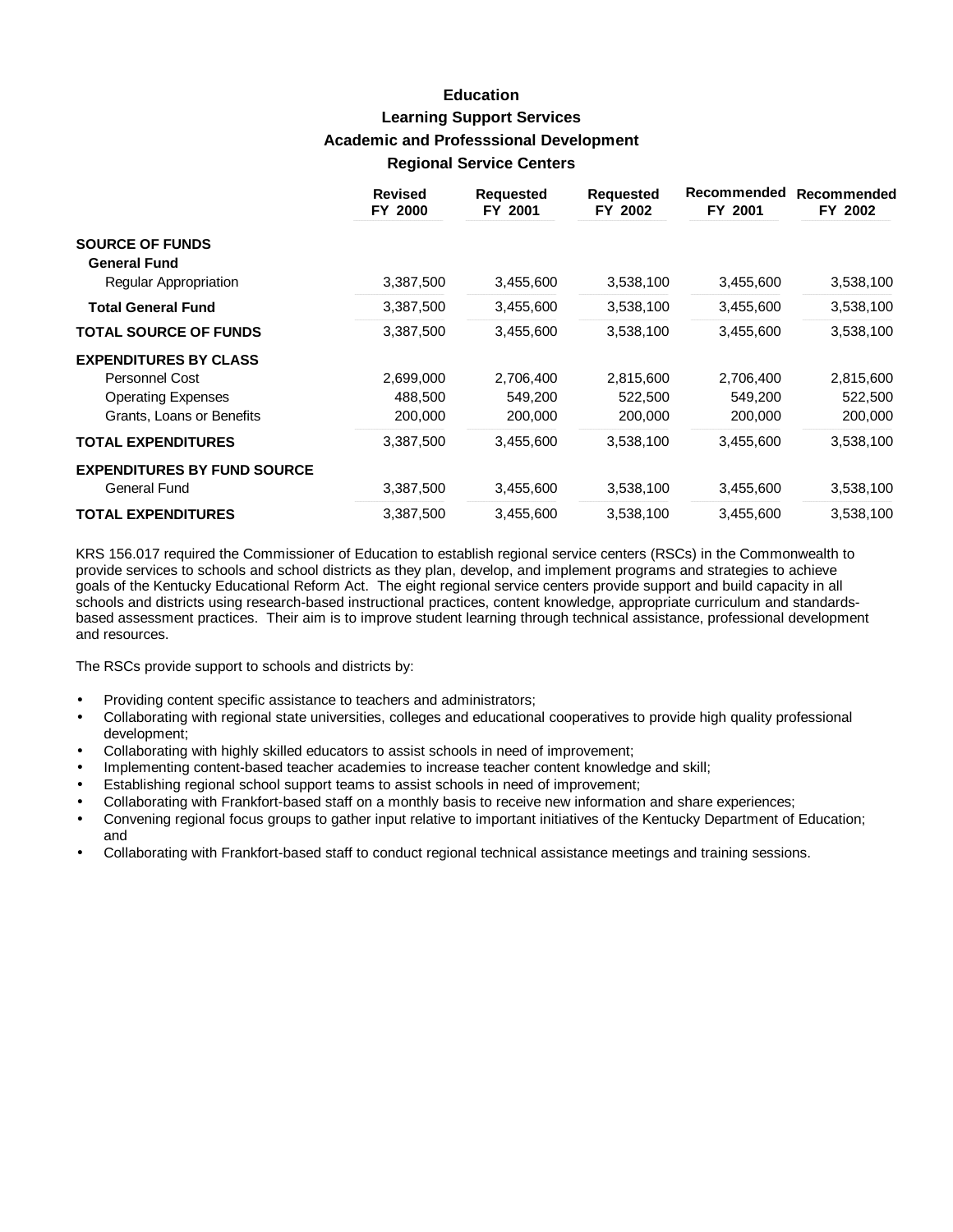## **Education Learning Support Services Academic and Professsional Development Curriculum Development**

|                                                   | <b>Revised</b><br>FY 2000 | <b>Requested</b><br>FY 2001 | <b>Requested</b><br>FY 2002 | <b>Recommended</b><br>FY 2001 | Recommended<br>FY 2002 |
|---------------------------------------------------|---------------------------|-----------------------------|-----------------------------|-------------------------------|------------------------|
| <b>SOURCE OF FUNDS</b><br><b>General Fund</b>     |                           |                             |                             |                               |                        |
| Regular Appropriation                             | 9,783,200                 | 9,639,800                   | 9,716,300                   | 10,139,800                    | 10,212,300             |
| <b>Total General Fund</b><br><b>Federal Funds</b> | 9,783,200                 | 9,639,800                   | 9,716,300                   | 10,139,800                    | 10,212,300             |
| <b>Current Receipts</b>                           | 110,500                   | 113,200                     | 115,900                     | 113,200                       | 115,900                |
| <b>Total Federal Funds</b>                        | 110,500                   | 113,200                     | 115,900                     | 113,200                       | 115,900                |
| <b>TOTAL SOURCE OF FUNDS</b>                      | 9,893,700                 | 9,753,000                   | 9,832,200                   | 10,253,000                    | 10,328,200             |
| <b>EXPENDITURES BY CLASS</b>                      |                           |                             |                             |                               |                        |
| <b>Personnel Cost</b>                             | 1,440,200                 | 1,574,800                   | 1,651,300                   | 1,574,800                     | 1,647,300              |
| <b>Operating Expenses</b>                         | 418,500                   | 353,500                     | 353,500                     | 353,500                       | 353,500                |
| Grants, Loans or Benefits                         | 8,035,000                 | 7,824,700                   | 7,827,400                   | 8,324,700                     | 8,327,400              |
| <b>TOTAL EXPENDITURES</b>                         | 9,893,700                 | 9,753,000                   | 9,832,200                   | 10,253,000                    | 10,328,200             |
| <b>EXPENDITURES BY FUND SOURCE</b>                |                           |                             |                             |                               |                        |
| <b>General Fund</b>                               | 9,783,200                 | 9,639,800                   | 9,716,300                   | 10,139,800                    | 10,212,300             |
| <b>Federal Funds</b>                              | 110,500                   | 113,200                     | 115,900                     | 113,200                       | 115,900                |
| <b>TOTAL EXPENDITURES</b>                         | 9,893,700                 | 9,753,000                   | 9,832,200                   | 10,253,000                    | 10,328,200             |
| <b>EXPENDITURES BY UNIT</b>                       |                           |                             |                             |                               |                        |
| Curriculum                                        | 2,467,900                 | 2,574,800                   | 2,648,300                   | 2,574,800                     | 2,644,300              |
| Gifted & Talented                                 | 6,906,000                 | 6,906,000                   | 6,906,000                   | 7,406,000                     | 7,406,000              |
| Commonwealth Institute for Teachers               | 136,500                   | 94,000                      | 94,000                      | 94,000                        | 94,000                 |
| <b>Multicultural Education</b>                    | 272,800                   | 65,000                      | 68,000                      | 65,000                        | 68,000                 |
| <b>Bilingual Education</b>                        | 110,500                   | 113,200                     | 115,900                     | 113,200                       | 115,900                |
| <b>TOTAL EXPENDITURES</b>                         | 9,893,700                 | 9,753,000                   | 9,832,200                   | 10,253,000                    | 10,328,200             |

This division targets the needs of local educators in their efforts to implement content standards to improve schools and increase student achievement. Curriculum Development focuses on content and high standards for all students. It provides guidance and support to schools by:

- Providing technical assistance in the use of Core Content for Assessment, the Program of Studies, the design of units of study which reflect an aligned relationship among curriculum, instruction and assessment;
- Developing products to assist in the development of curriculum;
- Providing technical assistance and professional development on related curriculum and assessment projects to other KDE staff, schools, districts, providers of professional development, post-secondary staff, professional associations and other educational partners;
- Developing program effectiveness review documents in all content areas;
- Developing benchmarks in reading and mathematics to assist teachers assessing student progress toward proficient performance at the end of each grade (each year in primary, and grades 4, 5, 6, 7, and 8), and at regular periods within each of these years (i.e. at the end of a 9-week reporting period);
- Developing a vision, profile, self-assessment, mentor network and middle-level teacher academies as a part of the middle-level initiative;
- Collaborating with RSCs to implement content teacher academies; and
- Collaborating with RSCs to provide resources and support to high need schools.